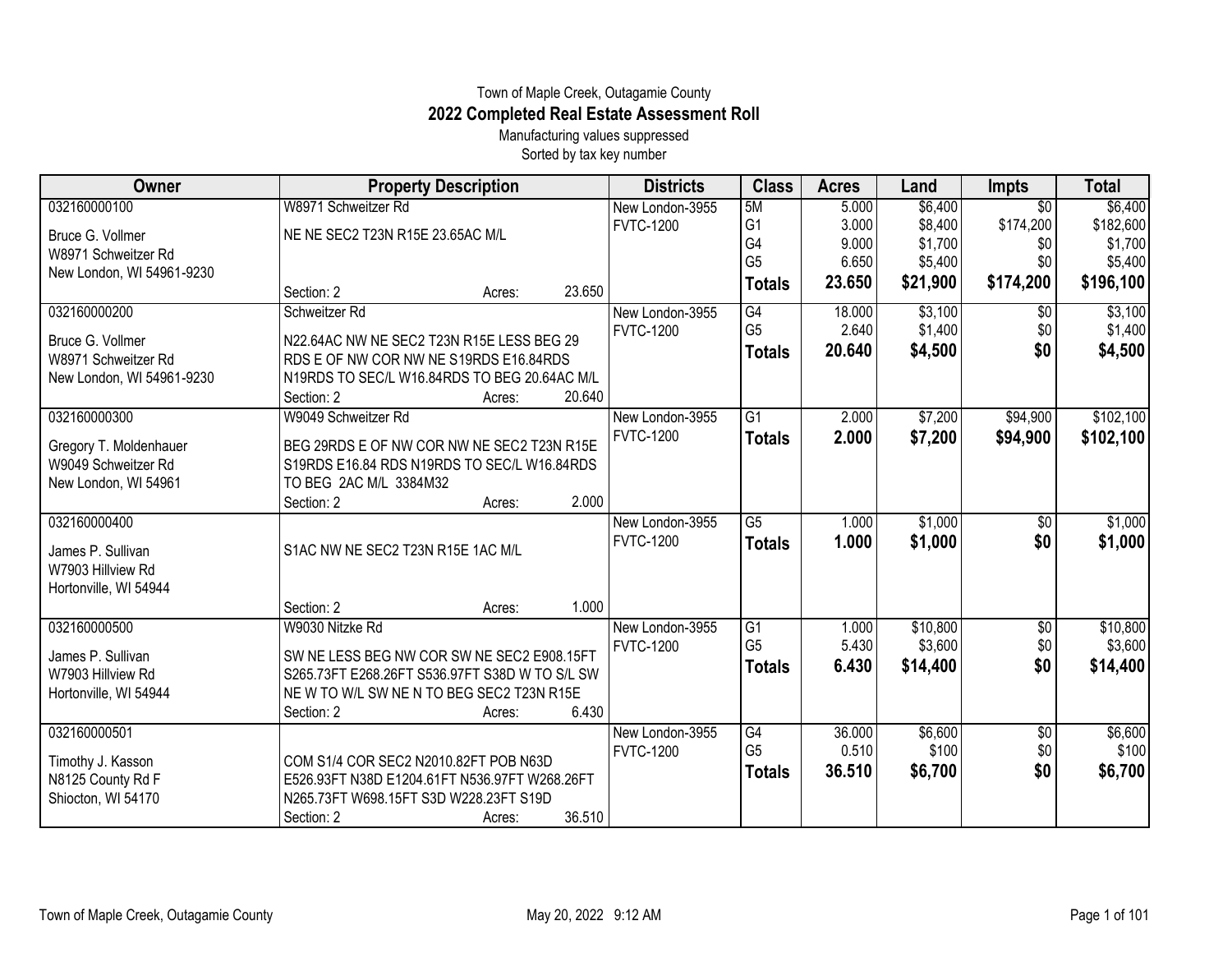| Owner                                   | <b>Property Description</b>                  | <b>Districts</b>                    | <b>Class</b>         | <b>Acres</b>    | Land             | <b>Impts</b>           | <b>Total</b>       |
|-----------------------------------------|----------------------------------------------|-------------------------------------|----------------------|-----------------|------------------|------------------------|--------------------|
| 032160000600                            | County Rd FF                                 | Shioction-5348                      | 5M                   | 15.000          | \$18,700         | $\overline{50}$        | \$18,700           |
| Willard L Greely Revocable Living Trust | E1/2 SE NE SEC2 T23N R15E 20AC M/L 705R657   | <b>FVTC-1200</b>                    | G4                   | 1.000           | \$200            | \$0                    | \$200              |
| N7081 County Rd Ff                      |                                              |                                     | G <sub>5</sub>       | 4.000           | \$3,300          | \$0                    | \$3,300            |
| Shiocton, WI 54170                      |                                              |                                     | <b>Totals</b>        | 20.000          | \$22,200         | \$0                    | \$22,200           |
|                                         | 20.000<br>Section: 2<br>Acres:               |                                     |                      |                 |                  |                        |                    |
| 032160000700                            |                                              | New London-3955                     | 5M                   | 12.000          | \$14,900         | $\overline{50}$        | \$14,900           |
| James P. Sullivan                       | W1/2 SE NE SEC2 T23N R15E 20AC M/L 773M31    | <b>FVTC-1200</b>                    | G4                   | 4.000           | \$500            | \$0                    | \$500              |
| W7903 Hillview Rd                       |                                              |                                     | G <sub>5</sub>       | 4.000           | \$3,400          | \$0                    | \$3,400            |
| Hortonville, WI 54944                   |                                              |                                     | <b>Totals</b>        | 20.000          | \$18,800         | \$0                    | \$18,800           |
|                                         | 20.000<br>Section: 2<br>Acres:               |                                     |                      |                 |                  |                        |                    |
| 032160000800                            | W9155 Schweitzer Rd                          | New London-3955                     | G4                   | 1.500           | \$300            | \$0                    | \$300              |
| Roger/Karen Paul Rev Trst               | CSM 6294 LOT 1 (PLATTED OUT OF PRT NE FR NW  | <b>FVTC-1200</b>                    | G7                   | 1.540           | \$5,500          | \$127,400              | \$132,900          |
| W9155 Schweitzer Rd                     | SEC2-23-15) 3.04AC M/L 18033M52              |                                     | <b>Totals</b>        | 3.040           | \$5,800          | \$127,400              | \$133,200          |
| New London, WI 54961                    |                                              |                                     |                      |                 |                  |                        |                    |
|                                         | 3.040<br>Section: 2<br>Acres:                |                                     |                      |                 |                  |                        |                    |
| 032160000801                            | Schwietzer Rd                                | New London-3955                     | G4                   | 19.570          | \$3,600          | $\overline{50}$        | \$3,600            |
| Bronlaw, LLP                            | CSM 6294 LOT 2 (PLATTED OUT OF PRT NE FR NW  | <b>FVTC-1200</b>                    | G7                   | 1.000           | \$3,000          | \$38,600               | \$41,600           |
| N8125 County Rd F                       | SEC2-23-15) 20.57AC M/L                      |                                     | <b>Totals</b>        | 20.570          | \$6,600          | \$38,600               | \$45,200           |
| Shiocton, WI 54170                      |                                              |                                     |                      |                 |                  |                        |                    |
|                                         | 20.570<br>Section: 2<br>Acres:               |                                     |                      |                 |                  |                        |                    |
| 032160000900                            | W9217 Schweitzer Rd                          | New London-3955                     | $\overline{G4}$      | 18.000          | \$3,300          | $\overline{50}$        | \$3,300            |
| Casey J. Olson                          | N660FT M/L OF NW FR NW SEC2 T23N R15E        | <b>FVTC-1200</b>                    | G <sub>5</sub><br>G7 | 0.490<br>2.000  | \$100<br>\$6,100 | \$0<br>\$178,800       | \$100<br>\$184,900 |
| W9217 Schweitzer Rd                     | 20.49AC M/L                                  |                                     | <b>Totals</b>        | 20.490          | \$9,500          | \$178,800              | \$188,300          |
| New London, WI 54961-9285               |                                              |                                     |                      |                 |                  |                        |                    |
|                                         | 20.490<br>Section: 2<br>Acres:               |                                     |                      |                 |                  |                        |                    |
| 032160000902                            | Schweitzer Rd                                | New London-3955                     | $\overline{G4}$      | 2.430           | \$500            | \$0                    | \$500              |
| Chad R. Paul                            | COM NW COR SEC2 S660.03FT POB S84.45FT M/L E | <b>FVTC-1200</b>                    | <b>Totals</b>        | 2.430           | \$500            | \$0                    | \$500              |
| W9155 Schweitzer Rd                     | TO E/L NW FR NW N95.64FT M/L W TO POB PRT NW |                                     |                      |                 |                  |                        |                    |
| New London, WI 54961                    | FR NW SEC2 T23N R15E 2.43AC M/L              |                                     |                      |                 |                  |                        |                    |
|                                         | 2.430<br>Section: 2<br>Acres:                |                                     |                      |                 |                  |                        |                    |
| 032160001000                            | Schweitzer Rd                                | New London-3955<br><b>FVTC-1200</b> | G4<br>G <sub>5</sub> | 39.000<br>1.000 | \$7,200<br>\$400 | $\overline{50}$<br>\$0 | \$7,200<br>\$400   |
| Chad R. Paul                            | SW NW SEC2 T23N R15E 40AC M/L                |                                     |                      | 40.000          |                  | \$0                    | \$7,600            |
| W9155 Schweitzer Rd                     |                                              |                                     | <b>Totals</b>        |                 | \$7,600          |                        |                    |
| New London, WI 54961                    |                                              |                                     |                      |                 |                  |                        |                    |
|                                         | 40.000<br>Section: 2<br>Acres:               |                                     |                      |                 |                  |                        |                    |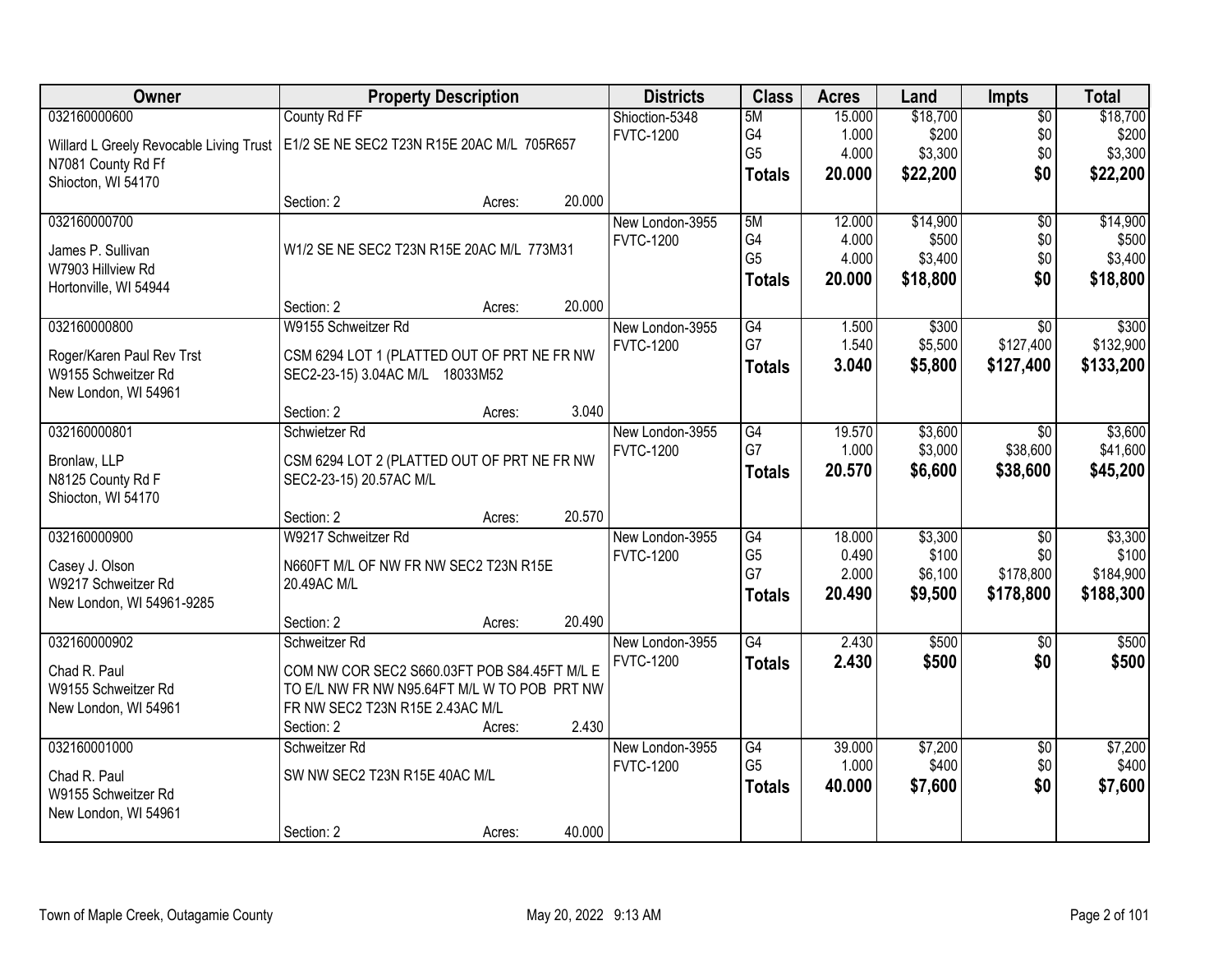| Owner                               |                                                                    | <b>Property Description</b> |        | <b>Districts</b> | <b>Class</b>    | <b>Acres</b> | Land     | <b>Impts</b>    | <b>Total</b> |
|-------------------------------------|--------------------------------------------------------------------|-----------------------------|--------|------------------|-----------------|--------------|----------|-----------------|--------------|
| 032160001100                        | Schweitzer Rd                                                      |                             |        | New London-3955  | $\overline{G4}$ | 44.560       | \$8,100  | $\overline{50}$ | \$8,100      |
| Paul Revocable Trust                | BEG CTR 1/4 COR SEC2 N30D E158.90FT N605.42FT                      |                             |        | <b>FVTC-1200</b> | <b>Totals</b>   | 44.560       | \$8,100  | \$0             | \$8,100      |
| W9155 Schweitzer Rd                 | N19D E378.55FT N3D E228.23FT W210FT                                |                             |        |                  |                 |              |          |                 |              |
| New London, WI 54961                | W1350.54FT S1327.50FT E1345.47 FT TO BEG PRT                       |                             |        |                  |                 |              |          |                 |              |
|                                     | Section: 2                                                         | Acres:                      | 44.560 |                  |                 |              |          |                 |              |
| 032160001200                        | Volz Rd                                                            |                             |        | New London-3955  | $\overline{G4}$ | 20.050       | \$3,300  | \$0             | \$3,300      |
|                                     |                                                                    |                             |        | <b>FVTC-1200</b> | <b>Totals</b>   | 20.050       | \$3,300  | \$0             | \$3,300      |
| Bronlaw, LLP<br>W9155 Schweitzer Rd | N1/2 NE SW E28FT OF N84FT S1/2 NE SW SEC2 T23N<br>R15E 20.05AC M/L |                             |        |                  |                 |              |          |                 |              |
| New London, WI 54961                |                                                                    |                             |        |                  |                 |              |          |                 |              |
|                                     | Section: 2                                                         | Acres:                      | 20.050 |                  |                 |              |          |                 |              |
| 032160001300                        | Volz Rd                                                            |                             |        | New London-3955  | 5M              | 2.000        | \$2,600  | \$0             | \$2,600      |
|                                     |                                                                    |                             |        | <b>FVTC-1200</b> | G4              | 15.000       | \$2,000  | \$0             | \$2,000      |
| Roger/Karen Paul Rev Trst           | S1/2 NE SW LESS E28FT OF N84FT SEC2 T23N R15E                      |                             |        |                  | G <sub>5</sub>  | 3.000        | \$2,700  | \$0             | \$2,700      |
| W9155 Schweitzer Rd                 | 20AC M/L 18033M52                                                  |                             |        |                  | <b>Totals</b>   | 20.000       | \$7,300  | \$0             | \$7,300      |
| New London, WI 54961                | Section: 2                                                         |                             | 20.000 |                  |                 |              |          |                 |              |
| 032160001500                        | <b>Volz Rd</b>                                                     | Acres:                      |        | New London-3955  | G4              | 19.500       | \$3,400  | $\sqrt[6]{3}$   | \$3,400      |
|                                     |                                                                    |                             |        | <b>FVTC-1200</b> | G <sub>5</sub>  | 0.500        | \$100    | \$0             | \$100        |
| Bronlaw, LLP                        | N1/2 NW SW SEC2 T23N R15E 20AC M/L                                 |                             |        |                  | <b>Totals</b>   | 20.000       | \$3,500  | \$0             | \$3,500      |
| W9155 Schweitzer Rd                 |                                                                    |                             |        |                  |                 |              |          |                 |              |
| New London, WI 54961                |                                                                    |                             |        |                  |                 |              |          |                 |              |
|                                     | Section: 2                                                         | Acres:                      | 20.000 |                  |                 |              |          |                 |              |
| 032160001600                        | <b>Volz Rd</b>                                                     |                             |        | New London-3955  | $\overline{G4}$ | 19.500       | \$3,600  | $\overline{50}$ | \$3,600      |
| Roger/Karen Paul Rev Trst           | S1/2 NW SW SEC2 T23N R15E 20AC M/L 18033M52                        |                             |        | <b>FVTC-1200</b> | G <sub>5</sub>  | 0.500        | \$100    | \$0             | \$100        |
| W9155 Schweitzer Rd                 |                                                                    |                             |        |                  | <b>Totals</b>   | 20.000       | \$3,700  | \$0             | \$3,700      |
| New London, WI 54961                |                                                                    |                             |        |                  |                 |              |          |                 |              |
|                                     | Section: 2                                                         | Acres:                      | 20.000 |                  |                 |              |          |                 |              |
| 032160001700                        | W9296 State Highway 76                                             |                             |        | New London-3955  | G4              | 35.000       | \$6,200  | $\sqrt{$0}$     | \$6,200      |
| Cathy J. Volz                       | SW SW SEC2 T23N R15E 40AC M/L                                      |                             |        | <b>FVTC-1200</b> | G <sub>5</sub>  | 3.000        | \$1,100  | \$0             | \$1,100      |
| 101 E Beckert Rd Apt 105            |                                                                    |                             |        |                  | G7              | 2.000        | \$5,500  | \$110,000       | \$115,500    |
| New London, WI 54961                |                                                                    |                             |        |                  | <b>Totals</b>   | 40,000       | \$12,800 | \$110,000       | \$122,800    |
|                                     | Section: 2                                                         | Acres:                      | 40.000 |                  |                 |              |          |                 |              |
| 032160001800                        | State Highway 76                                                   |                             |        | New London-3955  | 5M              | 5.000        | \$6,300  | $\overline{50}$ | \$6,300      |
| Cathy J. Volz                       | SE SW LESS HY SEC2 T23N R15E 39.28AC M/L                           |                             |        | <b>FVTC-1200</b> | G4              | 29.280       | \$4,500  | \$0             | \$4,500      |
| 101 E Beckert Rd Apt 105            |                                                                    |                             |        |                  | G <sub>5</sub>  | 5.000        | \$2,600  | \$0             | \$2,600      |
| New London, WI 54961                |                                                                    |                             |        |                  | <b>Totals</b>   | 39.280       | \$13,400 | \$0             | \$13,400     |
|                                     | Section: 2                                                         | Acres:                      | 39.280 |                  |                 |              |          |                 |              |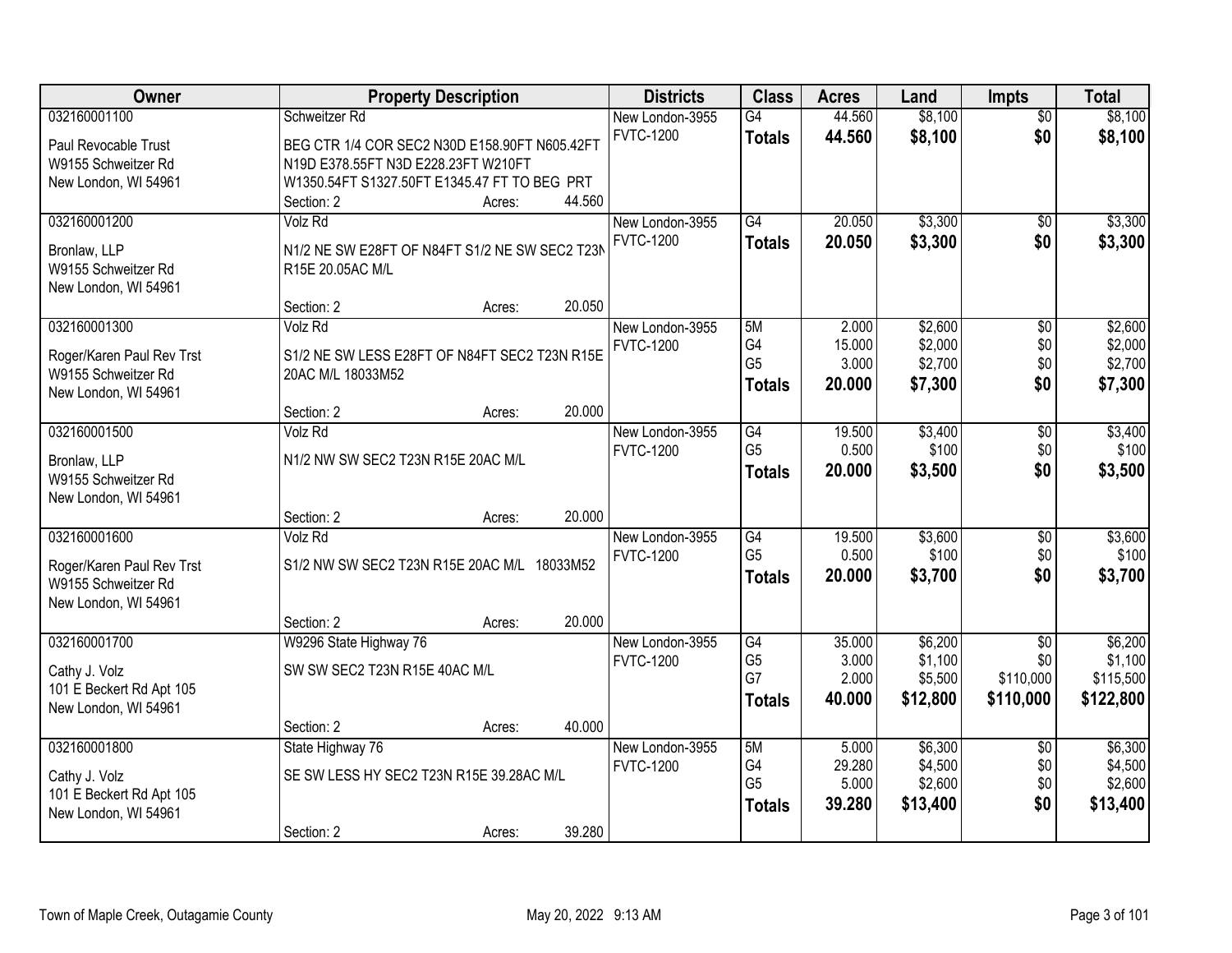| <b>Owner</b>                            | <b>Property Description</b>                     |        |        | <b>Districts</b> | <b>Class</b>                      | <b>Acres</b>    | Land              | <b>Impts</b>           | <b>Total</b>      |
|-----------------------------------------|-------------------------------------------------|--------|--------|------------------|-----------------------------------|-----------------|-------------------|------------------------|-------------------|
| 032160001900                            | N7081 County Rd FF                              |        |        | Shioction-5348   | 5M                                | 2.000           | \$2,500           | $\overline{30}$        | \$2,500           |
| Willard L Greely Revocable Living Trust | E1/2 NE SE LESS N295.16FT OF S800FT OF          |        |        | <b>FVTC-1200</b> | G1                                | 2.000           | \$8,000           | \$126,400              | \$134,400         |
| N7081 County Rd Ff                      | E295.16FT & LESS S416FT OF N208FT SEC2 T23N     |        |        |                  | G4                                | 11.500          | \$2,100           | \$0                    | \$2,100           |
| Shiocton, WI 54170                      | R15E 16AC M/L 705R657                           |        |        |                  | G <sub>5</sub>                    | 0.500           | \$100             | \$0                    | \$100             |
|                                         | Section: 2                                      | Acres: | 16.000 |                  | <b>Totals</b>                     | 16.000          | \$12,700          | \$126,400              | \$139,100         |
| 032160001901                            |                                                 |        |        | Shioction-5348   | G4                                | 2.000           | \$400             | \$0                    | \$400             |
|                                         |                                                 |        |        | <b>FVTC-1200</b> | <b>Totals</b>                     | 2.000           | \$400             | \$0                    | \$400             |
| Willard L Greely Revocable Living Trust | N295.16FT OF S800FT OF E295.16 FT OF E1/2 NE SE |        |        |                  |                                   |                 |                   |                        |                   |
| N7081 County Rd Ff                      | SEC2 T23N R15E 2AC M/L 840R95                   |        |        |                  |                                   |                 |                   |                        |                   |
| Shiocton, WI 54170                      |                                                 |        |        |                  |                                   |                 |                   |                        |                   |
|                                         | Section: 2                                      | Acres: | 2.000  |                  |                                   |                 |                   |                        |                   |
| 032160001902                            |                                                 |        |        | Shioction-5348   | G4                                | 1.000           | \$200             | \$0                    | \$200             |
| Willard L Greely Revocable Living Trust | N208FT OF S416FT OF E208FT NE SE SEC2 T23N      |        |        | <b>FVTC-1200</b> | <b>Totals</b>                     | 1.000           | \$200             | \$0                    | \$200             |
| N7081 County Rd Ff                      | R15E 1AC M/L 987R505                            |        |        |                  |                                   |                 |                   |                        |                   |
| Shiocton, WI 54170                      |                                                 |        |        |                  |                                   |                 |                   |                        |                   |
|                                         | Section: 2                                      | Acres: | 1.000  |                  |                                   |                 |                   |                        |                   |
| 032160001903                            | N7005 County Rd FF                              |        |        | Shioction-5348   | $\overline{G1}$                   | 1.000           | \$6,000           | \$34,200               | \$40,200          |
| John H. Samz                            | S208.75FT OF E208.75FT NE SE SEC2 T23N R15E     |        |        | <b>FVTC-1200</b> | <b>Totals</b>                     | 1.000           | \$6,000           | \$34,200               | \$40,200          |
| N7005 County Rd Ff                      | 1AC M/L 992R582                                 |        |        |                  |                                   |                 |                   |                        |                   |
| Shiocton, WI 54170                      |                                                 |        |        |                  |                                   |                 |                   |                        |                   |
|                                         | Section: 2                                      | Acres: | 1.000  |                  |                                   |                 |                   |                        |                   |
| 032160002000                            | County Rd FF                                    |        |        | Shioction-5348   | 5M                                | 10.000          | \$14,400          | $\overline{50}$        | \$14,400          |
|                                         |                                                 |        |        | <b>FVTC-1200</b> | G4                                | 10.000          | \$1,800           | \$0                    | \$1,800           |
| Linda Lou Mentzel                       | W1/2 NE SE SEC2 T23N R15E 20AC M/L              |        |        |                  | <b>Totals</b>                     | 20.000          | \$16,200          | \$0                    | \$16,200          |
| N7301 County Rd Ff                      |                                                 |        |        |                  |                                   |                 |                   |                        |                   |
| Shiocton, WI 54170                      |                                                 |        |        |                  |                                   |                 |                   |                        |                   |
|                                         | Section: 2                                      | Acres: | 20.000 |                  |                                   |                 |                   |                        |                   |
| 032160002100                            |                                                 |        |        | New London-3955  | $\overline{G5}$<br>G <sub>6</sub> | 1.390<br>10.000 | \$800<br>\$36,000 | $\overline{60}$<br>\$0 | \$800<br>\$36,000 |
| James P. Sullivan                       | CSM 5418 LOT 1 (PLATTED OUT OF PRT NW SE        |        |        | <b>FVTC-1200</b> |                                   |                 |                   |                        |                   |
| W7903 Hillview Rd                       | SEC2-23-15) 11.39AC M/L 1022R260                |        |        |                  | <b>Totals</b>                     | 11.390          | \$36,800          | \$0                    | \$36,800          |
| Hortonville, WI 54944                   |                                                 |        |        |                  |                                   |                 |                   |                        |                   |
|                                         | Section: 2                                      | Acres: | 11.390 |                  |                                   |                 |                   |                        |                   |
| 032160002101                            |                                                 |        |        | New London-3955  | $\overline{G6}$                   | 12.460          | \$31,200          | $\overline{50}$        | \$31,200          |
| Cory M. Fuss                            | CSM 5418 LOT 2 (PLATTED OUT OF PRT NW SE        |        |        | <b>FVTC-1200</b> | <b>Totals</b>                     | 12.460          | \$31,200          | \$0                    | \$31,200          |
| W9328 County Rd S                       | SEC2-23-15) 12.46AC M/L                         |        |        |                  |                                   |                 |                   |                        |                   |
| New London, WI 54961                    |                                                 |        |        |                  |                                   |                 |                   |                        |                   |
|                                         | Section: 2                                      | Acres: | 12.460 |                  |                                   |                 |                   |                        |                   |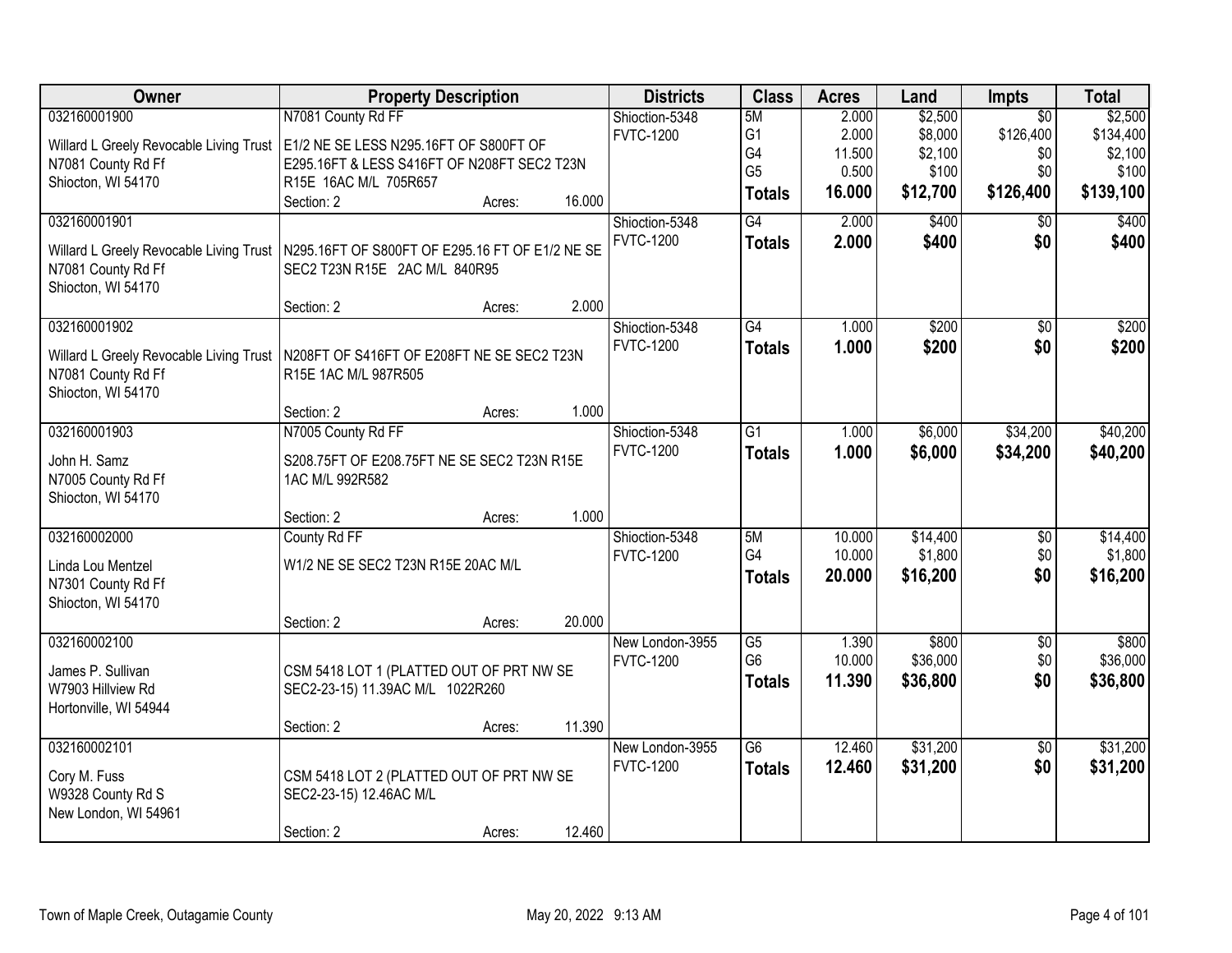| Owner                                                                              |                                                                                                                    | <b>Property Description</b> |        | <b>Districts</b>                    | <b>Class</b>                                | <b>Acres</b>                       | Land                                      | <b>Impts</b>             | <b>Total</b>                              |
|------------------------------------------------------------------------------------|--------------------------------------------------------------------------------------------------------------------|-----------------------------|--------|-------------------------------------|---------------------------------------------|------------------------------------|-------------------------------------------|--------------------------|-------------------------------------------|
| 032160002102<br>Cory M. Fuss<br>W9328 County Rd S<br>New London, WI 54961          | CSM 5418 LOT 3 (PLATTED OUT OF PRT NW SE<br>SEC2-23-15) 1.76AC M/L                                                 |                             |        | New London-3955<br><b>FVTC-1200</b> | $\overline{G6}$<br><b>Totals</b>            | 1.760<br>1.760                     | \$4,400<br>\$4,400                        | $\overline{50}$<br>\$0   | \$4,400<br>\$4,400                        |
|                                                                                    | Section: 2                                                                                                         | Acres:                      | 1.760  |                                     |                                             |                                    |                                           |                          |                                           |
| 032160002200<br>Kelvin L. Mentzel<br>W9923 County Rd F<br>Bear Creek, WI 54922     | N1/2 SW SE SEC2 T23N R15E 20AC M/L 11842M23                                                                        |                             |        | Shioction-5348<br><b>FVTC-1200</b>  | W <sub>6</sub><br><b>Totals</b>             | 20.000<br>20.000                   | ( \$57,600)<br>\$0                        | $\overline{50}$<br>\$0   | \$0<br>\$0                                |
| 032160002300                                                                       | Section: 2<br>State Highway 76                                                                                     | Acres:                      | 20.000 | Shioction-5348                      | W <sub>6</sub>                              | 20.000                             | ( \$57,600)                               | \$0                      | $\overline{50}$                           |
| Jesus S. Banda<br>5265 Chesapeake Ct<br>Oshkosh, WI 54901                          | S1/2 SW SE LESS HY SEC2 T23N R15E<br>Section: 2                                                                    | Acres:                      | 19.440 | <b>FVTC-1200</b>                    | <b>Totals</b>                               | 20.000                             | \$0                                       | \$0                      | \$0                                       |
| 032160002400                                                                       | N6951 County Rd FF                                                                                                 |                             |        | Shioction-5348                      | $\overline{G1}$                             | 5.000                              | \$12,000                                  | \$110,400                | \$122,400                                 |
| Katie J. Lawrenz<br>N6951 County Rd Ff<br>Shiocton, WI 54170                       | CSM 3656 LOT 1 (PLATTED OUT OF PRT SE SE<br>SEC2-23-15) 5AC M/L                                                    |                             |        | <b>FVTC-1200</b>                    | <b>Totals</b>                               | 5.000                              | \$12,000                                  | \$110,400                | \$122,400                                 |
|                                                                                    | Section: 2                                                                                                         | Acres:                      | 5.000  |                                     |                                             |                                    |                                           |                          |                                           |
| 032160002401<br>Linda Lou Mentzel<br>N7301 County Rd Ff<br>Shiocton, WI 54170      | County Rd FF<br>CSM 3656 LOT 2 LESS HY (PLATTED OUT OF PRT SE<br>SE SEC11-23-15) 34.61AC M/L 6AC MFL<br>Section: 2 | Acres:                      | 34.610 | Shioction-5348<br><b>FVTC-1200</b>  | 5M<br>G4<br>G <sub>5</sub><br><b>Totals</b> | 6.000<br>20.890<br>7.720<br>34.610 | \$8,600<br>\$3,700<br>\$5,100<br>\$17,400 | \$0<br>\$0<br>\$0<br>\$0 | \$8,600<br>\$3,700<br>\$5,100<br>\$17,400 |
| 032160002500                                                                       | Schweitzer Rd                                                                                                      |                             |        | New London-3955                     | $\overline{G4}$                             | 14.590                             | \$2,700                                   | \$0                      | \$2,700                                   |
| Kerri A. Steingraber<br>N8765 County Rd XX<br>Bear Creek, WI 54922                 | E14.59 AC NE NE SEC3 T23N R15E 14.59AC M/L<br>#1589344 & #1971266                                                  |                             |        | <b>FVTC-1200</b>                    | <b>Totals</b>                               | 14.590                             | \$2,700                                   | \$0                      | \$2,700                                   |
|                                                                                    | Section: 3                                                                                                         | Acres:                      | 14.590 |                                     |                                             |                                    |                                           |                          |                                           |
| 032160002600<br>Kerri A. Steingraber<br>N8765 County Rd XX<br>Bear Creek, WI 54922 | Schweitzer Rd<br>W8.35AC NE NE LESS CSM 1132 SEC3 T23N R15E<br>8.31AC M/L #1589344 & #1971266<br>Section: 3        | Acres:                      | 8.310  | New London-3955<br><b>FVTC-1200</b> | G4<br><b>Totals</b>                         | 8.310<br>8.310                     | \$1,300<br>\$1,300                        | $\overline{30}$<br>\$0   | \$1,300<br>\$1,300                        |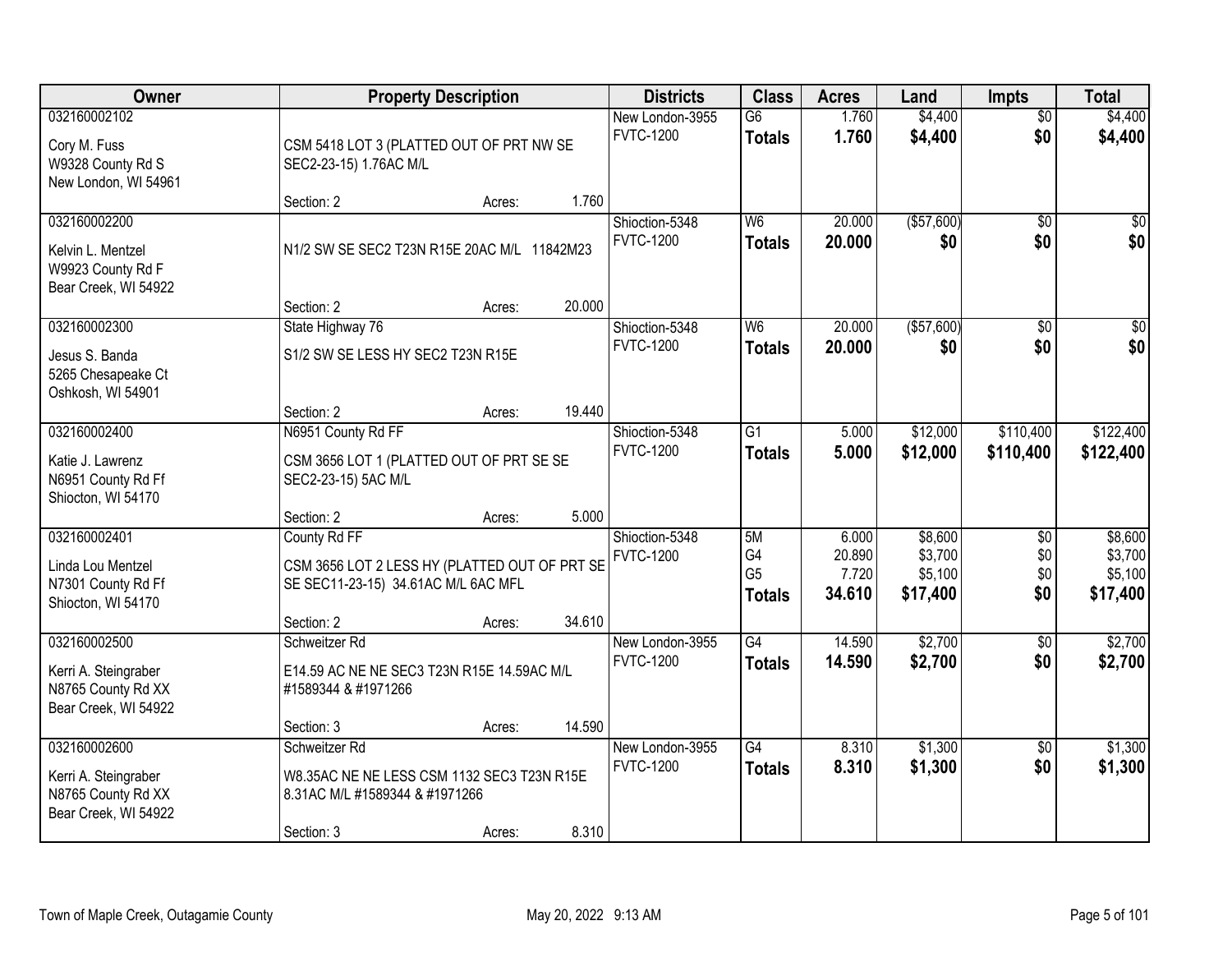| Owner                                                                                      |                                                                                                                | <b>Property Description</b> |         | <b>Districts</b>                    | <b>Class</b>                          | <b>Acres</b>                | Land                            | <b>Impts</b>                  | <b>Total</b>                    |
|--------------------------------------------------------------------------------------------|----------------------------------------------------------------------------------------------------------------|-----------------------------|---------|-------------------------------------|---------------------------------------|-----------------------------|---------------------------------|-------------------------------|---------------------------------|
| 032160002700<br>Kerri A. Steingraber<br>N8765 County Rd XX<br>Bear Creek, WI 54922         | Schweitzer Rd<br>NW NE LESS CSM 1132 SEC3 T23N R15E 20.99AC<br>M/L #1589344 & #1971266                         |                             |         | New London-3955<br><b>FVTC-1200</b> | G4<br>G <sub>5</sub><br><b>Totals</b> | 20.490<br>0.500<br>20.990   | \$3,700<br>\$100<br>\$3,800     | $\sqrt{$0}$<br>\$0<br>\$0     | \$3,700<br>\$100<br>\$3,800     |
|                                                                                            | Section: 3                                                                                                     | Acres:                      | 20.990  |                                     |                                       |                             |                                 |                               |                                 |
| 032160002701<br>Thomas & Cathy Symonik (Lc)<br>W9413 Schweitzer Rd<br>New London, WI 54961 | W9413 Schweitzer Rd<br>CSM 1132 LOT 1 (PLATTED OUT OF PRT NW NE &<br>PRT FR NE NE SEC3-23-15) 2AC M/L 16580M17 |                             |         | New London-3955<br><b>FVTC-1200</b> | $\overline{G1}$<br><b>Totals</b>      | 2.000<br>2.000              | \$9,600<br>\$9,600              | \$55,100<br>\$55,100          | \$64,700<br>\$64,700            |
|                                                                                            | Section: 3                                                                                                     | Acres:                      | 2.000   |                                     |                                       |                             |                                 |                               |                                 |
| 032160002800<br>Kerri A. Steingraber<br>N8765 County Rd XX<br>Bear Creek, WI 54922         | Schweitzer Rd<br>SW NE SEC3 T23N R15E 40AC M/L #1589344 &<br>#1971266                                          |                             |         | New London-3955<br><b>FVTC-1200</b> | G4<br><b>Totals</b>                   | 40,000<br>40.000            | \$6,600<br>\$6,600              | \$0<br>\$0                    | \$6,600<br>\$6,600              |
|                                                                                            | Section: 3                                                                                                     | Acres:                      | 40.000  |                                     |                                       |                             |                                 |                               |                                 |
| 032160002900<br>Kerri A. Steingraber<br>N8765 County Rd XX<br>Bear Creek, WI 54922         | E25.41AC SE NE SEC3 T23N R15E 25.41AC M/L<br>#1589344 & #1971266                                               |                             |         | New London-3955<br><b>FVTC-1200</b> | G4<br><b>Totals</b>                   | 25.410<br>25.410            | \$4,600<br>\$4,600              | $\sqrt[6]{3}$<br>\$0          | \$4,600<br>\$4,600              |
|                                                                                            | Section: 3                                                                                                     | Acres:                      | 25.410  |                                     |                                       |                             |                                 |                               |                                 |
| 032160003000<br>Kerri A. Steingraber<br>N8765 County Rd XX<br>Bear Creek, WI 54922         | Schweitzer Rd<br>W14.59AC SE NE SEC3 T23N R15E 14.59AC M/L<br>#1589344 & #1971266                              |                             |         | New London-3955<br><b>FVTC-1200</b> | $\overline{G4}$<br><b>Totals</b>      | 14.590<br>14.590            | \$2,500<br>\$2,500              | $\overline{50}$<br>\$0        | \$2,500<br>\$2,500              |
|                                                                                            | Section: 3                                                                                                     | Acres:                      | 14.590  |                                     |                                       |                             |                                 |                               |                                 |
| 032160003100<br>Wagenson Farms, LLP<br>N8258 County Rd F<br>Shiocton, WI 54170             | State Highway 76<br>CSM 4414 LOT 1 (PLATTED OUT OF PRT FR NW &<br>PRT SW SEC3-23-15) 122AC M/L                 |                             |         | New London-3955<br><b>FVTC-1200</b> | G4<br>G <sub>5</sub><br><b>Totals</b> | 115.690<br>6.310<br>122.000 | \$20,500<br>\$4,800<br>\$25,300 | $\overline{50}$<br>\$0<br>\$0 | \$20,500<br>\$4,800<br>\$25,300 |
|                                                                                            | Section: 3                                                                                                     | Acres:                      | 122.000 |                                     |                                       |                             |                                 |                               |                                 |
| 032160003101<br>Andrew A. Young<br>6229 Wrightsville Ave<br>Willmington, NC 28403          | W9513 Schweitzer Rd<br>CSM 1133 LOT 1 (PLATTED OUT OF PRT FR NE NW<br>SEC3-23-15) 3.84AC M/L<br>Section: 3     |                             | 3.840   | New London-3955<br><b>FVTC-1200</b> | $\overline{G1}$<br><b>Totals</b>      | 3.840<br>3.840              | \$6,600<br>\$6,600              | \$3,000<br>\$3,000            | \$9,600<br>\$9,600              |
|                                                                                            |                                                                                                                | Acres:                      |         |                                     |                                       |                             |                                 |                               |                                 |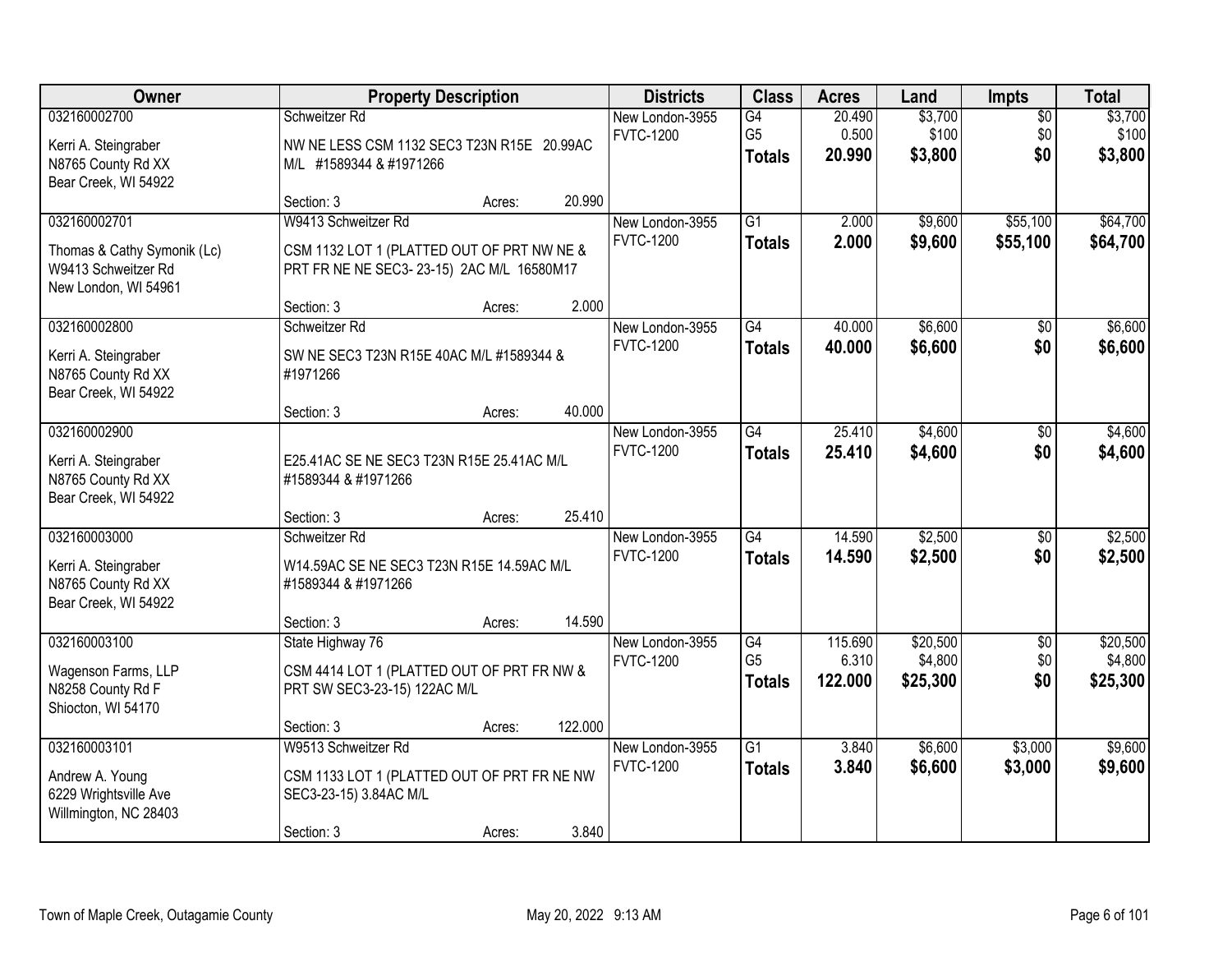| Owner                    | <b>Property Description</b>                    | <b>Districts</b> | <b>Class</b>    | <b>Acres</b> | Land     | <b>Impts</b>    | <b>Total</b> |
|--------------------------|------------------------------------------------|------------------|-----------------|--------------|----------|-----------------|--------------|
| 032160003301             | N7164 State Highway 76                         | New London-3955  | $\overline{G1}$ | 1.370        | \$6,000  | \$64,000        | \$70,000     |
| Mark A. Blazek           | PRT SW NW SEC3 T23N R15E COM INTERS N/L & E/L  | <b>FVTC-1200</b> | <b>Totals</b>   | 1.370        | \$6,000  | \$64,000        | \$70,000     |
| N7164 State Rd 76        | HY 76 SLY 1344FT POB ELY252.5FT SLY236FT       |                  |                 |              |          |                 |              |
| New London, WI 54961     | WLY252.5FT NLY236FT TO POB 1.37AC M/L          |                  |                 |              |          |                 |              |
|                          | 1.370<br>Section: 3<br>Acres:                  |                  |                 |              |          |                 |              |
| 032160003400             | State Highway 76                               | New London-3955  | G4              | 116.730      | \$20,300 | \$0             | \$20,300     |
| Vandeloo Farms, LLC      | CSM 4414 LOT 2 (PLATTED OUT OF PRT FR NW &     | <b>FVTC-1200</b> | G <sub>5</sub>  | 2.270        | \$1,700  | \$0             | \$1,700      |
| N2954 County Rd J        | PRT SW SEC3-23-15) 119AC M/L                   |                  | <b>Totals</b>   | 119,000      | \$22,000 | \$0             | \$22,000     |
| Kaukauna, WI 54130       |                                                |                  |                 |              |          |                 |              |
|                          | 119.000<br>Section: 3<br>Acres:                |                  |                 |              |          |                 |              |
| 032160003800             | W9672 State Highway 76                         | New London-3955  | G4              | 36.000       | \$6,300  | \$0             | \$6,300      |
|                          |                                                | <b>FVTC-1200</b> | G <sub>5</sub>  | 1.000        | \$100    | \$0             | \$100        |
| Fv Dairy Facility, LLP   | SW SW SEC3 T23N R15E & PARCEL NO 2 OF TPP      |                  | G7              | 3.000        | \$5,500  | \$162,100       | \$167,600    |
| 602 NE 1st St            | 6518-07-21-4.01                                |                  | <b>Totals</b>   | 40.000       | \$11,900 | \$162,100       | \$174,000    |
| Marion, WI 54950         | 40.000<br>Section: 3<br>Acres:                 |                  |                 |              |          |                 |              |
| 032160003901             | W9512 State Highway 76                         | New London-3955  | $\overline{G1}$ | 0.680        | \$4,000  | \$102,400       | \$106,400    |
|                          |                                                | <b>FVTC-1200</b> | <b>Totals</b>   | 0.680        | \$4,000  | \$102,400       | \$106,400    |
| Peter G. Carmody         | CSM 1114 PRT LOT 1 (PLATTED OUT OF PRT SE SW   |                  |                 |              |          |                 |              |
| W9512 State Rd 76        | SEC3-23-15) .68AC M/L 1318M3                   |                  |                 |              |          |                 |              |
| New London, WI 54961     |                                                |                  |                 |              |          |                 |              |
|                          | 0.680<br>Section: 3<br>Acres:                  |                  |                 |              |          |                 |              |
| 032160003902             | W9512 State Highway 76                         | New London-3955  | $\overline{G5}$ | 2.110        | \$2,400  | $\overline{50}$ | \$2,400      |
| Peter G. Carmody         | CSM 1114 PRT LOT 1 (PLATTED OUT OF PRT SE SW   | <b>FVTC-1200</b> | <b>Totals</b>   | 2.110        | \$2,400  | \$0             | \$2,400      |
| W9512 State Rd 76        | SEC3-23-15) 2.11AC M/L 11872M19                |                  |                 |              |          |                 |              |
| New London, WI 54961     |                                                |                  |                 |              |          |                 |              |
|                          | 2.110<br>Section: 3<br>Acres:                  |                  |                 |              |          |                 |              |
| 032160004001             | W9592 State Highway 76                         | New London-3955  | $\overline{G1}$ | 2.000        | \$9,600  | \$68,100        | \$77,700     |
| August C. Meltz          | CSM 1131 LOT 1 (PLATTED OUT OF PRT SE SW       | <b>FVTC-1200</b> | <b>Totals</b>   | 2.000        | \$9,600  | \$68,100        | \$77,700     |
| W9592 State Rd 76        | SEC3-23-15) 2AC M/L                            |                  |                 |              |          |                 |              |
| New London, WI 54961     |                                                |                  |                 |              |          |                 |              |
|                          | 2.000<br>Section: 3<br>Acres:                  |                  |                 |              |          |                 |              |
| 032160004100             | Volz Rd                                        | New London-3955  | $\overline{G4}$ | 23.200       | \$4,100  | $\overline{50}$ | \$4,100      |
| Cathy J. Volz            | NE SE LESS W16.80AC SEC3 T23N R15E 23.20AC M/L | <b>FVTC-1200</b> | <b>Totals</b>   | 23.200       | \$4,100  | \$0             | \$4,100      |
| 101 E Beckert Rd Apt 105 |                                                |                  |                 |              |          |                 |              |
| New London, WI 54961     |                                                |                  |                 |              |          |                 |              |
|                          | 23.200<br>Section: 3<br>Acres:                 |                  |                 |              |          |                 |              |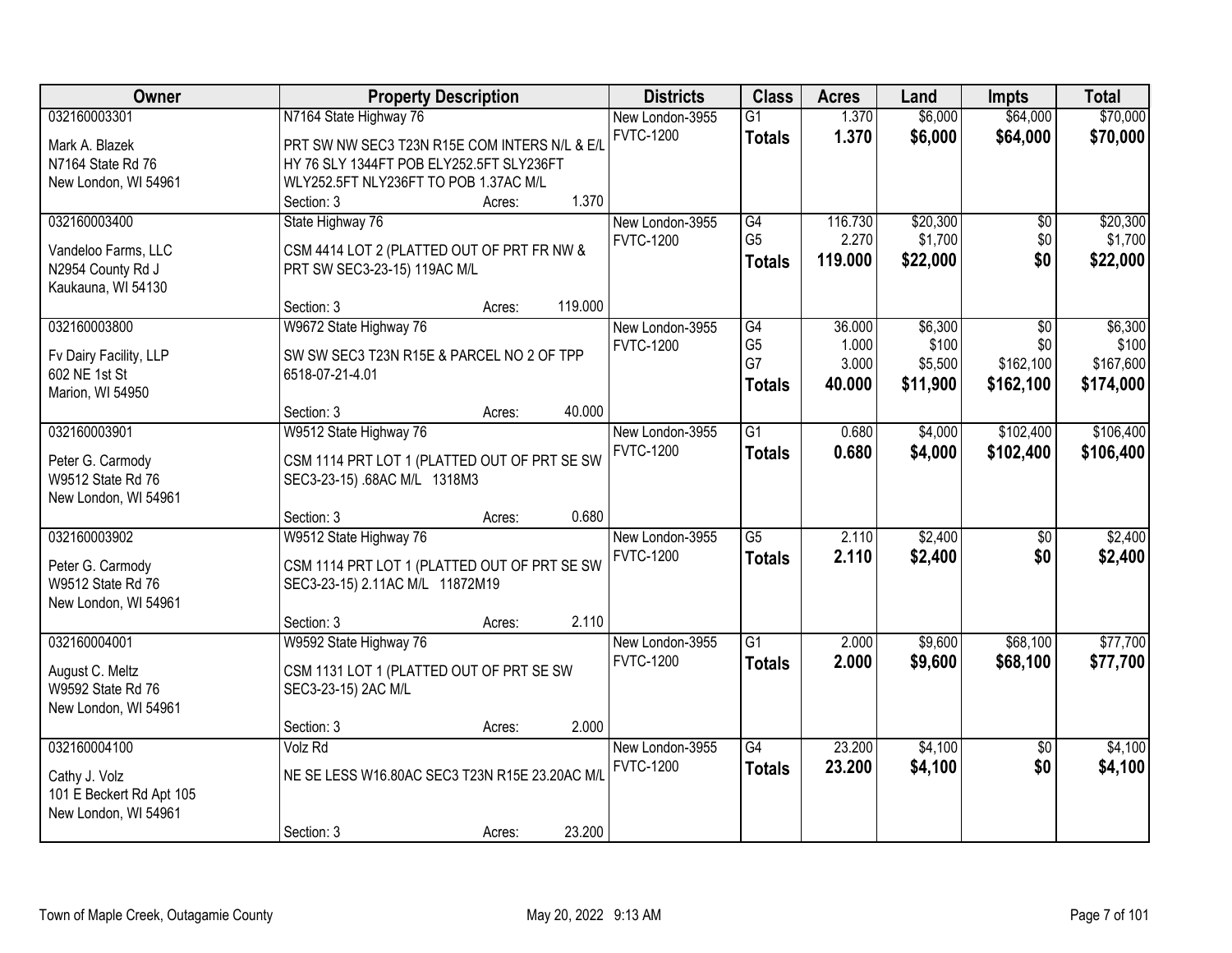| Owner                                                                      |                                                                                                               | <b>Property Description</b> |        | <b>Districts</b>                    | <b>Class</b>                     | <b>Acres</b>     | Land                | <b>Impts</b>           | <b>Total</b>           |
|----------------------------------------------------------------------------|---------------------------------------------------------------------------------------------------------------|-----------------------------|--------|-------------------------------------|----------------------------------|------------------|---------------------|------------------------|------------------------|
| 032160004101                                                               | State Highway 76                                                                                              |                             |        | New London-3955                     | $\overline{G4}$                  | 25.200           | \$4,500             | $\overline{50}$        | \$4,500                |
| Dennis G/Rosemary Stilen (Le)<br>W9462 State Rd 76<br>New London, WI 54961 | W25.20AC OF N60AC OF E1/2 SE SEC3 T23N R15E<br>25.20AC M/L                                                    |                             |        | <b>FVTC-1200</b>                    | <b>Totals</b>                    | 25.200           | \$4,500             | \$0                    | \$4,500                |
|                                                                            | Section: 3                                                                                                    | Acres:                      | 25.200 |                                     |                                  |                  |                     |                        |                        |
| 032160004200                                                               | State Highway 76                                                                                              |                             |        | New London-3955                     | $\overline{G4}$                  | 40.000           | \$7,100             | $\overline{50}$        | \$7,100                |
| Dennis G/Rosemary Stilen (Le)<br>W9462 State Rd 76<br>New London, WI 54961 | NW SE SEC3 T23N R15E 40AC M/L                                                                                 |                             |        | <b>FVTC-1200</b>                    | <b>Totals</b>                    | 40.000           | \$7,100             | \$0                    | \$7,100                |
|                                                                            | Section: 3                                                                                                    | Acres:                      | 40.000 |                                     |                                  |                  |                     |                        |                        |
| 032160004300                                                               | W9462 State Highway 76                                                                                        |                             |        | New London-3955                     | G4                               | 38.000           | \$6,600             | $\overline{50}$        | \$6,600                |
| Dennis G/Rosemary Stilen (Le)<br>W9462 State Rd 76                         | SW SE SEC3 T23N R15E 40AC M/L                                                                                 |                             |        | <b>FVTC-1200</b>                    | G7<br><b>Totals</b>              | 2.000<br>40.000  | \$4,100<br>\$10,700 | \$148,700<br>\$148,700 | \$152,800<br>\$159,400 |
| New London, WI 54961                                                       | Section: 3                                                                                                    | Acres:                      | 40.000 |                                     |                                  |                  |                     |                        |                        |
| 032160004400                                                               | W9356 State Highway 76                                                                                        |                             |        | New London-3955                     | $\overline{G1}$                  | 2.070            | \$9,600             | \$72,100               | \$81,700               |
| Joseph C. Troiber<br>W9356 State Rd 76<br>New London, WI 54961             | COM SE COR SEC3 W528FT POB N313FT W286FT<br>S313FT E286FT TO POB PRT S1/2 SE SE SEC3 T23N<br>R <sub>15E</sub> |                             |        | <b>FVTC-1200</b>                    | <b>Totals</b>                    | 2.070            | \$9,600             | \$72,100               | \$81,700               |
|                                                                            | Section: 3                                                                                                    | Acres:                      | 2.070  |                                     |                                  |                  |                     |                        |                        |
| 032160004401<br>Cathy J. Volz<br>101 E Beckert Rd Apt 105                  | Volz Rd<br>N1/2 SE SE LESS W8.40AC SEC3 T23N R15E 11.60AC<br>M/L                                              |                             |        | New London-3955<br><b>FVTC-1200</b> | $\overline{G4}$<br><b>Totals</b> | 11.600<br>11.600 | \$2,100<br>\$2,100  | $\overline{50}$<br>\$0 | \$2,100<br>\$2,100     |
| New London, WI 54961                                                       |                                                                                                               |                             |        |                                     |                                  |                  |                     |                        |                        |
|                                                                            | Section: 3                                                                                                    | Acres:                      | 11.600 |                                     |                                  |                  |                     |                        |                        |
| 032160004402                                                               | State Highway 76                                                                                              |                             |        | New London-3955                     | $\overline{G4}$                  | 6.950            | \$1,100             | \$0                    | \$1,100                |
| Dennis G/Rosemary Stilen (Le)<br>W9462 State Rd 76<br>New London, WI 54961 | CSM 4615 LOT 1 (PLATTED OUT OF PRT SE SE<br>SEC3-23-15) 6.95AC M/L                                            |                             |        | <b>FVTC-1200</b>                    | <b>Totals</b>                    | 6.950            | \$1,100             | \$0                    | \$1,100                |
|                                                                            | Section: 3                                                                                                    | Acres:                      | 6.950  |                                     |                                  |                  |                     |                        |                        |
| 032160004403<br>Cathy J. Volz<br>101 E Beckert Rd Apt 105                  | Volz Rd<br>COM SE COR SEC3 N660FT W628FT S347FT E100FT<br>S313FT E528FT TO POB PRT S1/2 SE SE SEC3 T23N       |                             |        | New London-3955<br><b>FVTC-1200</b> | G4<br><b>Totals</b>              | 8.790<br>8.790   | \$1,600<br>\$1,600  | $\overline{30}$<br>\$0 | \$1,600<br>\$1,600     |
| New London, WI 54961                                                       | R15E 8.79AC M/L                                                                                               |                             |        |                                     |                                  |                  |                     |                        |                        |
|                                                                            | Section: 3                                                                                                    | Acres:                      | 8.790  |                                     |                                  |                  |                     |                        |                        |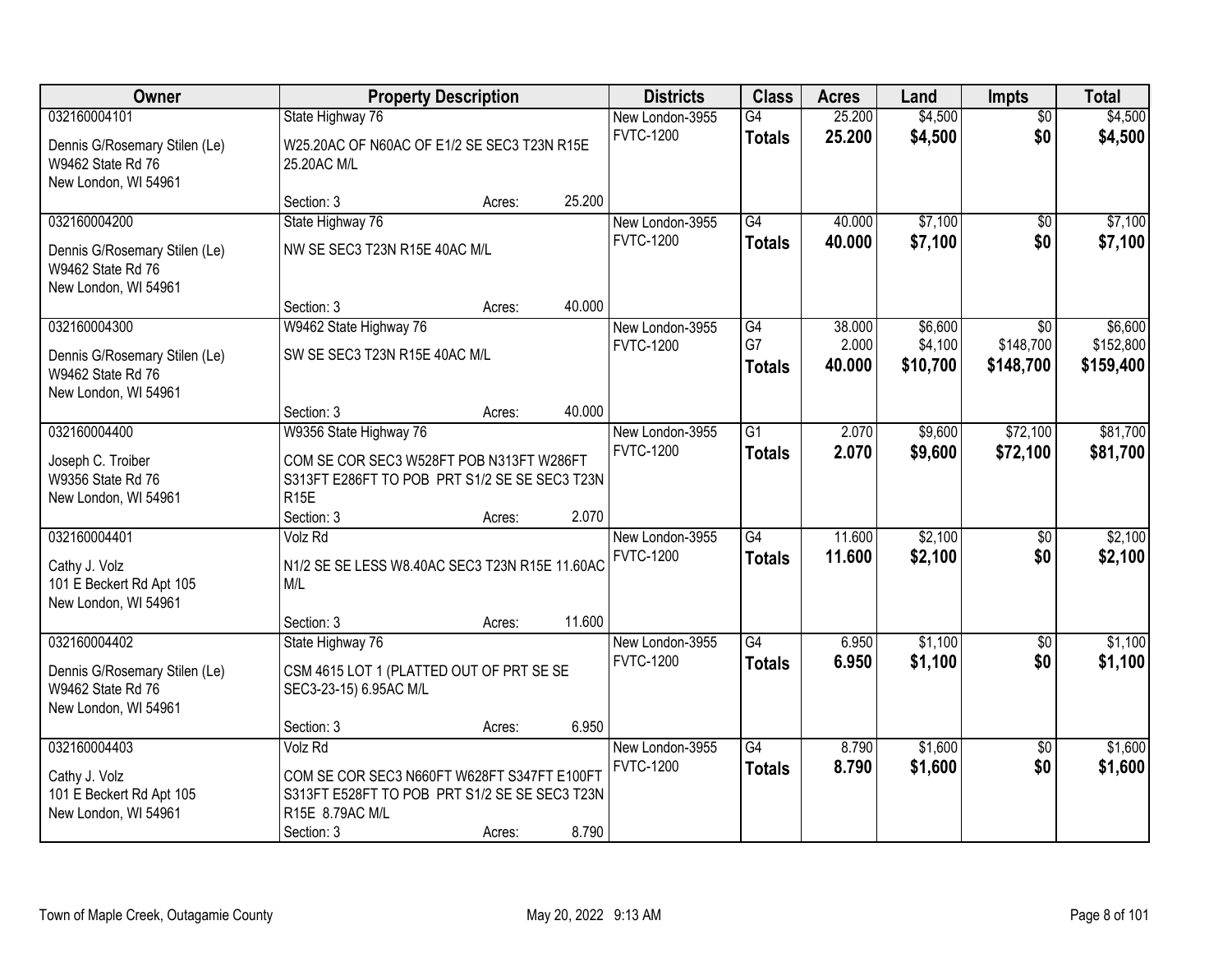| Owner                                     |                                                   | <b>Property Description</b> |        | <b>Districts</b>                    | <b>Class</b>    | <b>Acres</b>    | Land     | <b>Impts</b>    | <b>Total</b> |
|-------------------------------------------|---------------------------------------------------|-----------------------------|--------|-------------------------------------|-----------------|-----------------|----------|-----------------|--------------|
| 032160004404                              | W9368 State Highway 76                            |                             |        | New London-3955                     | $\overline{G7}$ | 2.280           | \$8,800  | \$219,600       | \$228,400    |
| Allen L. Thebo                            | CSM 4615 LOT 2 (PLATTED OUT OF PRT SE SE          |                             |        | <b>FVTC-1200</b>                    | <b>Totals</b>   | 2.280           | \$8,800  | \$219,600       | \$228,400    |
| W9368 State Rd 76                         | SEC3-23-15) 2.28AC M/L                            |                             |        |                                     |                 |                 |          |                 |              |
| New London, WI 54961                      |                                                   |                             |        |                                     |                 |                 |          |                 |              |
|                                           | Section: 3                                        | Acres:                      | 2.280  |                                     |                 |                 |          |                 |              |
| 032160004500                              | State Highway 76                                  |                             |        | New London-3955                     | G4              | 21.000          | \$3,800  | $\overline{50}$ | \$3,800      |
| Helen M. Mcdermott                        | NE FR NE LESS BEG NE COR SEC4 S575FT W185FT       |                             |        | <b>FVTC-1200</b>                    | G <sub>5</sub>  | 0.640<br>21.640 | \$100    | \$0<br>\$0      | \$100        |
| 1130 N Westfield St                       | N575FT E185FT TO POB SEC4 T23N R15E 21.64AC       |                             |        |                                     | <b>Totals</b>   |                 | \$3,900  |                 | \$3,900      |
| Oshkosh, WI 54902                         | M/L                                               |                             |        |                                     |                 |                 |          |                 |              |
|                                           | Section: 4                                        | Acres:                      | 21.640 |                                     |                 |                 |          |                 |              |
| 032160004501                              | W7253 State Highway 76                            |                             |        | New London-3955<br><b>FVTC-1200</b> | $\overline{G1}$ | 2.440           | \$10,800 | \$89,800        | \$100,600    |
| Amanda R. Bohman                          | BEG NE COR SEC4 S575FT W185FT N575FT E185FT       |                             |        |                                     | <b>Totals</b>   | 2.440           | \$10,800 | \$89,800        | \$100,600    |
| N7253 State Rd 76                         | TO BEG PRT NE FR NE SEC4 T23N R15E 2.44AC M/L     |                             |        |                                     |                 |                 |          |                 |              |
| New London, WI 54961                      |                                                   |                             |        |                                     |                 |                 |          |                 |              |
| 032160004600                              | Section: 4<br>State Highway 76                    | Acres:                      | 2.440  | New London-3955                     | $\overline{G4}$ | 24.000          | \$4,300  |                 | \$4,300      |
|                                           |                                                   |                             |        | <b>FVTC-1200</b>                    | G <sub>5</sub>  | 0.070           | \$100    | \$0<br>\$0      | \$100        |
| Helen M. Mcdermott                        | NW NE SEC4 T23N R15E 24.07AC M/L                  |                             |        |                                     | <b>Totals</b>   | 24.070          | \$4,400  | \$0             | \$4,400      |
| 1130 N Westfield St                       |                                                   |                             |        |                                     |                 |                 |          |                 |              |
| Oshkosh, WI 54902                         | Section: 4                                        |                             | 24.070 |                                     |                 |                 |          |                 |              |
| 032160004700                              | State Highway 76                                  | Acres:                      |        | New London-3955                     | $\overline{G4}$ | 40.000          | \$7,300  | $\overline{50}$ | \$7,300      |
|                                           |                                                   |                             |        | <b>FVTC-1200</b>                    | <b>Totals</b>   | 40.000          | \$7,300  | \$0             | \$7,300      |
| Helen M. Mcdermott                        | SW NE SEC4 T23N R15E 40AC M/L                     |                             |        |                                     |                 |                 |          |                 |              |
| 1130 N Westfield St                       |                                                   |                             |        |                                     |                 |                 |          |                 |              |
| Oshkosh, WI 54902                         | Section: 4                                        | Acres:                      | 40.000 |                                     |                 |                 |          |                 |              |
| 032160004800                              | State Highway 76                                  |                             |        | New London-3955                     | G4              | 35.000          | \$6,500  | $\overline{50}$ | \$6,500      |
|                                           |                                                   |                             |        | <b>FVTC-1200</b>                    | G <sub>5</sub>  | 0.650           | \$100    | \$0             | \$100        |
| Helen M. Mcdermott<br>1130 N Westfield St | SE NE LESS CSM 2831 SEC4 T23N R15E 35.65AC<br>M/L |                             |        |                                     | <b>Totals</b>   | 35.650          | \$6,600  | \$0             | \$6,600      |
| Oshkosh, WI 54902                         |                                                   |                             |        |                                     |                 |                 |          |                 |              |
|                                           | Section: 4                                        | Acres:                      | 35.650 |                                     |                 |                 |          |                 |              |
| 032160004801                              | N7121 State Highway 76                            |                             |        | New London-3955                     | $\overline{G1}$ | 4.350           | \$12,000 | \$130,500       | \$142,500    |
| Matthew M. Lorge                          | CSM 2831 LOT 1 (PLATTED OUT OF PRT SE NE          |                             |        | <b>FVTC-1200</b>                    | <b>Totals</b>   | 4.350           | \$12,000 | \$130,500       | \$142,500    |
| N7121 State Rd 76                         | SEC4-23-15) 4.35AC M/L                            |                             |        |                                     |                 |                 |          |                 |              |
| New London, WI 54961                      |                                                   |                             |        |                                     |                 |                 |          |                 |              |
|                                           | Section: 4                                        | Acres:                      | 4.350  |                                     |                 |                 |          |                 |              |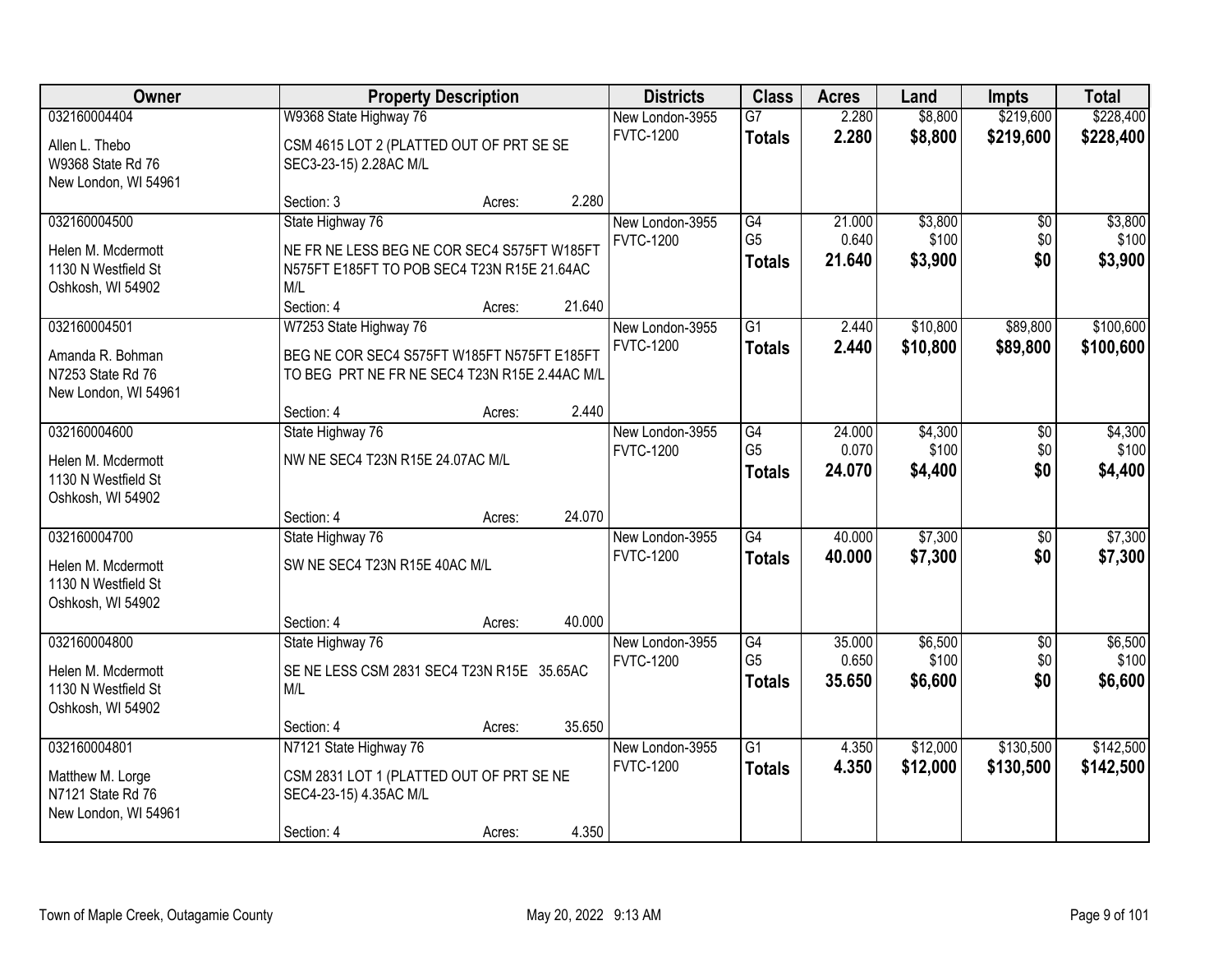| Owner                                                                            |                                                                                                            | <b>Property Description</b> |        | <b>Districts</b>                    | <b>Class</b>                                                  | <b>Acres</b>                                 | Land                                                  | <b>Impts</b>                                            | <b>Total</b>                                             |
|----------------------------------------------------------------------------------|------------------------------------------------------------------------------------------------------------|-----------------------------|--------|-------------------------------------|---------------------------------------------------------------|----------------------------------------------|-------------------------------------------------------|---------------------------------------------------------|----------------------------------------------------------|
| 032160004900<br>Timothy J. Kasson<br>N8125 County Rd F<br>Shiocton, WI 54170     | Schweitzer Rd<br>CSM 4019 LOT 1 (PLATTED OUT OF PRT E1/2 NW<br>SEC4-23-15) 11.78AC M/L                     |                             |        | New London-3955<br><b>FVTC-1200</b> | G4<br>G <sub>5</sub><br><b>Totals</b>                         | 11.500<br>0.280<br>11.780                    | \$2,100<br>\$100<br>\$2,200                           | $\sqrt{$0}$<br>\$0<br>\$0                               | \$2,100<br>\$100<br>\$2,200                              |
|                                                                                  | Section: 4                                                                                                 | Acres:                      | 11.780 |                                     |                                                               |                                              |                                                       |                                                         |                                                          |
| 032160005000<br>Timothy J. Kasson<br>N8125 County Rd F<br>Shiocton, WI 54170     | Schweitzer Rd<br>NW NW SEC4 T23N R15E 24.02AC M/L                                                          |                             |        | New London-3955<br><b>FVTC-1200</b> | G4<br>G <sub>5</sub><br><b>Totals</b>                         | 24.000<br>0.020<br>24.020                    | \$4,400<br>\$100<br>\$4,500                           | $\overline{50}$<br>\$0<br>\$0                           | \$4,400<br>\$100<br>\$4,500                              |
|                                                                                  | Section: 4                                                                                                 | Acres:                      | 24.020 |                                     | W <sub>8</sub>                                                |                                              |                                                       |                                                         |                                                          |
| 032160005100<br>Gordon E. Schroeder<br>N3088 Reiland Rd<br>Appleton, WI 54913    | <b>Land Locked</b><br>E770FT OF SW NW SEC4 T23N R15E 23.33AC M/L<br>9436M18                                |                             |        | New London-3955<br><b>FVTC-1200</b> | <b>Totals</b>                                                 | 23.330<br>23.330                             | $($ \$67,200) $ $<br>\$0                              | \$0<br>\$0                                              | $\overline{50}$<br>\$0                                   |
|                                                                                  | Section: 4                                                                                                 | Acres:                      | 23.330 |                                     |                                                               |                                              |                                                       |                                                         |                                                          |
| 032160005101<br>Wagenson Farms, LLP<br>N8258 County Rd F<br>Shiocton, WI 54170   | <b>Buboltz Rd</b><br>SW NW LESS E770FT SEC4 T23N R15E 16.67AC M/L                                          |                             |        | New London-3955<br><b>FVTC-1200</b> | $\overline{G4}$<br><b>Totals</b>                              | 16.670<br>16.670                             | \$3,100<br>\$3,100                                    | \$0<br>\$0                                              | \$3,100<br>\$3,100                                       |
|                                                                                  | Section: 4                                                                                                 | Acres:                      | 16.670 |                                     |                                                               |                                              |                                                       |                                                         |                                                          |
| 032160005200<br>Bronlaw, LLP<br>W9155 Schweitzer Rd<br>New London, WI 54961      | Schweitzer Rd<br>CSM 4019 LOT 2 (PLATTED OUT OF PRT E1/2 NW<br>SEC4-23-15) 10.23AC M/L                     |                             |        | New London-3955<br><b>FVTC-1200</b> | G4<br>G <sub>5</sub><br><b>Totals</b>                         | 10.000<br>0.230<br>10.230                    | \$1,900<br>\$100<br>\$2,000                           | $\overline{60}$<br>\$0<br>\$0                           | \$1,900<br>\$100<br>\$2,000                              |
|                                                                                  | Section: 4                                                                                                 | Acres:                      | 10.230 |                                     |                                                               |                                              |                                                       |                                                         |                                                          |
| 032160005201<br>Jeffrey T. Hebert<br>W9933 Schweitzer Rd<br>New London, WI 54961 | W9933 Schweitzer Rd<br>CSM 4019 LOT 3 (PLATTED OUT OF PRT E1/2 NW<br>SEC4-23-15) 43.41AC M/L<br>Section: 4 | Acres:                      | 43.410 | New London-3955<br><b>FVTC-1200</b> | 5M<br>G <sub>1</sub><br>G4<br>G <sub>5</sub><br><b>Totals</b> | 15.000<br>2.000<br>22.410<br>4.000<br>43.410 | \$18,700<br>\$9,600<br>\$4,000<br>\$3,400<br>\$35,700 | $\overline{50}$<br>\$144,300<br>\$0<br>\$0<br>\$144,300 | \$18,700<br>\$153,900<br>\$4,000<br>\$3,400<br>\$180,000 |
| 032160005300                                                                     | County Rd WW                                                                                               |                             |        | New London-3955                     | G4                                                            | 36.000                                       | \$6,700                                               | $\overline{60}$                                         | \$6,700                                                  |
| Bronlaw, LLP<br>W9155 Schweitzer Rd<br>New London, WI 54961                      | CSM 6251 LOT 2<br>Section: 4                                                                               | Acres:                      | 40.000 | <b>FVTC-1200</b>                    | G <sub>5</sub><br><b>Totals</b>                               | 4.000<br>40.000                              | \$2,700<br>\$9,400                                    | \$0<br>\$0                                              | \$2,700<br>\$9,400                                       |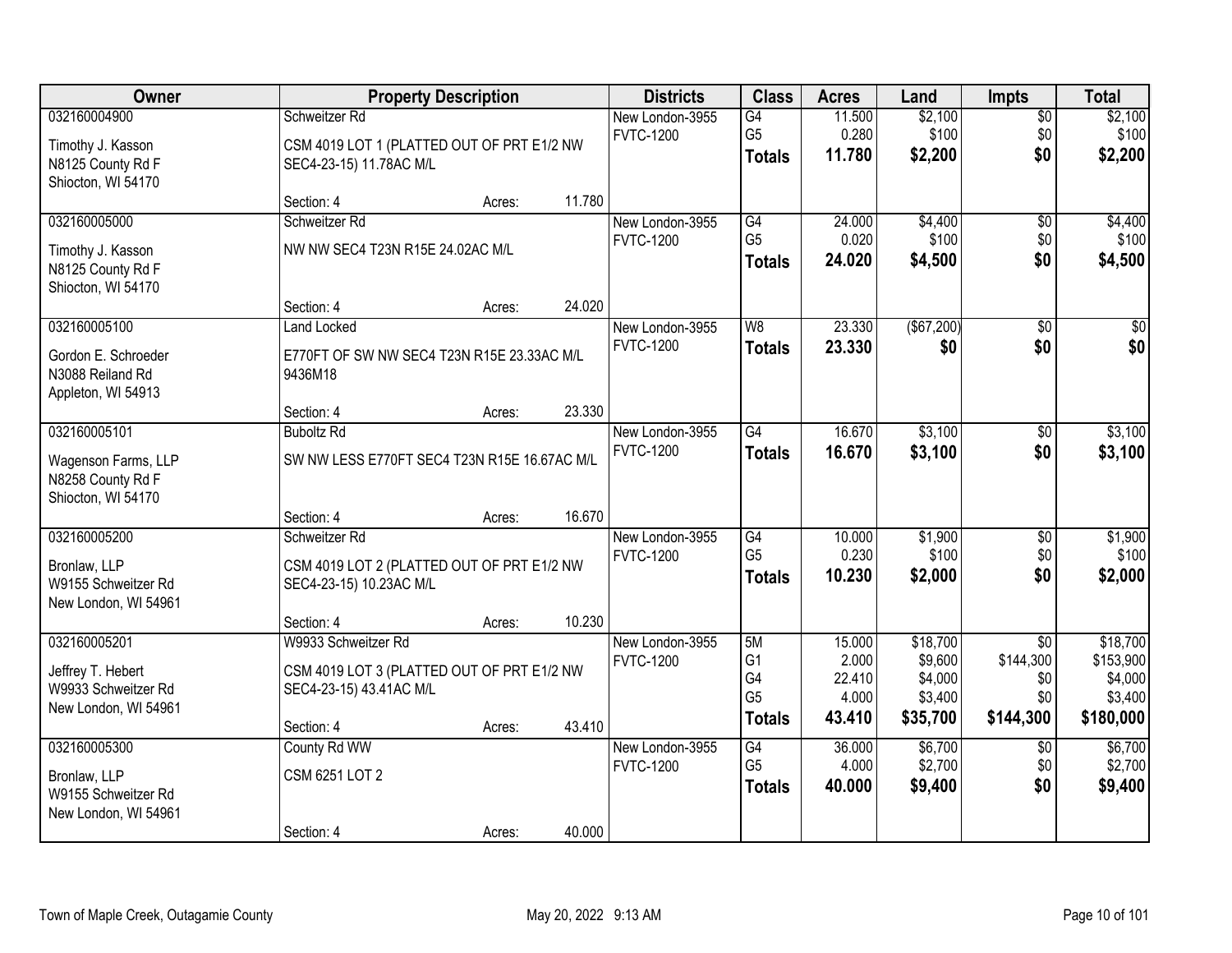| Owner                                                                         |                                                                                                    | <b>Property Description</b> |        | <b>Districts</b>                    | <b>Class</b>                                             | <b>Acres</b>                        | Land                                        | <b>Impts</b>                         | <b>Total</b>                                  |
|-------------------------------------------------------------------------------|----------------------------------------------------------------------------------------------------|-----------------------------|--------|-------------------------------------|----------------------------------------------------------|-------------------------------------|---------------------------------------------|--------------------------------------|-----------------------------------------------|
| 032160005301<br>Ryan J. Wilke<br>W9902 County Rd Ww<br>New London, WI 54961   | CSM 6251 LOT 3 (PLATTED OUT OF PRT E1/2 SW<br>SEC4-23-15)                                          |                             |        | New London-3955<br><b>FVTC-1200</b> | G4<br>G <sub>5</sub><br><b>Totals</b>                    | 7.050<br>3.000<br>10.050            | \$1,100<br>\$2,000<br>\$3,100               | $\overline{50}$<br>\$0<br>\$0        | \$1,100<br>\$2,000<br>\$3,100                 |
|                                                                               | Section: 4                                                                                         | Acres:                      | 10.050 |                                     |                                                          |                                     |                                             |                                      |                                               |
| 032160005400<br>Gordon E. Schroeder<br>N3088 Reiland Rd<br>Appleton, WI 54913 | <b>Land Locked</b><br>E770FT OF NW SW SEC4 T23N R15E 23.33AC M/L<br>9436M18                        |                             |        | New London-3955<br><b>FVTC-1200</b> | $\overline{W8}$<br><b>Totals</b>                         | 23.330<br>23.330                    | (\$67,200)<br>\$0                           | $\overline{30}$<br>\$0               | $\sqrt{50}$<br>\$0                            |
| 032160005401                                                                  | Section: 4                                                                                         | Acres:                      | 23.330 |                                     | 5M                                                       | 3.670                               |                                             |                                      | \$4,600                                       |
| Wagenson Farms, LLP<br>N8258 County Rd F<br>Shiocton, WI 54170                | <b>Buboltz Rd</b><br>NW SW LESS E770FT SEC4 T23N R15E 16.67AC M/L                                  |                             |        | New London-3955<br><b>FVTC-1200</b> | G4<br><b>Totals</b>                                      | 13.000<br>16.670                    | \$4,600<br>\$2,000<br>\$6,600               | \$0<br>\$0<br>\$0                    | \$2,000<br>\$6,600                            |
|                                                                               | Section: 4                                                                                         | Acres:                      | 16.670 |                                     |                                                          |                                     |                                             |                                      |                                               |
| 032160005500<br>Danny L Buser Trust<br>8968 Faith Rd<br>Larsen, WI 54947      | County Rd WW<br>SW SW SEC4 T23N R15E 40AC M/L                                                      |                             |        | New London-3955<br><b>FVTC-1200</b> | G5<br>W <sub>8</sub><br><b>Totals</b>                    | 14.000<br>26.000<br>40.000          | \$12,600<br>(\$74,900)<br>\$12,600          | \$0<br>\$0<br>\$0                    | \$12,600<br>\$0<br>\$12,600                   |
|                                                                               | Section: 4                                                                                         | Acres:                      | 40.000 |                                     |                                                          |                                     |                                             |                                      |                                               |
| 032160005600<br>Ryan J. Wilke<br>W9902 County Rd Ww<br>New London, WI 54961   | W9902 County Rd WW<br>CSM 6251 LOT 1 (PLATTED OUT OF PRT E1/2 SW<br>SEC4-23-15)<br>Section: 4      | Acres:                      | 31.050 | New London-3955<br><b>FVTC-1200</b> | $\overline{G1}$<br>G4<br>G <sub>5</sub><br><b>Totals</b> | 12.600<br>6.050<br>12.400<br>31.050 | \$15,000<br>\$1,100<br>\$12,400<br>\$28,500 | \$260,700<br>\$0<br>\$0<br>\$260,700 | \$275,700<br>\$1,100<br>\$12,400<br>\$289,200 |
| 032160005700<br>Ryan L. Kramer<br>N7031 State Rd 76<br>New London, WI 54961   | N7031 State Highway 76<br>CSM 6876 LOT 1 (PLATTED OUT OF THE NE SE OF<br>SEC4-23-15)<br>Section: 4 | Acres:                      | 3.470  | New London-3955<br><b>FVTC-1200</b> | $\overline{G1}$<br>G4<br><b>Totals</b>                   | 1.220<br>2.250<br>3.470             | \$4,000<br>\$400<br>\$4,400                 | \$76,700<br>\$0<br>\$76,700          | \$80,700<br>\$400<br>\$81,100                 |
| 032160005701<br>Ashley Ann Paul<br>N8951 County Rd XX<br>Bear Creek, WI 54922 | N7031 State Highway 76<br>LOT 2 CSM 6876<br>Section: 4                                             | Acres:                      | 36.480 | New London-3955<br><b>FVTC-1200</b> | $\overline{G4}$<br><b>Totals</b>                         | 36.480<br>36.480                    | \$6,600<br>\$6,600                          | $\overline{50}$<br>\$0               | \$6,600<br>\$6,600                            |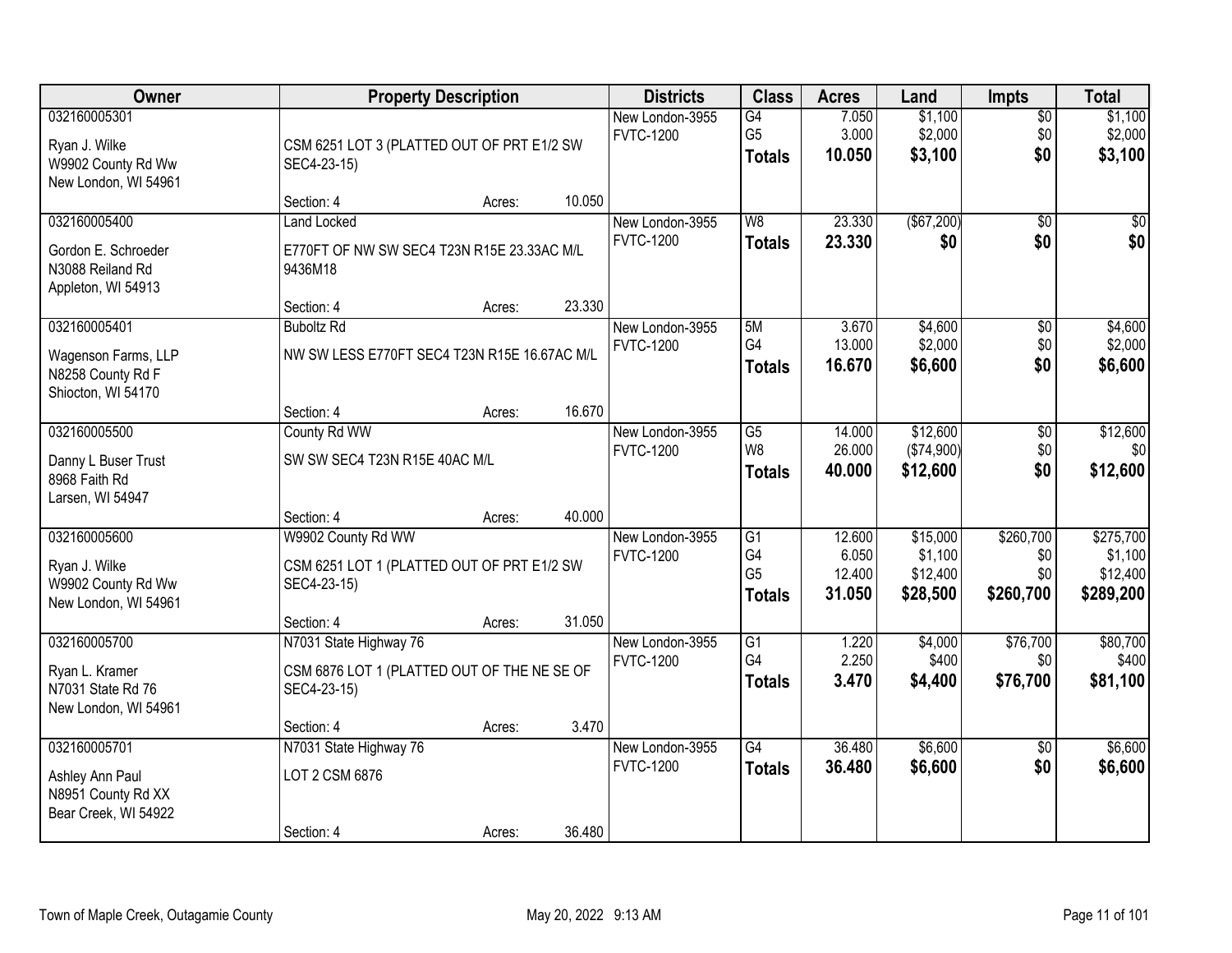| Owner                                      | <b>Property Description</b>                       |        | <b>Districts</b>                    | <b>Class</b>         | <b>Acres</b>    | Land               | <b>Impts</b>           | <b>Total</b>       |
|--------------------------------------------|---------------------------------------------------|--------|-------------------------------------|----------------------|-----------------|--------------------|------------------------|--------------------|
| 032160005800                               | State Highway 76                                  |        | New London-3955                     | $\overline{G4}$      | 39.000          | \$7,100            | $\sqrt{$0}$            | \$7,100            |
| Ashley Ann Paul                            | NW SE SEC4 T23N R15E                              |        | <b>FVTC-1200</b>                    | G <sub>5</sub>       | 2.000           | \$1,300            | \$0                    | \$1,300            |
| N8951 County Rd XX                         |                                                   |        |                                     | <b>Totals</b>        | 41.000          | \$8,400            | \$0                    | \$8,400            |
| Bear Creek, WI 54922                       |                                                   |        |                                     |                      |                 |                    |                        |                    |
|                                            | Section: 4                                        | Acres: | 41.000                              |                      |                 |                    |                        |                    |
| 032160005900                               | County Rd WW                                      |        | New London-3955<br><b>FVTC-1200</b> | 5M<br>G4             | 6.000<br>29.000 | \$7,800<br>\$5,300 | \$0                    | \$7,800<br>\$5,300 |
| Artahelen Irrevocable Trust                | SW SE SEC4 T23N R15E 40AC M/L                     |        |                                     | G <sub>5</sub>       | 5.000           | \$3,100            | \$0<br>\$0             | \$3,100            |
| W9758 County Rd Ww                         |                                                   |        |                                     | <b>Totals</b>        | 40.000          | \$16,200           | \$0                    | \$16,200           |
| New London, WI 54961                       |                                                   |        |                                     |                      |                 |                    |                        |                    |
| 032160006000                               | Section: 4<br>W9758 County Rd WW                  | Acres: | 40.000<br>New London-3955           | G4                   | 37.000          | \$6,700            | $\overline{50}$        | \$6,700            |
|                                            |                                                   |        | <b>FVTC-1200</b>                    | G <sub>5</sub>       | 1.000           | \$100              | \$0                    | \$100              |
| Artahelen Irrevocable Trust                | SE SE SEC4 T23N R15E LESS HY 40AC M/L             |        |                                     | G7                   | 2.000           | \$8,800            | \$91,500               | \$100,300          |
| W9758 County Rd Ww<br>New London, WI 54961 |                                                   |        |                                     | <b>Totals</b>        | 40.000          | \$15,600           | \$91,500               | \$107,100          |
|                                            | Section: 4                                        | Acres: | 40.000                              |                      |                 |                    |                        |                    |
| 032160006100                               |                                                   |        | New London-3955                     | $\overline{G4}$      | 24.000          | \$4,300            | $\sqrt[6]{3}$          | \$4,300            |
|                                            |                                                   |        | <b>FVTC-1200</b>                    | G <sub>5</sub>       | 0.320           | \$100              | \$0                    | \$100              |
| Shirley R. Young<br>W3230 Cemetery Rd      | NE FR NE SEC5 T23N R15E 24.32AC M/L #1330049<br>& |        |                                     | <b>Totals</b>        | 24.320          | \$4,400            | \$0                    | \$4,400            |
| Seymour, WI 54165                          |                                                   |        |                                     |                      |                 |                    |                        |                    |
|                                            | Section: 5                                        | Acres: | 24.320                              |                      |                 |                    |                        |                    |
| 032160006200                               | Schweitzer Rd                                     |        | New London-3955                     | $\overline{G4}$      | 17.000          | \$3,000            | \$0                    | \$3,000            |
| Jeffrey S. Schweitzer                      | NW FR NE LESS W354FT SEC5 T23N R15E 17.53AC       |        | <b>FVTC-1200</b>                    | G <sub>5</sub>       | 0.530           | \$200              | \$0                    | \$200              |
| W10415 Schweitzer Rd                       | M/L                                               |        |                                     | <b>Totals</b>        | 17.530          | \$3,200            | \$0                    | \$3,200            |
| New London, WI 54961                       |                                                   |        |                                     |                      |                 |                    |                        |                    |
|                                            | Section: 5                                        | Acres: | 17.530                              |                      |                 |                    |                        |                    |
| 032160006201                               | W10287 Schweitzer Rd                              |        | New London-3955                     | $\overline{G1}$      | 2.000           | \$10,800           | \$128,400              | \$139,200          |
| Ronald J. Zimmerman                        | W354FT OF NW FR NE SEC5 T23N R15E 6.80AC          |        | <b>FVTC-1200</b>                    | G <sub>5</sub>       | 4.800           | \$3,200            | \$0                    | \$3,200            |
| W10287 Schweitzer Rd                       | M/L                                               |        |                                     | <b>Totals</b>        | 6.800           | \$14,000           | \$128,400              | \$142,400          |
| New London, WI 54961                       |                                                   |        |                                     |                      |                 |                    |                        |                    |
|                                            | Section: 5                                        | Acres: | 6.800                               |                      |                 |                    |                        |                    |
| 032160006300                               | N7163 Buboltz Rd                                  |        | New London-3955<br><b>FVTC-1200</b> | G4<br>G <sub>5</sub> | 30.000<br>8.000 | \$5,400<br>\$4,400 | $\overline{50}$<br>\$0 | \$5,400<br>\$4,400 |
| Donna M. Griffin                           | SW NE SEC5 T23N R15E 40AC M/L                     |        |                                     | G7                   | 2.000           | \$6,600            | \$111,000              | \$117,600          |
| N7163 Buboltz Rd                           |                                                   |        |                                     | <b>Totals</b>        | 40.000          | \$16,400           | \$111,000              | \$127,400          |
| New London, WI 54961                       | Section: 5                                        |        | 40.000                              |                      |                 |                    |                        |                    |
|                                            |                                                   | Acres: |                                     |                      |                 |                    |                        |                    |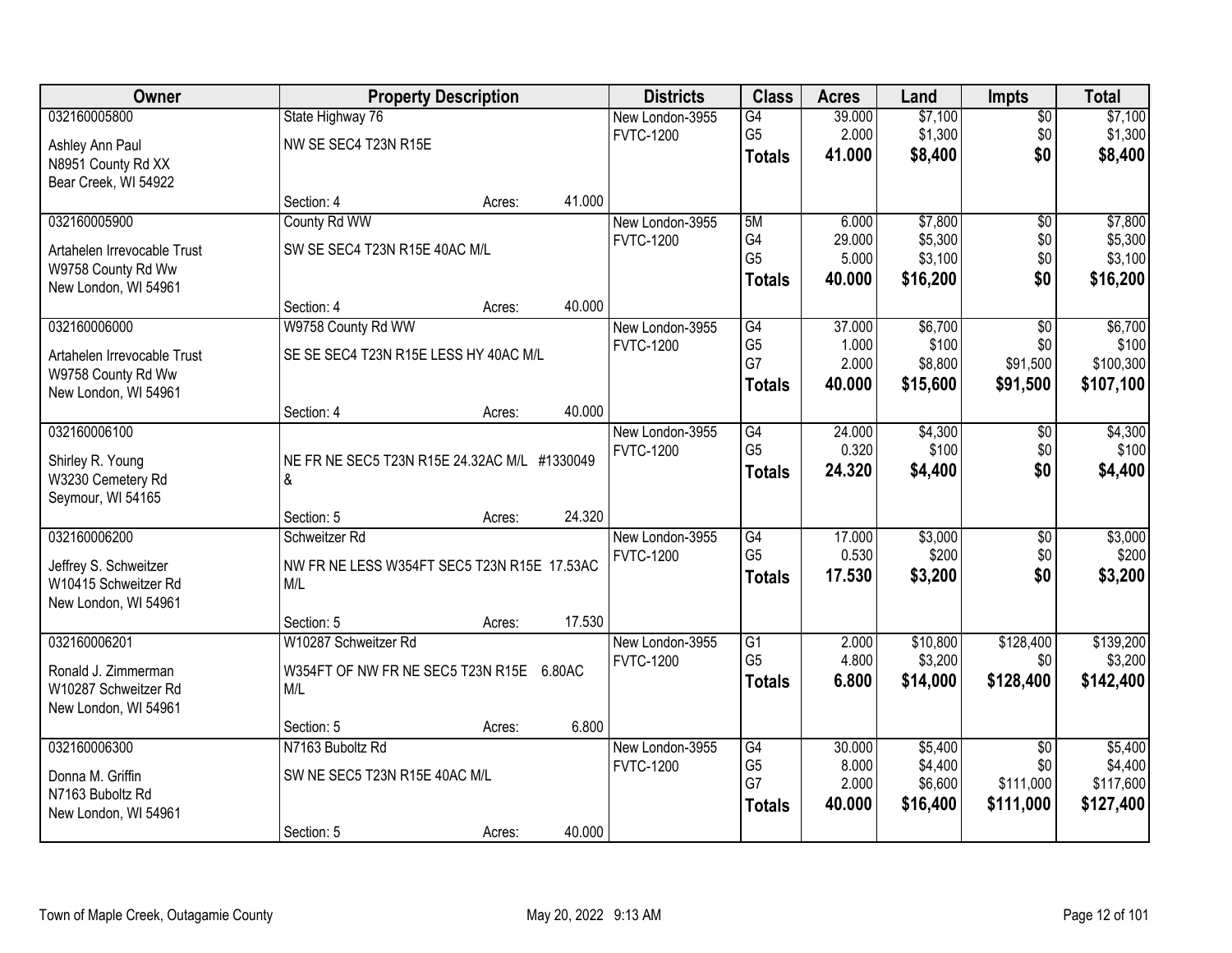| Owner                                                                                 | <b>Property Description</b>                                                                                                                                                             | <b>Districts</b>                    | <b>Class</b>                                            | <b>Acres</b>                       | Land                                      | Impts                                            | <b>Total</b>                                 |
|---------------------------------------------------------------------------------------|-----------------------------------------------------------------------------------------------------------------------------------------------------------------------------------------|-------------------------------------|---------------------------------------------------------|------------------------------------|-------------------------------------------|--------------------------------------------------|----------------------------------------------|
| 032160006400<br>Shirley R. Young<br>W3230 Cemetery Rd<br>Seymour, WI 54165            | SE NE SEC5 T23N R15E 40AC M/L #1330049 &                                                                                                                                                | New London-3955<br><b>FVTC-1200</b> | G4<br>G <sub>5</sub><br><b>Totals</b>                   | 39.000<br>1.000<br>40.000          | \$7,000<br>\$400<br>\$7,400               | $\overline{50}$<br>\$0<br>\$0                    | \$7,000<br>\$400<br>\$7,400                  |
|                                                                                       | 40.000<br>Section: 5<br>Acres:                                                                                                                                                          |                                     |                                                         |                                    |                                           |                                                  |                                              |
| 032160006500<br>Jeffrey S. Schweitzer<br>W10415 Schweitzer Rd<br>New London, WI 54961 | Schweitzer Rd<br>NE FR NW LESS BEG 510FT W N 1/4 COR SEC<br>W210FT S233FT E210FT N233FT TO POB SEC5 T23N<br>R15E 23.85AC M/L<br>23.850<br>Section: 5<br>Acres:                          | New London-3955<br><b>FVTC-1200</b> | 5M<br>G <sub>4</sub><br>G <sub>5</sub><br><b>Totals</b> | 5.000<br>13.350<br>5.500<br>23.850 | \$6,400<br>\$2,500<br>\$4,400<br>\$13,300 | $\overline{50}$<br>\$0<br>\$0<br>\$0             | \$6,400<br>\$2,500<br>\$4,400<br>\$13,300    |
| 032160006501<br>Steven T. Schweitzer<br>W10359 Schweitzer Rd<br>New London, WI 54961  | W10359 Schweitzer Rd<br>BEG 510FT W OF N1/4 COR SEC5 T23N R15E<br>W210FT S233FT E210FT N233FT TO POB 1.12AC M/L<br>15855M41<br>1.120<br>Section: 5<br>Acres:                            | New London-3955<br><b>FVTC-1200</b> | G <sub>1</sub><br><b>Totals</b>                         | 1.120<br>1.120                     | \$6,000<br>\$6,000                        | \$124,700<br>\$124,700                           | \$130,700<br>\$130,700                       |
| 032160006600<br>Jeffrey S. Schweitzer<br>W10415 Schweitzer Rd<br>New London, WI 54961 | W10415 Schweitzer Rd<br>NW FR NW LESS 711R41 LESS COM NW COR E214F<br>TO POB E171FT S202FT W171FT N202FT TO POB<br>SEC5 T23N R15E 23.53AC M/L 9340M28<br>23.530<br>Section: 5<br>Acres: | New London-3955<br><b>FVTC-1200</b> | G4<br>G <sub>5</sub><br>G7<br><b>Totals</b>             | 17.000<br>3.000<br>3.530<br>23.530 | \$2,900<br>\$2,700<br>\$8,800<br>\$14,400 | \$0<br>\$0<br>\$200,200<br>\$200,200             | \$2,900<br>\$2,700<br>\$209,000<br>\$214,600 |
| 032160006601<br>Jeffrey J. Stilen<br>W10483 Schweitzer Rd<br>New London, WI 54961     | W10483 Schweitzer Rd<br>COM NW COR OF SEC5 E214FT TO POB E171FT<br>S202FT W171FT N202 FT TO POB PRT NW FR NW<br>SEC5 T23N R15E .79AC M/L 16381M8<br>0.790<br>Section: 5<br>Acres:       | New London-3955<br><b>FVTC-1200</b> | $\overline{G1}$<br><b>Totals</b>                        | 0.790<br>0.790                     | \$3,700<br>\$3,700                        | \$33,900<br>\$33,900                             | \$37,600<br>\$37,600                         |
| 032160006700<br>Jeffery S. Schweitzer<br>W10415 Schweitzer Rd<br>New London, WI 54961 | Schweitzer Rd<br>BEG 765FT E OF NW COR NW NW SEC5 T23N R15E<br>E200FT S196.5FT NWLY200FT N91.5FT TO BEG<br>.66AC M/L<br>0.660<br>Section: 5<br>Acres:                                   | New London-3955<br><b>FVTC-1200</b> | $\overline{G4}$<br><b>Totals</b>                        | 0.660<br>0.660                     | \$100<br>\$100                            | $\overline{50}$<br>\$0                           | \$100<br>\$100                               |
| 032160006800<br><b>Wade Griffin</b><br>N7173 Postel Rd<br>New London, WI 54961        | N7173 Postel Rd<br>SW NW SEC5 T23N R15E 40AC M/L 17271M19<br>40.000<br>Section: 5<br>Acres:                                                                                             | New London-3955<br><b>FVTC-1200</b> | G4<br>G <sub>5</sub><br>G7<br><b>Totals</b>             | 30.000<br>8.000<br>2.000<br>40.000 | \$5,400<br>\$5,200<br>\$5,500<br>\$16,100 | $\overline{50}$<br>\$0<br>\$117,500<br>\$117,500 | \$5,400<br>\$5,200<br>\$123,000<br>\$133,600 |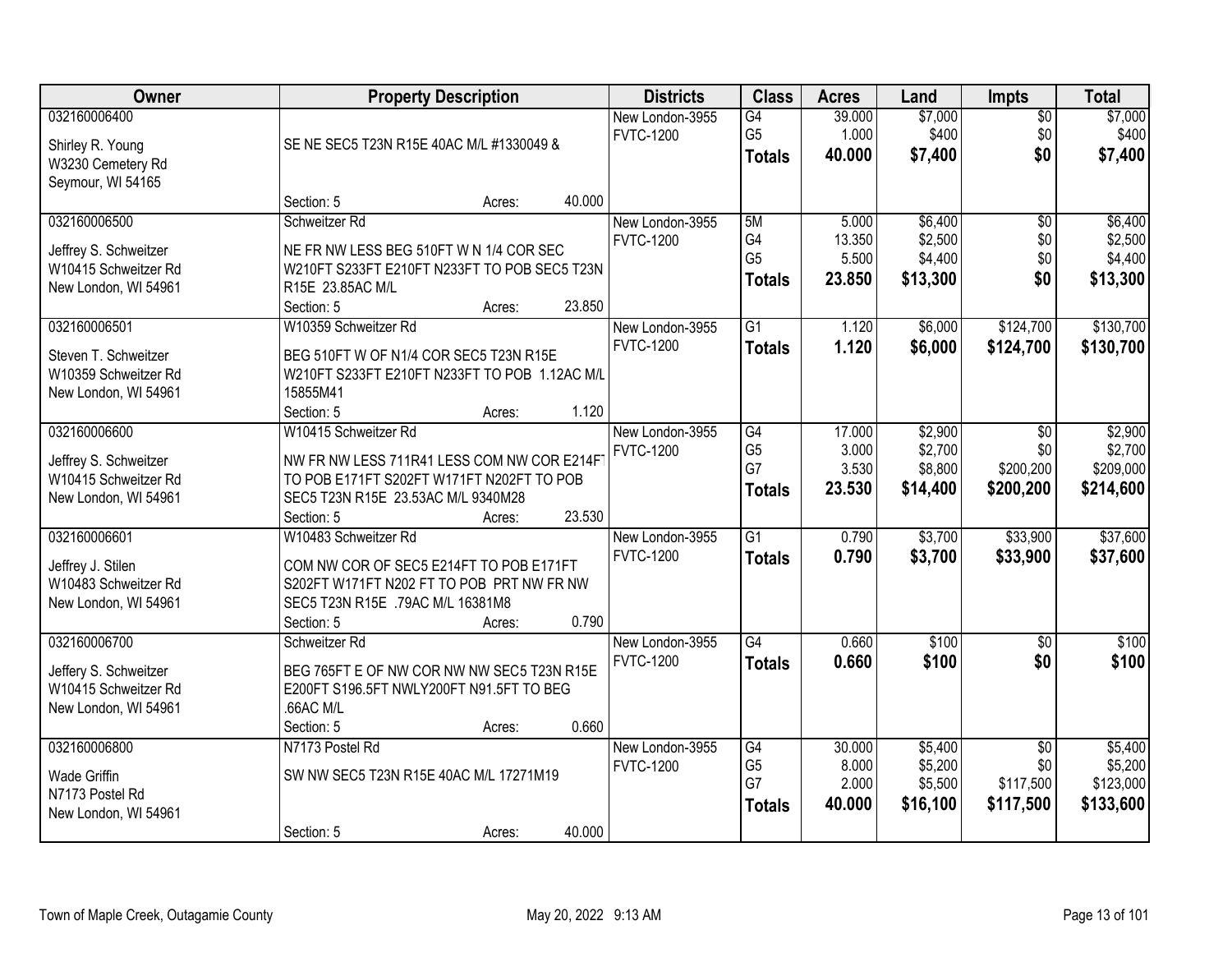| Owner                                                                           | <b>Property Description</b>                                                                                                                                                 |                  | <b>Districts</b>                              | <b>Class</b>                                             | <b>Acres</b>                         | Land                                       | Impts                                | <b>Total</b>                               |
|---------------------------------------------------------------------------------|-----------------------------------------------------------------------------------------------------------------------------------------------------------------------------|------------------|-----------------------------------------------|----------------------------------------------------------|--------------------------------------|--------------------------------------------|--------------------------------------|--------------------------------------------|
| 032160006900<br>Wade Griffin<br>N7173 Postel Rd<br>New London, WI 54961         | SE NW SEC5 T23N R15E 40AC M/L 17271M19                                                                                                                                      |                  | New London-3955<br><b>FVTC-1200</b>           | 5M<br>G4<br>G <sub>5</sub><br><b>Totals</b>              | 10.000<br>10.000<br>10.000<br>30.000 | \$13,000<br>\$1,400<br>\$5,500<br>\$19,900 | $\overline{50}$<br>\$0<br>\$0<br>\$0 | \$13,000<br>\$1,400<br>\$5,500<br>\$19,900 |
|                                                                                 | Section: 5                                                                                                                                                                  | Acres:           | 30.000                                        |                                                          |                                      |                                            |                                      |                                            |
| 032160007100<br><b>Wade Griffin</b><br>N7173 Postel Rd<br>New London, WI 54961  | Postel Rd<br>W1/2 NE SW SEC5 T23N R15E 20AC M/L 17271M19                                                                                                                    |                  | New London-3955<br><b>FVTC-1200</b>           | $\overline{G4}$<br><b>Totals</b>                         | 20.000<br>20.000                     | \$3,600<br>\$3,600                         | $\overline{50}$<br>\$0               | \$3,600<br>\$3,600                         |
| 032160007200                                                                    | Section: 5<br>Postel Rd                                                                                                                                                     | Acres:           | 20.000<br>New London-3955                     | G4                                                       | 30.000                               | \$5,400                                    | $\overline{50}$                      | \$5,400                                    |
| <b>Wade Griffin</b><br>N7173 Postel Rd<br>New London, WI 54961                  | NW SW SEC5 T23N R15E 40AC M/L 17271M19                                                                                                                                      |                  | <b>FVTC-1200</b>                              | G <sub>5</sub><br><b>Totals</b>                          | 10.000<br>40.000                     | \$6,000<br>\$11,400                        | \$0<br>\$0                           | \$6,000<br>\$11,400                        |
|                                                                                 | Section: 5                                                                                                                                                                  | Acres:           | 40.000                                        |                                                          |                                      |                                            |                                      |                                            |
| 032160007300<br>Clinton W. Danke<br>W10456 County Rd Ww<br>New London, WI 54961 | W10456 County Rd WW<br>COM SW COR SEC5 E66FT POB N157.60FT S78D<br>E234.30FT E243.54FT N4D W253.94FT E190.62FT<br>S368.40FT W TO POB PRT SW SW SEC5 T23N R15E<br>Section: 5 |                  | New London-3955<br><b>FVTC-1200</b><br>2.840  | $\overline{G1}$<br><b>Totals</b>                         | 2.840<br>2.840                       | \$7,200<br>\$7,200                         | \$65,500<br>\$65,500                 | \$72,700<br>\$72,700                       |
| 032160007301<br>David G. Biggs<br>W10426 County Rd Ww<br>New London, WI 54961   | W10426 County Rd WW<br>CSM 6431 LOT 1 (PLATTED OUT OF PRT OF SW SW<br>SEC5-23-15) 4.85AC M/L<br>Section: 5                                                                  | Acres:<br>Acres: | New London-3955<br><b>FVTC-1200</b><br>4.850  | $\overline{G1}$<br>G4<br>G <sub>5</sub><br><b>Totals</b> | 3.000<br>1.260<br>0.590<br>4.850     | \$13,500<br>\$200<br>\$600<br>\$14,300     | \$204,800<br>\$0<br>\$0<br>\$204,800 | \$218,300<br>\$200<br>\$600<br>\$219,100   |
| 032160007302<br>Fietzer Farms, Inc<br>E8276 County Rd N<br>Manawa, WI 54949     | CSM 6431 LOT 2 (PLATTED OUT OF PRT OF SW SW<br>SEC5-23-15) 32.60AC M/L<br>Section: 5                                                                                        | Acres:           | New London-3955<br><b>FVTC-1200</b><br>32.600 | G4<br>G <sub>5</sub><br><b>Totals</b>                    | 29.600<br>3.000<br>32.600            | \$5,400<br>\$3,000<br>\$8,400              | $\sqrt{6}$<br>\$0<br>\$0             | \$5,400<br>\$3,000<br>\$8,400              |
| 032160007400<br>Jeffrey A. Reeck<br>W10340 County Rd Ww<br>New London, WI 54961 | W10340 County Rd WW<br>CSM 3854 LOT 1 (PLATTED OUT OF PRT E1/2 SW &<br>PRT W1/2 SE SEC5 -23-15) 10.01AC M/L<br>Section: 5                                                   | Acres:           | New London-3955<br><b>FVTC-1200</b><br>10.010 | G1<br>G4<br>G <sub>5</sub><br><b>Totals</b>              | 2.910<br>7.000<br>0.100<br>10.010    | \$7,200<br>\$1,300<br>\$100<br>\$8,600     | \$163,700<br>\$0<br>\$0<br>\$163,700 | \$170,900<br>\$1,300<br>\$100<br>\$172,300 |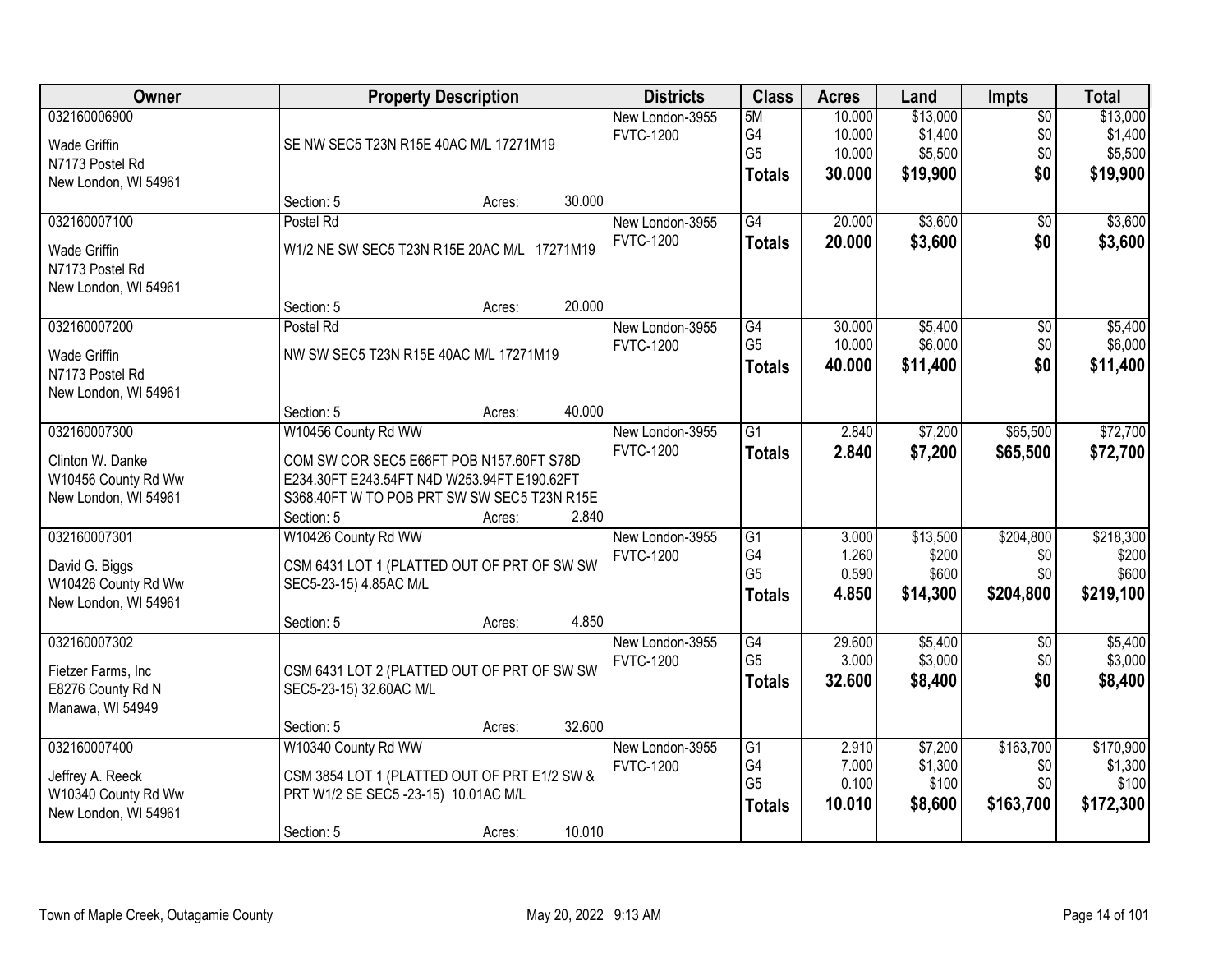| <b>Owner</b>                           | <b>Property Description</b>                                                                | <b>Districts</b> | <b>Class</b>    | <b>Acres</b> | Land     | Impts           | <b>Total</b> |
|----------------------------------------|--------------------------------------------------------------------------------------------|------------------|-----------------|--------------|----------|-----------------|--------------|
| 032160007500                           | Postel Rd                                                                                  | New London-3955  | G4              | 16.000       | \$2,800  | $\overline{50}$ | \$2,800      |
| <b>Wade Griffin</b>                    | W1/2 SE SW LESS BEG SW COR SE SW E525.16FT                                                 | <b>FVTC-1200</b> | G <sub>5</sub>  | 0.950        | \$400    | \$0             | \$400        |
| N7173 Postel Rd                        | N128.07FT N48D W78FT W464.63FT S166.53FT TO                                                |                  | G7              | 1.000        | \$2,500  | \$3,400         | \$5,900      |
| New London, WI 54961                   | POB SEC5 T23N R15E 17.95AC M/L 17271M19                                                    |                  | <b>Totals</b>   | 17.950       | \$5,700  | \$3,400         | \$9,100      |
|                                        | 17.950<br>Section: 5<br>Acres:                                                             |                  |                 |              |          |                 |              |
| 032160007501                           | W10364 County Rd WW                                                                        | New London-3955  | $\overline{G1}$ | 2.050        | \$7,200  | \$53,700        | \$60,900     |
|                                        |                                                                                            | <b>FVTC-1200</b> | <b>Totals</b>   | 2.050        | \$7,200  | \$53,700        | \$60,900     |
| Keith F. Postel<br>W10364 County Rd Ww | PRT W1/2 SE SW SEC5 T23N R15E BEG SW COR SE<br>SW E525.16FT N128.07FT N48D W78FT W464.63FT |                  |                 |              |          |                 |              |
| New London, WI 54961                   | S166.53FT TO POB 2.05AC M/L                                                                |                  |                 |              |          |                 |              |
|                                        | 2.050<br>Section: 5<br>Acres:                                                              |                  |                 |              |          |                 |              |
| 032160007600                           | N7050 Buboltz Rd                                                                           | New London-3955  | $\overline{G1}$ | 2.790        | \$10,800 | \$76,900        | \$87,700     |
|                                        |                                                                                            | <b>FVTC-1200</b> | G <sub>5</sub>  | 3.000        | \$1,800  | \$0             | \$1,800      |
| Joseph J. Beguhl                       | S800FT OF W315FT NE SE SEC5 T23N R15E 5.79AC                                               |                  | <b>Totals</b>   | 5.790        | \$12,600 | \$76,900        | \$89,500     |
| N7050 Buboltz Rd                       | M/L                                                                                        |                  |                 |              |          |                 |              |
| New London, WI 54961                   |                                                                                            |                  |                 |              |          |                 |              |
|                                        | 5.790<br>Section: 5<br>Acres:                                                              |                  |                 |              |          |                 |              |
| 032160007700                           | County Rd WW                                                                               | New London-3955  | G4              | 34.210       | \$5,200  | $\sqrt[6]{}$    | \$5,200      |
| Wagenson Farms, LLP                    | NE SE LESS S800FT OF W315FT SEC5 T23N R15E                                                 | <b>FVTC-1200</b> | <b>Totals</b>   | 34.210       | \$5,200  | \$0             | \$5,200      |
| N8258 County Rd F                      | 34.21AC M/L                                                                                |                  |                 |              |          |                 |              |
| Shiocton, WI 54170                     |                                                                                            |                  |                 |              |          |                 |              |
|                                        | 34.210<br>Section: 5<br>Acres:                                                             |                  |                 |              |          |                 |              |
| 032160007801                           | N7081 Buboltz Rd                                                                           | New London-3955  | $\overline{G1}$ | 2.270        | \$8,400  | \$120,200       | \$128,600    |
| Alvin J. Konrad                        | CSM 2311 LOT 1 (PLATTED OUT OF PRT NW SE                                                   | <b>FVTC-1200</b> | <b>Totals</b>   | 2.270        | \$8,400  | \$120,200       | \$128,600    |
| N7081 Buboltz Rd                       | SEC5-23-15) 2.27AC M/L 16341M15                                                            |                  |                 |              |          |                 |              |
| New London, WI 54961                   |                                                                                            |                  |                 |              |          |                 |              |
|                                        | 2.270<br>Section: 5<br>Acres:                                                              |                  |                 |              |          |                 |              |
| 032160007900                           | County Rd WW                                                                               | New London-3955  | 5M              | 10.000       | \$13,000 | $\overline{50}$ | \$13,000     |
| John P. Heideman                       | CSM 3854 LOT 2 (PLATTED OUT OF PRT E1/2 SW &                                               | <b>FVTC-1200</b> | G4              | 70.000       | \$11,700 | \$0             | \$11,700     |
| W10715 County Rd Ww                    | PRT W1/2 SE SEC5 -23-15) 103.53AC M/L                                                      |                  | G <sub>5</sub>  | 23.530       | \$13,700 | \$0             | \$13,700     |
| New London, WI 54961                   |                                                                                            |                  | <b>Totals</b>   | 103.530      | \$38,400 | \$0             | \$38,400     |
|                                        | 103.530<br>Section: 5<br>Acres:                                                            |                  |                 |              |          |                 |              |
| 032160007901                           | N6947 Buboltz Rd                                                                           | New London-3955  | $\overline{G1}$ | 3.000        | \$12,000 | \$101,800       | \$113,800    |
|                                        |                                                                                            | <b>FVTC-1200</b> | G <sub>5</sub>  | 4.000        | \$2,200  | \$0             | \$2,200      |
| Theodore R. Balthazor                  | PRT SW SE SEC5 T23N R15E BEG NE COR SW SE                                                  |                  | <b>Totals</b>   | 7.000        | \$14,200 | \$101,800       | \$116,000    |
| N6947 Buboltz Rd                       | W473FT S595FT E210FT SELY TO PT 191FT W OF E/L                                             |                  |                 |              |          |                 |              |
| New London, WI 54961                   | SW SE E191FT TO E/L SW SE N ALG E/L 687FT TO<br>7.000                                      |                  |                 |              |          |                 |              |
|                                        | Section: 5<br>Acres:                                                                       |                  |                 |              |          |                 |              |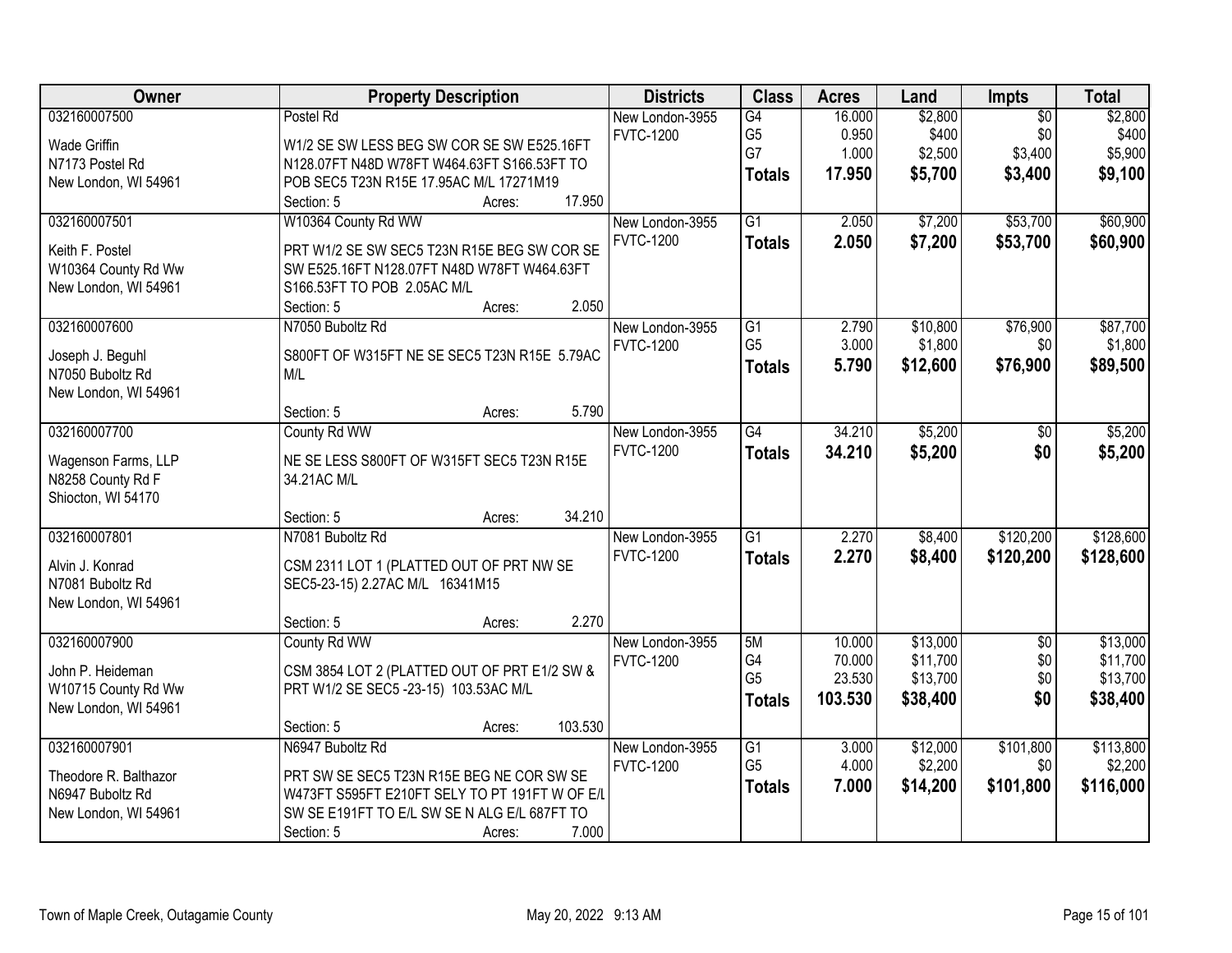| Owner                  |                                               | <b>Property Description</b> |        | <b>Districts</b> | <b>Class</b>                     | <b>Acres</b>    | Land                   | <b>Impts</b>           | <b>Total</b>     |
|------------------------|-----------------------------------------------|-----------------------------|--------|------------------|----------------------------------|-----------------|------------------------|------------------------|------------------|
| 032160008000           | N6916 Buboltz Rd                              |                             |        | New London-3955  | $\overline{G1}$                  | 1.000           | \$5,000                | \$107,300              | \$112,300        |
| Vanheesch Family Trust | SE SE SEC5 T23N R15E 40AC M/L                 |                             |        | <b>FVTC-1200</b> | G4                               | 14.000          | \$1,900                | \$0                    | \$1,900          |
| 2211 W Woodward Dr     |                                               |                             |        |                  | G <sub>5</sub><br>W <sub>8</sub> | 6.000<br>19.000 | \$4,000                | \$0<br>\$0             | \$4,000<br>\$0   |
| Oak Creek, WI 53154    |                                               |                             |        |                  | <b>Totals</b>                    | 40.000          | (\$27,400)<br>\$10,900 | \$107,300              | \$118,200        |
|                        | Section: 5                                    | Acres:                      | 40.000 |                  |                                  |                 |                        |                        |                  |
| 032160008100           | N7289 Postel Rd                               |                             |        | New London-3955  | $\overline{G}$                   | 2.500           | \$6,800                | \$48,800               | \$55,600         |
| Deanna L. Depner       | CSM 6779 LOT 1 (PLATTED OUT OF PRT NE FR NE   |                             |        | <b>FVTC-1200</b> | <b>Totals</b>                    | 2.500           | \$6,800                | \$48,800               | \$55,600         |
| 623 Summer Winds Dr    | SEC6-23-15) 2.50 AC M/L                       |                             |        |                  |                                  |                 |                        |                        |                  |
| Green Bay, WI 54311    |                                               |                             |        |                  |                                  |                 |                        |                        |                  |
|                        | Section: 6                                    | Acres:                      | 2.500  |                  |                                  |                 |                        |                        |                  |
| 032160008101           | Postel Rd                                     |                             |        | New London-3955  | $\overline{G4}$                  | 14.000          | \$2,100                | $\overline{50}$        | \$2,100          |
| John P. Heideman       | CSM 6779 LOT 2 (PLATTED OUT OF PRT NE FR NE   |                             |        | <b>FVTC-1200</b> | G <sub>5</sub>                   | 2.550           | \$1,500                | \$0                    | \$1,500          |
| W10715 County Rd Ww    | SEC6-23-15) 16.55AC M/L                       |                             |        |                  | <b>Totals</b>                    | 16.550          | \$3,600                | \$0                    | \$3,600          |
| New London, WI 54961   |                                               |                             |        |                  |                                  |                 |                        |                        |                  |
|                        | Section: 6                                    | Acres:                      | 16.550 |                  |                                  |                 |                        |                        |                  |
| 032160008102           | Postel Rd                                     |                             |        | New London-3955  | G4                               | 4.000           | \$600                  | \$0                    | \$600            |
| John P. Heideman       | CSM 6779 LOT 3 (PLATTED OUT OF PRT NE FR NE   |                             |        | <b>FVTC-1200</b> | G <sub>5</sub>                   | 2.440           | \$1,900                | \$0                    | \$1,900          |
| W10715 County Rd Ww    | SEC6-23-15) 6.44AC M/L                        |                             |        |                  | <b>Totals</b>                    | 6.440           | \$2,500                | \$0                    | \$2,500          |
| New London, WI 54961   |                                               |                             |        |                  |                                  |                 |                        |                        |                  |
|                        | Section: 6                                    | Acres:                      | 6.440  |                  |                                  |                 |                        |                        |                  |
| 032160008200           | County Rd D                                   |                             |        | New London-3955  | $\overline{G4}$                  | 8.000           | \$1,500                | $\overline{50}$        | \$1,500          |
| John P. Heideman       | CSM 5828 LOT 1 (PLATTED OUT OF PRT SW NE &    |                             |        | <b>FVTC-1200</b> | G <sub>5</sub>                   | 3.980           | \$3,300                | \$0                    | \$3,300          |
| W10715 County Rd Ww    | PRT NW NE SEC6-23-15) 11.98AC M/L             |                             |        |                  | <b>Totals</b>                    | 11.980          | \$4,800                | \$0                    | \$4,800          |
| New London, WI 54961   |                                               |                             |        |                  |                                  |                 |                        |                        |                  |
|                        | Section: 6                                    | Acres:                      | 11.980 |                  |                                  |                 |                        |                        |                  |
| 032160008201           | <b>Breiting Rd</b>                            |                             |        | New London-3955  | G4                               | 6.750           | \$1,300                | $\overline{60}$        | \$1,300          |
| John P. Heideman       | N340FT OF NW FR NE SEC6 T23N R15E 10.30AC M/L |                             |        | <b>FVTC-1200</b> | G <sub>5</sub>                   | 3.550           | \$3,200                | \$0<br>\$0             | \$3,200          |
| W10715 County Rd Ww    |                                               |                             |        |                  | <b>Totals</b>                    | 10.300          | \$4,500                |                        | \$4,500          |
| New London, WI 54961   |                                               |                             |        |                  |                                  |                 |                        |                        |                  |
|                        | Section: 6                                    | Acres:                      | 10.300 |                  |                                  |                 |                        |                        |                  |
| 032160008202           |                                               |                             |        | New London-3955  | G4<br>G <sub>5</sub>             | 9.000<br>0.090  | \$1,700<br>\$400       | $\overline{50}$<br>\$0 | \$1,700<br>\$400 |
| John P. Heideman       | W833.64FT M/L OF S474.96FT M/L NW FR NE SEC6  |                             |        | <b>FVTC-1200</b> |                                  |                 |                        | \$0                    |                  |
| W10715 County Rd Ww    | T23N R15E 9.09AC M/L                          |                             |        |                  | <b>Totals</b>                    | 9.090           | \$2,100                |                        | \$2,100          |
| New London, WI 54961   |                                               |                             |        |                  |                                  |                 |                        |                        |                  |
|                        | Section: 6                                    | Acres:                      | 9.090  |                  |                                  |                 |                        |                        |                  |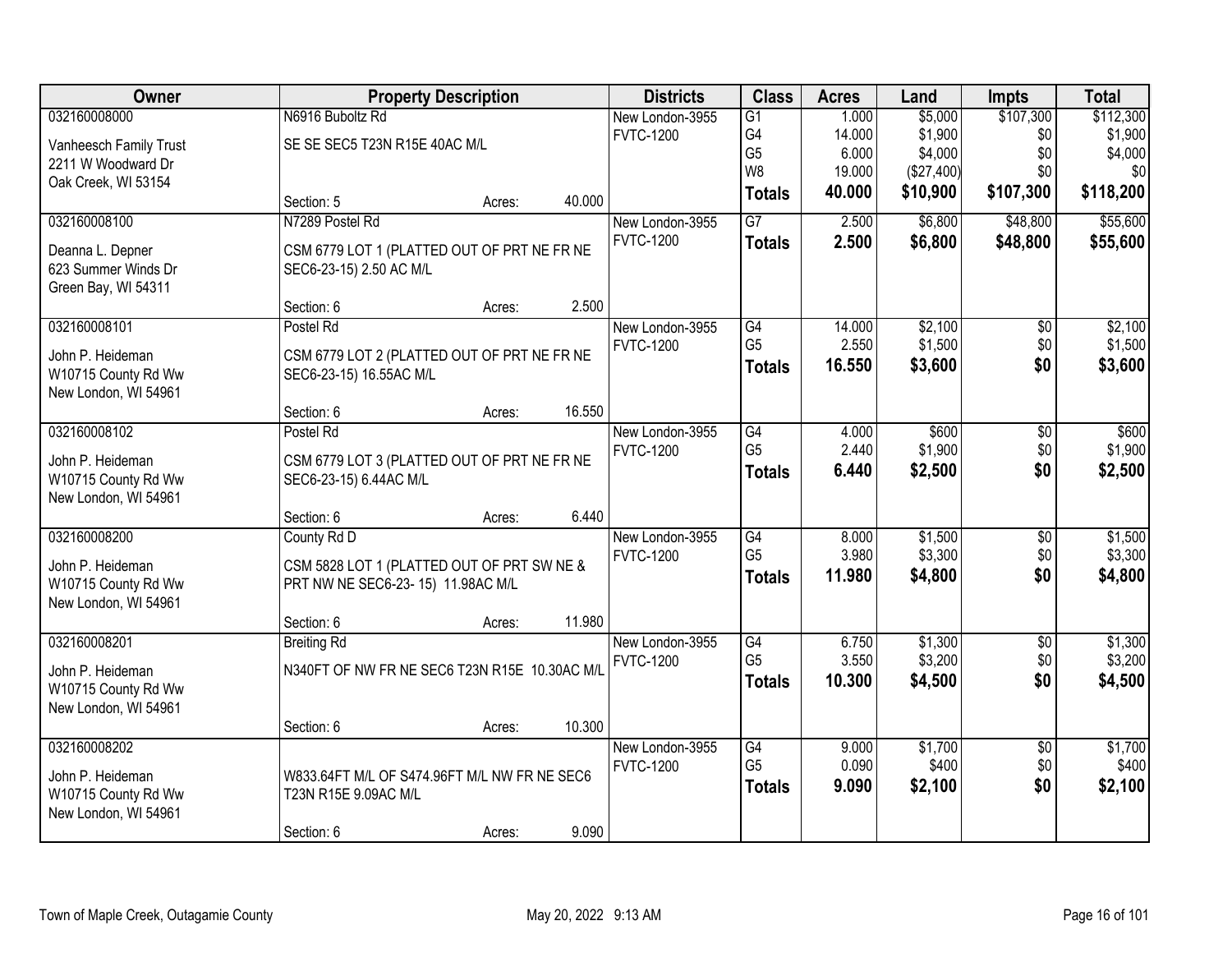| Owner                                    | <b>Property Description</b>                                                                 | <b>Districts</b> | <b>Class</b>    | <b>Acres</b> | Land     | <b>Impts</b>    | <b>Total</b> |
|------------------------------------------|---------------------------------------------------------------------------------------------|------------------|-----------------|--------------|----------|-----------------|--------------|
| 032160008300                             | W10668 Breiting Rd                                                                          | New London-3955  | $\overline{G1}$ | 2.000        | \$10,000 | \$146,000       | \$156,000    |
| Katherine E. Ekey                        | CSM 587 LOT 1 LESS PART DESC IN DOC #1918974                                                | <b>FVTC-1200</b> | G <sub>5</sub>  | 2.170        | \$1,400  | \$0             | \$1,400      |
| W10668 Breiting Rd                       | & TO INCL COM N1/4 COR SEC6 S1829.71FT                                                      |                  | <b>Totals</b>   | 4.170        | \$11,400 | \$146,000       | \$157,400    |
| New London, WI 54961                     | E298.74FT POB E170.16FT N69.75FT W171.86FT                                                  |                  |                 |              |          |                 |              |
|                                          | 4.170<br>Section: 6<br>Acres:                                                               |                  |                 |              |          |                 |              |
| 032160008301                             | W10698 Breiting Rd                                                                          | New London-3955  | $\overline{G1}$ | 1.000        | \$4,800  | \$168,600       | \$173,400    |
|                                          |                                                                                             | <b>FVTC-1200</b> | <b>Totals</b>   | 1.000        | \$4,800  | \$168,600       | \$173,400    |
| Monique M. Wilhelm<br>W10698 Breiting Rd | S208.71FT OF W208.71FT OF SW NE SEC6 T23N<br>R15E 1AC M/L                                   |                  |                 |              |          |                 |              |
| New London, WI 54961                     |                                                                                             |                  |                 |              |          |                 |              |
|                                          | 1.000<br>Section: 6<br>Acres:                                                               |                  |                 |              |          |                 |              |
| 032160008302                             | County Rd D                                                                                 | New London-3955  | $\overline{G5}$ | 7.030        | \$4,700  | $\overline{50}$ | \$4,700      |
|                                          |                                                                                             | <b>FVTC-1200</b> | <b>Totals</b>   | 7.030        | \$4,700  | \$0             | \$4,700      |
| Eric Jorgenson                           | CSM 5828 LOT 2 (PLATTED OUT OF PRT SW NE &                                                  |                  |                 |              |          |                 |              |
| N8121 River Rd                           | PRT NE NW SEC6-23-15) 7.03AC M/L #1814493 &                                                 |                  |                 |              |          |                 |              |
| Bear Creek, WI 54922-1418                | #1814494                                                                                    |                  |                 |              |          |                 |              |
|                                          | 7.030<br>Section: 6<br>Acres:                                                               |                  |                 |              |          |                 |              |
| 032160008303                             | <b>Breiting Rd</b>                                                                          | New London-3955  | G4              | 19.740       | \$3,700  | \$0             | \$3,700      |
| John P. Heideman                         | BEG MOST WLY COR LOT 1 CSM 587 E468.90FT                                                    | <b>FVTC-1200</b> | <b>Totals</b>   | 19.740       | \$3,700  | \$0             | \$3,700      |
| W10715 County Rd Ww                      | N69.75FT E363.20FT N TO N/L SW NE W TO NW COR                                               |                  |                 |              |          |                 |              |
| New London, WI 54961                     | SW NESTO BEG LESS #1918973 BUT TO INCL PRT                                                  |                  |                 |              |          |                 |              |
|                                          | 19.740<br>Section: 6<br>Acres:                                                              |                  |                 |              |          |                 |              |
| 032160008400                             | Schweitzer&Cty D                                                                            | New London-3955  | 5M              | 18.000       | \$22,500 | $\overline{50}$ | \$22,500     |
| John P. Heideman                         | SE NE SEC6 T23N R15E LESS HY 40AC M/L                                                       | <b>FVTC-1200</b> | G4              | 15.000       | \$2,300  | \$0             | \$2,300      |
| W10715 County Rd Ww                      |                                                                                             |                  | G <sub>5</sub>  | 7.000        | \$3,900  | \$0             | \$3,900      |
| New London, WI 54961                     |                                                                                             |                  | <b>Totals</b>   | 40.000       | \$28,700 | \$0             | \$28,700     |
|                                          | 40.000<br>Section: 6<br>Acres:                                                              |                  |                 |              |          |                 |              |
| 032160008500                             | Beech Rd                                                                                    | New London-3955  | $\overline{G5}$ | 11.270       | \$10,100 | $\overline{60}$ | \$10,100     |
|                                          |                                                                                             | <b>FVTC-1200</b> | <b>Totals</b>   | 11.270       | \$10,100 | \$0             | \$10,100     |
| Richard J. Lenoble<br>N7393 Beech Rd     | BEG N1/4 COR SEC6 W33FT S385.88FT W967.10FT<br>S10D W480.05FT E1088.83FT N TO BEG PRT NE FR |                  |                 |              |          |                 |              |
| Bear Creek, WI 54922                     | NW SEC6 T23N R15E 11.27AC M/L                                                               |                  |                 |              |          |                 |              |
|                                          | 11.270<br>Section: 6<br>Acres:                                                              |                  |                 |              |          |                 |              |
| 032160008501                             | Beech Rd                                                                                    | New London-3955  | G4              | 3.840        | \$600    | $\overline{50}$ | \$600        |
|                                          |                                                                                             | <b>FVTC-1200</b> | G <sub>5</sub>  | 4.030        | \$3,600  | \$0             | \$3,600      |
| James Flanagan                           | COM N1/4 COR SEC6 W33FT POB S385.88FT                                                       |                  |                 | 7.870        | \$4,200  | \$0             | \$4,200      |
| N7464 Beech Rd                           | W967.10FT N10D W356.02FT E TO BEG PRT NE FR                                                 |                  | <b>Totals</b>   |              |          |                 |              |
| Bear Creek, WI 54922                     | NW SEC6 T23N R15E 7.87AC M/L                                                                |                  |                 |              |          |                 |              |
|                                          | 7.870<br>Section: 6<br>Acres:                                                               |                  |                 |              |          |                 |              |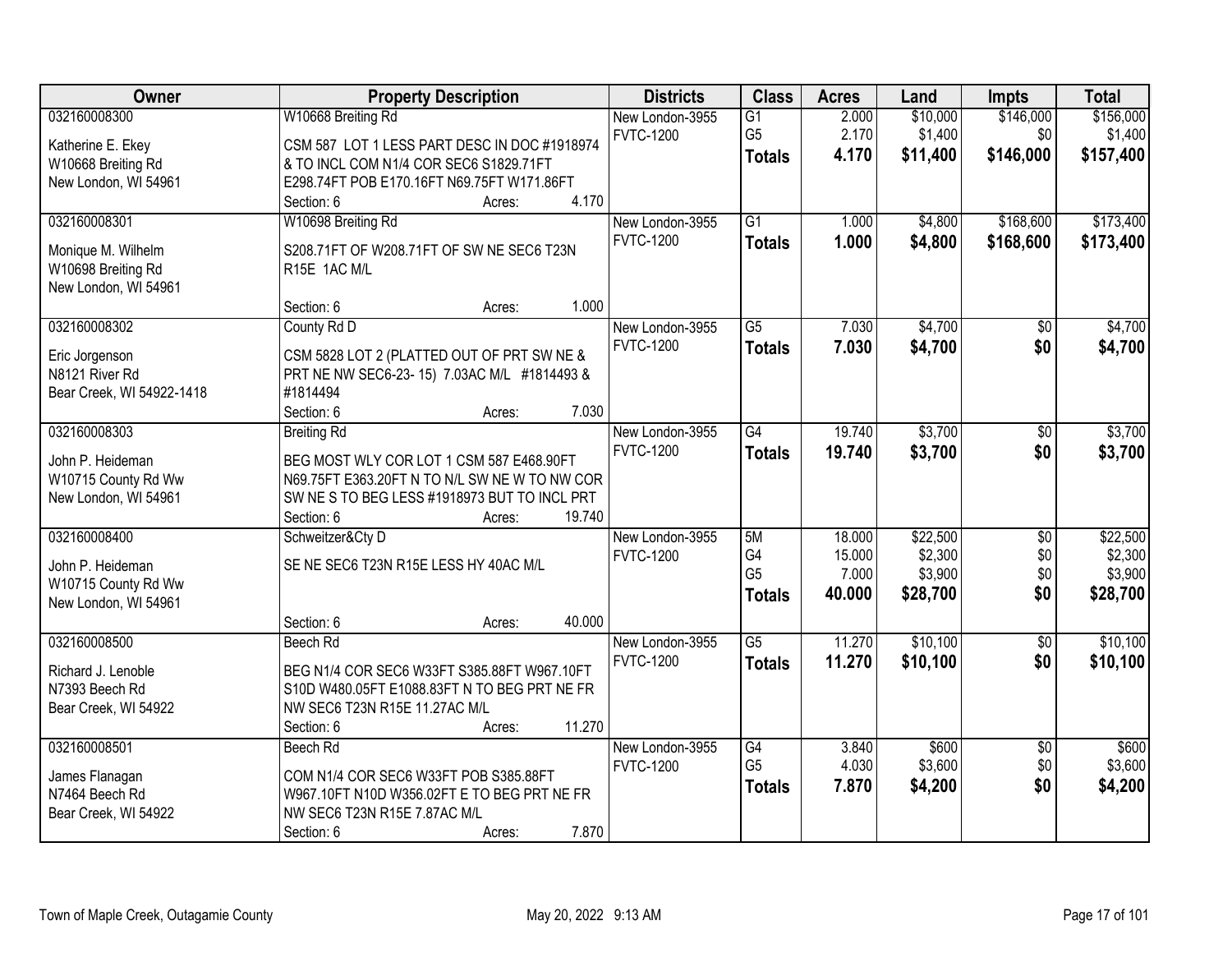| Owner                                                                                            | <b>Property Description</b>                                                                                                                                                       |        |        | <b>Districts</b>                    | <b>Class</b>                                       | <b>Acres</b>              | Land                            | Impts                         | <b>Total</b>                      |
|--------------------------------------------------------------------------------------------------|-----------------------------------------------------------------------------------------------------------------------------------------------------------------------------------|--------|--------|-------------------------------------|----------------------------------------------------|---------------------------|---------------------------------|-------------------------------|-----------------------------------|
| 032160008600<br>Raymond L. Bocik<br>N7234 Us Hy 45<br>New London, WI 54961                       | PRT N1/2 NW LY W OF RR SEC6 T23N R15E 22.20AC<br>M/L 16431M53                                                                                                                     |        |        | New London-3955<br><b>FVTC-1200</b> | $\overline{G5}$<br>G <sub>6</sub><br><b>Totals</b> | 6.000<br>16.200<br>22.200 | \$5,400<br>\$57,000<br>\$62,400 | $\overline{50}$<br>\$0<br>\$0 | \$5,400<br>\$57,000<br>\$62,400   |
|                                                                                                  | Section: 6                                                                                                                                                                        | Acres: | 22.200 |                                     |                                                    |                           |                                 |                               |                                   |
| 032160008601<br>Thomas L Rohan Revocable Living Trus<br>N7832 Village Rd<br>Bear Creek, WI 54922 | PRT OF ABANDON RR 100FT IN WIDTH AND<br>RUNNING THROUGH N FR 1/2 NW SEC6 T23N R15E<br>1.95AC M/L<br>Section: 6                                                                    | Acres: | 1.950  | New London-3955<br><b>FVTC-1200</b> | $\overline{G5}$<br><b>Totals</b>                   | 1.950<br>1.950            | \$1,500<br>\$1,500              | \$0<br>\$0                    | \$1,500<br>\$1,500                |
| 032160008700<br>Steinacker Farms, Inc<br>W8144 School Rd<br>Hortonville, WI 54944                | <b>Breiting Rd</b><br>PRT S1/2 NW LY W OF RR SEC6 T23N R15E 29AC<br>M/L<br>Section: 6                                                                                             | Acres: | 29.000 | New London-3955<br><b>FVTC-1200</b> | G4<br>G <sub>5</sub><br><b>Totals</b>              | 28.000<br>1.000<br>29.000 | \$5,000<br>\$900<br>\$5,900     | $\overline{50}$<br>\$0<br>\$0 | \$5,000<br>\$900<br>\$5,900       |
| 032160008701<br>June E. Schmidt<br>PO Box 1777<br>Sandy, OR 97055                                | Abandoned Rr<br>A STRIP OF LAND 100FT IN WIDTH EXTENDING<br>OVER & ACROSS S1/2 NW SEC6 T23N R15E BEING<br>ABANDONED RR 2.33AC M/L 7909M31<br>Section: 6                           | Acres: | 2.330  | New London-3955<br><b>FVTC-1200</b> | $\overline{G5}$<br><b>Totals</b>                   | 2.330<br>2.330            | \$1,700<br>\$1,700              | \$0<br>\$0                    | \$1,700<br>\$1,700                |
| 032160008800<br>Michael R. Bruette<br>N6897 County Rd D<br>New London, WI 54961                  | <b>Breiting Rd</b><br>COM N1/4 COR SEC6 S2137.52FT W996.23FT TO POE<br>N292.56FT W270.78FT TO E/L/RR/R/W S TO INTERS<br>E/L/RR/R/W & BREITING RD E TO POB PRT SE NW<br>Section: 6 | Acres: | 2.140  | New London-3955<br><b>FVTC-1200</b> | $\overline{G4}$<br><b>Totals</b>                   | 2.140<br>2.140            | \$400<br>\$400                  | $\overline{50}$<br>\$0        | \$400<br>\$400                    |
| 032160008801<br>Michael R. Bruette<br>N6897 County Rd D<br>New London, WI 54961                  | <b>Breiting Rd</b><br>COM N1/4 COR SEC6 S830.33FT TO POB S1307.19FT<br>W996.23FT N292.56FT W270.78FT TO E/L/RR/ R/W<br>N11D E1015.71FT E1080.85FT TO POB PRT SE NW<br>Section: 6  | Acres: | 33.860 | New London-3955<br><b>FVTC-1200</b> | G4<br><b>Totals</b>                                | 33.860<br>33.860          | \$5,600<br>\$5,600              | $\sqrt{6}$<br>\$0             | \$5,600<br>\$5,600                |
| 032160008900<br>Blaze R. Nelson<br>W10729 Breiting Rd<br>New London, WI 54961                    | W10729 Breiting Rd<br>LOT 2 CSM 4336<br>Section: 6                                                                                                                                | Acres: | 10.020 | New London-3955<br><b>FVTC-1200</b> | $\overline{G1}$<br>G <sub>5</sub><br><b>Totals</b> | 2.000<br>8.020<br>10.020  | \$10,800<br>\$7,200<br>\$18,000 | \$159,500<br>\$0<br>\$159,500 | \$170,300<br>\$7,200<br>\$177,500 |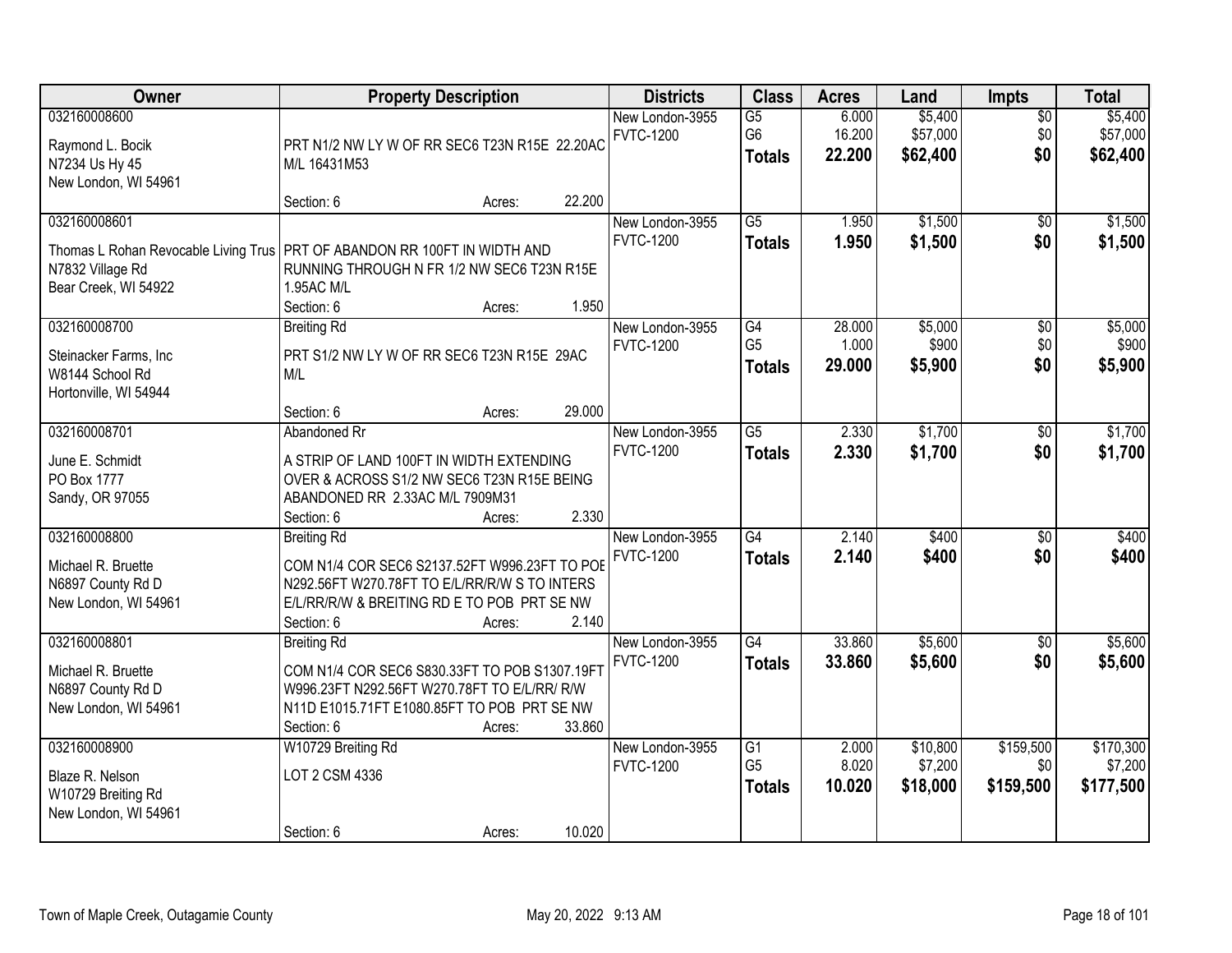| Owner                                             | <b>Property Description</b>                                                  |        |        | <b>Districts</b> | <b>Class</b>                      | <b>Acres</b>   | Land             | Impts                  | <b>Total</b>     |
|---------------------------------------------------|------------------------------------------------------------------------------|--------|--------|------------------|-----------------------------------|----------------|------------------|------------------------|------------------|
| 032160008901                                      | <b>Breiting Rd</b>                                                           |        |        | New London-3955  | G4                                | 12.780         | \$2,300          | $\overline{50}$        | \$2,300          |
| Michael R. Bruette                                | CSM 4625 LOT 2 (PLATTED OUT OF PRT NE SW &                                   |        |        | <b>FVTC-1200</b> | G <sub>5</sub>                    | 10.460         | \$6,700          | \$0                    | \$6,700          |
| N6897 County Rd D                                 | PRT W1/2 SW SEC6-23-15) 23.24AC M/L #1861239 &                               |        |        |                  | <b>Totals</b>                     | 23.240         | \$9,000          | \$0                    | \$9,000          |
| New London, WI 54961                              | #1866028 & #1866029                                                          |        |        |                  |                                   |                |                  |                        |                  |
|                                                   | Section: 6                                                                   | Acres: | 23.240 |                  |                                   |                |                  |                        |                  |
| 032160008902                                      | W10717 Breiting Rd                                                           |        |        | New London-3955  | $\overline{G1}$                   | 2.270          | \$7,500          | \$143,300              | \$150,800        |
|                                                   |                                                                              |        |        | <b>FVTC-1200</b> | <b>Totals</b>                     | 2.270          | \$7,500          | \$143,300              | \$150,800        |
| Douglas L & in Pun Breiting<br>W10717 Breiting Rd | CSM 4336 LOT 1 (PLATTED OUT OF PRT NE SW<br>SEC6-23-15) 2.27AC M/L 3335M29 & |        |        |                  |                                   |                |                  |                        |                  |
| New London, WI 54961                              |                                                                              |        |        |                  |                                   |                |                  |                        |                  |
|                                                   | Section: 6                                                                   | Acres: | 2.270  |                  |                                   |                |                  |                        |                  |
| 032160008904                                      | W10761 Breiting Rd                                                           |        |        | New London-3955  | 5M                                | 6.000          | \$7,400          | $\overline{50}$        | \$7,400          |
|                                                   |                                                                              |        |        | <b>FVTC-1200</b> | G1                                | 2.550          | \$28,700         | \$262,100              | \$290,800        |
| Corey J. Berg                                     | CSM 4625 LOT 1 (PLATTED OUT OF PRT NE SW &                                   |        |        |                  | G4                                | 10.000         | \$1,900          | \$0                    | \$1,900          |
| W10761 Breiting Rd<br>New London, WI 54961        | PRT W1/2 SW SEC6-23-15) 18.55AC M/L                                          |        |        |                  | <b>Totals</b>                     | 18.550         | \$38,000         | \$262,100              | \$300,100        |
|                                                   | Section: 6                                                                   | Acres: | 18.550 |                  |                                   |                |                  |                        |                  |
| 032160009000                                      | <b>Breiting Rd</b>                                                           |        |        | New London-3955  | G5                                | 8.470          | \$7,600          | $\sqrt[6]{}$           | \$7,600          |
|                                                   |                                                                              |        |        | <b>FVTC-1200</b> | <b>Totals</b>                     | 8.470          | \$7,600          | \$0                    | \$7,600          |
| Rodney Schutt                                     | NW SW LESS RR LESS PRT E OF RR & LESS BEG                                    |        |        |                  |                                   |                |                  |                        |                  |
| 112 E Cameron St                                  | W1/4 COR SEC6 S331.77FT S40D E1018.05FT TO W/L                               |        |        |                  |                                   |                |                  |                        |                  |
| New London, WI 54961                              | RR/R/W NLY ALG RR 1081.10 FT W871.87FT TO POB                                |        |        |                  |                                   |                |                  |                        |                  |
|                                                   | Section: 6                                                                   | Acres: | 8.470  |                  |                                   |                |                  |                        |                  |
| 032160009001                                      |                                                                              |        |        | New London-3955  | $\overline{G4}$<br>G <sub>5</sub> | 5.200<br>8.030 | \$800<br>\$5,200 | $\overline{50}$<br>\$0 | \$800<br>\$5,200 |
| Michael R. Bruette                                | BEG W1/4 COR SEC6 S331.77FT S40D E1018.05FT                                  |        |        | <b>FVTC-1200</b> |                                   | 13.230         | \$6,000          | \$0                    | \$6,000          |
| N6897 County Rd D                                 | TO W/L/RR/R/W NLY ALG RR 1081.10FT W871.87FT                                 |        |        |                  | <b>Totals</b>                     |                |                  |                        |                  |
| New London, WI 54961                              | TO POB PRT FR W1/2 SW SEC6 T23N R15E 13.23AC                                 |        |        |                  |                                   |                |                  |                        |                  |
|                                                   | Section: 6                                                                   | Acres: | 13.230 |                  |                                   |                |                  |                        |                  |
| 032160009100                                      | <b>Breiting Rd</b>                                                           |        |        | New London-3955  | $\overline{G5}$                   | 10.040         | \$9,000          | $\sqrt{6}$             | \$9,000          |
| Rodney Schutt                                     | SW SW LESS RR LESS PRT E OF RR SEC6 T23N                                     |        |        | <b>FVTC-1200</b> | G <sub>6</sub>                    | 5.000          | \$11,000         | \$0                    | \$11,000         |
| 112 E Cameron St                                  | R15E 15.04AC M/L #1632044 &                                                  |        |        |                  | <b>Totals</b>                     | 15.040         | \$20,000         | \$0                    | \$20,000         |
| New London, WI 54961                              |                                                                              |        |        |                  |                                   |                |                  |                        |                  |
|                                                   | Section: 6                                                                   | Acres: | 15.040 |                  |                                   |                |                  |                        |                  |
| 032160009101                                      |                                                                              |        |        | New London-3955  | $\overline{\text{X2}}$            | 3.060          | \$0              | $\overline{50}$        | $\overline{50}$  |
| State of Wisc Dept Ntl Resourc                    | A STRIP OF LAND 100FT WIDE & EXTENDING OVER                                  |        |        | <b>FVTC-1200</b> | <b>Totals</b>                     | 3.060          | \$0              | \$0                    | \$0              |
| 101 S Webster St                                  | N1/2 W1/2 SW SEC6 T23N R15E 3.06AC M/L                                       |        |        |                  |                                   |                |                  |                        |                  |
| Madison, WI 53707                                 | 18190M19                                                                     |        |        |                  |                                   |                |                  |                        |                  |
|                                                   | Section: 6                                                                   | Acres: | 3.060  |                  |                                   |                |                  |                        |                  |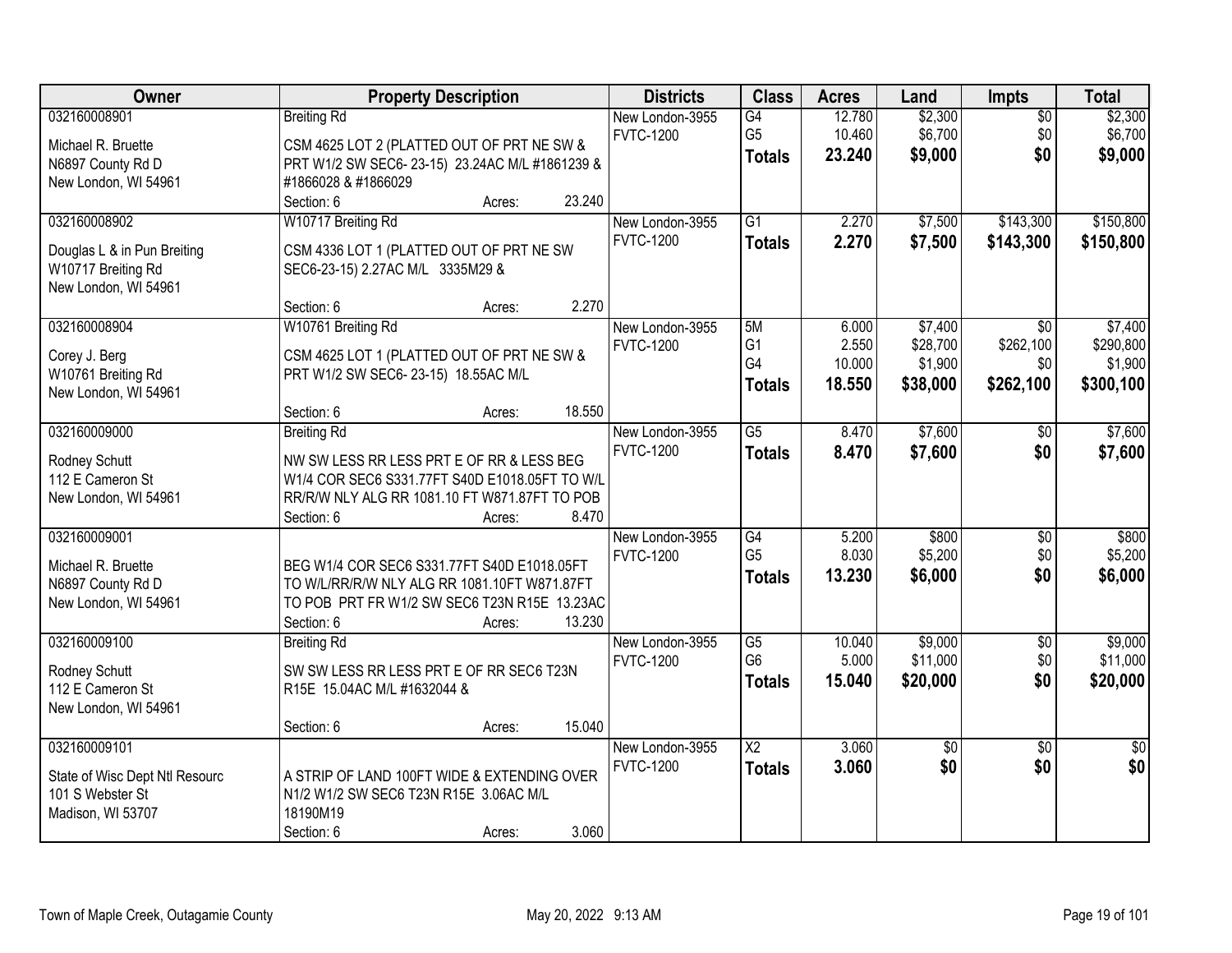| Owner                                                            |                                                                             | <b>Property Description</b> |        | <b>Districts</b>                    | <b>Class</b>         | <b>Acres</b>     | Land               | <b>Impts</b>       | <b>Total</b>       |
|------------------------------------------------------------------|-----------------------------------------------------------------------------|-----------------------------|--------|-------------------------------------|----------------------|------------------|--------------------|--------------------|--------------------|
| 032160009200                                                     | County Rd D                                                                 |                             |        | New London-3955<br><b>FVTC-1200</b> | G4<br>G <sub>5</sub> | 31.000<br>9.000  | \$5,600<br>\$6,700 | $\sqrt{$0}$<br>\$0 | \$5,600<br>\$6,700 |
| Jane Behnke (Le<br>N6951 County Rd<br>New London, WI 54961       | SE SW SEC6 T23N R15E 40AC M/L 11870M23 &<br>11892M27 �& #1644199 & #1681435 |                             |        |                                     | <b>Totals</b>        | 40,000           | \$12,300           | \$0                | \$12,300           |
|                                                                  | Section: 6                                                                  | Acres:                      | 40.000 |                                     |                      |                  |                    |                    |                    |
| 032160009300                                                     | N7050 County Rd W                                                           |                             |        | New London-3955                     | 5M                   | 38,000           | \$46,600           | $\overline{30}$    | \$46,600           |
| Christine M. Schutt<br>112 E Cameron St                          | NE SE SEC6 T23N R15E 40AC M/L                                               |                             |        | <b>FVTC-1200</b>                    | G <sub>1</sub><br>G4 | 1.000<br>1.000   | \$2,000<br>\$200   | \$13,800<br>\$0    | \$15,800<br>\$200  |
| New London, WI 54961                                             |                                                                             |                             |        |                                     | <b>Totals</b>        | 40.000           | \$48,800           | \$13,800           | \$62,600           |
|                                                                  | Section: 6                                                                  | Acres:                      | 40.000 |                                     |                      |                  |                    |                    |                    |
| 032160009401                                                     |                                                                             |                             |        | New London-3955                     | $\overline{G4}$      | 10.170           | \$1,900            | \$0                | \$1,900            |
| <b>Adam Richard Schutt</b><br>112 E Camerson St                  | LOT 1 CSM 7196                                                              |                             |        | <b>FVTC-1200</b>                    | <b>Totals</b>        | 10.170           | \$1,900            | \$0                | \$1,900            |
| New London, WI 54961                                             | Section: 6                                                                  | Acres:                      | 10.170 |                                     |                      |                  |                    |                    |                    |
| 032160009402                                                     |                                                                             |                             |        | New London-3955                     | $\overline{G4}$      | 8.520            | \$1,600            | $\sqrt[6]{3}$      | \$1,600            |
| Christine M. Schutt<br>112 E Cameron St<br>New London, WI 54961  | LOT 2 CSM 7196                                                              |                             |        | <b>FVTC-1200</b>                    | <b>Totals</b>        | 8.520            | \$1,600            | \$0                | \$1,600            |
|                                                                  | Section: 6                                                                  | Acres:                      | 8.520  |                                     |                      |                  |                    |                    |                    |
| 032160009403                                                     | N7041 County Rd D                                                           |                             |        | New London-3955                     | $\overline{G1}$      | 2.000            | \$7,200            | \$89,800           | \$97,000           |
| Andrew Richard Drum<br>N7041 County Rd D<br>New London, WI 54961 | LOT 3 CSM 7196                                                              |                             |        | <b>FVTC-1200</b>                    | <b>Totals</b>        | 2.000            | \$7,200            | \$89,800           | \$97,000           |
|                                                                  | Section: 6                                                                  | Acres:                      | 2.000  |                                     |                      |                  |                    |                    |                    |
| 032160009404                                                     | N7050 County Rd D                                                           |                             |        | New London-3955                     | 5M                   | 1.000            | \$1,200            | $\sqrt{6}$         | \$1,200            |
| Christine M. Schutt<br>112 E Cameron St<br>New London, WI 54961  | NW1/4 of SE 1/4 LYING E OF CNTY RD D                                        |                             |        | <b>FVTC-1200</b>                    | G4<br><b>Totals</b>  | 16.450<br>17.450 | \$2,900<br>\$4,100 | \$0<br>\$0         | \$2,900<br>\$4,100 |
|                                                                  | Section: 6                                                                  | Acres:                      | 17.450 |                                     |                      |                  |                    |                    |                    |
| 032160009500                                                     | N6951 County Rd D                                                           |                             |        | New London-3955                     | G4                   | 35.050           | \$6,300            | $\overline{50}$    | \$6,300            |
| Jane L. Behnke (Le                                               | SW SE LESS S170FT LY E OF HY D SEC6 T23N R15E                               |                             |        | <b>FVTC-1200</b>                    | G7                   | 2.000            | \$5,500            | \$165,800          | \$171,300          |
| N6951 County Rd D                                                | 37.05AC M/L 11870M23 & 11892M27 & #1635929                                  |                             |        |                                     | <b>Totals</b>        | 37.050           | \$11,800           | \$165,800          | \$177,600          |
| New London, WI 54961                                             | #1644199 & #1681435<br>Section: 6                                           | Acres:                      | 37.050 |                                     |                      |                  |                    |                    |                    |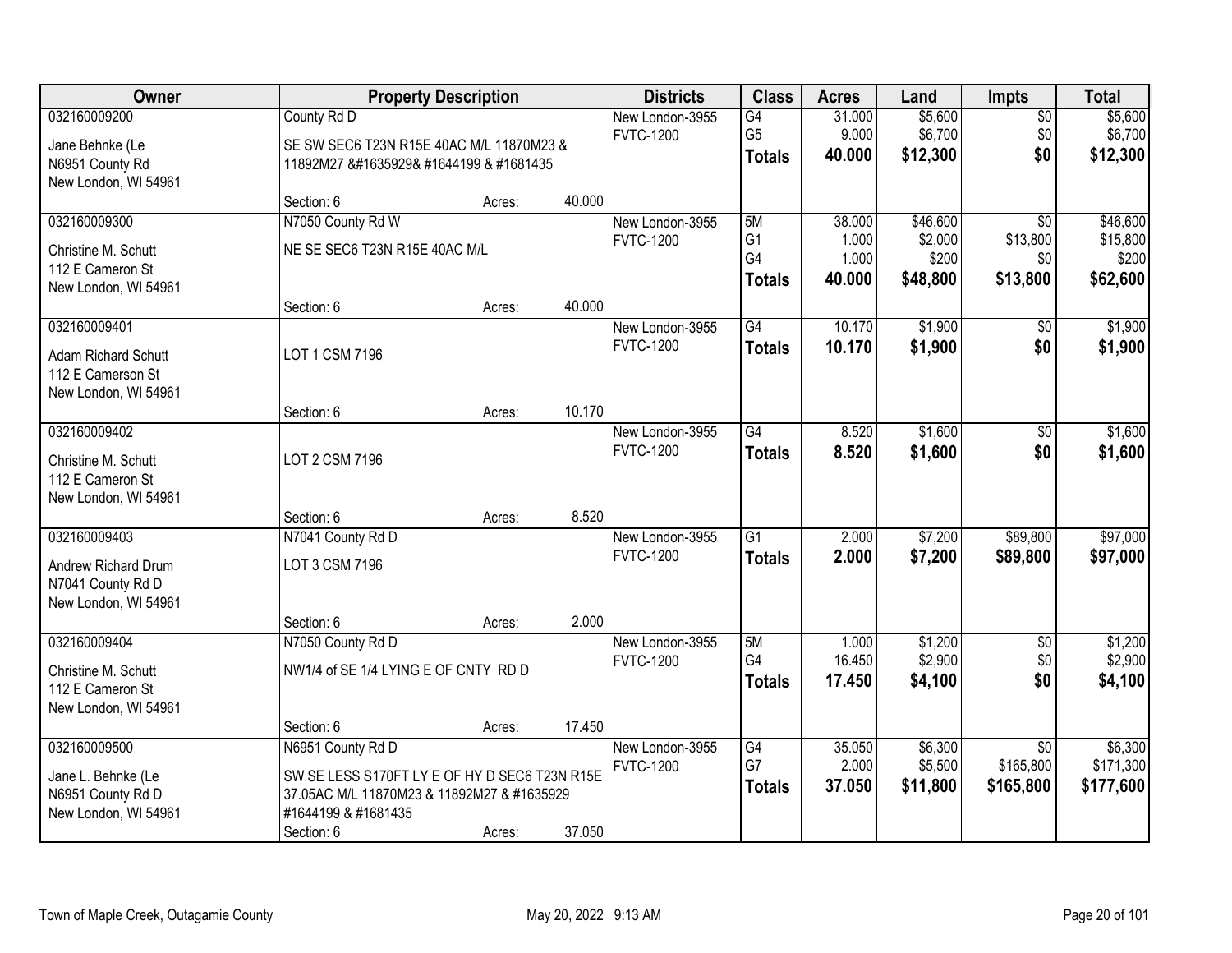| Owner                                     |                                                | <b>Property Description</b> |        | <b>Districts</b>                    | <b>Class</b>    | <b>Acres</b>   | Land               | <b>Impts</b>    | <b>Total</b> |
|-------------------------------------------|------------------------------------------------|-----------------------------|--------|-------------------------------------|-----------------|----------------|--------------------|-----------------|--------------|
| 032160009501                              | W10606 County Rd WW                            |                             |        | New London-3955                     | $\overline{G1}$ | 0.960          | \$6,000            | \$105,100       | \$111,100    |
| John J. Neely                             | E247FT OF S170FT PRT SW SE SEC6 T23N R15E      |                             |        | <b>FVTC-1200</b>                    | <b>Totals</b>   | 0.960          | \$6,000            | \$105,100       | \$111,100    |
| W10564 County Rd Ww                       | .96AC M/L                                      |                             |        |                                     |                 |                |                    |                 |              |
| New London, WI 54961                      |                                                |                             |        |                                     |                 |                |                    |                 |              |
|                                           | Section: 6                                     | Acres:                      | 0.960  |                                     |                 |                |                    |                 |              |
| 032160009600                              | W10630 County Rd WW                            |                             |        | New London-3955<br><b>FVTC-1200</b> | $\overline{G1}$ | 1.050<br>1.050 | \$6,000<br>\$6,000 | \$112,400       | \$118,400    |
| Jane L Behnke (Le)                        | W268.75FT OF S170FT LY E OF HY D LESS HY SW SE |                             |        |                                     | <b>Totals</b>   |                |                    | \$112,400       | \$118,400    |
| N6951 County Rd D                         | SEC6 T23N R15E 1.05AC M/L                      |                             |        |                                     |                 |                |                    |                 |              |
| New London, WI 54961                      | Section: 6                                     | Acres:                      | 1.050  |                                     |                 |                |                    |                 |              |
| 032160009700                              | County Rd D                                    |                             |        | New London-3955                     | 5M              | 8.000          | \$10,200           | $\overline{50}$ | \$10,200     |
|                                           |                                                |                             |        | <b>FVTC-1200</b>                    | G4              | 21.000         | \$3,800            | \$0             | \$3,800      |
| Michael R. Bruette                        | SE SE LESS CSM 2085 SEC6 T23N R15E 34.72AC     |                             |        |                                     | G <sub>5</sub>  | 5.720          | \$2,900            | \$0             | \$2,900      |
| N6897 County Rd D<br>New London, WI 54961 | M/L                                            |                             |        |                                     | <b>Totals</b>   | 34.720         | \$16,900           | \$0             | \$16,900     |
|                                           | Section: 6                                     | Acres:                      | 34.720 |                                     |                 |                |                    |                 |              |
| 032160009701                              | W10564 County Rd WW                            |                             |        | New London-3955                     | G1              | 2.280          | \$9,000            | \$199,600       | \$208,600    |
| John J. Neely                             | CSM 2085 LOT 1 (PLATTED OUT OF PRT SE SE       |                             |        | <b>FVTC-1200</b>                    | G <sub>5</sub>  | 3.000          | \$2,000            | \$0             | \$2,000      |
| W10564 County Rd Ww                       | SEC6-23-15) 5.28AC M/L                         |                             |        |                                     | <b>Totals</b>   | 5.280          | \$11,000           | \$199,600       | \$210,600    |
| New London, WI 54961                      |                                                |                             |        |                                     |                 |                |                    |                 |              |
|                                           | Section: 6                                     | Acres:                      | 5.280  |                                     |                 |                |                    |                 |              |
| 032160009800                              | County Rd D                                    |                             |        | New London-3955                     | $\overline{G4}$ | 30.000         | \$5,200            | $\overline{50}$ | \$5,200      |
| Sugar Creek Farms, LLC                    | NE NE LESS HY SEC7 T23N R15E 40AC M/L          |                             |        | <b>FVTC-1200</b>                    | G <sub>5</sub>  | 10.000         | \$9,000            | \$0             | \$9,000      |
| N6848 County Rd D                         |                                                |                             |        |                                     | <b>Totals</b>   | 40.000         | \$14,200           | \$0             | \$14,200     |
| New London, WI 54961                      |                                                |                             |        |                                     |                 |                |                    |                 |              |
|                                           | Section: 7                                     | Acres:                      | 40.000 |                                     |                 |                |                    |                 |              |
| 032160009900                              | N6851 County Rd D                              |                             |        | New London-3955<br><b>FVTC-1200</b> | $\overline{G1}$ | 2.000          | \$7,200            | \$124,300       | \$131,500    |
| Matthew M. Bruette                        | LOT 1 CSM 3602                                 |                             |        |                                     | <b>Totals</b>   | 2.000          | \$7,200            | \$124,300       | \$131,500    |
| N6851 Country Rd D                        |                                                |                             |        |                                     |                 |                |                    |                 |              |
| New London, WI 54961                      | Section: 7                                     | Acres:                      | 2.000  |                                     |                 |                |                    |                 |              |
| 032160009901                              | N6848 County Rd D                              |                             |        | New London-3955                     | G4              | 7.000          | \$1,300            | $\overline{30}$ | \$1,300      |
|                                           |                                                |                             |        | <b>FVTC-1200</b>                    | G7              | 7.000          | \$13,000           | \$1,156,500     | \$1,169,500  |
| Sugar Creek Farms, LLC                    | NW NE LY E OF HY SEC7 T23N R15E 14AC M/L       |                             |        |                                     | <b>Totals</b>   | 14.000         | \$14,300           | \$1,156,500     | \$1,170,800  |
| N6848 County Rd D<br>New London, WI 54961 |                                                |                             |        |                                     |                 |                |                    |                 |              |
|                                           | Section: 7                                     | Acres:                      | 14.000 |                                     |                 |                |                    |                 |              |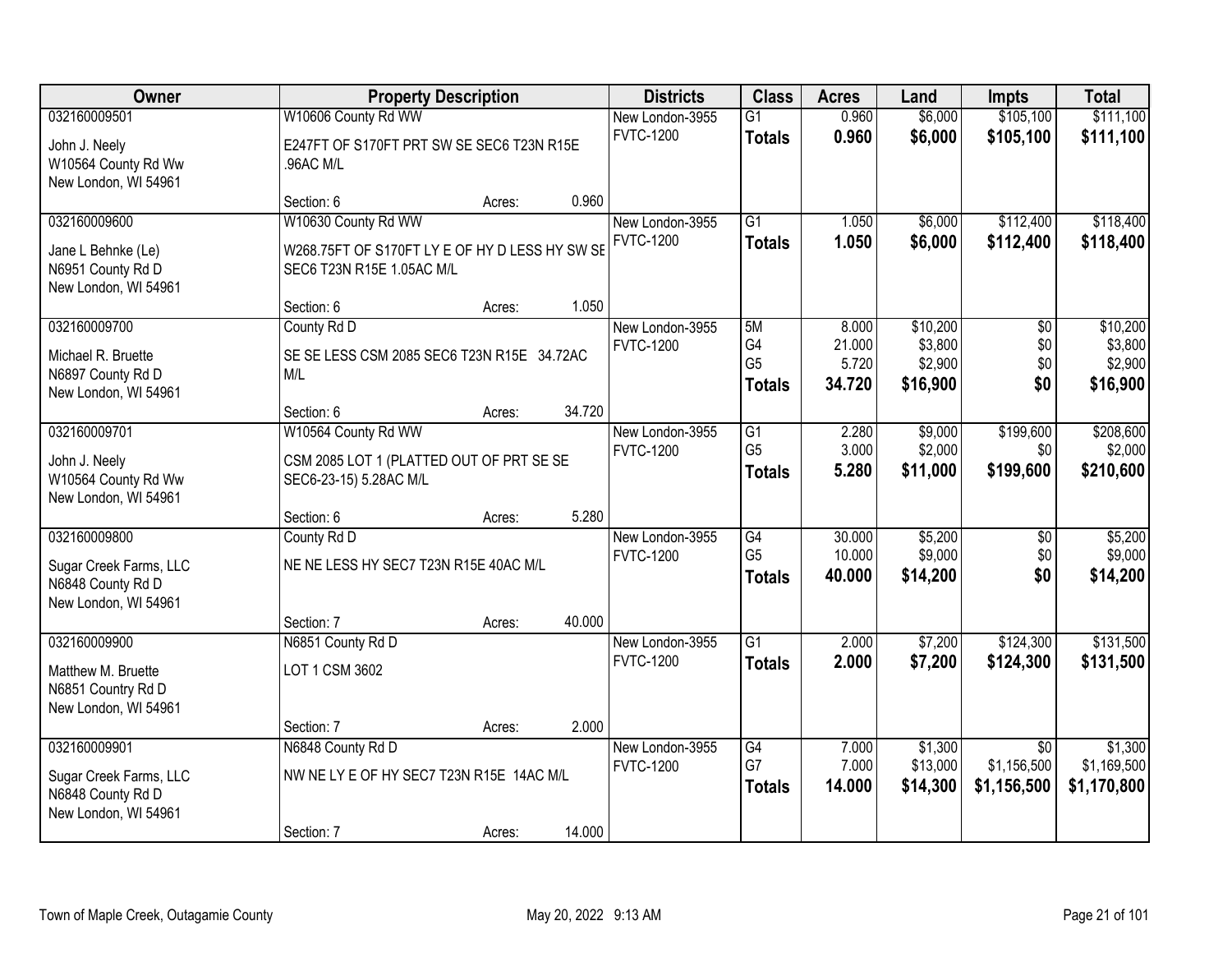| <b>Owner</b>                                                                    |                                                                                                    | <b>Property Description</b> |        | <b>Districts</b>                    | <b>Class</b>                                | <b>Acres</b>                       | Land                                   | <b>Impts</b>                                     | <b>Total</b>                               |
|---------------------------------------------------------------------------------|----------------------------------------------------------------------------------------------------|-----------------------------|--------|-------------------------------------|---------------------------------------------|------------------------------------|----------------------------------------|--------------------------------------------------|--------------------------------------------|
| 032160009902<br>Michael R. Bruette<br>N6897 County Rd D<br>New London, WI 54961 | N6863 County Rd D<br>CSM 3602 PRT LOT 2 (PLATTED OUT OF PRT NW NE<br>SEC7-23-15) 20.45AC M/L       |                             |        | New London-3955<br><b>FVTC-1200</b> | G4<br>G <sub>5</sub><br>G7<br><b>Totals</b> | 18.000<br>0.450<br>2.000<br>20.450 | \$3,300<br>\$100<br>\$5,500<br>\$8,900 | $\overline{50}$<br>\$0<br>\$132,600<br>\$132,600 | \$3,300<br>\$100<br>\$138,100<br>\$141,500 |
|                                                                                 | Section: 7                                                                                         | Acres:                      | 20.450 |                                     |                                             |                                    |                                        |                                                  |                                            |
| 032160010000<br>Larry A. Natzke<br>N6755 County Rd D<br>New London, WI 54961    | N6755 County Rd D<br>CSM 6352 LOT 1 (PLATTED OUT OF PRT SW NE<br>SEC7-23-15) 19.29AC M/L 14642M56  |                             |        | New London-3955<br><b>FVTC-1200</b> | G4<br>G7<br><b>Totals</b>                   | 18,000<br>1.290<br>19.290          | \$3,200<br>\$5,500<br>\$8,700          | $\overline{30}$<br>\$118,100<br>\$118,100        | \$3,200<br>\$123,600<br>\$126,800          |
| 032160010001                                                                    | Section: 7                                                                                         | Acres:                      | 19.290 |                                     | $\overline{G1}$                             | 3.690                              | \$12,000                               | \$179,900                                        | \$191,900                                  |
| Gregory A. Natzke<br>W10684 County Rd Ww<br>New London, WI 54961                | W10684 County Rd WW<br>CSM 2035 LOT 1 (PLATTED OUT OF PRT SW NE<br>SEC7-23-15) 3.69AC M/L 16713M37 |                             |        | New London-3955<br><b>FVTC-1200</b> | <b>Totals</b>                               | 3.690                              | \$12,000                               | \$179,900                                        | \$191,900                                  |
| 032160010002                                                                    | Section: 7<br>N6759 County Rd D                                                                    | Acres:                      | 3.690  | New London-3955                     | G4                                          | 2.000                              | \$400                                  | $\sqrt{6}$                                       | \$400                                      |
| Gregory A. Natzke<br>W10684 County Rd Ww<br>New London, WI 54961                | LOT 2 CSM 6352                                                                                     |                             |        | <b>FVTC-1200</b>                    | G7<br><b>Totals</b>                         | 1.220<br>3.220                     | \$3,500<br>\$3,900                     | \$163,900<br>\$163,900                           | \$167,400<br>\$167,800                     |
|                                                                                 | Section: 7                                                                                         | Acres:                      | 3.220  |                                     |                                             |                                    |                                        |                                                  |                                            |
| 032160010003<br>Larry A. Natzke<br>N6755 County Rd D<br>New London, WI 54961    | CSM 6352 LOT 3 (PLATTED OUT OF PRT SW NE<br>SEC7-23-15) 10.99AC M/L 14642M56<br>Section: 7         | Acres:                      | 10.990 | New London-3955<br><b>FVTC-1200</b> | $\overline{G4}$<br><b>Totals</b>            | 10.990<br>10.990                   | \$2,000<br>\$2,000                     | $\overline{50}$<br>\$0                           | \$2,000<br>\$2,000                         |
| 032160010100                                                                    | County Rd D                                                                                        |                             |        | New London-3955                     | G4                                          | 40.000                             | \$7,300                                | $\overline{50}$                                  | \$7,300                                    |
| Larry A. Natzke<br>N6755 County Rd D<br>New London, WI 54961                    | SE NE SEC7 T23N R15E 40AC M/L 14642M56                                                             |                             | 40.000 | <b>FVTC-1200</b>                    | <b>Totals</b>                               | 40.000                             | \$7,300                                | \$0                                              | \$7,300                                    |
| 032160010200                                                                    | Section: 7<br>N6897 County Rd D                                                                    | Acres:                      |        | New London-3955                     | $\overline{G1}$                             | 2.000                              | \$8,000                                | \$244,800                                        | \$252,800                                  |
| Michael R. Bruette<br>N6897 County Rd D<br>New London, WI 54961                 | CSM 5831 LOT 1 (PLATTED OUT OF PRT NE NW &<br>PRT NW NE SEC7-23-15) 4.03AC M/L<br>Section: 7       | Acres:                      | 4.030  | <b>FVTC-1200</b>                    | G <sub>5</sub><br><b>Totals</b>             | 2.030<br>4.030                     | \$1,200<br>\$9,200                     | \$0<br>\$244,800                                 | \$1,200<br>\$254,000                       |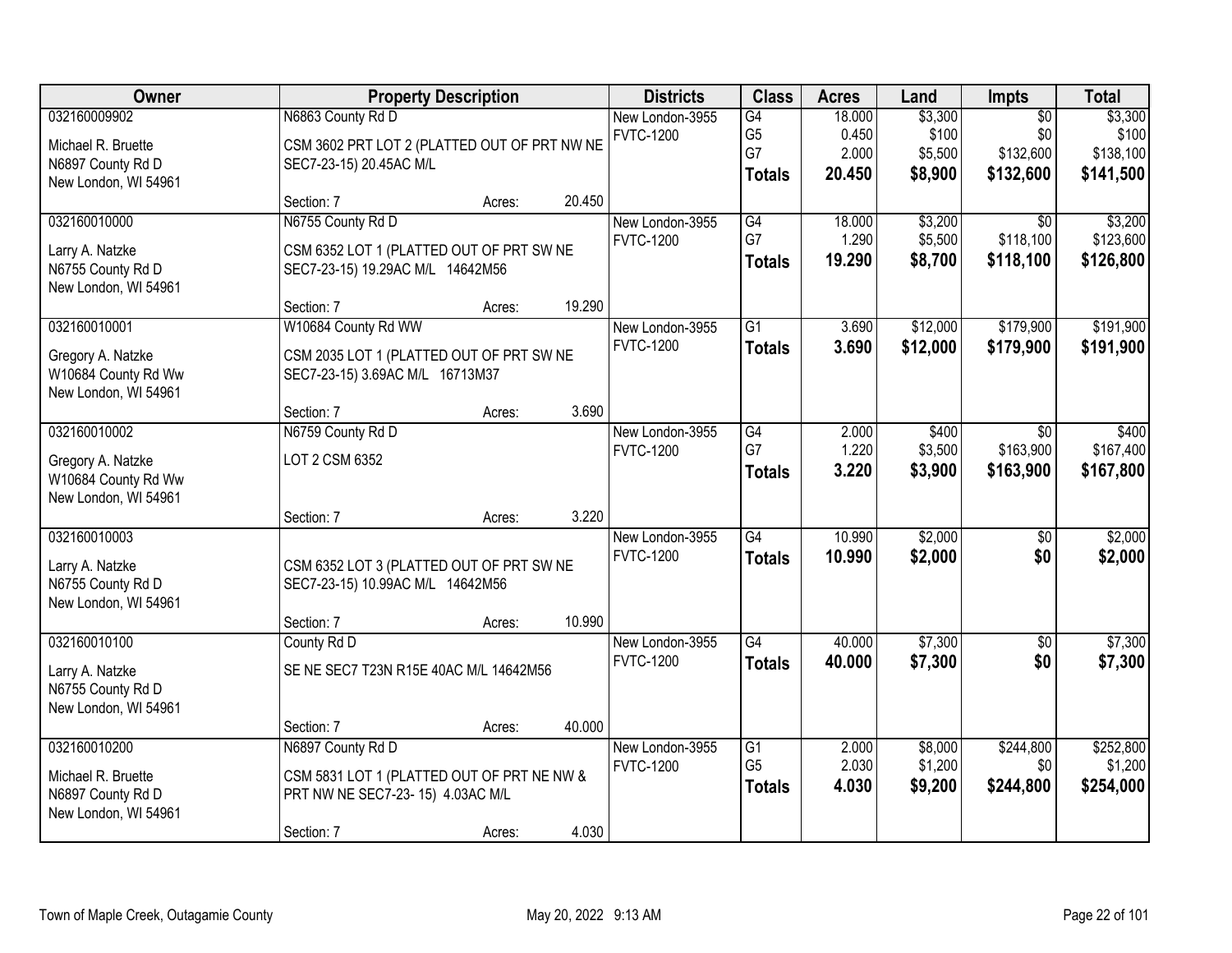| Owner                                                                               | <b>Property Description</b>                                                                                                                                                                                                       | <b>Districts</b>                    | <b>Class</b>                                       | <b>Acres</b>                       | Land                                      | Impts                                | <b>Total</b>                              |
|-------------------------------------------------------------------------------------|-----------------------------------------------------------------------------------------------------------------------------------------------------------------------------------------------------------------------------------|-------------------------------------|----------------------------------------------------|------------------------------------|-------------------------------------------|--------------------------------------|-------------------------------------------|
| 032160010201<br>Michael R. Bruette<br>N6897 County Rd D<br>New London, WI 54961     | County Rd D<br>CSM 5831 LOT 2 (PLATTED OUT OF PRT NE NW &<br>PRT NW NE SEC7-23-15) 27.66AC M/L                                                                                                                                    | New London-3955<br><b>FVTC-1200</b> | 5M<br>G4<br>G <sub>5</sub><br><b>Totals</b>        | 7.000<br>15.000<br>5.660<br>27.660 | \$8,900<br>\$2,600<br>\$3,100<br>\$14,600 | $\overline{50}$<br>\$0<br>\$0<br>\$0 | \$8,900<br>\$2,600<br>\$3,100<br>\$14,600 |
|                                                                                     | 27.660<br>Section: 7<br>Acres:                                                                                                                                                                                                    |                                     |                                                    |                                    |                                           |                                      |                                           |
| 032160010300<br>John P. Heideman<br>N6642 County Rd D<br>New London, WI 54961       | County Rd WW<br>W10AC NE NW SEC7 T23N R15E 10AC M/L 4004M24                                                                                                                                                                       | New London-3955<br><b>FVTC-1200</b> | G4<br>G <sub>5</sub><br><b>Totals</b>              | 7.000<br>3.000<br>10.000           | \$1,200<br>\$1,800<br>\$3,000             | $\overline{50}$<br>\$0<br>\$0        | \$1,200<br>\$1,800<br>\$3,000             |
| 032160010400<br>John P. Heideman<br>N6642 County Rd D<br>New London, WI 54961       | 10.000<br>Section: 7<br>Acres:<br>County Rd WW<br>W1/2 NW LY E OF FOLL DESC LN: COM SW COR NW<br>E669.64FT TO BEG N150FT N84D W112.84FT N457.12<br>FT N2D E218.14FT N1809FT TO N/L NW & TERM OF<br>27.920<br>Section: 7<br>Acres: | New London-3955<br><b>FVTC-1200</b> | G4<br>G <sub>5</sub><br><b>Totals</b>              | 21.000<br>6.920<br>27.920          | \$3,600<br>\$4,200<br>\$7,800             | \$0<br>\$0<br>\$0                    | \$3,600<br>\$4,200<br>\$7,800             |
| 032160010401<br>Jule A. Windsor<br>W10868 County Rd Ww<br>New London, WI 54961      | W10868 County Rd WW<br>W1/2 NW L/BW E/L RR & L/W OF FOLL DESC LN: COM<br>SW COR NW E669.64FT TO BEG N150FT N84D<br>W112.84FT N457.12FT N2DE218.14 FT N1809FT TO<br>10.900<br>Section: 7<br>Acres:                                 | New London-3955<br><b>FVTC-1200</b> | $\overline{G1}$<br>G <sub>5</sub><br><b>Totals</b> | 3.000<br>7.900<br>10.900           | \$7,200<br>\$5,200<br>\$12,400            | \$123,000<br>\$0<br>\$123,000        | \$130,200<br>\$5,200<br>\$135,400         |
| 032160010402<br>Jill M Nysse Rev Trst<br>W7684 Hillwood Ct<br>Hortonville, WI 54944 | A STRIP OF LAND 100FT WIDE EXTENDING OVER<br>SW SW SEC6 & W1/2 NW SEC7 T23N R15E LESS<br>SOLD 704R131 9.09AC M/L 9386M33<br>9.090<br>Section: 7<br>Acres:                                                                         | New London-3955<br><b>FVTC-1200</b> | $\overline{G5}$<br><b>Totals</b>                   | 9.090<br>9.090                     | \$8,200<br>\$8,200                        | $\overline{50}$<br>\$0               | \$8,200<br>\$8,200                        |
| 032160010500<br>Richard R. Anderson<br>W10864 County Rd Ww<br>New London, WI 54961  | W10864 County Rd WW<br>COM INTERS S/L SW BW SEC7 T23N R15E & E/L RR<br>R/W N7D E ALG E/L R/W 290FT POB S83D E133.50 FT<br>N7D E111.89FT N83D W133.50 FT S7D W111.89FT TO<br>0.350<br>Section: 7<br>Acres:                         | New London-3955<br><b>FVTC-1200</b> | $\overline{G1}$<br><b>Totals</b>                   | 0.350<br>0.350                     | \$3,000<br>\$3,000                        | \$106,200<br>\$106,200               | \$109,200<br>\$109,200                    |
| 032160010600<br>Jill M Nysse Rev Trst<br>W7684 Hillwood Ct<br>Hortonville, WI 54944 | W1/2 NW LY W OF RR SEC7 T23N R15E 11AC M/L<br>4985M9<br>11.000<br>Section: 7<br>Acres:                                                                                                                                            | New London-3955<br><b>FVTC-1200</b> | 5M<br>G4<br>G <sub>5</sub><br><b>Totals</b>        | 5.000<br>2.000<br>4.000<br>11.000  | \$6,300<br>\$200<br>\$2,000<br>\$8,500    | $\overline{50}$<br>\$0<br>\$0<br>\$0 | \$6,300<br>\$200<br>\$2,000<br>\$8,500    |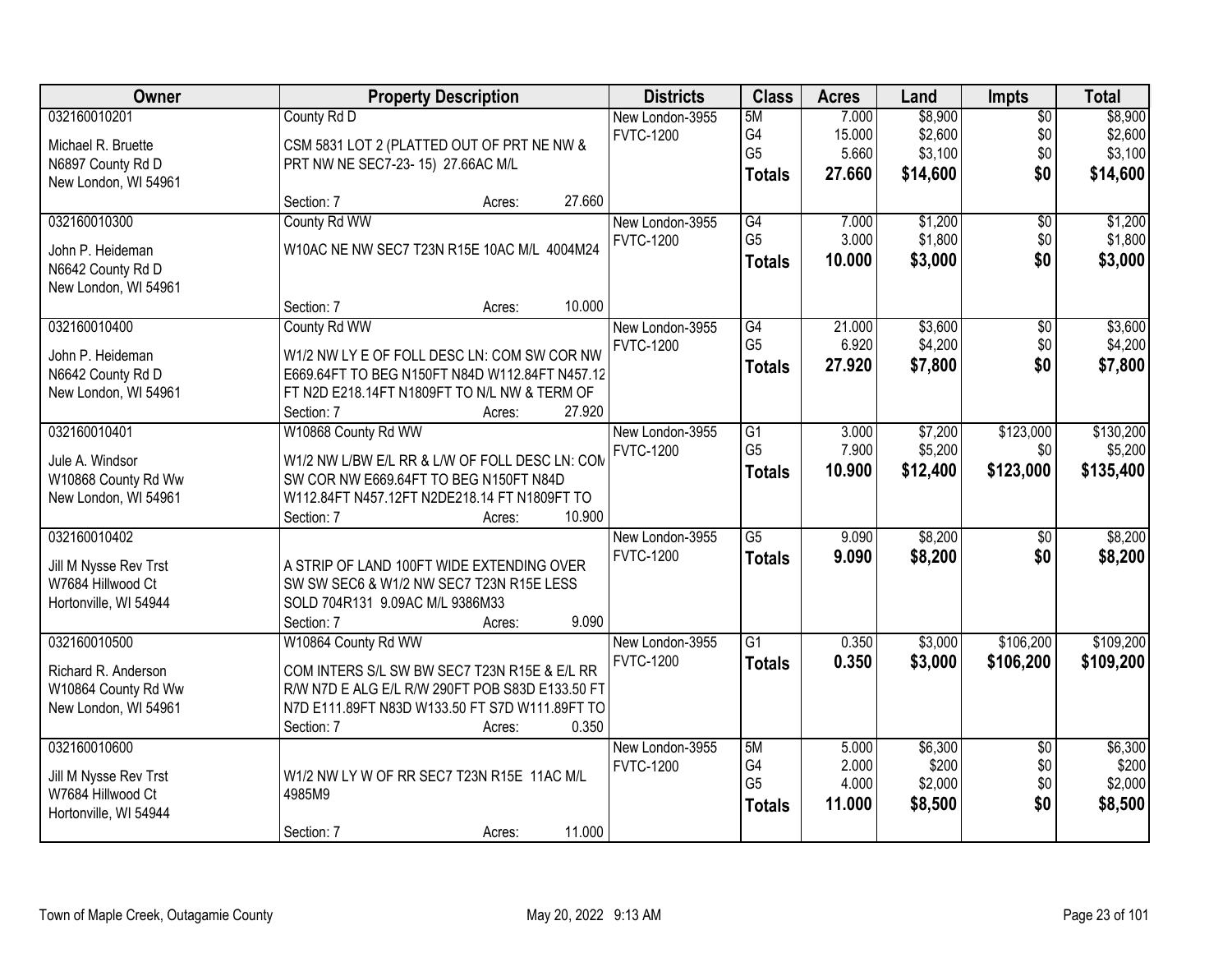| Owner                                                                             | <b>Property Description</b>                                                                                                                                                |        |       | <b>Districts</b>                    | <b>Class</b>                     | <b>Acres</b>   | Land               | <b>Impts</b>         | <b>Total</b>           |
|-----------------------------------------------------------------------------------|----------------------------------------------------------------------------------------------------------------------------------------------------------------------------|--------|-------|-------------------------------------|----------------------------------|----------------|--------------------|----------------------|------------------------|
| 032160010700<br>Lucinda E. Cowan<br>N6727 Church St<br>New London, WI 54961-9320  | N6727 Church St<br>PRT SW NW SEC7 T23N R15E AS DESC IN 704R131<br><b>LESS 5810M26</b>                                                                                      |        |       | New London-3955<br><b>FVTC-1200</b> | $\overline{G1}$<br><b>Totals</b> | 3.180<br>3.180 | \$9,000<br>\$9,000 | \$39,800<br>\$39,800 | \$48,800<br>\$48,800   |
|                                                                                   | Section: 7                                                                                                                                                                 | Acres: | 3.180 |                                     |                                  |                |                    |                      |                        |
| 032160010701<br>Lucinda E. Cowan<br>N6727 Church St<br>New London, WI 54961-9320  | W10898 County Rd WW<br>PRT NW SEC7 T23N R15E BEG AT R15E BEG AT PT<br>ON W/L SEC7 & N/L CTH WW N ON W/L SEC 40FT<br>E40FT S40FT TO N/L WW W40FT TO POB LESS<br>Section: 7  | Acres: | 0.040 | New London-3955<br><b>FVTC-1200</b> | $\overline{G1}$<br><b>Totals</b> | 0.040<br>0.040 | \$1,800<br>\$1,800 | \$2,400<br>\$2,400   | \$4,200<br>\$4,200     |
| 032160010702<br>Steven R. Behm<br>E9698 Church St #1<br>New London, WI 54961-8509 | <b>Land Locked</b><br>COM W1/4 COR SEC7 N412.85FT TO POB N83.71FT<br>E8FT SLY TO POB PRT SW NW SEC7 T23N R15E<br>Section: 7                                                | Acres: | 0.010 | New London-3955<br><b>FVTC-1200</b> | $\overline{G1}$<br><b>Totals</b> | 0.010<br>0.010 | \$1,000<br>\$1,000 | \$0<br>\$0           | \$1,000<br>\$1,000     |
| 032160010800<br>Heide Rieckmann<br>W10862 County Rd Ww<br>New London, WI 54961    | W10862 County Rd WW<br>COM ON RR 198.5FT N7D E OF INT & 16TH/L<br>ELY133.5FT NLY84FT WLY133.5FT TO RR SLY91.5FT<br>TO BEG PRT SW NW SEC7 T23N R15E<br>Section: 7           | Acres: | 0.270 | New London-3955<br><b>FVTC-1200</b> | $\overline{G1}$<br><b>Totals</b> | 0.270<br>0.270 | \$4,400<br>\$4,400 | \$87,000<br>\$87,000 | \$91,400<br>\$91,400   |
| 032160011000<br>Thomas Lee Thurk<br>W10860 County Rd Ww<br>New London, WI 54961   | W10860 County Rd WW<br>PRT SW FR NW SEC7 T23N R15E LY E OF R/W RR<br>COM INTERS E/L RR R/W & CTR OF HY WW NLY ALG<br>E/L RR R/W 198.5FT ELY134FT S TO C/L HY<br>Section: 7 | Acres: | 0.750 | New London-3955<br><b>FVTC-1200</b> | $\overline{G1}$<br><b>Totals</b> | 0.750<br>0.750 | \$4,500<br>\$4,500 | \$49,600<br>\$49,600 | \$54,100<br>\$54,100   |
| 032160011100<br>Timothy R. Beyer<br>W10856 County Rd Ww<br>New London, WI 54961   | W10856 County Rd WW<br>53AC LY E OF 160D50 & N OF HY SW NW AS DESC<br>IN 180D17 SEC7 T23N R15E .53AC M/L<br>Section: 7                                                     | Acres: | 0.530 | New London-3955<br><b>FVTC-1200</b> | $\overline{G1}$<br><b>Totals</b> | 0.530<br>0.530 | \$5,500<br>\$5,500 | \$96,600<br>\$96,600 | \$102,100<br>\$102,100 |
| 032160011200<br>Gloria Young<br>W10842 County Rd Ww<br>New London, WI 54961       | W10842 County Rd WW<br>.64 AC LY E OF 180D17 & N OF HY SW NW AS DESC<br>IN 183D147 SEC7 T23N R15E .64AC M/L<br>Section: 7                                                  | Acres: | 0.640 | New London-3955<br><b>FVTC-1200</b> | $\overline{G1}$<br><b>Totals</b> | 0.640<br>0.640 | \$4,800<br>\$4,800 | \$74,000<br>\$74,000 | \$78,800<br>\$78,800   |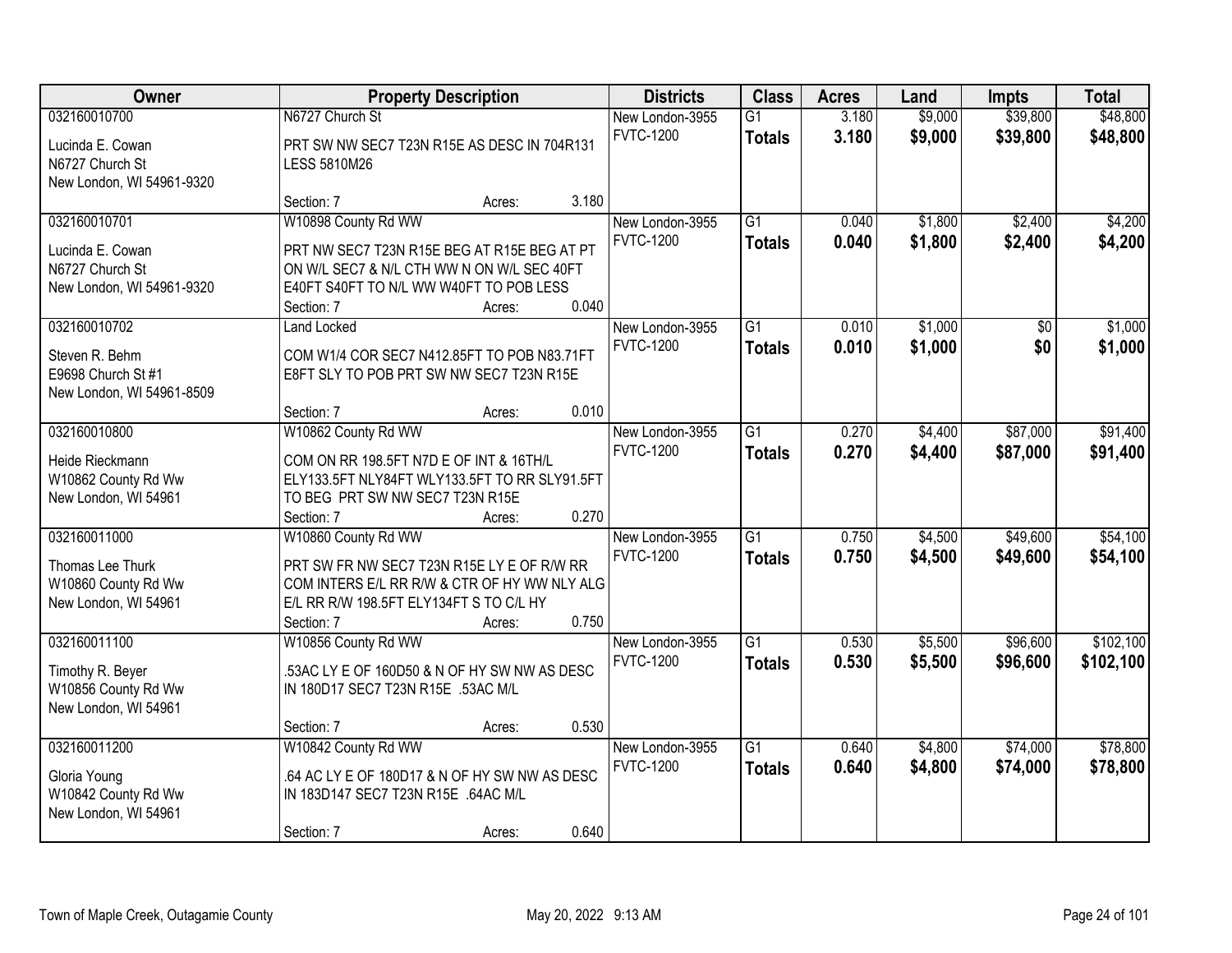| Owner                                                                                 | <b>Property Description</b>                                                                                                                                           |        |        | <b>Districts</b>                    | <b>Class</b>                     | <b>Acres</b>              | Land                          | Impts                                     | <b>Total</b>                      |
|---------------------------------------------------------------------------------------|-----------------------------------------------------------------------------------------------------------------------------------------------------------------------|--------|--------|-------------------------------------|----------------------------------|---------------------------|-------------------------------|-------------------------------------------|-----------------------------------|
| 032160011300                                                                          | County Rd WW                                                                                                                                                          |        |        | New London-3955                     | G4                               | 9.260                     | \$1,700                       | $\overline{50}$                           | \$1,700                           |
| John P. Heideman<br>N6642 County Rd D<br>New London, WI 54961                         | W10AC SE NW LESS E199FT OF S160FT SEC7 T23N<br>R15E 9.26AC M/L 4004M24                                                                                                |        |        | <b>FVTC-1200</b>                    | <b>Totals</b>                    | 9.260                     | \$1,700                       | \$0                                       | \$1,700                           |
|                                                                                       | Section: 7                                                                                                                                                            | Acres: | 9.260  |                                     |                                  |                           |                               |                                           |                                   |
| 032160011400<br>John P. Heideman<br>W10715 County Rd Ww<br>New London, WI 54961       | W10788 County Rd WW<br>W100FT OF E199FT OF S160FT W10AC SE NW SEC7<br>T23N R15E .37AC M/L                                                                             |        |        | New London-3955<br><b>FVTC-1200</b> | $\overline{G1}$<br><b>Totals</b> | 0.370<br>0.370            | \$6,000<br>\$6,000            | \$69,500<br>\$69,500                      | \$75,500<br>\$75,500              |
|                                                                                       | Section: 7                                                                                                                                                            | Acres: | 0.370  |                                     |                                  |                           |                               |                                           |                                   |
| 032160011500<br>Kara M. Kietzmann<br>E8566 State Rd 54<br>New London, WI 54961        | W10784 County Rd WW<br>S160FT OF E99FT OF W10AC SE NW SEC7 T23N<br>R15E .37AC M/L                                                                                     |        |        | New London-3955<br><b>FVTC-1200</b> | $\overline{G1}$<br><b>Totals</b> | 0.370<br>0.370            | \$4,800<br>\$4,800            | \$72,200<br>\$72,200                      | \$77,000<br>\$77,000              |
|                                                                                       | Section: 7                                                                                                                                                            | Acres: | 0.370  |                                     |                                  |                           |                               |                                           |                                   |
| 032160011600<br>Michael R. Bruette<br>N6863 County Rd D<br>New London, WI 54961       | County Rd D<br>E30AC SE NW LESS W726FT OF S712FT M/L LESS<br>BEG SE COR W281.81FT N474.5FT E269FT<br>S474.67FT TO POB SEC7 T23N R15E 15AC M/L<br>Section: 7           | Acres: | 18.000 | New London-3955<br><b>FVTC-1200</b> | G4<br><b>Totals</b>              | 18,000<br>18.000          | \$2,600<br>\$2,600            | \$0<br>\$0                                | \$2,600<br>\$2,600                |
| 032160011601<br>Samuel C. Krueger<br>W10716 County Rd Ww<br>New London, WI 54961      | W10716 County Rd WW<br>PRT SE NW BEG SE COR W281.81FT N474.5FT<br>E269FT S474.67FT TO POB SEC7 T23N R15E 3AC<br>M/L 7832M12<br>Section: 7                             | Acres: | 3.000  | New London-3955<br><b>FVTC-1200</b> | $\overline{G1}$<br><b>Totals</b> | 3.000<br>3.000            | \$9,600<br>\$9,600            | \$137,700<br>\$137,700                    | \$147,300<br>\$147,300            |
| 032160011700<br>Joint School Dist No 3<br>901 W Washington St<br>New London, WI 54961 | W10736 County Rd WW<br>COM SW COR E30AC SE NW SEC7 T23N R15E<br>E726FT N711.8FT W742.78FT TO W/L E30AC S712FT<br>BEG LESS S33FT FOR RD 12AC M/L 925R601<br>Section: 7 | Acres: | 12.000 | New London-3955<br><b>FVTC-1200</b> | X4<br><b>Totals</b>              | 12.000<br>12.000          | $\sqrt{6}$<br>\$0             | $\overline{50}$<br>\$0                    | $\frac{6}{3}$<br>\$0              |
| 032160011800<br>John P. Heideman<br>N6642 County Rd D<br>New London, WI 54961         | W10715 County Rd WW<br>E25AC NE SW LESS W396FT OF N264FT SEC7 T23N<br>R15E 22.40AC M/L 3076M18<br>Section: 7                                                          | Acres: | 22.400 | New London-3955<br><b>FVTC-1200</b> | G4<br>G7<br><b>Totals</b>        | 20.400<br>2.000<br>22,400 | \$3,800<br>\$5,500<br>\$9,300 | $\overline{50}$<br>\$270,300<br>\$270,300 | \$3,800<br>\$275,800<br>\$279,600 |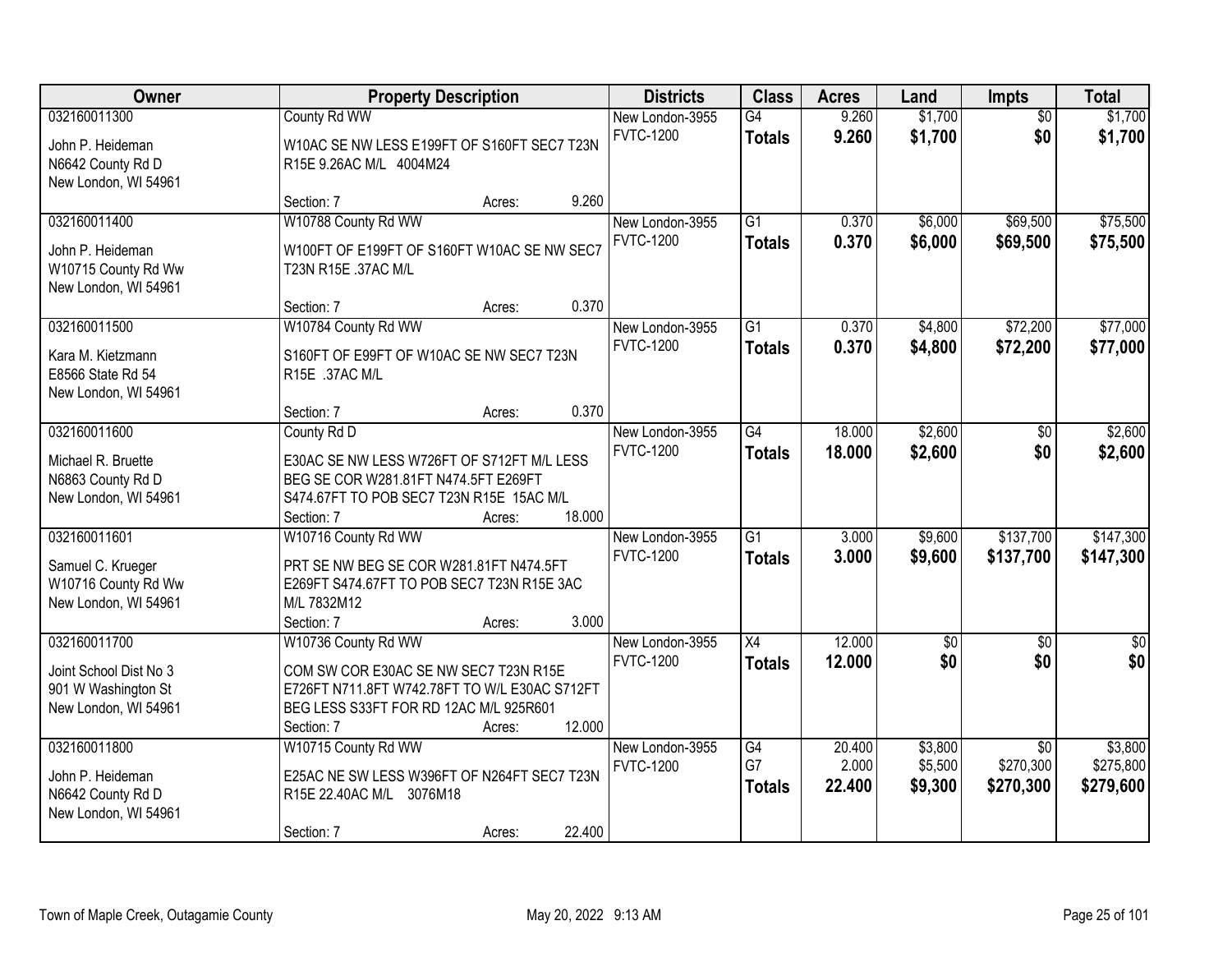| Owner                   | <b>Property Description</b>                  | <b>Districts</b> | <b>Class</b>    | <b>Acres</b> | Land     | <b>Impts</b>    | <b>Total</b> |
|-------------------------|----------------------------------------------|------------------|-----------------|--------------|----------|-----------------|--------------|
| 032160011801            | W10739 County Rd WW                          | New London-3955  | $\overline{G1}$ | 0.900        | \$3,000  | \$94,500        | \$97,500     |
| John P. Heideman        | E148.5FT OF W1883.20FT OF N264 FT OF         | <b>FVTC-1200</b> | <b>Totals</b>   | 0.900        | \$3,000  | \$94,500        | \$97,500     |
| N6642 County Rd D       | W1883.20FT OF N264FT NE SW SEC7 T23N R15E    |                  |                 |              |          |                 |              |
| New London, WI 54961    | 90AC M/L 799R174                             |                  |                 |              |          |                 |              |
|                         | 0.900<br>Section: 7<br>Acres:                |                  |                 |              |          |                 |              |
| 032160012100            | W10763 County Rd WW                          | New London-3955  | $\overline{G1}$ | 1.740        | \$8,600  | \$147,900       | \$156,500    |
|                         |                                              | <b>FVTC-1200</b> | <b>Totals</b>   | 1.740        | \$8,600  | \$147,900       | \$156,500    |
| Terry L. Schley         | COM NW COR OF NE SW SEC7 E455 FT M/L TO POB  |                  |                 |              |          |                 |              |
| W10763 County Rd Ww     | E287.50FT S264FT W287.50FT N264FT TO POB PRT |                  |                 |              |          |                 |              |
| New London, WI 54961    | NE SW SEC7 T23N R15E 1.74AC M/L<br>1.740     |                  |                 |              |          |                 |              |
|                         | Section: 7<br>Acres:                         |                  |                 |              |          |                 |              |
| 032160012300            | County Rd WW                                 | New London-3955  | $\overline{G4}$ | 12.770       | \$2,300  | \$0             | \$2,300      |
| John P. Heideman        | W15AC NE SW LESS W220FT OF N270FT & E140FT   | <b>FVTC-1200</b> | <b>Totals</b>   | 12.770       | \$2,300  | \$0             | \$2,300      |
| N6642 County Rd D       | OF N264FT SEC7 T23N R15E 12.77AC M/L 8600M6  |                  |                 |              |          |                 |              |
| New London, WI 54961    |                                              |                  |                 |              |          |                 |              |
|                         | 12.770<br>Section: 7<br>Acres:               |                  |                 |              |          |                 |              |
| 032160012302            | W10773 County Rd WW                          | New London-3955  | $\overline{G1}$ | 0.600        | \$6,000  | \$70,500        | \$76,500     |
| Mary P. Shaw            | W100FT OF E140FT OF N264FT OF W15AC NE SW    | <b>FVTC-1200</b> | <b>Totals</b>   | 0.600        | \$6,000  | \$70,500        | \$76,500     |
| W10773 County Rd Ww     | SEC7 T23N R15E .60AC M/L                     |                  |                 |              |          |                 |              |
| New London, WI 54961    |                                              |                  |                 |              |          |                 |              |
|                         | 0.600<br>Section: 7<br>Acres:                |                  |                 |              |          |                 |              |
| 032160012400            | W10799 County Rd WW                          | New London-3955  | $\overline{G1}$ | 1.990        | \$9,600  | \$172,700       | \$182,300    |
|                         |                                              | <b>FVTC-1200</b> |                 | 1.990        | \$9,600  | \$172,700       |              |
| Timothy C. Henschel     | COM 730FT E OF INTRS C/L HY & E/L RR R/W     |                  | <b>Totals</b>   |              |          |                 | \$182,300    |
| W10799 County Rd Ww     | E320FT S270FT W320 FT N270FT BEG PRT W15AC   |                  |                 |              |          |                 |              |
| New London, WI 54961    | NE SW & W1/2 SW SEC7 T23N R15E 1.99AC M/L    |                  |                 |              |          |                 |              |
|                         | 1.990<br>Section: 7<br>Acres:                |                  |                 |              |          |                 |              |
| 032160012600            | County Rd WW                                 | New London-3955  | G4              | 26.030       | \$4,400  | $\overline{50}$ | \$4,400      |
| John P. Heideman        | W1/2 SW LY E OF RR LESS LOTS SOLD IN N PRT & | <b>FVTC-1200</b> | <b>Totals</b>   | 26.030       | \$4,400  | \$0             | \$4,400      |
| N6642 County Rd D       | E100FT OF N270 FT LESS COM W1/4 COR SEC7     |                  |                 |              |          |                 |              |
| New London, WI 54961    | E627.58FT TO POB E280FT S270FT W303.66FT N5D |                  |                 |              |          |                 |              |
|                         | 26.030<br>Section: 7<br>Acres:               |                  |                 |              |          |                 |              |
| 032160012601            | County Rd WW                                 | New London-3955  | $\overline{G2}$ | 1.570        | \$10,000 | \$40,200        | \$50,200     |
|                         |                                              | <b>FVTC-1200</b> | <b>Totals</b>   | 1.570        | \$10,000 | \$40,200        | \$50,200     |
| Sugar Bush Drifters Inc | COM W1/4 COR SEC7 E667.58FT POB E240FT       |                  |                 |              |          |                 |              |
| c/o Cindy Huebner       | S270FT W263.66FT N264FT TO TO POB PRT SW     |                  |                 |              |          |                 |              |
| W10811 County Rd Ww     | SEC7 T23N R15E 1.57AC M/L 2343M42            |                  |                 |              |          |                 |              |
| New London, WI 54961    | 1.570<br>Section: 7<br>Acres:                |                  |                 |              |          |                 |              |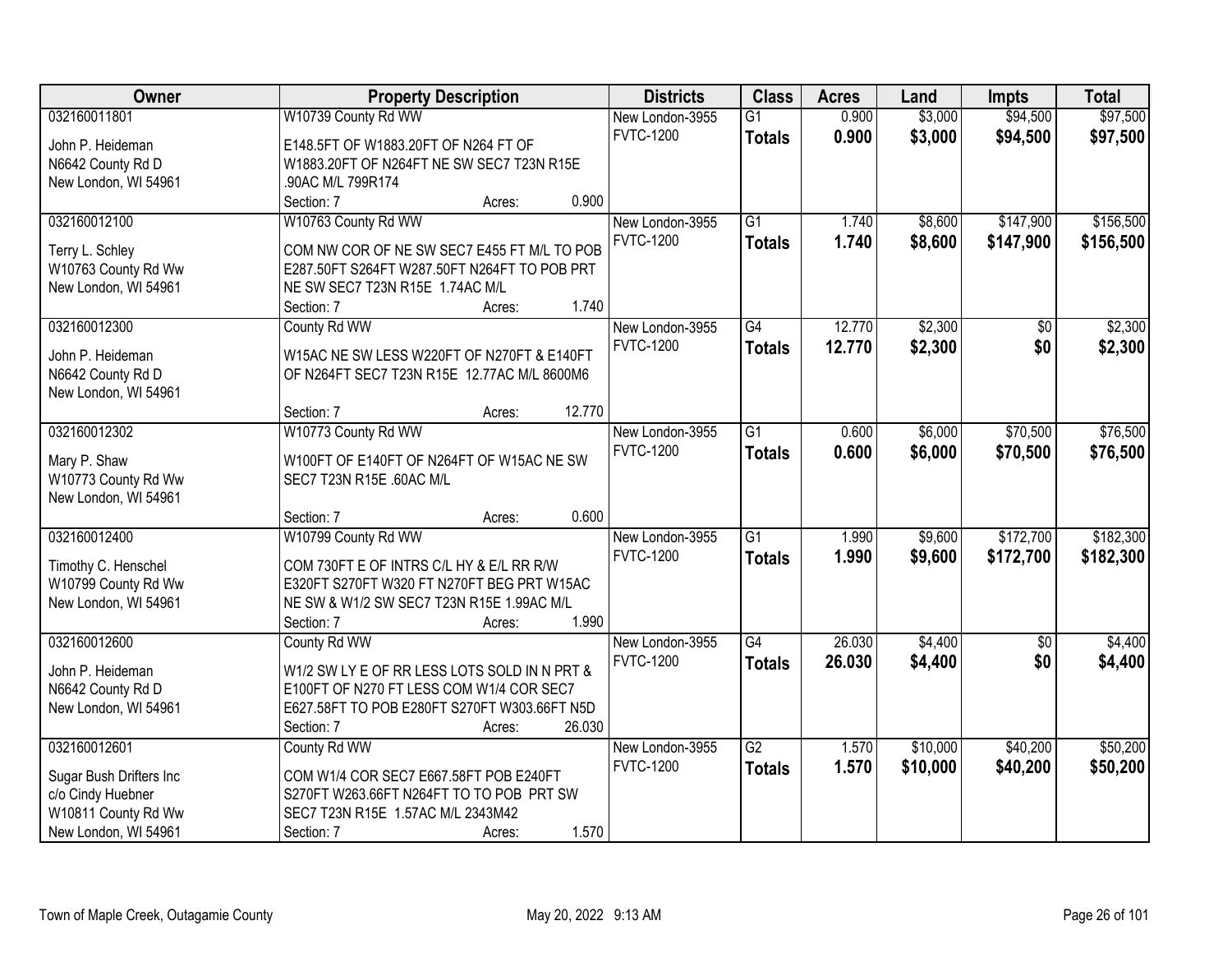| Owner                     | <b>Property Description</b>                    | <b>Districts</b> | <b>Class</b>    | <b>Acres</b> | Land     | Impts           | <b>Total</b> |
|---------------------------|------------------------------------------------|------------------|-----------------|--------------|----------|-----------------|--------------|
| 032160012602              | W10811 County Rd WW                            | New London-3955  | $\overline{G2}$ | 2.450        | \$6,000  | $\overline{50}$ | \$6,000      |
| Sugar Bush Drifters Inc   | COM W1/4 COR SEC7 E897.58FT S270FT TO POB      | <b>FVTC-1200</b> | <b>Totals</b>   | 2.450        | \$6,000  | \$0             | \$6,000      |
| c/o Cindy Huebner         | S150FT W TO E/L RR N ALG RR TO A PT DUE W OF   |                  |                 |              |          |                 |              |
| W10811 County Rd Ww       | BEG E TO POB PRT NW FR SW SEC7 T23N R15E       |                  |                 |              |          |                 |              |
| New London, WI 54961      | 2.450<br>Section: 7<br>Acres:                  |                  |                 |              |          |                 |              |
| 032160012603              | <b>Land Locked</b>                             | New London-3955  | $\overline{G5}$ | 5.000        | \$2,800  | $\overline{50}$ | \$2,800      |
|                           |                                                | <b>FVTC-1200</b> | G <sub>6</sub>  | 13.130       | \$28,400 | \$0             | \$28,400     |
| Nancy A. Schwartz (Le     | COM SW COR SEC7 E236.78FT TO E/L R/W & POB     |                  | <b>Totals</b>   | 18.130       | \$31,200 | \$0             | \$31,200     |
| 2030 Mitchell St          | E809.19FT N963.42FT W824.37FT S970.78FT TO POB |                  |                 |              |          |                 |              |
| Oshkosh, WI 54902         | PRT SW SW SEC7 T23N R15E                       |                  |                 |              |          |                 |              |
|                           | 18.130<br>Section: 7<br>Acres:                 |                  |                 |              |          |                 |              |
| 032160012700              | W10845 County Rd WW                            | New London-3955  | $\overline{G1}$ | 0.740        | \$5,000  | \$77,500        | \$82,500     |
| Gerald R. Wood            | PRT SW SEC7 T23N R15E WHICH LIES E OF RR:      | <b>FVTC-1200</b> | <b>Totals</b>   | 0.740        | \$5,000  | \$77,500        | \$82,500     |
| W10845 County Rd Ww       | COM PT CTR HY LEADING E307.5FT POB E122.5FT    |                  |                 |              |          |                 |              |
| New London, WI 54961      | S264FT W122.5FT N264FT TO POB .74AC M/L        |                  |                 |              |          |                 |              |
|                           | 0.740<br>Section: 7<br>Acres:                  |                  |                 |              |          |                 |              |
| 032160012800              | W10855 County Rd WW                            | New London-3955  | $\overline{G1}$ | 0.860        | \$6,000  | \$84,300        | \$90,300     |
|                           |                                                | <b>FVTC-1200</b> | <b>Totals</b>   | 0.860        | \$6,000  | \$84,300        | \$90,300     |
| Bernard J. Schneider      | COM INTR E/L RR & C/L HY WW IN NW SW SEC7      |                  |                 |              |          |                 |              |
| W10855 County Rd Ww       | T23N R15E E324FT TO POB W142.50FT S264FT       |                  |                 |              |          |                 |              |
| New London, WI 54961      | E142.50FT N264FT TO POB .86AC M/L              |                  |                 |              |          |                 |              |
|                           | 0.860<br>Section: 7<br>Acres:                  |                  |                 |              |          |                 |              |
| 032160013000              | W10875 County Rd WW                            | New London-3955  | $\overline{G1}$ | 1.000        | \$6,000  | \$191,300       | \$197,300    |
| Ryan J. Griffin           | COM ON S/L HY 28.5FT E OF RR R/W W28.5FT S ON  | <b>FVTC-1200</b> | <b>Totals</b>   | 1.000        | \$6,000  | \$191,300       | \$197,300    |
| W10875 County Rd Ww       | RR 16RDS E10 RDS N16RDS W TO POB PRT NW SW     |                  |                 |              |          |                 |              |
| New London, WI 54961-9281 | SEC7 T23N R15E 1AC M/L                         |                  |                 |              |          |                 |              |
|                           | 1.000<br>Section: 7<br>Acres:                  |                  |                 |              |          |                 |              |
| 032160013200              | W10895 County Rd WW                            | New London-3955  | $\overline{G1}$ | 1.000        | \$8,000  | \$47,000        | \$55,000     |
|                           |                                                | <b>FVTC-1200</b> | <b>Totals</b>   | 1.000        | \$8,000  | \$47,000        | \$55,000     |
| <b>Tyler Natzke</b>       | N24RDS OF PRT NW SW LY W OF RR SEC7 T23N       |                  |                 |              |          |                 |              |
| W10895 County Rd Ww       | R <sub>15E</sub>                               |                  |                 |              |          |                 |              |
| New London, WI 54961      | 1.000                                          |                  |                 |              |          |                 |              |
| 032160013300              | Section: 7<br>Acres:                           |                  | $\overline{G4}$ | 5.000        | \$900    |                 |              |
|                           |                                                | New London-3955  |                 |              |          | $\overline{50}$ | \$900        |
| John B. Harvey            | PRT SW LY W OF RR LESS N24RDS & S20RDS         | <b>FVTC-1200</b> | <b>Totals</b>   | 5.000        | \$900    | \$0             | \$900        |
| N6642 Us Hy 45            | THEREOF SEC7 T23N R15E 5AC M/L 17375M40        |                  |                 |              |          |                 |              |
| New London, WI 54961      |                                                |                  |                 |              |          |                 |              |
|                           | 5.000<br>Section: 7<br>Acres:                  |                  |                 |              |          |                 |              |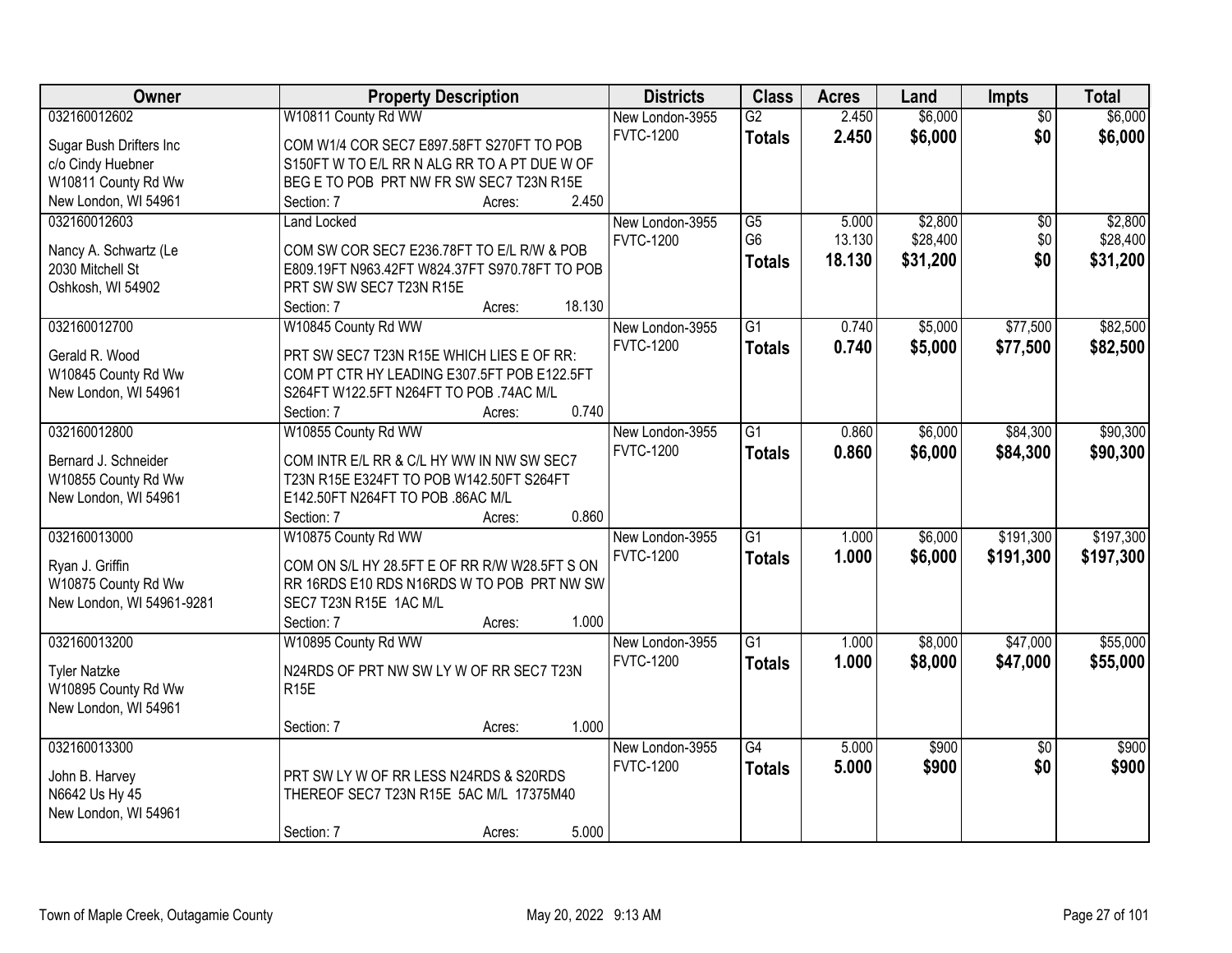| Owner                                                                                       | <b>Property Description</b>                                                                                                                                                                                                   | <b>Districts</b>                              | <b>Class</b>                                | <b>Acres</b>                       | Land                                      | <b>Impts</b>                              | <b>Total</b>                              |
|---------------------------------------------------------------------------------------------|-------------------------------------------------------------------------------------------------------------------------------------------------------------------------------------------------------------------------------|-----------------------------------------------|---------------------------------------------|------------------------------------|-------------------------------------------|-------------------------------------------|-------------------------------------------|
| 032160013400<br><b>Richard F Dubois Trust</b><br>1119 Edington Pl<br>Marco Island, FL 34145 | S20RDS OF PRT SW SW LY W OF RR SEC7 T23N<br>R15E .86AC M/L                                                                                                                                                                    | New London-3955<br><b>FVTC-1200</b>           | $\overline{G4}$<br><b>Totals</b>            | 0.860<br>0.860                     | \$200<br>\$200                            | $\overline{50}$<br>\$0                    | \$200<br>\$200                            |
|                                                                                             | Section: 7<br>Acres:                                                                                                                                                                                                          | 0.860                                         |                                             |                                    |                                           |                                           |                                           |
| 032160013500<br>John P. Heideman<br>N6642 County Rd D<br>New London, WI 54961               | County Rd D<br>SE SW SEC7 T23N R15E 40AC M/L 3076M18<br>40.000<br>Section: 7<br>Acres:                                                                                                                                        | New London-3955<br><b>FVTC-1200</b>           | 5M<br>G4<br>G <sub>5</sub><br><b>Totals</b> | 4.000<br>32.000<br>4.000<br>40.000 | \$5,200<br>\$5,700<br>\$2,300<br>\$13,200 | \$0<br>\$0<br>\$0<br>\$0                  | \$5,200<br>\$5,700<br>\$2,300<br>\$13,200 |
| 032160013600<br>John P. Heideman<br>N6642 County Rd D                                       | County Rd D<br>NE SE LESS 1AC IN SW COR & 630 R331 SEC7 T23N<br>R15E 29.10AC M/L 630R331                                                                                                                                      | New London-3955<br><b>FVTC-1200</b>           | G4<br><b>Totals</b>                         | 29.100<br>29.100                   | \$5,400<br>\$5,400                        | \$0<br>\$0                                | \$5,400<br>\$5,400                        |
| New London, WI 54961                                                                        | Section: 7<br>Acres:                                                                                                                                                                                                          | 29.100                                        |                                             |                                    |                                           |                                           |                                           |
| 032160013700<br>Robert L. Jarchow (Le<br>N6616 County Rd D<br>New London, WI 54961          | N6616 County Rd D<br>COM IN CTR OF HY AT SW COR NE SE N17RDS<br>E9RDS 7.5FT S17RDS W9RDS 7.5FT TO BEG SEC7<br><b>T23N R15E</b>                                                                                                | New London-3955<br><b>FVTC-1200</b>           | $\overline{G1}$<br><b>Totals</b>            | 1.000<br>1.000                     | \$8,000<br>\$8,000                        | \$82,900<br>\$82,900                      | \$90,900<br>\$90,900                      |
| 032160013800<br>John P. Heideman<br>W10715 County Rd Ww<br>New London, WI 54961             | Section: 7<br>Acres:<br>N6642 County Rd D<br>COM 280.5FT N OF SW COR NE SE SEC7 T23N R15E<br>E156FT S280.5FT E533FT N689FT W786.85FT TO C/L<br>HY D SLY ALG C/L HY TO BEG PRT NE SE & NW SE<br>10.100<br>Section: 7<br>Acres: | 1.000<br>New London-3955<br><b>FVTC-1200</b>  | $\overline{G4}$<br>G7<br><b>Totals</b>      | 8.100<br>2.000<br>10.100           | \$1,500<br>\$5,500<br>\$7,000             | $\overline{50}$<br>\$279,800<br>\$279,800 | \$1,500<br>\$285,300<br>\$286,800         |
| 032160013900<br>John P. Heideman<br>N6642 County Rd D<br>New London, WI 54961               | County Rd D<br>PRT NW SE LY E OF HY LESS EXC IN 630R327 & HY<br>SEC7 T23N R15E 2.80AC M/L 3076M18<br>Section: 7<br>Acres:                                                                                                     | New London-3955<br><b>FVTC-1200</b><br>2.800  | $\overline{G4}$<br><b>Totals</b>            | 2.800<br>2.800                     | \$500<br>\$500                            | $\overline{30}$<br>\$0                    | \$500<br>\$500                            |
| 032160014000<br>John P. Heideman<br>N6642 County Rd D<br>New London, WI 54961               | County Rd D<br>PRT NW SE LY W OF HY SEC7 T23N R15E 37AC M/L<br>3076M18<br>Section: 7<br>Acres:                                                                                                                                | New London-3955<br><b>FVTC-1200</b><br>37.000 | $\overline{G4}$<br><b>Totals</b>            | 37.000<br>37.000                   | \$6,700<br>\$6,700                        | $\overline{50}$<br>\$0                    | \$6,700<br>\$6,700                        |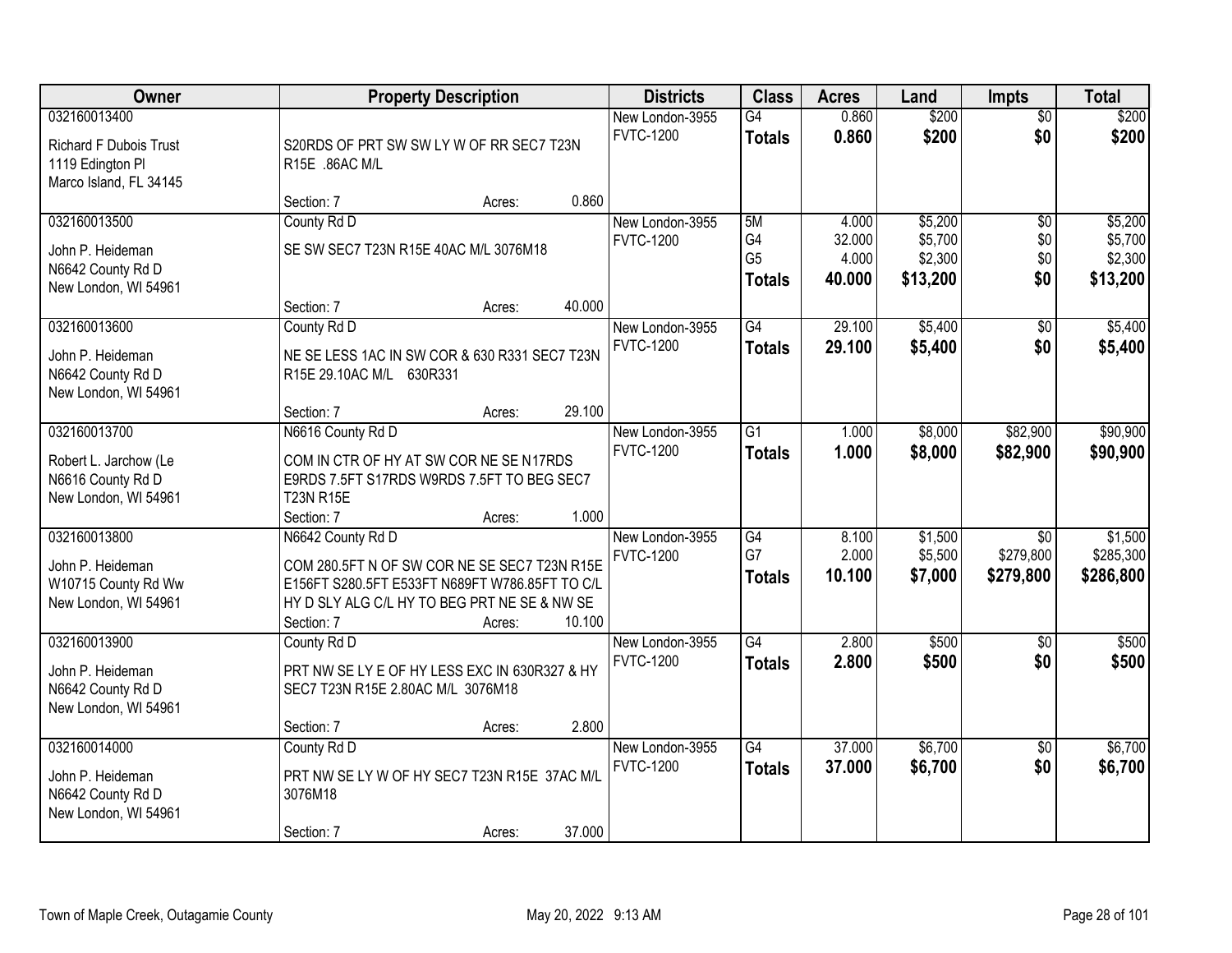| Owner                       |                                                | <b>Property Description</b> |        | <b>Districts</b> | <b>Class</b>    | <b>Acres</b> | Land     | <b>Impts</b>    | <b>Total</b> |
|-----------------------------|------------------------------------------------|-----------------------------|--------|------------------|-----------------|--------------|----------|-----------------|--------------|
| 032160014100                | County Rd D                                    |                             |        | New London-3955  | G4              | 39.500       | \$7,100  | $\overline{60}$ | \$7,100      |
| Dale M & Mary L Finger (Le) | SW SE SEC7 T23N R15E 40AC M/L                  |                             |        | <b>FVTC-1200</b> | G <sub>5</sub>  | 0.500        | \$100    | \$0             | \$100        |
| N6423 County Rd D           |                                                |                             |        |                  | <b>Totals</b>   | 40.000       | \$7,200  | \$0             | \$7,200      |
| New London, WI 54961        |                                                |                             |        |                  |                 |              |          |                 |              |
|                             | Section: 7                                     | Acres:                      | 40.000 |                  |                 |              |          |                 |              |
| 032160014200                | County Rd D                                    |                             |        | New London-3955  | G4              | 27.000       | \$5,000  | $\overline{50}$ | \$5,000      |
| Janice A. Preisler          | SE SE LESS S400FT SEC7 T23N R15E 27.86AC M/L   |                             |        | <b>FVTC-1200</b> | G <sub>5</sub>  | 0.860        | \$100    | \$0             | \$100        |
| W12499 Hilltop Rd           |                                                |                             |        |                  | <b>Totals</b>   | 27.860       | \$5,100  | \$0             | \$5,100      |
| Marion, WI 54950            |                                                |                             |        |                  |                 |              |          |                 |              |
|                             | Section: 7                                     | Acres:                      | 27.860 |                  |                 |              |          |                 |              |
| 032160014201                | N6518 County Rd D                              |                             |        | New London-3955  | G1              | 2.120        | \$9,600  | \$128,000       | \$137,600    |
| lan Murphy                  | S400FT SE SE LESS E871.33FT LESS COM SE COR    |                             |        | <b>FVTC-1200</b> | <b>Totals</b>   | 2.120        | \$9,600  | \$128,000       | \$137,600    |
| N6518 County Rd D           | SEC W871.33FT TO POB W217.76FT N400.06FT       |                             |        |                  |                 |              |          |                 |              |
| New London, WI 54961        | E217.76FT S400.06FT TO POB SEC7 T23N R15E      |                             |        |                  |                 |              |          |                 |              |
|                             | Section: 7                                     | Acres:                      | 2.120  |                  |                 |              |          |                 |              |
| 032160014202                | W10532 Hoffman Rd                              |                             |        | New London-3955  | $\overline{G1}$ | 4.000        | \$10,000 | \$159,400       | \$169,400    |
| Kevin T. Burkot             | CSM 94 LOT 1 (PLATTED OUT OF PRT SE SE         |                             |        | <b>FVTC-1200</b> | <b>Totals</b>   | 4.000        | \$10,000 | \$159,400       | \$169,400    |
| W10532 Hoffman Rd           | SEC7-23-15) 4AC M/L 11817M15                   |                             |        |                  |                 |              |          |                 |              |
| New London, WI 54961        |                                                |                             |        |                  |                 |              |          |                 |              |
|                             | Section: 7                                     | Acres:                      | 4.000  |                  |                 |              |          |                 |              |
| 032160014203                | W10544 Hoffman Rd                              |                             |        | New London-3955  | $\overline{G1}$ | 1.930        | \$9,000  | \$155,300       | \$164,300    |
| Marlin E. Konrad            | CSM 94 PRT LOT 2 (PLATTED OUT OF PRT SE SE     |                             |        | <b>FVTC-1200</b> | <b>Totals</b>   | 1.930        | \$9,000  | \$155,300       | \$164,300    |
| W10544 Hoffman Rd           | SEC7 T23N R15E( 1.93AC M/L 892M27              |                             |        |                  |                 |              |          |                 |              |
| New London, WI 54961        |                                                |                             |        |                  |                 |              |          |                 |              |
|                             | Section: 7                                     | Acres:                      | 1.930  |                  |                 |              |          |                 |              |
| 032160014204                | W10558 Hoffman Rd                              |                             |        | New London-3955  | $\overline{G1}$ | 2.070        | \$9,000  | \$122,300       | \$131,300    |
| Adam D. Greely              | PRT LOT 2 CSM 94                               |                             |        | <b>FVTC-1200</b> | <b>Totals</b>   | 2.070        | \$9,000  | \$122,300       | \$131,300    |
| W10558 Hoffman Rd           |                                                |                             |        |                  |                 |              |          |                 |              |
| New London, WI 54961        |                                                |                             |        |                  |                 |              |          |                 |              |
|                             | Section: 7                                     | Acres:                      | 2.070  |                  |                 |              |          |                 |              |
| 032160014205                | W10582 Hoffman Rd                              |                             |        | New London-3955  | $\overline{G1}$ | 2.000        | \$9,600  | \$153,400       | \$163,000    |
| Gene Duch                   | COM SE COR SEC7 W871.33FT TO POB W217.76FT     |                             |        | <b>FVTC-1200</b> | <b>Totals</b>   | 2.000        | \$9,600  | \$153,400       | \$163,000    |
| W10582 Hoffman Rd           | N400.06FT E217.76FT S400.06FT TO POB PRT SE SE |                             |        |                  |                 |              |          |                 |              |
| New London, WI 54961        | SEC7 T23N R15E 2AC M/L 4366M43                 |                             |        |                  |                 |              |          |                 |              |
|                             | Section: 7                                     | Acres:                      | 2.000  |                  |                 |              |          |                 |              |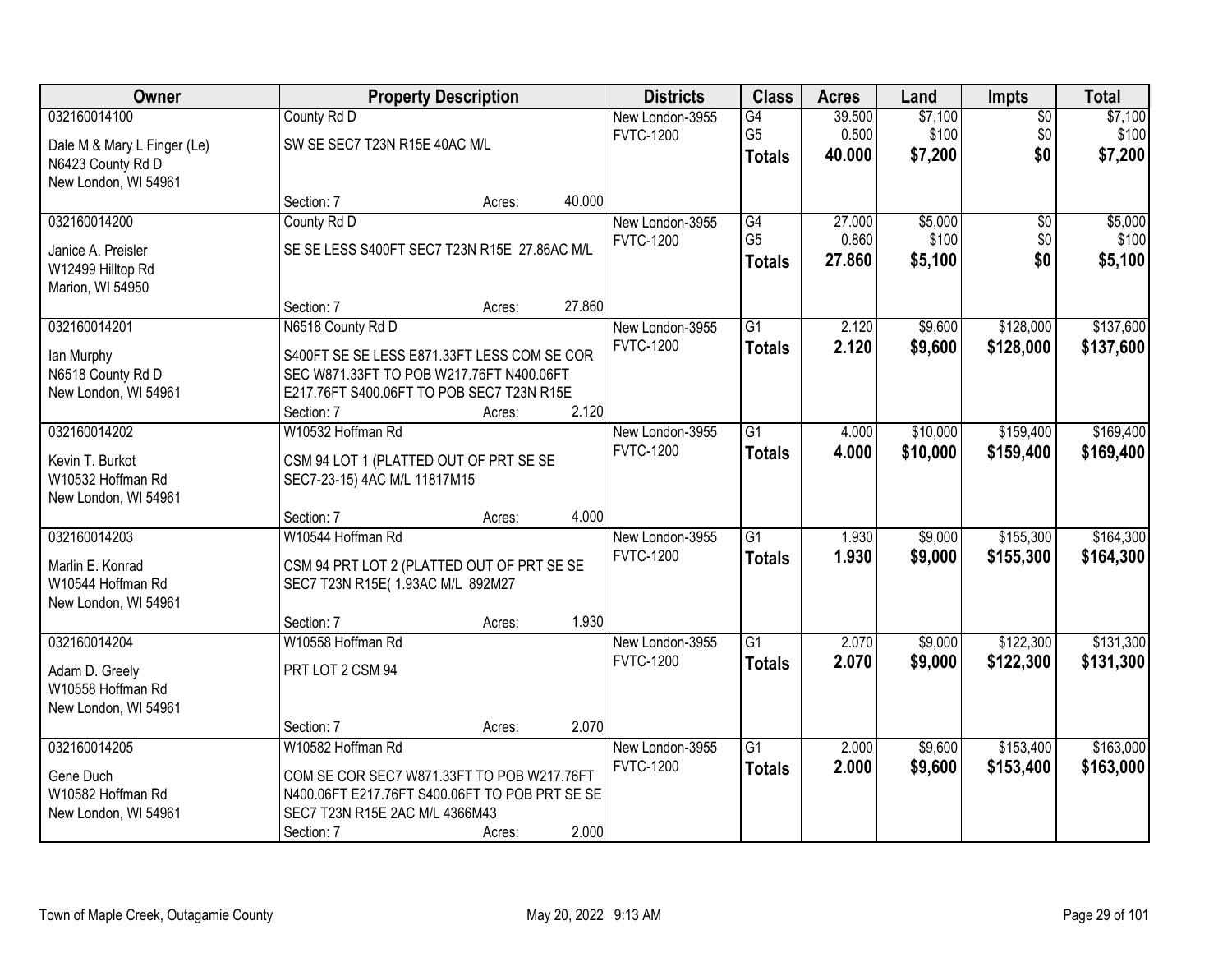| Owner                | <b>Property Description</b>                   |        |        | <b>Districts</b> | <b>Class</b>    | <b>Acres</b> | Land    | Impts           | <b>Total</b> |
|----------------------|-----------------------------------------------|--------|--------|------------------|-----------------|--------------|---------|-----------------|--------------|
| 032160014300         | County Rd WW                                  |        |        | New London-3955  | G4              | 38.000       | \$6,600 | $\overline{50}$ | \$6,600      |
| Wagenson Farms, LLP  | NE NE SEC8 T23N R15E LESS COM NE COR SEC8     |        |        | <b>FVTC-1200</b> | G <sub>5</sub>  | 1.000        | \$700   | \$0             | \$700        |
| N8258 County Rd F    | W1352.94FT S379FT TO BEG S160FT E273FT N160FT |        |        |                  | <b>Totals</b>   | 39.000       | \$7,300 | \$0             | \$7,300      |
| Shiocton, WI 54170   | W273FT BEG 39AC M/L                           |        |        |                  |                 |              |         |                 |              |
|                      | Section: 8                                    | Acres: | 39.000 |                  |                 |              |         |                 |              |
| 032160014301         | N6864 Buboltz Rd                              |        |        | New London-3955  | $\overline{G1}$ | 1.000        | \$4,800 | \$77,900        | \$82,700     |
|                      |                                               |        |        | <b>FVTC-1200</b> | <b>Totals</b>   | 1.000        | \$4,800 | \$77,900        | \$82,700     |
| Judith A. Schneider  | COM NE COR SEC8 W1352.94FT S379FT BEG         |        |        |                  |                 |              |         |                 |              |
| N6864 Buboltz Rd     | S160FT E273FT N160 FT W273FT TO BEG PRT N1/2  |        |        |                  |                 |              |         |                 |              |
| New London, WI 54961 | NE SEC8 T23N R15E 1AC M/L 6063M1              |        |        |                  |                 |              |         |                 |              |
|                      | Section: 8                                    | Acres: | 1.000  |                  |                 |              |         |                 |              |
| 032160014400         | County Rd WW                                  |        |        | New London-3955  | G4              | 36.000       | \$6,500 | \$0             | \$6,500      |
| Wagenson Farms, LLP  | NW NE LESS COM NE COR SEC8 W1352.94FT TO      |        |        | <b>FVTC-1200</b> | G <sub>5</sub>  | 0.400        | \$100   | \$0             | \$100        |
| N8258 County Rd F    | POB S587FT W267 FT N587FT E267FT TO POB SEC8  |        |        |                  | <b>Totals</b>   | 36.400       | \$6,600 | \$0             | \$6,600      |
| Shiocton, WI 54170   | T23N R15E 36.40AC M/L                         |        |        |                  |                 |              |         |                 |              |
|                      | Section: 8                                    | Acres: | 36.400 |                  |                 |              |         |                 |              |
| 032160014401         | N6865 Buboltz Rd                              |        |        | New London-3955  | $\overline{G1}$ | 3.600        | \$9,600 | \$77,000        | \$86,600     |
|                      |                                               |        |        | <b>FVTC-1200</b> | <b>Totals</b>   | 3.600        | \$9,600 | \$77,000        | \$86,600     |
| Virginia M. Knorr    | COM NE COR SEC8 W1352.94FT POB S587FT         |        |        |                  |                 |              |         |                 |              |
| N6865 Buboltz Rd     | W267FT N587FT E267FT TO POB PRT N1/2 NE SEC8  |        |        |                  |                 |              |         |                 |              |
| New London, WI 54961 | T23N R15E 3.60AC M/L                          |        |        |                  |                 |              |         |                 |              |
|                      | Section: 8                                    | Acres: | 3.600  |                  |                 |              |         |                 |              |
| 032160014500         |                                               |        |        | New London-3955  | $\overline{G4}$ | 40.000       | \$7,300 | $\overline{50}$ | \$7,300      |
| Wagenson Farms, LLP  | SW NE SEC8 T23N R15E 40AC M/L                 |        |        | <b>FVTC-1200</b> | <b>Totals</b>   | 40.000       | \$7,300 | \$0             | \$7,300      |
| N8258 County Rd F    |                                               |        |        |                  |                 |              |         |                 |              |
| Shiocton, WI 54170   |                                               |        |        |                  |                 |              |         |                 |              |
|                      | Section: 8                                    | Acres: | 40.000 |                  |                 |              |         |                 |              |
| 032160014600         | Stilen Rd                                     |        |        | New London-3955  | G7              | 2.000        | \$6,600 | \$12,100        | \$18,700     |
|                      |                                               |        |        | <b>FVTC-1200</b> | <b>Totals</b>   | 2.000        | \$6,600 | \$12,100        | \$18,700     |
| Linda M. Bova        | CSM 6894 LOT 1 (PLATTED OUT OF THE SE NE OF   |        |        |                  |                 |              |         |                 |              |
| N8258 County Rd F    | SEC8-23-15) 2.00AC M/L                        |        |        |                  |                 |              |         |                 |              |
| Shiocton, WI 54170   |                                               |        |        |                  |                 |              |         |                 |              |
|                      | Section: 8                                    | Acres: | 2.000  |                  |                 |              |         |                 |              |
| 032160014601         | Stilen Rd                                     |        |        | New London-3955  | G4              | 3.000        | \$600   | $\overline{50}$ | \$600        |
| Linda M. Bova        | CSM 6894 LOT 2 (PLATTED OUT OF THE SE NE OF   |        |        | <b>FVTC-1200</b> | <b>Totals</b>   | 3.000        | \$600   | \$0             | \$600        |
| N8258 County Rd F    | SEC8-23-15) 3.00AC M/L                        |        |        |                  |                 |              |         |                 |              |
| Shiocton, WI 54170   |                                               |        |        |                  |                 |              |         |                 |              |
|                      | Section: 8                                    | Acres: | 3.000  |                  |                 |              |         |                 |              |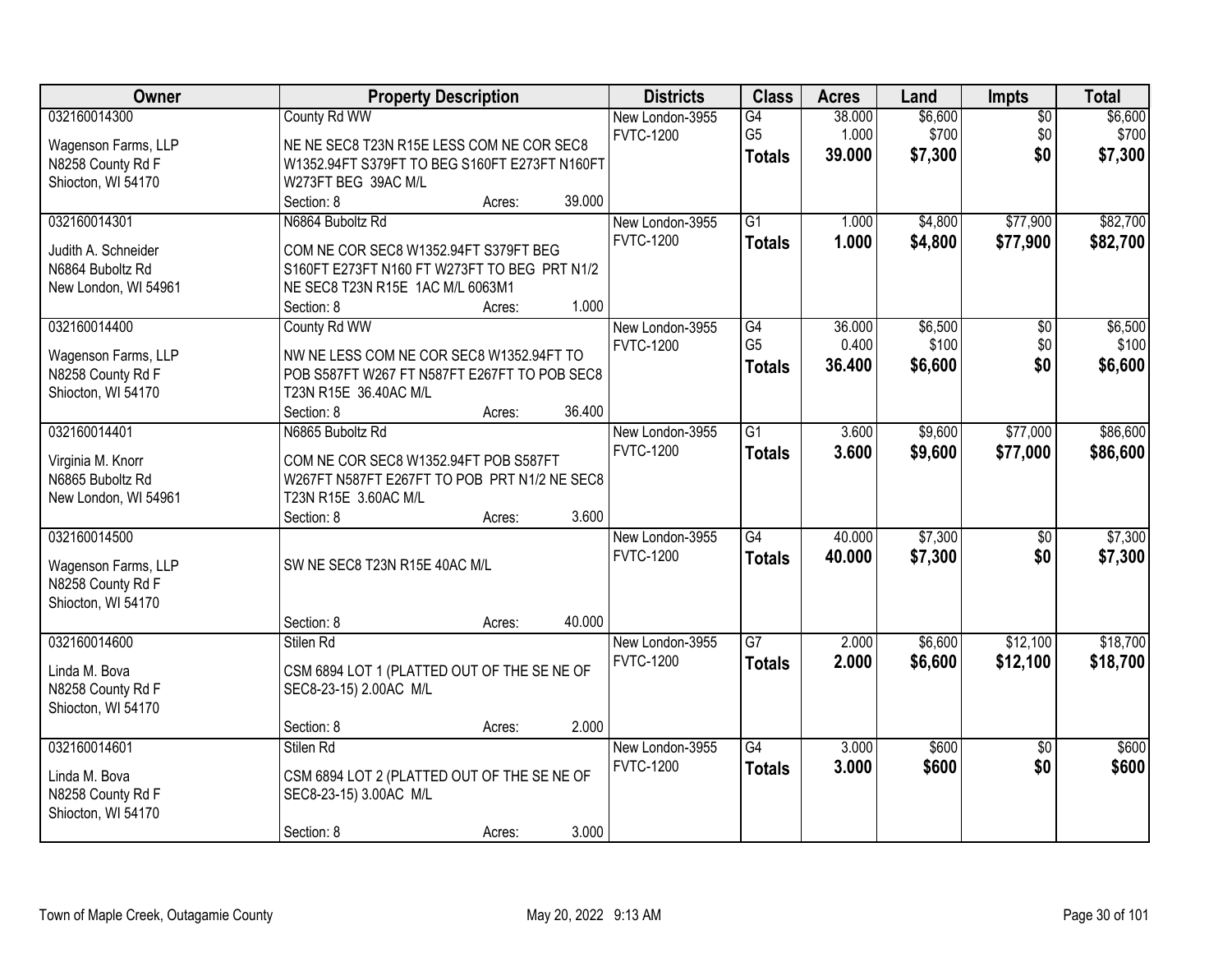| Owner                                                                                                  | <b>Property Description</b>                                                           |        |        | <b>Districts</b>                    | <b>Class</b>                          | <b>Acres</b>                        | Land                                       | Impts                                | <b>Total</b>                               |
|--------------------------------------------------------------------------------------------------------|---------------------------------------------------------------------------------------|--------|--------|-------------------------------------|---------------------------------------|-------------------------------------|--------------------------------------------|--------------------------------------|--------------------------------------------|
| 032160014602<br>Susan M. Wagenson (Le LE<br>N8258 County Rd F<br>Shiocton, WI 54170                    | Stilen Rd<br>CSM 6894 LOT 3 (PLATTED OUT OF THE SE NE OF<br>SEC8-23-15) 34.26AC M/L   |        |        | New London-3955<br><b>FVTC-1200</b> | G4<br>G <sub>5</sub><br><b>Totals</b> | 34.000<br>0.260<br>34.260           | \$6,000<br>\$700<br>\$6,700                | $\overline{50}$<br>\$0<br>\$0        | \$6,000<br>\$700<br>\$6,700                |
|                                                                                                        | Section: 8                                                                            | Acres: | 34.260 |                                     |                                       |                                     |                                            |                                      |                                            |
| 032160014700<br>Jeremy Witzel<br>W10319 County Rd Ww<br>New London, WI 54961                           | W10319 County Rd WW<br>N488.94FT OF E490FT NE NW SEC8 T23N R15E<br>5.50AC M/L         |        |        | New London-3955<br><b>FVTC-1200</b> | $\overline{G1}$<br><b>Totals</b>      | 5.500<br>5.500                      | \$12,500<br>\$12,500                       | \$193,800<br>\$193,800               | \$206,300<br>\$206,300                     |
|                                                                                                        | Section: 8                                                                            | Acres: | 5.500  |                                     |                                       |                                     |                                            |                                      |                                            |
| 032160014701<br>Joseph W. Bricco<br>N7470 Buboltz Rd<br>New London, WI 54961                           | County Rd WW<br>NE NW LESS N488.94FT OF E490FT SEC8 T23N R15E<br>34.50AC M/L 18026M53 |        |        | New London-3955<br><b>FVTC-1200</b> | $\overline{G4}$<br><b>Totals</b>      | 34.500<br>34.500                    | \$6,400<br>\$6,400                         | $\overline{50}$<br>\$0               | \$6,400<br>\$6,400                         |
|                                                                                                        | Section: 8                                                                            | Acres: | 34.500 |                                     |                                       |                                     |                                            |                                      |                                            |
| 032160014800<br>Sugar Creek Farms, LLC<br>N6848 County Rd D<br>New London, WI 54961                    | County Rd WW<br>NW NW SEC8 T23N R15E 40AC M/L                                         |        |        | New London-3955<br><b>FVTC-1200</b> | G4<br><b>Totals</b>                   | 40.000<br>40.000                    | \$7,300<br>\$7,300                         | \$0<br>\$0                           | \$7,300<br>\$7,300                         |
|                                                                                                        | Section: 8                                                                            | Acres: | 40.000 |                                     |                                       |                                     |                                            |                                      |                                            |
| 032160014900<br>Larry A. Natzke<br>N6755 County Rd D<br>New London, WI 54961                           | County Rd D<br>SW NW SEC8 T23N R15E 40AC M/L 14642M56                                 |        |        | New London-3955<br><b>FVTC-1200</b> | G4<br><b>Totals</b>                   | 40.000<br>40.000                    | \$6,100<br>\$6,100                         | $\overline{50}$<br>\$0               | \$6,100<br>\$6,100                         |
|                                                                                                        | Section: 8                                                                            | Acres: | 40.000 |                                     |                                       |                                     |                                            |                                      |                                            |
| 032160015000<br>Joseph W. Bricco<br>N7470 Buboltz Rd<br>New London, WI 54961                           | County Rd WW<br>SE NW SEC8 T23N R15E 40AC M/L 18026M53                                |        |        | New London-3955<br><b>FVTC-1200</b> | G4<br>G <sub>5</sub><br><b>Totals</b> | 27.000<br>13.000<br>40.000          | \$4,800<br>\$7,800<br>\$12,600             | $\overline{60}$<br>\$0<br>\$0        | \$4,800<br>\$7,800<br>\$12,600             |
|                                                                                                        | Section: 8                                                                            | Acres: | 40.000 |                                     |                                       |                                     |                                            |                                      |                                            |
| 032160015100<br>James/Vickie Rohan Revocable Living<br>Trust<br>N7639 Beech Rd<br>Bear Creek, WI 54922 | Hoffman Rd<br>NE SW SEC8 T23N R15E<br>Section: 8                                      |        | 40.000 | New London-3955<br><b>FVTC-1200</b> | 5M<br>G1<br>G4<br><b>Totals</b>       | 14.000<br>5.000<br>21.000<br>40.000 | \$17,200<br>\$5,000<br>\$3,600<br>\$25,800 | $\overline{30}$<br>\$0<br>\$0<br>\$0 | \$17,200<br>\$5,000<br>\$3,600<br>\$25,800 |
|                                                                                                        |                                                                                       | Acres: |        |                                     |                                       |                                     |                                            |                                      |                                            |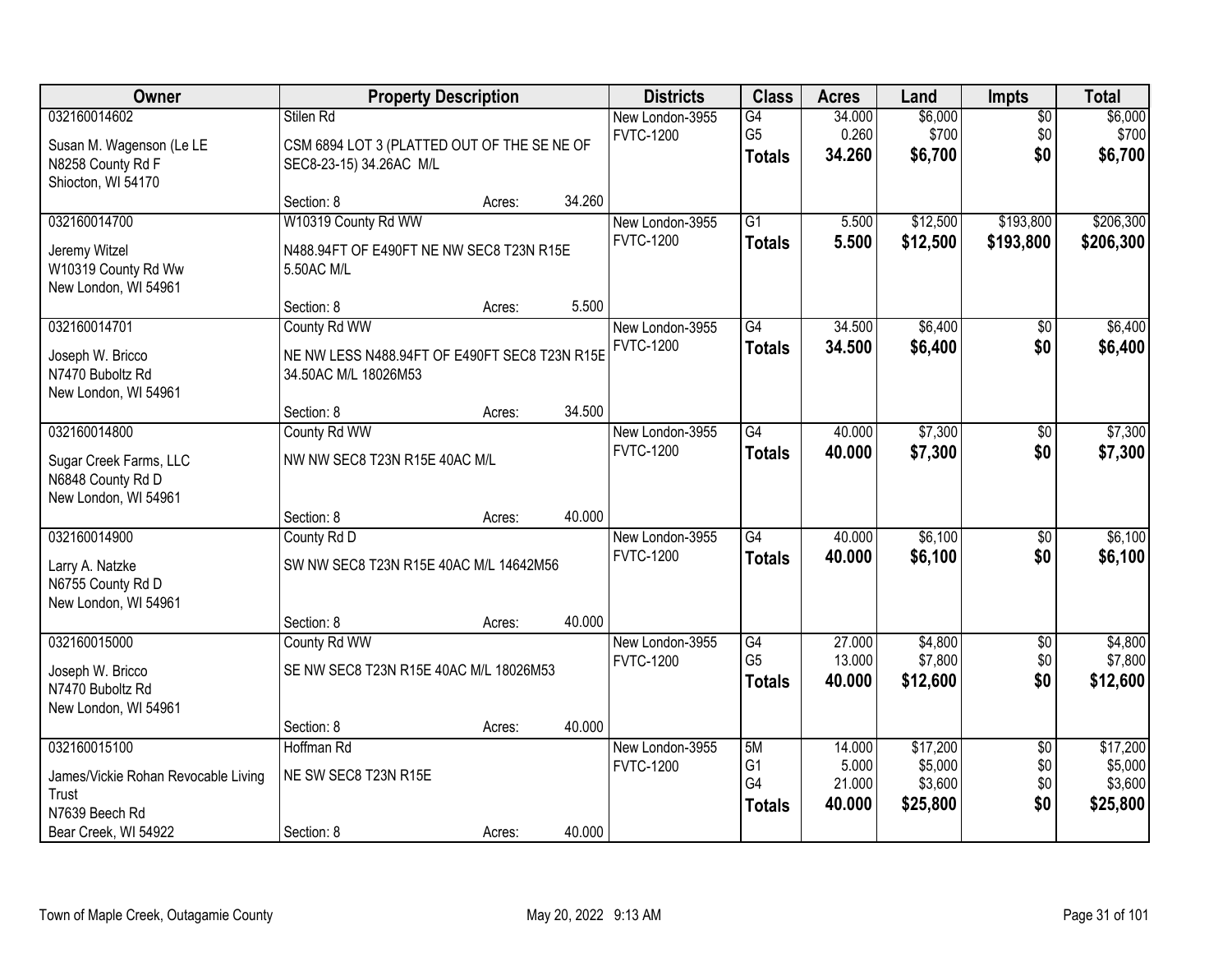| 032160015200<br>40.000<br>\$7,300<br>County Rd D<br>New London-3955<br>$\overline{G4}$<br>$\overline{50}$<br>\$0<br><b>FVTC-1200</b><br>40.000<br>\$7,300<br>\$7,300<br><b>Totals</b><br>John P. Heideman<br>NW SW SEC8 T23N R15E 40AC M/L 630R327<br>N6642 County Rd D<br>New London, WI 54961<br>40.000<br>Section: 8<br>Acres:<br>032160015301<br>W10398 Hoffman Rd<br>G4<br>\$100<br>0.500<br>$\overline{50}$<br>New London-3955<br>G7<br>4.320<br>\$104,400<br><b>FVTC-1200</b><br>\$11,000<br>Lot 1, CSM 7109<br>Leonard J. Ritchie<br>4.820<br>\$11,100<br>\$104,400<br><b>Totals</b><br>W10398 Hoffman Rd<br>New London, WI 54961<br>4.820<br>Section: 8<br>Acres:<br>\$5,800<br>032160015302<br>G4<br>38.920<br>Hoffman Rd<br>\$0<br>New London-3955<br><b>FVTC-1200</b><br>\$0<br>\$5,800<br>38.920<br><b>Totals</b><br>Lot 2, CSM 7109<br>Leonard J. Ritchie<br>W10398 Hoffman Rd<br>New London, WI 54961<br>38.920<br>Section: 8<br>Acres:<br>032160015401<br>Hoffman Rd<br>G4<br>35.350<br>\$6,200<br>New London-3955<br>\$0<br>\$2,400<br>G <sub>5</sub><br>4.000<br>\$0<br><b>FVTC-1200</b><br>Lot 3, CSM 7109<br>James/Vickie Rohan Revocable Living<br>\$0<br>39.350<br>\$8,600<br>\$8,600<br><b>Totals</b><br>Trust<br>N7639 Beech Rd<br>39.350<br>Bear Creek, WI 54922<br>Section: 8<br>Acres:<br>$\overline{G7}$<br>N6662 Buboltz Rd<br>2.330<br>\$5,500<br>\$118,600<br>032160015500<br>New London-3955<br><b>FVTC-1200</b><br>2.330<br>\$5,500<br>\$118,600<br><b>Totals</b><br>CSM 4744 LOT 1 (PLATTED OUT OF PRT NE SE<br>Timothy A. Hansen<br>N6662 Buboltz Rd<br>SEC8-23-15) 2.33AC M/L<br>New London, WI 54961<br>2.330<br>Section: 8<br>Acres:<br>G4<br>032160015501<br>N6678 Buboltz Rd<br>2.790<br>\$500<br>New London-3955<br>\$0<br>G7<br>0.500<br>\$1,300<br>\$14,300<br><b>FVTC-1200</b><br>CSM 4744 LOT 2 (PLATTED OUT OF PRT NE SE<br>Thomas L. Matz<br>3.290<br>\$1,800<br>\$14,300<br><b>Totals</b><br>W9785 Stilen Rd<br>SEC8-23-15) 3.29AC M/L<br>New London, WI 54961<br>3.290<br>Section: 8<br>Acres:<br>032160015502<br>$\overline{G4}$<br>35.600<br>\$6,400<br><b>Buboltz Rd</b><br>New London-3955<br>$\overline{50}$<br>\$0<br><b>FVTC-1200</b><br>35.600<br>\$6,400<br><b>Totals</b><br>CSM 4744 LOT 3 (PLATTED OUT OF PRT NE SE<br>Donna M Matz Irrev Trst<br>W9785 Stilen Rd<br>SEC8-23-15) 35.60AC M/L 7571M26<br>New London, WI 54961 | Owner | <b>Property Description</b> |        |        | <b>Districts</b> | <b>Class</b> | <b>Acres</b> | Land    | <b>Impts</b> | <b>Total</b> |
|------------------------------------------------------------------------------------------------------------------------------------------------------------------------------------------------------------------------------------------------------------------------------------------------------------------------------------------------------------------------------------------------------------------------------------------------------------------------------------------------------------------------------------------------------------------------------------------------------------------------------------------------------------------------------------------------------------------------------------------------------------------------------------------------------------------------------------------------------------------------------------------------------------------------------------------------------------------------------------------------------------------------------------------------------------------------------------------------------------------------------------------------------------------------------------------------------------------------------------------------------------------------------------------------------------------------------------------------------------------------------------------------------------------------------------------------------------------------------------------------------------------------------------------------------------------------------------------------------------------------------------------------------------------------------------------------------------------------------------------------------------------------------------------------------------------------------------------------------------------------------------------------------------------------------------------------------------------------------------------------------------------------------------------------------------------------------------------------------------------------------------------------------------------------------------------------------------------------------------------------------------------------------------------------------------------------------------------------------------------------------------------|-------|-----------------------------|--------|--------|------------------|--------------|--------------|---------|--------------|--------------|
|                                                                                                                                                                                                                                                                                                                                                                                                                                                                                                                                                                                                                                                                                                                                                                                                                                                                                                                                                                                                                                                                                                                                                                                                                                                                                                                                                                                                                                                                                                                                                                                                                                                                                                                                                                                                                                                                                                                                                                                                                                                                                                                                                                                                                                                                                                                                                                                          |       |                             |        |        |                  |              |              | \$7,300 |              |              |
|                                                                                                                                                                                                                                                                                                                                                                                                                                                                                                                                                                                                                                                                                                                                                                                                                                                                                                                                                                                                                                                                                                                                                                                                                                                                                                                                                                                                                                                                                                                                                                                                                                                                                                                                                                                                                                                                                                                                                                                                                                                                                                                                                                                                                                                                                                                                                                                          |       |                             |        |        |                  |              |              |         |              |              |
| \$100<br>\$115,400<br>\$115,500<br>\$5,800<br>\$5,800                                                                                                                                                                                                                                                                                                                                                                                                                                                                                                                                                                                                                                                                                                                                                                                                                                                                                                                                                                                                                                                                                                                                                                                                                                                                                                                                                                                                                                                                                                                                                                                                                                                                                                                                                                                                                                                                                                                                                                                                                                                                                                                                                                                                                                                                                                                                    |       |                             |        |        |                  |              |              |         |              |              |
|                                                                                                                                                                                                                                                                                                                                                                                                                                                                                                                                                                                                                                                                                                                                                                                                                                                                                                                                                                                                                                                                                                                                                                                                                                                                                                                                                                                                                                                                                                                                                                                                                                                                                                                                                                                                                                                                                                                                                                                                                                                                                                                                                                                                                                                                                                                                                                                          |       |                             |        |        |                  |              |              |         |              |              |
|                                                                                                                                                                                                                                                                                                                                                                                                                                                                                                                                                                                                                                                                                                                                                                                                                                                                                                                                                                                                                                                                                                                                                                                                                                                                                                                                                                                                                                                                                                                                                                                                                                                                                                                                                                                                                                                                                                                                                                                                                                                                                                                                                                                                                                                                                                                                                                                          |       |                             |        |        |                  |              |              |         |              |              |
|                                                                                                                                                                                                                                                                                                                                                                                                                                                                                                                                                                                                                                                                                                                                                                                                                                                                                                                                                                                                                                                                                                                                                                                                                                                                                                                                                                                                                                                                                                                                                                                                                                                                                                                                                                                                                                                                                                                                                                                                                                                                                                                                                                                                                                                                                                                                                                                          |       |                             |        |        |                  |              |              |         |              |              |
|                                                                                                                                                                                                                                                                                                                                                                                                                                                                                                                                                                                                                                                                                                                                                                                                                                                                                                                                                                                                                                                                                                                                                                                                                                                                                                                                                                                                                                                                                                                                                                                                                                                                                                                                                                                                                                                                                                                                                                                                                                                                                                                                                                                                                                                                                                                                                                                          |       |                             |        |        |                  |              |              |         |              |              |
|                                                                                                                                                                                                                                                                                                                                                                                                                                                                                                                                                                                                                                                                                                                                                                                                                                                                                                                                                                                                                                                                                                                                                                                                                                                                                                                                                                                                                                                                                                                                                                                                                                                                                                                                                                                                                                                                                                                                                                                                                                                                                                                                                                                                                                                                                                                                                                                          |       |                             |        |        |                  |              |              |         |              |              |
|                                                                                                                                                                                                                                                                                                                                                                                                                                                                                                                                                                                                                                                                                                                                                                                                                                                                                                                                                                                                                                                                                                                                                                                                                                                                                                                                                                                                                                                                                                                                                                                                                                                                                                                                                                                                                                                                                                                                                                                                                                                                                                                                                                                                                                                                                                                                                                                          |       |                             |        |        |                  |              |              |         |              |              |
|                                                                                                                                                                                                                                                                                                                                                                                                                                                                                                                                                                                                                                                                                                                                                                                                                                                                                                                                                                                                                                                                                                                                                                                                                                                                                                                                                                                                                                                                                                                                                                                                                                                                                                                                                                                                                                                                                                                                                                                                                                                                                                                                                                                                                                                                                                                                                                                          |       |                             |        |        |                  |              |              |         |              |              |
|                                                                                                                                                                                                                                                                                                                                                                                                                                                                                                                                                                                                                                                                                                                                                                                                                                                                                                                                                                                                                                                                                                                                                                                                                                                                                                                                                                                                                                                                                                                                                                                                                                                                                                                                                                                                                                                                                                                                                                                                                                                                                                                                                                                                                                                                                                                                                                                          |       |                             |        |        |                  |              |              |         |              |              |
| \$6,200<br>\$2,400<br>\$124,100<br>\$124,100<br>\$500<br>\$15,600<br>\$16,100<br>\$6,400<br>\$6,400                                                                                                                                                                                                                                                                                                                                                                                                                                                                                                                                                                                                                                                                                                                                                                                                                                                                                                                                                                                                                                                                                                                                                                                                                                                                                                                                                                                                                                                                                                                                                                                                                                                                                                                                                                                                                                                                                                                                                                                                                                                                                                                                                                                                                                                                                      |       |                             |        |        |                  |              |              |         |              |              |
|                                                                                                                                                                                                                                                                                                                                                                                                                                                                                                                                                                                                                                                                                                                                                                                                                                                                                                                                                                                                                                                                                                                                                                                                                                                                                                                                                                                                                                                                                                                                                                                                                                                                                                                                                                                                                                                                                                                                                                                                                                                                                                                                                                                                                                                                                                                                                                                          |       |                             |        |        |                  |              |              |         |              |              |
|                                                                                                                                                                                                                                                                                                                                                                                                                                                                                                                                                                                                                                                                                                                                                                                                                                                                                                                                                                                                                                                                                                                                                                                                                                                                                                                                                                                                                                                                                                                                                                                                                                                                                                                                                                                                                                                                                                                                                                                                                                                                                                                                                                                                                                                                                                                                                                                          |       |                             |        |        |                  |              |              |         |              |              |
|                                                                                                                                                                                                                                                                                                                                                                                                                                                                                                                                                                                                                                                                                                                                                                                                                                                                                                                                                                                                                                                                                                                                                                                                                                                                                                                                                                                                                                                                                                                                                                                                                                                                                                                                                                                                                                                                                                                                                                                                                                                                                                                                                                                                                                                                                                                                                                                          |       |                             |        |        |                  |              |              |         |              |              |
|                                                                                                                                                                                                                                                                                                                                                                                                                                                                                                                                                                                                                                                                                                                                                                                                                                                                                                                                                                                                                                                                                                                                                                                                                                                                                                                                                                                                                                                                                                                                                                                                                                                                                                                                                                                                                                                                                                                                                                                                                                                                                                                                                                                                                                                                                                                                                                                          |       |                             |        |        |                  |              |              |         |              |              |
|                                                                                                                                                                                                                                                                                                                                                                                                                                                                                                                                                                                                                                                                                                                                                                                                                                                                                                                                                                                                                                                                                                                                                                                                                                                                                                                                                                                                                                                                                                                                                                                                                                                                                                                                                                                                                                                                                                                                                                                                                                                                                                                                                                                                                                                                                                                                                                                          |       |                             |        |        |                  |              |              |         |              |              |
|                                                                                                                                                                                                                                                                                                                                                                                                                                                                                                                                                                                                                                                                                                                                                                                                                                                                                                                                                                                                                                                                                                                                                                                                                                                                                                                                                                                                                                                                                                                                                                                                                                                                                                                                                                                                                                                                                                                                                                                                                                                                                                                                                                                                                                                                                                                                                                                          |       |                             |        |        |                  |              |              |         |              |              |
|                                                                                                                                                                                                                                                                                                                                                                                                                                                                                                                                                                                                                                                                                                                                                                                                                                                                                                                                                                                                                                                                                                                                                                                                                                                                                                                                                                                                                                                                                                                                                                                                                                                                                                                                                                                                                                                                                                                                                                                                                                                                                                                                                                                                                                                                                                                                                                                          |       |                             |        |        |                  |              |              |         |              |              |
|                                                                                                                                                                                                                                                                                                                                                                                                                                                                                                                                                                                                                                                                                                                                                                                                                                                                                                                                                                                                                                                                                                                                                                                                                                                                                                                                                                                                                                                                                                                                                                                                                                                                                                                                                                                                                                                                                                                                                                                                                                                                                                                                                                                                                                                                                                                                                                                          |       |                             |        |        |                  |              |              |         |              |              |
|                                                                                                                                                                                                                                                                                                                                                                                                                                                                                                                                                                                                                                                                                                                                                                                                                                                                                                                                                                                                                                                                                                                                                                                                                                                                                                                                                                                                                                                                                                                                                                                                                                                                                                                                                                                                                                                                                                                                                                                                                                                                                                                                                                                                                                                                                                                                                                                          |       |                             |        |        |                  |              |              |         |              |              |
|                                                                                                                                                                                                                                                                                                                                                                                                                                                                                                                                                                                                                                                                                                                                                                                                                                                                                                                                                                                                                                                                                                                                                                                                                                                                                                                                                                                                                                                                                                                                                                                                                                                                                                                                                                                                                                                                                                                                                                                                                                                                                                                                                                                                                                                                                                                                                                                          |       |                             |        |        |                  |              |              |         |              |              |
|                                                                                                                                                                                                                                                                                                                                                                                                                                                                                                                                                                                                                                                                                                                                                                                                                                                                                                                                                                                                                                                                                                                                                                                                                                                                                                                                                                                                                                                                                                                                                                                                                                                                                                                                                                                                                                                                                                                                                                                                                                                                                                                                                                                                                                                                                                                                                                                          |       |                             |        |        |                  |              |              |         |              |              |
|                                                                                                                                                                                                                                                                                                                                                                                                                                                                                                                                                                                                                                                                                                                                                                                                                                                                                                                                                                                                                                                                                                                                                                                                                                                                                                                                                                                                                                                                                                                                                                                                                                                                                                                                                                                                                                                                                                                                                                                                                                                                                                                                                                                                                                                                                                                                                                                          |       |                             |        |        |                  |              |              |         |              |              |
|                                                                                                                                                                                                                                                                                                                                                                                                                                                                                                                                                                                                                                                                                                                                                                                                                                                                                                                                                                                                                                                                                                                                                                                                                                                                                                                                                                                                                                                                                                                                                                                                                                                                                                                                                                                                                                                                                                                                                                                                                                                                                                                                                                                                                                                                                                                                                                                          |       |                             |        |        |                  |              |              |         |              |              |
|                                                                                                                                                                                                                                                                                                                                                                                                                                                                                                                                                                                                                                                                                                                                                                                                                                                                                                                                                                                                                                                                                                                                                                                                                                                                                                                                                                                                                                                                                                                                                                                                                                                                                                                                                                                                                                                                                                                                                                                                                                                                                                                                                                                                                                                                                                                                                                                          |       |                             |        |        |                  |              |              |         |              |              |
|                                                                                                                                                                                                                                                                                                                                                                                                                                                                                                                                                                                                                                                                                                                                                                                                                                                                                                                                                                                                                                                                                                                                                                                                                                                                                                                                                                                                                                                                                                                                                                                                                                                                                                                                                                                                                                                                                                                                                                                                                                                                                                                                                                                                                                                                                                                                                                                          |       |                             |        |        |                  |              |              |         |              |              |
|                                                                                                                                                                                                                                                                                                                                                                                                                                                                                                                                                                                                                                                                                                                                                                                                                                                                                                                                                                                                                                                                                                                                                                                                                                                                                                                                                                                                                                                                                                                                                                                                                                                                                                                                                                                                                                                                                                                                                                                                                                                                                                                                                                                                                                                                                                                                                                                          |       |                             |        |        |                  |              |              |         |              |              |
|                                                                                                                                                                                                                                                                                                                                                                                                                                                                                                                                                                                                                                                                                                                                                                                                                                                                                                                                                                                                                                                                                                                                                                                                                                                                                                                                                                                                                                                                                                                                                                                                                                                                                                                                                                                                                                                                                                                                                                                                                                                                                                                                                                                                                                                                                                                                                                                          |       |                             |        |        |                  |              |              |         |              |              |
|                                                                                                                                                                                                                                                                                                                                                                                                                                                                                                                                                                                                                                                                                                                                                                                                                                                                                                                                                                                                                                                                                                                                                                                                                                                                                                                                                                                                                                                                                                                                                                                                                                                                                                                                                                                                                                                                                                                                                                                                                                                                                                                                                                                                                                                                                                                                                                                          |       |                             |        |        |                  |              |              |         |              |              |
|                                                                                                                                                                                                                                                                                                                                                                                                                                                                                                                                                                                                                                                                                                                                                                                                                                                                                                                                                                                                                                                                                                                                                                                                                                                                                                                                                                                                                                                                                                                                                                                                                                                                                                                                                                                                                                                                                                                                                                                                                                                                                                                                                                                                                                                                                                                                                                                          |       |                             |        |        |                  |              |              |         |              |              |
|                                                                                                                                                                                                                                                                                                                                                                                                                                                                                                                                                                                                                                                                                                                                                                                                                                                                                                                                                                                                                                                                                                                                                                                                                                                                                                                                                                                                                                                                                                                                                                                                                                                                                                                                                                                                                                                                                                                                                                                                                                                                                                                                                                                                                                                                                                                                                                                          |       |                             |        |        |                  |              |              |         |              |              |
|                                                                                                                                                                                                                                                                                                                                                                                                                                                                                                                                                                                                                                                                                                                                                                                                                                                                                                                                                                                                                                                                                                                                                                                                                                                                                                                                                                                                                                                                                                                                                                                                                                                                                                                                                                                                                                                                                                                                                                                                                                                                                                                                                                                                                                                                                                                                                                                          |       |                             |        |        |                  |              |              |         |              |              |
|                                                                                                                                                                                                                                                                                                                                                                                                                                                                                                                                                                                                                                                                                                                                                                                                                                                                                                                                                                                                                                                                                                                                                                                                                                                                                                                                                                                                                                                                                                                                                                                                                                                                                                                                                                                                                                                                                                                                                                                                                                                                                                                                                                                                                                                                                                                                                                                          |       | Section: 8                  | Acres: | 35.600 |                  |              |              |         |              |              |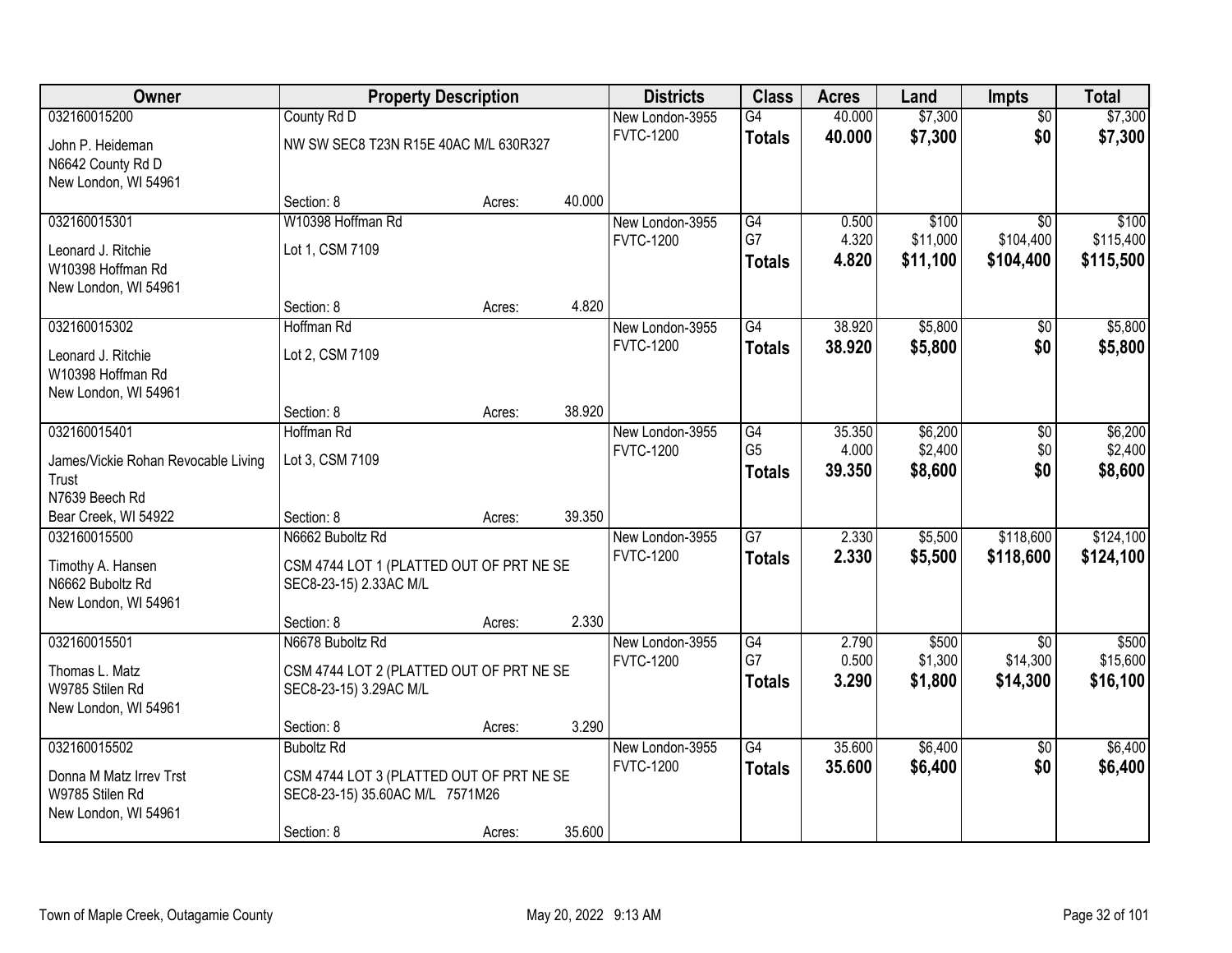| Owner                                                                                |                                                                                                         | <b>Property Description</b> |        | <b>Districts</b>                    | <b>Class</b>                                       | <b>Acres</b>              | Land                          | <b>Impts</b>                | <b>Total</b>                  |
|--------------------------------------------------------------------------------------|---------------------------------------------------------------------------------------------------------|-----------------------------|--------|-------------------------------------|----------------------------------------------------|---------------------------|-------------------------------|-----------------------------|-------------------------------|
| 032160015600<br>Wagenson Farms, LLP<br>N8258 County Rd F<br>Shiocton, WI 54170       | CSM 6130 LOT 1 (PLATTED OUT OF PRT NW SE<br>SEC8-23-15) 38.54AC M/L                                     |                             |        | New London-3955<br><b>FVTC-1200</b> | $\overline{G4}$<br>G <sub>5</sub><br><b>Totals</b> | 38.040<br>0.500<br>38.540 | \$6,800<br>\$100<br>\$6,900   | $\sqrt{$0}$<br>\$0<br>\$0   | \$6,800<br>\$100<br>\$6,900   |
|                                                                                      | Section: 8                                                                                              | Acres:                      | 38.540 |                                     |                                                    |                           |                               |                             |                               |
| 032160015601<br>Joseph A. Smaglik<br>N6635 Buboltz Rd<br>New London, WI 54961        | N6635 Buboltz Rd<br>LOT 2 CSM 6130                                                                      |                             |        | New London-3955<br><b>FVTC-1200</b> | $\overline{G1}$<br><b>Totals</b>                   | 1.720<br>1.720            | \$6,000<br>\$6,000            | \$111,600<br>\$111,600      | \$117,600<br>\$117,600        |
|                                                                                      | Section: 8                                                                                              | Acres:                      | 1.720  |                                     |                                                    |                           |                               |                             |                               |
| 032160015700<br>Tim J. Krueger<br>N6493 Buboltz Rd<br>New London, WI 54961           | <b>Buboltz Rd</b><br>SW SE SEC8 T23N R15E 40AC M/L                                                      |                             |        | New London-3955<br><b>FVTC-1200</b> | G4<br>G <sub>5</sub><br><b>Totals</b>              | 39.000<br>1.000<br>40.000 | \$7,000<br>\$100<br>\$7,100   | \$0<br>\$0<br>\$0           | \$7,000<br>\$100<br>\$7,100   |
|                                                                                      | Section: 8                                                                                              | Acres:                      | 40.000 |                                     |                                                    |                           |                               |                             |                               |
| 032160015800<br>Donna M Matz Irrev Trst<br>W9785 Stilen Rd<br>New London, WI 54961   | SE SE SEC8 T23N R15E 40AC M/L 7571M26                                                                   |                             |        | New London-3955<br><b>FVTC-1200</b> | G4<br>G <sub>5</sub><br><b>Totals</b>              | 32.000<br>8.000<br>40.000 | \$5,900<br>\$3,600<br>\$9,500 | $\sqrt[6]{3}$<br>\$0<br>\$0 | \$5,900<br>\$3,600<br>\$9,500 |
|                                                                                      | Section: 8                                                                                              | Acres:                      | 40.000 |                                     |                                                    |                           |                               |                             |                               |
| 032160015900<br>Elizabeth A. Vandeurzen<br>N6893 County Rd W<br>New London, WI 54961 | N6893 County Rd W<br>E124.75FT OF N278.75FT NE NE LESS HY SEC9<br>T23N R15E .80AC M/L<br>Section: 9     | Acres:                      | 0.800  | New London-3955<br><b>FVTC-1200</b> | $\overline{G1}$<br><b>Totals</b>                   | 0.800<br>0.800            | \$4,800<br>\$4,800            | \$81,600<br>\$81,600        | \$86,400<br>\$86,400          |
| 032160016100                                                                         | N6859 County Rd W                                                                                       |                             |        | New London-3955                     | $\overline{G7}$                                    | 2.010                     | \$5,500                       | \$90,700                    | \$96,200                      |
| Glenn W. Janke<br>N6859 County Rd W<br>New London, WI 54961                          | CSM 2961 LOT 1 (PLATTED OUT OF PRT NE NE<br>SEC9-23-15) 2.01AC M/L 625R487                              |                             |        | <b>FVTC-1200</b>                    | <b>Totals</b>                                      | 2.010                     | \$5,500                       | \$90,700                    | \$96,200                      |
|                                                                                      | Section: 9                                                                                              | Acres:                      | 2.010  |                                     |                                                    |                           |                               |                             |                               |
| 032160016101<br>Glenn W. Janke<br>N6859 County Rd W<br>New London, WI 54961          | County Rd W<br>CSM 2961 LOT 2 (PLATTED OUT OF PRT NE NE<br>SEC9-23-15) 2.61AC M/L 625R487<br>Section: 9 | Acres:                      | 2.610  | New London-3955<br><b>FVTC-1200</b> | $\overline{G7}$<br><b>Totals</b>                   | 2.610<br>2.610            | \$6,600<br>\$6,600            | \$31,600<br>\$31,600        | \$38,200<br>\$38,200          |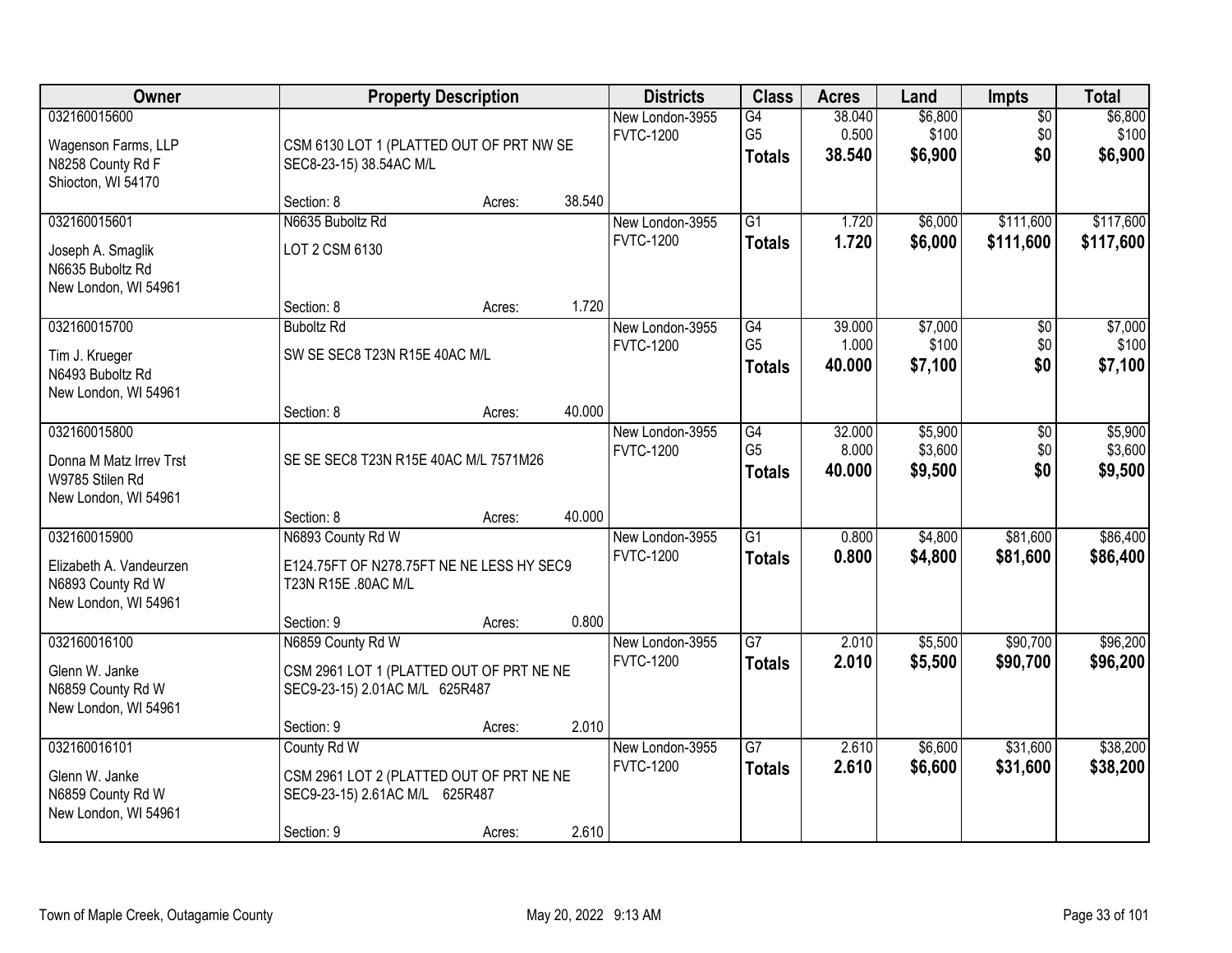| Owner                    |                                              | <b>Property Description</b> |        | <b>Districts</b> | <b>Class</b>    | <b>Acres</b> | Land        | <b>Impts</b>    | <b>Total</b>    |
|--------------------------|----------------------------------------------|-----------------------------|--------|------------------|-----------------|--------------|-------------|-----------------|-----------------|
| 032160016102             | W9801 County Rd WW                           |                             |        | New London-3955  | 5M              | 2.000        | \$2,600     | $\overline{30}$ | \$2,600         |
| Michael J. Janke         | CSM 2961 LOT 3 LESS CSM 3492 (PLATTED OUT OF |                             |        | <b>FVTC-1200</b> | G <sub>1</sub>  | 5.000        | \$15,000    | \$259,600       | \$274,600       |
| W9801 County Rd Ww       | PRT NE NE SEC9 -23-15) 31.70AC M/L           |                             |        |                  | G <sub>4</sub>  | 16.800       | \$3,100     | \$0             | \$3,100         |
| New London, WI 54961     |                                              |                             |        |                  | G <sub>5</sub>  | 7.900        | \$4,600     | \$0             | \$4,600         |
|                          | Section: 9                                   | Acres:                      | 31.700 |                  | <b>Totals</b>   | 31.700       | \$25,300    | \$259,600       | \$284,900       |
| 032160016103             | County Rd W                                  |                             |        | New London-3955  | $\overline{G1}$ | 1.260        | \$3,000     | $\overline{50}$ | \$3,000         |
| Elizabeth Van A. Deurzen | CSM 3492 LOT 1 (PLATTED OUT OF PRT NE NE     |                             |        | <b>FVTC-1200</b> | <b>Totals</b>   | 1.260        | \$3,000     | \$0             | \$3,000         |
| N6893 County Rd W        | SEC9-23-15) 1.26AC M/L                       |                             |        |                  |                 |              |             |                 |                 |
| New London, WI 54961     |                                              |                             |        |                  |                 |              |             |                 |                 |
|                          | Section: 9                                   | Acres:                      | 1.260  |                  |                 |              |             |                 |                 |
| 032160016200             | County Rd WW                                 |                             |        | New London-3955  | 5M              | 20.000       | \$25,000    | $\overline{50}$ | \$25,000        |
| Michael J. Janke         | NW NE SEC9 T23N R15E 40AC M/L                |                             |        | <b>FVTC-1200</b> | G4              | 8.400        | \$1,300     | \$0             | \$1,300         |
| W9801 County Rd Ww       |                                              |                             |        |                  | G <sub>5</sub>  | 11.600       | \$9,900     | \$0             | \$9,900         |
| New London, WI 54961     |                                              |                             |        |                  | <b>Totals</b>   | 40.000       | \$36,200    | \$0             | \$36,200        |
|                          | Section: 9                                   | Acres:                      | 40.000 |                  |                 |              |             |                 |                 |
| 032160016300             | W9812 Stilen Rd                              |                             |        | New London-3955  | G4              | 18.000       | \$3,200     | $\overline{50}$ | \$3,200         |
| Steven C. Janke          | CSM 6384 LOT 1 (PLATTED OUT OF PRT S1/2 NE   |                             |        | <b>FVTC-1200</b> | G <sub>5</sub>  | 15.000       | \$13,500    | \$0             | \$13,500        |
| W9812 Stilen Rd          | SEC9-23-15) 35AC M/L                         |                             |        |                  | G7              | 2.000        | \$5,500     | \$59,900        | \$65,400        |
| New London, WI 54961     |                                              |                             |        |                  | <b>Totals</b>   | 35.000       | \$22,200    | \$59,900        | \$82,100        |
|                          | Section: 9                                   | Acres:                      | 35.000 |                  |                 |              |             |                 |                 |
| 032160016301             | Stilen Rd                                    |                             |        | New London-3955  | $\overline{G4}$ | 27.960       | \$5,200     | \$0             | \$5,200         |
| Wagenson Farms, LLP      | CSM 6384 LOT 3 (PLATTED OUT OF PRT S1/2 NE   |                             |        | <b>FVTC-1200</b> | <b>Totals</b>   | 27,960       | \$5,200     | \$0             | \$5,200         |
| N8258 County Rd F        | SEC9-23-15) 27.96AC M/L                      |                             |        |                  |                 |              |             |                 |                 |
| Shiocton, WI 54170       |                                              |                             |        |                  |                 |              |             |                 |                 |
|                          | Section: 9                                   | Acres:                      | 27.960 |                  |                 |              |             |                 |                 |
| 032160016400             | Stilen Rd                                    |                             |        | New London-3955  | G4              | 16.480       | \$3,100     | $\sqrt{6}$      | \$3,100         |
| Wagenson Farms, LLP      | CSM 6384 LOT 2 (PLATTED OUT OF PRT S1/2 NE   |                             |        | <b>FVTC-1200</b> | <b>Totals</b>   | 16.480       | \$3,100     | \$0             | \$3,100         |
| N8258 County Rd F        | SEC9-23-15) 16.48AC M/L                      |                             |        |                  |                 |              |             |                 |                 |
| Shiocton, WI 54170       |                                              |                             |        |                  |                 |              |             |                 |                 |
|                          | Section: 9                                   | Acres:                      | 16.480 |                  |                 |              |             |                 |                 |
| 032160016500             | County Rd WW                                 |                             |        | New London-3955  | W8              | 40.000       | (\$115,200) | $\overline{50}$ | $\overline{30}$ |
| Vanheesch Family Trust   | NE NW SEC9 T23N R15E 40AC M/L                |                             |        | <b>FVTC-1200</b> | <b>Totals</b>   | 40.000       | \$0         | \$0             | \$0             |
| 2211 W Woodward Dr       |                                              |                             |        |                  |                 |              |             |                 |                 |
| Oak Creek, WI 53154      |                                              |                             |        |                  |                 |              |             |                 |                 |
|                          | Section: 9                                   | Acres:                      | 40.000 |                  |                 |              |             |                 |                 |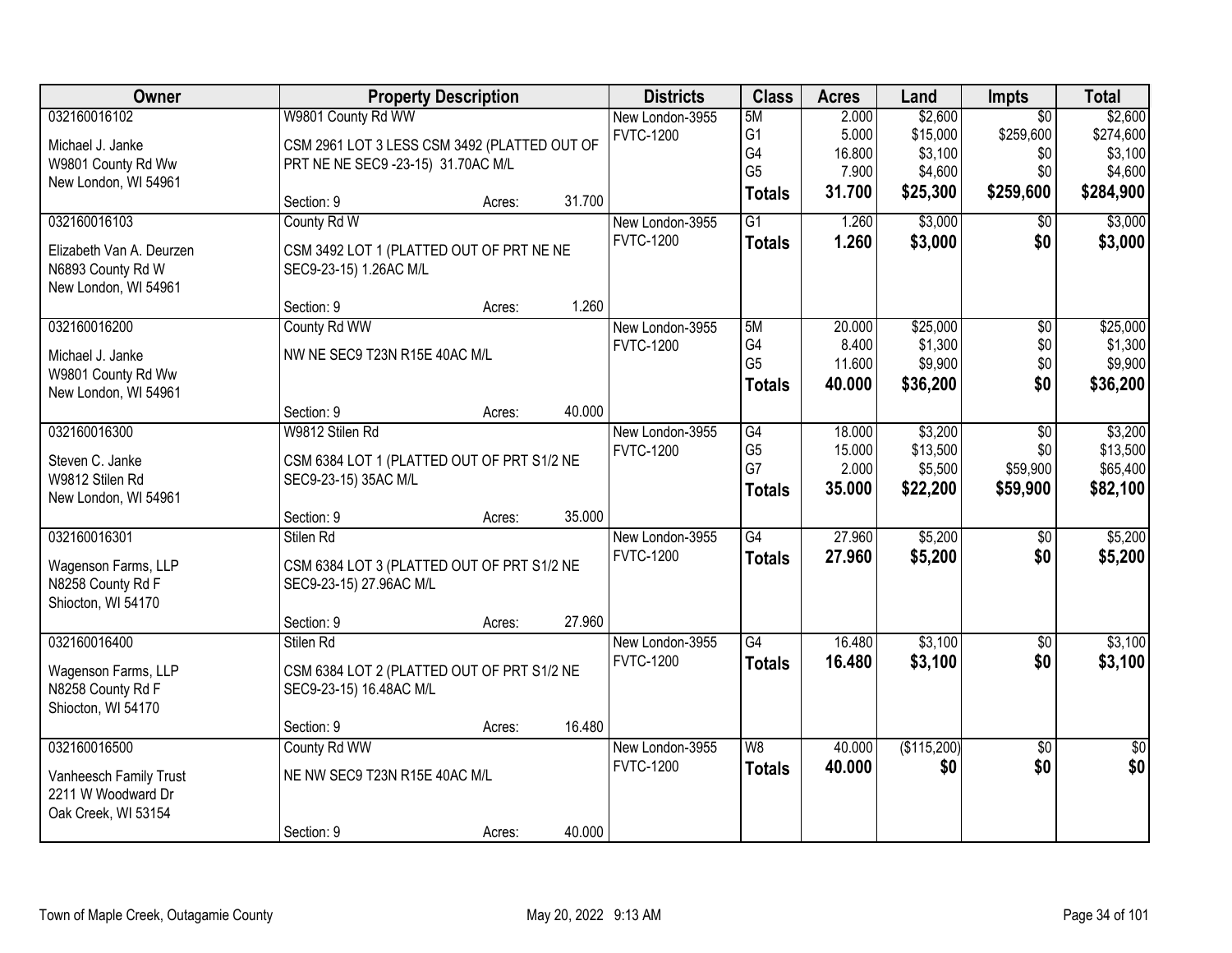| Owner                                                                               |                                                                                         | <b>Property Description</b> |        | <b>Districts</b>                    | <b>Class</b>                                       | <b>Acres</b>                       | Land                                      | <b>Impts</b>                                   | <b>Total</b>                                |
|-------------------------------------------------------------------------------------|-----------------------------------------------------------------------------------------|-----------------------------|--------|-------------------------------------|----------------------------------------------------|------------------------------------|-------------------------------------------|------------------------------------------------|---------------------------------------------|
| 032160016600<br>Wagenson Farms, LLP<br>N8258 County Rd F<br>Shiocton, WI 54170      | W1/2 NW NW SEC9 T23N R15E 20AC M/L                                                      |                             |        | New London-3955<br><b>FVTC-1200</b> | $\overline{G4}$<br>G <sub>5</sub><br><b>Totals</b> | 11.000<br>9.000<br>20.000          | \$2,000<br>\$5,400<br>\$7,400             | \$0<br>\$0<br>\$0                              | \$2,000<br>\$5,400<br>\$7,400               |
|                                                                                     | Section: 9                                                                              | Acres:                      | 20.000 |                                     |                                                    |                                    |                                           |                                                |                                             |
| 032160016601<br>Vanheesch Family Trust<br>2211 W Woodward Dr<br>Oak Creek, WI 53154 | County Rd WW<br>E1/2 NW NW SEC9 T23N R15E 20AC M/L                                      |                             |        | New London-3955<br><b>FVTC-1200</b> | W8<br><b>Totals</b>                                | 20.000<br>20.000                   | (\$57,600)<br>\$0                         | \$0<br>\$0                                     | \$0<br>\$0                                  |
|                                                                                     | Section: 9                                                                              | Acres:                      | 20.000 |                                     |                                                    |                                    |                                           |                                                |                                             |
| 032160016700<br>Susan M. Wagenson (Le LE<br>N8258 County Rd F<br>Shiocton, WI 54170 | W10118 Stilen Rd<br>CSM 3381 LOT 1 (PLATTED OUT OF PRT SW NW<br>SEC9-23-15) 19.57AC M/L |                             |        | New London-3955<br><b>FVTC-1200</b> | G1<br>G4<br>G <sub>5</sub><br><b>Totals</b>        | 1.000<br>18.000<br>0.570<br>19.570 | \$3,000<br>\$3,300<br>\$300<br>\$6,600    | \$21,800<br>\$0<br>\$0<br>\$21,800             | \$24,800<br>\$3,300<br>\$300<br>\$28,400    |
|                                                                                     | Section: 9                                                                              | Acres:                      | 19.570 |                                     |                                                    |                                    |                                           |                                                |                                             |
| 032160016701<br>Craig R. Boesch<br>4266 114th Ave NE<br>Spicer, MN 56288-9463       | <b>Buboltz Rd</b><br>CSM 3381 LOT 2 (PLATTED OUT OF PRT SW NW<br>SEC9-23-15) 21AC M/L   |                             |        | New London-3955<br><b>FVTC-1200</b> | 5M<br>G4<br>G <sub>5</sub><br><b>Totals</b>        | 7.000<br>4.000<br>10.000<br>21.000 | \$9,100<br>\$700<br>\$8,600<br>\$18,400   | \$0<br>\$0<br>\$0<br>\$0                       | \$9,100<br>\$700<br>\$8,600<br>\$18,400     |
|                                                                                     | Section: 9                                                                              | Acres:                      | 21.000 |                                     |                                                    |                                    |                                           |                                                |                                             |
| 032160016800<br><b>Mark Matz</b><br>4503 N Star Ridge Ln<br>Appleton, WI 54913      | Stilen Rd<br>SE NW SEC9 T23N R15E 40AC M/L<br>Section: 9                                | Acres:                      | 40.000 | New London-3955<br><b>FVTC-1200</b> | 5M<br>G4<br>G <sub>5</sub><br><b>Totals</b>        | 8.000<br>7.000<br>25.000<br>40.000 | \$10,400<br>\$800<br>\$14,400<br>\$25,600 | \$0<br>\$0<br>\$0<br>\$0                       | \$10,400<br>\$800<br>\$14,400<br>\$25,600   |
| 032160016900<br>Donna M Matz Irrev Trst<br>W9785 Stilen Rd<br>New London, WI 54961  | Stilen Rd<br>NE SW SEC9 T23N R15E 40AC M/L<br>Section: 9                                | Acres:                      | 40.000 | New London-3955<br><b>FVTC-1200</b> | $\overline{G4}$<br><b>Totals</b>                   | 40.000<br>40.000                   | \$7,300<br>\$7,300                        | $\sqrt{6}$<br>\$0                              | \$7,300<br>\$7,300                          |
| 032160017000<br>Donna M Matz Irrev Trst<br>W9785 Stilen Rd<br>New London, WI 54961  | W10043 Stilen Rd<br>NW SW SEC9 T23N R15E 40AC M/L<br>Section: 9                         | Acres:                      | 40.000 | New London-3955<br><b>FVTC-1200</b> | G4<br>G <sub>5</sub><br>G7<br><b>Totals</b>        | 31.170<br>5.830<br>3.000<br>40.000 | \$5,300<br>\$3,600<br>\$8,300<br>\$17,200 | $\overline{50}$<br>\$0<br>\$90,800<br>\$90,800 | \$5,300<br>\$3,600<br>\$99,100<br>\$108,000 |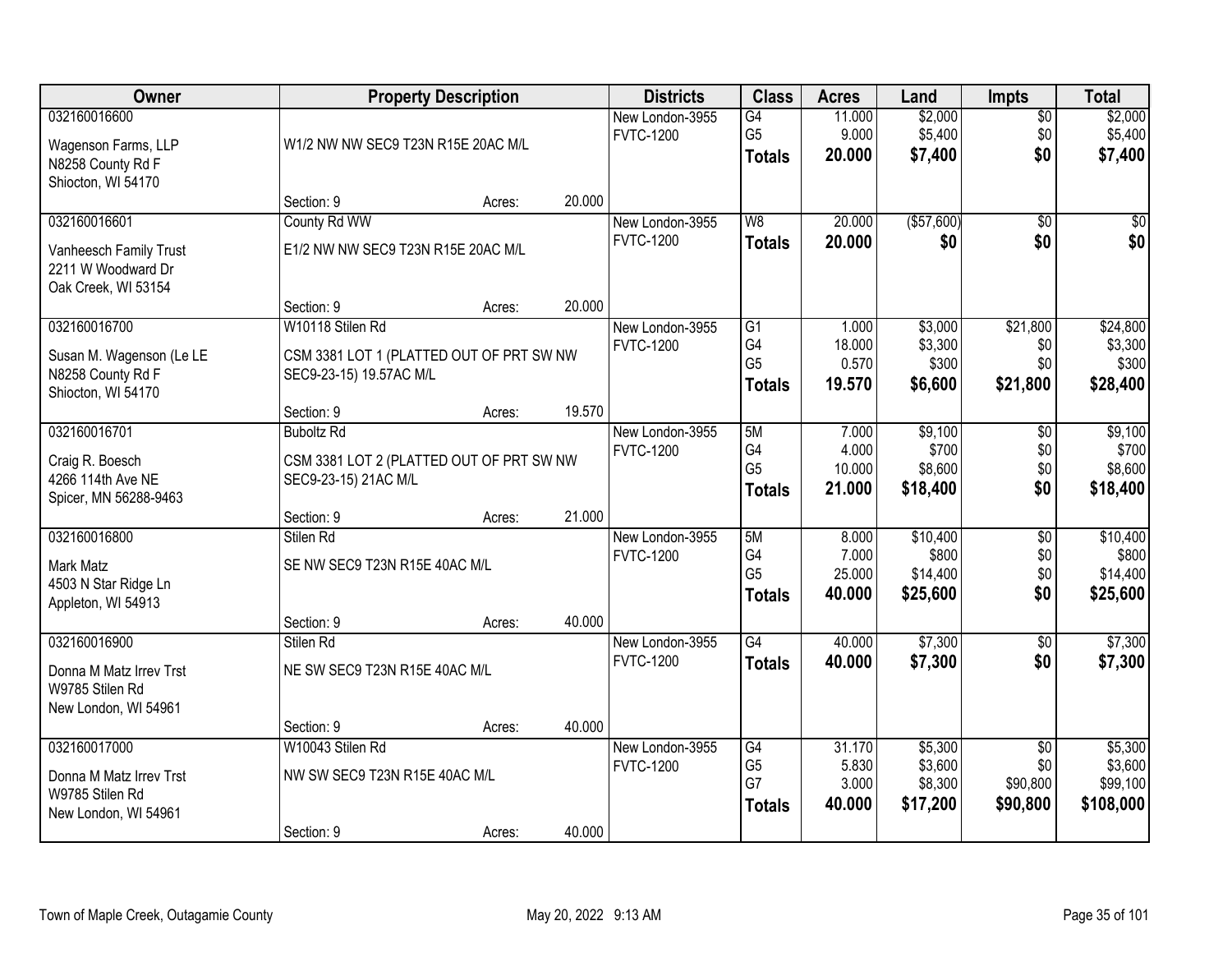| Owner                                   |                                             | <b>Property Description</b> |        | <b>Districts</b>                    | <b>Class</b>         | <b>Acres</b>     | Land                | <b>Impts</b>           | <b>Total</b>        |
|-----------------------------------------|---------------------------------------------|-----------------------------|--------|-------------------------------------|----------------------|------------------|---------------------|------------------------|---------------------|
| 032160017100                            | Hoffman Rd                                  |                             |        | New London-3955                     | G4                   | 40.000           | \$7,300             | $\overline{50}$        | \$7,300             |
| Joseph W. Bricco                        | SW SW SEC9 T23N R15E 40AC M/L               |                             |        | <b>FVTC-1200</b>                    | <b>Totals</b>        | 40.000           | \$7,300             | \$0                    | \$7,300             |
| N7470 Buboltz Rd                        |                                             |                             |        |                                     |                      |                  |                     |                        |                     |
| New London, WI 54961                    |                                             |                             |        |                                     |                      |                  |                     |                        |                     |
|                                         | Section: 9                                  | Acres:                      | 40.000 |                                     |                      |                  |                     |                        |                     |
| 032160017200                            | Stilen Rd                                   |                             |        | New London-3955<br><b>FVTC-1200</b> | 5M<br>G4             | 14.000<br>22.000 | \$17,600<br>\$4,000 | $\overline{50}$<br>\$0 | \$17,600<br>\$4,000 |
| Kevin G. Clark                          | SE SW SEC9 T23N R15E 40AC M/L               |                             |        |                                     | G <sub>5</sub>       | 4.000            | \$2,000             | \$0                    | \$2,000             |
| W10095 Hoffman Rd                       |                                             |                             |        |                                     | <b>Totals</b>        | 40.000           | \$23,600            | \$0                    | \$23,600            |
| New London, WI 54961                    |                                             |                             | 40.000 |                                     |                      |                  |                     |                        |                     |
| 032160017300                            | Section: 9<br>W9785 Stilen Rd               | Acres:                      |        | New London-3955                     | G4                   | 24.000           | \$4,400             | \$0                    | \$4,400             |
|                                         |                                             |                             |        | <b>FVTC-1200</b>                    | G <sub>5</sub>       | 14.000           | \$8,900             | \$0                    | \$8,900             |
| Donna M Matz Irrey Trst                 | NE SE SEC9 T23N R15E LESS .25AC FOR HY 40AC |                             |        |                                     | G7                   | 2.000            | \$5,700             | \$88,900               | \$94,600            |
| W9785 Stilen Rd                         | M/L 688R485                                 |                             |        |                                     | <b>Totals</b>        | 40.000           | \$19,000            | \$88,900               | \$107,900           |
| New London, WI 54961                    | Section: 9                                  | Acres:                      | 40.000 |                                     |                      |                  |                     |                        |                     |
| 032160017400                            | Stilen Rd                                   |                             |        | New London-3955                     | $\overline{G4}$      | 20.000           | \$3,700             | $\sqrt[6]{}$           | \$3,700             |
|                                         |                                             |                             |        | <b>FVTC-1200</b>                    | <b>Totals</b>        | 20.000           | \$3,700             | \$0                    | \$3,700             |
| John P. Heideman<br>W10715 County Rd Ww | W1/2 NW SE SEC9 T23N R15E 20AC M/L          |                             |        |                                     |                      |                  |                     |                        |                     |
| New London, WI 54961                    |                                             |                             |        |                                     |                      |                  |                     |                        |                     |
|                                         | Section: 9                                  | Acres:                      | 20.000 |                                     |                      |                  |                     |                        |                     |
| 032160017403                            | W9815 Stilen Rd                             |                             |        | New London-3955                     | G1                   | 2.000            | \$10,800            | \$144,000              | \$154,800           |
| Eric R. Zitzelsberger                   | Lot 1, CSM 7080                             |                             |        | <b>FVTC-1200</b>                    | G4                   | 4.000            | \$600               | \$0                    | \$600               |
| W9815 Stilen Rd                         |                                             |                             |        |                                     | G <sub>5</sub>       | 4.000            | \$1,300             | \$0                    | \$1,300             |
| New London, WI 54961                    |                                             |                             |        |                                     | <b>Totals</b>        | 10.000           | \$12,700            | \$144,000              | \$156,700           |
|                                         | Section: 9                                  | Acres:                      | 10.000 |                                     |                      |                  |                     |                        |                     |
| 032160017404                            | Stilen Rd                                   |                             |        | New London-3955                     | $\overline{G4}$      | 9.600            | \$1,800             | \$0                    | \$1,800             |
| <b>Black Creek Holdings, LLC</b>        | Lot 2, CSM 7080                             |                             |        | <b>FVTC-1200</b>                    | <b>Totals</b>        | 9.600            | \$1,800             | \$0                    | \$1,800             |
| W8554 Pheasant run                      |                                             |                             |        |                                     |                      |                  |                     |                        |                     |
| Hortonville, WI 54944                   |                                             |                             |        |                                     |                      |                  |                     |                        |                     |
|                                         | Section: 9                                  | Acres:                      | 9.600  |                                     |                      |                  |                     |                        |                     |
| 032160017500                            | Stilen Rd                                   |                             |        | New London-3955                     | G4<br>G <sub>5</sub> | 28.000<br>12.000 | \$5,100             | $\overline{50}$        | \$5,100             |
| Kevin G. Clark                          | SW SE SEC9 T23N R15E 40AC M/L               |                             |        | <b>FVTC-1200</b>                    |                      | 40.000           | \$8,400<br>\$13,500 | \$0<br>\$0             | \$8,400<br>\$13,500 |
| W10095 Hoffman Rd                       |                                             |                             |        |                                     | <b>Totals</b>        |                  |                     |                        |                     |
| New London, WI 54961                    |                                             |                             |        |                                     |                      |                  |                     |                        |                     |
|                                         | Section: 9                                  | Acres:                      | 40.000 |                                     |                      |                  |                     |                        |                     |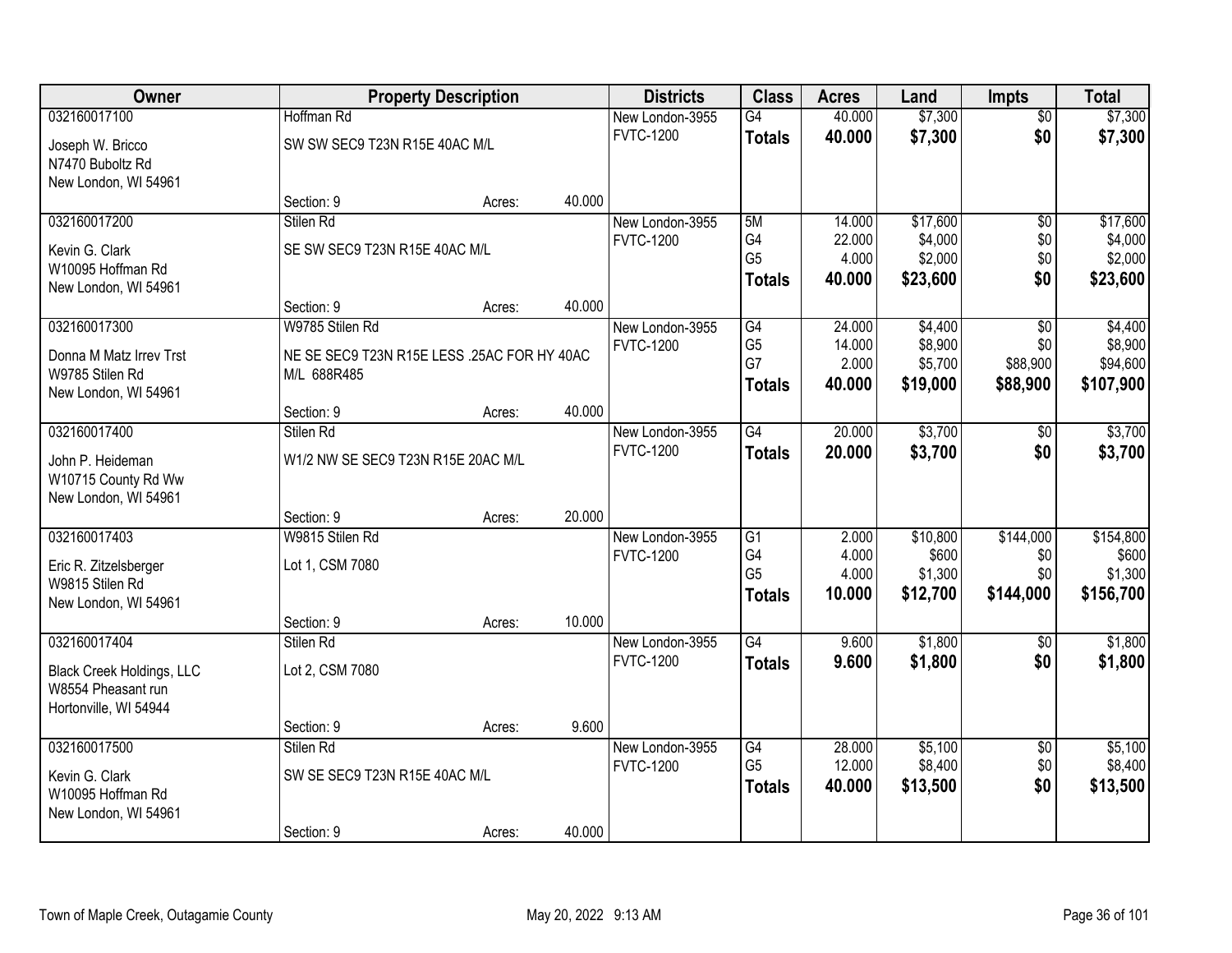| Owner                                                                                                                         | <b>Property Description</b>                                                                                                                                          |        |        | <b>Districts</b>                    | <b>Class</b>                          | <b>Acres</b>              | Land                            | Impts                                     | <b>Total</b>                      |
|-------------------------------------------------------------------------------------------------------------------------------|----------------------------------------------------------------------------------------------------------------------------------------------------------------------|--------|--------|-------------------------------------|---------------------------------------|---------------------------|---------------------------------|-------------------------------------------|-----------------------------------|
| 032160017600<br>Patrick W. White<br>W8554 Pheasant run<br>Hortonville, WI 54944                                               | SE SE SEC9 LESS .25AC M/L FOR HY & LESS CSM<br>167 LOT 1 SEC9 T23N R15E 36.80AC M/L                                                                                  |        |        | New London-3955<br><b>FVTC-1200</b> | G4<br>G <sub>5</sub><br><b>Totals</b> | 29.800<br>7.000<br>36.800 | \$5,400<br>\$4,000<br>\$9,400   | $\overline{50}$<br>\$0<br>\$0             | \$5,400<br>\$4,000<br>\$9,400     |
|                                                                                                                               | Section: 9                                                                                                                                                           | Acres: | 36.800 |                                     |                                       |                           |                                 |                                           |                                   |
| 032160017601<br>Jonathan J. Vanasten<br>N6551 County Rd W<br>New London, WI 54961                                             | N6551 County Rd W<br>CSM 167 LOT 1 (PLATTED OUT OF PRT SE SE<br>SEC9-23-15) 3.2AC M/L                                                                                |        |        | New London-3955<br><b>FVTC-1200</b> | $\overline{G1}$<br><b>Totals</b>      | 3.200<br>3.200            | \$12,000<br>\$12,000            | \$81,400<br>\$81,400                      | \$93,400<br>\$93,400              |
|                                                                                                                               | Section: 9                                                                                                                                                           | Acres: | 3.200  |                                     |                                       |                           |                                 |                                           |                                   |
| 032160017700<br>Rlo Family Limited Partnership<br>c/o Cloverleaf Landscapi Retl<br>N1825 Greenwood Rd                         | County Rd W<br>NE NE LESS W625.5FT OF N695FT LESS N630FT<br>SEC10 T23N R15E 19.95AC M/L                                                                              |        |        | New London-3955<br><b>FVTC-1200</b> | G4<br>G <sub>5</sub><br><b>Totals</b> | 14.950<br>5.000<br>19.950 | \$2,800<br>\$3,800<br>\$6,600   | \$0<br>\$0<br>\$0                         | \$2,800<br>\$3,800<br>\$6,600     |
| Greenville, WI 54942                                                                                                          | Section: 10                                                                                                                                                          | Acres: | 19.950 |                                     |                                       |                           |                                 |                                           |                                   |
| 032160017701<br>Rlo Family Limited Partnership<br>c/o Cloverleaf Landscapi Retl<br>N1825 Greenwood Rd<br>Greenville, WI 54942 | County Rd W<br>W625.5FT OF N695FT OF NE NE LESS COM NE COR<br>SEC10 W715.70 FT TO POB W312.75FT S695FT<br>E312.75FT N695FT TO POB SEC10 T23N R15E 5AC<br>Section: 10 | Acres: | 5.000  | New London-3955<br><b>FVTC-1200</b> | $\overline{G4}$<br><b>Totals</b>      | 5.000<br>5.000            | \$900<br>\$900                  | \$0<br>\$0                                | \$900<br>\$900                    |
| 032160017702<br>Richard B. Lemere<br>PO Box 284<br>Shiocton, WI 54170                                                         | W9361 State Highway 76<br>PRT NE NE COM NE COR SEC10 W715.70FT TO POB<br>W312.75FT S695FT E312.75FT N695FT TO POB<br>SEC10 T23N R15E 5AC M/L<br>Section: 10          | Acres: | 5.000  | New London-3955<br><b>FVTC-1200</b> | $\overline{G1}$<br><b>Totals</b>      | 5.000<br>5.000            | \$12,000<br>\$12,000            | \$121,000<br>\$121,000                    | \$133,000<br>\$133,000            |
| 032160017703<br>Sandra J. Schilling<br>W9311 State Rd 76<br>New London, WI 54961                                              | W9311 State Highway 76<br>N630FT OF NE NE LESS W625.5FT SEC10 T23N R15E<br>Section: 10                                                                               | Acres: | 10.050 | New London-3955<br><b>FVTC-1200</b> | G1<br>G <sub>5</sub><br><b>Totals</b> | 2.050<br>8.000<br>10.050  | \$10,800<br>\$5,300<br>\$16,100 | \$142,400<br>\$0<br>\$142,400             | \$153,200<br>\$5,300<br>\$158,500 |
| 032160017800<br><b>Colin Mulry</b><br>W9463 State Rd 76<br>New London, WI 54961                                               | W9463 State Highway 76<br>CSM 5917 LOT 1<br>Section: 10                                                                                                              | Acres: | 3.840  | New London-3955<br><b>FVTC-1200</b> | G4<br>G7<br><b>Totals</b>             | 1.840<br>2.000<br>3.840   | \$300<br>\$6,600<br>\$6,900     | $\overline{30}$<br>\$106,900<br>\$106,900 | \$300<br>\$113,500<br>\$113,800   |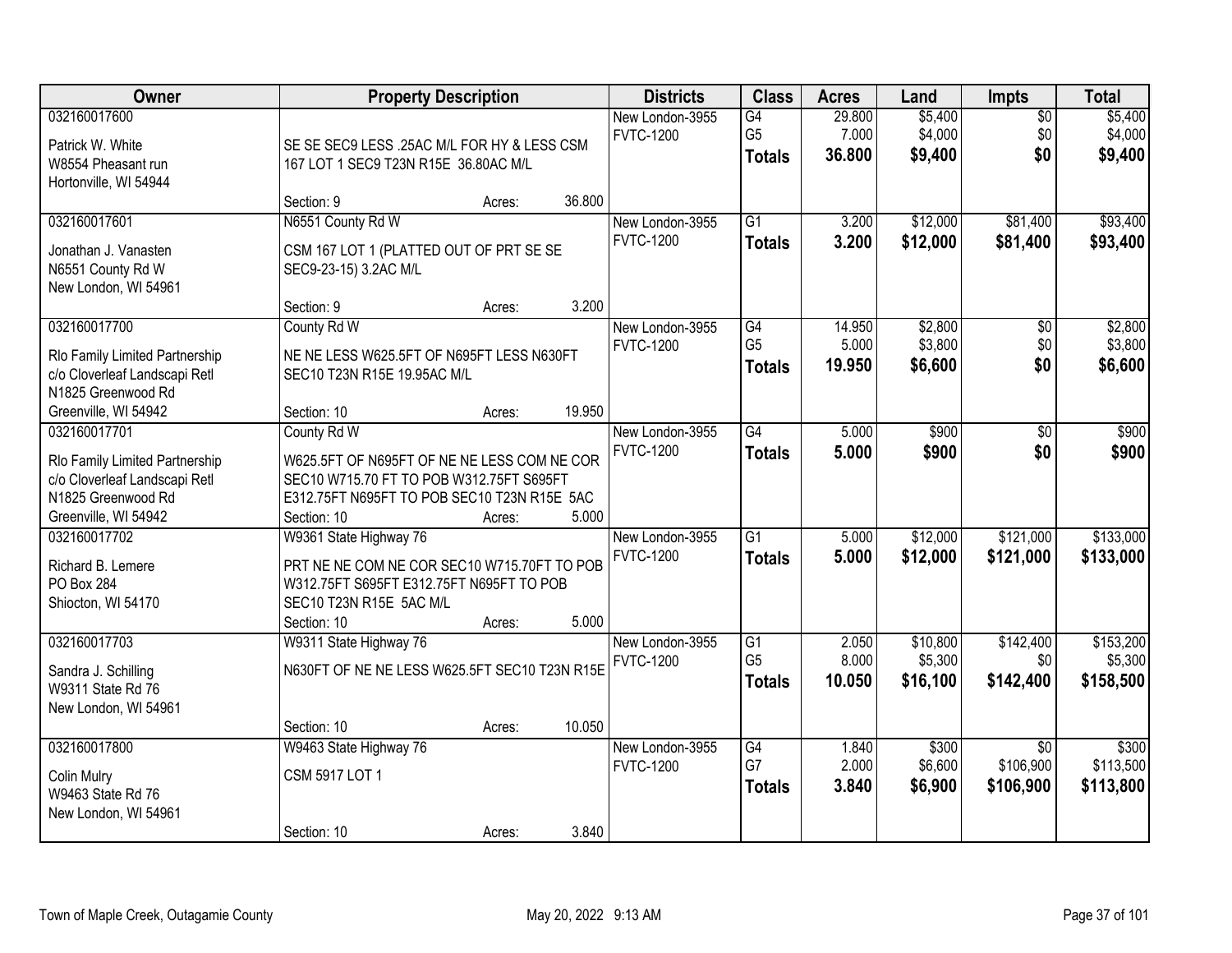| Owner                                                                                                 | <b>Property Description</b>                                                                                                                                                      |        | <b>Districts</b>                    | <b>Class</b>                                       | <b>Acres</b>                       | Land                                      | <b>Impts</b>                                   | <b>Total</b>                               |
|-------------------------------------------------------------------------------------------------------|----------------------------------------------------------------------------------------------------------------------------------------------------------------------------------|--------|-------------------------------------|----------------------------------------------------|------------------------------------|-------------------------------------------|------------------------------------------------|--------------------------------------------|
| 032160017801<br>Rlo Family Limited Partnership<br>c/o Cloverleaf Landscapi Retl<br>N1825 Greenwood Rd | CSM 5917 LOT 2 (PLATTED OUT OF PRT NW NE<br>SEC10-23-15) 36.21AC M/L                                                                                                             |        | New London-3955<br><b>FVTC-1200</b> | $\overline{G4}$<br><b>Totals</b>                   | 36.210<br>36.210                   | \$6,600<br>\$6,600                        | $\overline{50}$<br>\$0                         | \$6,600<br>\$6,600                         |
| Greenville, WI 54942                                                                                  | Section: 10<br>Acres:                                                                                                                                                            | 36.210 |                                     |                                                    |                                    |                                           |                                                |                                            |
| 032160017900<br>Rlo Family Limited Partnership<br>c/o Cloverleaf Landscapi Retl<br>N1825 Greenwood Rd | State Highway 76<br>SW NE SEC10 T23N R15E 40AC M/L                                                                                                                               |        | New London-3955<br><b>FVTC-1200</b> | $\overline{G4}$<br>G <sub>5</sub><br><b>Totals</b> | 37.000<br>3.000<br>40.000          | \$6,700<br>\$2,000<br>\$8,700             | \$0<br>\$0<br>\$0                              | \$6,700<br>\$2,000<br>\$8,700              |
| Greenville, WI 54942                                                                                  | Section: 10<br>Acres:                                                                                                                                                            | 40.000 |                                     |                                                    |                                    |                                           |                                                |                                            |
| 032160018000<br>Rlo Family Limited Partnership<br>c/o Cloverleaf Landscapi Retl<br>N1825 Greenwood Rd | County Rd W<br>SE NE LESS S30 AC SEC10 T23N R15E 10AC M/L                                                                                                                        |        | New London-3955<br><b>FVTC-1200</b> | $\overline{G4}$<br><b>Totals</b>                   | 10.000<br>10.000                   | \$1,800<br>\$1,800                        | \$0<br>\$0                                     | \$1,800<br>\$1,800                         |
| Greenville, WI 54942<br>032160018001                                                                  | Section: 10<br>Acres:<br>County Rd W                                                                                                                                             | 10.000 | New London-3955                     | 5M                                                 | 1.000                              | \$1,200                                   |                                                | \$1,200                                    |
| Rlo Family Limited Partnership<br>c/o Cloverleaf Landscapi Retl<br>N1825 Greenwood Rd                 | S30AC OF SE NE SEC10 T23N R15E 30AC M/L                                                                                                                                          |        | <b>FVTC-1200</b>                    | G4<br>W8<br><b>Totals</b>                          | 6.000<br>23.000<br>30,000          | \$1,000<br>(\$16,600)<br>\$2,200          | \$0<br>\$0<br>\$0<br>\$0                       | \$1,000<br>\$0<br>\$2,200                  |
| Greenville, WI 54942                                                                                  | Section: 10<br>Acres:                                                                                                                                                            | 30.000 |                                     |                                                    |                                    |                                           |                                                |                                            |
| 032160018100<br>Gary J. Monty<br>W9569 State Rd 76<br>New London, WI 54961                            | W9569 State Highway 76<br>NE NW SEC10 T23N R15E 40AC M/L 781R636                                                                                                                 |        | New London-3955<br><b>FVTC-1200</b> | G4<br>G7<br><b>Totals</b>                          | 38.000<br>2.000<br>40.000          | \$6,900<br>\$5,500<br>\$12,400            | $\overline{30}$<br>\$86,400<br>\$86,400        | \$6,900<br>\$91,900<br>\$98,800            |
|                                                                                                       | Section: 10<br>Acres:                                                                                                                                                            | 40.000 |                                     |                                                    |                                    |                                           |                                                |                                            |
| 032160018200<br>Arthur E. Paul<br>N6820 County Rd W<br>New London, WI 54961                           | N6820 County Rd W<br>NW NW LESS .68AC DESC IN 437D 413 SEC10 T23N<br>R15E & PARCEL NO 1 TPP NO: 6518-07-21-4.01 &<br><b>LESS HY</b><br>Section: 10<br>Acres:                     | 39.600 | New London-3955<br><b>FVTC-1200</b> | G4<br>G <sub>5</sub><br>G7<br><b>Totals</b>        | 34.600<br>3.000<br>2.000<br>39,600 | \$6,000<br>\$2,000<br>\$5,500<br>\$13,500 | $\overline{50}$<br>\$0<br>\$85,200<br>\$85,200 | \$6,000<br>\$2,000<br>\$90,700<br>\$98,700 |
| 032160018300<br>Elizabeth A. Vandeurzen<br>N6893 County Rd W<br>New London, WI 54961                  | County Rd W<br>COM 7RDS E OF NW COR NW NW SEC10 T23N R15E<br>E7RDS S7 3/4 RDS W14RDS N1 1/4RDS E7 RDS N6<br>1/2 RDS TO BEG LESS .004AC FOR HY .40AC M/L<br>Section: 10<br>Acres: | 0.400  | New London-3955<br><b>FVTC-1200</b> | $\overline{G1}$<br><b>Totals</b>                   | 0.400<br>0.400                     | \$3,600<br>\$3,600                        | \$35,000<br>\$35,000                           | \$38,600<br>\$38,600                       |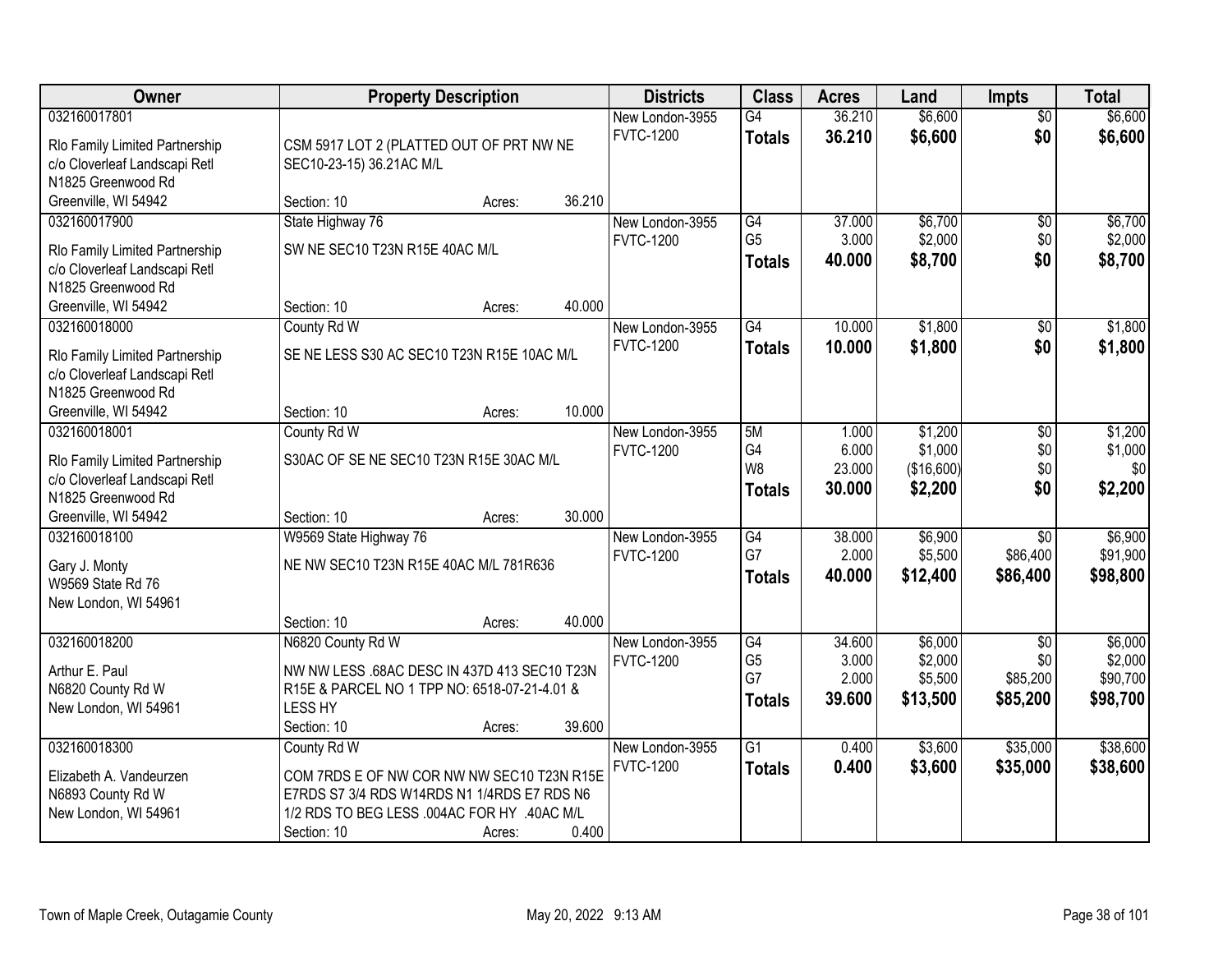| Owner                          |                                              | <b>Property Description</b> |        | <b>Districts</b> | <b>Class</b>           | <b>Acres</b>    | Land                | <b>Impts</b>    | <b>Total</b>        |
|--------------------------------|----------------------------------------------|-----------------------------|--------|------------------|------------------------|-----------------|---------------------|-----------------|---------------------|
| 032160018400                   | County Rd W                                  |                             |        | New London-3955  | G4                     | 35.000          | \$6,400             | $\overline{$0}$ | \$6,400             |
| Arthur E. Paul                 | SW NW SEC10 T23N R15E LESS HY 40AC M/L       |                             |        | <b>FVTC-1200</b> | G <sub>5</sub>         | 5.000           | \$3,300             | \$0             | \$3,300             |
| N6820 County Rd W              | 781R605                                      |                             |        |                  | <b>Totals</b>          | 40.000          | \$9,700             | \$0             | \$9,700             |
| New London, WI 54961           |                                              |                             |        |                  |                        |                 |                     |                 |                     |
|                                | Section: 10                                  | Acres:                      | 40.000 |                  |                        |                 |                     |                 |                     |
| 032160018500                   | State Highway 76                             |                             |        | New London-3955  | G4                     | 34.000          | \$6,000             | \$0             | \$6,000             |
| Gary J. Monty                  | SE NW SEC10 T23N R15E 40AC M/L 781R636       |                             |        | <b>FVTC-1200</b> | G <sub>5</sub>         | 6.000           | \$4,000             | \$0             | \$4,000             |
| W9569 State Rd 76              |                                              |                             |        |                  | <b>Totals</b>          | 40.000          | \$10,000            | \$0             | \$10,000            |
| New London, WI 54961           |                                              |                             |        |                  |                        |                 |                     |                 |                     |
|                                | Section: 10                                  | Acres:                      | 40.000 |                  |                        |                 |                     |                 |                     |
| 032160018600                   | County Rd W                                  |                             |        | New London-3955  | $\overline{G5}$        | 15.000          | \$8,300             | \$0             | \$8,300             |
| Rlo Family Limited Partnership | S1/2 NE SW SEC10 T23N R15E 20AC M/L          |                             |        | <b>FVTC-1200</b> | G <sub>6</sub>         | 5.000           | \$10,800            | \$0             | \$10,800            |
| c/o Cloverleaf Landscapi Retl  |                                              |                             |        |                  | <b>Totals</b>          | 20.000          | \$19,100            | \$0             | \$19,100            |
| N1825 Greenwood Rd             |                                              |                             |        |                  |                        |                 |                     |                 |                     |
| Greenville, WI 54942           | Section: 10                                  | Acres:                      | 20.000 |                  |                        |                 |                     |                 |                     |
| 032160018700                   | State Highway 76                             |                             |        | New London-3955  | $\overline{G5}$        | 10.000          | \$5,500             | \$0             | \$5,500             |
| Gary J. Monty                  | N1/2 NE SW SEC10 T23N R15E 20AC M/L 3846M31  |                             |        | <b>FVTC-1200</b> | G <sub>6</sub>         | 10.000          | \$21,600            | \$0             | \$21,600            |
| W9569 State Rd 76              |                                              |                             |        |                  | <b>Totals</b>          | 20.000          | \$27,100            | \$0             | \$27,100            |
| New London, WI 54961           |                                              |                             |        |                  |                        |                 |                     |                 |                     |
|                                | Section: 10                                  | Acres:                      | 20.000 |                  |                        |                 |                     |                 |                     |
| 032160018800                   | County Rd W                                  |                             |        | New London-3955  | 5M                     | 14.000          | \$17,500            | $\overline{50}$ | \$17,500            |
| Rlo Family Limited Partnership | NW SW SEC10 T23N R15E LESS .25AC FOR HY 40AC |                             |        | <b>FVTC-1200</b> | G4<br>G <sub>5</sub>   | 8.000<br>18.000 | \$1,400<br>\$10,200 | \$0             | \$1,400<br>\$10,200 |
| c/o Cloverleaf Landscapi Retl  | M/L                                          |                             |        |                  | <b>Totals</b>          | 40.000          | \$29,100            | \$0<br>\$0      | \$29,100            |
| N1825 Greenwood Rd             |                                              |                             |        |                  |                        |                 |                     |                 |                     |
| Greenville, WI 54942           | Section: 10                                  | Acres:                      | 40.000 |                  |                        |                 |                     |                 |                     |
| 032160018900                   | County Rd W                                  |                             |        | New London-3955  | $\overline{\text{G5}}$ | 1.000           | \$700               | $\sqrt{6}$      | \$700               |
| Rlo Family Limited Partnership | N1AC OF SW SW SEC10 T23N R15E 1AC M/L        |                             |        | <b>FVTC-1200</b> | <b>Totals</b>          | 1.000           | \$700               | \$0             | \$700               |
| c/o Cloverleaf Landscapi Retl  |                                              |                             |        |                  |                        |                 |                     |                 |                     |
| N1825 Greenwood Rd             |                                              |                             |        |                  |                        |                 |                     |                 |                     |
| Greenville, WI 54942           | Section: 10                                  | Acres:                      | 1.000  |                  |                        |                 |                     |                 |                     |
| 032160019000                   | County Rd W                                  |                             |        | New London-3955  | G4                     | 10.000          | \$1,700             | $\overline{60}$ | \$1,700             |
| Rlo Family Limited Partnership | S19AC N1/2 SW SW SEC10 T23N R15E LESS .119AC |                             |        | <b>FVTC-1200</b> | G <sub>5</sub>         | 9.000           | \$5,700             | \$0             | \$5,700             |
| c/o Cloverleaf Landscapi Retl  | FOR HY 19AC M/L                              |                             |        |                  | <b>Totals</b>          | 19.000          | \$7,400             | \$0             | \$7,400             |
| N1825 Greenwood Rd             |                                              |                             |        |                  |                        |                 |                     |                 |                     |
| Greenville, WI 54942           | Section: 10                                  | Acres:                      | 19.000 |                  |                        |                 |                     |                 |                     |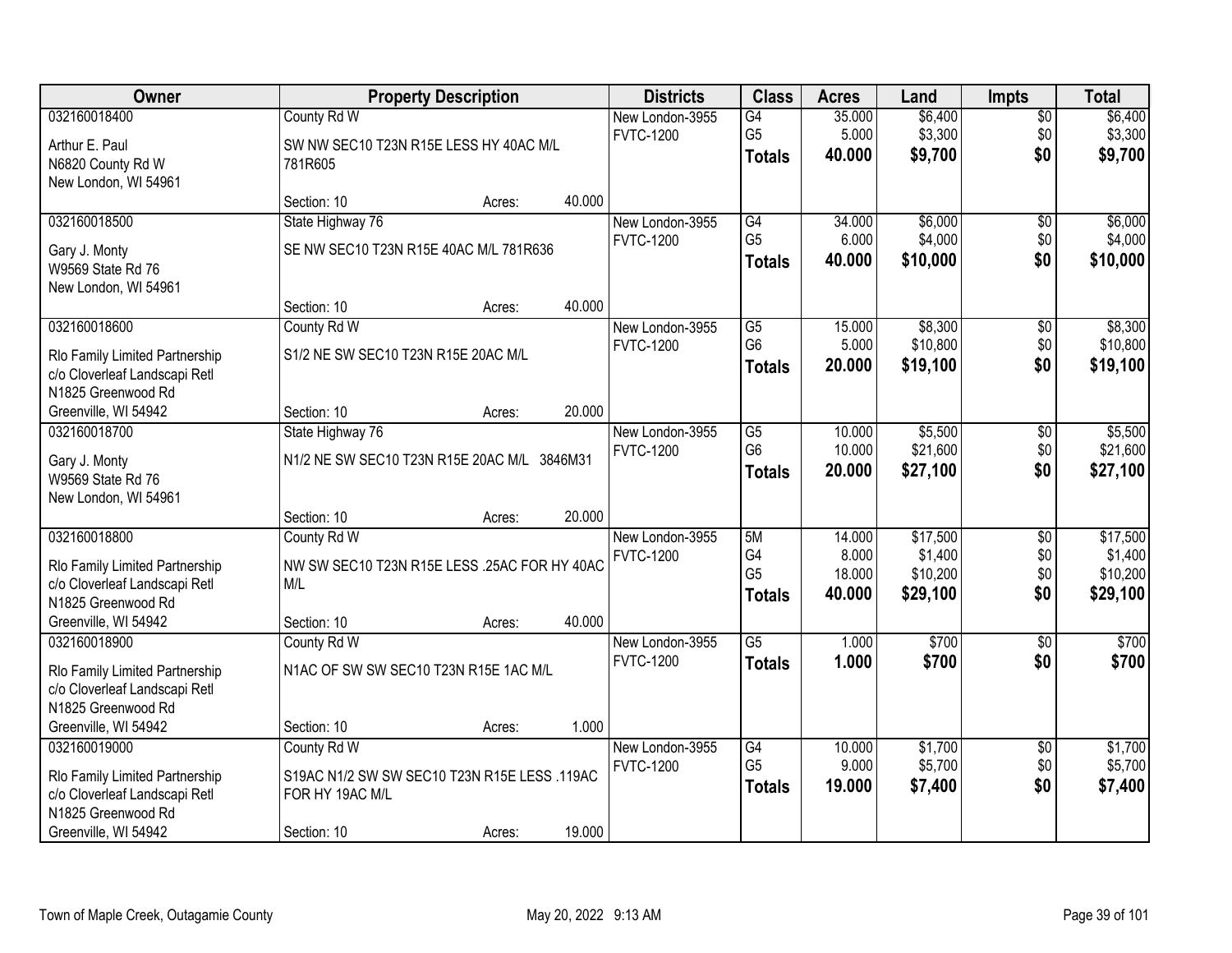| 032160019100<br>\$3,000<br>County Rd W<br>New London-3955<br>G4<br>16.000<br>\$0<br>G <sub>5</sub><br>\$2,400<br>\$2,400<br>4.000<br>\$0<br><b>FVTC-1200</b><br>Russell L. Obermeier<br>S1/2 SW SW SEC10 T23N R15E LESS .25AC M/L FOR<br>\$0<br>20.000<br>\$5,400<br><b>Totals</b><br>W9489 Affeldt Rd<br>HY 20AC M/L<br>New London, WI 54961<br>20.000<br>Section: 10<br>Acres:<br>032160019200<br>$\overline{G5}$<br>\$700<br>1.000<br>$\overline{50}$<br>New London-3955<br><b>FVTC-1200</b><br>1.000<br>\$700<br>\$0<br><b>Totals</b><br>N1AC OF SE SW SEC10 T23N R15E 1AC M/L<br>Rlo Family Limited Partnership<br>c/o Cloverleaf Landscapi Retl<br>N1825 Greenwood Rd<br>1.000<br>Greenville, WI 54942<br>Section: 10<br>Acres:<br>032160019300<br>$\overline{G5}$<br>\$5,500<br>County Rd W<br>10.000<br>\$0<br>New London-3955<br>G <sub>6</sub><br>9.000<br>\$19,400<br>\$0<br><b>FVTC-1200</b><br>S19AC N1/2 SE SW SEC10 T23N R15E 19AC M/L<br>Rlo Family Limited Partnership<br>19.000<br>\$24,900<br>\$0<br>\$24,900<br><b>Totals</b><br>c/o Cloverleaf Landscapi Retl<br>N1825 Greenwood Rd<br>19.000<br>Greenville, WI 54942<br>Section: 10<br>Acres:<br>\$1,900<br>032160019400<br>County Rd W<br>$\overline{G4}$<br>13.000<br>New London-3955<br>\$0<br>G <sub>5</sub><br>\$4,500<br>7.470<br>\$0<br><b>FVTC-1200</b><br>Rlo Family Limited Partnership<br>S1/2 SE SW SEC10 T23N R15E 20.47AC M/L<br>\$0<br>\$6,400<br>20.470<br>\$6,400<br><b>Totals</b><br>c/o Cloverleaf Landscapi Retl<br>15701M10<br>N1825 Greenwood Rd<br>20.470<br>Greenville, WI 54942<br>Section: 10<br>Acres:<br>(\$115,200)<br>W6<br>40.000<br>$\overline{30}$<br>032160019500<br>County Rd W<br>New London-3955<br>\$0<br><b>FVTC-1200</b><br>40.000<br>\$0<br>\$0<br><b>Totals</b><br>NE SE SEC10 T23N R15E 40AC M/L 40AC MFL<br>Rlo Family Limited Partnership<br>c/o Cloverleaf Landscapi Retl<br>N1825 Greenwood Rd<br>Greenville, WI 54942<br>40.000<br>Section: 10<br>Acres:<br>G4<br>032160019600<br>12.000<br>\$1,800<br>$\overline{50}$<br>County Rd W<br>New London-3955<br>G <sub>5</sub><br>\$14,200<br>\$0<br>21.440<br><b>FVTC-1200</b><br>CSM 6074 LOT 2 (PLATTED OUT OF PRT W1/2 SE<br>Rlo Family Limited Partnership<br>W <sub>8</sub><br>( \$4,300)<br>\$0<br>6.000<br>c/o Cloverleaf Landscapi Retl<br>SEC10-23-15) 39.44AC M/L<br>\$0<br>\$16,000<br>39.440<br>\$16,000<br>Totals<br>N1825 Greenwood Rd<br>39.440<br>Greenville, WI 54942<br>Section: 10<br>Acres:<br>\$12,000<br>\$254,800<br>032160019700<br>W9489 Affeldt Rd<br>$\overline{G1}$<br>2.000<br>New London-3955<br>G4<br>3.000<br>\$300<br>\$0<br><b>FVTC-1200</b><br>Russell L. Obermeier<br>CSM 6074 LOT 1 (PLATTED OUT OF PRT W1/2 SE<br>5.000<br>\$12,300<br>\$254,800<br>\$267,100<br><b>Totals</b><br>W9489 Affeldt Rd<br>SEC10-23-15) 5AC M/L 14114M31<br>New London, WI 54961 | Owner | <b>Property Description</b> | <b>Districts</b> | <b>Class</b> | <b>Acres</b> | Land | <b>Impts</b> | <b>Total</b> |
|----------------------------------------------------------------------------------------------------------------------------------------------------------------------------------------------------------------------------------------------------------------------------------------------------------------------------------------------------------------------------------------------------------------------------------------------------------------------------------------------------------------------------------------------------------------------------------------------------------------------------------------------------------------------------------------------------------------------------------------------------------------------------------------------------------------------------------------------------------------------------------------------------------------------------------------------------------------------------------------------------------------------------------------------------------------------------------------------------------------------------------------------------------------------------------------------------------------------------------------------------------------------------------------------------------------------------------------------------------------------------------------------------------------------------------------------------------------------------------------------------------------------------------------------------------------------------------------------------------------------------------------------------------------------------------------------------------------------------------------------------------------------------------------------------------------------------------------------------------------------------------------------------------------------------------------------------------------------------------------------------------------------------------------------------------------------------------------------------------------------------------------------------------------------------------------------------------------------------------------------------------------------------------------------------------------------------------------------------------------------------------------------------------------------------------------------------------------------------------------------------------------------------------------------------------------------------------------------------------------------------------------------------------------------------------------------------------------------------------------------------------------------------------------------------------------------------------------------------------------------|-------|-----------------------------|------------------|--------------|--------------|------|--------------|--------------|
| \$5,400<br>\$700                                                                                                                                                                                                                                                                                                                                                                                                                                                                                                                                                                                                                                                                                                                                                                                                                                                                                                                                                                                                                                                                                                                                                                                                                                                                                                                                                                                                                                                                                                                                                                                                                                                                                                                                                                                                                                                                                                                                                                                                                                                                                                                                                                                                                                                                                                                                                                                                                                                                                                                                                                                                                                                                                                                                                                                                                                                     |       |                             |                  |              |              |      |              | \$3,000      |
|                                                                                                                                                                                                                                                                                                                                                                                                                                                                                                                                                                                                                                                                                                                                                                                                                                                                                                                                                                                                                                                                                                                                                                                                                                                                                                                                                                                                                                                                                                                                                                                                                                                                                                                                                                                                                                                                                                                                                                                                                                                                                                                                                                                                                                                                                                                                                                                                                                                                                                                                                                                                                                                                                                                                                                                                                                                                      |       |                             |                  |              |              |      |              |              |
|                                                                                                                                                                                                                                                                                                                                                                                                                                                                                                                                                                                                                                                                                                                                                                                                                                                                                                                                                                                                                                                                                                                                                                                                                                                                                                                                                                                                                                                                                                                                                                                                                                                                                                                                                                                                                                                                                                                                                                                                                                                                                                                                                                                                                                                                                                                                                                                                                                                                                                                                                                                                                                                                                                                                                                                                                                                                      |       |                             |                  |              |              |      |              |              |
|                                                                                                                                                                                                                                                                                                                                                                                                                                                                                                                                                                                                                                                                                                                                                                                                                                                                                                                                                                                                                                                                                                                                                                                                                                                                                                                                                                                                                                                                                                                                                                                                                                                                                                                                                                                                                                                                                                                                                                                                                                                                                                                                                                                                                                                                                                                                                                                                                                                                                                                                                                                                                                                                                                                                                                                                                                                                      |       |                             |                  |              |              |      |              |              |
| \$700<br>\$5,500<br>\$19,400<br>\$1,900<br>\$4,500<br>$\sqrt{50}$<br>\$1,800<br>\$14,200<br>\$0<br>\$266,800<br>\$300                                                                                                                                                                                                                                                                                                                                                                                                                                                                                                                                                                                                                                                                                                                                                                                                                                                                                                                                                                                                                                                                                                                                                                                                                                                                                                                                                                                                                                                                                                                                                                                                                                                                                                                                                                                                                                                                                                                                                                                                                                                                                                                                                                                                                                                                                                                                                                                                                                                                                                                                                                                                                                                                                                                                                |       |                             |                  |              |              |      |              |              |
|                                                                                                                                                                                                                                                                                                                                                                                                                                                                                                                                                                                                                                                                                                                                                                                                                                                                                                                                                                                                                                                                                                                                                                                                                                                                                                                                                                                                                                                                                                                                                                                                                                                                                                                                                                                                                                                                                                                                                                                                                                                                                                                                                                                                                                                                                                                                                                                                                                                                                                                                                                                                                                                                                                                                                                                                                                                                      |       |                             |                  |              |              |      |              |              |
|                                                                                                                                                                                                                                                                                                                                                                                                                                                                                                                                                                                                                                                                                                                                                                                                                                                                                                                                                                                                                                                                                                                                                                                                                                                                                                                                                                                                                                                                                                                                                                                                                                                                                                                                                                                                                                                                                                                                                                                                                                                                                                                                                                                                                                                                                                                                                                                                                                                                                                                                                                                                                                                                                                                                                                                                                                                                      |       |                             |                  |              |              |      |              |              |
|                                                                                                                                                                                                                                                                                                                                                                                                                                                                                                                                                                                                                                                                                                                                                                                                                                                                                                                                                                                                                                                                                                                                                                                                                                                                                                                                                                                                                                                                                                                                                                                                                                                                                                                                                                                                                                                                                                                                                                                                                                                                                                                                                                                                                                                                                                                                                                                                                                                                                                                                                                                                                                                                                                                                                                                                                                                                      |       |                             |                  |              |              |      |              |              |
|                                                                                                                                                                                                                                                                                                                                                                                                                                                                                                                                                                                                                                                                                                                                                                                                                                                                                                                                                                                                                                                                                                                                                                                                                                                                                                                                                                                                                                                                                                                                                                                                                                                                                                                                                                                                                                                                                                                                                                                                                                                                                                                                                                                                                                                                                                                                                                                                                                                                                                                                                                                                                                                                                                                                                                                                                                                                      |       |                             |                  |              |              |      |              |              |
|                                                                                                                                                                                                                                                                                                                                                                                                                                                                                                                                                                                                                                                                                                                                                                                                                                                                                                                                                                                                                                                                                                                                                                                                                                                                                                                                                                                                                                                                                                                                                                                                                                                                                                                                                                                                                                                                                                                                                                                                                                                                                                                                                                                                                                                                                                                                                                                                                                                                                                                                                                                                                                                                                                                                                                                                                                                                      |       |                             |                  |              |              |      |              |              |
|                                                                                                                                                                                                                                                                                                                                                                                                                                                                                                                                                                                                                                                                                                                                                                                                                                                                                                                                                                                                                                                                                                                                                                                                                                                                                                                                                                                                                                                                                                                                                                                                                                                                                                                                                                                                                                                                                                                                                                                                                                                                                                                                                                                                                                                                                                                                                                                                                                                                                                                                                                                                                                                                                                                                                                                                                                                                      |       |                             |                  |              |              |      |              |              |
|                                                                                                                                                                                                                                                                                                                                                                                                                                                                                                                                                                                                                                                                                                                                                                                                                                                                                                                                                                                                                                                                                                                                                                                                                                                                                                                                                                                                                                                                                                                                                                                                                                                                                                                                                                                                                                                                                                                                                                                                                                                                                                                                                                                                                                                                                                                                                                                                                                                                                                                                                                                                                                                                                                                                                                                                                                                                      |       |                             |                  |              |              |      |              |              |
|                                                                                                                                                                                                                                                                                                                                                                                                                                                                                                                                                                                                                                                                                                                                                                                                                                                                                                                                                                                                                                                                                                                                                                                                                                                                                                                                                                                                                                                                                                                                                                                                                                                                                                                                                                                                                                                                                                                                                                                                                                                                                                                                                                                                                                                                                                                                                                                                                                                                                                                                                                                                                                                                                                                                                                                                                                                                      |       |                             |                  |              |              |      |              |              |
|                                                                                                                                                                                                                                                                                                                                                                                                                                                                                                                                                                                                                                                                                                                                                                                                                                                                                                                                                                                                                                                                                                                                                                                                                                                                                                                                                                                                                                                                                                                                                                                                                                                                                                                                                                                                                                                                                                                                                                                                                                                                                                                                                                                                                                                                                                                                                                                                                                                                                                                                                                                                                                                                                                                                                                                                                                                                      |       |                             |                  |              |              |      |              |              |
|                                                                                                                                                                                                                                                                                                                                                                                                                                                                                                                                                                                                                                                                                                                                                                                                                                                                                                                                                                                                                                                                                                                                                                                                                                                                                                                                                                                                                                                                                                                                                                                                                                                                                                                                                                                                                                                                                                                                                                                                                                                                                                                                                                                                                                                                                                                                                                                                                                                                                                                                                                                                                                                                                                                                                                                                                                                                      |       |                             |                  |              |              |      |              |              |
|                                                                                                                                                                                                                                                                                                                                                                                                                                                                                                                                                                                                                                                                                                                                                                                                                                                                                                                                                                                                                                                                                                                                                                                                                                                                                                                                                                                                                                                                                                                                                                                                                                                                                                                                                                                                                                                                                                                                                                                                                                                                                                                                                                                                                                                                                                                                                                                                                                                                                                                                                                                                                                                                                                                                                                                                                                                                      |       |                             |                  |              |              |      |              |              |
|                                                                                                                                                                                                                                                                                                                                                                                                                                                                                                                                                                                                                                                                                                                                                                                                                                                                                                                                                                                                                                                                                                                                                                                                                                                                                                                                                                                                                                                                                                                                                                                                                                                                                                                                                                                                                                                                                                                                                                                                                                                                                                                                                                                                                                                                                                                                                                                                                                                                                                                                                                                                                                                                                                                                                                                                                                                                      |       |                             |                  |              |              |      |              |              |
|                                                                                                                                                                                                                                                                                                                                                                                                                                                                                                                                                                                                                                                                                                                                                                                                                                                                                                                                                                                                                                                                                                                                                                                                                                                                                                                                                                                                                                                                                                                                                                                                                                                                                                                                                                                                                                                                                                                                                                                                                                                                                                                                                                                                                                                                                                                                                                                                                                                                                                                                                                                                                                                                                                                                                                                                                                                                      |       |                             |                  |              |              |      |              |              |
|                                                                                                                                                                                                                                                                                                                                                                                                                                                                                                                                                                                                                                                                                                                                                                                                                                                                                                                                                                                                                                                                                                                                                                                                                                                                                                                                                                                                                                                                                                                                                                                                                                                                                                                                                                                                                                                                                                                                                                                                                                                                                                                                                                                                                                                                                                                                                                                                                                                                                                                                                                                                                                                                                                                                                                                                                                                                      |       |                             |                  |              |              |      |              |              |
|                                                                                                                                                                                                                                                                                                                                                                                                                                                                                                                                                                                                                                                                                                                                                                                                                                                                                                                                                                                                                                                                                                                                                                                                                                                                                                                                                                                                                                                                                                                                                                                                                                                                                                                                                                                                                                                                                                                                                                                                                                                                                                                                                                                                                                                                                                                                                                                                                                                                                                                                                                                                                                                                                                                                                                                                                                                                      |       |                             |                  |              |              |      |              |              |
|                                                                                                                                                                                                                                                                                                                                                                                                                                                                                                                                                                                                                                                                                                                                                                                                                                                                                                                                                                                                                                                                                                                                                                                                                                                                                                                                                                                                                                                                                                                                                                                                                                                                                                                                                                                                                                                                                                                                                                                                                                                                                                                                                                                                                                                                                                                                                                                                                                                                                                                                                                                                                                                                                                                                                                                                                                                                      |       |                             |                  |              |              |      |              |              |
|                                                                                                                                                                                                                                                                                                                                                                                                                                                                                                                                                                                                                                                                                                                                                                                                                                                                                                                                                                                                                                                                                                                                                                                                                                                                                                                                                                                                                                                                                                                                                                                                                                                                                                                                                                                                                                                                                                                                                                                                                                                                                                                                                                                                                                                                                                                                                                                                                                                                                                                                                                                                                                                                                                                                                                                                                                                                      |       |                             |                  |              |              |      |              |              |
|                                                                                                                                                                                                                                                                                                                                                                                                                                                                                                                                                                                                                                                                                                                                                                                                                                                                                                                                                                                                                                                                                                                                                                                                                                                                                                                                                                                                                                                                                                                                                                                                                                                                                                                                                                                                                                                                                                                                                                                                                                                                                                                                                                                                                                                                                                                                                                                                                                                                                                                                                                                                                                                                                                                                                                                                                                                                      |       |                             |                  |              |              |      |              |              |
|                                                                                                                                                                                                                                                                                                                                                                                                                                                                                                                                                                                                                                                                                                                                                                                                                                                                                                                                                                                                                                                                                                                                                                                                                                                                                                                                                                                                                                                                                                                                                                                                                                                                                                                                                                                                                                                                                                                                                                                                                                                                                                                                                                                                                                                                                                                                                                                                                                                                                                                                                                                                                                                                                                                                                                                                                                                                      |       |                             |                  |              |              |      |              |              |
|                                                                                                                                                                                                                                                                                                                                                                                                                                                                                                                                                                                                                                                                                                                                                                                                                                                                                                                                                                                                                                                                                                                                                                                                                                                                                                                                                                                                                                                                                                                                                                                                                                                                                                                                                                                                                                                                                                                                                                                                                                                                                                                                                                                                                                                                                                                                                                                                                                                                                                                                                                                                                                                                                                                                                                                                                                                                      |       |                             |                  |              |              |      |              |              |
|                                                                                                                                                                                                                                                                                                                                                                                                                                                                                                                                                                                                                                                                                                                                                                                                                                                                                                                                                                                                                                                                                                                                                                                                                                                                                                                                                                                                                                                                                                                                                                                                                                                                                                                                                                                                                                                                                                                                                                                                                                                                                                                                                                                                                                                                                                                                                                                                                                                                                                                                                                                                                                                                                                                                                                                                                                                                      |       |                             |                  |              |              |      |              |              |
|                                                                                                                                                                                                                                                                                                                                                                                                                                                                                                                                                                                                                                                                                                                                                                                                                                                                                                                                                                                                                                                                                                                                                                                                                                                                                                                                                                                                                                                                                                                                                                                                                                                                                                                                                                                                                                                                                                                                                                                                                                                                                                                                                                                                                                                                                                                                                                                                                                                                                                                                                                                                                                                                                                                                                                                                                                                                      |       |                             |                  |              |              |      |              |              |
|                                                                                                                                                                                                                                                                                                                                                                                                                                                                                                                                                                                                                                                                                                                                                                                                                                                                                                                                                                                                                                                                                                                                                                                                                                                                                                                                                                                                                                                                                                                                                                                                                                                                                                                                                                                                                                                                                                                                                                                                                                                                                                                                                                                                                                                                                                                                                                                                                                                                                                                                                                                                                                                                                                                                                                                                                                                                      |       |                             |                  |              |              |      |              |              |
|                                                                                                                                                                                                                                                                                                                                                                                                                                                                                                                                                                                                                                                                                                                                                                                                                                                                                                                                                                                                                                                                                                                                                                                                                                                                                                                                                                                                                                                                                                                                                                                                                                                                                                                                                                                                                                                                                                                                                                                                                                                                                                                                                                                                                                                                                                                                                                                                                                                                                                                                                                                                                                                                                                                                                                                                                                                                      |       |                             |                  |              |              |      |              |              |
|                                                                                                                                                                                                                                                                                                                                                                                                                                                                                                                                                                                                                                                                                                                                                                                                                                                                                                                                                                                                                                                                                                                                                                                                                                                                                                                                                                                                                                                                                                                                                                                                                                                                                                                                                                                                                                                                                                                                                                                                                                                                                                                                                                                                                                                                                                                                                                                                                                                                                                                                                                                                                                                                                                                                                                                                                                                                      |       |                             |                  |              |              |      |              |              |
|                                                                                                                                                                                                                                                                                                                                                                                                                                                                                                                                                                                                                                                                                                                                                                                                                                                                                                                                                                                                                                                                                                                                                                                                                                                                                                                                                                                                                                                                                                                                                                                                                                                                                                                                                                                                                                                                                                                                                                                                                                                                                                                                                                                                                                                                                                                                                                                                                                                                                                                                                                                                                                                                                                                                                                                                                                                                      |       |                             |                  |              |              |      |              |              |
|                                                                                                                                                                                                                                                                                                                                                                                                                                                                                                                                                                                                                                                                                                                                                                                                                                                                                                                                                                                                                                                                                                                                                                                                                                                                                                                                                                                                                                                                                                                                                                                                                                                                                                                                                                                                                                                                                                                                                                                                                                                                                                                                                                                                                                                                                                                                                                                                                                                                                                                                                                                                                                                                                                                                                                                                                                                                      |       |                             |                  |              |              |      |              |              |
| 5.000<br>Section: 10<br>Acres:                                                                                                                                                                                                                                                                                                                                                                                                                                                                                                                                                                                                                                                                                                                                                                                                                                                                                                                                                                                                                                                                                                                                                                                                                                                                                                                                                                                                                                                                                                                                                                                                                                                                                                                                                                                                                                                                                                                                                                                                                                                                                                                                                                                                                                                                                                                                                                                                                                                                                                                                                                                                                                                                                                                                                                                                                                       |       |                             |                  |              |              |      |              |              |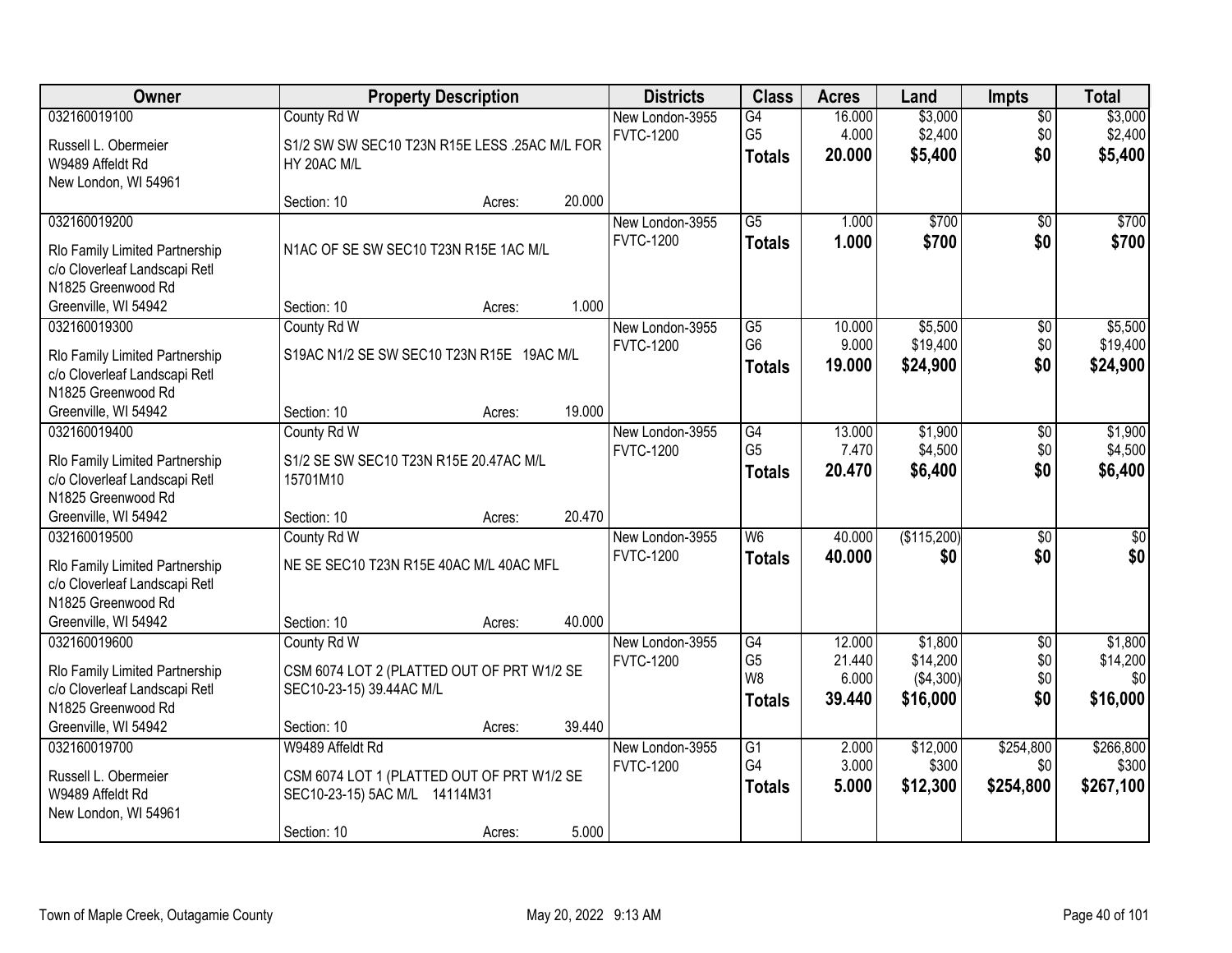| <b>Owner</b>                   | <b>Property Description</b>                   |        |        | <b>Districts</b> | <b>Class</b>    | <b>Acres</b> | Land        | <b>Impts</b>    | <b>Total</b> |
|--------------------------------|-----------------------------------------------|--------|--------|------------------|-----------------|--------------|-------------|-----------------|--------------|
| 032160019701                   |                                               |        |        | New London-3955  | 5M              | 6.750        | \$8,500     | $\overline{60}$ | \$8,500      |
| Rlo Family Limited Partnership | CSM 6074 LOT 3 (PLATTED OUT OF PRT S1/2 SE    |        |        | <b>FVTC-1200</b> | G4              | 10.180       | \$1,500     | \$0             | \$1,500      |
| c/o Cloverleaf Landscapi Retl  | SEC10-23-15) 36.93AC M/L                      |        |        |                  | G <sub>5</sub>  | 20.000       | \$12,300    | \$0             | \$12,300     |
| N1825 Greenwood Rd             |                                               |        |        |                  | <b>Totals</b>   | 36.930       | \$22,300    | \$0             | \$22,300     |
| Greenville, WI 54942           | Section: 10                                   | Acres: | 36.930 |                  |                 |              |             |                 |              |
| 032160019800                   | County Rd W                                   |        |        | New London-3955  | $\overline{G5}$ | 28.000       | \$25,200    | $\overline{50}$ | \$25,200     |
| Rlo Family Limited Partnership | SE SE SEC10 T23N R15E 40AC M/L                |        |        | <b>FVTC-1200</b> | G <sub>6</sub>  | 1.000        | \$2,500     | \$0             | \$2,500      |
| c/o Cloverleaf Landscapi Retl  |                                               |        |        |                  | W <sub>8</sub>  | 11.000       | (\$31,700)  | \$0             | \$0          |
| N1825 Greenwood Rd             |                                               |        |        |                  | <b>Totals</b>   | 40.000       | \$27,700    | \$0             | \$27,700     |
| Greenville, WI 54942           | Section: 10                                   | Acres: | 40.000 |                  |                 |              |             |                 |              |
| 032160019900                   | W9197 State Highway 76                        |        |        | New London-3955  | G4              | 37.390       | \$6,400     | \$0             | \$6,400      |
| Karl E. Timmreck               | NE NW LESS HY SEC11 T23N R15E 39.39AC M/L     |        |        | <b>FVTC-1200</b> | G7              | 2.000        | \$5,500     | \$65,600        | \$71,100     |
| W9197 State Rd 76              | 6259M21 & #1732530                            |        |        |                  | <b>Totals</b>   | 39.390       | \$11,900    | \$65,600        | \$77,500     |
| New London, WI 54961           |                                               |        |        |                  |                 |              |             |                 |              |
|                                | Section: 11                                   | Acres: | 39.390 |                  |                 |              |             |                 |              |
| 032160020000                   | State Highway 76                              |        |        | New London-3955  | 5M              | 5.000        | \$6,400     | \$0             | \$6,400      |
| Cathy J. Volz                  | NW NW SEC11 T23N R15E 40AC M/L                |        |        | <b>FVTC-1200</b> | G4              | 30.000       | \$5,400     | \$0             | \$5,400      |
| 101 E Beckert Rd Apt 105       |                                               |        |        |                  | G <sub>5</sub>  | 5.000        | \$2,700     | \$0             | \$2,700      |
| New London, WI 54961           |                                               |        |        |                  | <b>Totals</b>   | 40.000       | \$14,500    | \$0             | \$14,500     |
|                                | Section: 11                                   | Acres: | 40.000 |                  |                 |              |             |                 |              |
| 032160020100                   | Volz Rd                                       |        |        | New London-3955  | $\overline{G1}$ | 1.000        | \$4,800     | \$5,500         | \$10,300     |
| Arthur E. Paul                 | SW NW LESS 1AC ON N SIDE & STRIP 2RDS WIDE OI |        |        | <b>FVTC-1200</b> | G <sub>5</sub>  | 5.000        | \$3,300     | \$0             | \$3,300      |
| N6820 County Rd W              | W SIDE RD FOR TRAVELLING PURPOSES SEC11       |        |        |                  | W <sub>6</sub>  | 33.000       | (\$42,900)  | \$0             | \$0          |
| New London, WI 54961           | T23N R15 39AC M/L 11953M31                    |        |        |                  | <b>Totals</b>   | 39.000       | \$8,100     | \$5,500         | \$13,600     |
|                                | Section: 11                                   | Acres: | 39.000 |                  |                 |              |             |                 |              |
| 032160020200                   | Volz Rd                                       |        |        | New London-3955  | W <sub>8</sub>  | 39.000       | (\$112,300) | $\overline{50}$ | $\sqrt{50}$  |
| Alvin P. Debruin               | SE NW LESS PRT IN SW COR 32RDS X 5RDS SEC11   |        |        | <b>FVTC-1200</b> | <b>Totals</b>   | 39.000       | \$0         | \$0             | \$0          |
| W9971 Kelly Dr                 | T23N R15E 39AC M/L                            |        |        |                  |                 |              |             |                 |              |
| Hortonville, WI 54944          |                                               |        |        |                  |                 |              |             |                 |              |
|                                | Section: 11                                   | Acres: | 39.000 |                  |                 |              |             |                 |              |
| 032160020300                   | Volz Rd                                       |        |        | New London-3955  | $\overline{G6}$ | 1.000        | \$3,000     | $\overline{30}$ | \$3,000      |
| Arthur E. Paul                 | COM AS SW COR OF SE NW E32RDS N5RDS           |        |        | <b>FVTC-1200</b> | <b>Totals</b>   | 1.000        | \$3,000     | \$0             | \$3,000      |
| N6820 County Rd W              | W32RDS S5RDS TO BEG PRT SE NW SEC11 T23N      |        |        |                  |                 |              |             |                 |              |
| New London, WI 54961           | R15E 1AC M/L 11953M31                         |        |        |                  |                 |              |             |                 |              |
|                                | Section: 11                                   | Acres: | 1.000  |                  |                 |              |             |                 |              |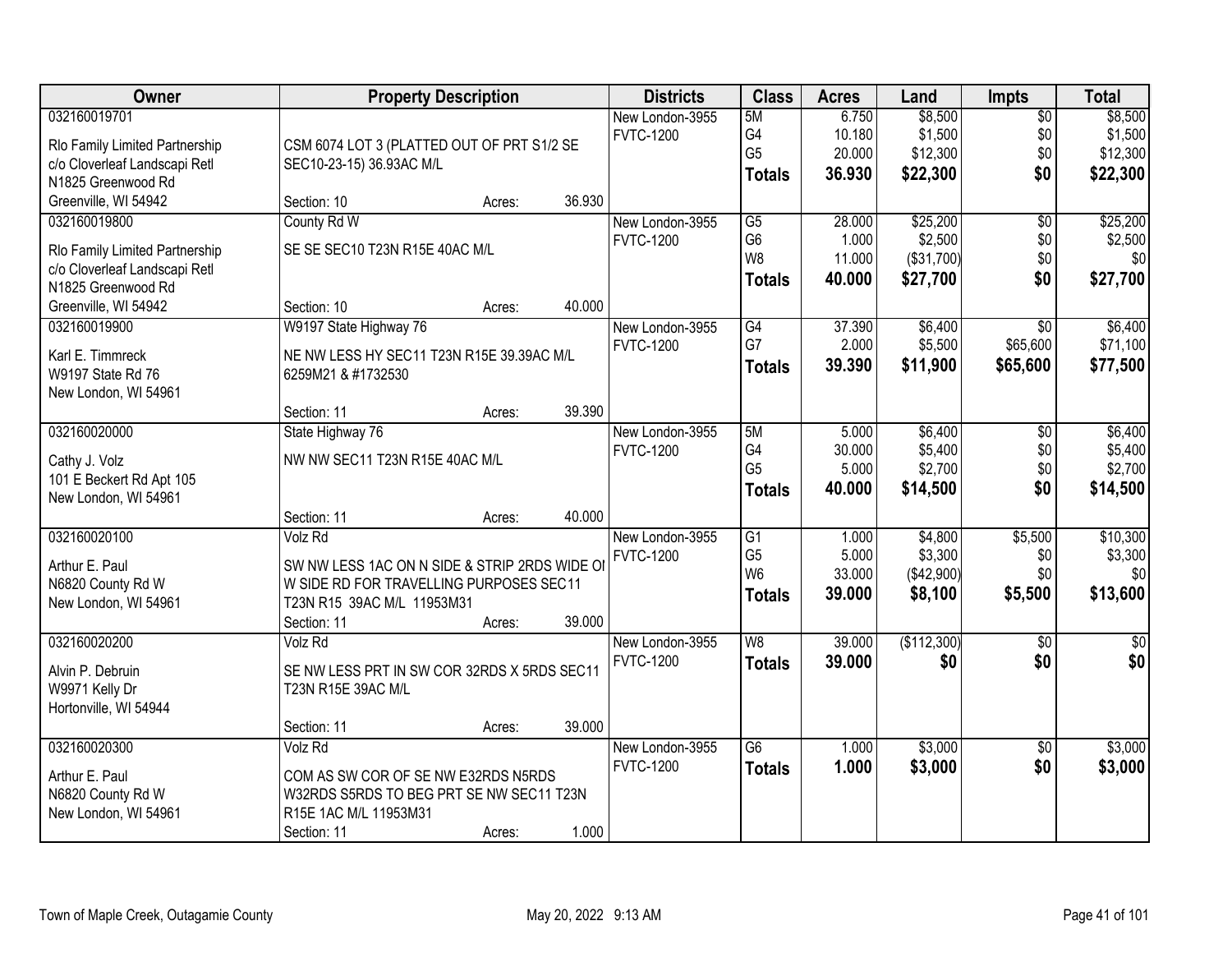| 032160020400<br>$\overline{G6}$<br>1.000<br>\$3,000<br>Volz Rd<br>New London-3955<br>$\overline{50}$<br>1.000<br>\$3,000<br>\$0<br><b>FVTC-1200</b><br>\$3,000<br><b>Totals</b><br>Alvin P. Debruin<br>SW NW STRIP OF LAND 2RDS X 78 RDS ON N SIDE<br>W9971 Kelly Dr<br>SEC11 T23N R15E 1AC M/L<br>Hortonville, WI 54944<br>1.000<br>Section:<br>Acres:<br>\$32,400<br>032160020500<br>Young Rd<br>$\overline{G5}$<br>36.000<br>$\overline{50}$<br>New London-3955<br>W <sub>6</sub><br>4.000<br>(\$10,000)<br>\$0<br><b>FVTC-1200</b><br>NE NE SEC15 T23N R15E 40AC M/L<br>Rlo Family Limited Partnership<br>\$0<br>40.000<br>\$32,400<br><b>Totals</b><br>c/o Cloverleaf Landscapi Retl<br>N1825 Greenwood Rd<br>40.000<br>Greenville, WI 54942<br>Section: 15<br>Acres:<br>\$36,000<br>032160020600<br>Young Rd<br>$\overline{G5}$<br>40.000<br>New London-3955<br>$\sqrt[6]{3}$<br><b>FVTC-1200</b><br>\$0<br>\$36,000<br>40.000<br><b>Totals</b><br>NW NE SEC15 T23N R15E 40AC M/L<br>Rlo Family Limited Partnership<br>c/o Cloverleaf Landscapi Retl<br>N1825 Greenwood Rd<br>40.000<br>Greenville, WI 54942<br>Section: 15<br>Acres:<br>032160020700<br>$\overline{G4}$<br>\$2,100<br>Young Rd<br>New London-3955<br>14.000<br>\$0<br>G <sub>5</sub><br>\$14,000<br>26.000<br>\$0<br><b>FVTC-1200</b><br>SW NE SEC15 T23N R15E 40AC M/L<br>Rlo Family Limited Partnership<br>\$0<br>40.000<br>\$16,100<br><b>Totals</b><br>c/o Cloverleaf Landscapi Retl<br>N1825 Greenwood Rd<br>40.000<br>Greenville, WI 54942<br>Section: 15<br>Acres:<br>\$100<br>032160020800<br>$\overline{G4}$<br>0.400<br>$\overline{50}$<br>\$100<br>Young Rd<br>New London-3955<br>G <sub>5</sub><br>19.600<br>\$19,800<br>\$0<br><b>FVTC-1200</b><br>SE NE SEC15 T23N R15E 40AC M/L<br>Rlo Family Limited Partnership<br>W <sub>6</sub><br>\$0<br>20.000<br>(\$44,000)<br>c/o Cloverleaf Landscapi Retl<br>\$0<br>\$19,900<br>40.000<br>\$19,900<br><b>Totals</b><br>N1825 Greenwood Rd<br>40.000<br>Greenville, WI 54942<br>Section: 15<br>Acres:<br>$\overline{G4}$<br>\$3,700<br>032160020900<br>20.770<br>$\overline{$0}$<br>Young Rd<br>New London-3955<br>G <sub>5</sub><br>\$14,600<br>22.000<br>\$0<br><b>FVTC-1200</b><br>NE NW SEC15 T23N R15E 42.77AC M/L<br>Rlo Family Limited Partnership<br>42.770<br>\$18,300<br>\$0<br>\$18,300<br><b>Totals</b><br>c/o Cloverleaf Landscapi Retl<br>N1825 Greenwood Rd<br>Greenville, WI 54942<br>42.770<br>Section: 15<br>Acres:<br>032160021000<br>N6456 County Rd W<br>G4<br>\$4,800<br>New London-3955<br>29.000<br>$\overline{50}$<br>G <sub>5</sub><br>9.000<br>\$6,000<br><b>FVTC-1200</b><br>\$0<br>NW NW SEC15 T23N R15E LESS .75AC FOR HY 40AC<br>Russell L. Obermeier<br>G7<br>2.000<br>\$91,600<br>\$5,500<br>W9489 Affeldt Rd<br>M/L<br>40.000<br>\$16,300<br>\$91,600<br>\$107,900<br><b>Totals</b><br>New London, WI 54961 | Owner |             | <b>Property Description</b> |        | <b>Districts</b> | <b>Class</b> | <b>Acres</b> | Land    | <b>Impts</b> | <b>Total</b> |
|------------------------------------------------------------------------------------------------------------------------------------------------------------------------------------------------------------------------------------------------------------------------------------------------------------------------------------------------------------------------------------------------------------------------------------------------------------------------------------------------------------------------------------------------------------------------------------------------------------------------------------------------------------------------------------------------------------------------------------------------------------------------------------------------------------------------------------------------------------------------------------------------------------------------------------------------------------------------------------------------------------------------------------------------------------------------------------------------------------------------------------------------------------------------------------------------------------------------------------------------------------------------------------------------------------------------------------------------------------------------------------------------------------------------------------------------------------------------------------------------------------------------------------------------------------------------------------------------------------------------------------------------------------------------------------------------------------------------------------------------------------------------------------------------------------------------------------------------------------------------------------------------------------------------------------------------------------------------------------------------------------------------------------------------------------------------------------------------------------------------------------------------------------------------------------------------------------------------------------------------------------------------------------------------------------------------------------------------------------------------------------------------------------------------------------------------------------------------------------------------------------------------------------------------------------------------------------------------------------------------------------------------------------------------------------------------------------------------------------------------------------------------------------------------------------------------------------------------------------------------------|-------|-------------|-----------------------------|--------|------------------|--------------|--------------|---------|--------------|--------------|
|                                                                                                                                                                                                                                                                                                                                                                                                                                                                                                                                                                                                                                                                                                                                                                                                                                                                                                                                                                                                                                                                                                                                                                                                                                                                                                                                                                                                                                                                                                                                                                                                                                                                                                                                                                                                                                                                                                                                                                                                                                                                                                                                                                                                                                                                                                                                                                                                                                                                                                                                                                                                                                                                                                                                                                                                                                                                              |       |             |                             |        |                  |              |              | \$3,000 |              |              |
|                                                                                                                                                                                                                                                                                                                                                                                                                                                                                                                                                                                                                                                                                                                                                                                                                                                                                                                                                                                                                                                                                                                                                                                                                                                                                                                                                                                                                                                                                                                                                                                                                                                                                                                                                                                                                                                                                                                                                                                                                                                                                                                                                                                                                                                                                                                                                                                                                                                                                                                                                                                                                                                                                                                                                                                                                                                                              |       |             |                             |        |                  |              |              |         |              |              |
| \$32,400<br>\$32,400                                                                                                                                                                                                                                                                                                                                                                                                                                                                                                                                                                                                                                                                                                                                                                                                                                                                                                                                                                                                                                                                                                                                                                                                                                                                                                                                                                                                                                                                                                                                                                                                                                                                                                                                                                                                                                                                                                                                                                                                                                                                                                                                                                                                                                                                                                                                                                                                                                                                                                                                                                                                                                                                                                                                                                                                                                                         |       |             |                             |        |                  |              |              |         |              |              |
|                                                                                                                                                                                                                                                                                                                                                                                                                                                                                                                                                                                                                                                                                                                                                                                                                                                                                                                                                                                                                                                                                                                                                                                                                                                                                                                                                                                                                                                                                                                                                                                                                                                                                                                                                                                                                                                                                                                                                                                                                                                                                                                                                                                                                                                                                                                                                                                                                                                                                                                                                                                                                                                                                                                                                                                                                                                                              |       |             |                             |        |                  |              |              |         |              |              |
| \$0<br>\$36,000<br>\$36,000<br>\$2,100<br>\$14,000<br>\$16,100<br>\$19,800<br>\$0<br>\$3,700<br>\$14,600<br>\$4,800<br>\$6,000<br>\$97,100                                                                                                                                                                                                                                                                                                                                                                                                                                                                                                                                                                                                                                                                                                                                                                                                                                                                                                                                                                                                                                                                                                                                                                                                                                                                                                                                                                                                                                                                                                                                                                                                                                                                                                                                                                                                                                                                                                                                                                                                                                                                                                                                                                                                                                                                                                                                                                                                                                                                                                                                                                                                                                                                                                                                   |       |             |                             |        |                  |              |              |         |              |              |
|                                                                                                                                                                                                                                                                                                                                                                                                                                                                                                                                                                                                                                                                                                                                                                                                                                                                                                                                                                                                                                                                                                                                                                                                                                                                                                                                                                                                                                                                                                                                                                                                                                                                                                                                                                                                                                                                                                                                                                                                                                                                                                                                                                                                                                                                                                                                                                                                                                                                                                                                                                                                                                                                                                                                                                                                                                                                              |       |             |                             |        |                  |              |              |         |              |              |
|                                                                                                                                                                                                                                                                                                                                                                                                                                                                                                                                                                                                                                                                                                                                                                                                                                                                                                                                                                                                                                                                                                                                                                                                                                                                                                                                                                                                                                                                                                                                                                                                                                                                                                                                                                                                                                                                                                                                                                                                                                                                                                                                                                                                                                                                                                                                                                                                                                                                                                                                                                                                                                                                                                                                                                                                                                                                              |       |             |                             |        |                  |              |              |         |              |              |
|                                                                                                                                                                                                                                                                                                                                                                                                                                                                                                                                                                                                                                                                                                                                                                                                                                                                                                                                                                                                                                                                                                                                                                                                                                                                                                                                                                                                                                                                                                                                                                                                                                                                                                                                                                                                                                                                                                                                                                                                                                                                                                                                                                                                                                                                                                                                                                                                                                                                                                                                                                                                                                                                                                                                                                                                                                                                              |       |             |                             |        |                  |              |              |         |              |              |
|                                                                                                                                                                                                                                                                                                                                                                                                                                                                                                                                                                                                                                                                                                                                                                                                                                                                                                                                                                                                                                                                                                                                                                                                                                                                                                                                                                                                                                                                                                                                                                                                                                                                                                                                                                                                                                                                                                                                                                                                                                                                                                                                                                                                                                                                                                                                                                                                                                                                                                                                                                                                                                                                                                                                                                                                                                                                              |       |             |                             |        |                  |              |              |         |              |              |
|                                                                                                                                                                                                                                                                                                                                                                                                                                                                                                                                                                                                                                                                                                                                                                                                                                                                                                                                                                                                                                                                                                                                                                                                                                                                                                                                                                                                                                                                                                                                                                                                                                                                                                                                                                                                                                                                                                                                                                                                                                                                                                                                                                                                                                                                                                                                                                                                                                                                                                                                                                                                                                                                                                                                                                                                                                                                              |       |             |                             |        |                  |              |              |         |              |              |
|                                                                                                                                                                                                                                                                                                                                                                                                                                                                                                                                                                                                                                                                                                                                                                                                                                                                                                                                                                                                                                                                                                                                                                                                                                                                                                                                                                                                                                                                                                                                                                                                                                                                                                                                                                                                                                                                                                                                                                                                                                                                                                                                                                                                                                                                                                                                                                                                                                                                                                                                                                                                                                                                                                                                                                                                                                                                              |       |             |                             |        |                  |              |              |         |              |              |
|                                                                                                                                                                                                                                                                                                                                                                                                                                                                                                                                                                                                                                                                                                                                                                                                                                                                                                                                                                                                                                                                                                                                                                                                                                                                                                                                                                                                                                                                                                                                                                                                                                                                                                                                                                                                                                                                                                                                                                                                                                                                                                                                                                                                                                                                                                                                                                                                                                                                                                                                                                                                                                                                                                                                                                                                                                                                              |       |             |                             |        |                  |              |              |         |              |              |
|                                                                                                                                                                                                                                                                                                                                                                                                                                                                                                                                                                                                                                                                                                                                                                                                                                                                                                                                                                                                                                                                                                                                                                                                                                                                                                                                                                                                                                                                                                                                                                                                                                                                                                                                                                                                                                                                                                                                                                                                                                                                                                                                                                                                                                                                                                                                                                                                                                                                                                                                                                                                                                                                                                                                                                                                                                                                              |       |             |                             |        |                  |              |              |         |              |              |
|                                                                                                                                                                                                                                                                                                                                                                                                                                                                                                                                                                                                                                                                                                                                                                                                                                                                                                                                                                                                                                                                                                                                                                                                                                                                                                                                                                                                                                                                                                                                                                                                                                                                                                                                                                                                                                                                                                                                                                                                                                                                                                                                                                                                                                                                                                                                                                                                                                                                                                                                                                                                                                                                                                                                                                                                                                                                              |       |             |                             |        |                  |              |              |         |              |              |
|                                                                                                                                                                                                                                                                                                                                                                                                                                                                                                                                                                                                                                                                                                                                                                                                                                                                                                                                                                                                                                                                                                                                                                                                                                                                                                                                                                                                                                                                                                                                                                                                                                                                                                                                                                                                                                                                                                                                                                                                                                                                                                                                                                                                                                                                                                                                                                                                                                                                                                                                                                                                                                                                                                                                                                                                                                                                              |       |             |                             |        |                  |              |              |         |              |              |
|                                                                                                                                                                                                                                                                                                                                                                                                                                                                                                                                                                                                                                                                                                                                                                                                                                                                                                                                                                                                                                                                                                                                                                                                                                                                                                                                                                                                                                                                                                                                                                                                                                                                                                                                                                                                                                                                                                                                                                                                                                                                                                                                                                                                                                                                                                                                                                                                                                                                                                                                                                                                                                                                                                                                                                                                                                                                              |       |             |                             |        |                  |              |              |         |              |              |
|                                                                                                                                                                                                                                                                                                                                                                                                                                                                                                                                                                                                                                                                                                                                                                                                                                                                                                                                                                                                                                                                                                                                                                                                                                                                                                                                                                                                                                                                                                                                                                                                                                                                                                                                                                                                                                                                                                                                                                                                                                                                                                                                                                                                                                                                                                                                                                                                                                                                                                                                                                                                                                                                                                                                                                                                                                                                              |       |             |                             |        |                  |              |              |         |              |              |
|                                                                                                                                                                                                                                                                                                                                                                                                                                                                                                                                                                                                                                                                                                                                                                                                                                                                                                                                                                                                                                                                                                                                                                                                                                                                                                                                                                                                                                                                                                                                                                                                                                                                                                                                                                                                                                                                                                                                                                                                                                                                                                                                                                                                                                                                                                                                                                                                                                                                                                                                                                                                                                                                                                                                                                                                                                                                              |       |             |                             |        |                  |              |              |         |              |              |
|                                                                                                                                                                                                                                                                                                                                                                                                                                                                                                                                                                                                                                                                                                                                                                                                                                                                                                                                                                                                                                                                                                                                                                                                                                                                                                                                                                                                                                                                                                                                                                                                                                                                                                                                                                                                                                                                                                                                                                                                                                                                                                                                                                                                                                                                                                                                                                                                                                                                                                                                                                                                                                                                                                                                                                                                                                                                              |       |             |                             |        |                  |              |              |         |              |              |
|                                                                                                                                                                                                                                                                                                                                                                                                                                                                                                                                                                                                                                                                                                                                                                                                                                                                                                                                                                                                                                                                                                                                                                                                                                                                                                                                                                                                                                                                                                                                                                                                                                                                                                                                                                                                                                                                                                                                                                                                                                                                                                                                                                                                                                                                                                                                                                                                                                                                                                                                                                                                                                                                                                                                                                                                                                                                              |       |             |                             |        |                  |              |              |         |              |              |
|                                                                                                                                                                                                                                                                                                                                                                                                                                                                                                                                                                                                                                                                                                                                                                                                                                                                                                                                                                                                                                                                                                                                                                                                                                                                                                                                                                                                                                                                                                                                                                                                                                                                                                                                                                                                                                                                                                                                                                                                                                                                                                                                                                                                                                                                                                                                                                                                                                                                                                                                                                                                                                                                                                                                                                                                                                                                              |       |             |                             |        |                  |              |              |         |              |              |
|                                                                                                                                                                                                                                                                                                                                                                                                                                                                                                                                                                                                                                                                                                                                                                                                                                                                                                                                                                                                                                                                                                                                                                                                                                                                                                                                                                                                                                                                                                                                                                                                                                                                                                                                                                                                                                                                                                                                                                                                                                                                                                                                                                                                                                                                                                                                                                                                                                                                                                                                                                                                                                                                                                                                                                                                                                                                              |       |             |                             |        |                  |              |              |         |              |              |
|                                                                                                                                                                                                                                                                                                                                                                                                                                                                                                                                                                                                                                                                                                                                                                                                                                                                                                                                                                                                                                                                                                                                                                                                                                                                                                                                                                                                                                                                                                                                                                                                                                                                                                                                                                                                                                                                                                                                                                                                                                                                                                                                                                                                                                                                                                                                                                                                                                                                                                                                                                                                                                                                                                                                                                                                                                                                              |       |             |                             |        |                  |              |              |         |              |              |
|                                                                                                                                                                                                                                                                                                                                                                                                                                                                                                                                                                                                                                                                                                                                                                                                                                                                                                                                                                                                                                                                                                                                                                                                                                                                                                                                                                                                                                                                                                                                                                                                                                                                                                                                                                                                                                                                                                                                                                                                                                                                                                                                                                                                                                                                                                                                                                                                                                                                                                                                                                                                                                                                                                                                                                                                                                                                              |       |             |                             |        |                  |              |              |         |              |              |
|                                                                                                                                                                                                                                                                                                                                                                                                                                                                                                                                                                                                                                                                                                                                                                                                                                                                                                                                                                                                                                                                                                                                                                                                                                                                                                                                                                                                                                                                                                                                                                                                                                                                                                                                                                                                                                                                                                                                                                                                                                                                                                                                                                                                                                                                                                                                                                                                                                                                                                                                                                                                                                                                                                                                                                                                                                                                              |       |             |                             |        |                  |              |              |         |              |              |
|                                                                                                                                                                                                                                                                                                                                                                                                                                                                                                                                                                                                                                                                                                                                                                                                                                                                                                                                                                                                                                                                                                                                                                                                                                                                                                                                                                                                                                                                                                                                                                                                                                                                                                                                                                                                                                                                                                                                                                                                                                                                                                                                                                                                                                                                                                                                                                                                                                                                                                                                                                                                                                                                                                                                                                                                                                                                              |       |             |                             |        |                  |              |              |         |              |              |
|                                                                                                                                                                                                                                                                                                                                                                                                                                                                                                                                                                                                                                                                                                                                                                                                                                                                                                                                                                                                                                                                                                                                                                                                                                                                                                                                                                                                                                                                                                                                                                                                                                                                                                                                                                                                                                                                                                                                                                                                                                                                                                                                                                                                                                                                                                                                                                                                                                                                                                                                                                                                                                                                                                                                                                                                                                                                              |       |             |                             |        |                  |              |              |         |              |              |
|                                                                                                                                                                                                                                                                                                                                                                                                                                                                                                                                                                                                                                                                                                                                                                                                                                                                                                                                                                                                                                                                                                                                                                                                                                                                                                                                                                                                                                                                                                                                                                                                                                                                                                                                                                                                                                                                                                                                                                                                                                                                                                                                                                                                                                                                                                                                                                                                                                                                                                                                                                                                                                                                                                                                                                                                                                                                              |       |             |                             |        |                  |              |              |         |              |              |
|                                                                                                                                                                                                                                                                                                                                                                                                                                                                                                                                                                                                                                                                                                                                                                                                                                                                                                                                                                                                                                                                                                                                                                                                                                                                                                                                                                                                                                                                                                                                                                                                                                                                                                                                                                                                                                                                                                                                                                                                                                                                                                                                                                                                                                                                                                                                                                                                                                                                                                                                                                                                                                                                                                                                                                                                                                                                              |       |             |                             |        |                  |              |              |         |              |              |
|                                                                                                                                                                                                                                                                                                                                                                                                                                                                                                                                                                                                                                                                                                                                                                                                                                                                                                                                                                                                                                                                                                                                                                                                                                                                                                                                                                                                                                                                                                                                                                                                                                                                                                                                                                                                                                                                                                                                                                                                                                                                                                                                                                                                                                                                                                                                                                                                                                                                                                                                                                                                                                                                                                                                                                                                                                                                              |       |             |                             |        |                  |              |              |         |              |              |
| Acres:                                                                                                                                                                                                                                                                                                                                                                                                                                                                                                                                                                                                                                                                                                                                                                                                                                                                                                                                                                                                                                                                                                                                                                                                                                                                                                                                                                                                                                                                                                                                                                                                                                                                                                                                                                                                                                                                                                                                                                                                                                                                                                                                                                                                                                                                                                                                                                                                                                                                                                                                                                                                                                                                                                                                                                                                                                                                       |       | Section: 15 |                             | 40.000 |                  |              |              |         |              |              |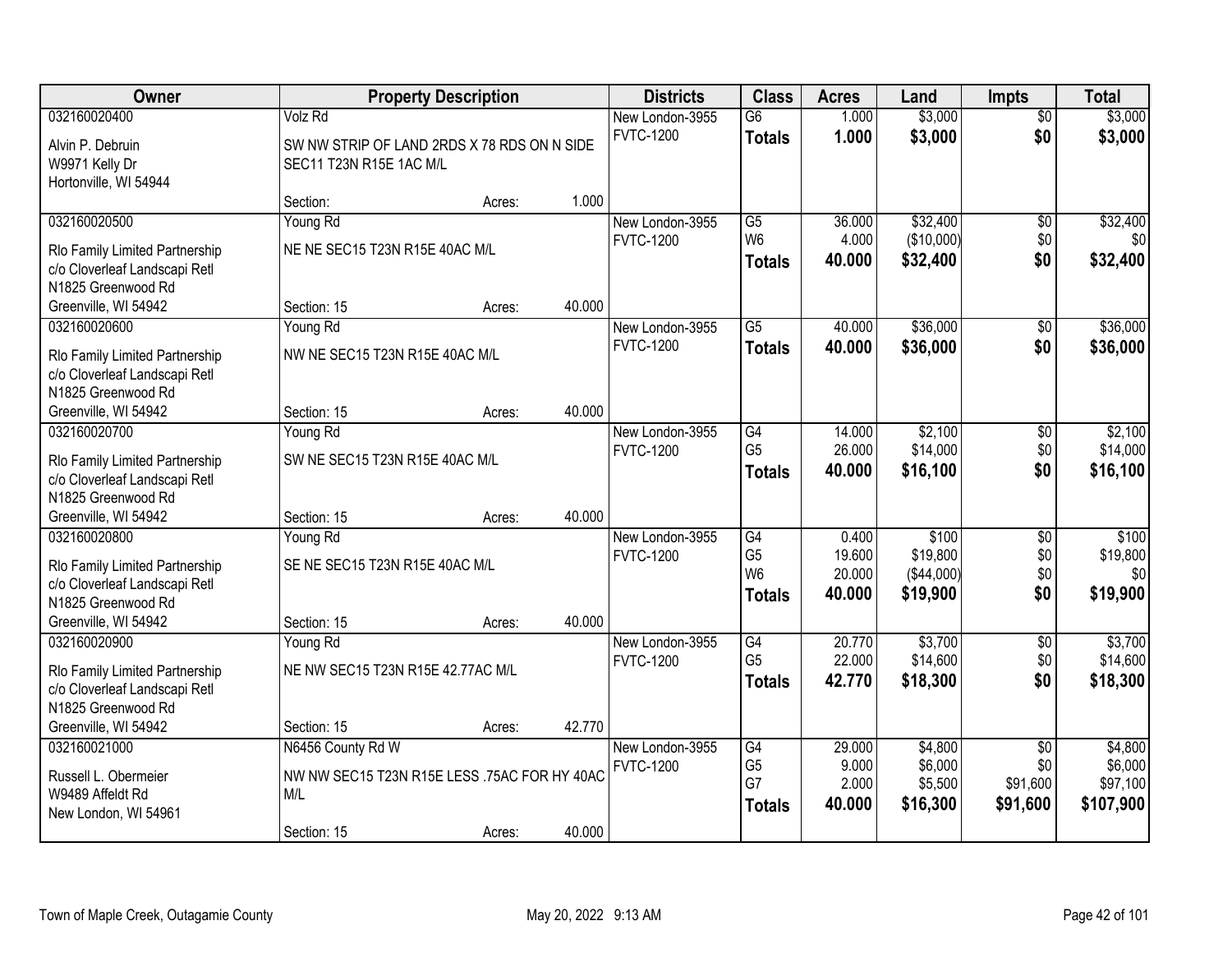| Owner                                                                                                                         | <b>Property Description</b>                                                                                                                                                   | <b>Districts</b>                    | <b>Class</b>                                | <b>Acres</b>                          | Land                                        | <b>Impts</b>                         | <b>Total</b>                                |
|-------------------------------------------------------------------------------------------------------------------------------|-------------------------------------------------------------------------------------------------------------------------------------------------------------------------------|-------------------------------------|---------------------------------------------|---------------------------------------|---------------------------------------------|--------------------------------------|---------------------------------------------|
| 032160021100<br>Despena D. Dimitrakakis<br>W8554 Pheasant run                                                                 | SW NW SEC15 T23N R15E LESS .50AC FOR HY<br>40AC M/L #1497432 &                                                                                                                | New London-3955<br><b>FVTC-1200</b> | $\overline{G4}$<br><b>Totals</b>            | 40.000<br>40.000                      | \$7,200<br>\$7,200                          | $\overline{50}$<br>\$0               | \$7,200<br>\$7,200                          |
| Hortonville, WI 54944                                                                                                         | 40.000<br>Section: 15<br>Acres:                                                                                                                                               |                                     |                                             |                                       |                                             |                                      |                                             |
| 032160021200<br>Russell L. Obermeier<br>W9489 Affeldt Rd<br>New London, WI 54961                                              | County Rd W<br>SE NW LESS ELY582FT M/L SEC15 T23N R15E<br>21.23AC M/L                                                                                                         | New London-3955<br><b>FVTC-1200</b> | G4<br><b>Totals</b>                         | 21.230<br>21.230                      | \$3,000<br>\$3,000                          | \$0<br>\$0                           | \$3,000<br>\$3,000                          |
| 032160021201<br>James J. Young<br>W9514 Young Rd<br>New London, WI 54961                                                      | 21.230<br>Section: 15<br>Acres:<br>W9514 Young Rd<br>S466FT OF E466FT SE NW SEC15 T23N R15E 5AC<br>M/L 966M33<br>5.000<br>Section: 15<br>Acres:                               | New London-3955<br><b>FVTC-1200</b> | G1<br>G <sub>5</sub><br><b>Totals</b>       | 2.000<br>3.000<br>5.000               | \$8,400<br>\$2,000<br>\$10,400              | \$127,100<br>\$0<br>\$127,100        | \$135,500<br>\$2,000<br>\$137,500           |
| 032160021202<br>Rlo Family Limited Partnership<br>c/o Cloverleaf Landscapi Retl<br>N1825 Greenwood Rd<br>Greenville, WI 54942 | BEG NE COR SE NW SEC15 S947.27 FT W466FT<br>S466FT W116.05FT N1361.95FT E582FT TO BEG<br>PRT SE NW SEC15 T23N R15E 13.77AC M/L<br>13.770<br>Section: 15<br>Acres:             | New London-3955<br><b>FVTC-1200</b> | G4<br>G <sub>5</sub><br><b>Totals</b>       | 9.770<br>4.000<br>13.770              | \$1,100<br>\$3,600<br>\$4,700               | $\sqrt[6]{3}$<br>\$0<br>\$0          | \$1,100<br>\$3,600<br>\$4,700               |
| 032160021300<br>Wagenson Farms, LLP<br>N8258 County Rd F<br>Shiocton, WI 54170                                                | Young Rd<br>CSM 6234 LOT 3 (PLATTED OUT OF PRT NE, SE &<br>SW SEC15-23-15) 141.61AC M/L<br>141.610<br>Section: 15<br>Acres:                                                   | New London-3955<br><b>FVTC-1200</b> | 5M<br>G4<br>G <sub>5</sub><br><b>Totals</b> | 3.000<br>126.220<br>12.390<br>141.610 | \$3,900<br>\$22,300<br>\$12,200<br>\$38,400 | $\overline{50}$<br>\$0<br>\$0<br>\$0 | \$3,900<br>\$22,300<br>\$12,200<br>\$38,400 |
| 032160021801<br>Rose A. Doro<br>2315 Smoke Tree Rd<br>Neenah, WI 54956                                                        | N6188 County Rd W<br>CSM 1855 LOT 1 (PLATTED OUT OF PRT SW SW<br>SEC15-23-15) 2AC M/L<br>2.000<br>Section: 15<br>Acres:                                                       | New London-3955<br><b>FVTC-1200</b> | $\overline{G1}$<br><b>Totals</b>            | 2.000<br>2.000                        | \$10,000<br>\$10,000                        | \$1,000<br>\$1,000                   | \$11,000<br>\$11,000                        |
| 032160021802<br>James B. Gunz<br>2315 Smoke Tree Rd<br>Neenah, WI 54956                                                       | COM S1/4 COR SEC15 W25FT POB N790FT W585FT<br>SWLY TO PT 156FT N OF SE COR CSM 1855 S156FT<br>W292.75FT S516FT E2615FT M/L TO POB PRT S1/2<br>43.430<br>Section: 15<br>Acres: | New London-3955<br><b>FVTC-1200</b> | G4<br>G <sub>5</sub><br><b>Totals</b>       | 3.800<br>39.630<br>43.430             | \$700<br>\$35,700<br>\$36,400               | $\overline{60}$<br>\$0<br>\$0        | \$700<br>\$35,700<br>\$36,400               |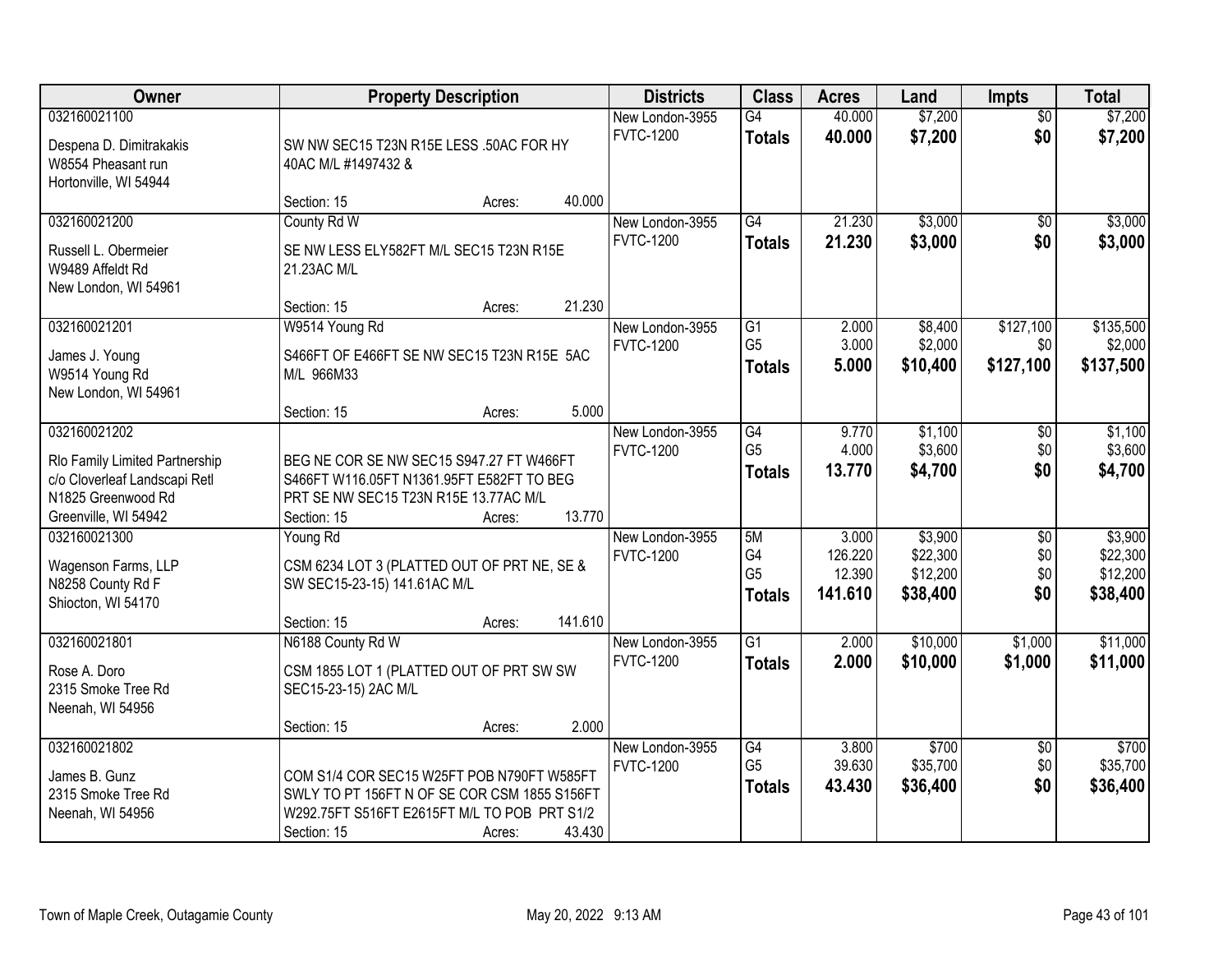| Owner                                    |                                                                            | <b>Property Description</b> |        | <b>Districts</b> | <b>Class</b>    | <b>Acres</b> | Land     | <b>Impts</b>    | <b>Total</b> |
|------------------------------------------|----------------------------------------------------------------------------|-----------------------------|--------|------------------|-----------------|--------------|----------|-----------------|--------------|
| 032160021901                             |                                                                            |                             |        | New London-3955  | $\overline{G6}$ | 10.560       | \$22,800 | $\overline{50}$ | \$22,800     |
| James B. Gunz                            | COM S1/4 COR SEC15 W25FT N790 FT POB N760FT                                |                             |        | <b>FVTC-1200</b> | <b>Totals</b>   | 10.560       | \$22,800 | \$0             | \$22,800     |
| 2315 Smoke Tree Rd                       | W550FT SW TO PT 585FT W OF POB E585FT TO POB                               |                             |        |                  |                 |              |          |                 |              |
| Neenah, WI 54956                         | PRT E1/2 SW SEC15 T23N R15E 10.56AC M/L                                    |                             |        |                  |                 |              |          |                 |              |
|                                          | Section: 15                                                                | Acres:                      | 10.560 |                  |                 |              |          |                 |              |
| 032160022000                             |                                                                            |                             |        | New London-3955  | G4              | 20.000       | \$3,600  | \$0             | \$3,600      |
|                                          |                                                                            |                             |        | <b>FVTC-1200</b> | G <sub>5</sub>  | 0.180        | \$100    | \$0             | \$100        |
| Wagenson Farms, LLP<br>N8258 County Rd F | CSM 6234 LOT 4 (PLATTED OUT OF PRT NE, SE &<br>SW SEC15-23-15) 20.18AC M/L |                             |        |                  | <b>Totals</b>   | 20.180       | \$3,700  | \$0             | \$3,700      |
| Shiocton, WI 54170                       |                                                                            |                             |        |                  |                 |              |          |                 |              |
|                                          | Section: 15                                                                | Acres:                      | 20.180 |                  |                 |              |          |                 |              |
| 032160022100                             | W9401 Young Rd                                                             |                             |        | New London-3955  | $\overline{G1}$ | 3.780        | \$10,700 | \$120,200       | \$130,900    |
|                                          |                                                                            |                             |        | <b>FVTC-1200</b> | G <sub>5</sub>  | 61.740       | \$20,200 | \$0             | \$20,200     |
| Martin A. Young                          | LOT 1 CSM 6234 LESS CSM 8031                                               |                             |        |                  | G <sub>6</sub>  | 8.000        | \$19,400 | \$0             | \$19,400     |
| W9401 Young Rd                           |                                                                            |                             |        |                  | <b>Totals</b>   | 73.520       | \$50,300 | \$120,200       | \$170,500    |
| New London, WI 54961                     | Section: 15                                                                | Acres:                      | 73.520 |                  |                 |              |          |                 |              |
| 032160022101                             | W9361 Young Rd                                                             |                             |        | New London-3955  | $\overline{G1}$ | 2.540        | \$7,200  | \$211,400       | \$218,600    |
|                                          |                                                                            |                             |        | <b>FVTC-1200</b> | G4              | 6.000        | \$1,100  | \$0             | \$1,100      |
| Jacob C. Leeman                          | CSM 6234 LOT 2 (PLATTED OUT OF PRT NE, SE &                                |                             |        |                  | <b>Totals</b>   | 8.540        | \$8,300  | \$211,400       | \$219,700    |
| W9361 Young Rd                           | SW SEC15-23-15) 8.54AC M/L                                                 |                             |        |                  |                 |              |          |                 |              |
| New London, WI 54961                     |                                                                            |                             |        |                  |                 |              |          |                 |              |
|                                          | Section: 15                                                                | Acres:                      | 8.540  |                  |                 |              |          |                 |              |
| 032160022104                             | Young Rd                                                                   |                             |        | New London-3955  | $\overline{G5}$ | 15.980       | \$10,500 | $\overline{50}$ | \$10,500     |
| Martin W. Young                          | LOT 1 CSM 8031                                                             |                             |        | <b>FVTC-1200</b> | <b>Totals</b>   | 15.980       | \$10,500 | \$0             | \$10,500     |
| 8418 County Rd D                         |                                                                            |                             |        |                  |                 |              |          |                 |              |
| Winneconne, WI 54986                     |                                                                            |                             |        |                  |                 |              |          |                 |              |
|                                          | Section: 15                                                                | Acres:                      | 15.980 |                  |                 |              |          |                 |              |
| 032160022400                             | County Rd W                                                                |                             |        | New London-3955  | G4              | 24.750       | \$4,600  | \$0             | \$4,600      |
| J&J Spreading, LLC                       | CSM 6589 LOT 1 (PLATTED OUT OF PRT NW NE &                                 |                             |        | <b>FVTC-1200</b> | <b>Totals</b>   | 24.750       | \$4,600  | \$0             | \$4,600      |
| N9722 Fir Rd                             | PRT NE NE SEC16-23 -15) 24.75AC M/L                                        |                             |        |                  |                 |              |          |                 |              |
| New London, WI 54961                     |                                                                            |                             |        |                  |                 |              |          |                 |              |
|                                          | Section: 16                                                                | Acres:                      | 24.750 |                  |                 |              |          |                 |              |
| 032160022401                             |                                                                            |                             |        | New London-3955  | G4              | 2.000        | \$300    | $\overline{60}$ | \$300        |
| Despena D. Dimitrakakis                  | CSM 6589 LOT 2 (PLATTED OUT OF PRT NW NE &                                 |                             |        | <b>FVTC-1200</b> | G <sub>5</sub>  | 15.480       | \$9,300  | \$0             | \$9,300      |
| W8554 Pheasant run                       | PRT NE NE SEC16-23 -15) 17.48AC M/L                                        |                             |        |                  | <b>Totals</b>   | 17.480       | \$9,600  | \$0             | \$9,600      |
| Hortonville, WI 54944                    |                                                                            |                             |        |                  |                 |              |          |                 |              |
|                                          | Section: 16                                                                | Acres:                      | 17.480 |                  |                 |              |          |                 |              |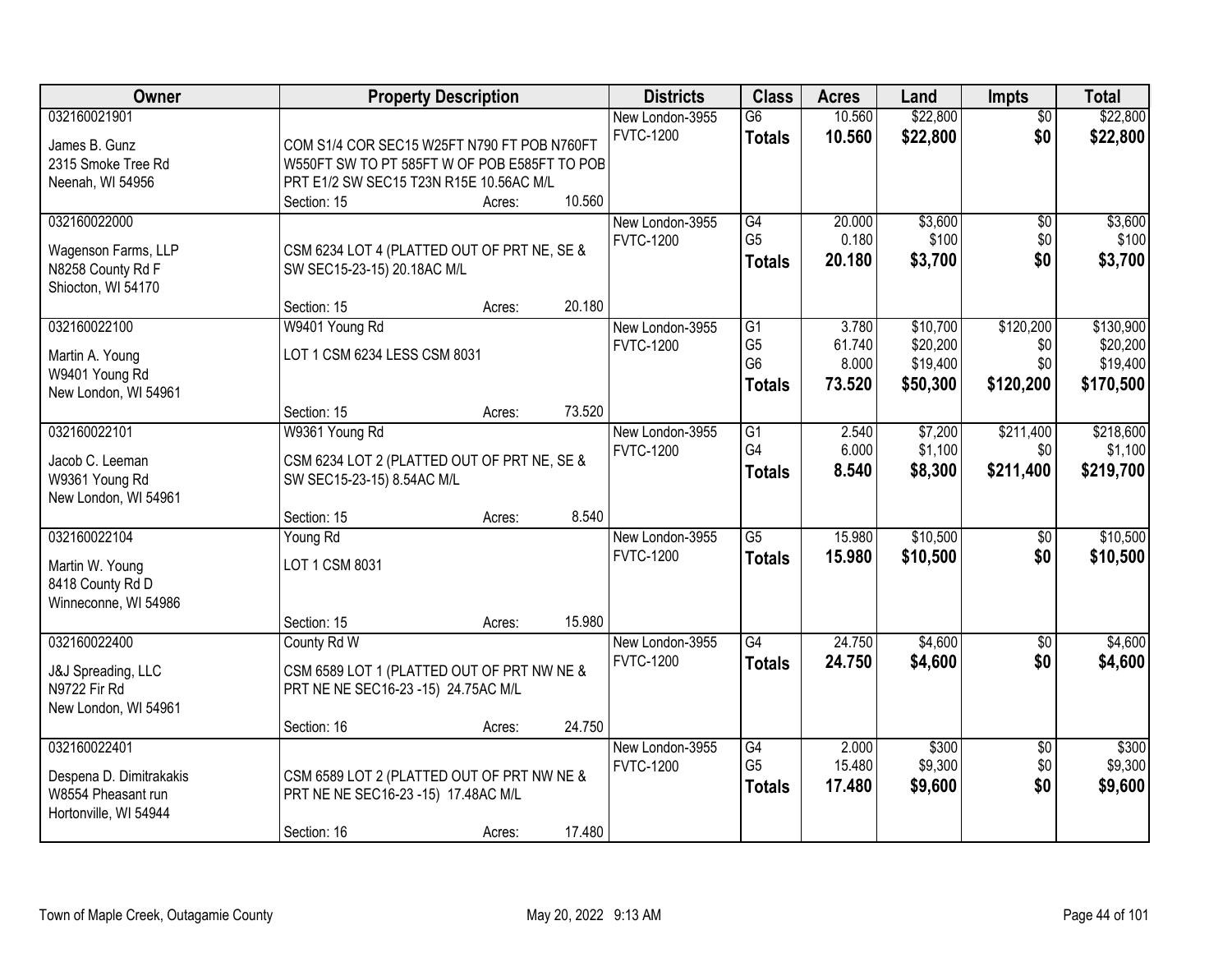| Owner                     |                                              | <b>Property Description</b> |        | <b>Districts</b>                    | <b>Class</b>         | <b>Acres</b>     | Land                | <b>Impts</b>           | <b>Total</b>        |
|---------------------------|----------------------------------------------|-----------------------------|--------|-------------------------------------|----------------------|------------------|---------------------|------------------------|---------------------|
| 032160022500              | County Rd W                                  |                             |        | New London-3955                     | 5M                   | 1.340            | \$1,700             | $\sqrt{$0}$            | \$1,700             |
| Patrick W. White          | PRT E60AC OF N1/2 NE LY W OF C/L BEAR CREEK  |                             |        | <b>FVTC-1200</b>                    | G4                   | 10.000           | \$1,500             | \$0                    | \$1,500             |
| W8554 Pheasant run        | SEC16 T23N R15E 18.34AC M/L                  |                             |        |                                     | G <sub>5</sub>       | 7.000            | \$3,500             | \$0                    | \$3,500             |
| Hortonville, WI 54944     |                                              |                             |        |                                     | <b>Totals</b>        | 18.340           | \$6,700             | \$0                    | \$6,700             |
|                           | Section: 16                                  | Acres:                      | 18.340 |                                     |                      |                  |                     |                        |                     |
| 032160022600              | E Hoffman Rd                                 |                             |        | New London-3955                     | $\overline{G5}$      | 5.000            | \$2,800             | \$0                    | \$2,800             |
| Kevin G. Clark            | NW NW NE SEC16 T23N R15E 10AC M/L            |                             |        | <b>FVTC-1200</b>                    | G <sub>6</sub>       | 5.000            | \$10,800            | \$0                    | \$10,800            |
| W10095 Hoffman Rd         |                                              |                             |        |                                     | <b>Totals</b>        | 10.000           | \$13,600            | \$0                    | \$13,600            |
| New London, WI 54961      |                                              |                             |        |                                     |                      |                  |                     |                        |                     |
|                           | Section: 16                                  | Acres:                      | 10.000 |                                     |                      |                  |                     |                        |                     |
| 032160022700              |                                              |                             |        | New London-3955                     | G5                   | 10.000           | \$6,000             | \$0                    | \$6,000             |
| Gary J. Krueger           | SW NW NE SEC16 T23N R15E 10AC M/L 3446M38 &  |                             |        | <b>FVTC-1200</b>                    | <b>Totals</b>        | 10.000           | \$6,000             | \$0                    | \$6,000             |
| c/o Gary J. Krueger       | #1714972                                     |                             |        |                                     |                      |                  |                     |                        |                     |
| N6144 County Rd W         |                                              |                             |        |                                     |                      |                  |                     |                        |                     |
| New London, WI 54961-9247 | Section: 16                                  | Acres:                      | 10.000 |                                     |                      |                  |                     |                        |                     |
| 032160022800              | County Rd W                                  |                             |        | New London-3955                     | 5M                   | 3.000            | \$3,900             | $\sqrt[6]{3}$          | \$3,900             |
| Despena D. Dimitrakakis   | PRT OF SW NE LY E OF DITCH SEC16 T23N R15E   |                             |        | <b>FVTC-1200</b>                    | G4                   | 4.000            | \$600               | \$0                    | \$600               |
| W8554 Pheasant run        | 15AC M/L #1497432 &                          |                             |        |                                     | G <sub>5</sub>       | 8.000            | \$4,200             | \$0                    | \$4,200             |
| Hortonville, WI 54944     |                                              |                             |        |                                     | <b>Totals</b>        | 15.000           | \$8,700             | \$0                    | \$8,700             |
|                           | Section: 16                                  | Acres:                      | 15.000 |                                     |                      |                  |                     |                        |                     |
| 032160022900              | County Rd W                                  |                             |        | New London-3955                     | $\overline{G5}$      | 12.000           | \$6,600             | $\overline{50}$        | \$6,600             |
| Despena D. Dimitrakakis   | PRT SW NE LY W OF DITCH SEC16 T23N R15E 25AC |                             |        | <b>FVTC-1200</b>                    | G <sub>6</sub>       | 13.000           | \$33,800            | \$0                    | \$33,800            |
| W9534 Pheasant run        | M/L                                          |                             |        |                                     | <b>Totals</b>        | 25.000           | \$40,400            | \$0                    | \$40,400            |
| Hortonville, WI 54944     |                                              |                             |        |                                     |                      |                  |                     |                        |                     |
|                           | Section: 16                                  | Acres:                      | 25.000 |                                     |                      |                  |                     |                        |                     |
| 032160023000              | N6333 County Rd W                            |                             |        | New London-3955                     | G4<br>G <sub>5</sub> | 25.000<br>12.000 | \$4,500<br>\$7,600  | $\overline{50}$<br>\$0 | \$4,500<br>\$7,600  |
| Despena D. Dimitrakakis   | SE NE SEC16 T23N R15E LESS .50AC FOR HY 40AC |                             |        | <b>FVTC-1200</b>                    | G7                   | 3.000            | \$8,000             | \$54,900               | \$62,900            |
| W8554 Pheasant run        | M/L #1497432 &                               |                             |        |                                     | <b>Totals</b>        | 40.000           | \$20,100            | \$54,900               | \$75,000            |
| Hortonville, WI 54944     |                                              |                             |        |                                     |                      |                  |                     |                        |                     |
|                           | Section: 16                                  | Acres:                      | 40.000 |                                     |                      |                  |                     |                        |                     |
| 032160023100              | E Hoffman Rd                                 |                             |        | New London-3955<br><b>FVTC-1200</b> | G5<br>G <sub>6</sub> | 15,000<br>15.000 | \$8,300<br>\$32,400 | $\overline{50}$<br>\$0 | \$8,300<br>\$32,400 |
| Kevin G. Clark            | N30AC NE NW SEC16 T23N R15E 30AC M/L         |                             |        |                                     | <b>Totals</b>        | 30.000           | \$40,700            | \$0                    | \$40,700            |
| W10095 Hoffman Rd         |                                              |                             |        |                                     |                      |                  |                     |                        |                     |
| New London, WI 54961      |                                              |                             |        |                                     |                      |                  |                     |                        |                     |
|                           | Section: 16                                  | Acres:                      | 30.000 |                                     |                      |                  |                     |                        |                     |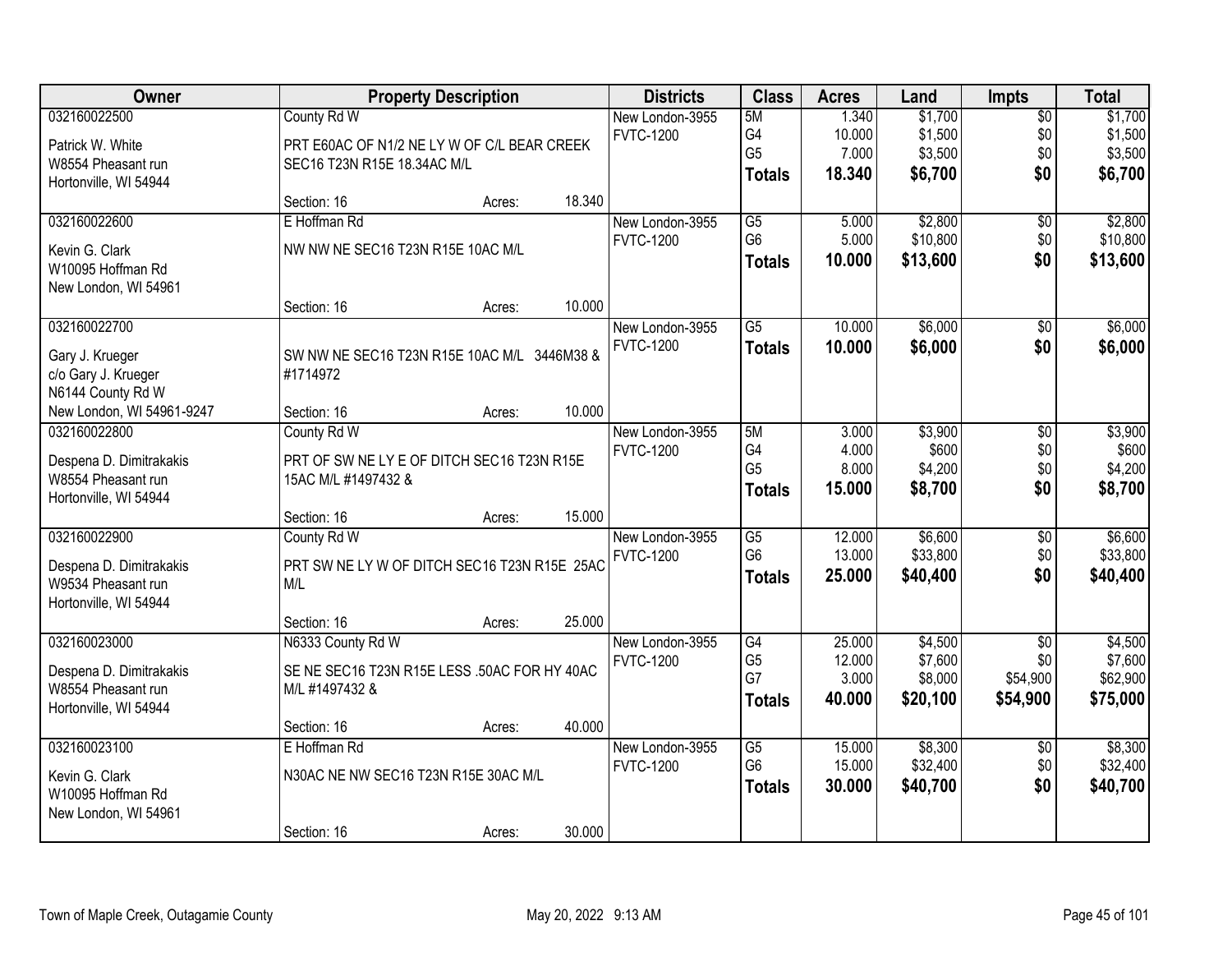| Owner                   |                                                | <b>Property Description</b> |        | <b>Districts</b> | <b>Class</b>         | <b>Acres</b>    | Land                | <b>Impts</b>    | <b>Total</b>        |
|-------------------------|------------------------------------------------|-----------------------------|--------|------------------|----------------------|-----------------|---------------------|-----------------|---------------------|
| 032160023200            | <b>Land Locked</b>                             |                             |        | New London-3955  | $\overline{G5}$      | 5.000           | \$2,800             | $\sqrt{$0}$     | \$2,800             |
| Gary J. Krueger         | S10AC NE NW SEC16 T23N R15E 10AC M/L 3446M38   |                             |        | <b>FVTC-1200</b> | G <sub>6</sub>       | 5.000           | \$10,800            | \$0             | \$10,800            |
| N5296 Pribbernow Rd     | & #1714972                                     |                             |        |                  | <b>Totals</b>        | 10.000          | \$13,600            | \$0             | \$13,600            |
| New London, WI 54961    |                                                |                             |        |                  |                      |                 |                     |                 |                     |
|                         | Section: 16                                    | Acres:                      | 10.000 |                  |                      |                 |                     |                 |                     |
| 032160023300            | W10095 Hoffman Rd                              |                             |        | New London-3955  | $\overline{G4}$      | 34.000          | \$6,000             | $\overline{50}$ | \$6,000             |
| Kevin G. Clark          | NW NW SEC16 T23N R15E 40AC M/L                 |                             |        | <b>FVTC-1200</b> | G <sub>5</sub>       | 4.000           | \$2,300             | \$0             | \$2,300             |
| W10095 Hoffman Rd       |                                                |                             |        |                  | G7                   | 2.000           | \$7,700             | \$150,400       | \$158,100           |
| New London, WI 54961    |                                                |                             |        |                  | <b>Totals</b>        | 40.000          | \$16,000            | \$150,400       | \$166,400           |
|                         | Section: 16                                    | Acres:                      | 40.000 |                  |                      |                 |                     |                 |                     |
| 032160023400            |                                                |                             |        | New London-3955  | 5M                   | 18.000          | \$27,500            | \$0             | \$27,500            |
| Gary J. Krueger         | SW NW SEC16 T23N R15E 40AC M/L 3446M38 &       |                             |        | <b>FVTC-1200</b> | G <sub>1</sub>       | 0.200           | \$2,000             | \$0             | \$2,000             |
| N6493 Buboltz Rd        | #1714972                                       |                             |        |                  | G4<br>G <sub>5</sub> | 7.800<br>14.000 | \$1,200<br>\$13,600 | \$0<br>\$0      | \$1,200<br>\$13,600 |
| New London, WI 54961    |                                                |                             |        |                  |                      | 40.000          | \$44,300            | \$0             | \$44,300            |
|                         | Section: 16                                    | Acres:                      | 40.000 |                  | <b>Totals</b>        |                 |                     |                 |                     |
| 032160023500            |                                                |                             |        | New London-3955  | G5                   | 15.000          | \$8,300             | \$0             | \$8,300             |
| Gary J. Krueger         | SE NW SEC16 T23N R15E 40AC M/L 3446M38 &       |                             |        | <b>FVTC-1200</b> | G <sub>6</sub>       | 25.000          | \$54,000            | \$0             | \$54,000            |
| N6493 Buboltz Rd        | #1714972                                       |                             |        |                  | <b>Totals</b>        | 40.000          | \$62,300            | \$0             | \$62,300            |
| New London, WI 54961    |                                                |                             |        |                  |                      |                 |                     |                 |                     |
|                         | Section: 16                                    | Acres:                      | 40.000 |                  |                      |                 |                     |                 |                     |
| 032160023600            | County Rd W                                    |                             |        | New London-3955  | $\overline{G5}$      | 20.000          | \$11,000            | $\overline{50}$ | \$11,000            |
| Patrick W. White        | NE SW SEC16 T23N R15E 40AC M/L #1972665 &      |                             |        | <b>FVTC-1200</b> | G <sub>6</sub>       | 20.000          | \$43,200            | \$0             | \$43,200            |
| W8554 Pheasant run      | #2002986                                       |                             |        |                  | <b>Totals</b>        | 40.000          | \$54,200            | \$0             | \$54,200            |
| Hortonville, WI 54944   |                                                |                             |        |                  |                      |                 |                     |                 |                     |
|                         | Section: 16                                    | Acres:                      | 40.000 |                  |                      |                 |                     |                 |                     |
| 032160023700            | County Rd W                                    |                             |        | New London-3955  | $\overline{G5}$      | 30.000          | \$19,400            | $\sqrt{6}$      | \$19,400            |
| Despena D. Dimitrakakis | NW SW LESS BEG SW COR NW SW N367FT M/L N82D    |                             |        | <b>FVTC-1200</b> | G <sub>6</sub>       | 6.780           | \$14,600            | \$0             | \$14,600            |
| W8554 Pheasant run      | E144.94FT S67D E103.85FT S28D E203.21FT S74D   |                             |        |                  | <b>Totals</b>        | 36.780          | \$34,000            | \$0             | \$34,000            |
| Hortonville, WI 54944   | E327.06FT S TO S/L NW SW W TO BEG SEC16 T23N   |                             |        |                  |                      |                 |                     |                 |                     |
|                         | Section: 16                                    | Acres:                      | 36.780 |                  |                      |                 |                     |                 |                     |
| 032160023800            | County Rd W                                    |                             |        | New London-3955  | G4                   | 13.690          | \$2,500             | $\overline{50}$ | \$2,500             |
| Despena D. Dimitrakakis | SW SW LESS HY & LESS BEG SW COR SEC16          |                             |        | <b>FVTC-1200</b> | <b>Totals</b>        | 13.690          | \$2,500             | \$0             | \$2,500             |
| W8554 Pheasant run      | E487.36FT N409.81FT E177.47FT N TO C/L SW SW W |                             |        |                  |                      |                 |                     |                 |                     |
| Hortonville, WI 54944   | TO W/L SW SW S TO BEG & LESS CSM 1755 SEC16    |                             |        |                  |                      |                 |                     |                 |                     |
|                         | Section: 16                                    | Acres:                      | 13.690 |                  |                      |                 |                     |                 |                     |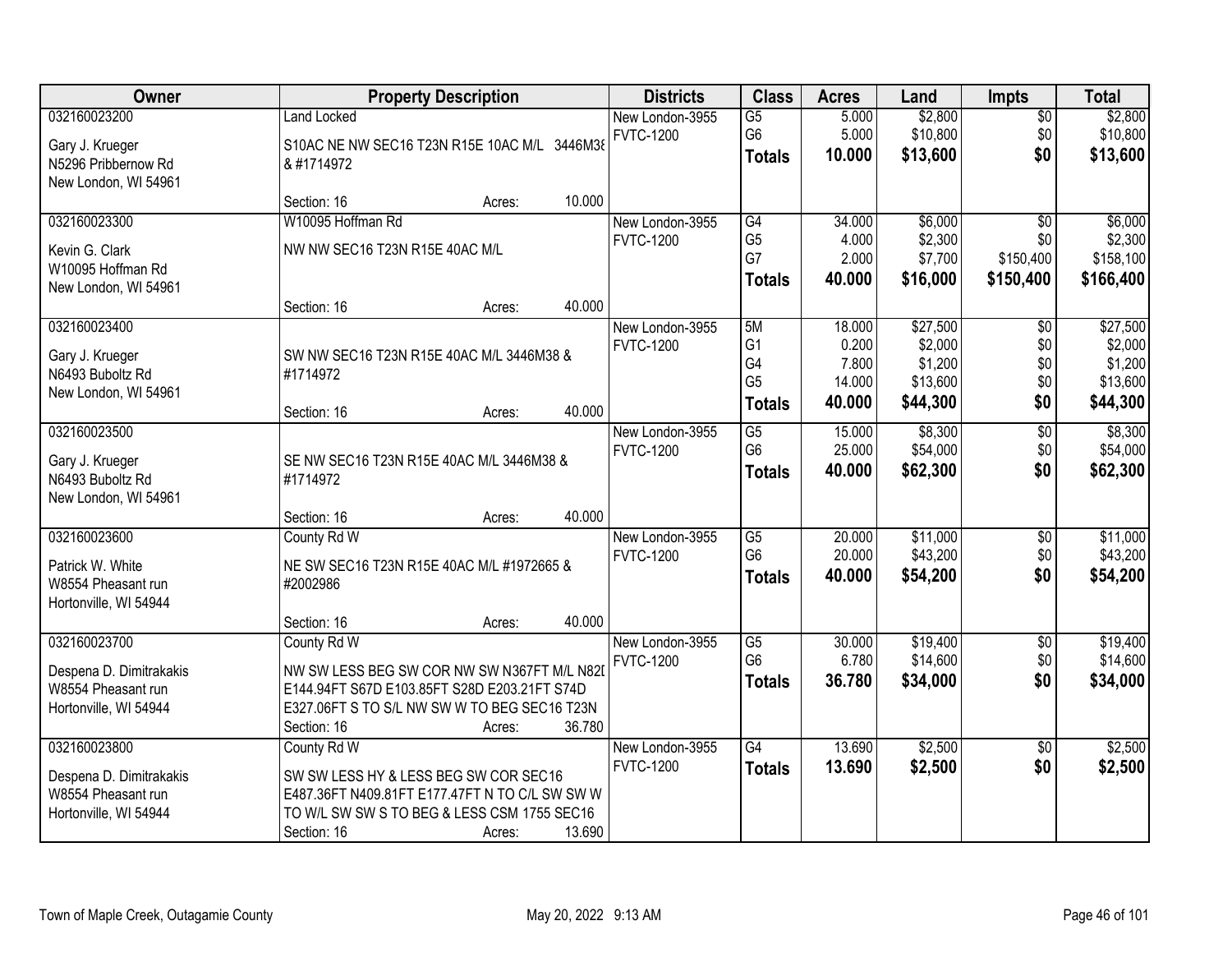| Owner                   |                                                | <b>Property Description</b> |        | <b>Districts</b> | <b>Class</b>    | <b>Acres</b> | Land     | Impts           | <b>Total</b> |
|-------------------------|------------------------------------------------|-----------------------------|--------|------------------|-----------------|--------------|----------|-----------------|--------------|
| 032160023801            | County Rd W                                    |                             |        | New London-3955  | G4              | 21.030       | \$3,700  | $\overline{50}$ | \$3,700      |
| Steinacker Farms, Inc   | BEG SW COR SEC16 N1687FT N82D E144.94FT S67D   |                             |        | <b>FVTC-1200</b> | G <sub>5</sub>  | 1.000        | \$200    | \$0             | \$200        |
| W8144 School Rd         | E103.85FT S28D E203.21FT S74D E327.06FT        |                             |        |                  | <b>Totals</b>   | 22.030       | \$3,900  | \$0             | \$3,900      |
| Hortonville, WI 54944   | S988.62FT W177.47FT S409.81FT W487.36FT TO POB |                             |        |                  |                 |              |          |                 |              |
|                         | Section: 16                                    | Acres:                      | 22.030 |                  |                 |              |          |                 |              |
| 032160023802            | N6071 County Rd W                              |                             |        | New London-3955  | $\overline{G1}$ | 7.500        | \$13,200 | \$86,600        | \$99,800     |
| Nathan J. Kieffer       | CSM 1755 LOT 1 (PLATTED OUT OF PRT SW SW       |                             |        | <b>FVTC-1200</b> | <b>Totals</b>   | 7.500        | \$13,200 | \$86,600        | \$99,800     |
| N6071 County Rd W       | SEC16-23-15) 7.50AC M/L                        |                             |        |                  |                 |              |          |                 |              |
| New London, WI 54961    |                                                |                             |        |                  |                 |              |          |                 |              |
|                         | Section: 16                                    | Acres:                      | 7.500  |                  |                 |              |          |                 |              |
| 032160023900            | County Rd W                                    |                             |        | New London-3955  | $\overline{G4}$ | 3.700        | \$600    | $\overline{50}$ | \$600        |
| Patrick W. White        | E1/2 SE SW SEC16 T23N R15E LESS .25AC M/L FOR  |                             |        | <b>FVTC-1200</b> | G <sub>5</sub>  | 16.300       | \$14,500 | \$0             | \$14,500     |
| W8554 Pheasant run      | HY 20AC M/L #1972665 & #2002986                |                             |        |                  | <b>Totals</b>   | 20.000       | \$15,100 | \$0             | \$15,100     |
| Hortonville, WI 54944   |                                                |                             |        |                  |                 |              |          |                 |              |
|                         | Section: 16                                    | Acres:                      | 20.000 |                  |                 |              |          |                 |              |
| 032160024000            | County Rd W                                    |                             |        | New London-3955  | $\overline{G5}$ | 20.000       | \$18,000 | \$0             | \$18,000     |
| Patrick W. White        | W1/2 SE SW SEC16 T23N R15E LESS .125AC FOR HY  |                             |        | <b>FVTC-1200</b> | <b>Totals</b>   | 20.000       | \$18,000 | \$0             | \$18,000     |
| W8554 Pheasant run      | 20AC M/L #1972665 & #2002986                   |                             |        |                  |                 |              |          |                 |              |
| Hortonville, WI 54944   |                                                |                             |        |                  |                 |              |          |                 |              |
|                         | Section: 16                                    | Acres:                      | 20.000 |                  |                 |              |          |                 |              |
| 032160024100            | County Rd W                                    |                             |        | New London-3955  | $\overline{G4}$ | 4.500        | \$700    | \$0             | \$700        |
| Despena D. Dimitrakakis | NE SE SEC16 T23N R15E LESS .50 AC FOR HY 40AC  |                             |        | <b>FVTC-1200</b> | G <sub>5</sub>  | 35.500       | \$23,200 | \$0             | \$23,200     |
| W8554 Pheasant run      | M/L #1497432 &                                 |                             |        |                  | <b>Totals</b>   | 40.000       | \$23,900 | \$0             | \$23,900     |
| Hortonville, WI 54944   |                                                |                             |        |                  |                 |              |          |                 |              |
|                         | Section: 16                                    | Acres:                      | 40.000 |                  |                 |              |          |                 |              |
| 032160024200            |                                                |                             |        | New London-3955  | $\overline{G5}$ | 19.400       | \$10,700 | $\overline{60}$ | \$10,700     |
| Norbert Young           | NW SE LESS LY N OF DRAINAGE DITCH SEC16 T23N   |                             |        | <b>FVTC-1200</b> | <b>Totals</b>   | 19.400       | \$10,700 | \$0             | \$10,700     |
| N6129 County Rd W       | R <sub>15E</sub>                               |                             |        |                  |                 |              |          |                 |              |
| New London, WI 54961    |                                                |                             |        |                  |                 |              |          |                 |              |
|                         | Section: 16                                    | Acres:                      | 19.400 |                  |                 |              |          |                 |              |
| 032160024201            | County Rd W                                    |                             |        | New London-3955  | $\overline{G4}$ | 20.600       | \$3,000  | $\overline{50}$ | \$3,000      |
| Despena D. Dimitrakakis | PRT NW SE LY S OF DRAINAGE DITCH SEC16-23-15   |                             |        | <b>FVTC-1200</b> | <b>Totals</b>   | 20.600       | \$3,000  | \$0             | \$3,000      |
| W8554 Pheasant run      | 20.60AC M/L #1497432 &                         |                             |        |                  |                 |              |          |                 |              |
| Hortonville, WI 54944   |                                                |                             |        |                  |                 |              |          |                 |              |
|                         | Section: 16                                    | Acres:                      | 20.600 |                  |                 |              |          |                 |              |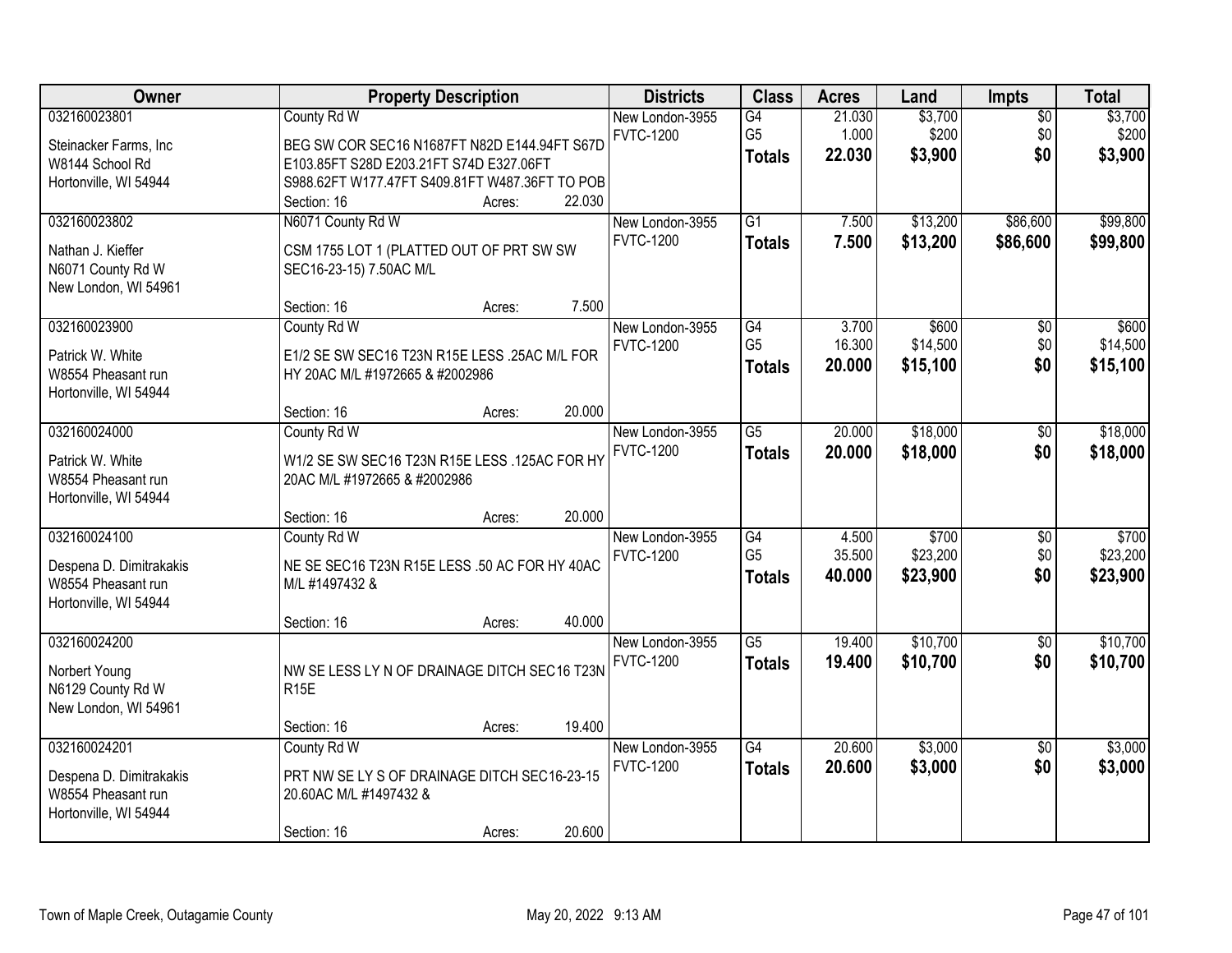| Owner                                         | <b>Property Description</b>                                                                      | <b>Districts</b>                    | <b>Class</b>    | <b>Acres</b> | Land     | <b>Impts</b>    | <b>Total</b> |
|-----------------------------------------------|--------------------------------------------------------------------------------------------------|-------------------------------------|-----------------|--------------|----------|-----------------|--------------|
| 032160024300                                  | County Rd W                                                                                      | New London-3955                     | G4              | 30.000       | \$4,400  | $\sqrt{$0}$     | \$4,400      |
| Despena D. Dimitrakakis                       | SW SE SEC16 LESS .50AC M/L FOR HY & LESS                                                         | <b>FVTC-1200</b>                    | G <sub>5</sub>  | 5.000        | \$3,000  | \$0             | \$3,000      |
| W8554 Pheasant run                            | W601.18FT OF E727.88 FT OF S362.29FT SEC16                                                       |                                     | <b>Totals</b>   | 35.000       | \$7,400  | \$0             | \$7,400      |
| Hortonville, WI 54944                         | T23N R15E 35AC M/L #1497432 &                                                                    |                                     |                 |              |          |                 |              |
|                                               | Section: 16<br>Acres:                                                                            | 35.000                              |                 |              |          |                 |              |
| 032160024301                                  | N6129 County Rd W                                                                                | New London-3955                     | G1              | 2.000        | \$6,000  | \$66,000        | \$72,000     |
|                                               | W601.18FT OF E727.88FT OF S362.29FT SW SE LESS                                                   | <b>FVTC-1200</b>                    | G <sub>5</sub>  | 3.000        | \$1,800  | \$0             | \$1,800      |
| Norbert Young<br>N6129 County Rd W            | HY SEC16 T23N R15E                                                                               |                                     | <b>Totals</b>   | 5.000        | \$7,800  | \$66,000        | \$73,800     |
| New London, WI 54961                          |                                                                                                  |                                     |                 |              |          |                 |              |
|                                               | Section: 16<br>Acres:                                                                            | 5.000                               |                 |              |          |                 |              |
| 032160024400                                  | County Rd W                                                                                      | New London-3955                     | G4              | 26.000       | \$4,500  | \$0             | \$4,500      |
|                                               |                                                                                                  | <b>FVTC-1200</b>                    | G <sub>5</sub>  | 10.100       | \$8,200  | \$0             | \$8,200      |
| Despena D. Dimitrakakis<br>W8554 Pheasant run | SE SE LESS 1.40AC M/L FOR HY & LESS 1.50AC M/L<br>IN SE COR SEC16 T23N R15E 37.10AC M/L #1497432 |                                     | G7              | 1.000        | \$4,000  | \$1,500         | \$5,500      |
| Hortonville, WI 54944                         | &                                                                                                |                                     | <b>Totals</b>   | 37.100       | \$16,700 | \$1,500         | \$18,200     |
|                                               | Section: 16<br>Acres:                                                                            | 37.100                              |                 |              |          |                 |              |
| 032160024401                                  | N6175 County Rd W                                                                                | New London-3955                     | $\overline{G1}$ | 1.500        | \$9,600  | \$95,500        | \$105,100    |
|                                               |                                                                                                  | <b>FVTC-1200</b>                    | <b>Totals</b>   | 1.500        | \$9,600  | \$95,500        | \$105,100    |
| James V. Baumann                              | PRT SE SE SEC16 T23N R15E 1.50AC M/L IN SE COR                                                   |                                     |                 |              |          |                 |              |
| N6175 County Rd W                             | DESC IN 4645M11 LESS HY 1.50AC M/L 14044M39                                                      |                                     |                 |              |          |                 |              |
| New London, WI 54961                          |                                                                                                  | 1.500                               |                 |              |          |                 |              |
| 032160024500                                  | Section: 16<br>Acres:<br><b>Buboltz Rd</b>                                                       |                                     | G4              | 32.000       | \$5,800  |                 | \$5,800      |
|                                               |                                                                                                  | New London-3955<br><b>FVTC-1200</b> | G <sub>5</sub>  | 8.000        | \$4,800  | \$0<br>\$0      | \$4,800      |
| Tim J. Krueger                                | NE NE SEC17 T23N R15E 40AC M/L                                                                   |                                     |                 | 40.000       | \$10,600 | \$0             | \$10,600     |
| N6493 Buboltz Rd                              |                                                                                                  |                                     | <b>Totals</b>   |              |          |                 |              |
| New London, WI 54961                          |                                                                                                  |                                     |                 |              |          |                 |              |
|                                               | Section: 17<br>Acres:                                                                            | 40.000                              |                 |              |          |                 |              |
| 032160024600                                  | N6493 Buboltz Rd                                                                                 | New London-3955                     | G4              | 4.950        | \$800    | \$0             | \$800        |
| Shana L. Shepard                              | CSM 5506 LOT 1 (PLATTED OUT OF PRT NW NE                                                         | <b>FVTC-1200</b>                    | G7              | 2.000        | \$5,500  | \$25,700        | \$31,200     |
| E8968 Silver Creek Rd                         | SEC17-23-15) 6.95AC M/L                                                                          |                                     | <b>Totals</b>   | 6.950        | \$6,300  | \$25,700        | \$32,000     |
| Bear Creek, WI 54922-9609                     |                                                                                                  |                                     |                 |              |          |                 |              |
|                                               | Section: 17<br>Acres:                                                                            | 6.950                               |                 |              |          |                 |              |
| 032160024601                                  |                                                                                                  | New London-3955                     | G4              | 34.280       | \$6,200  | $\overline{30}$ | \$6,200      |
| Tim J. Krueger                                | CSM 5506 LOT 2 (PLATTED OUT OF PRT NW NE                                                         | <b>FVTC-1200</b>                    | <b>Totals</b>   | 34.280       | \$6,200  | \$0             | \$6,200      |
| N6493 Buboltz Rd                              | SEC17-23-15) 34.28AC M/L                                                                         |                                     |                 |              |          |                 |              |
| New London, WI 54961                          |                                                                                                  |                                     |                 |              |          |                 |              |
|                                               | Section: 17<br>Acres:                                                                            | 34.280                              |                 |              |          |                 |              |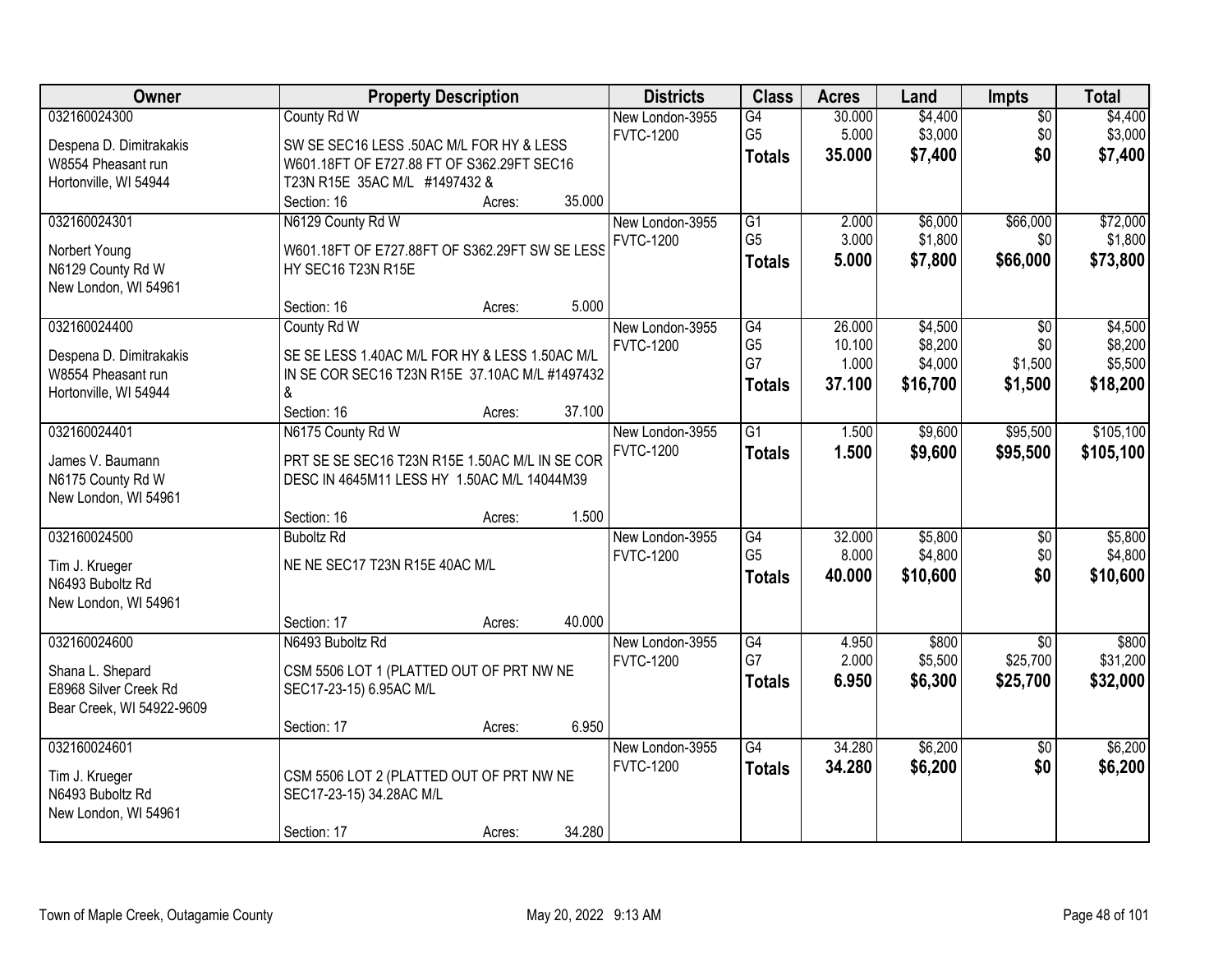| Owner                                                |                                                | <b>Property Description</b> |        | <b>Districts</b>                    | <b>Class</b>        | <b>Acres</b>     | Land               | Impts                  | <b>Total</b>       |
|------------------------------------------------------|------------------------------------------------|-----------------------------|--------|-------------------------------------|---------------------|------------------|--------------------|------------------------|--------------------|
| 032160024700<br>John P. Heideman                     | SW NE & PRT NW NE DESC AS FOLL: BEG SE COR     |                             |        | New London-3955<br><b>FVTC-1200</b> | G4<br><b>Totals</b> | 40.070<br>40.070 | \$7,300<br>\$7,300 | $\overline{50}$<br>\$0 | \$7,300<br>\$7,300 |
| N6642 County Rd D                                    | NW NE SEC17 W1368.58FT N4.53FT E1368.54FT TO   |                             |        |                                     |                     |                  |                    |                        |                    |
| New London, WI 54961                                 | BEG SEC17 T23N R15E                            |                             |        |                                     |                     |                  |                    |                        |                    |
|                                                      | Section: 17                                    | Acres:                      | 40.070 |                                     |                     |                  |                    |                        |                    |
| 032160024800                                         |                                                |                             |        | New London-3955<br><b>FVTC-1200</b> | G4<br><b>Totals</b> | 39.640<br>39.640 | \$7,200<br>\$7,200 | $\overline{50}$<br>\$0 | \$7,200<br>\$7,200 |
| Steinacker Farms, Inc.                               | SE NE SEC17 T23N R15E LESS PRT LY SLY FOLL     |                             |        |                                     |                     |                  |                    |                        |                    |
| W8144 School Rd                                      | DESC LN: BEG 1365 FT N & 31FT S87D E OF SW COR |                             |        |                                     |                     |                  |                    |                        |                    |
| Hortonville, WI 54944                                | NE SE S87D E304.5FT S32D E TO S/L SW NE &      |                             | 39.640 |                                     |                     |                  |                    |                        |                    |
| 032160024900                                         | Section: 17<br>Hoffman Rd                      | Acres:                      |        | New London-3955                     | G4                  | 40.240           | \$7,300            |                        | \$7,300            |
|                                                      |                                                |                             |        | <b>FVTC-1200</b>                    |                     |                  |                    | \$0                    |                    |
| James/Vickie Rohan Revocable Living                  | NE NW & PRT NW NE DESC AS FOLL: BEG N1/4 COR   |                             |        |                                     | <b>Totals</b>       | 40.240           | \$7,300            | \$0                    | \$7,300            |
| Trust                                                | SEC17 S1324.26FT W15.65FT N1324.28FT TO BEG    |                             |        |                                     |                     |                  |                    |                        |                    |
| N7639 Beech Rd                                       | <b>SEC17 T23N R15E</b>                         |                             |        |                                     |                     |                  |                    |                        |                    |
| Bear Creek, WI 54922                                 | Section: 17                                    | Acres:                      | 40.240 |                                     |                     |                  |                    |                        |                    |
| 032160025000                                         | W10460 Kickhafer Rd                            |                             |        | New London-3955                     | G4                  | 36.640           | \$6,500            | \$0                    | \$6,500            |
| Russ/Carol Cartwright (Le/Lc)                        | CSM 5944 PRT LOT 2 (PLATTED OUT OF PRT NW NW   |                             |        | <b>FVTC-1200</b>                    | G7                  | 2.000            | \$5,500            | \$112,400              | \$117,900          |
| W10460 Kickhafer Rd                                  | SEC17-23-15) 38.64AC M/L                       |                             |        |                                     | <b>Totals</b>       | 38.640           | \$12,000           | \$112,400              | \$124,400          |
| New London, WI 54961                                 |                                                |                             |        |                                     |                     |                  |                    |                        |                    |
|                                                      | Section: 17                                    | Acres:                      | 38.640 |                                     |                     |                  |                    |                        |                    |
| 032160025001                                         |                                                |                             |        | New London-3955                     | $\overline{G4}$     | 2.160            | \$400              | $\overline{50}$        | \$400              |
|                                                      |                                                |                             |        | <b>FVTC-1200</b>                    | <b>Totals</b>       | 2.160            | \$400              | \$0                    | \$400              |
| Russ/Carol Cartwright (Le/Lc)<br>W10460 Kickhafer Rd | CSM 5944 PRT LOT 1 (PLATTED OUT OF PRT NW NW   |                             |        |                                     |                     |                  |                    |                        |                    |
| New London, WI 54961                                 | SEC17-23-15) 2.16AC M/L                        |                             |        |                                     |                     |                  |                    |                        |                    |
|                                                      | Section:                                       | Acres:                      | 2.160  |                                     |                     |                  |                    |                        |                    |
| 032160025002                                         |                                                |                             |        | New London-3955                     | G5                  | 0.410            | \$400              | $\overline{60}$        | \$400              |
|                                                      |                                                |                             |        | <b>FVTC-1200</b>                    | <b>Totals</b>       | 0.410            | \$400              | \$0                    | \$400              |
| Russ/Carol Cartwright (Le/Lc)                        | CSM 5944 PRT LOTS 1 & 2 (PLATTED OUT OF PRT    |                             |        |                                     |                     |                  |                    |                        |                    |
| W12499 Hilltop Rd                                    | NW NW SEC17-23-16) .41AC M/L *******NOT CLEAR  |                             |        |                                     |                     |                  |                    |                        |                    |
| Marion, WI 54950                                     | TITLE********                                  |                             |        |                                     |                     |                  |                    |                        |                    |
|                                                      | Section: 17                                    | Acres:                      | 0.410  |                                     |                     |                  |                    |                        |                    |
| 032160025100                                         | Kickhafer Rd                                   |                             |        | New London-3955                     | G4                  | 30.000           | \$5,300            | $\overline{50}$        | \$5,300            |
| Russ/Carol Cartwright (Le/Lc)                        | SW NW SEC17 T23N R15E 40AC M/L                 |                             |        | <b>FVTC-1200</b>                    | G <sub>5</sub>      | 9.000            | \$5,400            | \$0                    | \$5,400            |
| W10460 Kickhafer Rd                                  |                                                |                             |        |                                     | G7                  | 1.000            | \$3,300            | \$42,400               | \$45,700           |
| New London, WI 54961                                 |                                                |                             |        |                                     | <b>Totals</b>       | 40.000           | \$14,000           | \$42,400               | \$56,400           |
|                                                      | Section: 17                                    | Acres:                      | 40.000 |                                     |                     |                  |                    |                        |                    |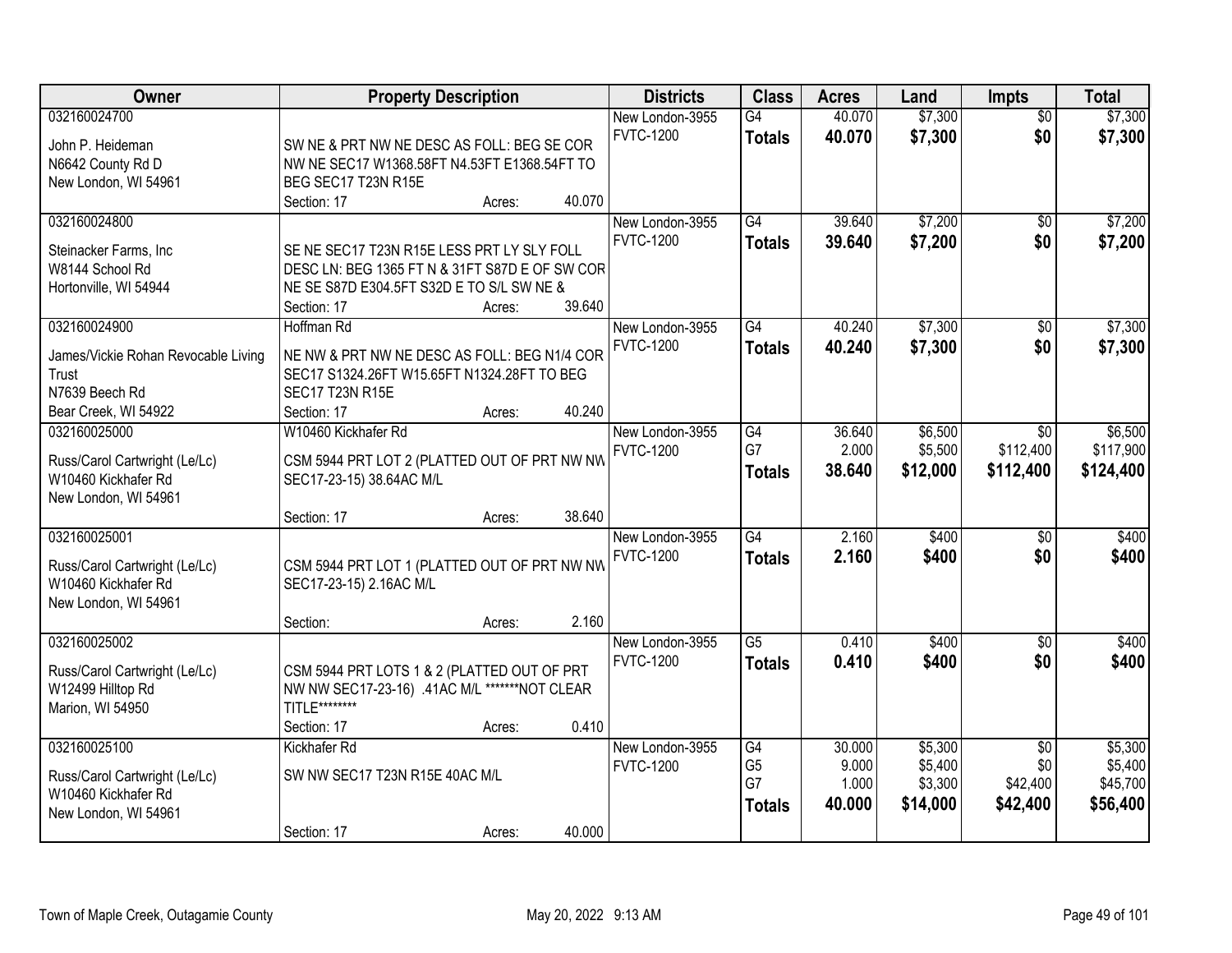| Owner                 |                                             | <b>Property Description</b> |        | <b>Districts</b> | <b>Class</b>    | <b>Acres</b> | Land     | <b>Impts</b>    | <b>Total</b> |
|-----------------------|---------------------------------------------|-----------------------------|--------|------------------|-----------------|--------------|----------|-----------------|--------------|
| 032160025200          | Kickhafer Rd                                |                             |        | New London-3955  | G4              | 33.000       | \$5,900  | $\overline{50}$ | \$5,900      |
| John P. Heideman      | SE NW SEC17 T23N R15E 40AC M/L              |                             |        | <b>FVTC-1200</b> | G <sub>5</sub>  | 7.000        | \$4,200  | \$0             | \$4,200      |
| N6642 County Rd D     |                                             |                             |        |                  | <b>Totals</b>   | 40.000       | \$10,100 | \$0             | \$10,100     |
| New London, WI 54961  |                                             |                             |        |                  |                 |              |          |                 |              |
|                       | Section: 17                                 | Acres:                      | 40.000 |                  |                 |              |          |                 |              |
| 032160025300          | N6204 Finger Rd                             |                             |        | New London-3955  | G4              | 32.000       | \$5,700  | $\overline{30}$ | \$5,700      |
| Jerry W. Smith        | NE SW SEC17 T23N R15E 40AC M/L              |                             |        | <b>FVTC-1200</b> | G <sub>5</sub>  | 6.000        | \$3,600  | \$0             | \$3,600      |
| N6204 Finger Rd       |                                             |                             |        |                  | G7              | 2.000        | \$5,500  | \$121,500       | \$127,000    |
| New London, WI 54961  |                                             |                             |        |                  | <b>Totals</b>   | 40.000       | \$14,800 | \$121,500       | \$136,300    |
|                       | Section: 17                                 | Acres:                      | 40.000 |                  |                 |              |          |                 |              |
| 032160025400          | <b>Roloff Rd</b>                            |                             |        | New London-3955  | G4              | 67.000       | \$12,100 | \$0             | \$12,100     |
| Sugar Creek Farm, LLC | CSM 3058 LOT 1 (PLATTED OUT OF PRT W1/2 SW  |                             |        | <b>FVTC-1200</b> | G <sub>5</sub>  | 10.550       | \$5,800  | \$0             | \$5,800      |
| N6848 County Rd D     | SEC17-23-15) 77.55AC M/L                    |                             |        |                  | <b>Totals</b>   | 77.550       | \$17,900 | \$0             | \$17,900     |
| New London, WI 54961  |                                             |                             |        |                  |                 |              |          |                 |              |
|                       | Section: 17                                 | Acres:                      | 77.550 |                  |                 |              |          |                 |              |
| 032160025501          | N6199 Finger Rd                             |                             |        | New London-3955  | $\overline{G1}$ | 1.390        | \$5,000  | \$128,500       | \$133,500    |
| Kathy K. Kolbe        | CSM 3058 LOT 3 (PLATTED OUT OF PRT W1/2 SW  |                             |        | <b>FVTC-1200</b> | <b>Totals</b>   | 1.390        | \$5,000  | \$128,500       | \$133,500    |
| N6199 Finger Rd       | SEC17-23-15) 1.39AC M/L                     |                             |        |                  |                 |              |          |                 |              |
| New London, WI 54961  |                                             |                             |        |                  |                 |              |          |                 |              |
|                       | Section: 17                                 | Acres:                      | 1.390  |                  |                 |              |          |                 |              |
| 032160025502          | N6161 Finger Rd                             |                             |        | New London-3955  | $\overline{G1}$ | 2.000        | \$8,000  | \$149,800       | \$157,800    |
| Dana Besaw            | CSM 3058 LOT 2 (PLATTED OUT OF PRT W1/2 SW  |                             |        | <b>FVTC-1200</b> | <b>Totals</b>   | 2.000        | \$8,000  | \$149,800       | \$157,800    |
| N6161 Finger Rd       | SEC17-23-15) 2AC M/L                        |                             |        |                  |                 |              |          |                 |              |
| New London, WI 54961  |                                             |                             |        |                  |                 |              |          |                 |              |
|                       | Section: 17                                 | Acres:                      | 2.000  |                  |                 |              |          |                 |              |
| 032160025600          | Roloff Rd                                   |                             |        | New London-3955  | $\overline{G4}$ | 37.000       | \$6,600  | $\overline{50}$ | \$6,600      |
| Kenneth C. Ziemer     | SE SW LESS E160FT OF W660FT OF S440FT SEC17 |                             |        | <b>FVTC-1200</b> | G <sub>5</sub>  | 1.380        | \$700    | \$0             | \$700        |
| N5818 County Rd W     | T23N R15E 38.38AC M/L 9814M25               |                             |        |                  | <b>Totals</b>   | 38,380       | \$7,300  | \$0             | \$7,300      |
| New London, WI 54961  |                                             |                             |        |                  |                 |              |          |                 |              |
|                       | Section: 17                                 | Acres:                      | 38.380 |                  |                 |              |          |                 |              |
| 032160025700          | W10358 Roloff Rd                            |                             |        | New London-3955  | $\overline{G1}$ | 1.620        | \$6,600  | \$136,500       | \$143,100    |
| Mark F. Timler        | E160FT OF W660FT OF S440FT SE SW SEC17 T23N |                             |        | <b>FVTC-1200</b> | <b>Totals</b>   | 1.620        | \$6,600  | \$136,500       | \$143,100    |
| W10358 Roloff Rd      | R15E 1.62AC M/L                             |                             |        |                  |                 |              |          |                 |              |
| New London, WI 54961  |                                             |                             |        |                  |                 |              |          |                 |              |
|                       | Section: 17                                 | Acres:                      | 1.620  |                  |                 |              |          |                 |              |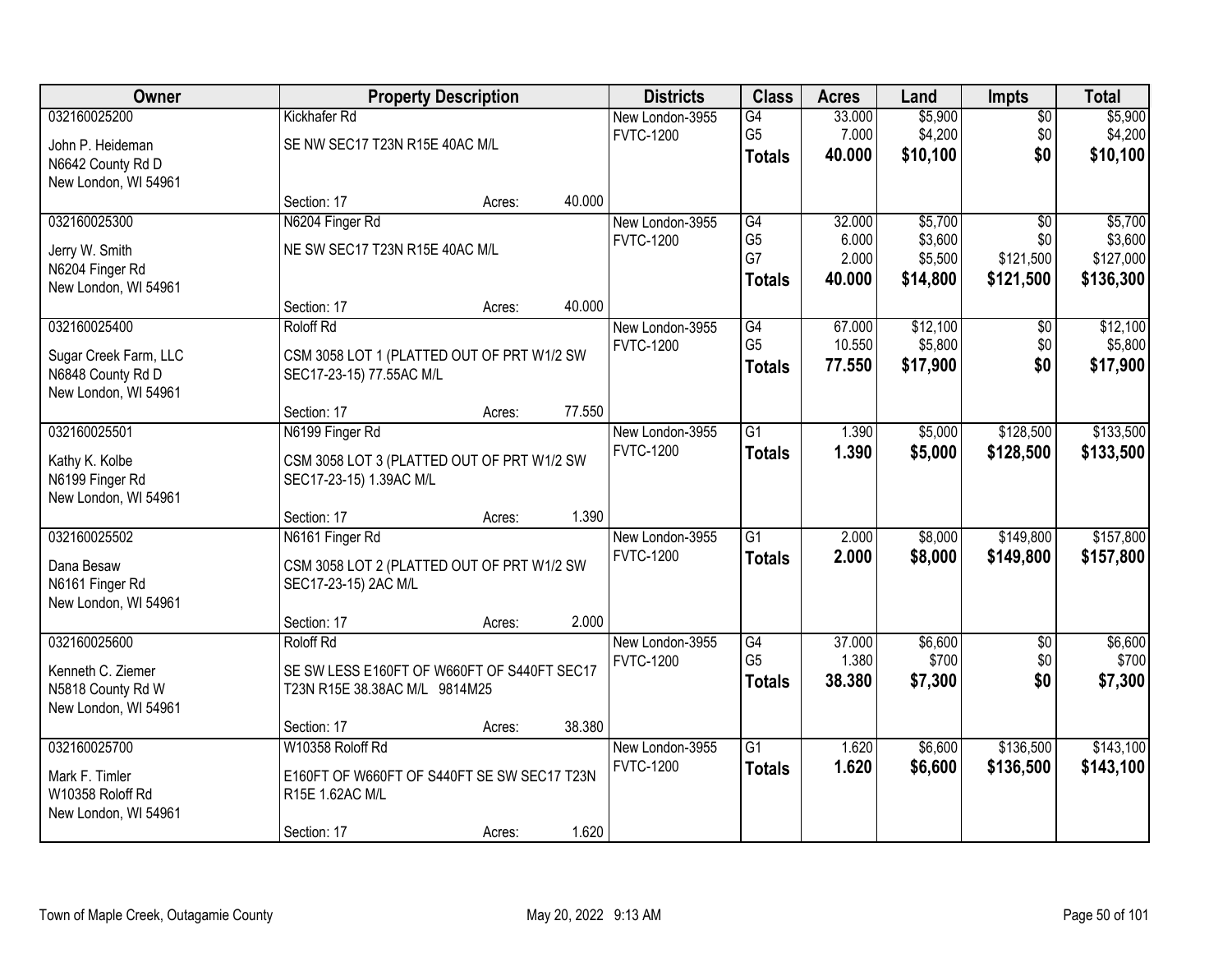| Owner                 | <b>Property Description</b>                   | <b>Districts</b> | <b>Class</b>    | <b>Acres</b>    | Land                | Impts            | <b>Total</b>         |
|-----------------------|-----------------------------------------------|------------------|-----------------|-----------------|---------------------|------------------|----------------------|
| 032160025800          |                                               | New London-3955  | G4              | 13.880          | \$2,500             | $\overline{50}$  | \$2,500              |
| Steinacker Farms, Inc | PRT NE SE SEC17 T23N R15E LY SLY OF FOLL DESC | <b>FVTC-1200</b> | <b>Totals</b>   | 13.880          | \$2,500             | \$0              | \$2,500              |
| W8144 School Rd       | LN: BEG 412.1 FT N OF SW COR NE SE N80D       |                  |                 |                 |                     |                  |                      |
| Hortonville, WI 54944 | E608.6FT N63D E224.4FT E128FT S57D E303.2FT   |                  |                 |                 |                     |                  |                      |
|                       | 13.880<br>Section: 17<br>Acres:               |                  |                 |                 |                     |                  |                      |
| 032160025900          | N6276 Buboltz Rd                              | New London-3955  | $\overline{G1}$ | 1.800           | \$6,600             | \$89,500         | \$96,100             |
|                       |                                               | <b>FVTC-1200</b> | <b>Totals</b>   | 1.800           | \$6,600             | \$89,500         | \$96,100             |
| Luke J. Zarnoth       | BEG 1134FT N & 31FT S87D E300 FT S273FT N87D  |                  |                 |                 |                     |                  |                      |
| N6276 Buboltz Rd      | W300FT TO C/L WEN RD N273FT BEG PRT NE SE     |                  |                 |                 |                     |                  |                      |
| New London, WI 54961  | <b>SEC17 T23N R15E</b>                        |                  |                 |                 |                     |                  |                      |
|                       | 1.800<br>Section: 17<br>Acres:                |                  |                 |                 |                     |                  |                      |
| 032160026000          |                                               | New London-3955  | G4              | 2.120           | \$400               | \$0              | \$400                |
| Michael J. Ricker     | BEG 1365FT N & 31FT S87D E SW COR NE SE SEC17 | <b>FVTC-1200</b> | G <sub>5</sub>  | 16.000          | \$10,800            | \$0              | \$10,800             |
| E6484 County Rd X     | T23N R15E SE 304.5FT SE SE 936.5FT SW705FT    |                  | <b>Totals</b>   | 18.120          | \$11,200            | \$0              | \$11,200             |
| Weyauwega, WI 54983   | NW240FT NW303.2FT SW128FT SW 224.4FT          |                  |                 |                 |                     |                  |                      |
|                       | 18.120<br>Section: 17<br>Acres:               |                  |                 |                 |                     |                  |                      |
| 032160026001          | N6284 Buboltz Rd                              | New London-3955  | $\overline{G1}$ | 1.930           | \$8,000             | \$124,400        | \$132,400            |
|                       |                                               | <b>FVTC-1200</b> | <b>Totals</b>   | 1.930           | \$8,000             | \$124,400        | \$132,400            |
| Roger R. Thurk        | COM SW COR SE SE N1365FT E31FT TO POB         |                  |                 |                 |                     |                  |                      |
| N6284 Buboltz Rd      | E304.5FT S32D E262.7FT W383.5FT N231FT TO POB |                  |                 |                 |                     |                  |                      |
| New London, WI 54961  | PRT NE SE SEC17 T23N R15E 1.93AC M/L          |                  |                 |                 |                     |                  |                      |
|                       | 1.930<br>Section: 17<br>Acres:                |                  |                 |                 |                     |                  |                      |
| 032160026100          |                                               | New London-3955  | $\overline{G4}$ | 4.630           | \$900               | $\overline{50}$  | \$900                |
| Steinacker Farms, Inc | PRT NE SE SEC17 T23N R15E LY NLY & ELY OF     | <b>FVTC-1200</b> | <b>Totals</b>   | 4.630           | \$900               | \$0              | \$900                |
| W8144 School Rd       | FOLL DESC LN: COM 1365FT N & 31FT S87D E OF   |                  |                 |                 |                     |                  |                      |
| Hortonville, WI 54944 | SW COR NE SE S87D E304.5FT TO BEG S32D        |                  |                 |                 |                     |                  |                      |
|                       | 4.630<br>Section: 17<br>Acres:                |                  |                 |                 |                     |                  |                      |
| 032160026200          | N6275 Buboltz Rd                              | New London-3955  | $\overline{G1}$ | 5.000           | \$17,500            | \$184,600        | \$202,100            |
|                       |                                               | <b>FVTC-1200</b> | <b>Totals</b>   | 5.000           | \$17,500            | \$184,600        | \$202,100            |
| Jillkat, LLC          | LOT 1 CSM 2133                                |                  |                 |                 |                     |                  |                      |
| W9489 Affeldt Rd      |                                               |                  |                 |                 |                     |                  |                      |
| New London, WI 54961  | 5.000                                         |                  |                 |                 |                     |                  |                      |
| 032160026201          | Section: 17<br>Acres:                         |                  |                 |                 |                     |                  |                      |
|                       | N6217 Buboltz Rd                              | New London-3955  | G1<br>G4        | 3.000<br>12.000 | \$12,000<br>\$1,800 | \$245,800<br>\$0 | \$257,800<br>\$1,800 |
| Peter J. Zuehls       | S1/2 NW SE SEC17 T23N R15E 20AC M/L           | <b>FVTC-1200</b> | G <sub>5</sub>  | 5.000           | \$3,300             | \$0              | \$3,300              |
| N6217 Buboltz Rd      |                                               |                  |                 |                 |                     |                  |                      |
| New London, WI 54961  |                                               |                  | <b>Totals</b>   | 20.000          | \$17,100            | \$245,800        | \$262,900            |
|                       | 20.000<br>Section: 17<br>Acres:               |                  |                 |                 |                     |                  |                      |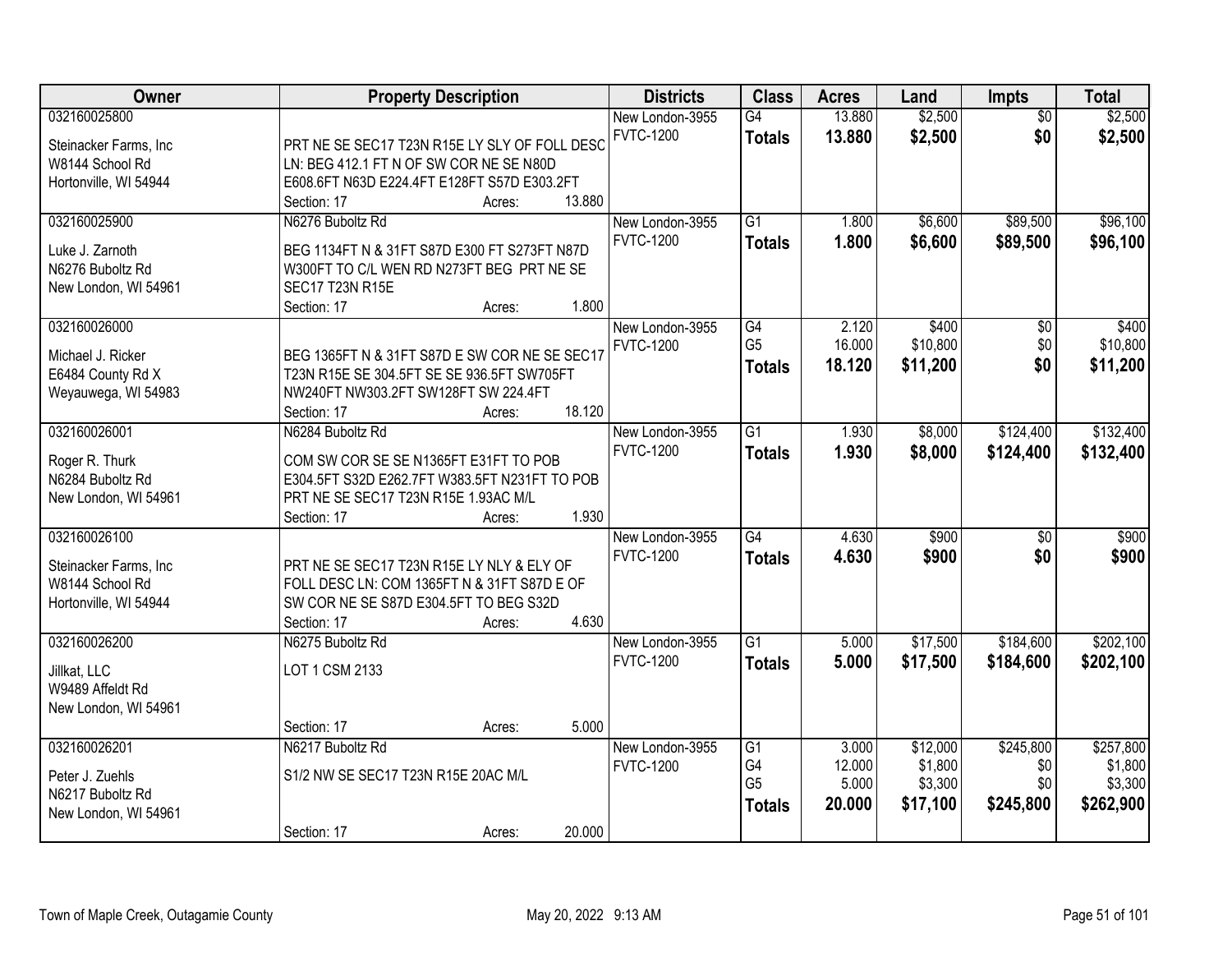| Owner                                                                              | <b>Property Description</b>                                                                                                                                            |        | <b>Districts</b>                    | <b>Class</b>                          | <b>Acres</b>              | Land                          | <b>Impts</b>              | <b>Total</b>                  |
|------------------------------------------------------------------------------------|------------------------------------------------------------------------------------------------------------------------------------------------------------------------|--------|-------------------------------------|---------------------------------------|---------------------------|-------------------------------|---------------------------|-------------------------------|
| 032160026202<br>Peter J. Zuehls<br>N6217 Buboltz Rd                                | <b>Buboltz Rd</b><br>N1/2 NW SE LESS CSM 2133 SEC17 T23N R15E 15A0<br>M/L                                                                                              |        | New London-3955<br><b>FVTC-1200</b> | G4<br>G <sub>5</sub><br><b>Totals</b> | 8.000<br>7.000<br>15.000  | \$1,200<br>\$4,600<br>\$5,800 | $\sqrt{$0}$<br>\$0<br>\$0 | \$1,200<br>\$4,600<br>\$5,800 |
| New London, WI 54961                                                               | Section: 17<br>Acres:                                                                                                                                                  | 15.000 |                                     |                                       |                           |                               |                           |                               |
| 032160026300<br>Steinacker Farms, Inc.<br>W8144 School Rd<br>Hortonville, WI 54944 | SW SE LESS BEG SE COR SW SE W240FT N185FT<br>E236.55FT S185.03FT TO BEG PRT SW SE SEC17<br>T23N R15E 38.74AC M/L<br>Section: 17<br>Acres:                              | 38.740 | New London-3955<br><b>FVTC-1200</b> | G4<br>G <sub>5</sub><br><b>Totals</b> | 37.000<br>1.740<br>38.740 | \$6,200<br>\$100<br>\$6,300   | \$0<br>\$0<br>\$0         | \$6,200<br>\$100<br>\$6,300   |
| 032160026301<br>Louis E. Buch<br>W10206 Roloff Rd<br>New London, WI 54961          | Roloff Rd<br>COM SE COR SW SE SEC17 W165FT POB W75FT<br>N185FT E236.55FT S20.03FT W165FT S165FT TO<br>POB PRT SW SE SEC17 T23N R15E .40AC M/L<br>Section: 17<br>Acres: | 0.400  | New London-3955<br><b>FVTC-1200</b> | $\overline{G5}$<br><b>Totals</b>      | 0.400<br>0.400            | \$300<br>\$300                | \$0<br>\$0                | \$300<br>\$300                |
| 032160026400<br>Louis E. Buch<br>W10206 Roloff Rd<br>New London, WI 54961          | W10206 Roloff Rd<br>E10RDS OF S10RDS SW SE SEC17 T23N R15E<br>.625AC M/L 920R117 & 18367M53<br>Section: 17<br>Acres:                                                   | 0.620  | New London-3955<br><b>FVTC-1200</b> | $\overline{G1}$<br><b>Totals</b>      | 0.620<br>0.620            | \$6,000<br>\$6,000            | \$120,300<br>\$120,300    | \$126,300<br>\$126,300        |
| 032160026500<br>Steinacker Farms, Inc<br>W8144 School Rd<br>Hortonville, WI 54944  | SE SE LESS W4RDS OF S5RDS & .533AC FOR HY<br>SEC17 T23N R15E 39.58AC M/L<br>Section: 17<br>Acres:                                                                      | 39.580 | New London-3955<br><b>FVTC-1200</b> | G4<br>G <sub>5</sub><br><b>Totals</b> | 39.000<br>0.580<br>39.580 | \$7,000<br>\$100<br>\$7,100   | \$0<br>\$0<br>\$0         | \$7,000<br>\$100<br>\$7,100   |
| 032160026600<br>Old Town Hall<br>RR <sub>2</sub><br>New London, WI 54961           | County Rd W<br>W4RDS OF S5RDS SE SE SEC17 T23N R15E .125AC<br>M/L 97D204<br>Section: 17<br>Acres:                                                                      | 0.120  | New London-3955<br><b>FVTC-1200</b> | X4<br><b>Totals</b>                   | 0.120<br>0.120            | $\overline{50}$<br>\$0        | $\sqrt{6}$<br>\$0         | $\overline{\$0}$<br>\$0       |
| 032160026700<br>Ut Fieri LLC<br>1520 Meadowlark Ln<br>Prairie Du Sac, WI 53578     | N6424 County Rd D<br>CSM 5103 LOT 1 (PLATTED OUT OF PRT NE NE<br>SEC18-23-15) 6.20AC M/L #1958395 & #1960893<br>Section: 18<br>Acres:                                  | 6.200  | New London-3955<br><b>FVTC-1200</b> | $\overline{G7}$<br><b>Totals</b>      | 6.200<br>6.200            | \$20,500<br>\$20,500          | \$131,300<br>\$131,300    | \$151,800<br>\$151,800        |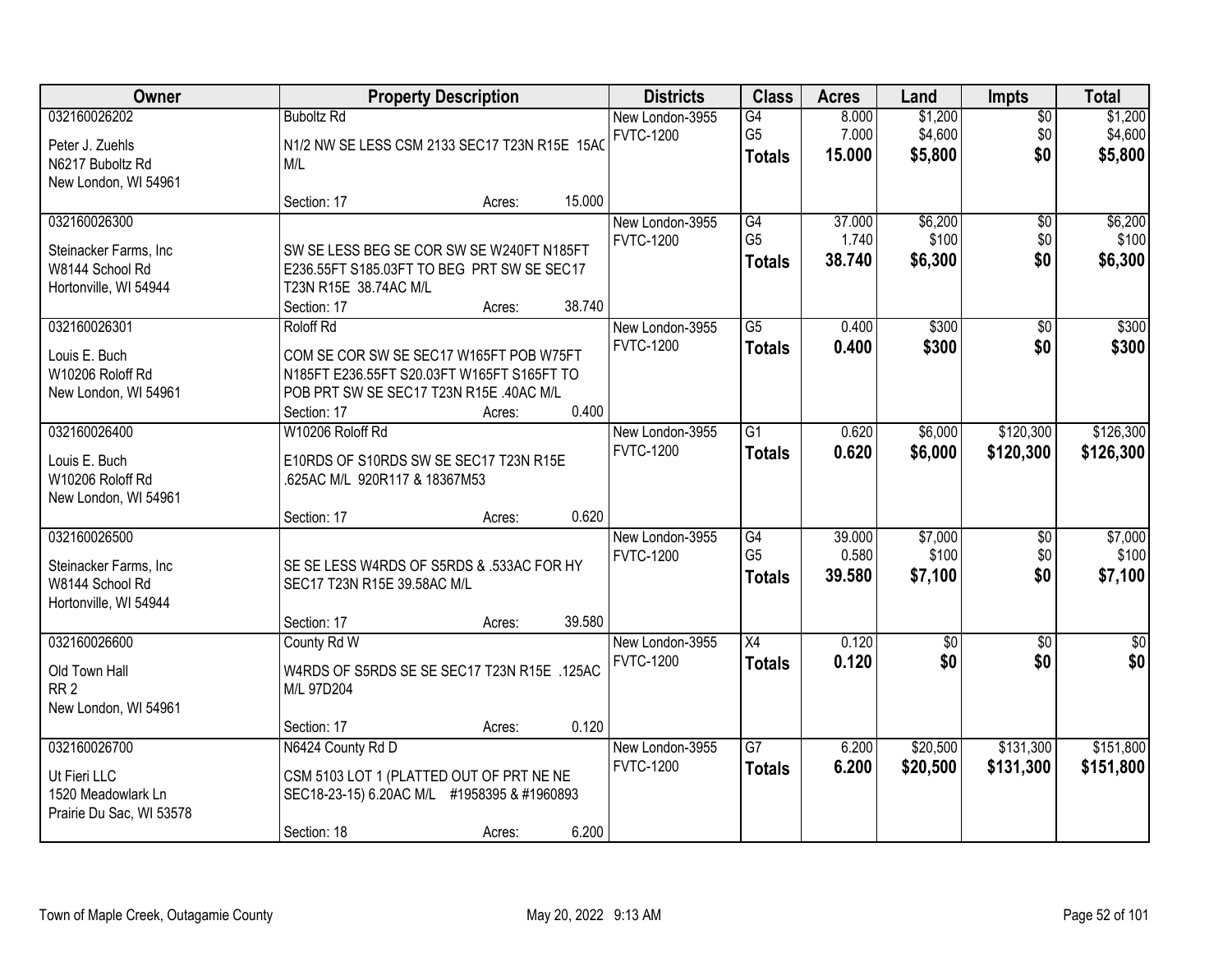| Owner                                                                       |                                                                                                                                       | <b>Property Description</b> |        | <b>Districts</b>                    | <b>Class</b>                           | <b>Acres</b>              | Land                           | Impts                         | <b>Total</b>                    |
|-----------------------------------------------------------------------------|---------------------------------------------------------------------------------------------------------------------------------------|-----------------------------|--------|-------------------------------------|----------------------------------------|---------------------------|--------------------------------|-------------------------------|---------------------------------|
| 032160026701<br>Janice A. Preisler<br>W12499 Hilltop Rd<br>Marion, WI 54950 | CSM 5103 LOT 2 (PLATTED OUT OF PRT NE NE<br>SEC18-23-15) 34.21AC M/L                                                                  |                             |        | New London-3955<br><b>FVTC-1200</b> | G4<br>G <sub>5</sub><br><b>Totals</b>  | 26.000<br>8.210<br>34.210 | \$4,800<br>\$6,800<br>\$11,600 | $\overline{50}$<br>\$0<br>\$0 | \$4,800<br>\$6,800<br>\$11,600  |
|                                                                             | Section: 18                                                                                                                           | Acres:                      | 34.210 |                                     |                                        |                           |                                |                               |                                 |
| 032160026800<br>Dale M & Mary L Finger (Le)                                 | N6423 County Rd D<br>COM SE COR NW NE N150FT TO POB N363FT                                                                            |                             |        | New London-3955<br><b>FVTC-1200</b> | $\overline{G1}$<br><b>Totals</b>       | 2.200<br>2.200            | \$8,000<br>\$8,000             | \$102,600<br>\$102,600        | \$110,600<br>\$110,600          |
| N6423 County Rd D<br>New London, WI 54961                                   | W264FT S363FT E264FT TO POB PRT NW NE SEC18<br>T23N R15E 2.20AC M/L<br>Section: 18                                                    | Acres:                      | 2.200  |                                     |                                        |                           |                                |                               |                                 |
| 032160026801                                                                | County Rd D                                                                                                                           |                             |        | New London-3955                     | G4                                     | 37.800                    | \$6,800                        | $\overline{50}$               | \$6,800                         |
| John P. Heideman<br>N6642 County Rd D<br>New London, WI 54961               | NW NE LESS COM SE COR NW NE N150FT TO POB<br>N363FT W264FT S363FT E264FT TO POB SEC18<br>T23N R15E 37.80AC M/L 7538M29<br>Section: 18 | Acres:                      | 37.800 | <b>FVTC-1200</b>                    | <b>Totals</b>                          | 37.800                    | \$6,800                        | \$0                           | \$6,800                         |
| 032160026900                                                                | N6385 County Rd D                                                                                                                     |                             |        | New London-3955                     | G1                                     | 1.840                     | \$8,400                        | \$167,200                     | \$175,600                       |
| Lance J. Rohan<br>N6385 County Rd D<br>New London, WI 54961                 | LOT 1 CSM 7565                                                                                                                        |                             |        | <b>FVTC-1200</b>                    | G <sub>4</sub><br><b>Totals</b>        | 1.020<br>2.860            | \$200<br>\$8,600               | \$0<br>\$167,200              | \$200<br>\$175,800              |
|                                                                             | Section: 18                                                                                                                           | Acres:                      | 2.860  |                                     |                                        |                           |                                |                               |                                 |
| 032160026901<br>Brian S. Bahr<br>N6371 County Rd D<br>New London, WI 54961  | N6371 County Rd D<br>LOT 1 CSM 940                                                                                                    |                             |        | New London-3955<br><b>FVTC-1200</b> | $\overline{G1}$<br><b>Totals</b>       | 3.220<br>3.220            | \$12,100<br>\$12,100           | \$128,400<br>\$128,400        | \$140,500<br>\$140,500          |
|                                                                             | Section: 18                                                                                                                           | Acres:                      | 3.220  |                                     |                                        |                           |                                |                               |                                 |
| 032160026902                                                                | County Rd D                                                                                                                           |                             |        | New London-3955                     | G4                                     | 13.880                    | \$2,600                        | $\overline{50}$               | \$2,600                         |
| James A/Vickie Rohan Rv Lv Tr<br>N7639 Beech Rd<br>Bear Creek, WI 54922     | LOT 2 CSM 7565                                                                                                                        |                             |        | <b>FVTC-1200</b>                    | <b>Totals</b>                          | 13.880                    | \$2,600                        | \$0                           | \$2,600                         |
|                                                                             | Section: 18                                                                                                                           | Acres:                      | 13.880 |                                     |                                        |                           |                                |                               |                                 |
| 032160027000<br>Gary Watters<br>N6337 County Rd D                           | N6329 County Rd D<br>CSM 3758 LOT 1 (PLATTED OUT OF PRT SW NE<br>SEC18-23-15) 13.42AC M/L                                             |                             |        | New London-3955<br><b>FVTC-1200</b> | G1<br>G <sub>5</sub><br>G <sub>6</sub> | 6.000<br>6.420<br>1.000   | \$12,800<br>\$4,300<br>\$2,900 | \$161,800<br>\$0<br>\$0       | \$174,600<br>\$4,300<br>\$2,900 |
| New London, WI 54961                                                        |                                                                                                                                       |                             |        |                                     | <b>Totals</b>                          | 13.420                    | \$20,000                       | \$161,800                     | \$181,800                       |
|                                                                             | Section: 18                                                                                                                           | Acres:                      | 13.420 |                                     |                                        |                           |                                |                               |                                 |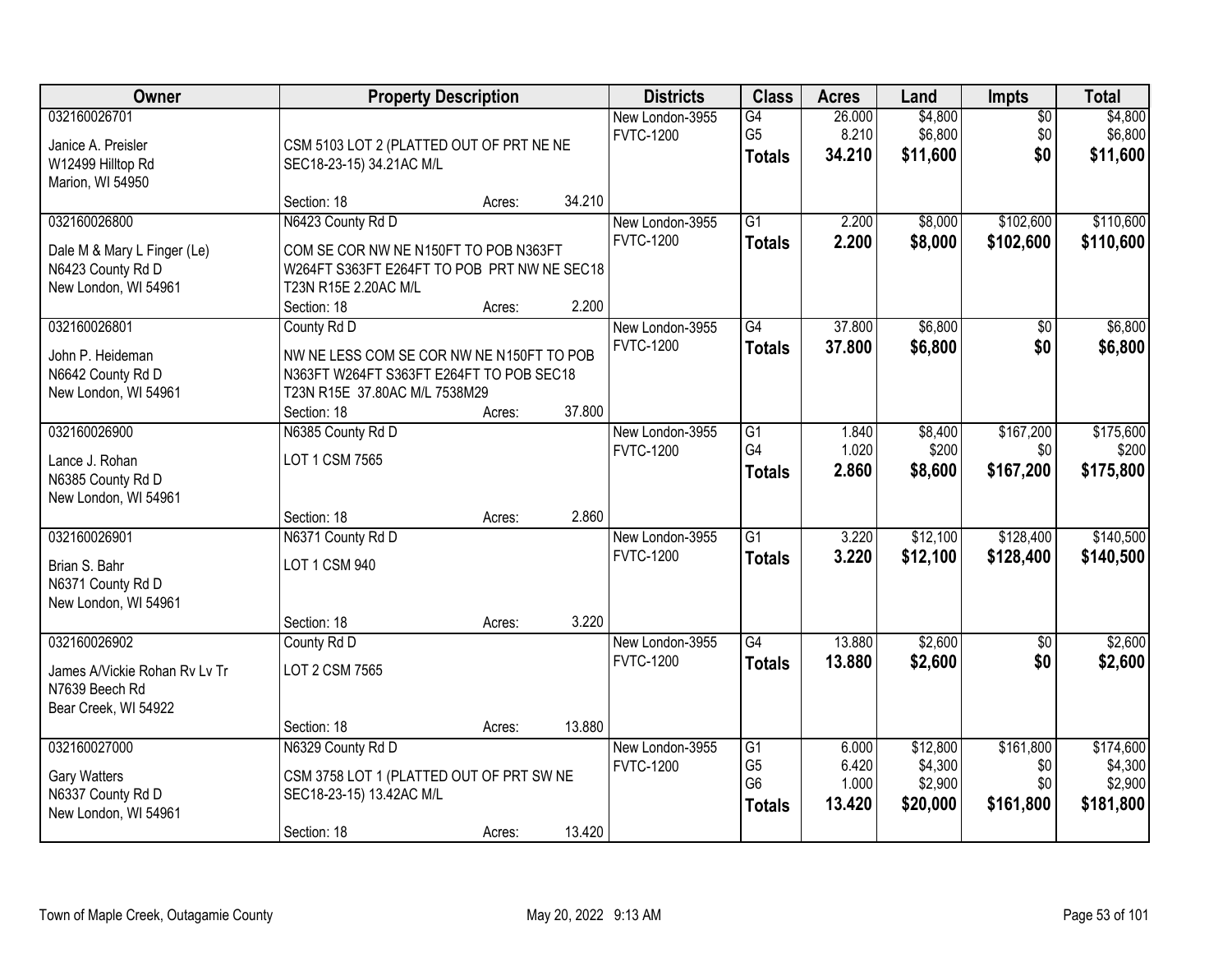| Owner                                      | <b>Property Description</b>                                          |        |        | <b>Districts</b> | <b>Class</b>    | <b>Acres</b> | Land     | <b>Impts</b>    | <b>Total</b> |
|--------------------------------------------|----------------------------------------------------------------------|--------|--------|------------------|-----------------|--------------|----------|-----------------|--------------|
| 032160027001                               | N6343 County Rd D                                                    |        |        | New London-3955  | $\overline{G1}$ | 3.490        | \$8,800  | \$94,500        | \$103,300    |
| Michael J. Laughlin                        | COM W1/4 COR SEC18 E2842.99FT TO POB                                 |        |        | <b>FVTC-1200</b> | <b>Totals</b>   | 3.490        | \$8,800  | \$94,500        | \$103,300    |
| N6343 County Rd D                          | E360.23FT N454.99FT S77D W372.07FT S379.64FT                         |        |        |                  |                 |              |          |                 |              |
| New London, WI 54961                       | TO POB PRT SW NE SEC18 T23N R15E 3.49AC M/L                          |        |        |                  |                 |              |          |                 |              |
|                                            | Section: 18                                                          | Acres: | 3.490  |                  |                 |              |          |                 |              |
| 032160027002                               | N6323 County Rd D                                                    |        |        | New London-3955  | $\overline{G1}$ | 3.160        | \$7,200  | \$141,300       | \$148,500    |
|                                            |                                                                      |        |        | <b>FVTC-1200</b> | <b>Totals</b>   | 3.160        | \$7,200  | \$141,300       | \$148,500    |
| <b>Eric Watters</b>                        | CSM 3758 LOT 2 (PLATTED OUT OF PRT SW NE                             |        |        |                  |                 |              |          |                 |              |
| N6323 County Rd D<br>New London, WI 54961  | SEC18-23-15) 3.16AC M/L                                              |        |        |                  |                 |              |          |                 |              |
|                                            | Section: 18                                                          | Acres: | 3.160  |                  |                 |              |          |                 |              |
| 032160027100                               | County Rd D                                                          |        |        | New London-3955  | $\overline{G7}$ | 3.980        | \$13,200 | \$63,200        | \$76,400     |
|                                            |                                                                      |        |        | <b>FVTC-1200</b> |                 | 3.980        | \$13,200 | \$63,200        | \$76,400     |
| Bruce J. Roland                            | CSM 3290 PRT LOT 1 (PLATTED OUT OF PRT SE NE                         |        |        |                  | <b>Totals</b>   |              |          |                 |              |
| N6386 Cty Rd D                             | SEC18-23-15) 3.98AC M/L                                              |        |        |                  |                 |              |          |                 |              |
| New London, WI 54961                       |                                                                      |        |        |                  |                 |              |          |                 |              |
|                                            | Section: 18                                                          | Acres: | 3.980  |                  |                 |              |          |                 |              |
| 032160027101                               | N6386 County Rd D                                                    |        |        | New London-3955  | $\overline{G7}$ | 1.030        | \$6,600  | \$68,700        | \$75,300     |
| <b>Bruce Roland</b>                        | CSM 3290 PRT LOT 1 (PLATTED OUT OF PRT SE NE                         |        |        | <b>FVTC-1200</b> | <b>Totals</b>   | 1.030        | \$6,600  | \$68,700        | \$75,300     |
| N6386 County Rd D                          | SEC18-23-15) 1.03AC M/L                                              |        |        |                  |                 |              |          |                 |              |
| New London, WI 54961                       |                                                                      |        |        |                  |                 |              |          |                 |              |
|                                            | Section: 18                                                          | Acres: | 1.030  |                  |                 |              |          |                 |              |
| 032160027102                               | County Rd D                                                          |        |        | New London-3955  | $\overline{G4}$ | 31.000       | \$5,600  | $\overline{50}$ | \$5,600      |
|                                            |                                                                      |        |        | <b>FVTC-1200</b> | G <sub>5</sub>  | 1.730        | \$1,000  | \$0             | \$1,000      |
| Scott P. Cartwright<br>W10460 Kickhafer Rd | CSM 3290 LOT 2 (PLATTED OUT OF PRT SE NE<br>SEC18-23-15) 32.73AC M/L |        |        |                  | <b>Totals</b>   | 32.730       | \$6,600  | \$0             | \$6,600      |
| New London, WI 54961                       |                                                                      |        |        |                  |                 |              |          |                 |              |
|                                            | Section: 18                                                          | Acres: | 32.730 |                  |                 |              |          |                 |              |
| 032160027200                               | County Rd D                                                          |        |        | New London-3955  | 5M              | 8.000        | \$10,100 | $\overline{50}$ | \$10,100     |
|                                            |                                                                      |        |        | <b>FVTC-1200</b> | G4              | 30.000       | \$5,400  | \$0             | \$5,400      |
| James A Rohan Rev Liv Trst                 | NE NW SEC18 T23N R15E                                                |        |        |                  | G <sub>5</sub>  | 2.000        | \$1,000  | \$0             | \$1,000      |
| N7639 Beech Rd                             |                                                                      |        |        |                  | <b>Totals</b>   | 40.000       | \$16,500 | \$0             | \$16,500     |
| Bear Creek, WI 54922                       |                                                                      |        |        |                  |                 |              |          |                 |              |
|                                            | Section: 18                                                          | Acres: | 40.000 |                  |                 |              |          |                 |              |
| 032160027500                               |                                                                      |        |        | New London-3955  | $\overline{G5}$ | 1.000        | \$800    | $\overline{30}$ | \$800        |
| <b>Richard F Dubois Trust</b>              | PRT OF W1/2 NW LY W OF RR LESS STRIP 12RDS                           |        |        | <b>FVTC-1200</b> | <b>Totals</b>   | 1.000        | \$800    | \$0             | \$800        |
| 1119 Edington Pl                           | WIDE ON W SIDE SW NW SEC18 T23N R15E 1AC M/L                         |        |        |                  |                 |              |          |                 |              |
| Marco Island, FL 34145                     |                                                                      |        |        |                  |                 |              |          |                 |              |
|                                            | Section: 18                                                          | Acres: | 1.000  |                  |                 |              |          |                 |              |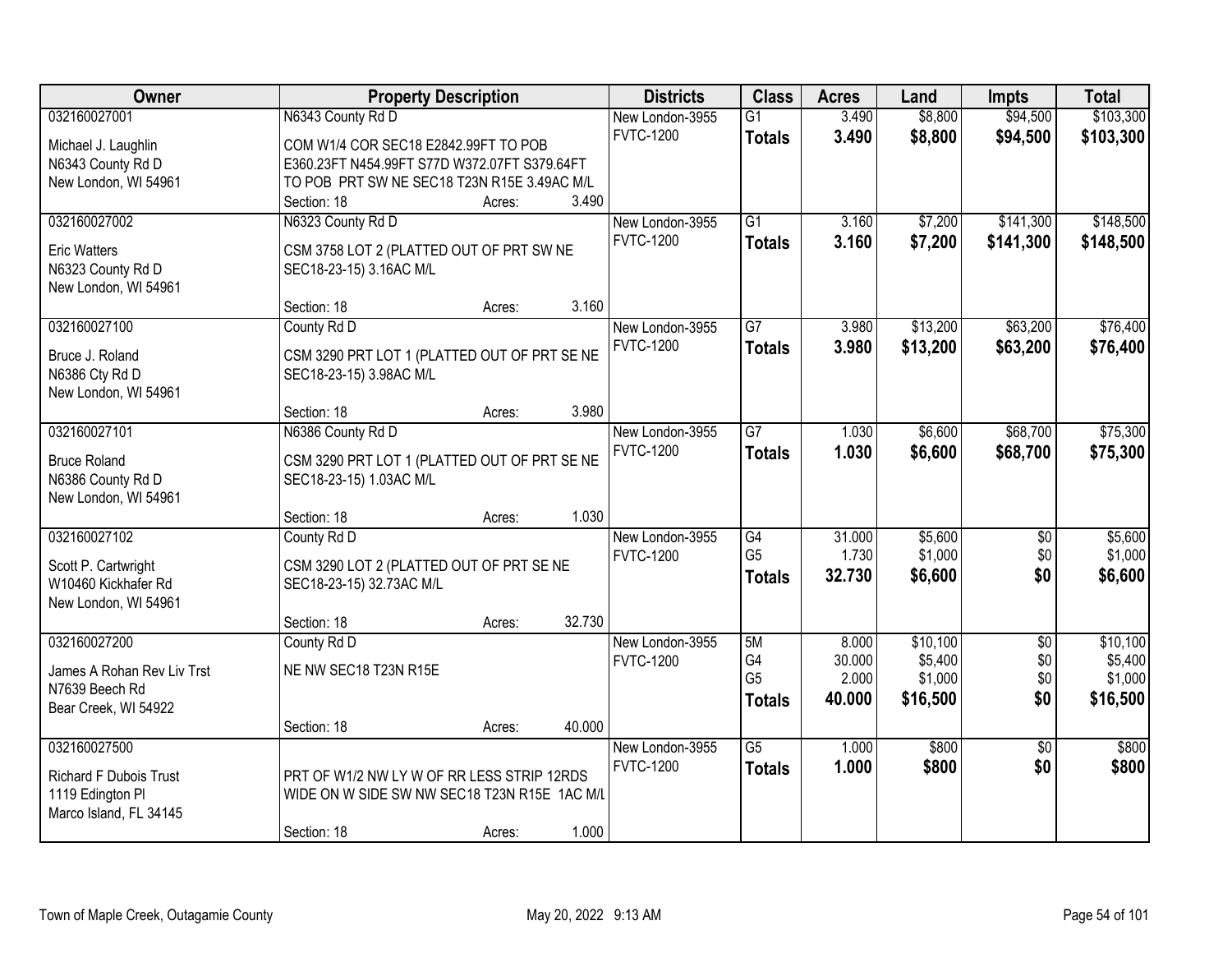| Owner                                                                                |                                                                                                                                                        | <b>Property Description</b> |        | <b>Districts</b>                    | <b>Class</b>                                       | <b>Acres</b>                      | Land                                     | <b>Impts</b>                         | <b>Total</b>                             |
|--------------------------------------------------------------------------------------|--------------------------------------------------------------------------------------------------------------------------------------------------------|-----------------------------|--------|-------------------------------------|----------------------------------------------------|-----------------------------------|------------------------------------------|--------------------------------------|------------------------------------------|
| 032160027600<br>Daniel S. Herbst<br>2208 Irish Rd<br>Neenah, WI 54956                | STRIP 12 RDS WIDE ON W SIDE SW NW SEC18 T23N<br><b>R15E</b>                                                                                            |                             |        | New London-3955<br><b>FVTC-1200</b> | $\overline{G6}$<br><b>Totals</b>                   | 6.000<br>6.000                    | \$13,200<br>\$13,200                     | $\overline{50}$<br>\$0               | \$13,200<br>\$13,200                     |
|                                                                                      | Section: 18                                                                                                                                            | Acres:                      | 6.000  |                                     |                                                    |                                   |                                          |                                      |                                          |
| 032160027700<br>James A Rohan Rev Liv Trst<br>N7639 Beech Rd<br>Bear Creek, WI 54922 | County Rd D<br>PRT NW NW LY E OF RR SEC18 T23N R15E<br>Section: 18                                                                                     | Acres:                      | 22.500 | New London-3955<br><b>FVTC-1200</b> | 5M<br>G4<br>G <sub>5</sub><br><b>Totals</b>        | 8.500<br>6.000<br>8.000<br>22.500 | \$10,700<br>\$900<br>\$4,100<br>\$15,700 | $\overline{50}$<br>\$0<br>\$0<br>\$0 | \$10,700<br>\$900<br>\$4,100<br>\$15,700 |
| 032160027701                                                                         |                                                                                                                                                        |                             |        | New London-3955                     | X2                                                 | 12.120                            | \$0                                      | \$0                                  | \$0                                      |
| State of Wisc Division of Hy<br>1681 2nd Av S Box 8021<br>Wisconsin Rapids, WI 54495 | ABANDON RR DESC AS FOLL: A STRIP OF LAND<br>100FT IN WIDTH EXT OVER W FR 1/2 SW SEC7 & W<br>FR 1/2 NW SEC18 T23N R15E 12.12AC M/L 7776M1<br>Section: 7 | Acres:                      | 12.120 | <b>FVTC-1200</b>                    | <b>Totals</b>                                      | 12.120                            | \$0                                      | \$0                                  | \$0                                      |
| 032160027800                                                                         | County Rd D                                                                                                                                            |                             |        | New London-3955                     | G4                                                 | 7.500                             | \$1,100                                  | \$0                                  | \$1,100                                  |
| James A Rohan Rev Liv Trst<br>N7639 Beech Rd<br>Bear Creek, WI 54922                 | PRT N 1/2 SW NW LY E OF RR SEC18 T23N R15E                                                                                                             |                             |        | <b>FVTC-1200</b>                    | G <sub>5</sub><br><b>Totals</b>                    | 4.500<br>12.000                   | \$2,900<br>\$4,000                       | \$0<br>\$0                           | \$2,900<br>\$4,000                       |
|                                                                                      | Section: 18                                                                                                                                            | Acres:                      | 12.000 |                                     |                                                    |                                   |                                          |                                      |                                          |
| 032160027900<br>James A Rohan Rev Liv Trst<br>N7639 Beech Rd<br>Bear Creek, WI 54922 | County Rd D<br>PRT S1/2 SW NW LY E OF RR SEC18 T23N R15E<br>Section: 18                                                                                | Acres:                      | 12.000 | New London-3955<br><b>FVTC-1200</b> | $\overline{G4}$<br>G <sub>5</sub><br><b>Totals</b> | 7.300<br>4.700<br>12.000          | \$1,100<br>\$3,500<br>\$4,600            | $\overline{30}$<br>\$0<br>\$0        | \$1,100<br>\$3,500<br>\$4,600            |
| 032160028000                                                                         | County Rd D                                                                                                                                            |                             |        | New London-3955                     | G4                                                 | 12.500                            | \$2,200                                  | $\overline{50}$                      | \$2,200                                  |
| James A Rohan Rev Liv Trst<br>N7639 Beech Rd<br>Bear Creek, WI 54922                 | N1/2 SE NW SEC18 T23N R15E                                                                                                                             |                             |        | <b>FVTC-1200</b>                    | G <sub>5</sub><br><b>Totals</b>                    | 7.500<br>20,000                   | \$5,600<br>\$7,800                       | \$0<br>\$0                           | \$5,600<br>\$7,800                       |
|                                                                                      | Section: 18                                                                                                                                            | Acres:                      | 20.000 |                                     |                                                    |                                   |                                          |                                      |                                          |
| 032160028100<br>Gary Watters<br>N6337 County Rd D<br>New London, WI 54961            | County Rd D<br>S1/2 SE NW SEC18 T23N R15E 20AC M/L<br>Section: 18                                                                                      | Acres:                      | 20.000 | New London-3955<br><b>FVTC-1200</b> | G4<br>G <sub>5</sub><br><b>Totals</b>              | 14.600<br>5.400<br>20.000         | \$2,200<br>\$4,900<br>\$7,100            | $\overline{50}$<br>\$0<br>\$0        | \$2,200<br>\$4,900<br>\$7,100            |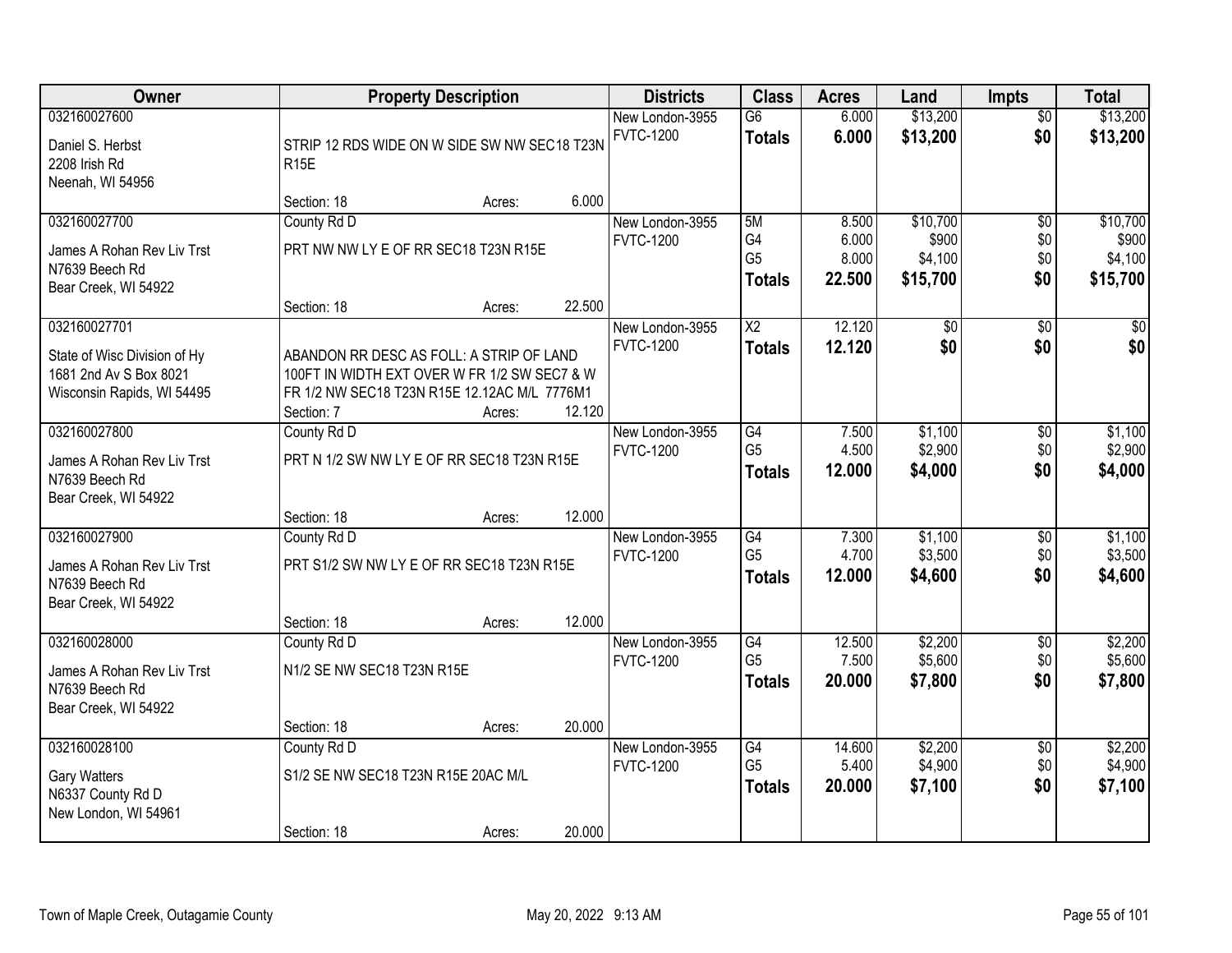| Owner                                                  |                                                                                           | <b>Property Description</b> |        | <b>Districts</b>                    | <b>Class</b>                     | <b>Acres</b>    | Land               | <b>Impts</b>           | <b>Total</b>       |
|--------------------------------------------------------|-------------------------------------------------------------------------------------------|-----------------------------|--------|-------------------------------------|----------------------------------|-----------------|--------------------|------------------------|--------------------|
| 032160028200                                           | County Rd D                                                                               |                             |        | New London-3955                     | G4                               | 12.000          | \$1,500            | $\overline{50}$        | \$1,500            |
| Barry F. Duch                                          | NE SW SEC18 T23N R15E 40AC M/L 911R367                                                    |                             |        | <b>FVTC-1200</b>                    | G <sub>5</sub>                   | 28.000          | \$22,500           | \$0                    | \$22,500           |
| N6135 County Rd D                                      |                                                                                           |                             |        |                                     | <b>Totals</b>                    | 40.000          | \$24,000           | \$0                    | \$24,000           |
| New London, WI 54961                                   |                                                                                           |                             |        |                                     |                                  |                 |                    |                        |                    |
|                                                        | Section: 18                                                                               | Acres:                      | 40.000 |                                     | 5M                               |                 |                    |                        |                    |
| 032160028300                                           | County Rd D                                                                               |                             |        | New London-3955<br><b>FVTC-1200</b> | G4                               | 7.000<br>20.000 | \$8,600<br>\$3,000 | $\overline{50}$<br>\$0 | \$8,600<br>\$3,000 |
| Barry F. Duch                                          | PRT W1/2 SW LY E OF RR SEC18 T23N R15E 40AC                                               |                             |        |                                     | G <sub>5</sub>                   | 13.000          | \$11,800           | \$0                    | \$11,800           |
| N6135 County Rd D                                      | M/L 911R367                                                                               |                             |        |                                     | <b>Totals</b>                    | 40.000          | \$23,400           | \$0                    | \$23,400           |
| New London, WI 54961                                   | Section: 18                                                                               | Acres:                      | 40.000 |                                     |                                  |                 |                    |                        |                    |
| 032160028301                                           |                                                                                           |                             |        | New London-3955                     | X2                               | 12.120          | \$0                | \$0                    | \$0                |
|                                                        |                                                                                           |                             |        | <b>FVTC-1200</b>                    | <b>Totals</b>                    | 12.120          | \$0                | \$0                    | \$0                |
| State of Wisc Division of Hy<br>1681 2nd Av S Box 8021 | ABANDON RR DESC AS FOLL: A STRIP OF LAND<br>100FT IN WIDTH EXT OVER W FR 1/2 SW SEC18 & W |                             |        |                                     |                                  |                 |                    |                        |                    |
| Wisconsin Rapids, WI 54495                             | FR 1/2 NW SEC19 T23N R15E 12.12AC M/L 7776M1                                              |                             |        |                                     |                                  |                 |                    |                        |                    |
|                                                        | Section: 19                                                                               | Acres:                      | 12.120 |                                     |                                  |                 |                    |                        |                    |
| 032160028400                                           |                                                                                           |                             |        | New London-3955                     | $\overline{G5}$                  | 1.500           | \$1,400            | \$0                    | \$1,400            |
| Jeffrey D. Grosskopf                                   | N335.12FT OF W1/2 SW LY W OF RR SEC18 T23N                                                |                             |        | <b>FVTC-1200</b>                    | <b>Totals</b>                    | 1.500           | \$1,400            | \$0                    | \$1,400            |
| N6260 Us Hy 45                                         | R15E 1.50AC M/L 5237M11                                                                   |                             |        |                                     |                                  |                 |                    |                        |                    |
| New London, WI 54961                                   |                                                                                           |                             |        |                                     |                                  |                 |                    |                        |                    |
|                                                        | Section: 18                                                                               | Acres:                      | 1.500  |                                     |                                  |                 |                    |                        |                    |
| 032160028401                                           |                                                                                           |                             |        | New London-3955                     | $\overline{G4}$                  | 0.660           | \$100              | $\overline{30}$        | \$100              |
| John F. Hoffman                                        | PRT W1/2 SW LY W OF RR LESS N335.12FT SEC18                                               |                             |        | <b>FVTC-1200</b>                    | G <sub>5</sub><br>G <sub>6</sub> | 1.030<br>8.460  | \$500<br>\$12,300  | \$0<br>\$0             | \$500<br>\$12,300  |
| E9497 Hoffman Rd                                       | T23N R15E 10.15AC M/L 7365M10                                                             |                             |        |                                     | <b>Totals</b>                    | 10.150          | \$12,900           | \$0                    | \$12,900           |
| New London, WI 54961                                   |                                                                                           |                             |        |                                     |                                  |                 |                    |                        |                    |
| 032160028500                                           | Section: 18<br>County Rd D                                                                | Acres:                      | 10.150 | New London-3955                     | 5M                               | 18.000          | \$22,900           | $\overline{30}$        | \$22,900           |
|                                                        |                                                                                           |                             |        | <b>FVTC-1200</b>                    | G4                               | 8.000           | \$1,200            | \$0                    | \$1,200            |
| Barry F. Duch                                          | SE SW SEC18 T23N R15E 40AC M/L 911R367                                                    |                             |        |                                     | G <sub>5</sub>                   | 14.000          | \$11,900           | \$0                    | \$11,900           |
| N6135 County Rd D<br>New London, WI 54961              |                                                                                           |                             |        |                                     | Totals                           | 40.000          | \$36,000           | \$0                    | \$36,000           |
|                                                        | Section: 18                                                                               | Acres:                      | 40.000 |                                     |                                  |                 |                    |                        |                    |
| 032160028600                                           | N6194 County Rd D                                                                         |                             |        | New London-3955                     | G4                               | 21.000          | \$3,000            | $\overline{30}$        | \$3,000            |
|                                                        | NE SE SEC18 T23N R15E 40AC M/L                                                            |                             |        | <b>FVTC-1200</b>                    | G <sub>5</sub>                   | 18.000          | \$10,200           | \$0                    | \$10,200           |
| Daniel J. Madden<br>N5750 Madden Rd                    |                                                                                           |                             |        |                                     | G7                               | 1.000           | \$3,300            | \$25,600               | \$28,900           |
| New London, WI 54961                                   |                                                                                           |                             |        |                                     | <b>Totals</b>                    | 40.000          | \$16,500           | \$25,600               | \$42,100           |
|                                                        | Section: 18                                                                               | Acres:                      | 40.000 |                                     |                                  |                 |                    |                        |                    |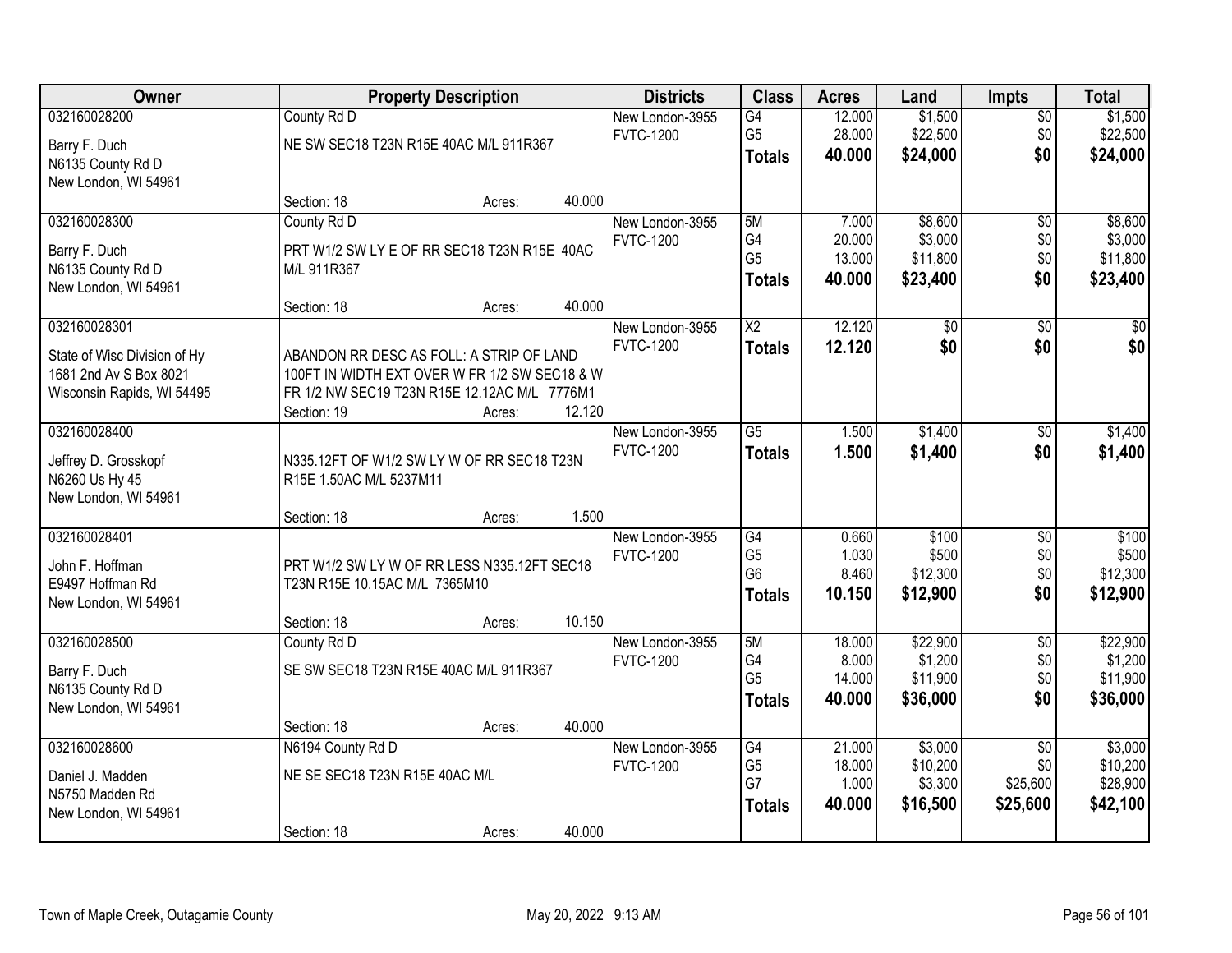| <b>Owner</b>                       |                                               | <b>Property Description</b> |        | <b>Districts</b> | <b>Class</b>    | <b>Acres</b> | Land     | Impts           | <b>Total</b> |
|------------------------------------|-----------------------------------------------|-----------------------------|--------|------------------|-----------------|--------------|----------|-----------------|--------------|
| 032160028700                       | County Rd D                                   |                             |        | New London-3955  | G4              | 20.000       | \$2,600  | $\overline{50}$ | \$2,600      |
| Barry F. Duch                      | CSM 6297 LOT 1 (PLATTED OUT OF PRT NW SE      |                             |        | <b>FVTC-1200</b> | G <sub>5</sub>  | 14.310       | \$8,700  | \$0             | \$8,700      |
| N6135 County Rd D                  | SEC18-23-15) 34.31AC M/L 911R367              |                             |        |                  | <b>Totals</b>   | 34.310       | \$11,300 | \$0             | \$11,300     |
| New London, WI 54961               |                                               |                             |        |                  |                 |              |          |                 |              |
|                                    | Section: 18                                   | Acres:                      | 34.310 |                  |                 |              |          |                 |              |
| 032160028701                       | N6211 County Rd D                             |                             |        | New London-3955  | G1              | 2.960        | \$12,000 | \$263,900       | \$275,900    |
| Jeffrey S. Duch                    | CSM 6297 LOT 2 (PLATTED OUT OF PRT NW SE      |                             |        | <b>FVTC-1200</b> | G <sub>5</sub>  | 2.710        | \$1,600  | \$0             | \$1,600      |
| N6211 County Rd D                  | SEC18-23-15) 5.67AC M/L 18229M46 & #1939875   |                             |        |                  | <b>Totals</b>   | 5.670        | \$13,600 | \$263,900       | \$277,500    |
| New London, WI 54961               |                                               |                             |        |                  |                 |              |          |                 |              |
|                                    | Section: 18                                   | Acres:                      | 5.670  |                  |                 |              |          |                 |              |
| 032160028800                       | N6135 County Rd D                             |                             |        | New London-3955  | 5M              | 3.000        | \$3,900  | $\overline{50}$ | \$3,900      |
| Barry F. Duch                      | SW SE LESS S264FT OF E200FT SEC18 T22N R15E   |                             |        | <b>FVTC-1200</b> | G4              | 20.000       | \$3,000  | \$0             | \$3,000      |
| N6135 County Rd D                  | 38.81AC M/L 911R367                           |                             |        |                  | G <sub>5</sub>  | 13.000       | \$7,700  | \$0             | \$7,700      |
| New London, WI 54961               |                                               |                             |        |                  | G7              | 2.810        | \$5,500  | \$130,800       | \$136,300    |
|                                    | Section: 18                                   | Acres:                      | 38.810 |                  | <b>Totals</b>   | 38.810       | \$20,100 | \$130,800       | \$150,900    |
| 032160028801                       | N6111 County Rd D                             |                             |        | New London-3955  | $\overline{G1}$ | 1.080        | \$7,700  | \$124,800       | \$132,500    |
| Rodney E. Meyer                    | CSM 31 LESS COM SW COR CSM 31 N75FT POB       |                             |        | <b>FVTC-1200</b> | <b>Totals</b>   | 1.080        | \$7,700  | \$124,800       | \$132,500    |
| N6111 County Rd D                  | N89FT E56FT S89FT W56FT TO POB (PLATTED OUT   |                             |        |                  |                 |              |          |                 |              |
| New London, WI 54961               | OF PRT SW SE SEC18-23-15) 1.08AC M/L 18153M36 |                             |        |                  |                 |              |          |                 |              |
|                                    | Section: 18                                   | Acres:                      | 1.080  |                  |                 |              |          |                 |              |
| 032160028802                       |                                               |                             |        | New London-3955  | $\overline{G5}$ | 0.110        | \$800    | $\overline{50}$ | \$800        |
| Timothy M. Thompson                | CSM 31 - PRT DESC AS FOLL: COM SW COR CSM 31  |                             |        | <b>FVTC-1200</b> | <b>Totals</b>   | 0.110        | \$800    | \$0             | \$800        |
| 8310 Candleflower Cir              | N75FT POB N89FT E56FT S89FT W56FT TO POB      |                             |        |                  |                 |              |          |                 |              |
| Colorado Sprigs, CO 80920          | (PLATTED OUT OF PRT SW SE SEC18-23-15) .11AC  |                             |        |                  |                 |              |          |                 |              |
|                                    | Section: 18                                   | Acres:                      | 0.110  |                  |                 |              |          |                 |              |
| 032160028900                       | N6194 County Rd D                             |                             |        | New London-3955  | 5M              | 12.000       | \$14,700 | $\overline{50}$ | \$14,700     |
| Daniel J. Madden                   | SE SE SEC18 T23N R15E 40AC M/L                |                             |        | <b>FVTC-1200</b> | G4              | 27.000       | \$4,900  | \$0             | \$4,900      |
| N5750 Madden Rd                    |                                               |                             |        |                  | G7              | 1.000        | \$3,300  | \$5,300         | \$8,600      |
| New London, WI 54961               |                                               |                             |        |                  | <b>Totals</b>   | 40.000       | \$22,900 | \$5,300         | \$28,200     |
|                                    | Section: 18                                   | Acres:                      | 40.000 |                  |                 |              |          |                 |              |
| 032160029000                       | W10575 Roloff Rd                              |                             |        | New London-3955  | G1              | 1.000        | \$8,000  | \$137,100       | \$145,100    |
|                                    | LOT 1 CSM 5576                                |                             |        | <b>FVTC-1200</b> | G <sub>5</sub>  | 1.500        | \$700    | \$0             | \$700        |
| Thomas J. Huff<br>W10575 Roloff Rd |                                               |                             |        |                  | <b>Totals</b>   | 2.500        | \$8,700  | \$137,100       | \$145,800    |
| New London, WI 54961               |                                               |                             |        |                  |                 |              |          |                 |              |
|                                    | Section: 19                                   | Acres:                      | 2.500  |                  |                 |              |          |                 |              |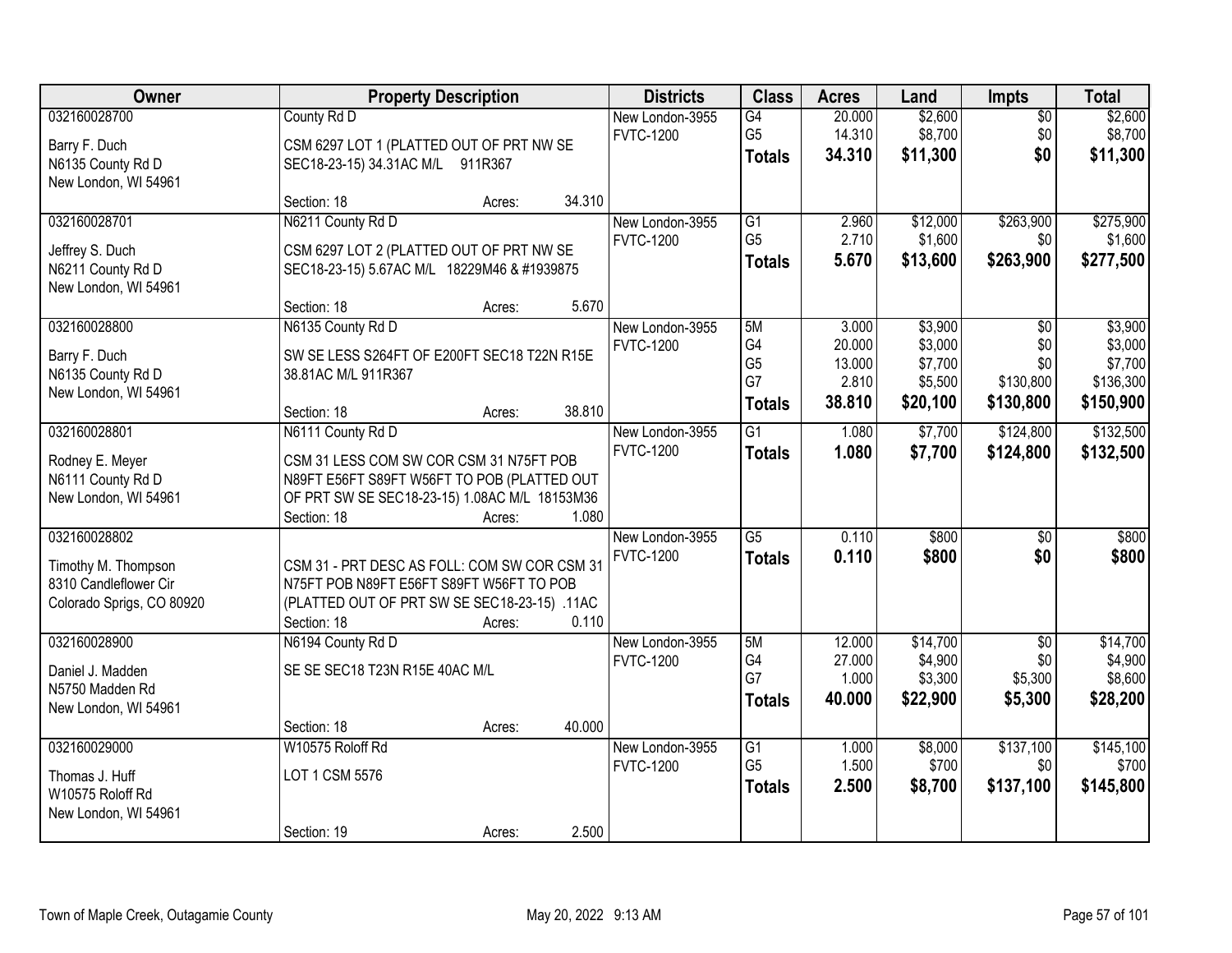| Owner                 |                                               | <b>Property Description</b> |        | <b>Districts</b> | <b>Class</b>    | <b>Acres</b> | Land     | <b>Impts</b>    | <b>Total</b> |
|-----------------------|-----------------------------------------------|-----------------------------|--------|------------------|-----------------|--------------|----------|-----------------|--------------|
| 032160029001          | W10511 Roloff Rd                              |                             |        | New London-3955  | $\overline{G1}$ | 1.000        | \$5,000  | \$111,400       | \$116,400    |
| <b>Marianne Miles</b> | BEG NE COR SEC19 W168.85FT S258FT E168.85FT   |                             |        | <b>FVTC-1200</b> | <b>Totals</b>   | 1.000        | \$5,000  | \$111,400       | \$116,400    |
| W10511 Roloff Rd      | N258FT TO POB SEC19 T23N R15E 1AC M/L         |                             |        |                  |                 |              |          |                 |              |
| New London, WI 54961  | 5740M34                                       |                             |        |                  |                 |              |          |                 |              |
|                       | Section: 19                                   | Acres:                      | 1.000  |                  |                 |              |          |                 |              |
| 032160029002          | W10515 Roloff Rd                              |                             |        | New London-3955  | $\overline{G1}$ | 1.000        | \$5,000  | \$28,100        | \$33,100     |
|                       |                                               |                             |        | <b>FVTC-1200</b> | <b>Totals</b>   | 1.000        | \$5,000  | \$28,100        | \$33,100     |
| <b>Marianne Miles</b> | COM NE COR SEC19 W168.85FT TO POB S258FT      |                             |        |                  |                 |              |          |                 |              |
| W10511 Roloff Rd      | E168.85FT N258FT TO POB SEC19 T23N R15E 1AC   |                             |        |                  |                 |              |          |                 |              |
| New London, WI 54961  | M/L<br>Section: 19                            |                             | 1.000  |                  |                 |              |          |                 |              |
| 032160029003          | W10531 Roloff Rd                              | Acres:                      |        | New London-3955  | $\overline{G1}$ | 1.000        | \$8,000  | \$106,400       | \$114,400    |
|                       |                                               |                             |        | <b>FVTC-1200</b> |                 |              |          |                 |              |
| Devyn Nackers         | CSM 205 LOT 1 (PLATTED OUT OF PRT NE NE       |                             |        |                  | Totals          | 1.000        | \$8,000  | \$106,400       | \$114,400    |
| W10531 Roloff Rd      | SEC19-23-15) 1AC M/L                          |                             |        |                  |                 |              |          |                 |              |
| New London, WI 54961  |                                               |                             |        |                  |                 |              |          |                 |              |
|                       | Section: 19                                   | Acres:                      | 1.000  |                  |                 |              |          |                 |              |
| 032160029004          | Roloff Rd                                     |                             |        | New London-3955  | $\overline{G1}$ | 1.000        | \$6,000  | \$0             | \$6,000      |
| Devyn Nackers         | CSM 315 LOT 2 (PLATTED OUT OF PRT NE NE       |                             |        | <b>FVTC-1200</b> | <b>Totals</b>   | 1.000        | \$6,000  | \$0             | \$6,000      |
| W10531 Roloff Rd      | SEC19-23-15) 1AC M/L                          |                             |        |                  |                 |              |          |                 |              |
| New London, WI 54961  |                                               |                             |        |                  |                 |              |          |                 |              |
|                       | Section: 19                                   | Acres:                      | 1.000  |                  |                 |              |          |                 |              |
| 032160029005          | Roloff Rd                                     |                             |        | New London-3955  | $\overline{G1}$ | 1.000        | \$7,000  | \$19,600        | \$26,600     |
|                       |                                               |                             |        | <b>FVTC-1200</b> | <b>Totals</b>   | 1.000        | \$7,000  | \$19,600        | \$26,600     |
| Devyn Nackers         | CSM 315 LOT 1 (PLATTED OUT OF PRT NE NE       |                             |        |                  |                 |              |          |                 |              |
| W10531 Roloff Rd      | SEC19-23-15) 1AC M/L                          |                             |        |                  |                 |              |          |                 |              |
| New London, WI 54961  |                                               |                             |        |                  |                 |              |          |                 |              |
|                       | Section: 19                                   | Acres:                      | 1.000  |                  |                 |              |          |                 |              |
| 032160029006          |                                               |                             |        | New London-3955  | G4              | 31.370       | \$5,800  | \$0             | \$5,800      |
| Laurence R. Thoma     | CSM 5576 LOT 2 (PLATTED OUT OF PRT NE NE      |                             |        | <b>FVTC-1200</b> | <b>Totals</b>   | 31.370       | \$5,800  | \$0             | \$5,800      |
| W10439 Roloff Rd      | SEC19-23-15) 31.37AC M/L 10397M21             |                             |        |                  |                 |              |          |                 |              |
| New London, WI 54961  |                                               |                             |        |                  |                 |              |          |                 |              |
|                       | Section: 19                                   | Acres:                      | 31.370 |                  |                 |              |          |                 |              |
| 032160029100          | County Rd D                                   |                             |        | New London-3955  | G4              | 9.490        | \$1,400  | $\overline{30}$ | \$1,400      |
|                       |                                               |                             |        | <b>FVTC-1200</b> | G <sub>5</sub>  | 21.000       | \$15,800 | \$0             | \$15,800     |
| Chris T. Tech         | NW NE LESS S557.71FT OF E541.16FT L/W OF HY D |                             |        |                  | <b>Totals</b>   | 30.490       | \$17,200 | \$0             | \$17,200     |
| 304 W Cook St         | & LESS N220FT OF W200FT OF E233FT & LESS CSM  |                             |        |                  |                 |              |          |                 |              |
| New London, WI 54961  | 163 PRT NW NE SEC19 T23N R15E 30.49AC M/L     |                             |        |                  |                 |              |          |                 |              |
|                       | Section: 19                                   | Acres:                      | 30.490 |                  |                 |              |          |                 |              |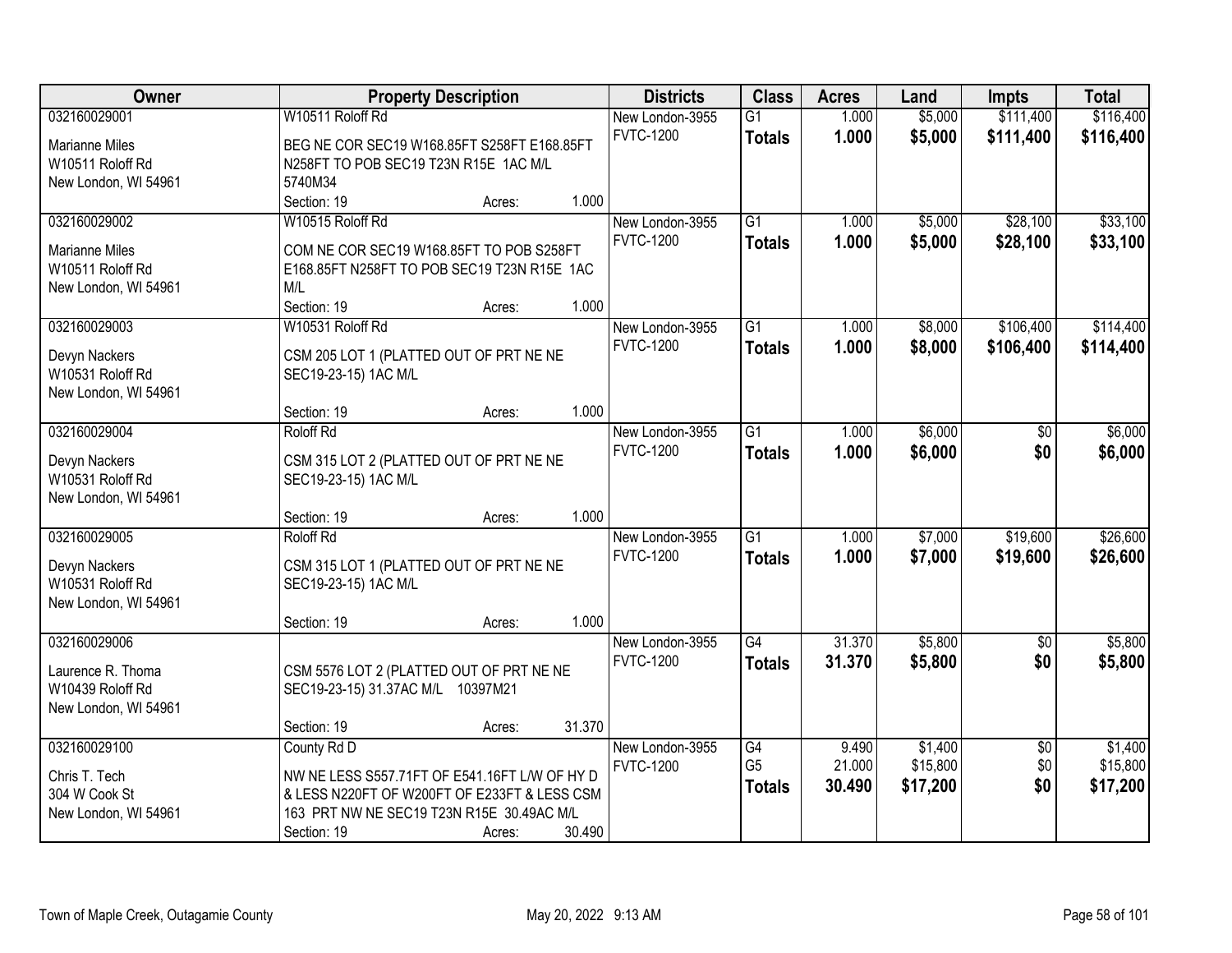| Owner                       | <b>Property Description</b>                            | <b>Districts</b> | <b>Class</b>    | <b>Acres</b> | Land     | <b>Impts</b> | <b>Total</b> |
|-----------------------------|--------------------------------------------------------|------------------|-----------------|--------------|----------|--------------|--------------|
| 032160029101                | N6099 County Rd D                                      | New London-3955  | $\overline{G1}$ | 1.000        | \$8,000  | \$107,500    | \$115,500    |
| John T. Cartwright          | PRT NW NE SEC19 T23N R15E COM PT W/L HY D              | <b>FVTC-1200</b> | <b>Totals</b>   | 1.000        | \$8,000  | \$107,500    | \$115,500    |
| N6099 County Rd D           | W200FT S220FT E200 FT TO W/L HY D N ALG W/L            |                  |                 |              |          |              |              |
| New London, WI 54961        | 220FT POB 1AC M/L #1257328 & #1958398                  |                  |                 |              |          |              |              |
|                             | 1.000<br>Section: 19<br>Acres:                         |                  |                 |              |          |              |              |
| 032160029102                | N6077 County Rd D                                      | New London-3955  | $\overline{G1}$ | 1.570        | \$10,000 | \$160,400    | \$170,400    |
|                             |                                                        | <b>FVTC-1200</b> | <b>Totals</b>   | 1.570        | \$10,000 | \$160,400    | \$170,400    |
| Dean P. Davidson            | CSM 163 LOT 1 (PLATTED OUT OF PRT NW NE                |                  |                 |              |          |              |              |
| N6077 County Rd D           | SEC19-23-15) 1.57AC M/L                                |                  |                 |              |          |              |              |
| New London, WI 54961        | 1.570<br>Section: 19<br>Acres:                         |                  |                 |              |          |              |              |
| 032160029103                | N6023 County Rd D                                      | New London-3955  | $\overline{G1}$ | 2.940        | \$9,600  | \$107,300    | \$116,900    |
|                             |                                                        | <b>FVTC-1200</b> | G <sub>5</sub>  | 4.000        | \$2,700  | \$0          | \$2,700      |
| Matthew K. Larsen           | COM NE COR SEC19 S1330.59FT TO S/L N1/2 NE             |                  | Totals          | 6.940        | \$12,300 | \$107,300    | \$119,600    |
| N6023 County Rd D           | W1349.03FT TO W R/W/L CTH D POB W541.16FT              |                  |                 |              |          |              |              |
| New London, WI 54961        | N557.71FT E541.16FT TO W R/W/L CTH D S12.90FT          |                  |                 |              |          |              |              |
|                             | 6.940<br>Section: 19<br>Acres:                         |                  |                 |              |          |              |              |
| 032160029200                | N5985 County Rd D                                      | New London-3955  | 5M              | 2.000        | \$2,600  | $\sqrt{6}$   | \$2,600      |
| Kyle Joseph Schmidt         | SW NE LESS S1.49AC OF W8.50AC SEC19 T23N R15E          | <b>FVTC-1200</b> | G4              | 32.000       | \$5,200  | \$0          | \$5,200      |
| N5985 County Rd D           | 38.51AC M/L 8819M45                                    |                  | G <sub>5</sub>  | 4.000        | \$1,300  | \$0          | \$1,300      |
| New London, WI 54961        |                                                        |                  | G7              | 2.000        | \$5,500  | \$86,400     | \$91,900     |
|                             | 40.000<br>Section: 19<br>Acres:                        |                  | <b>Totals</b>   | 40.000       | \$14,600 | \$86,400     | \$101,000    |
| 032160029300                | W10692 Sasse Rd                                        | New London-3955  | $\overline{G1}$ | 1.490        | \$8,000  | \$139,100    | \$147,100    |
| Eric K. Lyse                | COM SW COR SW NE SEC19 E17RDS N13RDS W TO              | <b>FVTC-1200</b> | <b>Totals</b>   | 1.490        | \$8,000  | \$139,100    | \$147,100    |
| W10692 Sasse Rd             | W/L SW NE S15RDS TO BEG 1.49AC M/L                     |                  |                 |              |          |              |              |
| New London, WI 54961        |                                                        |                  |                 |              |          |              |              |
|                             | 1.490<br>Section: 19<br>Acres:                         |                  |                 |              |          |              |              |
| 032160029400                |                                                        | New London-3955  | G4              | 36.250       | \$6,700  | \$0          | \$6,700      |
|                             |                                                        | <b>FVTC-1200</b> | G7              | 2.000        | \$5,500  | \$8,700      | \$14,200     |
| David/Ila Klatt Living Trst | SE NE LESS COM E1/4 COR W1095.86FT N560.18FT           |                  | <b>Totals</b>   | 38.250       | \$12,200 | \$8,700      | \$20,900     |
| E9495 Beckert Rd            | TO POB N349.26FT W207.69FT SLY TO A PT                 |                  |                 |              |          |              |              |
| New London, WI 54961        | E232.50FT TO POB SEC19 T23N R15E 38.25AC M/L<br>38.250 |                  |                 |              |          |              |              |
| 032160029401                | Section: 19<br>Acres:<br>N5964 County Rd D             | New London-3955  | $\overline{G1}$ | 1.750        | \$9,000  | \$136,500    | \$145,500    |
|                             |                                                        | <b>FVTC-1200</b> |                 |              |          |              |              |
| Ebony A. Young              | COM E1/4 COR SEC19 W1095.86FT N560.18FT TO             |                  | <b>Totals</b>   | 1.750        | \$9,000  | \$136,500    | \$145,500    |
| N5964 County Rd D           | POB N349.26FT W207.69FFT SLY TO A PT E232.50 FT        |                  |                 |              |          |              |              |
| New London, WI 54961        | TO POB PRT SE NE SEC19 T23N R15E                       |                  |                 |              |          |              |              |
|                             | 1.750<br>Section: 19<br>Acres:                         |                  |                 |              |          |              |              |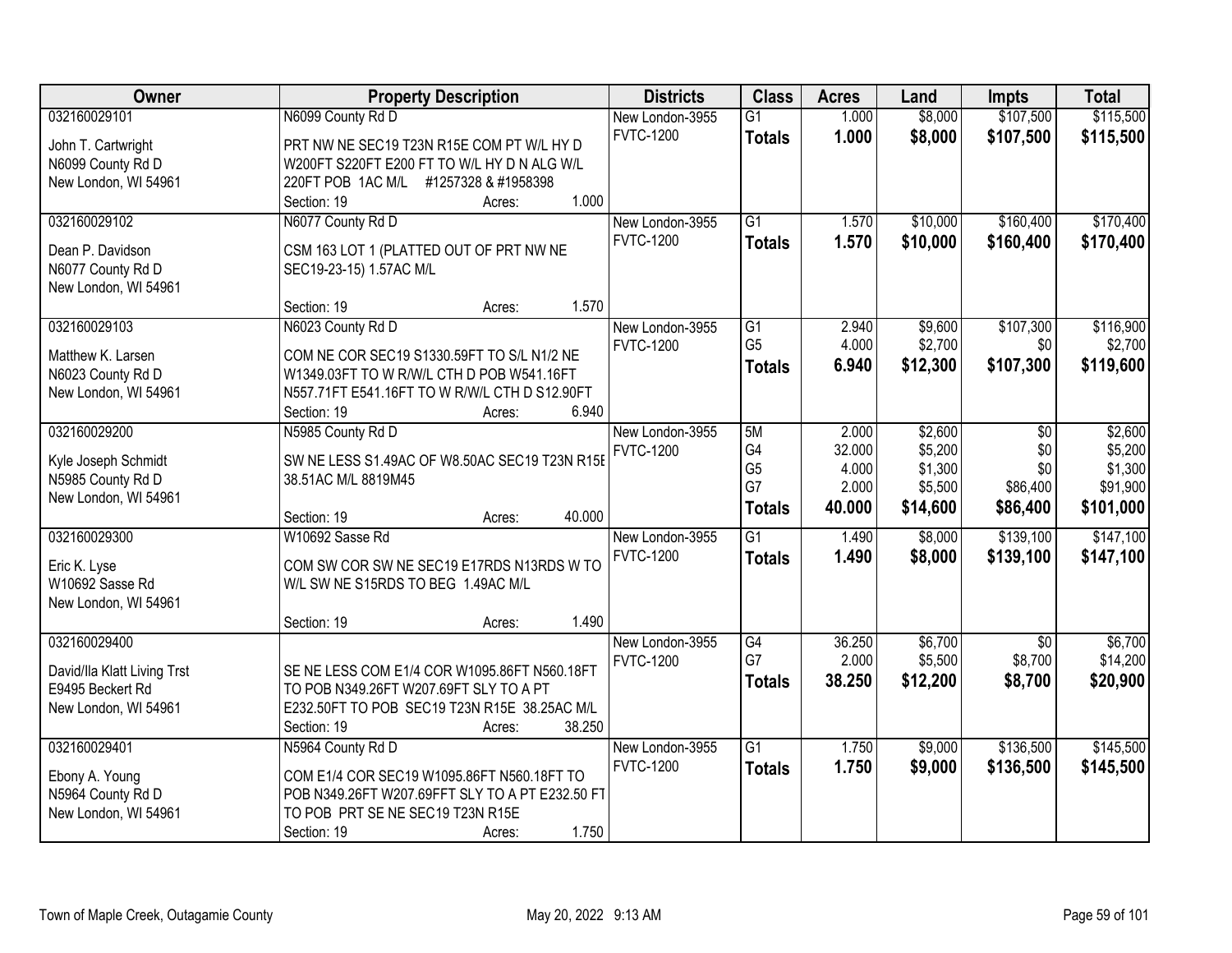| Owner                 |                                             | <b>Property Description</b> |        | <b>Districts</b> | <b>Class</b>         | <b>Acres</b>     | Land               | <b>Impts</b>    | <b>Total</b>       |
|-----------------------|---------------------------------------------|-----------------------------|--------|------------------|----------------------|------------------|--------------------|-----------------|--------------------|
| 032160029500          | Sasse Rd                                    |                             |        | New London-3955  | $\overline{G5}$      | 20.000           | \$16,300           | $\sqrt{$0}$     | \$16,300           |
| Leonard Sasse         | NE NW SEC19 T23N R15E                       |                             |        | <b>FVTC-1200</b> | G <sub>6</sub>       | 20.000           | \$57,600           | \$0             | \$57,600           |
| 112 Highland Ct       |                                             |                             |        |                  | <b>Totals</b>        | 40.000           | \$73,900           | \$0             | \$73,900           |
| Neenah, WI 54956      |                                             |                             |        |                  |                      |                  |                    |                 |                    |
|                       | Section: 19                                 | Acres:                      | 40.000 |                  |                      |                  |                    |                 |                    |
| 032160029600          | W10774 Sasse Rd                             |                             |        | New London-3955  | 5M                   | 2.000            | \$2,700            | $\overline{50}$ | \$2,700            |
| <b>Leonard Sasse</b>  | LOT 2 CSM 5871                              |                             |        | <b>FVTC-1200</b> | G <sub>1</sub>       | 1.000            | \$2,500            | \$10,700        | \$13,200           |
| 112 Highland Ct       |                                             |                             |        |                  | G4<br>G <sub>5</sub> | 5.500            | \$800              | \$0<br>\$0      | \$800              |
| Neenah, WI 54956      |                                             |                             |        |                  |                      | 10.930<br>19.430 | \$7,000            | \$10,700        | \$7,000            |
|                       | Section: 19                                 | Acres:                      | 19.430 |                  | <b>Totals</b>        |                  | \$13,000           |                 | \$23,700           |
| 032160029601          |                                             |                             |        | New London-3955  | G5                   | 5.450            | \$4,100            | \$0             | \$4,100            |
| Douglas Sasse         | NW NW LYW OF RR AS DESC IN #1482662 SEC19   |                             |        | <b>FVTC-1200</b> | <b>Totals</b>        | 5.450            | \$4,100            | \$0             | \$4,100            |
| 5493 Grandview Rd     | T23N R15E 5.45AC M/L                        |                             |        |                  |                      |                  |                    |                 |                    |
| Larsen, WI 54947      |                                             |                             |        |                  |                      |                  |                    |                 |                    |
|                       | Section: 19                                 | Acres:                      | 5.450  |                  |                      |                  |                    |                 |                    |
| 032160029700          | W10790 Sasse Rd                             |                             |        | New London-3955  | G4                   | 6.000            | \$900              | $\sqrt[6]{3}$   | \$900              |
| Dan Sasse             | CSM 5871 LOT 1 (PLATTED OUT OF PRT NW FR NW |                             |        | <b>FVTC-1200</b> | G <sub>5</sub>       | 3.500            | \$2,300            | \$0             | \$2,300            |
| W10790 Sasse Rd       | & PRT SW FR NW SEC19-23-15) 11.50AC M/L     |                             |        |                  | G7                   | 2.000<br>11.500  | \$5,500<br>\$8,700 | \$120,600       | \$126,100          |
| New London, WI 54961  |                                             |                             |        |                  | <b>Totals</b>        |                  |                    | \$120,600       | \$129,300          |
|                       | Section: 19                                 | Acres:                      | 11.500 |                  |                      |                  |                    |                 |                    |
| 032160029701          |                                             |                             |        | New London-3955  | 5M                   | 1.940            | \$4,900            | $\overline{50}$ | \$4,900            |
| Leonard Sasse         | CSM 5871 LOT 3 (PLATTED OUT OF PRT NW FR NW |                             |        | <b>FVTC-1200</b> | G4<br>G <sub>5</sub> | 14.000<br>2.000  | \$2,100<br>\$1,200 | \$0<br>\$0      | \$2,100<br>\$1,200 |
| 112 Highland Ct       | & PRT SW FR NW SEC19-23-15) 17.94AC M/L     |                             |        |                  | <b>Totals</b>        | 17.940           | \$8,200            | \$0             | \$8,200            |
| Neenah, WI 54956      |                                             |                             |        |                  |                      |                  |                    |                 |                    |
|                       | Section: 19                                 | Acres:                      | 17.940 |                  |                      |                  |                    |                 |                    |
| 032160029800          | Sasse & Cty Rd D                            |                             |        | New London-3955  | 5M<br>G4             | 20.000<br>15.700 | \$24,800           | $\overline{50}$ | \$24,800           |
| Kyle Joseph Schmidt   | SE NW LESS S273FT OF E363FT SEC19 T23N R15E |                             |        | <b>FVTC-1200</b> | G <sub>5</sub>       | 2.000            | \$2,200<br>\$1,200 | \$0<br>\$0      | \$2,200<br>\$1,200 |
| N5985 County Rd D     | 37.70AC M/L 8819M45                         |                             |        |                  | <b>Totals</b>        | 37.700           | \$28,200           | \$0             | \$28,200           |
| New London, WI 54961  |                                             |                             |        |                  |                      |                  |                    |                 |                    |
|                       | Section: 19                                 | Acres:                      | 37.700 |                  |                      |                  |                    |                 |                    |
| 032160029900          | W10720 Sasse Rd                             |                             |        | New London-3955  | $\overline{G1}$      | 1.150            | \$8,000            | \$104,400       | \$112,400          |
| Stanley T. Piekarczyk | S273FT OF E363FT OF SE NW SEC19 T23N R15E   |                             |        | <b>FVTC-1200</b> | <b>Totals</b>        | 1.150            | \$8,000            | \$104,400       | \$112,400          |
| W10720 Sasse Rd       | LESS E1/2 1.15AC M/L                        |                             |        |                  |                      |                  |                    |                 |                    |
| New London, WI 54961  |                                             |                             |        |                  |                      |                  |                    |                 |                    |
|                       | Section: 19                                 | Acres:                      | 1.150  |                  |                      |                  |                    |                 |                    |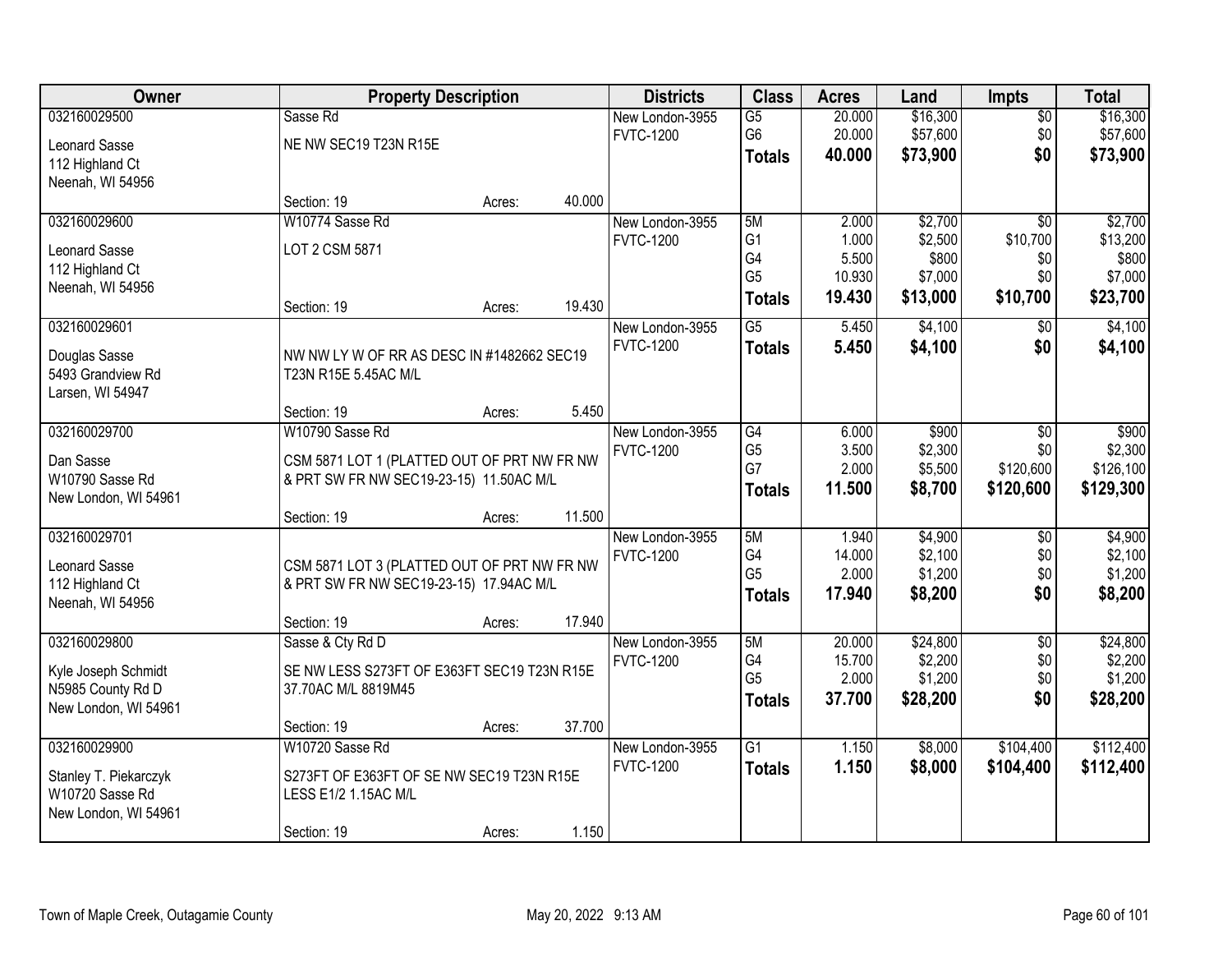| <b>Owner</b>                                                                                 |                                                                                                                       | <b>Property Description</b> |        | <b>Districts</b>                    | <b>Class</b>                                      | <b>Acres</b>                       | Land                                      | <b>Impts</b>                         | <b>Total</b>                              |
|----------------------------------------------------------------------------------------------|-----------------------------------------------------------------------------------------------------------------------|-----------------------------|--------|-------------------------------------|---------------------------------------------------|------------------------------------|-------------------------------------------|--------------------------------------|-------------------------------------------|
| 032160029901                                                                                 | W10706 Sasse Rd                                                                                                       |                             |        | New London-3955                     | $\overline{G1}$                                   | 1.150                              | \$7,000                                   | \$77,800                             | \$84,800                                  |
| Francis Samson<br>W10706 Sasse Rd<br>New London, WI 54961                                    | S273FT OF E363FT OF SE NW LESS W1/2 SEC19<br>T23N R15E 1.15AC M/L 2188M7                                              |                             |        | <b>FVTC-1200</b>                    | <b>Totals</b>                                     | 1.150                              | \$7,000                                   | \$77,800                             | \$84,800                                  |
|                                                                                              | Section: 19                                                                                                           | Acres:                      | 1.150  |                                     |                                                   |                                    |                                           |                                      |                                           |
| 032160030000<br>Sugar Creek Farms, LLC<br>N6848 County Rd D<br>New London, WI 54961          | Sasse Rd<br>CSM 6198 LOT 2 (PLATTED OUT OF PRT NE SW &<br>PRT NW SE SEC19-23 -15) 40.51AC M/L                         |                             |        | New London-3955<br><b>FVTC-1200</b> | G4<br>G <sub>5</sub><br><b>Totals</b>             | 39.000<br>1.510<br>40.510          | \$6,800<br>\$900<br>\$7,700               | \$0<br>\$0<br>\$0                    | \$6,800<br>\$900<br>\$7,700               |
|                                                                                              | Section: 19                                                                                                           | Acres:                      | 40.510 |                                     |                                                   |                                    |                                           |                                      |                                           |
| 032160030100<br>Daniel J. Madden<br>N5750 Madden Rd<br>New London, WI 54961                  | County Rd D<br>CSM 6413 LOT 1 (PLATTED OUT OF PRT W1/2 SW<br>SEC19-23-15) 4.56AC M/L                                  |                             |        | New London-3955<br><b>FVTC-1200</b> | G4<br>G <sub>5</sub><br><b>Totals</b>             | 4.000<br>0.560<br>4.560            | \$800<br>\$500<br>\$1,300                 | $\overline{50}$<br>\$0<br>\$0        | \$800<br>\$500<br>\$1,300                 |
|                                                                                              | Section: 19                                                                                                           | Acres:                      | 4.560  |                                     |                                                   |                                    |                                           |                                      |                                           |
| 032160030101<br>State of Wisc Dept Transportn<br>944 Vanderperren Way<br>Green Bay, WI 54304 | ABANDON RR DESC AS FOLL: A STRIP OF LAND<br>100FT IN WIDTH EXT OVER W FR 1/2 SW SEC19<br>T23N R15E 3.49AC M/L 8962M43 |                             |        | New London-3955<br><b>FVTC-1200</b> | $\overline{\text{X2}}$<br><b>Totals</b>           | 3.490<br>3.490                     | \$0<br>\$0                                | \$0<br>\$0                           | \$0<br>\$0                                |
| 032160030200                                                                                 | Section: 19<br>County Rd D                                                                                            | Acres:                      | 3.490  | New London-3955                     | 5M                                                | 1.000                              | \$1,300                                   | $\overline{30}$                      | \$1,300                                   |
| Daniel C. Madden<br>E8929 Crain Rd<br>New London, WI 54961                                   | CSM 6413 LOT 2 (PLATTED OUT OF PRT W1/2 SW<br>SEC19-23-15) 33.98AC M/L                                                |                             | 33.980 | <b>FVTC-1200</b>                    | G <sub>4</sub><br>G <sub>5</sub><br><b>Totals</b> | 27.390<br>5.590<br>33.980          | \$4,200<br>\$2,800<br>\$8,300             | \$0<br>\$0<br>\$0                    | \$4,200<br>\$2,800<br>\$8,300             |
| 032160030201                                                                                 | Section: 19                                                                                                           | Acres:                      |        | New London-3955                     | $\overline{G5}$                                   | 1.090                              | \$1,000                                   | $\sqrt{$0}$                          | \$1,000                                   |
| Marcus A. Korth<br>W10254 County Rd W<br>New London, WI 54961                                | CSM 6413 LOT 3 (PLATTED OUT OF PRT W1/2 SW<br>SEC19-23-15) 17.09AC M/L                                                |                             |        | <b>FVTC-1200</b>                    | G <sub>6</sub><br><b>Totals</b>                   | 16.000<br>17.090                   | \$41,600<br>\$42,600                      | \$0<br>\$0                           | \$41,600<br>\$42,600                      |
|                                                                                              | Section: 19                                                                                                           | Acres:                      | 17.090 |                                     |                                                   |                                    |                                           |                                      |                                           |
| 032160030300<br>Dwight T. Korth<br>N5727 County Rd D<br>New London, WI 54961                 | County Rd D<br>SE SW SEC19 T23N R15E 40AC M/L 9833M13<br>Section: 19                                                  | Acres:                      | 40.000 | New London-3955<br><b>FVTC-1200</b> | 5M<br>G4<br>G <sub>5</sub><br><b>Totals</b>       | 4.000<br>31.000<br>5.000<br>40.000 | \$5,200<br>\$5,200<br>\$2,800<br>\$13,200 | $\overline{50}$<br>\$0<br>\$0<br>\$0 | \$5,200<br>\$5,200<br>\$2,800<br>\$13,200 |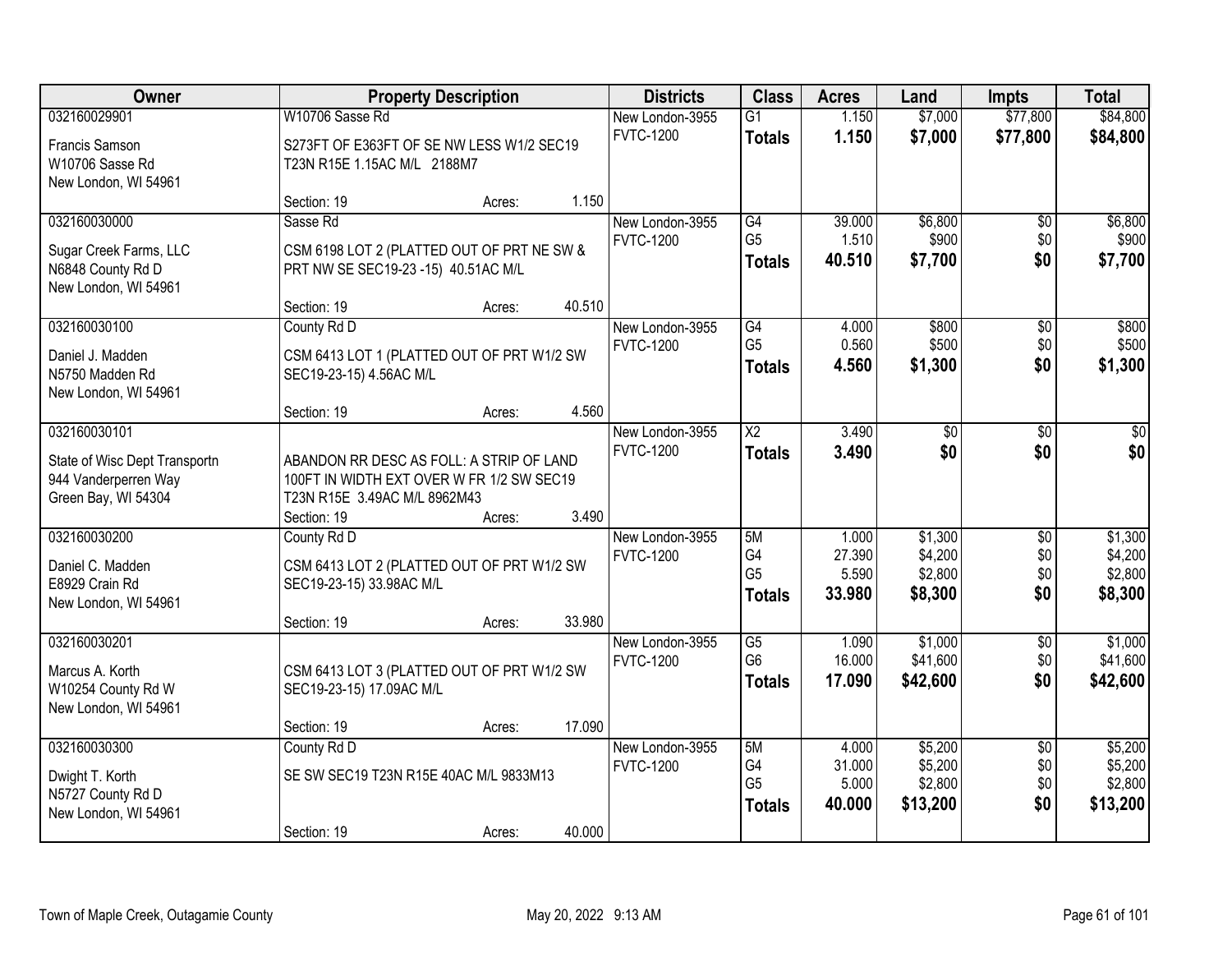| Owner                  |                                               | <b>Property Description</b> |        | <b>Districts</b> | <b>Class</b>    | <b>Acres</b> | Land     | <b>Impts</b>    | <b>Total</b> |
|------------------------|-----------------------------------------------|-----------------------------|--------|------------------|-----------------|--------------|----------|-----------------|--------------|
| 032160030400           | County Rd D                                   |                             |        | New London-3955  | 5M              | 4.000        | \$5,800  | $\overline{50}$ | \$5,800      |
| Walter W. Schmude      | NE SE SEC19 T23N R15E 40AC M/L                |                             |        | <b>FVTC-1200</b> | G4              | 36.000       | \$6,300  | \$0             | \$6,300      |
| W10653 County Rd W     |                                               |                             |        |                  | <b>Totals</b>   | 40.000       | \$12,100 | \$0             | \$12,100     |
| New London, WI 54961   |                                               |                             |        |                  |                 |              |          |                 |              |
|                        | Section: 19                                   | Acres:                      | 40.000 |                  |                 |              |          |                 |              |
| 032160030500           | N5869 County Rd D                             |                             |        | New London-3955  | $\overline{G4}$ | 22.380       | \$3,900  | $\overline{50}$ | \$3,900      |
| Sugar Creek Farms, LLC | LOT 2 CSM 8071                                |                             |        | <b>FVTC-1200</b> | G <sub>5</sub>  | 0.170        | \$100    | \$0             | \$100        |
| N6848 County Rd D      |                                               |                             |        |                  | <b>Totals</b>   | 22.550       | \$4,000  | \$0             | \$4,000      |
| New London, WI 54961   |                                               |                             |        |                  |                 |              |          |                 |              |
|                        | Section: 19                                   | Acres:                      | 22.550 |                  |                 |              |          |                 |              |
| 032160030501           | W10637 Sasse Rd                               |                             |        | New London-3955  | G1              | 2.000        | \$12,000 | \$142,200       | \$154,200    |
| David V. Young         | COM INTR N/LN SE SEC19 & C/L HY D WLY ALG N/L |                             |        | <b>FVTC-1200</b> | <b>Totals</b>   | 2.000        | \$12,000 | \$142,200       | \$154,200    |
| W10637 Sasse Rd        | 199.3FT TO POB WLY400FT SLY AT R ANGLES TO    |                             |        |                  |                 |              |          |                 |              |
| New London, WI 54961   | N/L SE 218FT ELY PARALLEL TO N/L SE336.81FT   |                             |        |                  |                 |              |          |                 |              |
|                        | Section: 19                                   | Acres:                      | 2.000  |                  |                 |              |          |                 |              |
| 032160030502           | W10677 Sasse Rd                               |                             |        | New London-3955  | $\overline{G1}$ | 1.000        | \$9,000  | \$142,700       | \$151,700    |
| Joseph G. Keller       | COM INTR N/LN SE SEC19 & C/L HY D WLY799.3FT  |                             |        | <b>FVTC-1200</b> | <b>Totals</b>   | 1.000        | \$9,000  | \$142,700       | \$151,700    |
| W10677 Sasse Rd        | TO POB W200FT SLY AT R/A TO N/L SE 218FT ELY  |                             |        |                  |                 |              |          |                 |              |
| New London, WI 54961   | PARALLEL TO N/L SE 200FT NLY 218FT M/L TO POB |                             |        |                  |                 |              |          |                 |              |
|                        | Section: 19                                   | Acres:                      | 1.000  |                  |                 |              |          |                 |              |
| 032160030503           | W10663 Sasse Rd                               |                             |        | New London-3955  | $\overline{G1}$ | 1.000        | \$8,000  | \$145,200       | \$153,200    |
| Dylan M. Griffin       | PRT NW SE COM INTS N/L SE & C/L HY D          |                             |        | <b>FVTC-1200</b> | <b>Totals</b>   | 1.000        | \$8,000  | \$145,200       | \$153,200    |
| W10663 Sasse Rd        | WLY599.3FT TO POB WLY200FT SLY218FT ELY200FT  |                             |        |                  |                 |              |          |                 |              |
| New London, WI 54961   | NLY 218FT M/L TO POB SEC19 T23N R15E          |                             |        |                  |                 |              |          |                 |              |
|                        | Section: 19                                   | Acres:                      | 1.000  |                  |                 |              |          |                 |              |
| 032160030504           | W10699 Sasse Rd                               |                             |        | New London-3955  | $\overline{G1}$ | 1.090        | \$8,000  | \$243,300       | \$251,300    |
| Kristine K. Schmidt    | LOT 1 CSM 6198                                |                             |        | <b>FVTC-1200</b> | <b>Totals</b>   | 1.090        | \$8,000  | \$243,300       | \$251,300    |
| W10699 Sasse Rd        |                                               |                             |        |                  |                 |              |          |                 |              |
| New London, WI 54961   |                                               |                             |        |                  |                 |              |          |                 |              |
|                        | Section: 19                                   | Acres:                      | 1.090  |                  |                 |              |          |                 |              |
| 032160030505           | County Rd D                                   |                             |        | New London-3955  | $\overline{G4}$ | 8.290        | \$1,400  | $\overline{50}$ | \$1,400      |
| Walter W. Schmude      | CSM 6374 LOT 2 (PLATTED OUT OF PRT NW SE      |                             |        | <b>FVTC-1200</b> | <b>Totals</b>   | 8.290        | \$1,400  | \$0             | \$1,400      |
| W10653 County Rd W     | SEC19-23-15) 8.29AC M/L                       |                             |        |                  |                 |              |          |                 |              |
| New London, WI 54961   |                                               |                             |        |                  |                 |              |          |                 |              |
|                        | Section: 19                                   | Acres:                      | 8.290  |                  |                 |              |          |                 |              |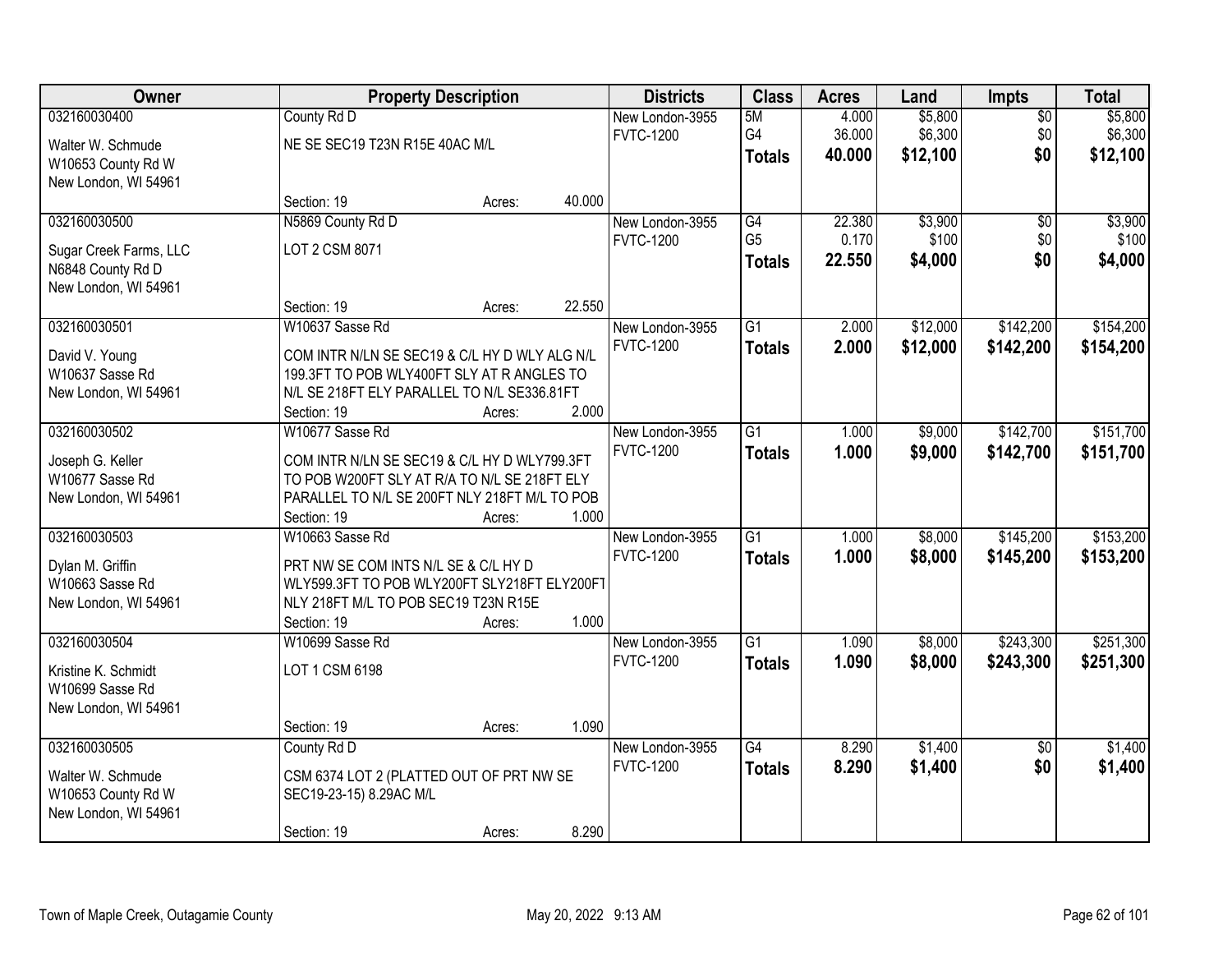| Owner                            |                                                                       | <b>Property Description</b> |        | <b>Districts</b> | <b>Class</b>    | <b>Acres</b> | Land     | <b>Impts</b>    | <b>Total</b> |
|----------------------------------|-----------------------------------------------------------------------|-----------------------------|--------|------------------|-----------------|--------------|----------|-----------------|--------------|
| 032160030600                     | N5875 County Rd D                                                     |                             |        | New London-3955  | $\overline{G1}$ | 1.670        | \$8,200  | \$154,200       | \$162,400    |
| Siewert Family Irrev Trst        | LOT 1 CSM 8071                                                        |                             |        | <b>FVTC-1200</b> | <b>Totals</b>   | 1.670        | \$8,200  | \$154,200       | \$162,400    |
| N5875 County Rd D                |                                                                       |                             |        |                  |                 |              |          |                 |              |
| New London, WI 54961             |                                                                       |                             |        |                  |                 |              |          |                 |              |
|                                  | Section: 19                                                           | Acres:                      | 1.670  |                  |                 |              |          |                 |              |
| 032160030700                     | N5798 County Rd D                                                     |                             |        | New London-3955  | $\overline{G1}$ | 2.390        | \$9,000  | \$79,400        | \$88,400     |
|                                  | N2AC SW SE LY E OF HY & S20FT NW SE LY E OF HY                        |                             |        | <b>FVTC-1200</b> | <b>Totals</b>   | 2.390        | \$9,000  | \$79,400        | \$88,400     |
|                                  | SEC19 T23N R15E 2.39AC M/L 3567M33 & 5704M18                          |                             |        |                  |                 |              |          |                 |              |
|                                  |                                                                       |                             |        |                  |                 |              |          |                 |              |
| 032160030800                     | Section: 19<br>N5727 County Rd D                                      | Acres:                      | 2.390  | New London-3955  | G4              | 15.000       | \$2,600  | \$0             | \$2,600      |
|                                  |                                                                       |                             |        | <b>FVTC-1200</b> | G <sub>5</sub>  | 1.700        | \$1,500  | \$0             | \$1,500      |
| Dwight T. Korth                  | CSM 6669 LOT 1 (PLATTED OUT OF PRT SE SE &                            |                             |        |                  | G7              | 2.000        | \$5,500  | \$168,800       | \$174,300    |
| N5727 County Rd D                | PRT SW SE SEC19-23 -15) 18.70AC M/L 9833M13                           |                             |        |                  | <b>Totals</b>   | 18.700       | \$9,600  | \$168,800       | \$178,400    |
| New London, WI 54961             | Section: 19                                                           | Acres:                      | 18.700 |                  |                 |              |          |                 |              |
| 032160030900                     | County Rd D                                                           |                             |        | New London-3955  | $\overline{G4}$ | 26.630       | \$4,800  | \$0             | \$4,800      |
|                                  |                                                                       |                             |        | <b>FVTC-1200</b> | <b>Totals</b>   | 26.630       | \$4,800  | \$0             | \$4,800      |
| Benjamin Korth<br>N5727 Cty Rd D | CSM 6669 LOT 2 (PLATTED OUT OF PRT SE SE &<br>PRT SW SE SEC19-23 -15) |                             |        |                  |                 |              |          |                 |              |
| New London, WI 54961             |                                                                       |                             |        |                  |                 |              |          |                 |              |
|                                  | Section: 19                                                           | Acres:                      | 26.630 |                  |                 |              |          |                 |              |
| 032160031000                     | County Rd D                                                           |                             |        | New London-3955  | $\overline{G4}$ | 30.000       | \$5,200  | $\overline{50}$ | \$5,200      |
| Andrea Korth                     | CSM 6669 LOT 3 (PLATTED OUT OF PRT SE SE &                            |                             |        | <b>FVTC-1200</b> | G <sub>5</sub>  | 0.930        | \$800    | \$0             | \$800        |
| W2325 Commercial St              | PRT SW SE SEC19-23 -15)                                               |                             |        |                  | <b>Totals</b>   | 30.930       | \$6,000  | \$0             | \$6,000      |
| Poy Sippi, WI 54967              |                                                                       |                             |        |                  |                 |              |          |                 |              |
|                                  | Section: 19                                                           | Acres:                      | 30.930 |                  |                 |              |          |                 |              |
| 032160031100                     | N6022 County Rd W                                                     |                             |        | New London-3955  | $\overline{G4}$ | 36.760       | \$6,800  | \$0             | \$6,800      |
| Steinacker Farms, Inc            | NE NE SEC20 T23N R15E LESS HY 38.76AC M/L                             |                             |        | <b>FVTC-1200</b> | G7              | 2.000        | \$5,500  | \$42,000        | \$47,500     |
| W8144 School Rd                  |                                                                       |                             |        |                  | <b>Totals</b>   | 38.760       | \$12,300 | \$42,000        | \$54,300     |
| Hortonville, WI 54944            |                                                                       |                             |        |                  |                 |              |          |                 |              |
|                                  | Section: 20                                                           | Acres:                      | 38.760 |                  |                 |              |          |                 |              |
| 032160031200                     | N6023 County Rd W                                                     |                             |        | New London-3955  | $\overline{G7}$ | 2.420        | \$6,700  | \$105,200       | \$111,900    |
| Joshua J. Wolf                   | LOT 2 CSM 4507                                                        |                             |        | <b>FVTC-1200</b> | <b>Totals</b>   | 2.420        | \$6,700  | \$105,200       | \$111,900    |
| N6023 County Rd W                |                                                                       |                             |        |                  |                 |              |          |                 |              |
| New London, WI 54961             |                                                                       |                             |        |                  |                 |              |          |                 |              |
|                                  | Section: 20                                                           | Acres:                      | 2.420  |                  |                 |              |          |                 |              |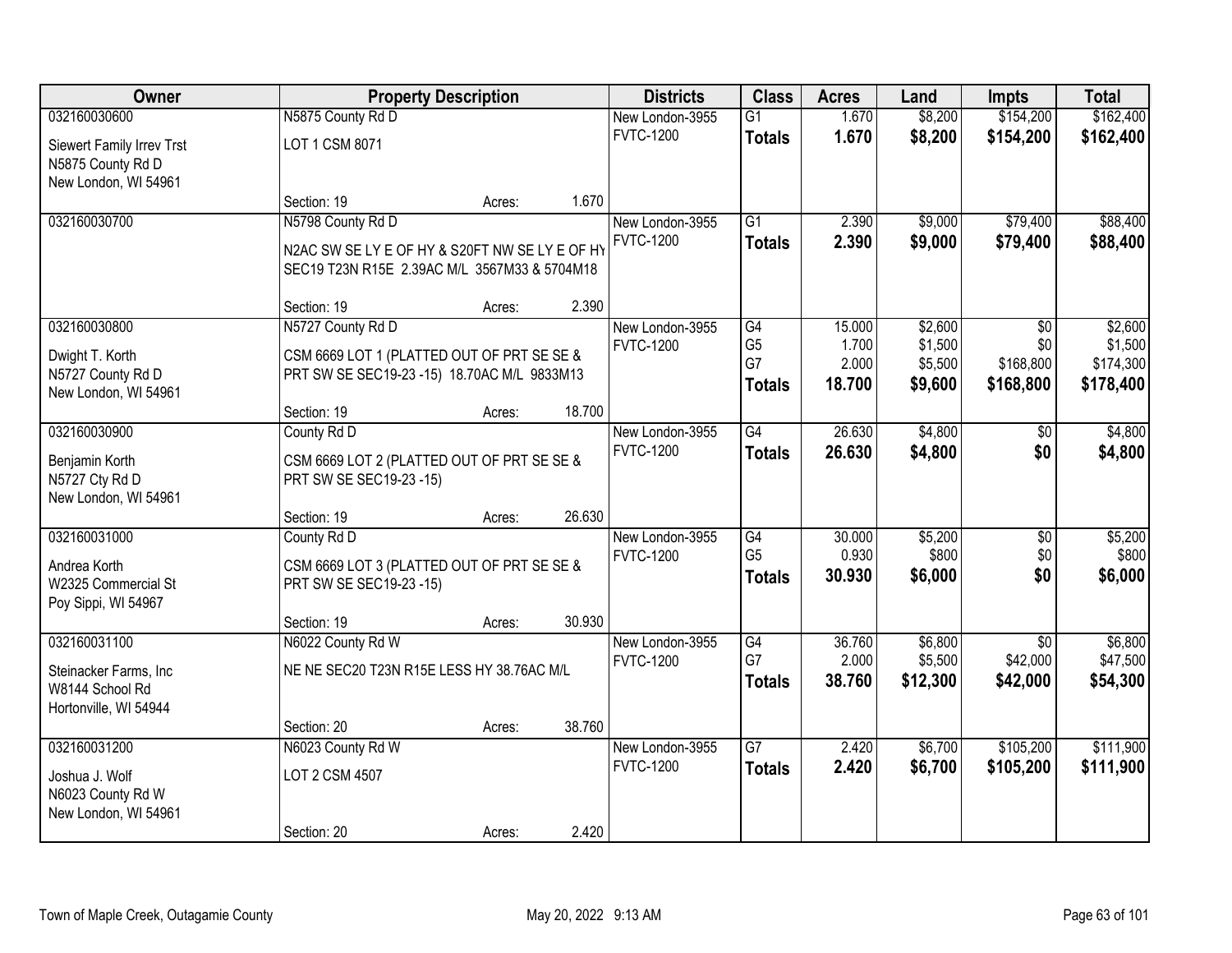| Owner                                     | <b>Property Description</b>                                       |        |        | <b>Districts</b>                    | <b>Class</b>    | <b>Acres</b> | Land    | <b>Impts</b>    | <b>Total</b> |
|-------------------------------------------|-------------------------------------------------------------------|--------|--------|-------------------------------------|-----------------|--------------|---------|-----------------|--------------|
| 032160031201                              |                                                                   |        |        | New London-3955                     | G4              | 39.080       | \$7,100 | $\overline{50}$ | \$7,100      |
| Steinacker Farms, Inc                     | CSM 4507 LOT 1 (PLATTED OUT OF PRT NW NE                          |        |        | <b>FVTC-1200</b>                    | <b>Totals</b>   | 39.080       | \$7,100 | \$0             | \$7,100      |
| W8144 School Rd                           | SEC20-23-15) 39.08AC M/L                                          |        |        |                                     |                 |              |         |                 |              |
| Hortonville, WI 54944                     |                                                                   |        |        |                                     |                 |              |         |                 |              |
| 032160031300                              | Section: 20<br>County Rd W                                        | Acres: | 39.080 | New London-3955                     | $\overline{G4}$ | 37.930       | \$6,700 | $\overline{50}$ | \$6,700      |
|                                           |                                                                   |        |        | <b>FVTC-1200</b>                    | <b>Totals</b>   | 37.930       | \$6,700 | \$0             | \$6,700      |
| Steinacker Farms, Inc                     | SW NE LESS S465FT OF E194FT SEC20 T23N R15E                       |        |        |                                     |                 |              |         |                 |              |
| W8144 School Rd                           | 37.93AC M/L                                                       |        |        |                                     |                 |              |         |                 |              |
| Hortonville, WI 54944                     | Section: 20                                                       | Acres: | 37.930 |                                     |                 |              |         |                 |              |
| 032160031400                              | N5927 County Rd W                                                 |        |        | New London-3955                     | $\overline{G1}$ | 1.910        | \$8,000 | \$142,500       | \$150,500    |
|                                           |                                                                   |        |        | <b>FVTC-1200</b>                    | <b>Totals</b>   | 1.910        | \$8,000 | \$142,500       | \$150,500    |
| Janet L. Steingraber<br>N5927 County Rd W | S465FT OF E194FT SW NE LESS HY SEC20 T23N<br>R15E 1.91AC M/L      |        |        |                                     |                 |              |         |                 |              |
| New London, WI 54961                      |                                                                   |        |        |                                     |                 |              |         |                 |              |
|                                           | Section: 20                                                       | Acres: | 1.910  |                                     |                 |              |         |                 |              |
| 032160031500                              |                                                                   |        |        | New London-3955                     | G4              | 39.500       | \$7,100 | \$0             | \$7,100      |
| Steinacker Farms, Inc.                    | SE NE LESS HY SEC20 T23N R15E 39.50AC M/L                         |        |        | <b>FVTC-1200</b>                    | <b>Totals</b>   | 39,500       | \$7,100 | \$0             | \$7,100      |
| W8144 School Rd                           |                                                                   |        |        |                                     |                 |              |         |                 |              |
| Hortonville, WI 54944                     |                                                                   |        |        |                                     |                 |              |         |                 |              |
|                                           | Section: 20                                                       | Acres: | 39.500 |                                     |                 |              |         |                 |              |
| 032160031600                              |                                                                   |        |        | New London-3955                     | $\overline{G4}$ | 38.680       | \$7,100 | $\overline{30}$ | \$7,100      |
| Steinacker Farms, Inc                     | NE NW LESS BEG NW COR NE NW E174FT S330FT                         |        |        | <b>FVTC-1200</b>                    | <b>Totals</b>   | 38.680       | \$7,100 | \$0             | \$7,100      |
| W8144 School Rd                           | W174FT N330FT TO BEG SEC20 T23N R15E 38.68AC                      |        |        |                                     |                 |              |         |                 |              |
| Hortonville, WI 54944                     | M/L                                                               |        |        |                                     |                 |              |         |                 |              |
|                                           | Section: 20                                                       | Acres: | 38.680 |                                     |                 |              |         |                 |              |
| 032160031601                              | Roloff Rd                                                         |        |        | New London-3955<br><b>FVTC-1200</b> | $\overline{G1}$ | 0.520        | \$1,800 | $\sqrt{6}$      | \$1,800      |
| Rusty R. Radmer                           | COM NW COR NE NW SEC20 E113FT POB E61FT                           |        |        |                                     | <b>Totals</b>   | 0.520        | \$1,800 | \$0             | \$1,800      |
| W10397 Roloff Rd                          | S330FT W75FT N177.50 FT E14FT N152.50FT TO                        |        |        |                                     |                 |              |         |                 |              |
| New London, WI 54961                      | POB PRT NE NW SEC20 T23N R15E .52AC M/L<br>Section: 20            |        | 0.520  |                                     |                 |              |         |                 |              |
| 032160031700                              | W10397 Roloff Rd                                                  | Acres: |        | New London-3955                     | $\overline{G1}$ | 0.800        | \$5,000 | \$102,100       | \$107,100    |
|                                           |                                                                   |        |        | <b>FVTC-1200</b>                    | <b>Totals</b>   | 0.800        | \$5,000 | \$102,100       | \$107,100    |
| Rusty R. Radmer                           | COM NW COR NE NW SEC20 T23N R15E E113FT                           |        |        |                                     |                 |              |         |                 |              |
| W10397 Roloff Rd<br>New London, WI 54961  | S152.5FT W14FT S177.5FT W91FT N330FT TO BEG<br>.80AC M/L 1026R198 |        |        |                                     |                 |              |         |                 |              |
|                                           | Section: 20                                                       | Acres: | 0.800  |                                     |                 |              |         |                 |              |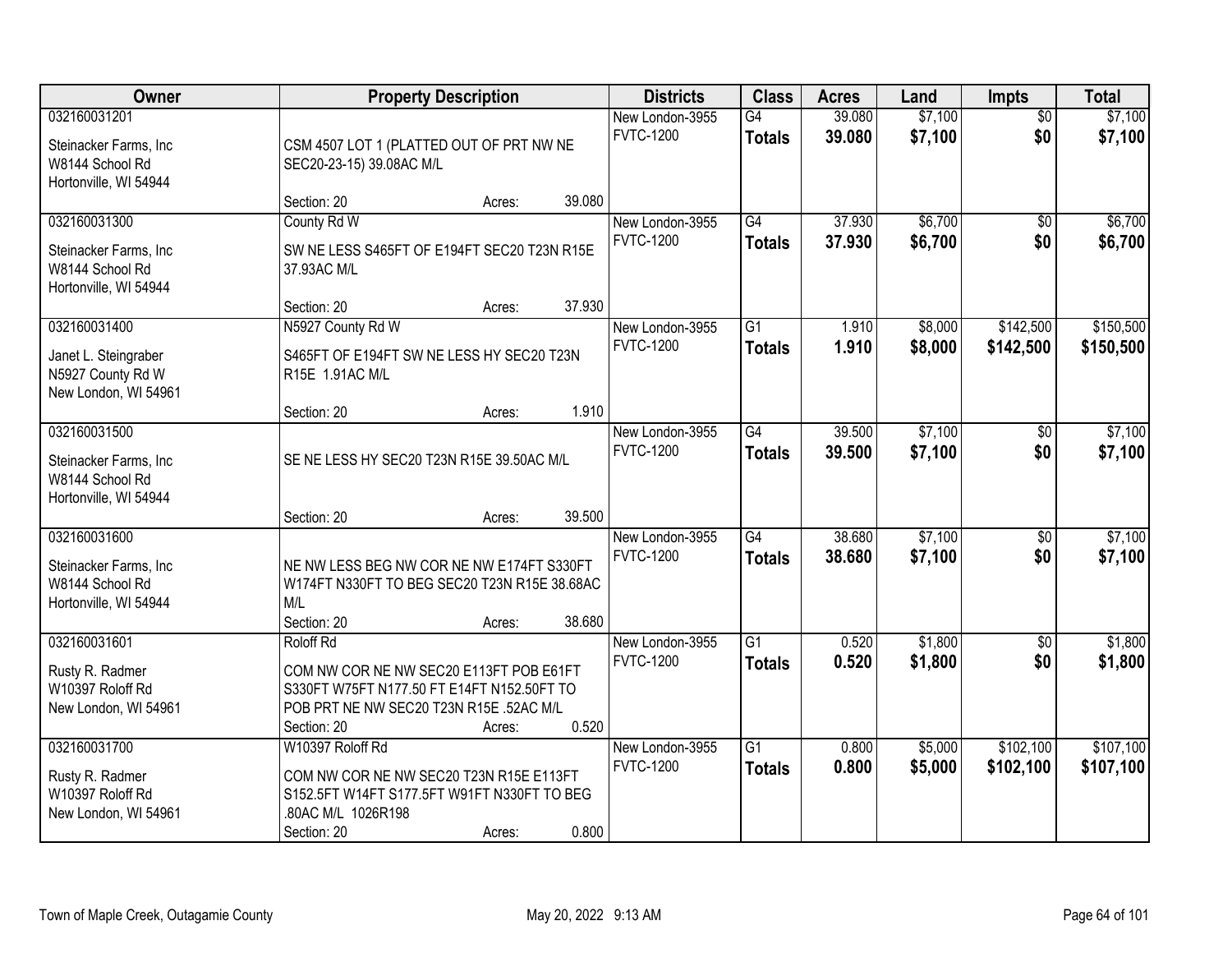| Owner                                            |                                            | <b>Property Description</b> |        | <b>Districts</b>                    | <b>Class</b>    | <b>Acres</b>   | Land     | <b>Impts</b>    | <b>Total</b> |
|--------------------------------------------------|--------------------------------------------|-----------------------------|--------|-------------------------------------|-----------------|----------------|----------|-----------------|--------------|
| 032160031800                                     | W10439 Roloff Rd                           |                             |        | New London-3955                     | $\overline{G1}$ | 1.000          | \$8,000  | \$237,200       | \$245,200    |
| Lawrence J. Thoma                                | NW NW LESS N18RDS OF W18RDS SEC20 T23N     |                             |        | <b>FVTC-1200</b>                    | G4              | 36.970         | \$6,700  | \$0             | \$6,700      |
| W10439 Roloff Rd                                 | <b>R15E</b>                                |                             |        |                                     | <b>Totals</b>   | 37.970         | \$14,700 | \$237,200       | \$251,900    |
| New London, WI 54961                             |                                            |                             |        |                                     |                 |                |          |                 |              |
|                                                  | Section: 20                                | Acres:                      | 37.970 |                                     |                 |                |          |                 |              |
| 032160031900                                     | W10495 Roloff Rd                           |                             |        | New London-3955<br><b>FVTC-1200</b> | $\overline{G1}$ | 2.030<br>2.030 | \$7,000  | \$208,300       | \$215,300    |
| Craig A. Christian                               | N18RDS OF W18RDS NW NW SEC20 T23N R15E     |                             |        |                                     | <b>Totals</b>   |                | \$7,000  | \$208,300       | \$215,300    |
| W10495 Roloff Rd                                 |                                            |                             |        |                                     |                 |                |          |                 |              |
| New London, WI 54961                             | Section: 20                                | Acres:                      | 2.030  |                                     |                 |                |          |                 |              |
| 032160032000                                     | County Rd D                                |                             |        | New London-3955                     | 5M              | 11.500         | \$24,800 | $\overline{50}$ | \$24,800     |
|                                                  |                                            |                             |        | <b>FVTC-1200</b>                    | G4              | 28.500         | \$4,900  | \$0             | \$4,900      |
| David/Ila Klatt Living Trust<br>E9495 Beckert Rd | SW NW SEC20 T23N R15E 40AC M/L             |                             |        |                                     | <b>Totals</b>   | 40.000         | \$29,700 | \$0             | \$29,700     |
| New London, WI 54961                             |                                            |                             |        |                                     |                 |                |          |                 |              |
|                                                  | Section: 20                                | Acres:                      | 40.000 |                                     |                 |                |          |                 |              |
| 032160032100                                     |                                            |                             |        | New London-3955                     | G4              | 40.000         | \$7,300  | \$0             | \$7,300      |
| Steinacker Farms, Inc                            | SE NW SEC20 T23N R15E 40AC M/L             |                             |        | <b>FVTC-1200</b>                    | <b>Totals</b>   | 40.000         | \$7,300  | \$0             | \$7,300      |
| W8144 School Rd                                  |                                            |                             |        |                                     |                 |                |          |                 |              |
| Hortonville, WI 54944                            |                                            |                             |        |                                     |                 |                |          |                 |              |
|                                                  | Section: 20                                | Acres:                      | 40.000 |                                     |                 |                |          |                 |              |
| 032160032200                                     |                                            |                             |        | New London-3955                     | $\overline{G4}$ | 30.000         | \$5,400  | $\overline{50}$ | \$5,400      |
| Steinacker Farms, Inc                            | NE SW LESS E340FT SEC20 T23N R15E 30AC M/L |                             |        | <b>FVTC-1200</b>                    | <b>Totals</b>   | 30.000         | \$5,400  | \$0             | \$5,400      |
| W8144 School Rd                                  |                                            |                             |        |                                     |                 |                |          |                 |              |
| Hortonville, WI 54944                            |                                            |                             |        |                                     |                 |                |          |                 |              |
| 032160032201                                     | Section: 20<br>W10320 Schwandt Rd          | Acres:                      | 30.000 |                                     | G1              | 2.000          | \$15,000 | \$138,200       | \$153,200    |
|                                                  |                                            |                             |        | New London-3955<br><b>FVTC-1200</b> | G4              | 6.000          | \$1,100  | \$0             | \$1,100      |
| Tory R. Much                                     | E340FT OF NE SW SEC20 T23N R15E LESS N33FT |                             |        |                                     | G <sub>5</sub>  | 2.000          | \$1,800  | \$0             | \$1,800      |
| W10320 Schwandt Rd<br>New London, WI 54961       | FOR HY 10AC M/L                            |                             |        |                                     | <b>Totals</b>   | 10.000         | \$17,900 | \$138,200       | \$156,100    |
|                                                  | Section: 20                                | Acres:                      | 10.000 |                                     |                 |                |          |                 |              |
| 032160032300                                     |                                            |                             |        | New London-3955                     | $\overline{G4}$ | 10.000         | \$1,800  | $\overline{50}$ | \$1,800      |
|                                                  | E10AC NW SW SEC20 T23N R15E 10AC M/L       |                             |        | <b>FVTC-1200</b>                    | <b>Totals</b>   | 10.000         | \$1,800  | \$0             | \$1,800      |
| Steinacker Farms, Inc<br>W8144 School Rd         |                                            |                             |        |                                     |                 |                |          |                 |              |
| Hortonville, WI 54944                            |                                            |                             |        |                                     |                 |                |          |                 |              |
|                                                  | Section: 20                                | Acres:                      | 10.000 |                                     |                 |                |          |                 |              |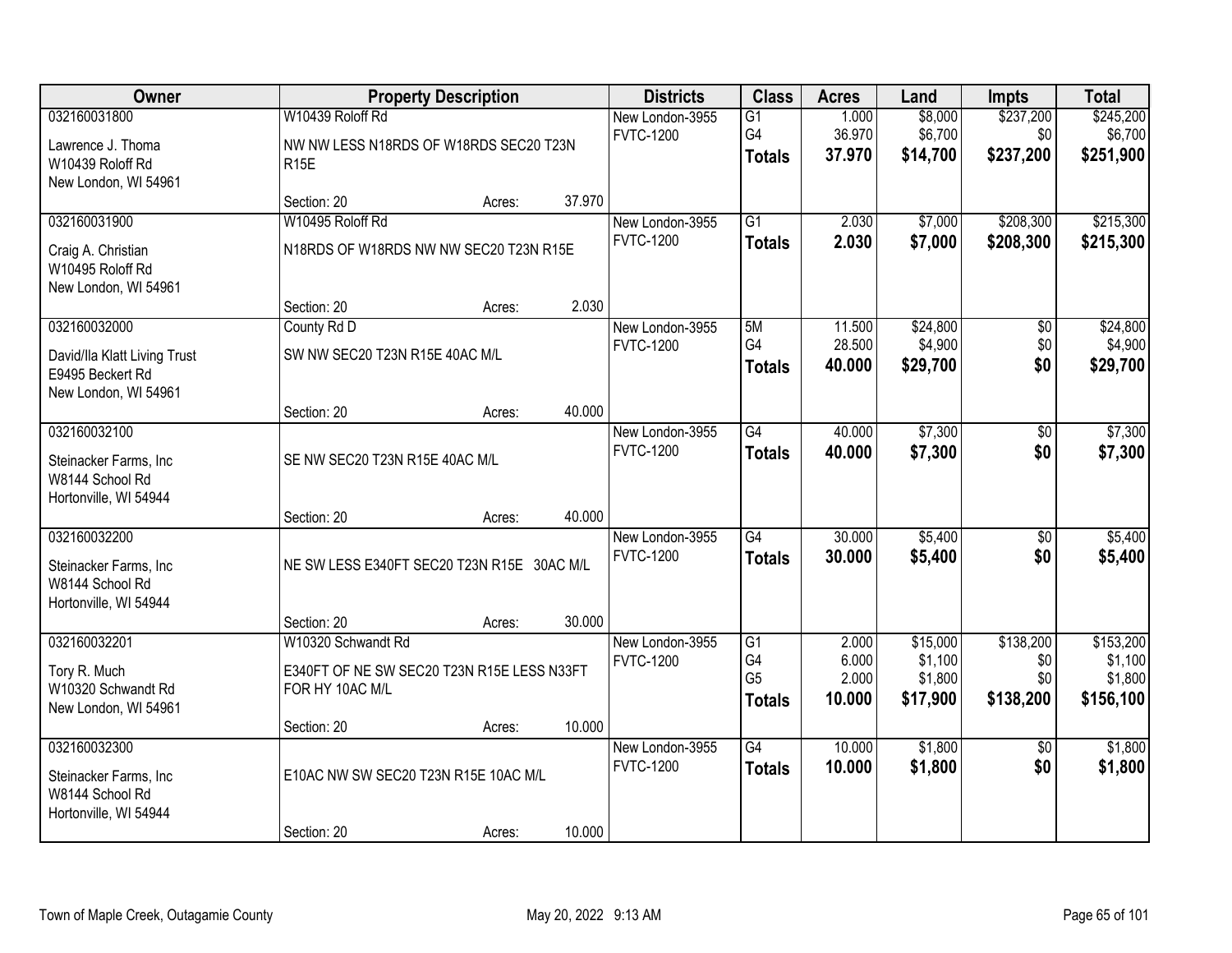| <b>Owner</b>          | <b>Property Description</b>                   |        |        | <b>Districts</b> | <b>Class</b>    | <b>Acres</b>    | Land               | <b>Impts</b>     | <b>Total</b>         |
|-----------------------|-----------------------------------------------|--------|--------|------------------|-----------------|-----------------|--------------------|------------------|----------------------|
| 032160032400          | County Rd D                                   |        |        | New London-3955  | $\overline{G6}$ | 30.000          | \$86,400           | $\overline{50}$  | \$86,400             |
| Gary Schmude          | W30AC NW SW SEC20 T23N R15E 30AC M/L          |        |        | <b>FVTC-1200</b> | <b>Totals</b>   | 30.000          | \$86,400           | \$0              | \$86,400             |
| E9505 County Rd N     |                                               |        |        |                  |                 |                 |                    |                  |                      |
| New London, WI 54961  |                                               |        |        |                  |                 |                 |                    |                  |                      |
|                       | Section: 20                                   | Acres: | 30.000 |                  |                 |                 |                    |                  |                      |
| 032160032500          | <b>Hintzke Rd</b>                             |        |        | New London-3955  | 5M              | 14.000          | \$17,900           | $\overline{50}$  | \$17,900             |
| Timothy F. Jarosinski | SW SW SEC20 T23N R15E 40AC M/L                |        |        | <b>FVTC-1200</b> | G4              | 9.500           | \$1,400            | \$0              | \$1,400              |
| W10060 Givins Rd      |                                               |        |        |                  | G <sub>5</sub>  | 16.500          | \$8,400            | \$0              | \$8,400              |
| Hortonville, WI 54944 |                                               |        |        |                  | <b>Totals</b>   | 40.000          | \$27,700           | \$0              | \$27,700             |
|                       | Section: 20                                   | Acres: | 40.000 |                  |                 |                 |                    |                  |                      |
| 032160032600          | Hintzke Rd                                    |        |        | New London-3955  | G5              | 11.000          | \$8,800            | \$0              | \$8,800              |
| Robert J. Lamers      | SE SW SEC20 T23N R15E 40AC M/L                |        |        | <b>FVTC-1200</b> | G <sub>6</sub>  | 29.000          | \$62,600           | \$0              | \$62,600             |
| 278 Peterlynn Dr      |                                               |        |        |                  | <b>Totals</b>   | 40.000          | \$71,400           | \$0              | \$71,400             |
| Wrightstown, WI 54180 |                                               |        |        |                  |                 |                 |                    |                  |                      |
|                       | Section: 20                                   | Acres: | 40.000 |                  |                 |                 |                    |                  |                      |
| 032160032700          | N5872 County Rd W                             |        |        | New London-3955  | $\overline{G1}$ | 0.790           | \$5,500            | \$89,900         | \$95,400             |
| Kenneth C. Ziemer     | COM NW COR NE SE SEC20 T23N R15E S270FT       |        |        | <b>FVTC-1200</b> | <b>Totals</b>   | 0.790           | \$5,500            | \$89,900         | \$95,400             |
| N5818 County Rd W     | E216FT S160FT W216 FT N160FT TO POB .79AC M/L |        |        |                  |                 |                 |                    |                  |                      |
| New London, WI 54961  | 13644M16                                      |        |        |                  |                 |                 |                    |                  |                      |
|                       | Section: 20                                   | Acres: | 0.790  |                  |                 |                 |                    |                  |                      |
| 032160032701          | N5818 County Rd W                             |        |        | New London-3955  | 5M              | 3.000           | \$3,900            | $\overline{50}$  | \$3,900              |
|                       |                                               |        |        | <b>FVTC-1200</b> | G4              | 32.000          | \$5,700            | \$0              | \$5,700              |
| Kenneth C. Ziemer     | NE SE LESS COM NW COR NE SE S270FT POB        |        |        |                  | G <sub>5</sub>  | 1.720           | \$700              | \$0              | \$700                |
| N5818 County Rd W     | E216FT S160FT W216 FT N160FT TO POB LESS HY   |        |        |                  | G7              | 2.000           | \$5,500            | \$174,700        | \$180,200            |
| New London, WI 54961  | SEC20 T23N R15E 38.72AC M/L 13644M16          |        |        |                  | <b>Totals</b>   | 38.720          | \$15,800           | \$174,700        | \$190,500            |
|                       | Section: 20                                   | Acres: | 38.720 |                  |                 |                 |                    |                  |                      |
| 032160032800          | N5857 County Rd W                             |        |        | New London-3955  | G1<br>G4        | 1.430<br>20.000 | \$6,000<br>\$3,700 | \$209,900<br>\$0 | \$215,900<br>\$3,700 |
| Jeremiah Kosmerchock  | N684.87FT OF NW SE SEC20 T23N R15E            |        |        | <b>FVTC-1200</b> |                 |                 |                    |                  |                      |
| N5857 County Rd W     |                                               |        |        |                  | <b>Totals</b>   | 21.430          | \$9,700            | \$209,900        | \$219,600            |
| New London, WI 54961  |                                               |        |        |                  |                 |                 |                    |                  |                      |
|                       | Section: 20                                   | Acres: | 21.430 |                  |                 |                 |                    |                  |                      |
| 032160032801          |                                               |        |        | New London-3955  | $\overline{G4}$ | 18.570          | \$3,400            | $\overline{50}$  | \$3,400              |
| Steinacker Farms, Inc | NW SE LESS N684.87FT SEC20 T23N R15E 18.57AC  |        |        | <b>FVTC-1200</b> | <b>Totals</b>   | 18.570          | \$3,400            | \$0              | \$3,400              |
| W8144 School Rd       | M/L                                           |        |        |                  |                 |                 |                    |                  |                      |
| Hortonville, WI 54944 |                                               |        |        |                  |                 |                 |                    |                  |                      |
|                       | Section: 20                                   | Acres: | 18.570 |                  |                 |                 |                    |                  |                      |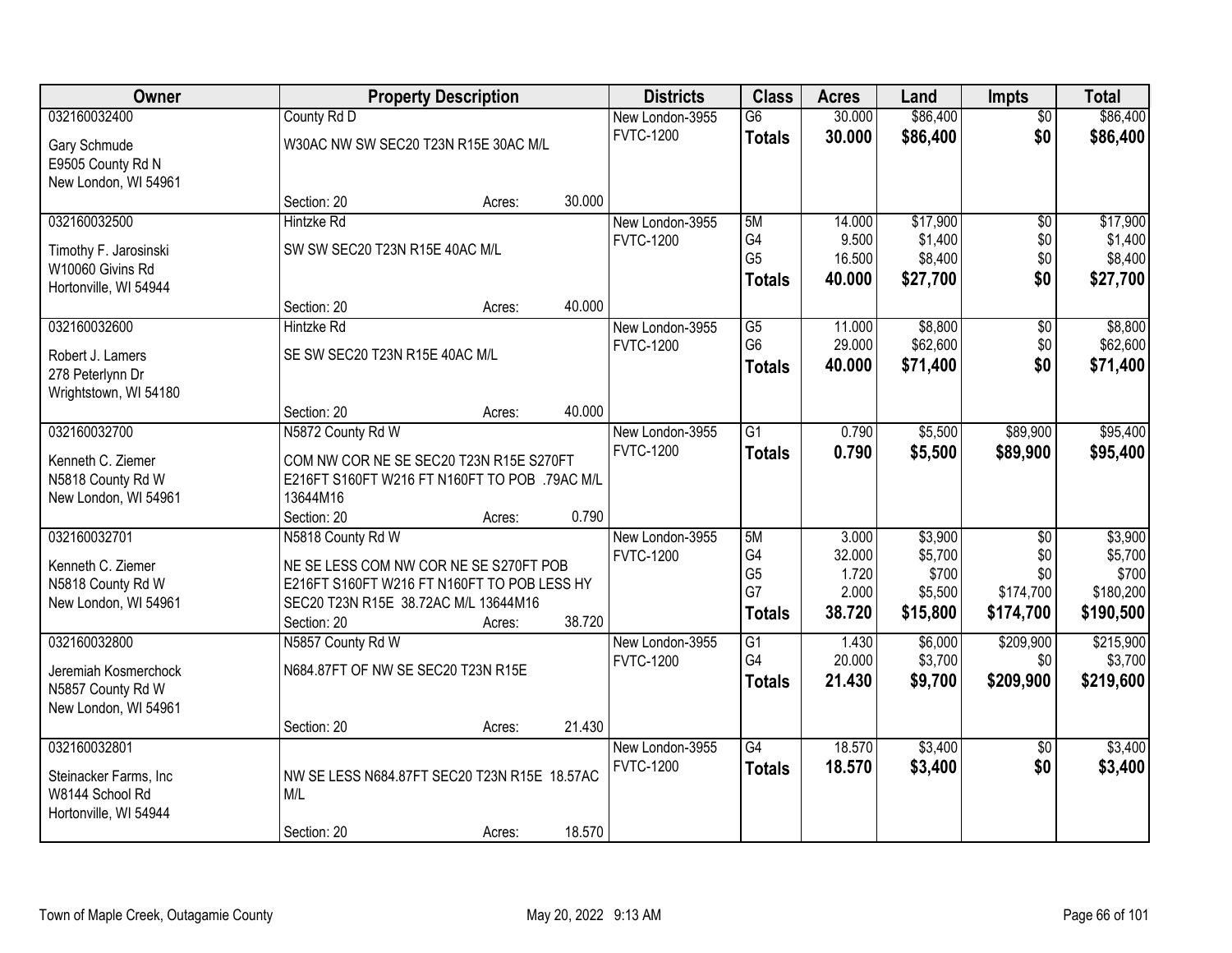| Owner                                                                              |                                                                                                                                                          | <b>Property Description</b> |        | <b>Districts</b>                    | <b>Class</b>                                       | <b>Acres</b>              | Land                           | <b>Impts</b>                  | <b>Total</b>                   |
|------------------------------------------------------------------------------------|----------------------------------------------------------------------------------------------------------------------------------------------------------|-----------------------------|--------|-------------------------------------|----------------------------------------------------|---------------------------|--------------------------------|-------------------------------|--------------------------------|
| 032160032900<br>Steinacker Farms, Inc.<br>W8144 School Rd<br>Hortonville, WI 54944 | N39.25AC SW SE SEC20 T23N R15E 39.25AC M/L                                                                                                               |                             |        | New London-3955<br><b>FVTC-1200</b> | $\overline{G4}$<br>G <sub>5</sub><br><b>Totals</b> | 32.000<br>7.250<br>39.250 | \$5,700<br>\$4,400<br>\$10,100 | $\overline{50}$<br>\$0<br>\$0 | \$5,700<br>\$4,400<br>\$10,100 |
|                                                                                    | Section: 20                                                                                                                                              | Acres:                      | 39.250 |                                     |                                                    |                           |                                |                               |                                |
| 032160033000<br>Robert J. Lamers<br>278 Peterlynn Dr<br>Wrightstown, WI 54180      | <b>Hintzke Rd</b><br>S.75A SW SE SEC20 T23N R15E .75 AC M/L                                                                                              |                             |        | New London-3955<br><b>FVTC-1200</b> | $\overline{G5}$<br><b>Totals</b>                   | 0.750<br>0.750            | \$800<br>\$800                 | $\overline{50}$<br>\$0        | \$800<br>\$800                 |
|                                                                                    | Section:                                                                                                                                                 | Acres:                      | 0.750  |                                     |                                                    |                           |                                |                               |                                |
| 032160033100<br>Steinacker Farms, Inc<br>W8144 School Rd<br>Hortonville, WI 54944  | SE SE LESS S183FT OF W278FT LESS HY SEC20<br>T23N R15E 38.85AC M/L                                                                                       |                             |        | New London-3955<br><b>FVTC-1200</b> | G4<br>G <sub>5</sub><br><b>Totals</b>              | 36.000<br>2.850<br>38.850 | \$6,400<br>\$1,300<br>\$7,700  | $\overline{50}$<br>\$0<br>\$0 | \$6,400<br>\$1,300<br>\$7,700  |
|                                                                                    | Section: 20                                                                                                                                              | Acres:                      | 38.850 |                                     |                                                    |                           |                                |                               |                                |
| 032160033200<br>Rose Hutchison<br>c/o Rose Hutchison<br>E8703 Seefeld Rd           | W10190 Hanke Rd<br>S183FT OF W278FT OF SE SE LESS HY SEC20 T23N<br>R15E 1.15AC M/L                                                                       |                             |        | New London-3955<br><b>FVTC-1200</b> | $\overline{G1}$<br><b>Totals</b>                   | 1.150<br>1.150            | \$6,000<br>\$6,000             | \$86,900<br>\$86,900          | \$92,900<br>\$92,900           |
| New London, WI 54961                                                               | Section: 20                                                                                                                                              | Acres:                      | 1.150  |                                     |                                                    |                           |                                |                               |                                |
| 032160033300<br>Steinacker Farms, Inc<br>W8144 School Rd<br>Hortonville, WI 54944  | County Rd W<br>NE NE LESS 1193M21, 18619M14 SEC21 T23N R15E<br>17.42AC M/L                                                                               |                             |        | New London-3955<br><b>FVTC-1200</b> | $\overline{G4}$<br><b>Totals</b>                   | 17.420<br>17.420          | \$3,000<br>\$3,000             | \$0<br>\$0                    | \$3,000<br>\$3,000             |
|                                                                                    | Section: 21                                                                                                                                              | Acres:                      | 17.420 |                                     |                                                    |                           |                                |                               |                                |
| 032160033301<br>Norbert Young<br>N6129 County Rd W<br>New London, WI 54961         | County Rd W<br>PRT NE NE, NW NE & SE NE DESC IN 1193M21 LESS<br>7575M47 SEC21 T23N R15E                                                                  |                             |        | New London-3955<br><b>FVTC-1200</b> | $\overline{G5}$<br><b>Totals</b>                   | 11.330<br>11.330          | \$6,200<br>\$6,200             | $\overline{60}$<br>\$0        | \$6,200<br>\$6,200             |
|                                                                                    | Section: 21                                                                                                                                              | Acres:                      | 11.330 |                                     |                                                    |                           |                                |                               |                                |
| 032160033302<br>Steinacker Farms, Inc<br>W8144 School Rd<br>Hortonville, WI 54944  | COM NE COR SEC21 S1108.81FT N44D W936.59FT<br>W502.25FT S77D W226.18FT TO POB S52D W64.12FT<br>S54D E21.68FT S29D E45.20FT S344.94FT N41D<br>Section: 21 | Acres:                      | 0.730  | New London-3955<br><b>FVTC-1200</b> | $\overline{G6}$<br><b>Totals</b>                   | 0.730<br>0.730            | \$1,000<br>\$1,000             | $\overline{30}$<br>\$0        | \$1,000<br>\$1,000             |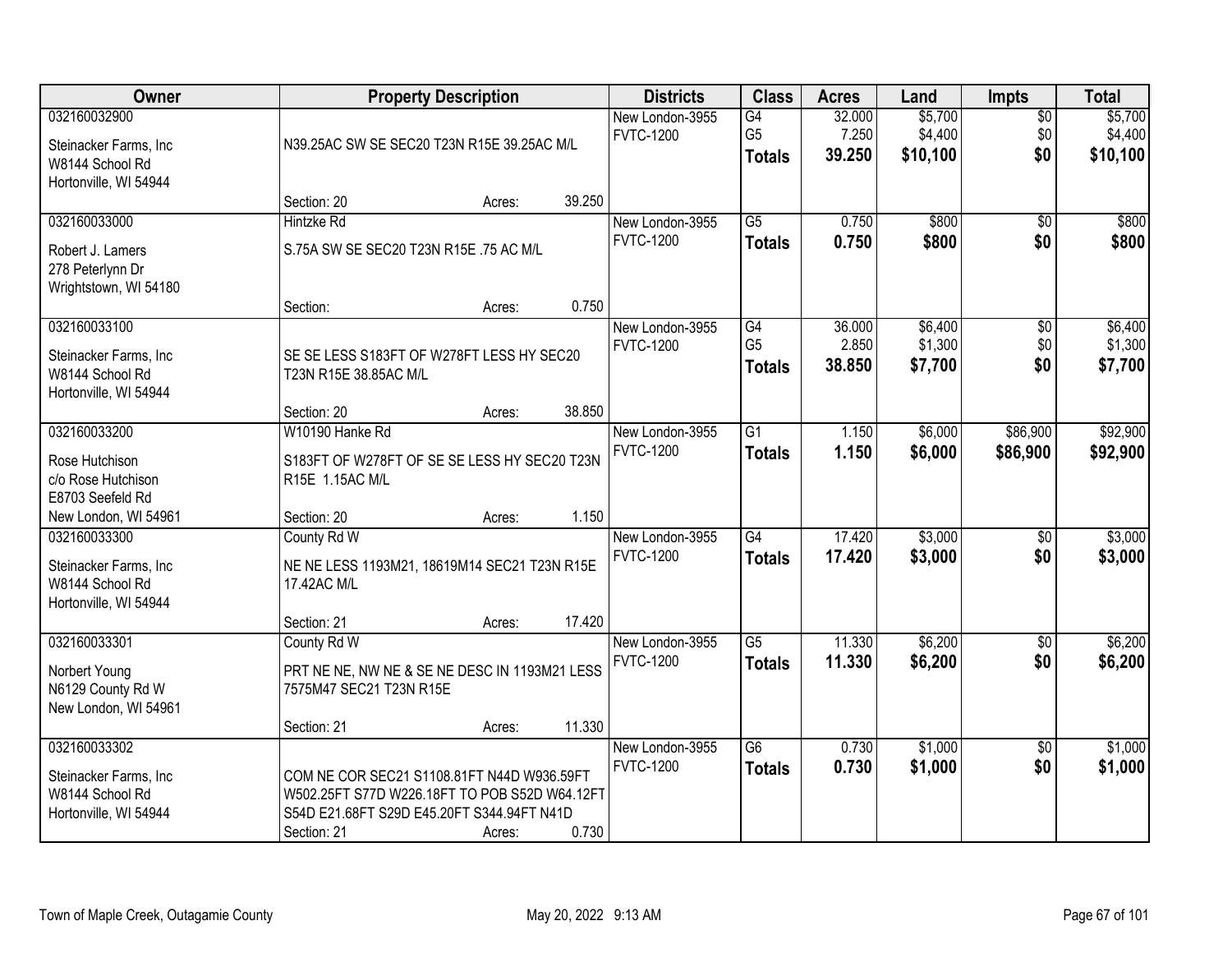| Owner                     | <b>Property Description</b>                   |        | <b>Districts</b> | <b>Class</b>    | <b>Acres</b> | Land     | <b>Impts</b>    | <b>Total</b> |
|---------------------------|-----------------------------------------------|--------|------------------|-----------------|--------------|----------|-----------------|--------------|
| 032160033303              | County Rd W                                   |        | New London-3955  | $\overline{G1}$ | 1.200        | \$4,000  | $\overline{50}$ | \$4,000      |
| Gary J. Krueger           | COM NE COR SEC21 W338FT POB W1007.71FT        |        | <b>FVTC-1200</b> | G4              | 5.000        | \$600    | \$0             | \$600        |
| N6144 County Rd W         | S209.28FT W140.70FT S258.76FT S54D E100.33FT  |        |                  | G <sub>5</sub>  | 6.000        | \$3,600  | \$0             | \$3,600      |
| New London, WI 54961-9247 | N52D E53.12FT N77D E226.18FT S87D E502.25FT   |        |                  | <b>Totals</b>   | 12.200       | \$8,200  | \$0             | \$8,200      |
|                           | Section: 21                                   | Acres: | 12.200           |                 |              |          |                 |              |
| 032160033400              |                                               |        | New London-3955  | G4              | 12.000       | \$1,800  | $\overline{50}$ | \$1,800      |
|                           |                                               |        | <b>FVTC-1200</b> | G <sub>5</sub>  | 2.830        | \$1,700  | \$0             | \$1,700      |
| Steinacker Farms, Inc     | NW NE LESS 23.3AC SOLD 324D101 & 1193M21      |        |                  | <b>Totals</b>   | 14.830       | \$3,500  | \$0             | \$3,500      |
| W8144 School Rd           | SEC21 ALSO LESS W140 FT OF E1502FT OF N209FT  |        |                  |                 |              |          |                 |              |
| Hortonville, WI 54944     | OF NE & LESS 18619M14 SEC21 T23N R15E 14.83AC |        |                  |                 |              |          |                 |              |
|                           | Section: 21                                   | Acres: | 14.830           |                 |              |          |                 |              |
| 032160033401              | N6144 County Rd W                             |        | New London-3955  | $\overline{G1}$ | 0.670        | \$3,000  | \$101,300       | \$104,300    |
| Gary J. Krueger           | PRT NW NE COM NE COR NE NE W1362FT POB        |        | <b>FVTC-1200</b> | <b>Totals</b>   | 0.670        | \$3,000  | \$101,300       | \$104,300    |
| N6144 County Rd W         | W140FT S209FT E140 FT N209FT SEC21 T23N R15E  |        |                  |                 |              |          |                 |              |
| New London, WI 54961-9247 | .67AC M/L 778M19                              |        |                  |                 |              |          |                 |              |
|                           | Section: 21                                   | Acres: | 0.670            |                 |              |          |                 |              |
| 032160033500              |                                               |        | New London-3955  | G4              | 11.000       | \$1,600  | \$0             | \$1,600      |
|                           |                                               |        | <b>FVTC-1200</b> | G <sub>5</sub>  | 12.200       | \$11,000 | \$0             | \$11,000     |
| Patrick W. White          | PRT NW NE DESC IN 324D101 LESS .256AC FOR HY  |        |                  | <b>Totals</b>   | 23.200       | \$12,600 | \$0             | \$12,600     |
| W8554 Pheasant run        | SEC21 T23N R15E 23.20AC M/L #1972665 &        |        |                  |                 |              |          |                 |              |
| Hortonville, WI 54944     | #2002986                                      |        |                  |                 |              |          |                 |              |
|                           | Section: 21                                   | Acres: | 23.200           | $\overline{G4}$ |              |          |                 |              |
| 032160033600              |                                               |        | New London-3955  |                 | 40.000       | \$7,200  | $\overline{50}$ | \$7,200      |
| Steinacker Farms, Inc     | SW NE SEC21 T23N R15E 40AC M/L                |        | <b>FVTC-1200</b> | <b>Totals</b>   | 40.000       | \$7,200  | \$0             | \$7,200      |
| W8144 School Rd           |                                               |        |                  |                 |              |          |                 |              |
| Hortonville, WI 54944     |                                               |        |                  |                 |              |          |                 |              |
|                           | Section: 21                                   | Acres: | 40.000           |                 |              |          |                 |              |
| 032160033700              |                                               |        | New London-3955  | G4              | 39.000       | \$7,000  | $\sqrt{6}$      | \$7,000      |
| Steinacker Farms, Inc.    | SE NE LESS TRIANG PIECE IN NE COR DESC IN     |        | <b>FVTC-1200</b> | G <sub>5</sub>  | 0.620        | \$300    | \$0             | \$300        |
| W8144 School Rd           | 1193M21 SEC21 T23N R15E 39.62AC M/L           |        |                  | <b>Totals</b>   | 39.620       | \$7,300  | \$0             | \$7,300      |
| Hortonville, WI 54944     |                                               |        |                  |                 |              |          |                 |              |
|                           | Section: 21                                   | Acres: | 39.620           |                 |              |          |                 |              |
| 032160033800              | N6090 County Rd W                             |        | New London-3955  | $\overline{G1}$ | 2.060        | \$4,000  | \$5,200         | \$9,200      |
|                           |                                               |        | <b>FVTC-1200</b> | <b>Totals</b>   | 2.060        | \$4,000  | \$5,200         | \$9,200      |
| Jesus J. Rosas            | CSM 2942 LOT 1 (PLATTED OUT OF PRT NE NW      |        |                  |                 |              |          |                 |              |
| N6092 County Rd W         | SEC21-23-15) 2.06AC M/L #1614061 &            |        |                  |                 |              |          |                 |              |
| PO Box 21                 |                                               |        |                  |                 |              |          |                 |              |
| New London, WI 54961      | Section: 21                                   | Acres: | 2.060            |                 |              |          |                 |              |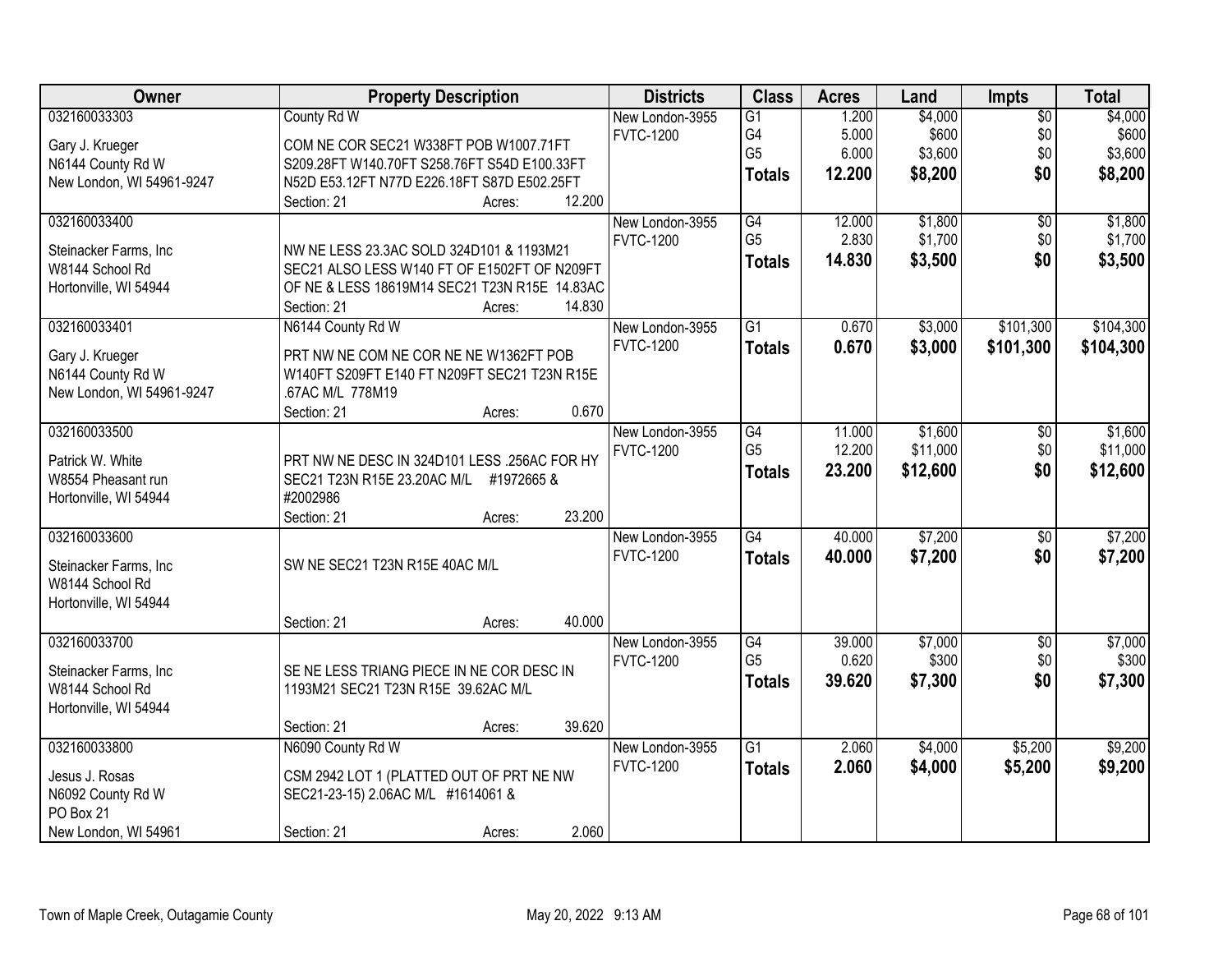| Owner                                                                             |                                                                                                      | <b>Property Description</b> |        | <b>Districts</b>                    | <b>Class</b>                          | <b>Acres</b>               | Land                           | <b>Impts</b>                  | <b>Total</b>                      |
|-----------------------------------------------------------------------------------|------------------------------------------------------------------------------------------------------|-----------------------------|--------|-------------------------------------|---------------------------------------|----------------------------|--------------------------------|-------------------------------|-----------------------------------|
| 032160033801<br>Steinacker Farms, Inc<br>W8144 School Rd<br>Hortonville, WI 54944 | S25AC NE NW SEC21 T23N R15E 25AC M/L                                                                 |                             |        | New London-3955<br><b>FVTC-1200</b> | G4<br><b>Totals</b>                   | 25.000<br>25.000           | \$4,500<br>\$4,500             | $\overline{50}$<br>\$0        | \$4,500<br>\$4,500                |
|                                                                                   | Section: 21                                                                                          | Acres:                      | 25.000 |                                     |                                       |                            |                                |                               |                                   |
| 032160033802<br>Jesus J. Rosas<br>N6092 County Rd W<br>PO Box 21                  | N6092 County Rd W<br>CSM 2942 LOT 2 (PLATTED OUT OF PRT NE NW<br>SEC21-23-15) 11.87AC M/L #1614061 & |                             |        | New London-3955<br><b>FVTC-1200</b> | G1<br>G <sub>5</sub><br><b>Totals</b> | 0.870<br>11.000<br>11.870  | \$4,000<br>\$9,900<br>\$13,900 | \$173,800<br>\$0<br>\$173,800 | \$177,800<br>\$9,900<br>\$187,700 |
| New London, WI 54961                                                              | Section: 21                                                                                          | Acres:                      | 11.870 |                                     |                                       |                            |                                |                               |                                   |
| 032160033900<br>Steinacker Farms, Inc<br>W8144 School Rd<br>Hortonville, WI 54944 | NW NW SEC21 T23N R15E LESS .25AC FOR HY<br>39.75AC M/L                                               |                             |        | New London-3955<br><b>FVTC-1200</b> | G4<br><b>Totals</b>                   | 39.750<br>39.750           | \$6,800<br>\$6,800             | \$0<br>\$0                    | \$6,800<br>\$6,800                |
|                                                                                   | Section: 21                                                                                          | Acres:                      | 39.750 |                                     |                                       |                            |                                |                               |                                   |
| 032160034000<br>Steinacker Farms, Inc<br>W8144 School Rd<br>Hortonville, WI 54944 | SW NW SEC21 T23N R15E 40AC M/L                                                                       |                             |        | New London-3955<br><b>FVTC-1200</b> | $\overline{G4}$<br><b>Totals</b>      | 40.000<br>40.000           | \$7,100<br>\$7,100             | \$0<br>\$0                    | \$7,100<br>\$7,100                |
|                                                                                   | Section: 21                                                                                          | Acres:                      | 40.000 |                                     |                                       |                            |                                |                               |                                   |
| 032160034100<br>Steinacker Farms, Inc<br>W8144 School Rd<br>Hortonville, WI 54944 | SE NW SEC21 T23N R15E 40AC M/L<br>Section: 21                                                        | Acres:                      | 40.000 | New London-3955<br><b>FVTC-1200</b> | G4<br>G <sub>5</sub><br><b>Totals</b> | 25.000<br>15.000<br>40.000 | \$4,500<br>\$9,900<br>\$14,400 | \$0<br>\$0<br>\$0             | \$4,500<br>\$9,900<br>\$14,400    |
| 032160034200                                                                      | Hanke Rd                                                                                             |                             |        | New London-3955                     | G4                                    | 36.000                     | \$6,600                        | $\overline{60}$               | \$6,600                           |
| Steinacker Farms, Inc<br>W8144 School Rd<br>Hortonville, WI 54944                 | NE SW SEC21 T23N R15E 40AC M/L                                                                       |                             |        | <b>FVTC-1200</b>                    | G <sub>5</sub><br><b>Totals</b>       | 4.000<br>40.000            | \$2,700<br>\$9,300             | \$0<br>\$0                    | \$2,700<br>\$9,300                |
|                                                                                   | Section: 21                                                                                          | Acres:                      | 40.000 |                                     |                                       |                            |                                |                               |                                   |
| 032160034300<br>Steinacker Farms, Inc<br>W8144 School Rd<br>Hortonville, WI 54944 | NW SW SEC21 T23N R15E 40AC M/L                                                                       |                             |        | New London-3955<br><b>FVTC-1200</b> | $\overline{G4}$<br><b>Totals</b>      | 40.000<br>40.000           | \$7,200<br>\$7,200             | $\overline{50}$<br>\$0        | \$7,200<br>\$7,200                |
|                                                                                   | Section: 21                                                                                          | Acres:                      | 40.000 |                                     |                                       |                            |                                |                               |                                   |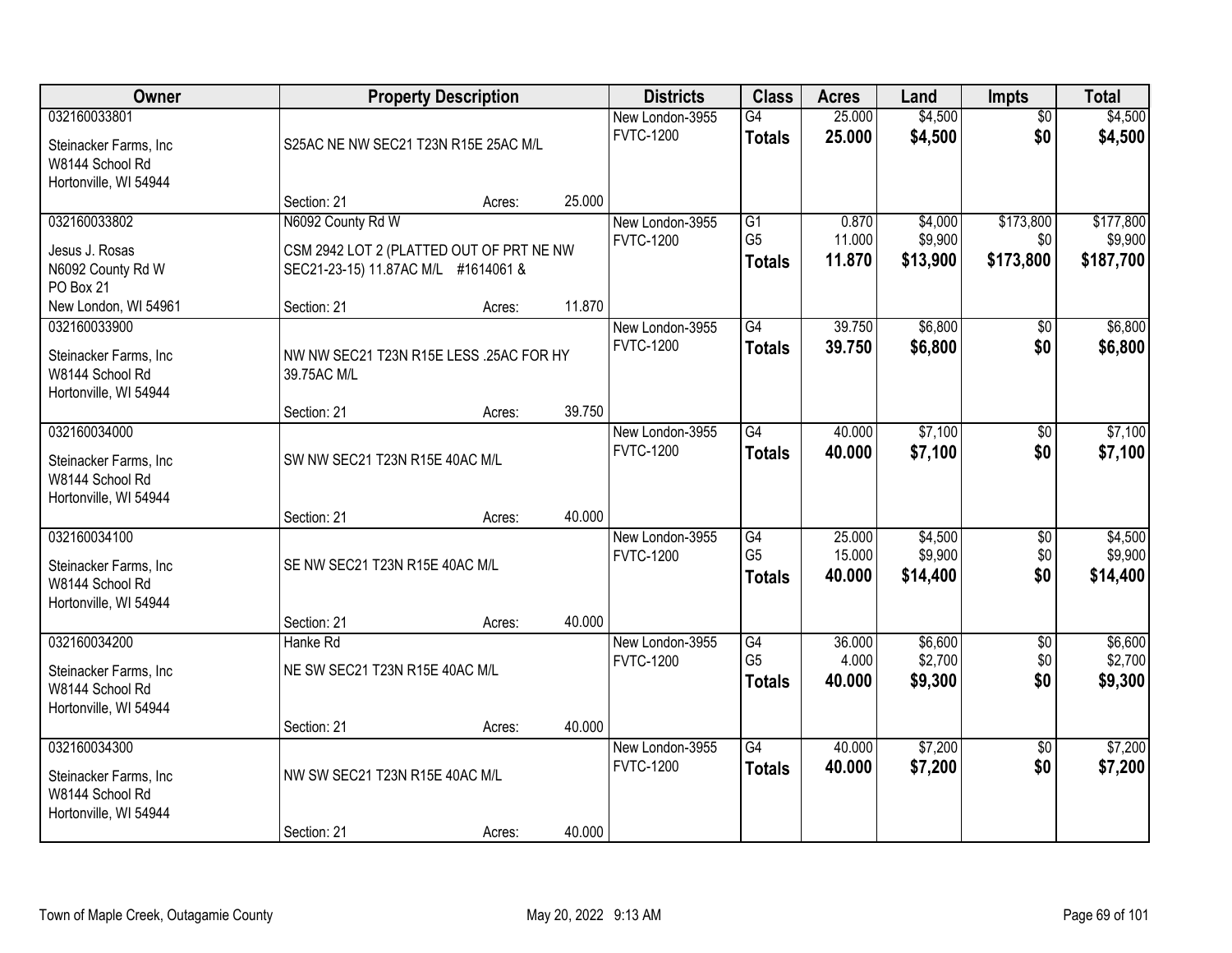| Owner                                    |                                                                                              | <b>Property Description</b> |        | <b>Districts</b> | <b>Class</b>         | <b>Acres</b> | Land     | <b>Impts</b>    | <b>Total</b> |
|------------------------------------------|----------------------------------------------------------------------------------------------|-----------------------------|--------|------------------|----------------------|--------------|----------|-----------------|--------------|
| 032160034400                             | W10098 Hanke Rd                                                                              |                             |        | New London-3955  | $\overline{G1}$      | 4.270        | \$13,300 | \$158,500       | \$171,800    |
| Paul Gitter Family Trust                 | BEG SW COR SEC21 N1339.36FT E333.82FT                                                        |                             |        | <b>FVTC-1200</b> | G4                   | 6.000        | \$1,100  | \$0             | \$1,100      |
| W10098 Hanke Rd                          | S1339.77FT W333.80FT TO BEG PRT SW SW SEC21                                                  |                             |        |                  | <b>Totals</b>        | 10.270       | \$14,400 | \$158,500       | \$172,900    |
| New London, WI 54961                     | T23N R15E 10.27AC M/L                                                                        |                             |        |                  |                      |              |          |                 |              |
|                                          | Section: 21                                                                                  | Acres:                      | 10.270 |                  |                      |              |          |                 |              |
| 032160034401                             | Hanke Rd                                                                                     |                             |        | New London-3955  | G4                   | 27.000       | \$5,000  | $\overline{50}$ | \$5,000      |
|                                          |                                                                                              |                             |        | <b>FVTC-1200</b> | G <sub>5</sub>       | 2.730        | \$1,600  | \$0             | \$1,600      |
| Steinacker Farms, Inc                    | SW SW LESS BEG SW COR SEC21 N1339.36FT                                                       |                             |        |                  | <b>Totals</b>        | 29.730       | \$6,600  | \$0             | \$6,600      |
| W8144 School Rd                          | E333.82FT S1339.77 FT W333.80T TO BEG SEC21                                                  |                             |        |                  |                      |              |          |                 |              |
| Hortonville, WI 54944                    | T23N R15E 29.73AC M/L                                                                        |                             |        |                  |                      |              |          |                 |              |
|                                          | Section: 21                                                                                  | Acres:                      | 29.730 |                  |                      |              |          |                 |              |
| 032160034500                             | Hanke Rd                                                                                     |                             |        | New London-3955  | G4<br>G <sub>5</sub> | 38.000       | \$6,900  | \$0             | \$6,900      |
| Steinacker Farms, Inc                    | SE SW SEC21 T23N R15E 40AC M/L                                                               |                             |        | <b>FVTC-1200</b> |                      | 2.000        | \$700    | \$0             | \$700        |
| W8144 School Rd                          |                                                                                              |                             |        |                  | Totals               | 40.000       | \$7,600  | \$0             | \$7,600      |
| Hortonville, WI 54944                    |                                                                                              |                             |        |                  |                      |              |          |                 |              |
|                                          | Section: 21                                                                                  | Acres:                      | 40.000 |                  |                      |              |          |                 |              |
| 032160034600                             | County Rd D                                                                                  |                             |        | New London-3955  | $\overline{G4}$      | 38.000       | \$6,800  | \$0             | \$6,800      |
| Paul F Ziemer Revocable Living Trust     | NE SE SEC21 T23N R15E 40AC M/L 16790M13                                                      |                             |        | <b>FVTC-1200</b> | G <sub>5</sub>       | 2.000        | \$1,800  | \$0             | \$1,800      |
| N5633 County Rd W                        |                                                                                              |                             |        |                  | <b>Totals</b>        | 40.000       | \$8,600  | \$0             | \$8,600      |
| New London, WI 54961                     |                                                                                              |                             |        |                  |                      |              |          |                 |              |
|                                          | Section: 21                                                                                  | Acres:                      | 40.000 |                  |                      |              |          |                 |              |
| 032160034700                             |                                                                                              |                             |        | New London-3955  | G4                   | 20.000       | \$3,600  | $\overline{50}$ | \$3,600      |
|                                          |                                                                                              |                             |        | <b>FVTC-1200</b> | <b>Totals</b>        | 20.000       | \$3,600  | \$0             | \$3,600      |
| Steinacker Farms, Inc                    | E1/2 NW SE SEC21 T23N R15E 20AC M/L                                                          |                             |        |                  |                      |              |          |                 |              |
| W8144 School Rd                          |                                                                                              |                             |        |                  |                      |              |          |                 |              |
| Hortonville, WI 54944                    |                                                                                              |                             |        |                  |                      |              |          |                 |              |
|                                          | Section: 21                                                                                  | Acres:                      | 20.000 |                  |                      |              |          |                 |              |
| 032160034800                             | Hanke Rd                                                                                     |                             |        | New London-3955  | G4                   | 19.000       | \$3,500  | $\sqrt{$0}$     | \$3,500      |
| Steinacker Farms, Inc                    | W1/2 NW SE SEC21 T23N R15E 20AC M/L                                                          |                             |        | <b>FVTC-1200</b> | G <sub>5</sub>       | 1.000        | \$700    | \$0             | \$700        |
| W8144 School Rd                          |                                                                                              |                             |        |                  | <b>Totals</b>        | 20.000       | \$4,200  | \$0             | \$4,200      |
| Hortonville, WI 54944                    |                                                                                              |                             |        |                  |                      |              |          |                 |              |
|                                          | Section: 21                                                                                  | Acres:                      | 20.000 |                  |                      |              |          |                 |              |
| 032160034900                             | <b>Fuerst Rd</b>                                                                             |                             |        | New London-3955  | G4                   | 32.000       | \$5,900  | $\overline{50}$ | \$5,900      |
|                                          |                                                                                              |                             |        | <b>FVTC-1200</b> | G <sub>5</sub>       | 3.000        | \$1,800  | \$0             | \$1,800      |
| Steinacker Farms, Inc<br>W8144 School Rd | SW SE LESS COM S1/4 COR SEC21 E703.44FT TO<br>POB E651.48FT N334.50FT W651.48FT S334.50FT TO |                             |        |                  | <b>Totals</b>        | 35.000       | \$7,700  | \$0             | \$7,700      |
| Hortonville, WI 54944                    | POB SEC21 T23N R15E 35AC M/L                                                                 |                             |        |                  |                      |              |          |                 |              |
|                                          | Section: 21                                                                                  | Acres:                      | 35.000 |                  |                      |              |          |                 |              |
|                                          |                                                                                              |                             |        |                  |                      |              |          |                 |              |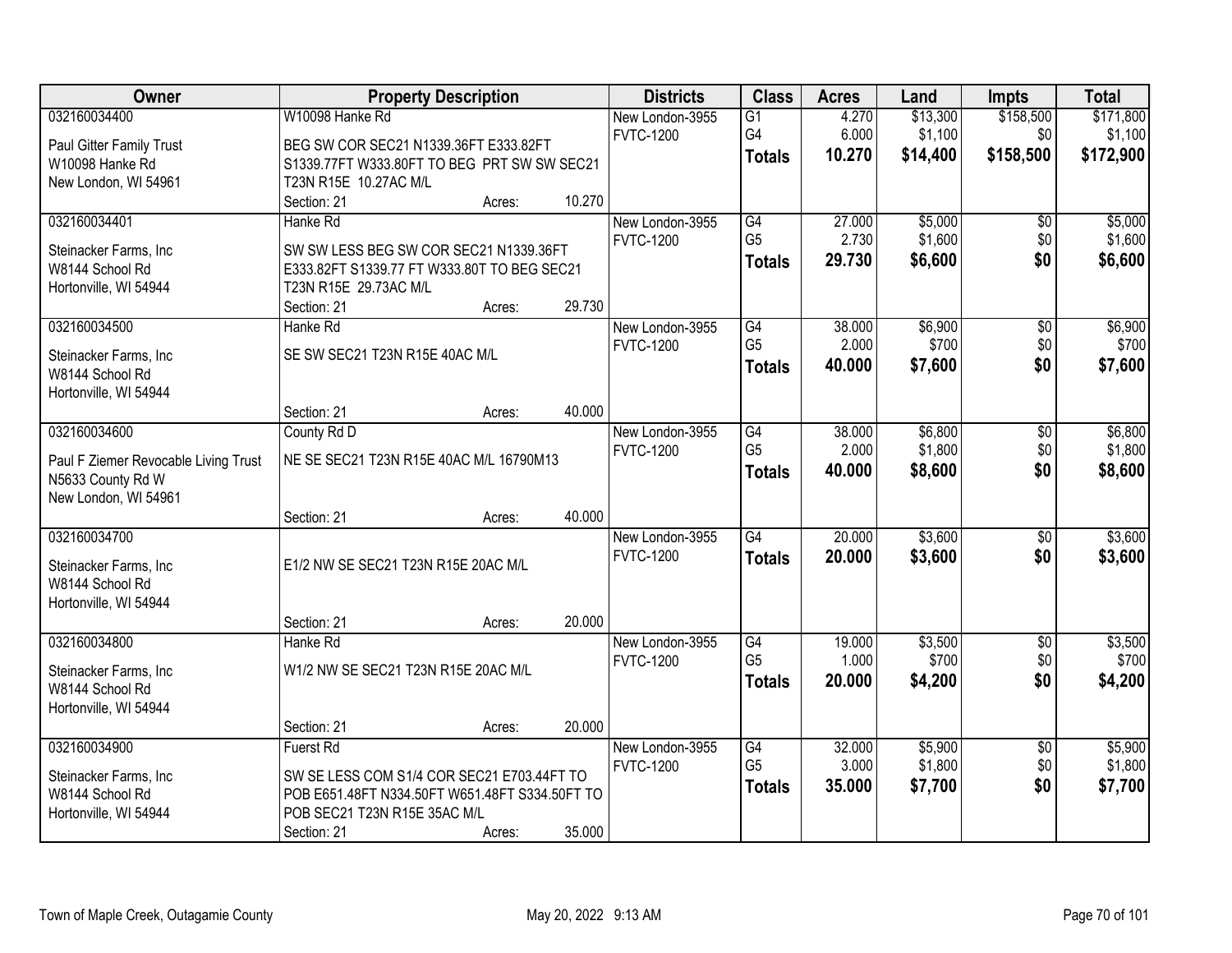| Owner                                     | <b>Property Description</b>                   |        |        | <b>Districts</b> | <b>Class</b>                      | <b>Acres</b>    | Land                | <b>Impts</b>    | <b>Total</b>         |
|-------------------------------------------|-----------------------------------------------|--------|--------|------------------|-----------------------------------|-----------------|---------------------|-----------------|----------------------|
| 032160034901                              | W9824 Hanke Rd                                |        |        | New London-3955  | $\overline{G1}$                   | 2.000           | \$9,600             | \$98,200        | \$107,800            |
| Elmer H & Karen L Stuhr (Le)              | COM S1/4 COR SEC21 E703.44FT TO POB E651.48FT |        |        | <b>FVTC-1200</b> | G <sub>5</sub>                    | 3.000           | \$2,000             | \$0             | \$2,000              |
| W9824 Hanke Rd                            | N334.50FT W651.48FT S334.50FT TO POB LESS CSM |        |        |                  | <b>Totals</b>                     | 5.000           | \$11,600            | \$98,200        | \$109,800            |
| New London, WI 54961                      | 5459 SEC21 T23N R15E 4.95AC M/L 305M21        |        |        |                  |                                   |                 |                     |                 |                      |
|                                           | Section: 21                                   | Acres: | 5.000  |                  |                                   |                 |                     |                 |                      |
| 032160035000                              | W9798 Hanke Rd                                |        |        | New London-3955  | $\overline{G1}$                   | 1.950           | \$10,000            | \$268,900       | \$278,900            |
| <b>Tad Storm</b>                          | LOT 1 CSM 7858                                |        |        | <b>FVTC-1200</b> | G4                                | 5.050           | \$800               | \$0             | \$800                |
| W9798 Hanke Rd                            |                                               |        |        |                  | G <sub>5</sub>                    | 4.000           | \$4,000             | \$0             | \$4,000              |
| New London, WI 54961                      |                                               |        |        |                  | G7                                | 2.000           | \$10,000            | \$50,100        | \$60,100             |
|                                           | Section: 21                                   | Acres: | 13.000 |                  | <b>Totals</b>                     | 13.000          | \$24,800            | \$319,000       | \$343,800            |
| 032160035001                              |                                               |        |        | New London-3955  | G4                                | 6.700           | \$1,000             | \$0             | \$1,000              |
| Spencer G. Main                           | LOT 2 CSM 7858                                |        |        | <b>FVTC-1200</b> | G <sub>5</sub>                    | 1.000           | \$800               | \$0             | \$800                |
| 1103 Lynndale Dr                          |                                               |        |        |                  | <b>Totals</b>                     | 7.700           | \$1,800             | \$0             | \$1,800              |
| Appleton, WI 54914                        |                                               |        |        |                  |                                   |                 |                     |                 |                      |
|                                           | Section: 21                                   | Acres: | 7.700  |                  |                                   |                 |                     |                 |                      |
| 032160035100                              | Schwandt Rd                                   |        |        | New London-3955  | $\overline{G4}$                   | 18.000          | \$3,000             | \$0             | \$3,000              |
|                                           |                                               |        |        | <b>FVTC-1200</b> | G <sub>5</sub>                    | 2.000           | \$1,800             | \$0             | \$1,800              |
| Paul F Ziemer Revocable Living Trust      | N1/2 SE SE SEC21 T23N R15E 20AC M/L 16790M13  |        |        |                  | <b>Totals</b>                     | 20.000          | \$4,800             | \$0             | \$4,800              |
| N5633 County Rd W<br>New London, WI 54961 |                                               |        |        |                  |                                   |                 |                     |                 |                      |
|                                           | Section: 21                                   | Acres: | 20.000 |                  |                                   |                 |                     |                 |                      |
| 032160035200                              |                                               |        |        | New London-3955  | $\overline{G5}$                   | 30.000          | \$27,000            | \$0             | \$27,000             |
|                                           |                                               |        |        | <b>FVTC-1200</b> | G <sub>6</sub>                    | 10.000          | \$21,600            | \$0             | \$21,600             |
| Paul F. Reichel                           | NE NW SEC22 T23N R15E 40AC M/L                |        |        |                  | <b>Totals</b>                     | 40.000          | \$48,600            | \$0             | \$48,600             |
| 882 Second St                             |                                               |        |        |                  |                                   |                 |                     |                 |                      |
| Menasha, WI 54952                         |                                               |        |        |                  |                                   |                 |                     |                 |                      |
|                                           | Section: 22                                   | Acres: | 40.000 |                  |                                   |                 |                     |                 |                      |
| 032160035400                              | N6170 County Rd W                             |        |        | New London-3955  | $\overline{G1}$<br>G <sub>5</sub> | 2.200<br>16.780 | \$7,200<br>\$10,300 | \$67,900        | \$75,100<br>\$10,300 |
| Fredric & Betty J Reichel (Le)            | NW NW LESS COM NW COR SEC22 S16FT BEG         |        |        | <b>FVTC-1200</b> | G <sub>6</sub>                    | 6.000           | \$15,000            | \$0<br>\$0      | \$15,000             |
| 882 Second St                             | E671FT S15D W816.17 FT S17D W385.37FT E53FT   |        |        |                  | Totals                            | 24.980          | \$32,500            | \$67,900        | \$100,400            |
| Menasha, WI 54952                         | S14D W TO S/L NW NW W373FT N TO POB SEC22     |        |        |                  |                                   |                 |                     |                 |                      |
|                                           | Section: 22                                   | Acres: | 24.980 |                  |                                   |                 |                     |                 |                      |
| 032160035500                              | County Rd W                                   |        |        | New London-3955  | G4                                | 14.310          | \$1,600             | $\overline{30}$ | \$1,600              |
| Wagenson Farms, LLP                       | COM NW COR SEC22 S16FT POB E671FT S15D        |        |        | <b>FVTC-1200</b> | <b>Totals</b>                     | 14.310          | \$1,600             | \$0             | \$1,600              |
| N8258 County Rd F                         | W816.17FT S17D W385.37FT W358.90FT N1155.04FT |        |        |                  |                                   |                 |                     |                 |                      |
| Shiocton, WI 54170                        | TO POB PRT NW NW SEC22 T23N R15E 13.53AC M/I  |        |        |                  |                                   |                 |                     |                 |                      |
|                                           | Section: 22                                   | Acres: | 14.310 |                  |                                   |                 |                     |                 |                      |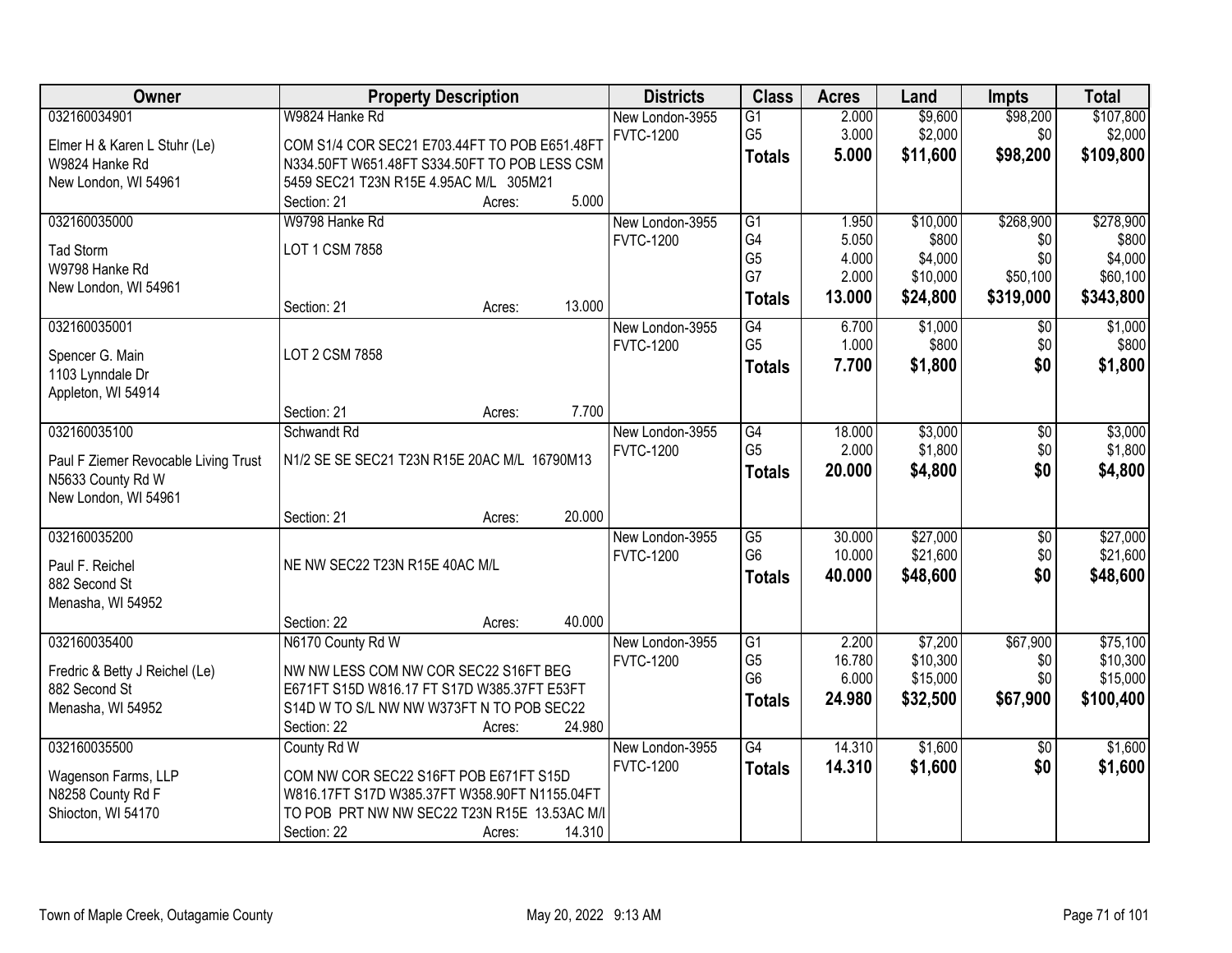| <b>Owner</b>                                              | <b>Property Description</b>                   |        | <b>Districts</b> | <b>Class</b>    | <b>Acres</b> | Land        | <b>Impts</b>    | <b>Total</b>    |
|-----------------------------------------------------------|-----------------------------------------------|--------|------------------|-----------------|--------------|-------------|-----------------|-----------------|
| 032160035501                                              |                                               |        | New London-3955  | $\overline{G6}$ | 1.490        | \$3,200     | $\overline{50}$ | \$3,200         |
| Timothy F. Schubert                                       | PRT NW NW SEC22 S165FT OF COM NW COR SEC22    |        | <b>FVTC-1200</b> | <b>Totals</b>   | 1.490        | \$3,200     | \$0             | \$3,200         |
| W10562 Spurr Rd                                           | T23N R15E S16FT BEG E684FT SWLY TO PT 373FT E |        |                  |                 |              |             |                 |                 |
| New London, WI 54961                                      | OF SW COR W TO SW COR N TO BEG 1.49AC M/L     |        |                  |                 |              |             |                 |                 |
|                                                           | Section: 22<br>Acres:                         | 1.490  |                  |                 |              |             |                 |                 |
| 032160035600                                              |                                               |        | New London-3955  | $\overline{G5}$ | 5.000        | \$2,800     | \$0             | \$2,800         |
| Timothy F. Schubert                                       | SW NW SEC22 T23N R15E LESS W20RDS 30AC M/L    |        | <b>FVTC-1200</b> | G <sub>6</sub>  | 25.000       | \$90,000    | \$0             | \$90,000        |
| W10562 Spurr Rd                                           | 6911M43                                       |        |                  | <b>Totals</b>   | 30.000       | \$92,800    | \$0             | \$92,800        |
| New London, WI 54961                                      |                                               |        |                  |                 |              |             |                 |                 |
|                                                           | Section: 22<br>Acres:                         | 30.000 |                  |                 |              |             |                 |                 |
| 032160035700                                              | Schwandt Rd                                   |        | New London-3955  | $\overline{G4}$ | 7.160        | \$1,300     | $\sqrt{6}$      | \$1,300         |
|                                                           | W20RDS SW NW SEC22 T23N R15E LESS N375FT      |        | <b>FVTC-1200</b> | <b>Totals</b>   | 7.160        | \$1,300     | \$0             | \$1,300         |
| Paul F Ziemer Revocable Living Trust<br>N5633 County Rd W | 7.16AC M/L 16790M13                           |        |                  |                 |              |             |                 |                 |
| New London, WI 54961                                      |                                               |        |                  |                 |              |             |                 |                 |
|                                                           | Section: 22<br>Acres:                         | 7.160  |                  |                 |              |             |                 |                 |
| 032160035800                                              |                                               |        | New London-3955  | $\overline{G6}$ | 2.540        | \$7,300     | \$0             | \$7,300         |
|                                                           |                                               |        | <b>FVTC-1200</b> | <b>Totals</b>   | 2.540        | \$7,300     | \$0             | \$7,300         |
| Timothy F. Schubert                                       | N375FT OF W20RDS OF SW NW SEC22 T23N R15E     |        |                  |                 |              |             |                 |                 |
| W10562 Spurr Rd                                           | 2.54AC M/L 6911M43                            |        |                  |                 |              |             |                 |                 |
| New London, WI 54961                                      | Section: 22<br>Acres:                         | 2.540  |                  |                 |              |             |                 |                 |
| 032160035900                                              |                                               |        | New London-3955  | $\overline{G5}$ | 20.000       | \$11,000    | \$0             | \$11,000        |
|                                                           |                                               |        | <b>FVTC-1200</b> | G <sub>6</sub>  | 20.000       | \$72,000    | \$0             | \$72,000        |
| Paul F. Reichel                                           | SE NW SEC22 T23N R15E                         |        |                  | <b>Totals</b>   | 40.000       | \$83,000    | \$0             | \$83,000        |
| 882 Second St                                             |                                               |        |                  |                 |              |             |                 |                 |
| Menasha, WI 54952                                         |                                               |        |                  |                 |              |             |                 |                 |
|                                                           | Section: 22<br>Acres:                         | 40.000 |                  |                 |              |             |                 |                 |
| 032160036000                                              | Schwandt Rd                                   |        | New London-3955  | $\overline{G6}$ | 3.000        | \$7,700     | $\overline{60}$ | \$7,700         |
| Paul F Ziemer Revocable Living Trust                      | PRT NE SW LY W OF EMBARRASS RIVER SEC22       |        | <b>FVTC-1200</b> | <b>Totals</b>   | 3.000        | \$7,700     | \$0             | \$7,700         |
| N5633 County Rd W                                         | T23N R15E 2 TO 3AC 16790M13                   |        |                  |                 |              |             |                 |                 |
| New London, WI 54961                                      |                                               |        |                  |                 |              |             |                 |                 |
|                                                           | Section: 22<br>Acres:                         | 3.000  |                  |                 |              |             |                 |                 |
| 032160036100                                              |                                               |        | New London-3955  | W8              | 37.000       | (\$106,600) | $\overline{50}$ | $\overline{50}$ |
| Robert Lamers                                             | NE SW LESS 2 TO 3AC TRACT LY W OF EMBARRASS   |        | <b>FVTC-1200</b> | <b>Totals</b>   | 37.000       | \$0         | \$0             | \$0             |
| c/o Gerald Boylan                                         | RIVER SEC22 T23N R15E 37AC M/L MFL 281D180 &  |        |                  |                 |              |             |                 |                 |
| 1251 Fair Rd                                              | 3528M30-44 & #1771894 & #1866429 & #1868937 & |        |                  |                 |              |             |                 |                 |
| Greenleaf, WI 54126                                       | Section: 22<br>Acres:                         | 37.000 |                  |                 |              |             |                 |                 |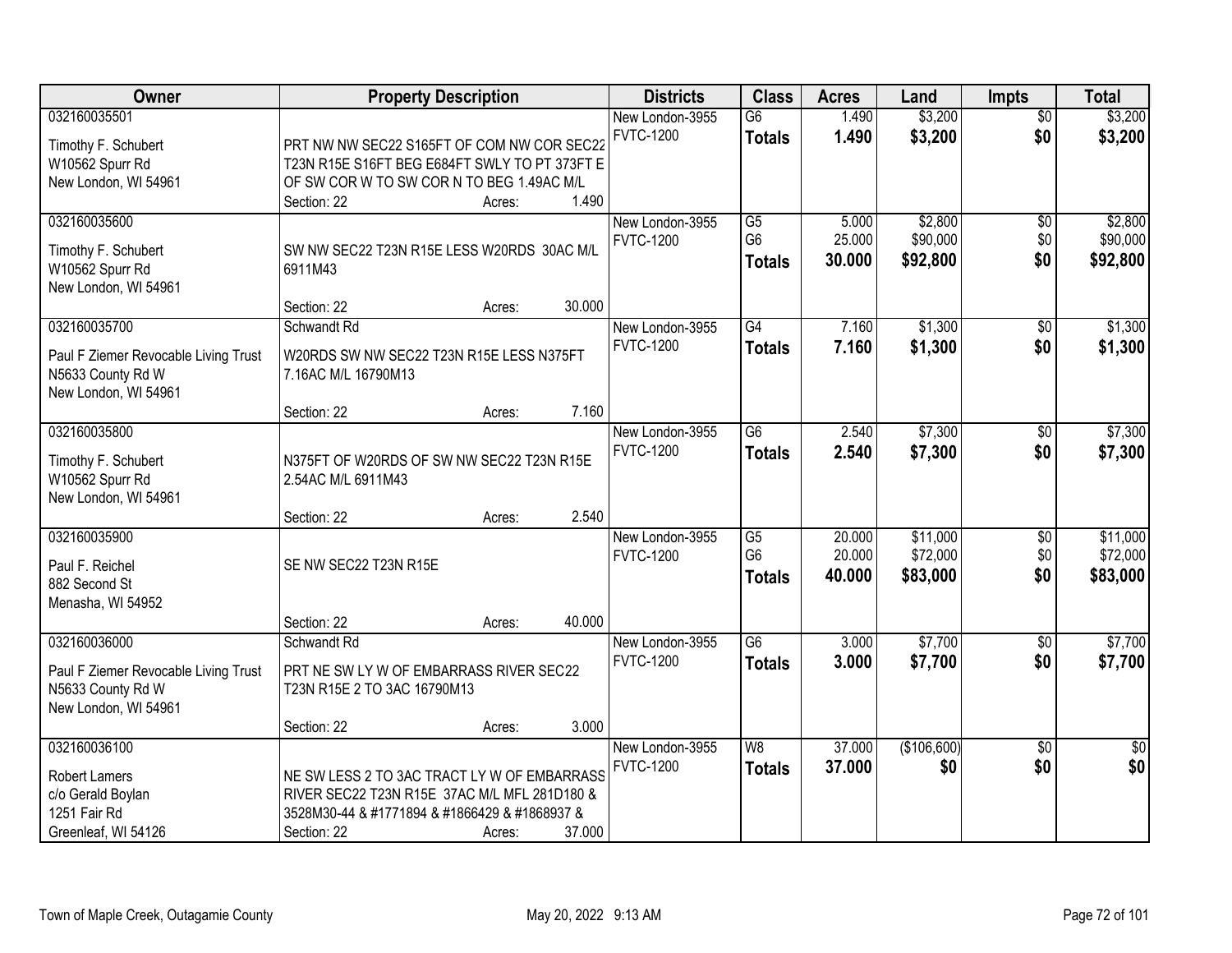| Owner                                     |                                               | <b>Property Description</b> |        | <b>Districts</b>                    | <b>Class</b>    | <b>Acres</b> | Land        | <b>Impts</b>    | <b>Total</b>   |
|-------------------------------------------|-----------------------------------------------|-----------------------------|--------|-------------------------------------|-----------------|--------------|-------------|-----------------|----------------|
| 032160036200                              | Schwandt Rd                                   |                             |        | New London-3955                     | 5M              | 8.000        | \$10,200    | $\overline{50}$ | \$10,200       |
| Paul F Ziemer Revocable Living Trust      | NW SW SEC22 T23N R15E 40AC M/L 16790M13       |                             |        | <b>FVTC-1200</b>                    | G4              | 25.000       | \$4,500     | \$0             | \$4,500        |
| N5633 County Rd W                         |                                               |                             |        |                                     | G <sub>5</sub>  | 7.000        | \$6,000     | \$0             | \$6,000        |
| New London, WI 54961                      |                                               |                             |        |                                     | <b>Totals</b>   | 40,000       | \$20,700    | \$0             | \$20,700       |
|                                           | Section: 22                                   | Acres:                      | 40.000 |                                     |                 |              |             |                 |                |
| 032160036300                              | Hanke Rd                                      |                             |        | New London-3955                     | 5M              | 5.000        | \$6,400     | $\overline{50}$ | \$6,400        |
|                                           | S1/2 SW SW SEC22 T23N R15E 20AC M/L           |                             |        | <b>FVTC-1200</b>                    | G4              | 8.000        | \$1,200     | \$0             | \$1,200        |
| Spencer G. Main                           |                                               |                             |        |                                     | G <sub>5</sub>  | 7.000        | \$5,600     | \$0             | \$5,600        |
| 1103 Lynndale Dr<br>Appleton, WI 54914    |                                               |                             |        |                                     | <b>Totals</b>   | 20.000       | \$13,200    | \$0             | \$13,200       |
|                                           | Section: 22                                   | Acres:                      | 20.000 |                                     |                 |              |             |                 |                |
| 032160036400                              | Schwandt Rd                                   |                             |        | New London-3955                     | 5M              | 2.000        | \$2,600     | \$0             | \$2,600        |
|                                           |                                               |                             |        | <b>FVTC-1200</b>                    | G4              | 15.000       | \$2,700     | \$0             | \$2,700        |
| Paul F Ziemer Revocable Living Trust      | N1/2 SW SW SEC22 T23N R15E 20AC M/L 16790M13  |                             |        |                                     | G <sub>5</sub>  | 3.000        | \$1,800     | \$0             | \$1,800        |
| N5633 County Rd W<br>New London, WI 54961 |                                               |                             |        |                                     | <b>Totals</b>   | 20,000       | \$7,100     | \$0             | \$7,100        |
|                                           | Section: 22                                   | Acres:                      | 20.000 |                                     |                 |              |             |                 |                |
| 032160036500                              |                                               |                             |        | New London-3955                     | W8              | 40.000       | (\$115,200) | \$0             | \$0            |
|                                           |                                               |                             |        | <b>FVTC-1200</b>                    | <b>Totals</b>   | 40.000       | \$0         | \$0             | \$0            |
| Robert Lamers                             | SE SW SEC22 T23N R15E 40AC M/L MFLC 749R357 8 |                             |        |                                     |                 |              |             |                 |                |
| c/o Gerald Boylan                         | 2021M20 & 3528M30-44 & #1771894 & #1866429 &  |                             |        |                                     |                 |              |             |                 |                |
| 1251 Fair Rd<br>Greenleaf, WI 54126       | #1868937 & #1991366                           |                             | 40.000 |                                     |                 |              |             |                 |                |
| 032160036600                              | Section: 22                                   | Acres:                      |        |                                     | $\overline{G5}$ | 6.000        | \$4,500     |                 |                |
|                                           |                                               |                             |        | New London-3955<br><b>FVTC-1200</b> | W <sub>8</sub>  | 19.000       | (\$54,700)  | \$0<br>\$0      | \$4,500<br>\$0 |
| Wayne P. Reimer                           | NE NW LY E OF EMBARRASS RIVER SEC27 T23N      |                             |        |                                     |                 | 25.000       | \$4,500     | \$0             | \$4,500        |
| 213 N Cherry St                           | R15E 25AC M/L                                 |                             |        |                                     | <b>Totals</b>   |              |             |                 |                |
| Hortonville, WI 54944                     |                                               |                             |        |                                     |                 |              |             |                 |                |
|                                           | Section: 27                                   | Acres:                      | 25.000 |                                     |                 |              |             |                 |                |
| 032160036700                              |                                               |                             |        | New London-3955                     | W <sub>6</sub>  | 92.720       | (\$255,600) | $\overline{60}$ | $\sqrt{50}$    |
| Daniel E. Voet                            | LOT 1 CSM 8133                                |                             |        | <b>FVTC-1200</b>                    | <b>Totals</b>   | 92.720       | \$0         | \$0             | \$0            |
| 26 Woodhaven Ln                           |                                               |                             |        |                                     |                 |              |             |                 |                |
| Kaukauna, WI 54130                        |                                               |                             |        |                                     |                 |              |             |                 |                |
|                                           | Section: 28                                   | Acres:                      | 88.760 |                                     |                 |              |             |                 |                |
| 032160036801                              |                                               |                             |        | New London-3955                     | W <sub>6</sub>  | 20.000       | (\$57,600)  | $\overline{30}$ | $\frac{1}{6}$  |
| Ed Vanzeeland                             | PRT SW NW LY S OF EMBARASS RIVER SEC27 T23N   |                             |        | <b>FVTC-1200</b>                    | <b>Totals</b>   | 20.000       | \$0         | \$0             | \$0            |
| 2504 Riverside Dr                         | R15E 20AC M/L 8818M26 MFL 20AC                |                             |        |                                     |                 |              |             |                 |                |
| Kaukauna, WI 54130                        |                                               |                             |        |                                     |                 |              |             |                 |                |
|                                           | Section: 27                                   | Acres:                      | 20.000 |                                     |                 |              |             |                 |                |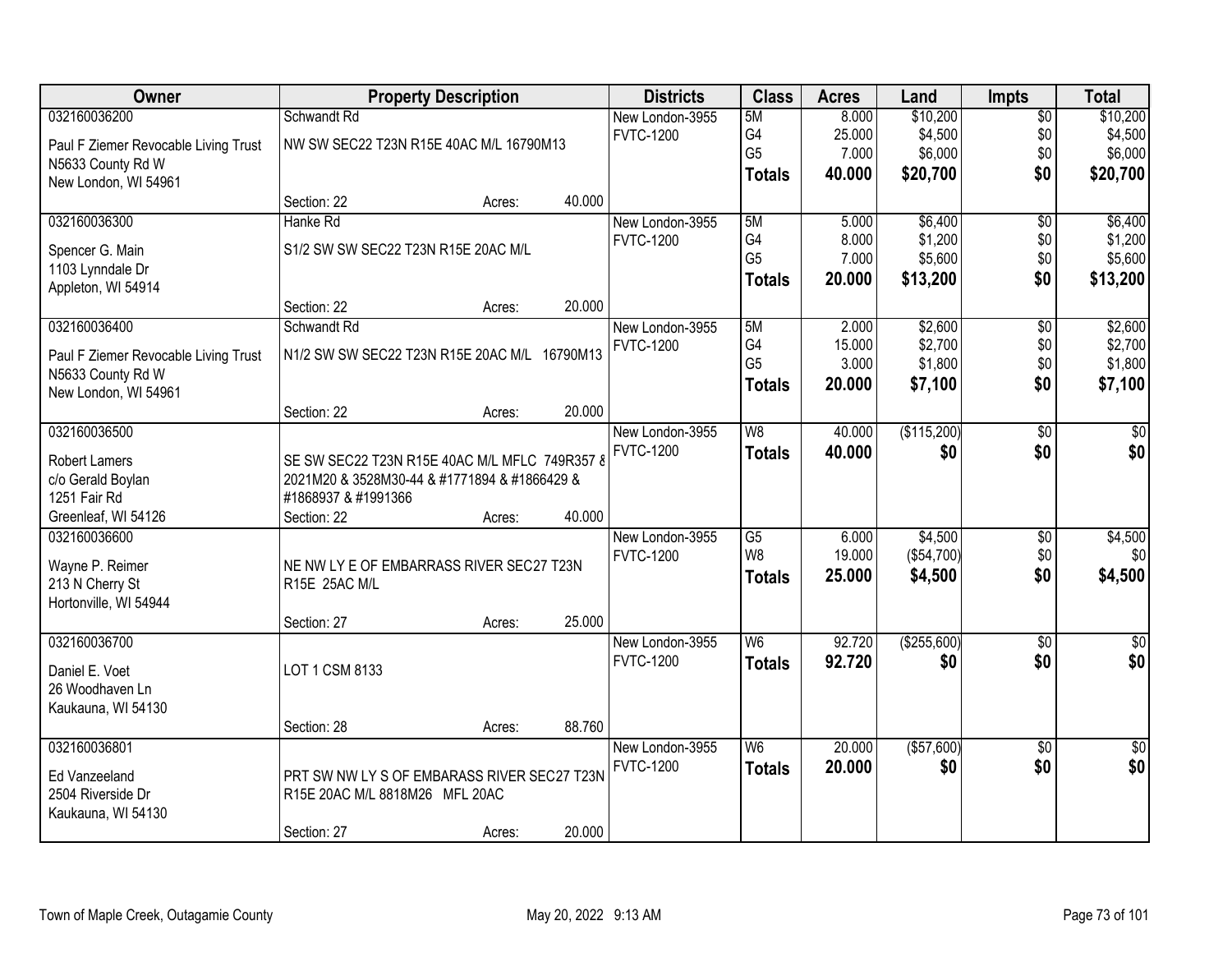| Owner                |                                              | <b>Property Description</b> |        | <b>Districts</b> | <b>Class</b>    | <b>Acres</b> | Land     | <b>Impts</b>    | <b>Total</b> |
|----------------------|----------------------------------------------|-----------------------------|--------|------------------|-----------------|--------------|----------|-----------------|--------------|
| 032160036900         | <b>Fuerst Rd</b>                             |                             |        | New London-3955  | $\overline{G5}$ | 9.380        | \$6,200  | $\sqrt{$0}$     | \$6,200      |
| Tregg B. Fuerst      | LOT 3 CSM 8107                               |                             |        | <b>FVTC-1200</b> | G <sub>6</sub>  | 10.000       | \$36,000 | \$0             | \$36,000     |
| N5544 Fuerst Rd      |                                              |                             |        |                  | <b>Totals</b>   | 19.380       | \$42,200 | \$0             | \$42,200     |
| New London, WI 54961 |                                              |                             |        |                  |                 |              |          |                 |              |
|                      | Section: 27                                  | Acres:                      | 19.380 |                  |                 |              |          |                 |              |
| 032160037000         |                                              |                             |        | New London-3955  | $\overline{G5}$ | 8.100        | \$5,300  | \$0             | \$5,300      |
| Tregg B. Fuerst      | LOT 2 CSM 8107                               |                             |        | <b>FVTC-1200</b> | G <sub>6</sub>  | 10.000       | \$36,000 | \$0             | \$36,000     |
| N5544 Fuerst Rd      |                                              |                             |        |                  | <b>Totals</b>   | 18.100       | \$41,300 | \$0             | \$41,300     |
| New London, WI 54961 |                                              |                             |        |                  |                 |              |          |                 |              |
|                      | Section: 27                                  | Acres:                      | 18.100 |                  |                 |              |          |                 |              |
| 032160037100         |                                              |                             |        | New London-3955  | G4              | 16.000       | \$2,900  | $\sqrt[6]{3}$   | \$2,900      |
| Tregg B. Fuerst      | W1/2 NE NE LESS CSM 5459 SEC28 T23N R15E     |                             |        | <b>FVTC-1200</b> | G <sub>5</sub>  | 1.960        | \$1,300  | \$0             | \$1,300      |
| N5544 Fuerst Rd      | 19.96AC M/L 14640M16                         |                             |        |                  | <b>Totals</b>   | 17.960       | \$4,200  | \$0             | \$4,200      |
| New London, WI 54961 |                                              |                             |        |                  |                 |              |          |                 |              |
|                      | Section: 28                                  | Acres:                      | 17.960 |                  |                 |              |          |                 |              |
| 032160037200         |                                              |                             |        | New London-3955  | G4              | 18.950       | \$3,400  | \$0             | \$3,400      |
| Tregg B. Fuerst      | N1/2 NW NE LESS CSM 5459 SEC28 T23N R15E     |                             |        | <b>FVTC-1200</b> | G <sub>5</sub>  | 1.000        | \$100    | \$0             | \$100        |
| N5544 Fuerst Rd      | 19.95AC M/L 14640M16                         |                             |        |                  | <b>Totals</b>   | 19.950       | \$3,500  | \$0             | \$3,500      |
| New London, WI 54961 |                                              |                             |        |                  |                 |              |          |                 |              |
|                      | Section: 28                                  | Acres:                      | 19.950 |                  |                 |              |          |                 |              |
| 032160037300         |                                              |                             |        | New London-3955  | $\overline{G4}$ | 20.000       | \$3,600  | $\overline{50}$ | \$3,600      |
| Tregg B. Fuerst      | S1/2 NW NE SEC28 T23N R15E 20AC M/L 14640M16 |                             |        | <b>FVTC-1200</b> | <b>Totals</b>   | 20.000       | \$3,600  | \$0             | \$3,600      |
| N5544 Fuerst Rd      |                                              |                             |        |                  |                 |              |          |                 |              |
| New London, WI 54961 |                                              |                             |        |                  |                 |              |          |                 |              |
|                      | Section: 28                                  | Acres:                      | 20.000 |                  |                 |              |          |                 |              |
| 032160037400         | W9822 Mentzel Rd                             |                             |        | New London-3955  | G1              | 3.000        | \$9,600  | \$130,900       | \$140,500    |
| Dominique C. Strong  | E16AC SW NE SEC28 T23N R15E LESS CSM 5816    |                             |        | <b>FVTC-1200</b> | G4              | 10.000       | \$1,900  | \$0             | \$1,900      |
| 1055 John Moore Dr   |                                              |                             |        |                  | G <sub>5</sub>  | 2.940        | \$1,900  | \$0             | \$1,900      |
| Oshkosh, WI 54904    |                                              |                             |        |                  | <b>Totals</b>   | 15.940       | \$13,400 | \$130,900       | \$144,300    |
|                      | Section: 28                                  | Acres:                      | 15.940 |                  |                 |              |          |                 |              |
| 032160037500         | <b>Fuerst Rd</b>                             |                             |        | New London-3955  | $\overline{G4}$ | 24.000       | \$4,400  | $\overline{50}$ | \$4,400      |
| Tregg B. Fuerst      | W24AC SW NE SEC28 T23N R15E 24AC M/L         |                             |        | <b>FVTC-1200</b> | <b>Totals</b>   | 24.000       | \$4,400  | \$0             | \$4,400      |
| N5544 Fuerst Rd      |                                              |                             |        |                  |                 |              |          |                 |              |
| New London, WI 54961 |                                              |                             |        |                  |                 |              |          |                 |              |
|                      | Section: 28                                  | Acres:                      | 24.000 |                  |                 |              |          |                 |              |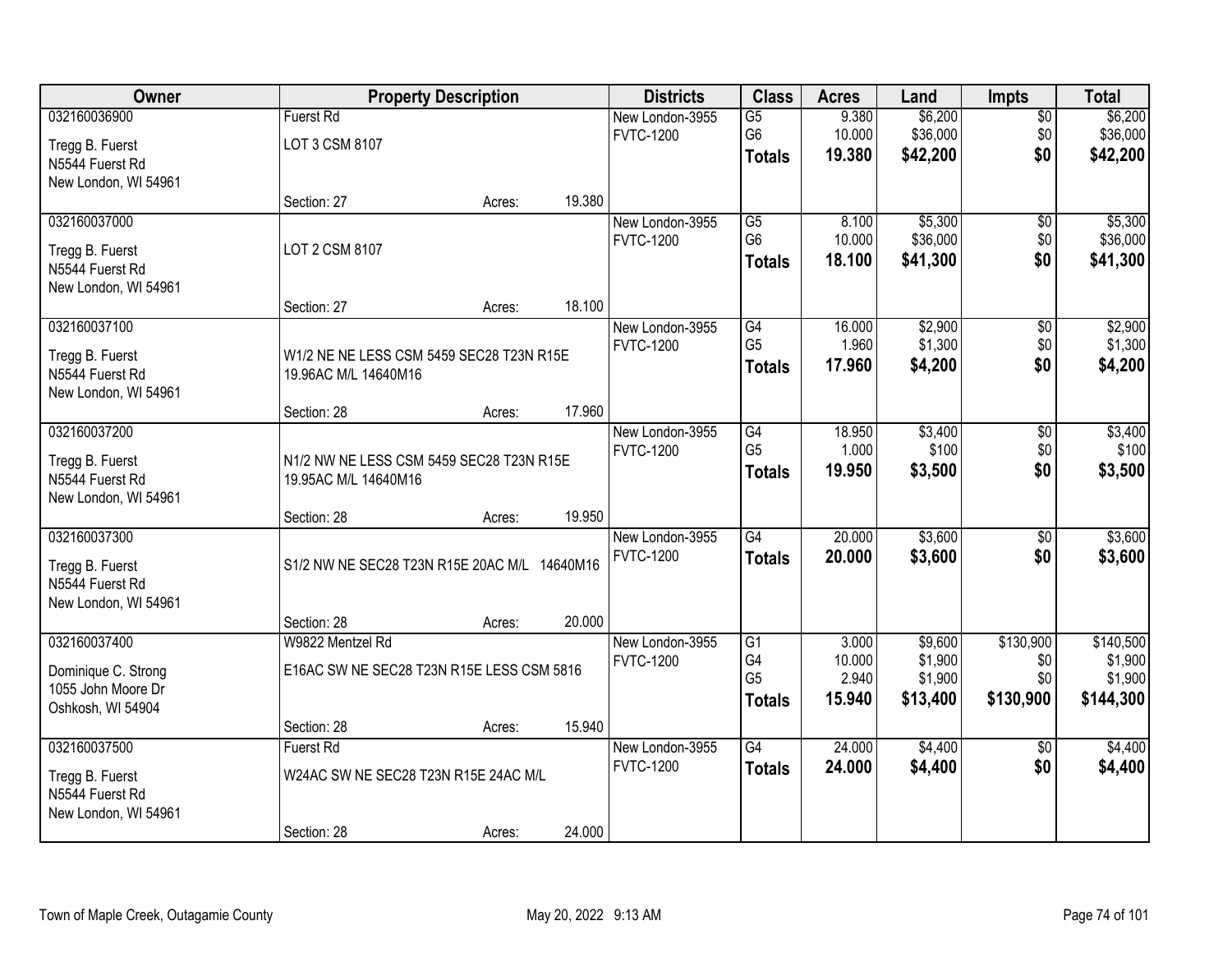| Owner                 |                                          | <b>Property Description</b> |        | <b>Districts</b> | <b>Class</b>    | <b>Acres</b> | Land       | <b>Impts</b>    | <b>Total</b> |
|-----------------------|------------------------------------------|-----------------------------|--------|------------------|-----------------|--------------|------------|-----------------|--------------|
| 032160037600          | <b>Mentzel Rd</b>                        |                             |        | New London-3955  | G4              | 12.000       | \$2,200    | \$0             | \$2,200      |
| Dominique C. Strong   | SE NE SEC28 T23N R15E                    |                             |        | <b>FVTC-1200</b> | W8              | 28.000       | (\$40,300) | \$0             | \$0          |
| 1055 John Moore Dr    |                                          |                             |        |                  | <b>Totals</b>   | 40.000       | \$2,200    | \$0             | \$2,200      |
| Oshkosh, WI 54904     |                                          |                             |        |                  |                 |              |            |                 |              |
|                       | Section: 28                              | Acres:                      | 40.000 |                  |                 |              |            |                 |              |
| 032160037700          | <b>Fuerst Rd</b>                         |                             |        | New London-3955  | G4              | 39.000       | \$7,200    | \$0             | \$7,200      |
| Steinacker Farms, Inc | NE NW SEC28 T23N R15E 40AC M/L           |                             |        | <b>FVTC-1200</b> | G <sub>5</sub>  | 1.000        | \$100      | \$0             | \$100        |
| W8144 School Rd       |                                          |                             |        |                  | <b>Totals</b>   | 40.000       | \$7,300    | \$0             | \$7,300      |
| Hortonville, WI 54944 |                                          |                             |        |                  |                 |              |            |                 |              |
|                       | Section: 28                              | Acres:                      | 40.000 |                  |                 |              |            |                 |              |
| 032160037800          | N5612 Fuerst Rd                          |                             |        | New London-3955  | $\overline{G1}$ | 2.000        | \$8,800    | \$84,600        | \$93,400     |
| Steven K. Knapp       | CSM 5604 LOT 1 (PLATTED OUT OF PRT NW NW |                             |        | <b>FVTC-1200</b> | G4              | 1.250        | \$200      | \$0             | \$200        |
| N5612 Fuerst Rd       | SEC28-23-15)                             |                             |        |                  | <b>Totals</b>   | 3.250        | \$9,000    | \$84,600        | \$93,600     |
| New London, WI 54961  |                                          |                             |        |                  |                 |              |            |                 |              |
|                       | Section: 28                              | Acres:                      | 3.250  |                  |                 |              |            |                 |              |
| 032160037801          |                                          |                             |        | New London-3955  | G4              | 36.930       | \$6,500    | \$0             | \$6,500      |
| Steinacker Farms, Inc | CSM 5604 LOT 2 (PLATTED OUT OF PRT NW NW |                             |        | <b>FVTC-1200</b> | G <sub>5</sub>  | 1.000        | \$100      | \$0             | \$100        |
| W8144 School Rd       | SEC28-23-15) 37.93AC M/L                 |                             |        |                  | <b>Totals</b>   | 37.930       | \$6,600    | \$0             | \$6,600      |
| Hortonville, WI 54944 |                                          |                             |        |                  |                 |              |            |                 |              |
|                       | Section: 28                              | Acres:                      | 37.930 |                  |                 |              |            |                 |              |
| 032160037900          | N5544 Fuerst Rd                          |                             |        | New London-3955  | G4              | 37.000       | \$6,700    | $\overline{50}$ | \$6,700      |
| Tregg B. Fuerst       | SW NW SEC28 T23N R15E                    |                             |        | <b>FVTC-1200</b> | G <sub>5</sub>  | 1.000        | \$100      | \$0             | \$100        |
| N5544 Fuerst Rd       |                                          |                             |        |                  | G7              | 2.000        | \$5,500    | \$187,800       | \$193,300    |
| New London, WI 54961  |                                          |                             |        |                  | <b>Totals</b>   | 40.000       | \$12,300   | \$187,800       | \$200,100    |
|                       | Section: 28                              | Acres:                      | 40.000 |                  |                 |              |            |                 |              |
| 032160038000          | Mentzel Rd                               |                             |        | New London-3955  | G4              | 39.000       | \$6,900    | \$0             | \$6,900      |
| Tregg B. Fuerst       | SE NW SEC28 T23N R15E 40AC M/L           |                             |        | <b>FVTC-1200</b> | G <sub>5</sub>  | 1.000        | \$100      | \$0             | \$100        |
| N5544 Fuerst Rd       |                                          |                             |        |                  | <b>Totals</b>   | 40.000       | \$7,000    | \$0             | \$7,000      |
| New London, WI 54961  |                                          |                             |        |                  |                 |              |            |                 |              |
|                       | Section: 28                              | Acres:                      | 40.000 |                  |                 |              |            |                 |              |
| 032160038100          | W9971 Mentzel Rd                         |                             |        | New London-3955  | 5M              | 5.000        | \$6,400    | $\overline{50}$ | \$6,400      |
| Michael J. Oconnell   | NE SW SEC28 T23N R15E 40AC M/L 17625M21  |                             |        | <b>FVTC-1200</b> | G <sub>1</sub>  | 2.640        | \$8,400    | \$224,300       | \$232,700    |
| W9971 Mentzel Rd      |                                          |                             |        |                  | G4              | 9.000        | \$1,400    | \$0             | \$1,400      |
| New London, WI 54961  |                                          |                             |        |                  | G <sub>5</sub>  | 23.360       | \$14,100   | \$0             | \$14,100     |
|                       | Section: 28                              | Acres:                      | 40.000 |                  | <b>Totals</b>   | 40.000       | \$30,300   | \$224,300       | \$254,600    |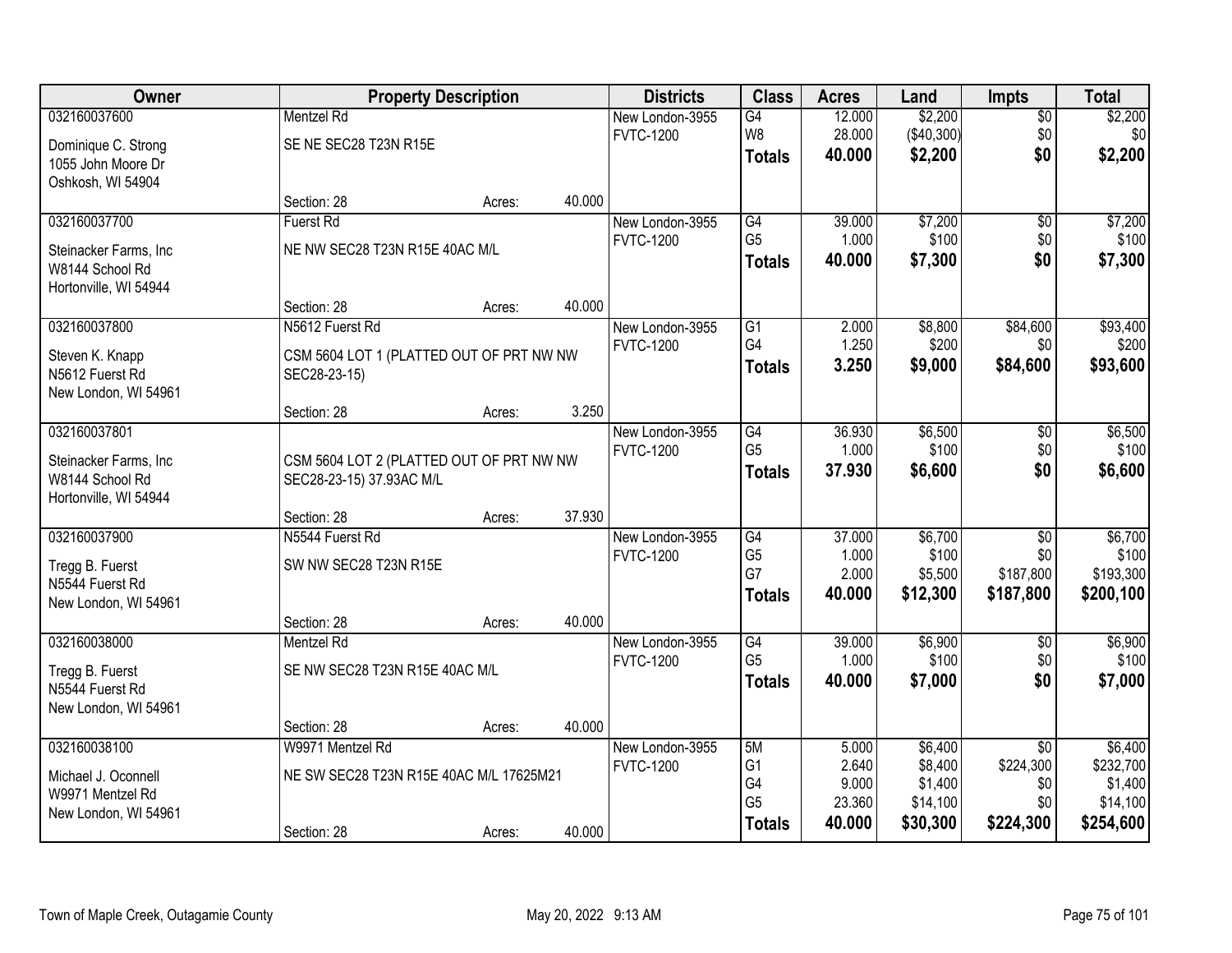| Owner                                                                            |                                                                                                                                                                                    | <b>Property Description</b> |                | <b>Districts</b>                    | <b>Class</b>                                       | <b>Acres</b>              | Land                          | Impts                                   | <b>Total</b>                    |
|----------------------------------------------------------------------------------|------------------------------------------------------------------------------------------------------------------------------------------------------------------------------------|-----------------------------|----------------|-------------------------------------|----------------------------------------------------|---------------------------|-------------------------------|-----------------------------------------|---------------------------------|
| 032160038200<br>Knapp Tree Farm, LLC<br>W9847 Mentzel Rd<br>New London, WI 54961 | <b>Mentzel Rd</b><br>NW SW LESS W215FT OF N223FT & LESS CSM 1461,<br>#1532316 SEC28 T23N R15E 37.27AC M/L                                                                          |                             |                | New London-3955<br><b>FVTC-1200</b> | $\overline{G5}$<br>W <sub>6</sub><br><b>Totals</b> | 0.270<br>37.000<br>37.270 | \$500<br>(\$106,600)<br>\$500 | $\overline{50}$<br>\$0<br>\$0           | \$500<br>\$0<br>\$500           |
|                                                                                  | Section: 28                                                                                                                                                                        | Acres:                      | 37.270         |                                     |                                                    |                           |                               |                                         |                                 |
| 032160038201<br>Michael R. Knapp<br>N5498 Fuerst Rd<br>New London, WI 54961      | COM NW COR SW SEC28 S292.91FT POB E238FT<br>N18D W73.60FT W215 FT S69.91FT TO POB PRT NW<br>SW SEC28 T23N R15E .36AC M/L<br>Section: 28                                            | Acres:                      | 0.360          | New London-3955<br><b>FVTC-1200</b> | $\overline{G1}$<br><b>Totals</b>                   | 0.360<br>0.360            | \$1,100<br>\$1,100            | $\overline{50}$<br>\$0                  | \$1,100<br>\$1,100              |
| 032160038300<br>Michael R. Knapp<br>N5498 Fuerst Rd<br>New London, WI 54961      | N5474 Fuerst Rd<br>CSM 1461 LOT 1 (PLATTED OUT OF PRT NW SW<br>SEC28-23-15) 1.27AC M/L<br>Section: 28                                                                              | Acres:                      | 1.270          | New London-3955<br><b>FVTC-1200</b> | $\overline{G1}$<br><b>Totals</b>                   | 1.270<br>1.270            | \$5,500<br>\$5,500            | \$52,500<br>\$52,500                    | \$58,000<br>\$58,000            |
| 032160038400<br>Michael R. Knapp<br>N5498 Fuerst Rd<br>New London, WI 54961      | N5498 Fuerst Rd<br>W215FT OF N223FT NW SW SEC28 T23N R15E<br>1.10AC M/L                                                                                                            |                             |                | New London-3955<br><b>FVTC-1200</b> | G1<br><b>Totals</b>                                | 1.100<br>1.100            | \$7,000<br>\$7,000            | \$158,500<br>\$158,500                  | \$165,500<br>\$165,500          |
| 032160038500<br>Gary J. Coroneos<br>W9998 Hintz Rd<br>New London, WI 54961       | Section: 28<br><b>Hintz Rd</b><br>COM SW COR SEC28 E1123.95FT POB N1334.68FT<br>E196.04FT S1334.22FT W196.05FT TO POB PRT SW<br>SW SEC28 T23N R15E 6AC M/L 17145M30<br>Section: 28 | Acres:<br>Acres:            | 1.100<br>6.000 | New London-3955<br><b>FVTC-1200</b> | $\overline{G5}$<br>G7<br><b>Totals</b>             | 4.000<br>2.000<br>6.000   | \$4,500<br>\$4,400<br>\$8,900 | $\overline{50}$<br>\$19,600<br>\$19,600 | \$4,500<br>\$24,000<br>\$28,500 |
| 032160038501<br>Bobbie Jo Rettler<br>W10044 Hintz Rd<br>New London, WI 54961     | W10044 Hintz Rd<br>LOT 3 CSM 430<br>Section: 28                                                                                                                                    | Acres:                      | 2.220          | New London-3955<br><b>FVTC-1200</b> | $\overline{G1}$<br><b>Totals</b>                   | 2.220<br>2.220            | \$10,000<br>\$10,000          | \$92,100<br>\$92,100                    | \$102,100<br>\$102,100          |
| 032160038502<br>Marcus A. Korth<br>W10254 County Rd W<br>New London, WI 54961    | <b>Hintz Rd</b><br>E1/2 SW SW LESS LOT 3 CSM 430 & LESS E196.05FT<br>SEC28 T23N R15E<br>Section: 28                                                                                | Acres:                      | 11.780         | New London-3955<br><b>FVTC-1200</b> | $\overline{G4}$<br><b>Totals</b>                   | 11.780<br>11.780          | \$2,200<br>\$2,200            | $\overline{50}$<br>\$0                  | \$2,200<br>\$2,200              |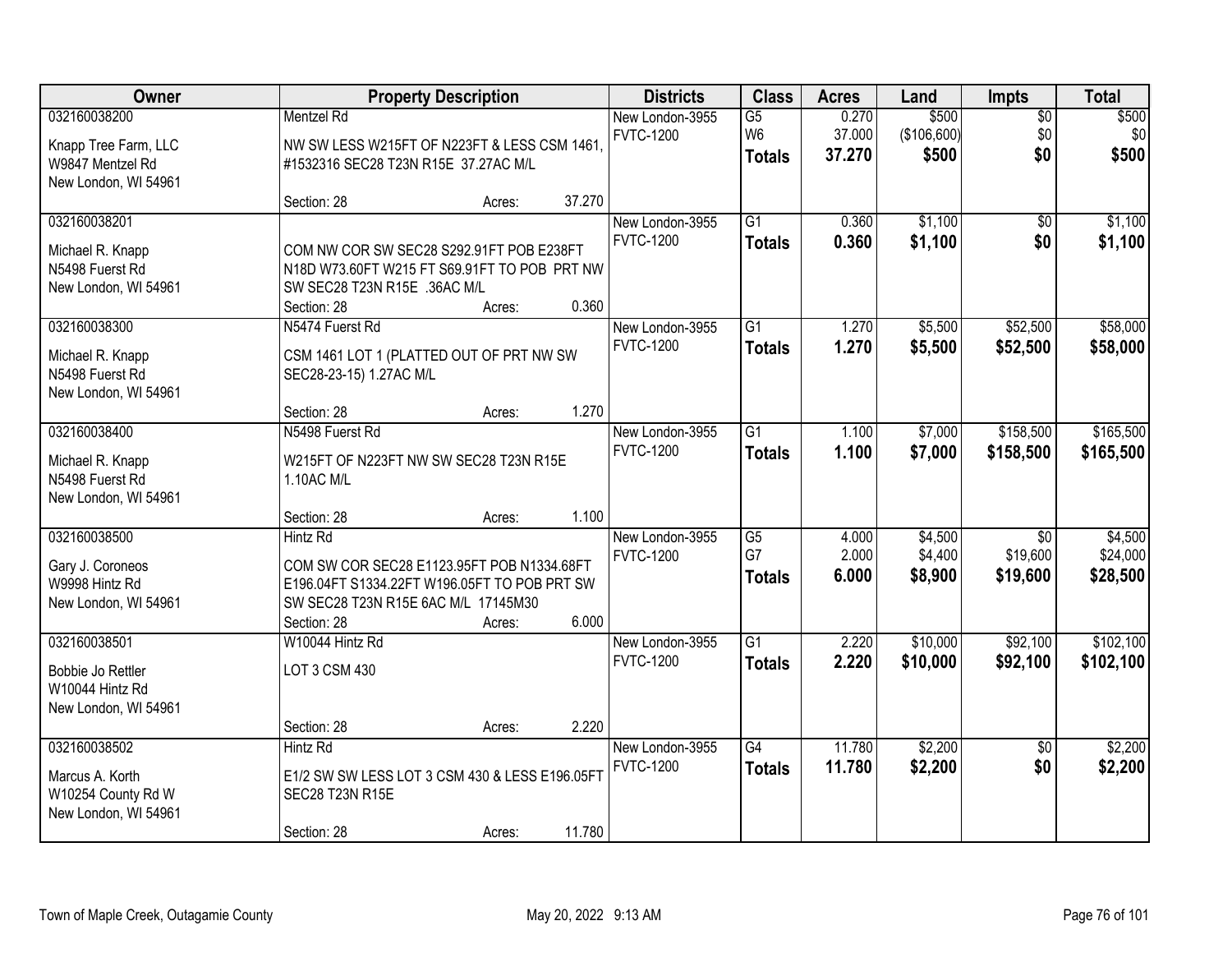| Owner                 | <b>Property Description</b>                  | <b>Districts</b> | <b>Class</b>    | <b>Acres</b> | Land        | Impts           | <b>Total</b>  |
|-----------------------|----------------------------------------------|------------------|-----------------|--------------|-------------|-----------------|---------------|
| 032160038600          | <b>Hintz Rd</b>                              | New London-3955  | G4              | 5.640        | \$1,000     | $\overline{50}$ | \$1,000       |
| David A. Kortbein     | W1/2 SW SW LESS S2AC OF W10AC & LESS COM SW  | <b>FVTC-1200</b> | <b>Totals</b>   | 5.640        | \$1,000     | \$0             | \$1,000       |
| W10062 Hintz Rd       | COR SEC28 N553.36FT POB E357.86FT N782.89FT  |                  |                 |              |             |                 |               |
| New London, WI 54961  | W23FT S521.82FT W328 FT S261.27FT TO POB &   |                  |                 |              |             |                 |               |
|                       | 5.640<br>Section: 28<br>Acres:               |                  |                 |              |             |                 |               |
| 032160038601          | N5354 Fuerst Rd                              | New London-3955  | $\overline{G1}$ | 2.140        | \$10,000    | \$177,300       | \$187,300     |
|                       |                                              | <b>FVTC-1200</b> | <b>Totals</b>   | 2.140        | \$10,000    | \$177,300       | \$187,300     |
| Adrian A. Vandenacker | COM SW COR SEC28 N553.36FT TO POB E357.86FT  |                  |                 |              |             |                 |               |
| N5354 Fuerst Rd       | N261.22FT W355.57FT S261.27FT TO POB PRT SW  |                  |                 |              |             |                 |               |
| New London, WI 54961  | SW SEC28 T23N R15E<br>2.140<br>Section: 28   |                  |                 |              |             |                 |               |
| 032160038602          | Acres:<br>N5372 Fuerst Rd                    | New London-3955  | G1              | 1.000        | \$4,800     | \$256,700       | \$261,500     |
|                       |                                              | <b>FVTC-1200</b> | G <sub>4</sub>  | 3.230        | \$600       | \$0             | \$600         |
| Joseph J. Close       | CSM 430 LOT 1 & TO INCL PRT SW SW DESC AS    |                  |                 | 4.230        |             |                 |               |
| N5372 Fuerst Rd       | FOLL: BEG SE COR LOT 1 CSM 430 E27.57FT      |                  | <b>Totals</b>   |              | \$5,400     | \$256,700       | \$262,100     |
| New London, WI 54961  | N521.67 FT W23FT S521.82FT TO BEG 4.23AC M/L |                  |                 |              |             |                 |               |
|                       | 4.230<br>Section: 28<br>Acres:               |                  |                 |              |             |                 |               |
| 032160038603          | W10062 Hintz Rd                              | New London-3955  | G1              | 3.000        | \$13,000    | \$200,400       | \$213,400     |
| David A. Kortbein     | CSM 2976 PRT LOT 1 (PLATTED OUT OF PRT SW SW | <b>FVTC-1200</b> | G4              | 0.610        | \$100       | \$0             | \$100         |
| W10062 Hintz Rd       | SEC28-23-15) 3.61AC M/L                      |                  | <b>Totals</b>   | 3.610        | \$13,100    | \$200,400       | \$213,500     |
| New London, WI 54961  |                                              |                  |                 |              |             |                 |               |
|                       | 3.610<br>Section: 28<br>Acres:               |                  |                 |              |             |                 |               |
| 032160038604          | N5334 Fuerst Rd                              | New London-3955  | $\overline{G1}$ | 1.940        | \$9,600     | \$244,900       | \$254,500     |
|                       |                                              | <b>FVTC-1200</b> |                 | 1.940        | \$9,600     | \$244,900       | \$254,500     |
| Patrick J. Hale       | LOT 2 CSM 2976 & PRT LOT 1                   |                  | <b>Totals</b>   |              |             |                 |               |
| N5334 Fuerst Rd       |                                              |                  |                 |              |             |                 |               |
| New London, WI 54961  |                                              |                  |                 |              |             |                 |               |
|                       | 1.940<br>Section: 28<br>Acres:               |                  |                 |              |             |                 |               |
| 032160038700          | N5320 Fuerst Rd                              | New London-3955  | X4              | 2.000        | $\sqrt{$0}$ | $\sqrt{6}$      | $\frac{6}{3}$ |
| Maple Creek Cemetery  | S2AC OF W10AC SW SW SEC28 T23N R15E 2AC M/L  | <b>FVTC-1200</b> | <b>Totals</b>   | 2.000        | \$0         | \$0             | \$0           |
| N5320 Fuerst Rd       | 149D345                                      |                  |                 |              |             |                 |               |
| New London, WI 54961  |                                              |                  |                 |              |             |                 |               |
|                       | 2.000<br>Section: 28<br>Acres:               |                  |                 |              |             |                 |               |
| 032160038800          | W9998 Hintz Rd                               | New London-3955  | G4              | 37.000       | \$6,700     | $\overline{50}$ | \$6,700       |
|                       |                                              | <b>FVTC-1200</b> | G7              | 3.000        | \$8,800     | \$161,400       | \$170,200     |
| Gary J. Coroneos      | SE SW SEC28 T23N R15E 40AC M/L 17145M30      |                  |                 | 40.000       | \$15,500    | \$161,400       | \$176,900     |
| W9998 Hintz Rd        |                                              |                  | <b>Totals</b>   |              |             |                 |               |
| New London, WI 54961  |                                              |                  |                 |              |             |                 |               |
|                       | 40.000<br>Section: 28<br>Acres:              |                  |                 |              |             |                 |               |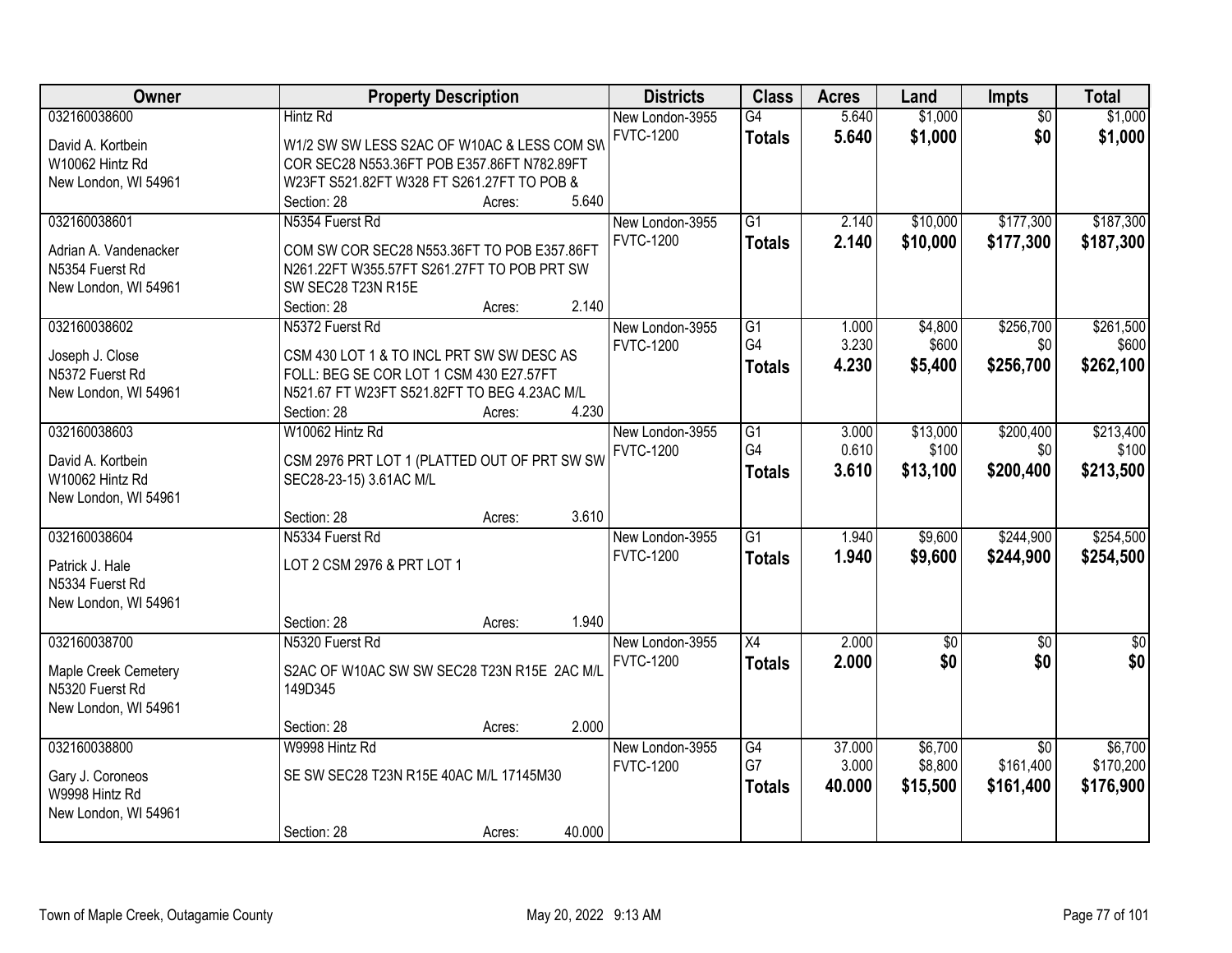| Owner                                                                   |                                                 | <b>Property Description</b> |        | <b>Districts</b>                    | <b>Class</b>                     | <b>Acres</b>   | Land                | Impts                  | <b>Total</b>           |
|-------------------------------------------------------------------------|-------------------------------------------------|-----------------------------|--------|-------------------------------------|----------------------------------|----------------|---------------------|------------------------|------------------------|
| 032160038900                                                            | <b>Mentzel Rd</b>                               |                             |        | New London-3955                     | $\overline{\mathsf{W6}}$         | 40.000         | (\$104,500)         | $\overline{50}$        | \$0                    |
| Knapp Tree Farm, LLC<br>W9847 Mentzel Rd<br>New London, WI 54961        | NE SE SEC28 T23N R15E 40AC M/L                  |                             |        | <b>FVTC-1200</b>                    | <b>Totals</b>                    | 40.000         | \$0                 | \$0                    | \$0                    |
|                                                                         | Section: 28                                     | Acres:                      | 40.000 |                                     |                                  |                |                     |                        |                        |
| 032160039000<br>Michele K. Knapp Pingel                                 | W9847 Mentzel Rd<br>LOT 1 CSM 6580              |                             |        | New London-3955<br><b>FVTC-1200</b> | $\overline{G7}$<br><b>Totals</b> | 2.240<br>2.240 | \$5,500<br>\$5,500  | \$148,900<br>\$148,900 | \$154,400<br>\$154,400 |
| W9847 Mentzel Rd<br>New London, WI 54961                                |                                                 |                             |        |                                     |                                  |                |                     |                        |                        |
|                                                                         | Section: 28                                     | Acres:                      | 2.240  |                                     |                                  |                |                     |                        |                        |
| 032160039001                                                            | Mentzel Rd                                      |                             |        | New London-3955<br><b>FVTC-1200</b> | G5<br>G <sub>6</sub>             | 1.250<br>3.000 | \$1,300<br>\$10,800 | \$0<br>\$0             | \$1,300<br>\$10,800    |
| Knapp Tree Farm, LLC                                                    | LOT 2 CSM 6580                                  |                             |        |                                     | W <sub>6</sub>                   | 35.000         | ( \$93,600)         | \$0                    | \$0                    |
| W9847 Mentzel Rd<br>New London, WI 54961                                |                                                 |                             |        |                                     | <b>Totals</b>                    | 39.250         | \$12,100            | \$0                    | \$12,100               |
|                                                                         | Section: 28                                     | Acres:                      | 39.250 |                                     |                                  |                |                     |                        |                        |
| 032160039100                                                            |                                                 |                             |        | New London-3955                     | G4                               | 35.500         | \$6,400             | \$0                    | \$6,400                |
| Mark C. Grishaber<br>923 N Kensington Dr<br>Appleton, WI 54915          | SW SE LESS 7121M12 SEC28 T23N R15E 35.50AC M/L  |                             |        | <b>FVTC-1200</b>                    | <b>Totals</b>                    | 35.500         | \$6,400             | \$0                    | \$6,400                |
|                                                                         | Section: 28                                     | Acres:                      | 35.500 |                                     |                                  |                |                     |                        |                        |
| 032160039101                                                            | W9828 Hintz Rd                                  |                             |        | New London-3955                     | $\overline{G1}$                  | 4.500          | \$12,000            | \$192,800              | \$204,800              |
| Mark C. Grishaber                                                       | COM S1/4 COR SEC28 E803.42FT TO POB N430.91FT   |                             |        | <b>FVTC-1200</b>                    | <b>Totals</b>                    | 4.500          | \$12,000            | \$192,800              | \$204,800              |
| 923 N Kensington Dr                                                     | TP C/L DITCH S87D E177.12FT S51D E161.34FT      |                             |        |                                     |                                  |                |                     |                        |                        |
| Appleton, WI 54915                                                      | S59D E293.37FT S164.97FT TO S/L SE W551.94FT TO |                             |        |                                     |                                  |                |                     |                        |                        |
| 032160039200                                                            | Section: 28<br>W9798 Hintz Rd                   | Acres:                      | 4.500  |                                     | G1                               | 2.000          | \$10,000            | \$137,900              | \$147,900              |
|                                                                         |                                                 |                             |        | New London-3955<br><b>FVTC-1200</b> | G <sub>5</sub>                   | 28.000         | \$17,500            | \$0                    | \$17,500               |
| Mark C. Grishaber                                                       | SE SE SEC28 T23N R15E 40AC M/L                  |                             |        |                                     | G <sub>6</sub>                   | 10.000         | \$20,000            | \$0                    | \$20,000               |
| 923 N Kensington Dr<br>Appleton, WI 54915                               |                                                 |                             |        |                                     | <b>Totals</b>                    | 40.000         | \$47,500            | \$137,900              | \$185,400              |
|                                                                         | Section: 28                                     | Acres:                      | 40.000 |                                     |                                  |                |                     |                        |                        |
| 032160039301                                                            | County Rd W                                     |                             |        | New London-3955                     | $\overline{G4}$                  | 17.480         | \$3,200             | $\overline{50}$        | \$3,200                |
| Paul F Ziemer Rev Liv Trst<br>N5633 County Rd W<br>New London, WI 54961 | LOT 2 CSM 7954                                  |                             |        | <b>FVTC-1200</b>                    | <b>Totals</b>                    | 17.480         | \$3,200             | \$0                    | \$3,200                |
|                                                                         | Section: 29                                     | Acres:                      | 17.480 |                                     |                                  |                |                     |                        |                        |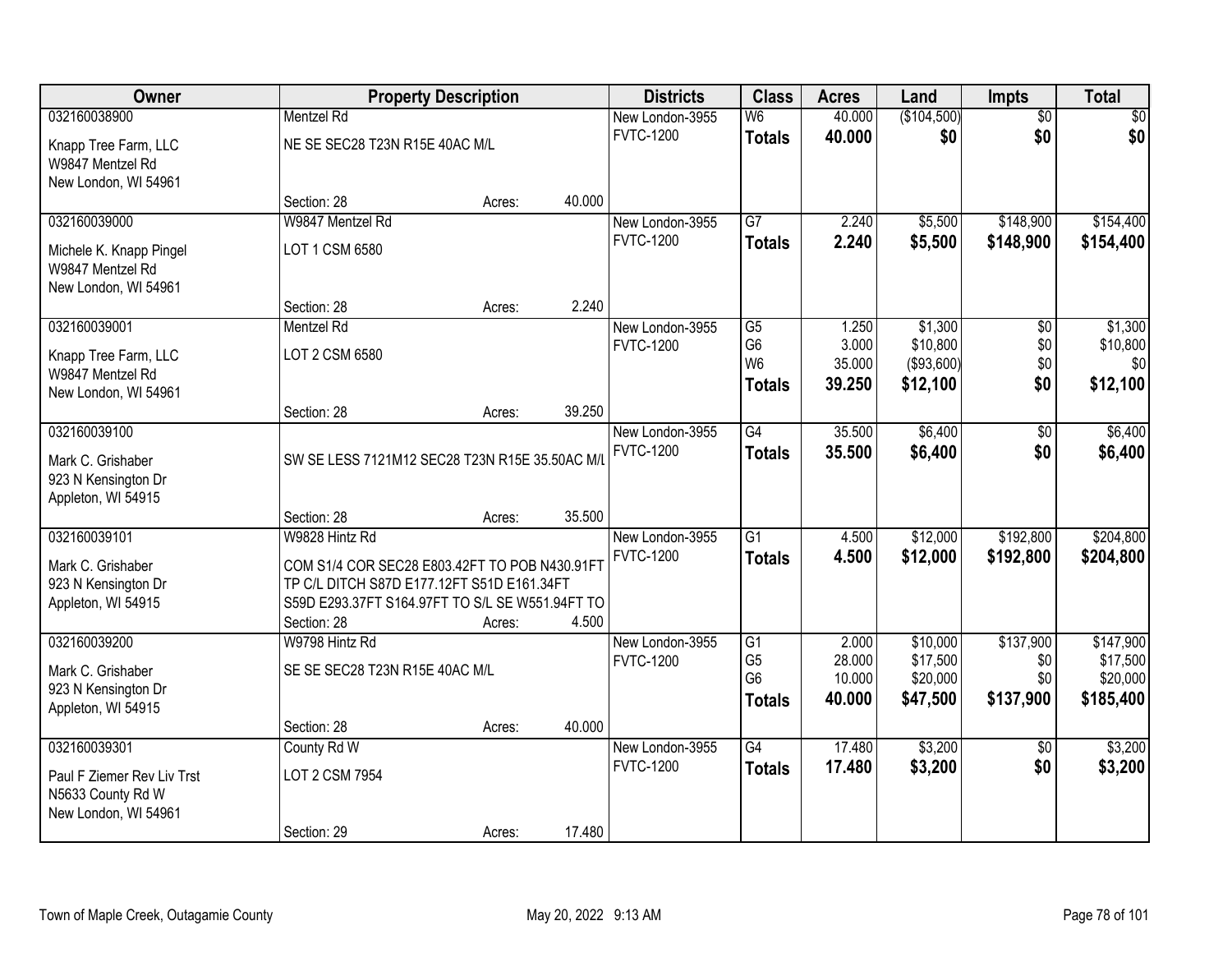| Owner                                | <b>Property Description</b>                   |        |        | <b>Districts</b> | <b>Class</b>    | <b>Acres</b> | Land     | <b>Impts</b>    | <b>Total</b> |
|--------------------------------------|-----------------------------------------------|--------|--------|------------------|-----------------|--------------|----------|-----------------|--------------|
| 032160039302                         | N5627 Fuerst Rd                               |        |        | New London-3955  | $\overline{G7}$ | 2.500        | \$6,800  | \$30,200        | \$37,000     |
| John K. Knapp                        | Lot 1, CSM 7069                               |        |        | <b>FVTC-1200</b> | <b>Totals</b>   | 2.500        | \$6,800  | \$30,200        | \$37,000     |
| N5627 Fuerst Rd                      |                                               |        |        |                  |                 |              |          |                 |              |
| New London, WI 54961                 |                                               |        |        |                  |                 |              |          |                 |              |
|                                      | Section: 29                                   | Acres: | 2.500  |                  |                 |              |          |                 |              |
| 032160039303                         | <b>Fuerst Rd</b>                              |        |        | New London-3955  | G4              | 15.220       | \$2,800  | $\overline{50}$ | \$2,800      |
| John P. Heideman                     | Lot 2, CSM 7069                               |        |        | <b>FVTC-1200</b> | G7              | 2.500        | \$6,800  | \$5,000         | \$11,800     |
| N5627 Fuerst Rd                      |                                               |        |        |                  | <b>Totals</b>   | 17.720       | \$9,600  | \$5,000         | \$14,600     |
| New London, WI 54961                 |                                               |        |        |                  |                 |              |          |                 |              |
|                                      | Section: 29                                   | Acres: | 17.720 |                  |                 |              |          |                 |              |
| 032160039400                         | N5633 County Rd W                             |        |        | New London-3955  | G4              | 33.270       | \$6,100  | \$0             | \$6,100      |
| Paul F Ziemer Revocable Living Trust | NW NE LESS E550FT OF S375FT SEC29 T23N R15E   |        |        | <b>FVTC-1200</b> | G7              | 2.000        | \$5,500  | \$161,100       | \$166,600    |
| N5633 County Rd W                    | 35.27AC M/L 16790M13                          |        |        |                  | <b>Totals</b>   | 35.270       | \$11,600 | \$161,100       | \$172,700    |
| New London, WI 54961                 |                                               |        |        |                  |                 |              |          |                 |              |
|                                      | Section: 29                                   | Acres: | 35.270 |                  |                 |              |          |                 |              |
| 032160039401                         | N5621 County Rd W                             |        |        | New London-3955  | $\overline{G1}$ | 4.200        | \$6,600  | \$90,700        | \$97,300     |
| Paul F Ziemer Revocable Living Trust | E550FT OF S375FT OF NW NE LESS S.53AC OF E6   |        |        | <b>FVTC-1200</b> | <b>Totals</b>   | 4.200        | \$6,600  | \$90,700        | \$97,300     |
| N5633 County Rd W                    | 1/2AC SEC29 T23N R15E 4.20AC M/L 6914M43 &    |        |        |                  |                 |              |          |                 |              |
| New London, WI 54961                 | #1377176 & #1998126                           |        |        |                  |                 |              |          |                 |              |
|                                      | Section: 29                                   | Acres: | 4.200  |                  |                 |              |          |                 |              |
| 032160039500                         | County Rd W                                   |        |        | New London-3955  | $\overline{G4}$ | 0.530        | \$100    | $\overline{50}$ | \$100        |
| Paul F Ziemer Revocable Living Trust | S.53AC OF E6 1/2AC NW NE SEC29 T23N R15E      |        |        | <b>FVTC-1200</b> | <b>Totals</b>   | 0.530        | \$100    | \$0             | \$100        |
| N5633 County Rd W                    | .53AC M/L                                     |        |        |                  |                 |              |          |                 |              |
| New London, WI 54961                 |                                               |        |        |                  |                 |              |          |                 |              |
|                                      | Section: 29                                   | Acres: | 0.530  |                  |                 |              |          |                 |              |
| 032160039600                         | County Rd W                                   |        |        | New London-3955  | G4              | 0.530        | \$100    | $\overline{50}$ | \$100        |
| Dalton A. Korth                      | N.53AC OF E6 1/2AC SW NE SEC29 T23N R15E      |        |        | <b>FVTC-1200</b> | <b>Totals</b>   | 0.530        | \$100    | \$0             | \$100        |
| N5539 County Rd W                    | 53AC M/L                                      |        |        |                  |                 |              |          |                 |              |
| New London, WI 54961                 |                                               |        |        |                  |                 |              |          |                 |              |
|                                      | Section: 29                                   | Acres: | 0.530  |                  |                 |              |          |                 |              |
| 032160039700                         | N5539 County Rd W                             |        |        | New London-3955  | G4              | 35.000       | \$6,400  | $\overline{50}$ | \$6,400      |
| Michael K Korth Rev Trst             | SW NE LESS N.53AC OF E6 1/2AC SEC29 T23N R15E |        |        | <b>FVTC-1200</b> | G <sub>5</sub>  | 2.470        | \$1,500  | \$0             | \$1,500      |
| N5539 County Rd W                    |                                               |        |        |                  | G7              | 2.000        | \$5,500  | \$141,900       | \$147,400    |
| New London, WI 54961                 |                                               |        |        |                  | <b>Totals</b>   | 39.470       | \$13,400 | \$141,900       | \$155,300    |
|                                      | Section: 29                                   | Acres: | 39.470 |                  |                 |              |          |                 |              |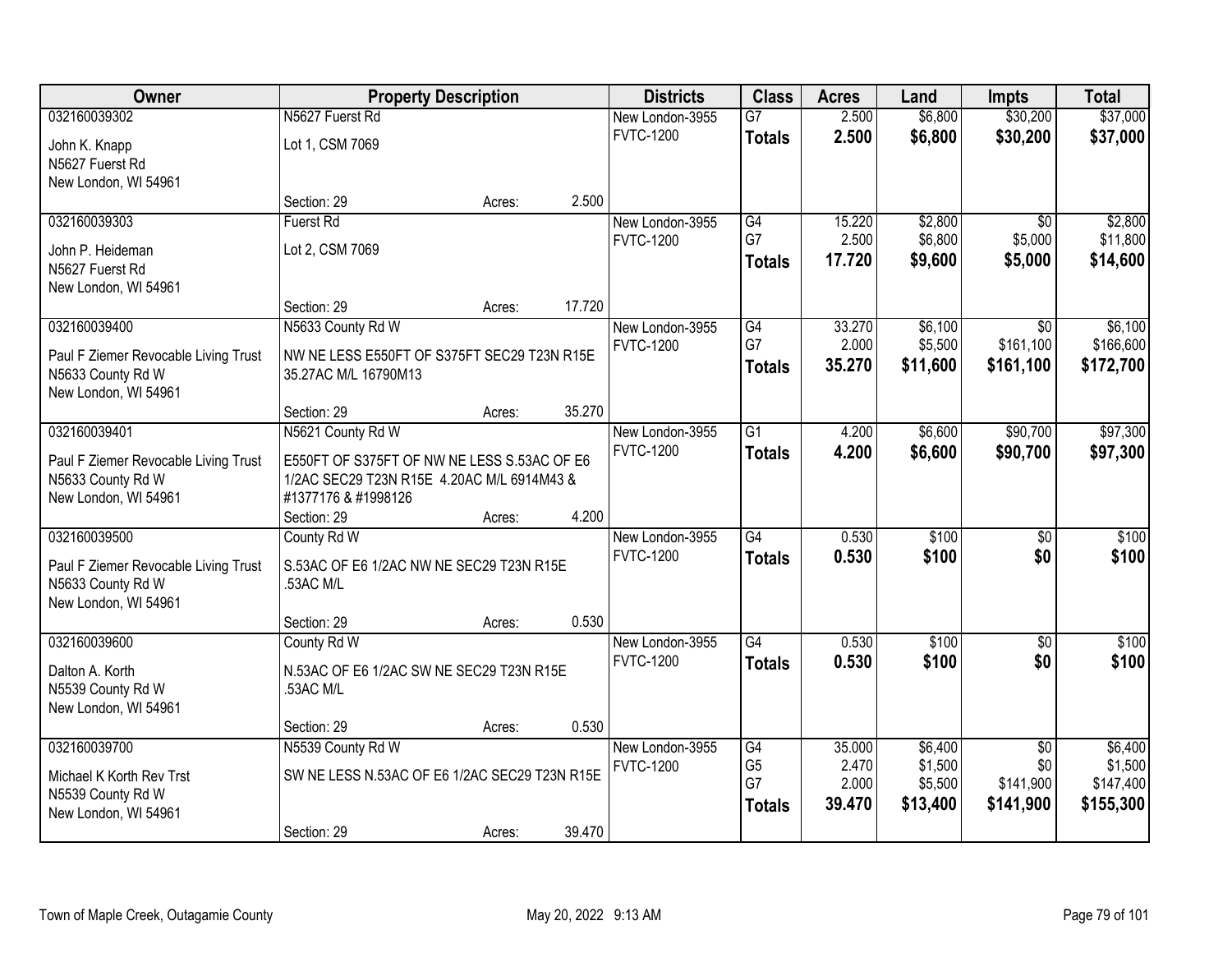| Owner                                                                            |                                                                                                                                                         | <b>Property Description</b> |       | <b>Districts</b>                    | <b>Class</b>                     | <b>Acres</b>   | Land                 | <b>Impts</b>           | <b>Total</b>           |
|----------------------------------------------------------------------------------|---------------------------------------------------------------------------------------------------------------------------------------------------------|-----------------------------|-------|-------------------------------------|----------------------------------|----------------|----------------------|------------------------|------------------------|
| 032160039800<br>Dorothy Stilen<br>N5478 County Rd W<br>New London, WI 54961-9251 | County Rd W<br>CSM 422 PRT LOT 1 (PLATTED OUT OF PRT SE NE<br>SEC29-23-15) 4.88AC M/L                                                                   |                             |       | New London-3955<br><b>FVTC-1200</b> | $\overline{G5}$<br><b>Totals</b> | 4.880<br>4.880 | \$6,500<br>\$6,500   | $\overline{50}$<br>\$0 | \$6,500<br>\$6,500     |
|                                                                                  | Section: 29                                                                                                                                             | Acres:                      | 4.880 |                                     |                                  |                |                      |                        |                        |
| 032160039801<br>Dorothy Stilen<br>N5478 County Rd W<br>New London, WI 54961-9251 | N5558 County Rd W<br>CSM 3763 LOT 1 (PLATTED OUT OF PRT SE NE<br>SEC29-23-15) 4.77AC M/L                                                                |                             |       | New London-3955<br><b>FVTC-1200</b> | $\overline{G1}$<br><b>Totals</b> | 4.770<br>4.770 | \$12,000<br>\$12,000 | \$179,900<br>\$179,900 | \$191,900<br>\$191,900 |
|                                                                                  | Section: 29                                                                                                                                             | Acres:                      | 4.770 |                                     |                                  |                |                      |                        |                        |
| 032160039802<br>Dorothy Stilen<br>N5478 County Rd W<br>New London, WI 54961-9251 | County Rd W<br>CSM 422 PRT LOT 3 (PLATTED OUT OF PRT SE NE<br>SEC29-23-15) 4.80AC M/L                                                                   |                             |       | New London-3955<br><b>FVTC-1200</b> | $\overline{G5}$<br><b>Totals</b> | 4.800<br>4.800 | \$6,500<br>\$6,500   | \$0<br>\$0             | \$6,500<br>\$6,500     |
|                                                                                  | Section: 29                                                                                                                                             | Acres:                      | 4.800 |                                     |                                  |                |                      |                        |                        |
| 032160039803<br>Robin J. Griffin<br>N5504 County Rd W<br>New London, WI 54961    | N5504 County Rd W<br>S340FT M/L OF SE NE & N20FT M/L NE SE LESS HY 8<br>LESS E632.47FT M/L SEC29 T23N R15E 5.26AC M/L<br>ALSO DESC AS PRT LOT 1 CSM 423 |                             |       | New London-3955<br><b>FVTC-1200</b> | $\overline{G1}$<br><b>Totals</b> | 5.260<br>5.260 | \$16,000<br>\$16,000 | \$146,300<br>\$146,300 | \$162,300<br>\$162,300 |
|                                                                                  | Section: 29                                                                                                                                             | Acres:                      | 5.260 |                                     |                                  |                |                      |                        |                        |
| 032160039804<br>Jayme M. Close<br>N5411 Fuerst Rd<br>New London, WI 54961        | <b>Fuerst Rd</b><br>PRT LOT 3 CSM 422<br>Section: 29                                                                                                    | Acres:                      | 4.790 | New London-3955<br><b>FVTC-1200</b> | $\overline{G4}$<br><b>Totals</b> | 4.790<br>4.790 | \$900<br>\$900       | $\overline{50}$<br>\$0 | \$900<br>\$900         |
| 032160039805                                                                     | N5584 County Rd W                                                                                                                                       |                             |       | New London-3955                     | $\overline{G1}$                  | 3.000          | \$10,000             | \$188,400              | \$198,400              |
| Jeffrey A. Maney<br>N5584 County Rd W<br>New London, WI 54961                    | LOT 1 CSM 7954                                                                                                                                          |                             |       | <b>FVTC-1200</b>                    | G <sub>2</sub><br><b>Totals</b>  | 2.150<br>5.150 | \$6,400<br>\$16,400  | \$215,900<br>\$404,300 | \$222,300<br>\$420,700 |
|                                                                                  | Section: 29                                                                                                                                             | Acres:                      | 5.150 |                                     |                                  |                |                      |                        |                        |
| 032160039806<br>Joseph E. Leopold<br>N5559 Fuerst Rd<br>New London, WI 54961     | N5559 Fuerst Rd<br>CSM 3763 LOT 2 (PLATTED OUT OF PRT SE NE<br>SEC29-23-15) 4.80AC M/L<br>Section: 29                                                   | Acres:                      | 4.800 | New London-3955<br><b>FVTC-1200</b> | $\overline{G1}$<br><b>Totals</b> | 4.800<br>4.800 | \$15,000<br>\$15,000 | \$244,500<br>\$244,500 | \$259,500<br>\$259,500 |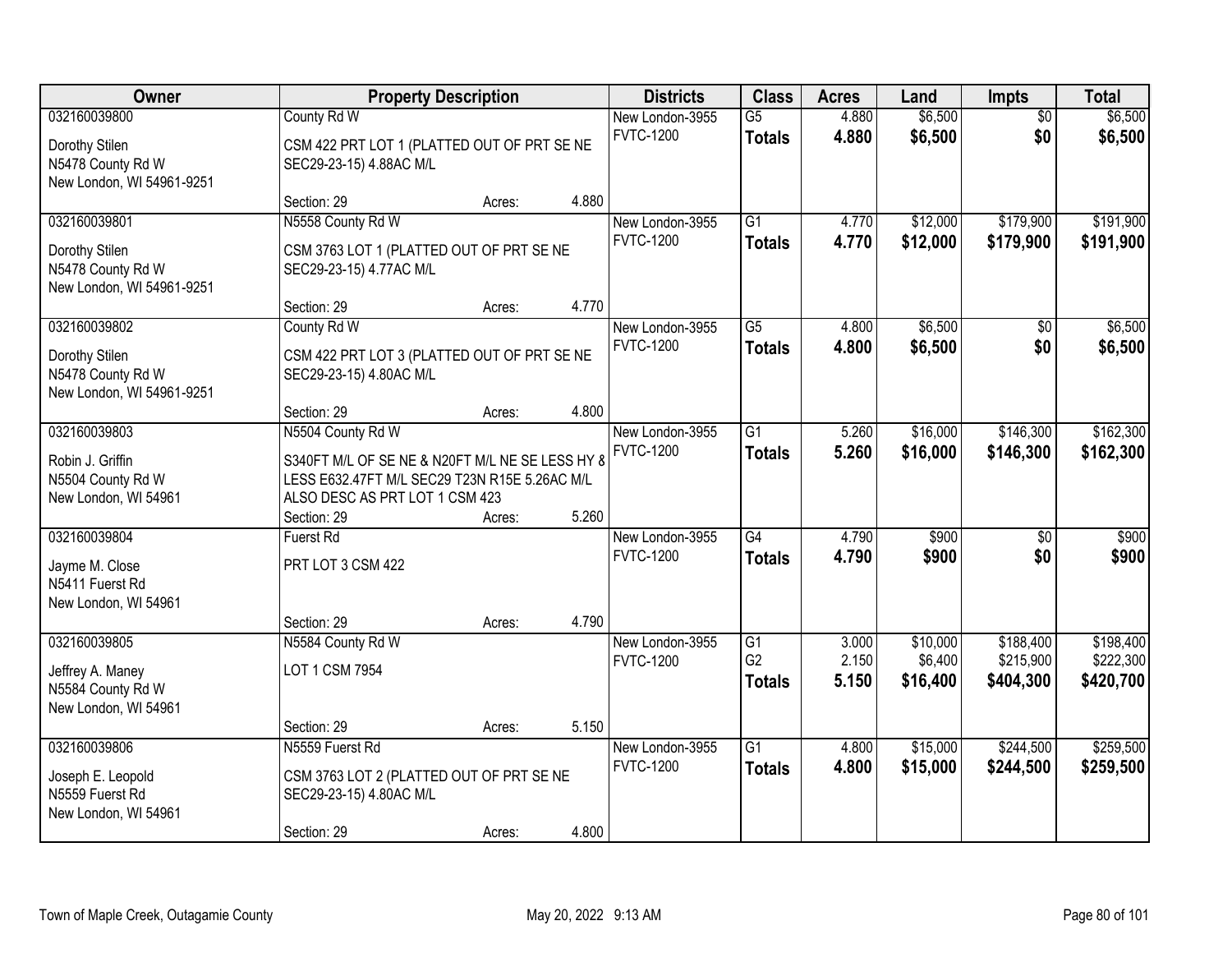| <b>Owner</b>                                                                      |                                                                                 | <b>Property Description</b> |        | <b>Districts</b> | <b>Class</b>                          | <b>Acres</b>              | Land                         | <b>Impts</b>      | <b>Total</b>                 |
|-----------------------------------------------------------------------------------|---------------------------------------------------------------------------------|-----------------------------|--------|------------------|---------------------------------------|---------------------------|------------------------------|-------------------|------------------------------|
| 032160039900                                                                      | County Rd W                                                                     |                             |        | New London-3955  | $\overline{G4}$                       | 40.000                    | \$7,000                      | $\overline{50}$   | \$7,000                      |
| Paul F Ziemer Revocable Living Trust<br>N5633 County Rd W<br>New London, WI 54961 | NE NW SEC29 T23N R15E 40AC M/L 16790M13                                         |                             |        | <b>FVTC-1200</b> | <b>Totals</b>                         | 40.000                    | \$7,000                      | \$0               | \$7,000                      |
|                                                                                   | Section: 29                                                                     | Acres:                      | 40.000 |                  |                                       |                           |                              |                   |                              |
| 032160040000                                                                      | County Rd W                                                                     |                             |        | New London-3955  | 5M                                    | 8.000                     | \$9,800                      | $\overline{50}$   | \$9,800                      |
| Paul F Ziemer Revocable Living Trust<br>N5633 County Rd W<br>New London, WI 54961 | E34.25AC NW NW SEC29 T23N R15E 34.25AC M/L<br>16790M13                          |                             |        | <b>FVTC-1200</b> | G4<br>G <sub>5</sub><br><b>Totals</b> | 26.000<br>0.250<br>34.250 | \$4,700<br>\$100<br>\$14,600 | \$0<br>\$0<br>\$0 | \$4,700<br>\$100<br>\$14,600 |
|                                                                                   | Section: 29                                                                     | Acres:                      | 34.250 |                  |                                       |                           |                              |                   |                              |
| 032160040100                                                                      | County Rd D                                                                     |                             |        | New London-3955  | $\overline{G5}$                       | 3.750                     | \$3,400                      | \$0               | \$3,400                      |
| Timothy F. Jarosinski<br>W10060 Givens Rd<br>Hortonville, WI 54944                | W5.75AC NW NW SEC29 T23N R15E 5.75AC M/L                                        |                             |        | <b>FVTC-1200</b> | G <sub>6</sub><br><b>Totals</b>       | 2.000<br>5.750            | \$4,300<br>\$7,700           | \$0<br>\$0        | \$4,300<br>\$7,700           |
|                                                                                   | Section: 29                                                                     | Acres:                      | 5.750  |                  |                                       |                           |                              |                   |                              |
| 032160040200                                                                      | County Rd W                                                                     |                             |        | New London-3955  | $\overline{G4}$                       | 34.000                    | \$6,200                      | \$0               | \$6,200                      |
| Paul F Ziemer Revocable Living Trust<br>N5633 County Rd W<br>New London, WI 54961 | E39AC SW NW LESS N60.146RDS OF W9.50RDS<br>SEC29 T23N R15E 35.42AC M/L 16790M13 |                             |        | <b>FVTC-1200</b> | G <sub>5</sub><br><b>Totals</b>       | 1.420<br>35.420           | \$1,300<br>\$7,500           | \$0<br>\$0        | \$1,300<br>\$7,500           |
|                                                                                   | Section: 29                                                                     | Acres:                      | 35.420 |                  |                                       |                           |                              |                   |                              |
| 032160040300                                                                      | County Rd D                                                                     |                             |        | New London-3955  | $\overline{G4}$                       | 3.000                     | \$500                        | \$0               | \$500                        |
| Timothy F. Jarosinski<br>W10060 Givins Rd<br>Hortonville, WI 54944                | W5.75AC SW NW LESS S19.854RDS OF E9.5RDS<br>SEC29 T23N R15E 4.58AC M/L          |                             |        | <b>FVTC-1200</b> | G <sub>5</sub><br><b>Totals</b>       | 1.580<br>4.580            | \$1,400<br>\$1,900           | \$0<br>\$0        | \$1,400<br>\$1,900           |
|                                                                                   | Section: 29                                                                     | Acres:                      | 4.580  |                  |                                       |                           |                              |                   |                              |
| 032160040400                                                                      | County Rd W                                                                     |                             |        | New London-3955  | 5M                                    | 15.000                    | \$10,100                     | $\sqrt{6}$        | \$10,100                     |
| Michael K Korth Rev Trst<br>N5539 County Rd W<br>New London, WI 54961             | SE NW MFL 40 SEC29 T23N R15E                                                    |                             |        | <b>FVTC-1200</b> | G4<br><b>Totals</b>                   | 25.000<br>40.000          | \$4,300<br>\$14,400          | \$0<br>\$0        | \$4,300<br>\$14,400          |
|                                                                                   | Section: 29                                                                     | Acres:                      | 40.000 |                  |                                       |                           |                              |                   |                              |
| 032160040500                                                                      | County Rd W                                                                     |                             |        | New London-3955  | G4                                    | 65.570                    | \$12,000                     | $\overline{30}$   | \$12,000                     |
| Dalton A. Korth<br>W10340 County Rd W<br>New London, WI 54961                     | LOT 2 CSM 7462                                                                  |                             |        | <b>FVTC-1200</b> | G <sub>5</sub><br><b>Totals</b>       | 5.000<br>70.570           | \$4,100<br>\$16,100          | \$0<br>\$0        | \$4,100<br>\$16,100          |
|                                                                                   | Section: 29                                                                     | Acres:                      | 70.570 |                  |                                       |                           |                              |                   |                              |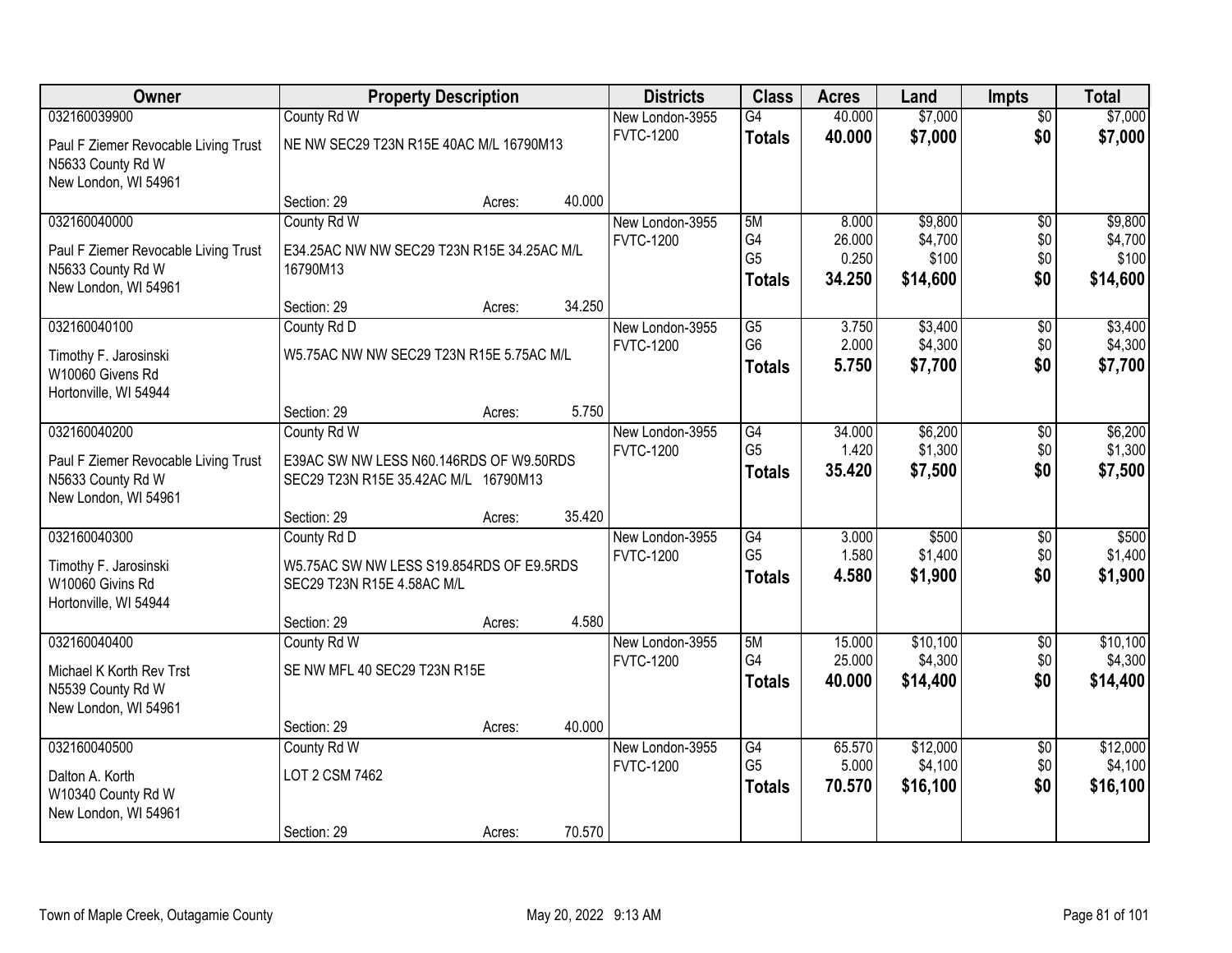| Owner                                           |                                                                      | <b>Property Description</b> |        | <b>Districts</b> | <b>Class</b>    | <b>Acres</b> | Land            | Impts           | <b>Total</b>    |
|-------------------------------------------------|----------------------------------------------------------------------|-----------------------------|--------|------------------|-----------------|--------------|-----------------|-----------------|-----------------|
| 032160040600                                    | <b>Hintzke Rd</b>                                                    |                             |        | New London-3955  | G4              | 36.000       | \$6,600         | $\overline{50}$ | \$6,600         |
| Jason Griffin                                   | NW SW SEC29 T23N R15E 40AC M/L                                       |                             |        | <b>FVTC-1200</b> | G <sub>5</sub>  | 2.000        | \$1,300         | \$0             | \$1,300         |
| N5419 Hintzke Rd                                |                                                                      |                             |        |                  | G7              | 2.000        | \$5,500         | \$5,500         | \$11,000        |
| New London, WI 54961                            |                                                                      |                             |        |                  | <b>Totals</b>   | 40.000       | \$13,400        | \$5,500         | \$18,900        |
|                                                 | Section: 29                                                          | Acres:                      | 40.000 |                  |                 |              |                 |                 |                 |
| 032160040700                                    | County Rd W                                                          |                             |        | New London-3955  | G4              | 37.080       | \$6,700         | \$0             | \$6,700         |
| Dalton A. Korth                                 | SW SW LESS HY & LESS BEG SE COR SW SW SEC29                          |                             |        | <b>FVTC-1200</b> | <b>Totals</b>   | 37.080       | \$6,700         | \$0             | \$6,700         |
| W10340 County Rd W                              | W299FT N238.54 FT E TO E/L SW SW S TO BEG                            |                             |        |                  |                 |              |                 |                 |                 |
| New London, WI 54961                            | SEC29 T23N R15E 37.08AC M/L 14776M2 & #1702960                       |                             |        |                  |                 |              |                 |                 |                 |
|                                                 | Section: 29                                                          | Acres:                      | 37.080 |                  |                 |              |                 |                 |                 |
| 032160040800                                    | County Rd W                                                          |                             |        | New London-3955  | X4              | 1.650        | \$0             | \$0             | \$0             |
| Town of Maple Creek Cemetery                    | BEG SE COR SW SW SEC29 W299FT N238.54FT E TO                         |                             |        | <b>FVTC-1200</b> | <b>Totals</b>   | 1.650        | \$0             | \$0             | \$0             |
| RR <sub>2</sub>                                 | E/L SW SW S TO BEG PRT SW SW SEC29 T23N R15E                         |                             |        |                  |                 |              |                 |                 |                 |
| New London, WI 54961                            | 1.65AC M/L                                                           |                             |        |                  |                 |              |                 |                 |                 |
|                                                 | Section: 29                                                          | Acres:                      | 1.650  |                  |                 |              |                 |                 |                 |
| 032160040900                                    | W10340 County Rd W                                                   |                             |        | New London-3955  | $\overline{G7}$ | 1.970        | \$5,000         | \$207,000       | \$212,000       |
| Kevin Korth                                     | CSM 5330 LOT 1 (PLATTED OUT OF PRT SE SW                             |                             |        | <b>FVTC-1200</b> | <b>Totals</b>   | 1.970        | \$5,000         | \$207,000       | \$212,000       |
| W10340 County Rd W                              | SEC29-23-15) 1.97AC M/L                                              |                             |        |                  |                 |              |                 |                 |                 |
| New London, WI 54961                            |                                                                      |                             |        |                  |                 |              |                 |                 |                 |
|                                                 | Section: 29                                                          | Acres:                      | 1.970  |                  |                 |              |                 |                 |                 |
| 032160040901                                    | W10316 County Rd W                                                   |                             |        | New London-3955  | $\overline{G4}$ | 34.930       | \$6,200         | $\overline{30}$ | \$6,200         |
|                                                 |                                                                      |                             |        | <b>FVTC-1200</b> | G7              | 2.000        | \$5,500         | \$502,800       | \$508,300       |
| Golden Hill Vue Farm, Inc.<br>N5499 County Rd A | CSM 5330 LOT 2 (PLATTED OUT OF PRT SE SW<br>SEC29-23-15) 36.93AC M/L |                             |        |                  | <b>Totals</b>   | 36.930       | \$11,700        | \$502,800       | \$514,500       |
| New London, WI 54961                            |                                                                      |                             |        |                  |                 |              |                 |                 |                 |
|                                                 | Section: 29                                                          | Acres:                      | 36.930 |                  |                 |              |                 |                 |                 |
| 032160041000                                    | W10388 County Rd W                                                   |                             |        | New London-3955  | $\overline{X4}$ | 1.560        | $\overline{50}$ | $\overline{50}$ | $\overline{50}$ |
| Town of Maple Creek                             | BEG SW COR SE SW SEC29 E282.91 FT N231.09FT                          |                             |        | <b>FVTC-1200</b> | <b>Totals</b>   | 1.560        | \$0             | \$0             | \$0             |
| <b>PO Box 224</b>                               | E20.61FT N12.13FT W TO W/L SE SW S TO BEG PRT                        |                             |        |                  |                 |              |                 |                 |                 |
| New London, WI 54961                            | SE SW SEC29 T23N R15E 1.56AC M/L                                     |                             |        |                  |                 |              |                 |                 |                 |
|                                                 | Section: 29                                                          | Acres:                      | 1.560  |                  |                 |              |                 |                 |                 |
| 032160041100                                    | N5411 Fuerst Rd                                                      |                             |        | New London-3955  | $\overline{G1}$ | 2.000        | \$9,600         | \$214,900       | \$224,500       |
| Jayme M. Close                                  | S1/2 NE SE SEC29 T23N R15E LESS HY 19.50AC M/L                       |                             |        | <b>FVTC-1200</b> | G4              | 17.500       | \$3,000         | \$0             | \$3,000         |
| N5411 Fuerst Rd                                 |                                                                      |                             |        |                  | <b>Totals</b>   | 19.500       | \$12,600        | \$214,900       | \$227,500       |
| New London, WI 54961                            |                                                                      |                             |        |                  |                 |              |                 |                 |                 |
|                                                 | Section: 29                                                          | Acres:                      | 19.500 |                  |                 |              |                 |                 |                 |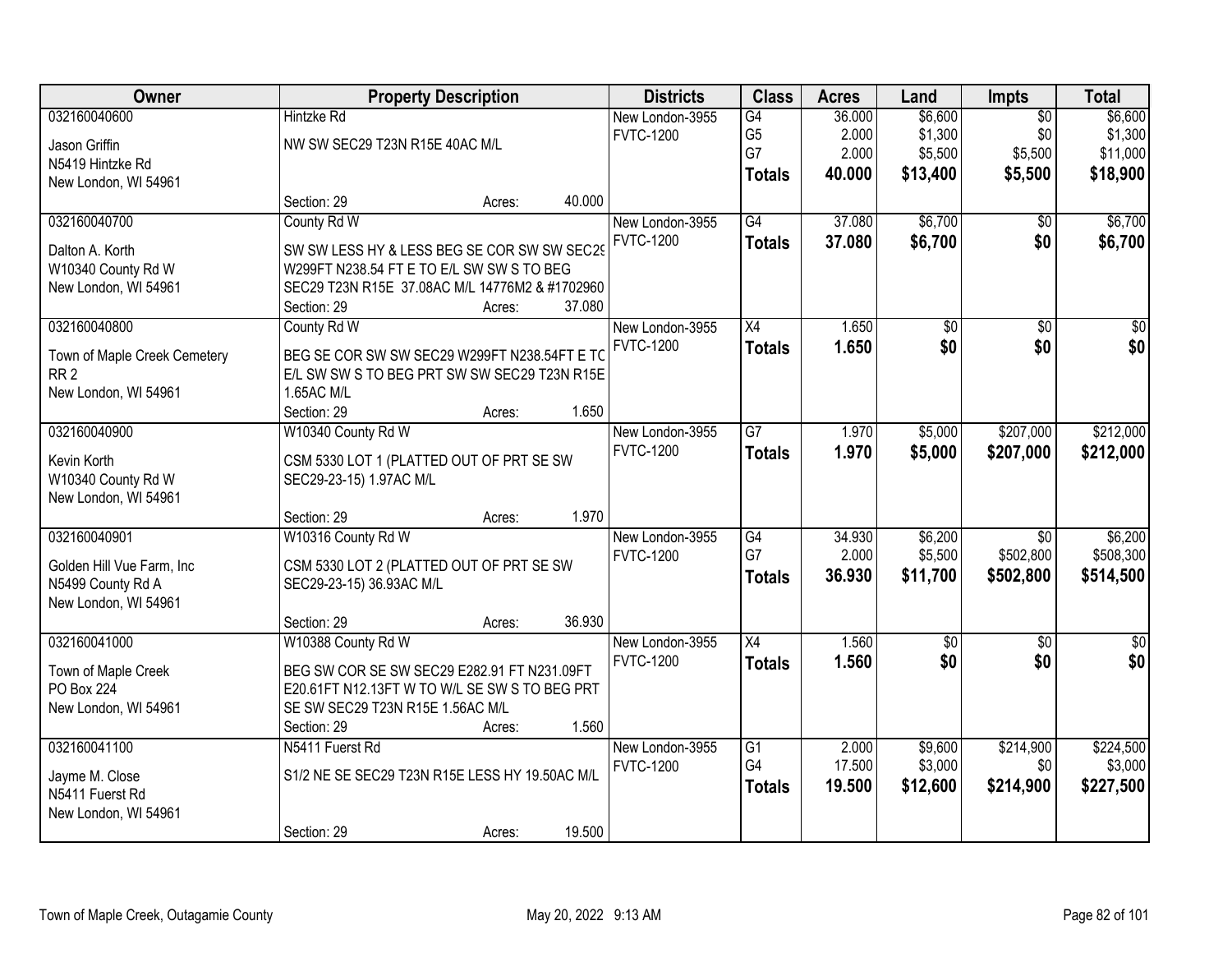| Owner<br><b>Property Description</b>                                                   |                                                                                                        | <b>Class</b><br><b>Districts</b> |        | <b>Acres</b>                        | Land                                   | Impts                   | <b>Total</b>                    |                                         |                                   |
|----------------------------------------------------------------------------------------|--------------------------------------------------------------------------------------------------------|----------------------------------|--------|-------------------------------------|----------------------------------------|-------------------------|---------------------------------|-----------------------------------------|-----------------------------------|
| 032160041200<br>Robin J. Griffin<br>N5504 County Rd W<br>New London, WI 54961          | County Rd W<br>CSM 423 PRT LOT 2 (PLATTED OUT OF PRT NE SE<br>SEC29-23-15) .71AC M/L                   |                                  |        | New London-3955<br><b>FVTC-1200</b> | $\overline{G5}$<br><b>Totals</b>       | 0.710<br>0.710          | \$1,100<br>\$1,100              | $\overline{50}$<br>\$0                  | \$1,100<br>\$1,100                |
|                                                                                        | Section: 29                                                                                            | Acres:                           | 0.710  |                                     |                                        |                         |                                 |                                         |                                   |
| 032160041201<br>Jayme M. Close<br>N5411 Fuerst Rd<br>New London, WI 54961              | <b>Fuerst Rd</b><br>CSM 423 PRT LOTS 1, 2 & 3 (PLATTED OUT OF PRT<br>NE SE SEC29-23-15) 14.73AC M/L    |                                  |        | New London-3955<br><b>FVTC-1200</b> | G4<br><b>Totals</b>                    | 14.730<br>14.730        | \$2,700<br>\$2,700              | \$0<br>\$0                              | \$2,700<br>\$2,700                |
|                                                                                        | Section: 29                                                                                            | Acres:                           | 14.730 |                                     |                                        |                         |                                 |                                         |                                   |
| 032160041202<br>John L Krueger Irrev Trst<br>N5466 County Rd W<br>New London, WI 54961 | N5466 County Rd W<br>W1/2 LOT 3 CSM 423                                                                |                                  |        | New London-3955<br><b>FVTC-1200</b> | $\overline{G1}$<br><b>Totals</b>       | 4.700<br>4.700          | \$10,000<br>\$10,000            | \$179,800<br>\$179,800                  | \$189,800<br>\$189,800            |
|                                                                                        | Section: 29                                                                                            | Acres:                           | 4.700  |                                     |                                        |                         |                                 |                                         |                                   |
| 032160041203<br>John D. Gehrt<br>N5478 County Rd W<br>New London, WI 54961             | N5478 County Rd W<br>CSM 423 PRT LOT 2 (PLATTED OUT OF PRT NE SE<br>SEC29-23-15) 4AC M/L 10669M19      |                                  |        | New London-3955<br><b>FVTC-1200</b> | $\overline{G1}$<br><b>Totals</b>       | 4.000<br>4.000          | \$11,000<br>\$11,000            | \$162,500<br>\$162,500                  | \$173,500<br>\$173,500            |
|                                                                                        | Section: 29                                                                                            | Acres:                           | 4.000  |                                     |                                        |                         |                                 |                                         |                                   |
| 032160041300<br>Dalton A. Korth<br>W10340 County Rd W<br>New London, WI 54961          | N5499 County Rd W<br>LOT 1 CSM 7462                                                                    |                                  |        | New London-3955<br><b>FVTC-1200</b> | G1<br>G <sub>5</sub><br><b>Totals</b>  | 5.000<br>4.390<br>9.390 | \$12,000<br>\$1,700<br>\$13,700 | \$181,000<br>\$0<br>\$181,000           | \$193,000<br>\$1,700<br>\$194,700 |
|                                                                                        | Section: 29                                                                                            | Acres:                           | 9.390  |                                     | $\overline{G1}$                        |                         |                                 |                                         |                                   |
| 032160041400<br>Brock J. Berkhahn<br>N5403 County Rd W<br>New London, WI 54961         | N5403 County Rd W<br>COM AT SE COR OF NW SE N170FT W260FT S170FT<br>E260FT BEG SEC29 T23N R15E 1AC M/L |                                  |        | New London-3955<br><b>FVTC-1200</b> | <b>Totals</b>                          | 1.000<br>1.000          | \$5,000<br>\$5,000              | \$103,100<br>\$103,100                  | \$108,100<br>\$108,100            |
|                                                                                        | Section: 29                                                                                            | Acres:                           | 1.000  |                                     |                                        |                         |                                 |                                         |                                   |
| 032160041500<br>Marcus A. Korth<br>W10254 County Rd W<br>New London, WI 54961          | W10254 County Rd W<br>LOT 1 CSM 7695<br>Section: 29                                                    | Acres:                           | 2.400  | New London-3955<br><b>FVTC-1200</b> | $\overline{G4}$<br>G7<br><b>Totals</b> | 0.400<br>2.000<br>2.400 | \$100<br>\$6,600<br>\$6,700     | $\overline{50}$<br>\$96,900<br>\$96,900 | \$100<br>\$103,500<br>\$103,600   |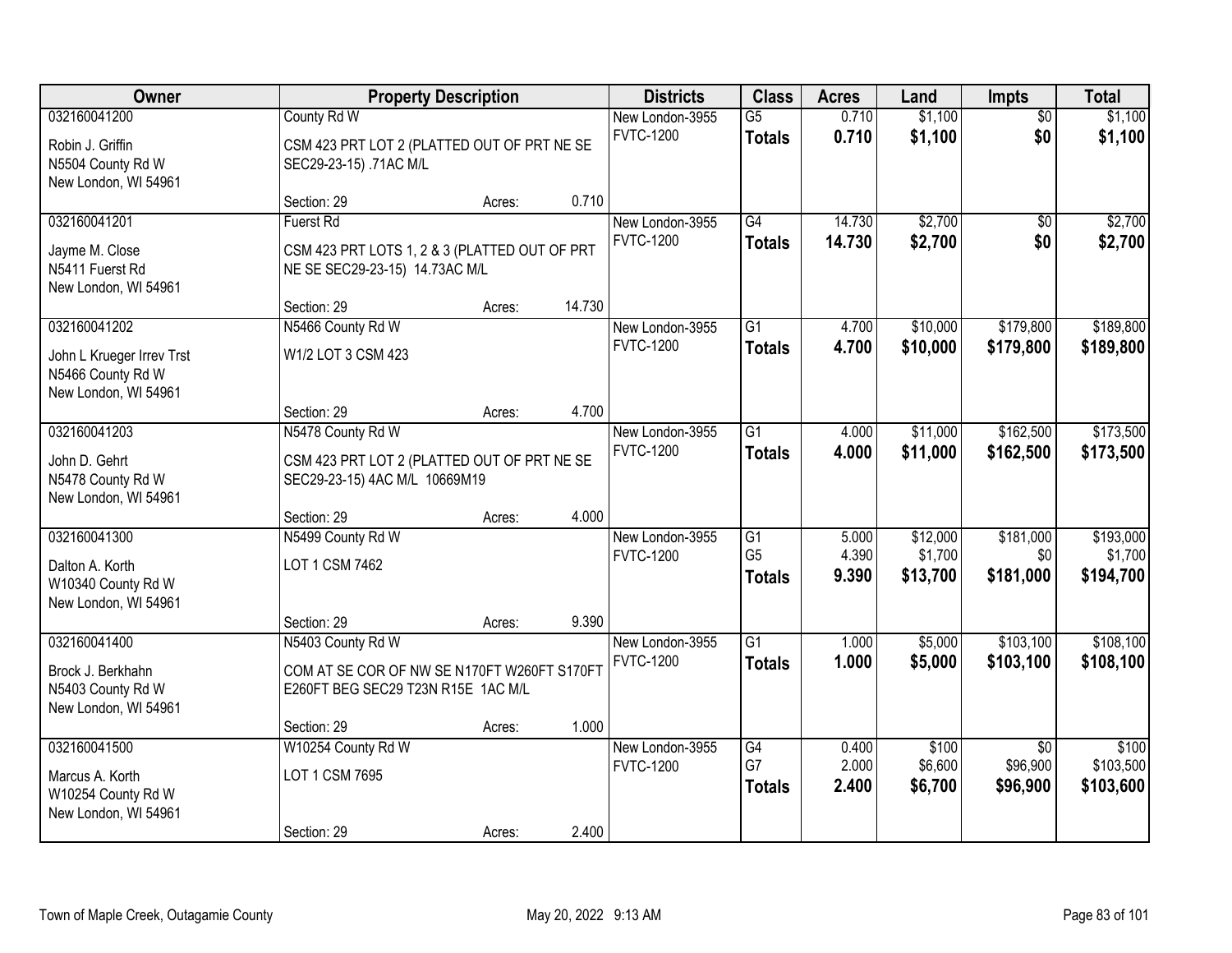| Owner                         |                                                | <b>Property Description</b> |        | <b>Districts</b> | <b>Class</b>         | <b>Acres</b>    | Land               | Impts           | <b>Total</b>       |
|-------------------------------|------------------------------------------------|-----------------------------|--------|------------------|----------------------|-----------------|--------------------|-----------------|--------------------|
| 032160041501                  | County Rd W                                    |                             |        | New London-3955  | G4                   | 37.590          | \$6,800            | $\overline{50}$ | \$6,800            |
| Golden Hill Vue Farm, Inc.    | LOT 2 CSM 7695                                 |                             |        | <b>FVTC-1200</b> | <b>Totals</b>        | 37.590          | \$6,800            | \$0             | \$6,800            |
| N5499 County Rd W             |                                                |                             |        |                  |                      |                 |                    |                 |                    |
| New London, WI 54961          |                                                |                             |        |                  |                      |                 |                    |                 |                    |
|                               | Section: 29                                    | Acres:                      | 37.590 |                  |                      |                 |                    |                 |                    |
| 032160041700                  | <b>Fuerst Rd</b>                               |                             |        | New London-3955  | G4                   | 7.000           | \$1,300            | $\overline{60}$ | \$1,300            |
| Lawrence & Carrie Katerzynske | S1/2 OF SE SE LESS HY & LESS COM SE COR SEC29  |                             |        | <b>FVTC-1200</b> | G <sub>5</sub>       | 1.540           | \$2,300            | \$0             | \$2,300            |
| N5355 Fuerst Rd               | W551.21FT TO POB W686.90FT N701.36FT E329.35FT |                             |        |                  | <b>Totals</b>        | 8.540           | \$3,600            | \$0             | \$3,600            |
| New London, WI 54961          | S8D E205.05FT N79D E344.90FT S552.15FT TO POB  |                             |        |                  |                      |                 |                    |                 |                    |
|                               | Section: 29                                    | Acres:                      | 8.540  |                  |                      |                 |                    |                 |                    |
| 032160041701                  | N5370 County Rd W                              |                             |        | New London-3955  | $\overline{G1}$      | 5.000           | \$15,000           | \$163,800       | \$178,800          |
| Joseph C. Gitter              | COM SE COR SEC29 N1337.19FT W911.81FT TO POB   |                             |        | <b>FVTC-1200</b> | <b>Totals</b>        | 5.000           | \$15,000           | \$163,800       | \$178,800          |
| N5370 County Rd W             | W339.83FT S637.44FT E340FT N645.06FT TO POB    |                             |        |                  |                      |                 |                    |                 |                    |
| New London, WI 54961          | PRT SE SE SEC29 T23N R15E                      |                             |        |                  |                      |                 |                    |                 |                    |
|                               | Section: 29                                    | Acres:                      | 5.000  |                  |                      |                 |                    |                 |                    |
| 032160041702                  | N5330 County Rd W                              |                             |        | New London-3955  | $\overline{G1}$      | 5.000           | \$20,000           | \$195,000       | \$215,000          |
| Harlan C. Drephal             | <b>CSM 2500 LOT 2</b>                          |                             |        | <b>FVTC-1200</b> | <b>Totals</b>        | 5.000           | \$20,000           | \$195,000       | \$215,000          |
| N5330 County Rd W             |                                                |                             |        |                  |                      |                 |                    |                 |                    |
| New London, WI 54961          |                                                |                             |        |                  |                      |                 |                    |                 |                    |
|                               | Section: 29                                    | Acres:                      | 5.000  |                  |                      |                 |                    |                 |                    |
| 032160041703                  | N5355 Fuerst Rd                                |                             |        | New London-3955  | $\overline{G1}$      | 2.460           | \$10,800           | \$267,200       | \$278,000          |
| Lawrence & Carrie Katerzynske | COM SE COR SEC29 N1337.19FT TO POB W911.81FT   |                             |        | <b>FVTC-1200</b> | G4                   | 7.000           | \$1,300            | \$0             | \$1,300            |
| N5355 Fuerst Rd               | S645.06FT E TO E/L SEC29 N TO POB LESS CSM     |                             |        |                  | <b>Totals</b>        | 9.460           | \$12,100           | \$267,200       | \$279,300          |
| New London, WI 54961          | 2105 PRT SE SE SEC29 T23N R15E 9.46AC M/L      |                             |        |                  |                      |                 |                    |                 |                    |
|                               | Section: 29                                    | Acres:                      | 9.460  |                  |                      |                 |                    |                 |                    |
| 032160041704                  | W10148 Hintz Rd                                |                             |        | New London-3955  | G1                   | 4.520           | \$14,800           | \$418,800       | \$433,600          |
| Thomas R. Stracy              | LOT 1 CSM 2500                                 |                             |        | <b>FVTC-1200</b> | G4<br>G <sub>5</sub> | 2.000<br>5.000  | \$400<br>\$3,300   | \$0<br>\$0      | \$400<br>\$3,300   |
| W10148 Hintz Rd               |                                                |                             |        |                  | <b>Totals</b>        | 11.520          | \$18,500           | \$418,800       | \$437,300          |
| New London, WI 54961          |                                                |                             |        |                  |                      |                 |                    |                 |                    |
|                               | Section: 29                                    | Acres:                      | 11.520 |                  |                      |                 |                    |                 |                    |
| 032160041800                  | N Hintzke Rd                                   |                             |        | New London-3955  | 5M                   | 6.000<br>28.000 | \$7,700            | $\overline{50}$ | \$7,700            |
| Victoria A. Handschke (Lc     | NE NE SEC30 T23N R15E                          |                             |        | <b>FVTC-1200</b> | G4<br>G <sub>5</sub> | 6.000           | \$5,100<br>\$3,600 | \$0<br>\$0      | \$5,100<br>\$3,600 |
| N5498 County Rd D             |                                                |                             |        |                  | <b>Totals</b>        | 40.000          | \$16,400           | \$0             | \$16,400           |
| New London, WI 54961          |                                                |                             |        |                  |                      |                 |                    |                 |                    |
|                               | Section: 30                                    | Acres:                      | 40.000 |                  |                      |                 |                    |                 |                    |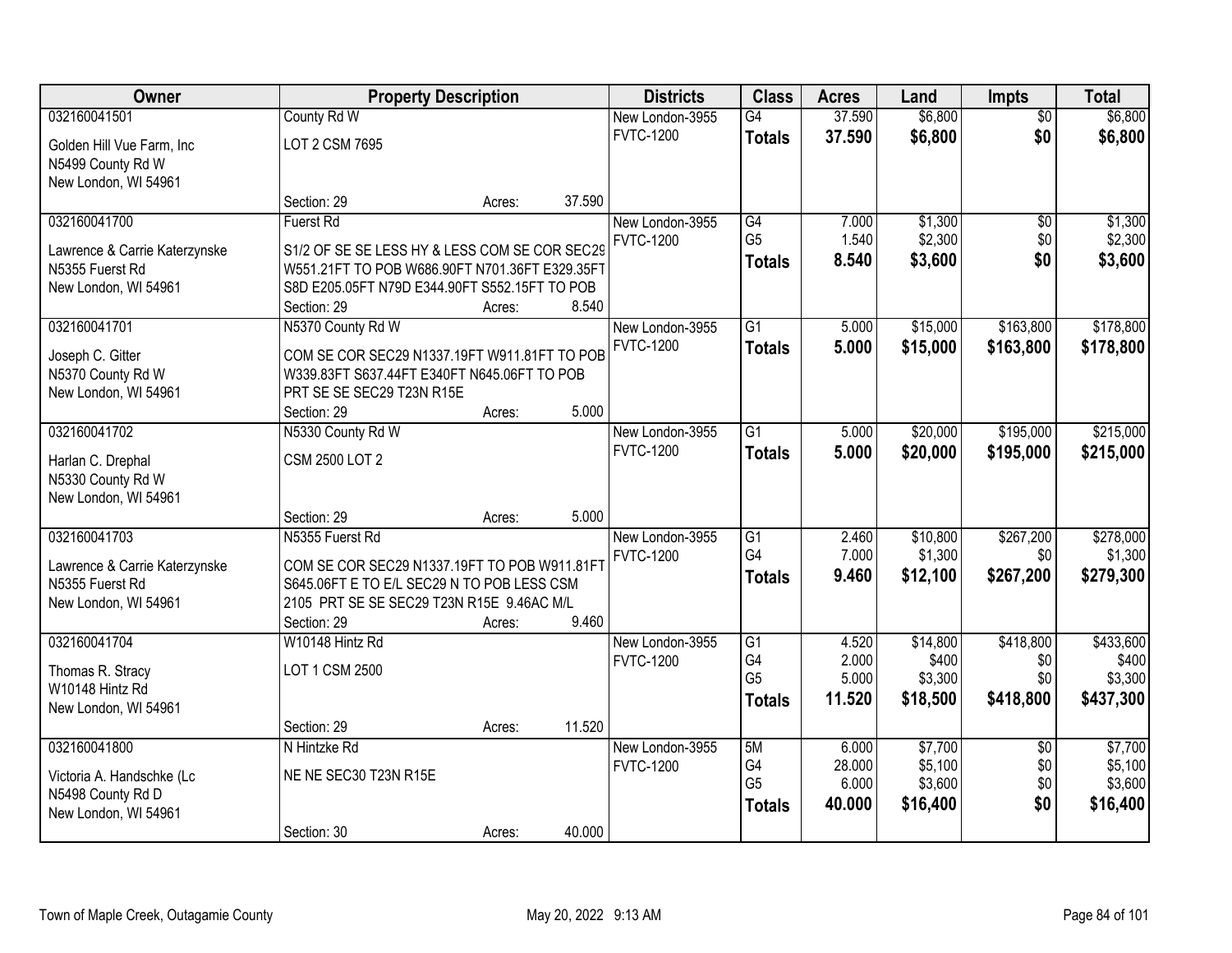| Owner                                 |                                                             | <b>Property Description</b> |        | <b>Districts</b> | <b>Class</b>                      | <b>Acres</b>    | Land                | <b>Impts</b>           | <b>Total</b>        |
|---------------------------------------|-------------------------------------------------------------|-----------------------------|--------|------------------|-----------------------------------|-----------------|---------------------|------------------------|---------------------|
| 032160041900                          | <b>County Rd</b>                                            |                             |        | New London-3955  | $\overline{G4}$                   | 2.000           | \$300               | $\overline{50}$        | \$300               |
| Dwight T. Korth                       | N11RDS NW NE SEC30 T23N R15E LY W OF HY D                   |                             |        | <b>FVTC-1200</b> | <b>Totals</b>                     | 2.000           | \$300               | \$0                    | \$300               |
| N5727 County Rd D                     | 2AC M/L 9833M13                                             |                             |        |                  |                                   |                 |                     |                        |                     |
| New London, WI 54961                  |                                                             |                             |        |                  |                                   |                 |                     |                        |                     |
|                                       | Section: 30                                                 | Acres:                      | 2.000  |                  |                                   |                 |                     |                        |                     |
| 032160042000                          | County Rd D                                                 |                             |        | New London-3955  | G4<br>G <sub>5</sub>              | 25.600<br>1.000 | \$4,800<br>\$100    | \$0                    | \$4,800             |
| Marcus A. Korth                       | NW NE LESS PRT LY W OF HY D SEC30 T23N R15E                 |                             |        | <b>FVTC-1200</b> | <b>Totals</b>                     | 26.600          | \$4,900             | \$0<br>\$0             | \$100<br>\$4,900    |
| W10254 County Rd W                    | 26.60AC M/L                                                 |                             |        |                  |                                   |                 |                     |                        |                     |
| New London, WI 54961                  |                                                             |                             | 26.600 |                  |                                   |                 |                     |                        |                     |
| 032160042001                          | Section: 30<br>County Rd D                                  | Acres:                      |        | New London-3955  | G4                                | 11.000          | \$2,000             | \$0                    | \$2,000             |
|                                       |                                                             |                             |        | <b>FVTC-1200</b> | G <sub>5</sub>                    | 0.400           | \$100               | \$0                    | \$100               |
| Dwight T. Korth                       | NW NE L/W HY D SEC30 T23N R15E 11.40AC M/L                  |                             |        |                  | <b>Totals</b>                     | 11.400          | \$2,100             | \$0                    | \$2,100             |
| N5727 County Rd D                     | 2130M40                                                     |                             |        |                  |                                   |                 |                     |                        |                     |
| New London, WI 54961                  | Section: 30                                                 | Acres:                      | 11.400 |                  |                                   |                 |                     |                        |                     |
| 032160042100                          | County Rd D                                                 |                             |        | New London-3955  | G4                                | 35.000          | \$6,300             | $\sqrt[6]{3}$          | \$6,300             |
|                                       |                                                             |                             |        | <b>FVTC-1200</b> | G <sub>5</sub>                    | 0.820           | \$100               | \$0                    | \$100               |
| Marcus A. Korth<br>W10254 County Rd W | SW NE LESS 2258M24 & 2652M33 SEC30 T23N R15E<br>35.82AC M/L |                             |        |                  | <b>Totals</b>                     | 35.820          | \$6,400             | \$0                    | \$6,400             |
| New London, WI 54961                  |                                                             |                             |        |                  |                                   |                 |                     |                        |                     |
|                                       | Section: 30                                                 | Acres:                      | 35.820 |                  |                                   |                 |                     |                        |                     |
| 032160042200                          | N5498 County Rd D                                           |                             |        | New London-3955  | $\overline{G1}$                   | 2.000           | \$9,600             | \$220,500              | \$230,100           |
| Dennis R. Handschke                   | SE NE SEC30 T23N R15E 40AC M/L                              |                             |        | <b>FVTC-1200</b> | G4                                | 34.000          | \$6,200             | \$0                    | \$6,200             |
| N5498 County Rd D                     |                                                             |                             |        |                  | G <sub>5</sub>                    | 4.000           | \$2,700             | \$0                    | \$2,700             |
| New London, WI 54961                  |                                                             |                             |        |                  | <b>Totals</b>                     | 40.000          | \$18,500            | \$220,500              | \$239,000           |
|                                       | Section: 30                                                 | Acres:                      | 40.000 |                  |                                   |                 |                     |                        |                     |
| 032160042300                          | County Rd D                                                 |                             |        | New London-3955  | 5M                                | 7.000           | \$9,100             | $\overline{50}$        | \$9,100             |
| Dwight T. Korth                       | NE NW SEC30 T23N R15E 40AC M/L 9833M13                      |                             |        | <b>FVTC-1200</b> | G4<br>G <sub>5</sub>              | 24.000          | \$3,500             | \$0                    | \$3,500             |
| N5727 County Rd D                     |                                                             |                             |        |                  | Totals                            | 9.000<br>40.000 | \$5,600<br>\$18,200 | \$0<br>\$0             | \$5,600<br>\$18,200 |
| New London, WI 54961                  |                                                             |                             |        |                  |                                   |                 |                     |                        |                     |
|                                       | Section: 30                                                 | Acres:                      | 40.000 |                  |                                   |                 |                     |                        |                     |
| 032160042400                          | County Rd D                                                 |                             |        | New London-3955  | $\overline{G5}$<br>G <sub>6</sub> | 25.770<br>3.000 | \$19,400<br>\$6,500 | $\overline{50}$<br>\$0 | \$19,400<br>\$6,500 |
| Arthur/Dianne Gerndt Liv Trst         | NW NW SEC30 T23N R15E 28.77AC                               |                             |        | <b>FVTC-1200</b> | <b>Totals</b>                     | 28.770          | \$25,900            | \$0                    | \$25,900            |
| E9502 Church Rd                       |                                                             |                             |        |                  |                                   |                 |                     |                        |                     |
| New London, WI 54961                  |                                                             |                             |        |                  |                                   |                 |                     |                        |                     |
|                                       | Section: 30                                                 | Acres:                      | 28.770 |                  |                                   |                 |                     |                        |                     |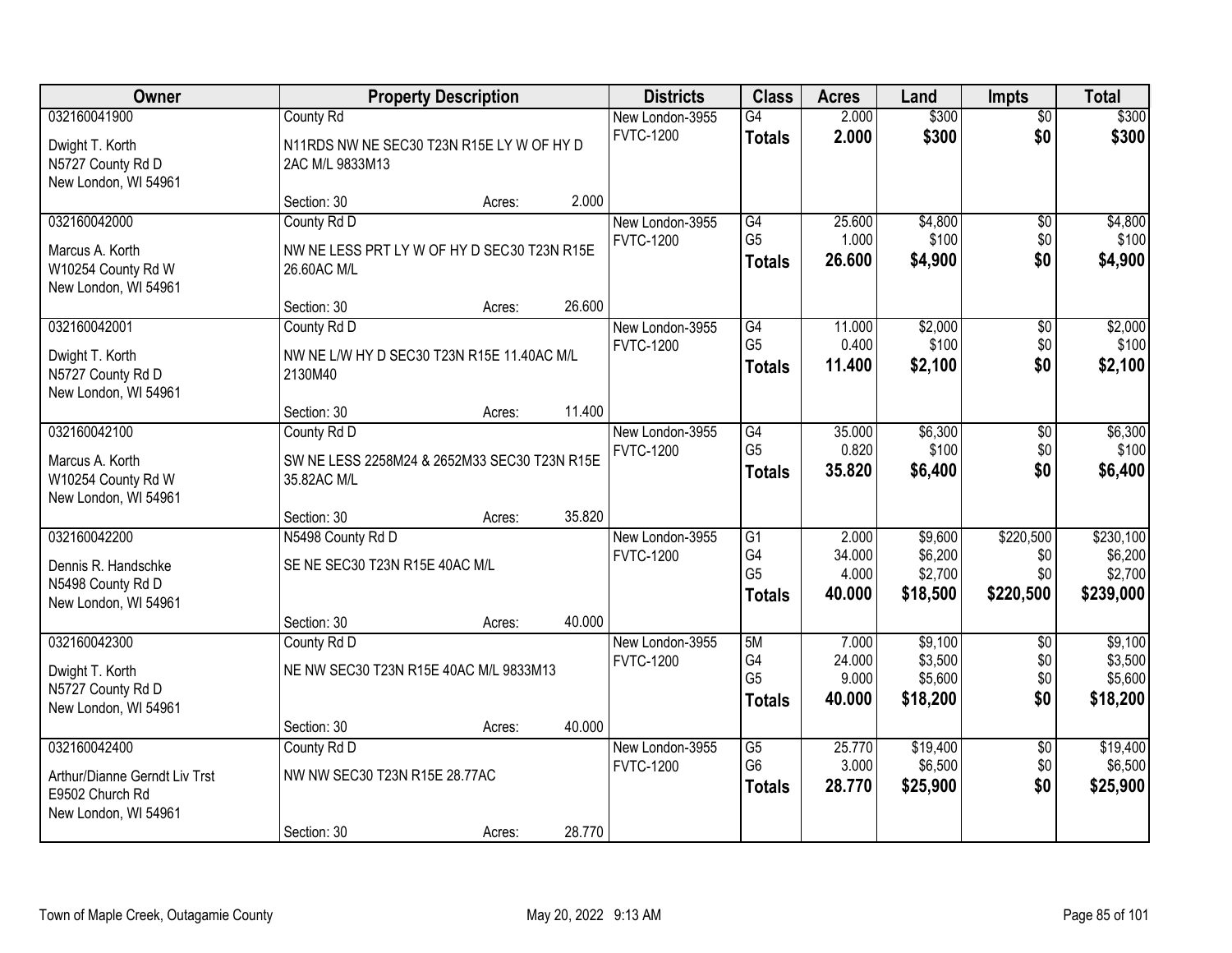|                                                                                                                                        | \$11,100  |
|----------------------------------------------------------------------------------------------------------------------------------------|-----------|
| 032160042500<br>County Rd D<br>\$11,100<br>New London-3955<br>$\overline{G5}$<br>16.770<br>$\overline{50}$                             |           |
| \$25,900<br>\$0<br>G <sub>6</sub><br>12.000<br><b>FVTC-1200</b><br>SW NW SEC30 T23N R15E 28.77AC M/L<br>Arthur/Dianne Gerndt Liv Trst  | \$25,900  |
| \$37,000<br>\$0<br>28.770<br><b>Totals</b><br>E9502 Church Rd                                                                          | \$37,000  |
| New London, WI 54961                                                                                                                   |           |
| 28.770<br>Section: 30<br>Acres:                                                                                                        |           |
| \$17,600<br>032160042600<br>County Rd D<br>5M<br>14.000<br>$\overline{50}$<br>New London-3955                                          | \$17,600  |
| G4<br>\$2,200<br>\$0<br><b>FVTC-1200</b><br>12.000<br>Steven Beiser<br>SE NW LESS 2258M24 & 2652M33 SEC30 T23N R15E                    | \$2,200   |
| G <sub>5</sub><br>\$4,300<br>\$0<br>7.000<br>N5535 County Rd D<br>33AC M/L #1383067 &                                                  | \$4,300   |
| \$0<br>33.000<br>\$24,100<br><b>Totals</b><br>New London, WI 54961                                                                     | \$24,100  |
| 33.000<br>Section: 30<br>Acres:                                                                                                        |           |
| N5535 County Rd D<br>$\overline{G1}$<br>\$12,000<br>\$146,400<br>032160042601<br>7.000<br>New London-3955                              | \$158,400 |
| <b>FVTC-1200</b><br>\$12,000<br>7.000<br>\$146,400<br><b>Totals</b><br>Steven Beiser<br>PRT SW NE & SE NW COM C/COR SEC30 N87D         | \$158,400 |
| N5535 County Rd D<br>E82.09FT TO W/L HY D N5D E461.88FT ALG W/L TO                                                                     |           |
| POB N5D E611.41FT W533.11FT S608.10FT<br>New London, WI 54961                                                                          |           |
| 7.000<br>Section: 30<br>Acres:                                                                                                         |           |
| 032160042602<br>N5529 County Rd D<br>$\overline{G1}$<br>\$12,200<br>\$163,600<br>New London-3955<br>4.180                              | \$175,800 |
| <b>FVTC-1200</b><br>4.180<br>\$12,200<br>\$163,600<br><b>Totals</b><br>George H. Beiser<br>PRT SW NE & SE NW COM C/SEC30 N17D E32.20FT | \$175,800 |
| N5529 County Rd D<br>ALG W/L HY D TO POB N17D E374.38FT N5D E74.90                                                                     |           |
| New London, WI 54961<br>FT ALG HY W469.90FT S445.09FT N87D E349.80FT                                                                   |           |
| 4.180<br>Section: 30<br>Acres:                                                                                                         |           |
| 032160042700<br>N5437 County Rd D<br>$\overline{G4}$<br>38.000<br>\$6,900<br>$\overline{50}$<br>New London-3955                        | \$6,900   |
| G7<br>2.000<br>\$6,600<br>\$7,900<br><b>FVTC-1200</b>                                                                                  | \$14,500  |
| NE SW SEC30 T23N R15E 40AC M/L<br>Glass Hill Farm, LLC<br>40.000<br>\$13,500<br>\$7,900<br><b>Totals</b><br>1316 Eliza St              | \$21,400  |
| Green Bay, WI 54301                                                                                                                    |           |
| 40.000<br>Section: 30<br>Acres:                                                                                                        |           |
| 2.190<br>032160042800<br>$\overline{G4}$<br>\$300<br>$\overline{50}$<br>County Rd D<br>New London-3955                                 | \$300     |
| <b>FVTC-1200</b><br>2.190<br>\$300<br>\$0<br><b>Totals</b>                                                                             | \$300     |
| Glass Hill Farm, LLC<br>N27RDS OF E13RDS NW SW SEC30 T23N R15E<br>1316 Eliza St<br>2.19AC M/L                                          |           |
| Green Bay, WI 54301                                                                                                                    |           |
| 2.190<br>Section: 30<br>Acres:                                                                                                         |           |
| 032160042900<br>County Rd D<br>2.130<br>\$2,800<br>New London-3955<br>5M<br>$\overline{30}$                                            | \$2,800   |
| 22.000<br>\$3,900<br>\$0<br>G4<br><b>FVTC-1200</b>                                                                                     | \$3,900   |
| NW SW LESS N27RDS OF E13RDS SEC30 T23N R15E<br>Glass Hill Farm, LLC<br>G <sub>5</sub><br>3.000<br>\$1,900<br>\$0                       | \$1,900   |
| 1316 Eliza St<br>27.13AC M/L<br>27.130<br>\$0<br>\$8,600<br><b>Totals</b><br>Green Bay, WI 54301                                       | \$8,600   |
| 27.130<br>Section: 30<br>Acres:                                                                                                        |           |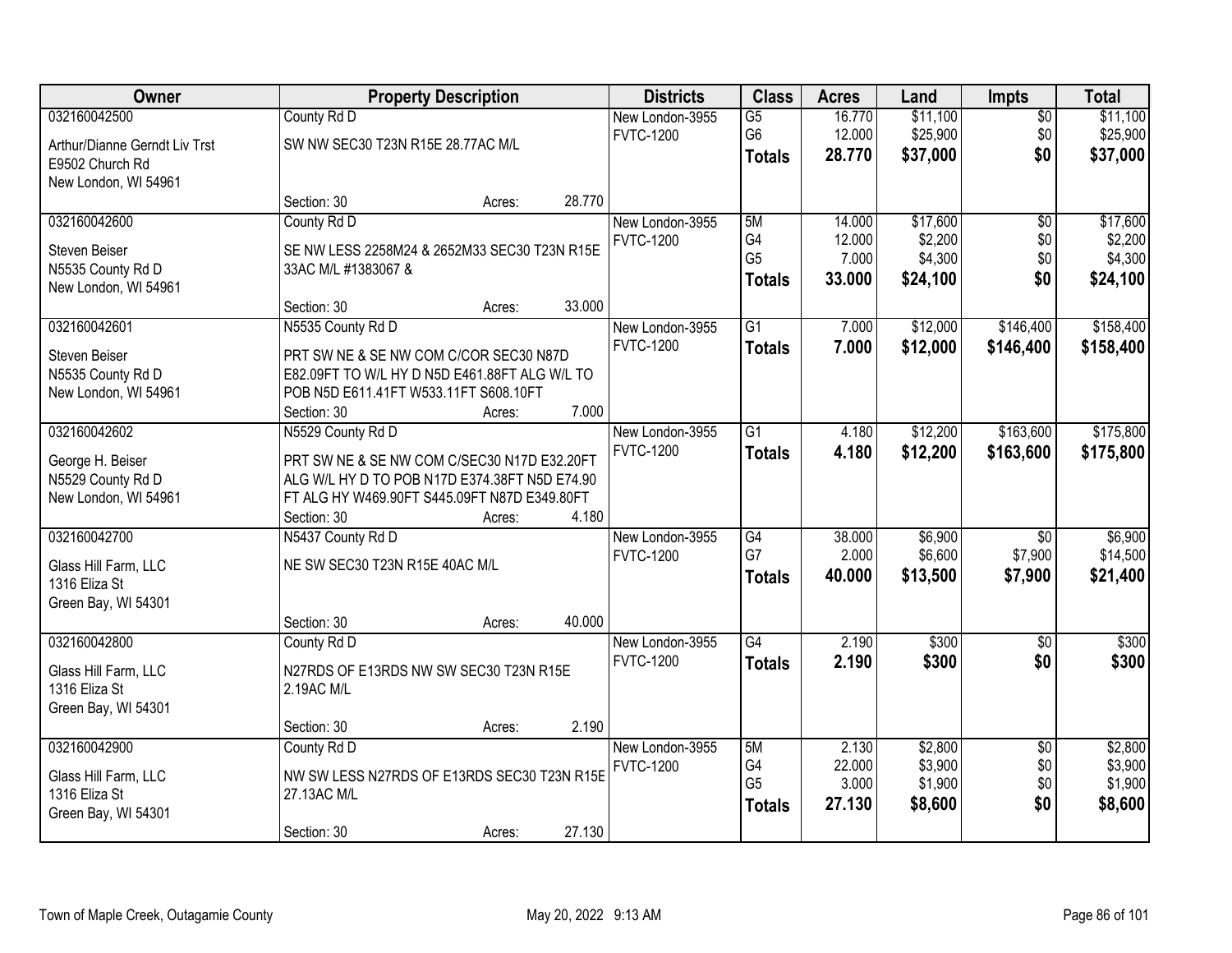| Owner                |                                              | <b>Property Description</b> |        | <b>Districts</b> | <b>Class</b>    | <b>Acres</b> | Land     | <b>Impts</b>    | <b>Total</b> |
|----------------------|----------------------------------------------|-----------------------------|--------|------------------|-----------------|--------------|----------|-----------------|--------------|
| 032160043000         | County Rd D                                  |                             |        | New London-3955  | G4              | 4.740        | \$900    | $\overline{50}$ | \$900        |
| Scott Thomas         | LOT 3 CSM 7996                               |                             |        | <b>FVTC-1200</b> | G <sub>5</sub>  | 16.860       | \$11,100 | \$0             | \$11,100     |
| 3543 Lake Dr         |                                              |                             |        |                  | G <sub>6</sub>  | 23.000       | \$59,800 | \$0             | \$59,800     |
| Hartford, WI 53027   |                                              |                             |        |                  | G7              | 2.000        | \$6,600  | \$2,600         | \$9,200      |
|                      | Section: 31                                  | Acres:                      | 46.600 |                  | <b>Totals</b>   | 46.600       | \$78,400 | \$2,600         | \$81,000     |
| 032160043100         | County Rd D                                  |                             |        | New London-3955  | G4              | 17.390       | \$3,000  | \$0             | \$3,000      |
| Glass Hill Farm, LLC | N1/2 SE SW LESS S27RDS OF E13 RDS & LESS S   |                             |        | <b>FVTC-1200</b> | <b>Totals</b>   | 17.390       | \$3,000  | \$0             | \$3,000      |
| 1316 Eliza St        | 1RD SEC30 T23N R15E 17.39AC M/L              |                             |        |                  |                 |              |          |                 |              |
| Green Bay, WI 54301  |                                              |                             |        |                  |                 |              |          |                 |              |
|                      | Section: 30                                  | Acres:                      | 17.390 |                  |                 |              |          |                 |              |
| 032160043200         | N5377 County Rd D                            |                             |        | New London-3955  | $\overline{G1}$ | 2.110        | \$7,200  | \$159,600       | \$166,800    |
| Janet M. Bauer       | S27RDS OF E13RDS N1/2 SE SW LESS S1RD SEC30  |                             |        | <b>FVTC-1200</b> | <b>Totals</b>   | 2.110        | \$7,200  | \$159,600       | \$166,800    |
| N5377 County Rd D    | <b>T23N R15E</b>                             |                             |        |                  |                 |              |          |                 |              |
| New London, WI 54961 |                                              |                             |        |                  |                 |              |          |                 |              |
|                      | Section: 30                                  | Acres:                      | 2.110  |                  |                 |              |          |                 |              |
| 032160043300         | N5323 County Rd D                            |                             |        | New London-3955  | G4              | 0.480        | \$100    | \$0             | \$100        |
| Joseph M. Gorski     | LOT 1 CSM 7996                               |                             |        | <b>FVTC-1200</b> | G7              | 2.000        | \$6,600  | \$116,700       | \$123,300    |
| N5323 County Rd D    |                                              |                             |        |                  | <b>Totals</b>   | 2.480        | \$6,700  | \$116,700       | \$123,400    |
| New London, WI 54961 |                                              |                             |        |                  |                 |              |          |                 |              |
|                      | Section: 30                                  | Acres:                      | 2.480  |                  |                 |              |          |                 |              |
| 032160043400         | <b>Hintzke Rd</b>                            |                             |        | New London-3955  | $\overline{G4}$ | 36.000       | \$6,500  | $\overline{50}$ | \$6,500      |
| Stephen D. Thompson  | NE SE LESS N208FT OF S368FT OF E208FT LESS   |                             |        | <b>FVTC-1200</b> | G <sub>5</sub>  | 1.930        | \$2,300  | \$0             | \$2,300      |
| N5393 Hintzke Rd     | S160FT OF E290FT SEC30 T23N R15E 37.93AC M/L |                             |        |                  | <b>Totals</b>   | 37.930       | \$8,800  | \$0             | \$8,800      |
| New London, WI 54961 | 8860M9                                       |                             |        |                  |                 |              |          |                 |              |
|                      | Section: 30                                  | Acres:                      | 37.930 |                  |                 |              |          |                 |              |
| 032160043401         | N5419 Hintzke Rd                             |                             |        | New London-3955  | $\overline{G1}$ | 1.000        | \$4,000  | \$162,700       | \$166,700    |
| Jason Griffin        | N208FT OF S368FT OF E208FT OF NE SE SEC30    |                             |        | <b>FVTC-1200</b> | <b>Totals</b>   | 1.000        | \$4,000  | \$162,700       | \$166,700    |
| N5419 Hintzke Rd     | T23N R15E 1AC M/L                            |                             |        |                  |                 |              |          |                 |              |
| New London, WI 54961 |                                              |                             |        |                  |                 |              |          |                 |              |
|                      | Section: 30                                  | Acres:                      | 1.000  |                  |                 |              |          |                 |              |
| 032160043402         | N5401 Hintzke Rd                             |                             |        | New London-3955  | $\overline{G1}$ | 1.070        | \$5,000  | \$107,800       | \$112,800    |
| Andrew S. Brigham    | S160FT OF E290FT OF NE SE SEC 30 T23N R15E   |                             |        | <b>FVTC-1200</b> | <b>Totals</b>   | 1.070        | \$5,000  | \$107,800       | \$112,800    |
| N5401 Hintzke Rd     | 1.07AC M/L 4110M23                           |                             |        |                  |                 |              |          |                 |              |
| New London, WI 54961 |                                              |                             |        |                  |                 |              |          |                 |              |
|                      | Section: 30                                  | Acres:                      | 1.070  |                  |                 |              |          |                 |              |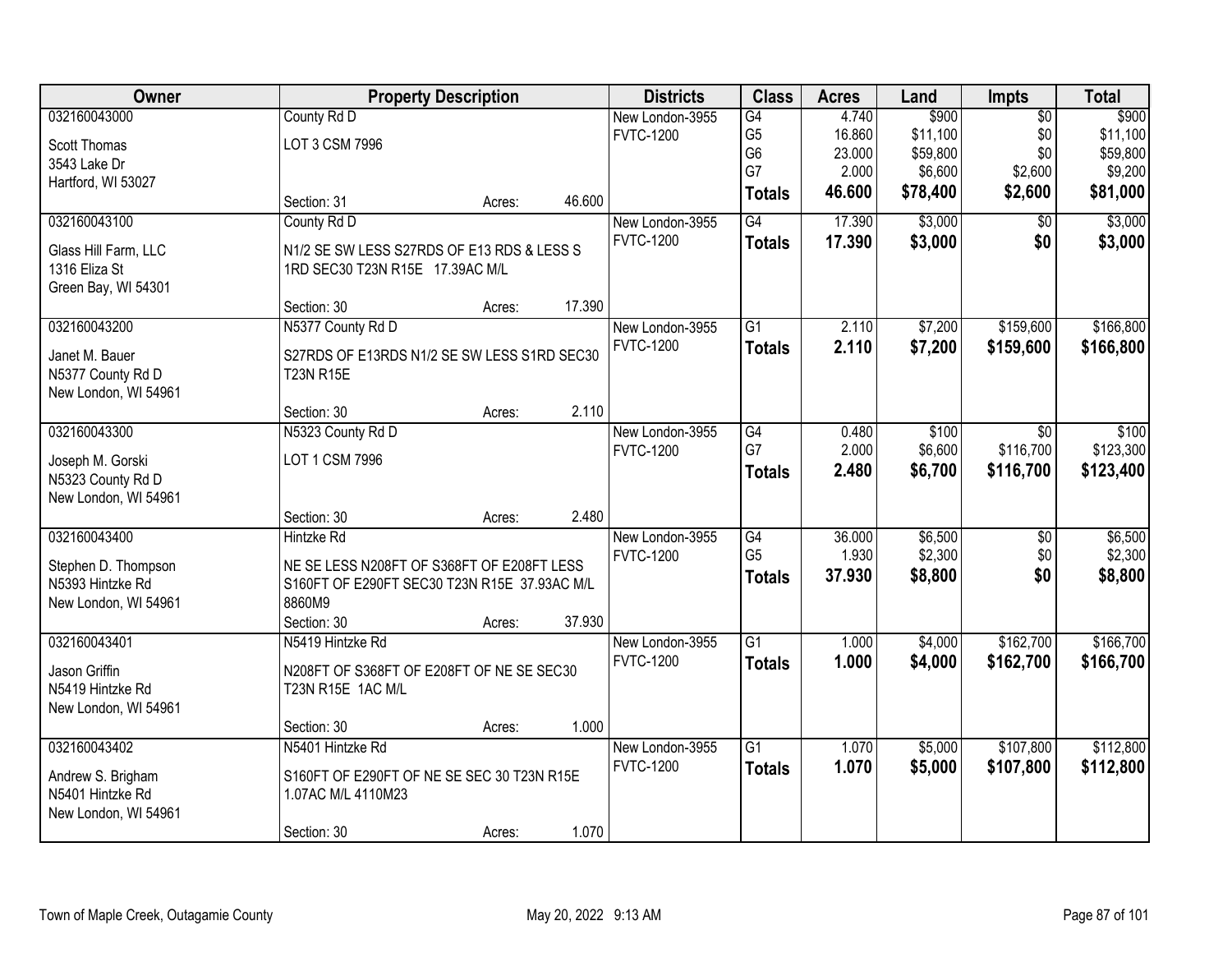| Owner                 |                                             | <b>Property Description</b> |        | <b>Districts</b> | <b>Class</b>    | <b>Acres</b> | Land     | <b>Impts</b> | <b>Total</b> |
|-----------------------|---------------------------------------------|-----------------------------|--------|------------------|-----------------|--------------|----------|--------------|--------------|
| 032160043500          | N5446 County Rd D                           |                             |        | New London-3955  | G1              | 3.000        | \$12,000 | \$239,400    | \$251,400    |
| <b>Tyler Henrichs</b> | LOT 3 CSM 7588                              |                             |        | <b>FVTC-1200</b> | G <sub>6</sub>  | 6.930        | \$19,400 | \$0          | \$19,400     |
| N5446 County Rd D     |                                             |                             |        |                  | <b>Totals</b>   | 9.930        | \$31,400 | \$239,400    | \$270,800    |
| New London, WI 54961  |                                             |                             |        |                  |                 |              |          |              |              |
|                       | Section: 30                                 | Acres:                      | 9.930  |                  |                 |              |          |              |              |
| 032160043501          |                                             |                             |        | New London-3955  | $\overline{G4}$ | 23.000       | \$4,100  | \$0          | \$4,100      |
| Darwin K. Handschke   | E759FT OF NW SE SEC30 T23N R15E 23AC M/L    |                             |        | <b>FVTC-1200</b> | <b>Totals</b>   | 23.000       | \$4,100  | \$0          | \$4,100      |
| W10640 County Rd W    | 16474M9 & 16490M44                          |                             |        |                  |                 |              |          |              |              |
| New London, WI 54961  |                                             |                             |        |                  |                 |              |          |              |              |
|                       | Section: 30                                 | Acres:                      | 23.000 |                  |                 |              |          |              |              |
| 032160043502          | N5414 County Rd D                           |                             |        | New London-3955  | $\overline{G1}$ | 3.280        | \$14,400 | \$159,000    | \$173,400    |
| Elaine M. Schiek      | LOT 2 CSM 7588                              |                             |        | <b>FVTC-1200</b> | <b>Totals</b>   | 3.280        | \$14,400 | \$159,000    | \$173,400    |
| N5414 County Rd D     |                                             |                             |        |                  |                 |              |          |              |              |
| New London, WI 54961  |                                             |                             |        |                  |                 |              |          |              |              |
|                       | Section: 30                                 | Acres:                      | 3.280  |                  |                 |              |          |              |              |
| 032160043504          | County Rd D                                 |                             |        | New London-3955  | G6              | 0.750        | \$2,200  | \$0          | \$2,200      |
| Dennis R. Handschke   | LOT 4 CSM 7588                              |                             |        | <b>FVTC-1200</b> | <b>Totals</b>   | 0.750        | \$2,200  | \$0          | \$2,200      |
| N5498 County Rd D     |                                             |                             |        |                  |                 |              |          |              |              |
| New London, WI 54961  |                                             |                             |        |                  |                 |              |          |              |              |
|                       | Section: 30                                 | Acres:                      | 0.750  |                  |                 |              |          |              |              |
| 032160043600          | N5362 County Rd D                           |                             |        | New London-3955  | $\overline{G1}$ | 2.060        | \$13,000 | \$180,000    | \$193,000    |
| Timothy J. Dohrman    | SW SE LESS HY LESS COM S1/4 COR N1050.09FT  |                             |        | <b>FVTC-1200</b> | <b>Totals</b>   | 2.060        | \$13,000 | \$180,000    | \$193,000    |
| N5362 County Rd D     | POB E261FT N185 FT W261FT S185FT TO POB &   |                             |        |                  |                 |              |          |              |              |
| New London, WI 54961  | LESS E759FT & LESS 10577M22, 10566M38 SEC30 |                             |        |                  |                 |              |          |              |              |
|                       | Section: 30                                 | Acres:                      | 2.060  |                  |                 |              |          |              |              |
| 032160043601          | N5386 County Rd D                           |                             |        | New London-3955  | G <sub>1</sub>  | 1.910        | \$12,000 | \$202,400    | \$214,400    |
| James M. Lindholm     | LOT 1 CSM 7588                              |                             |        | <b>FVTC-1200</b> | <b>Totals</b>   | 1.910        | \$12,000 | \$202,400    | \$214,400    |
| N5386 County Rd D     |                                             |                             |        |                  |                 |              |          |              |              |
| New London, WI 54961  |                                             |                             |        |                  |                 |              |          |              |              |
|                       | Section: 30                                 | Acres:                      | 1.910  |                  |                 |              |          |              |              |
| 032160043602          | W10644 County Rd W                          |                             |        | New London-3955  | G1              | 2.250        | \$6,000  | \$20,200     | \$26,200     |
| Larry G. Handschke    | W232FT OF E767.34FT OF S985FT SW SE SEC30   |                             |        | <b>FVTC-1200</b> | G <sub>5</sub>  | 3.000        | \$2,000  | \$0          | \$2,000      |
| 314 W Rowland St      | T23N R15E 5.25AC M/L 15768M30               |                             |        |                  | <b>Totals</b>   | 5.250        | \$8,000  | \$20,200     | \$28,200     |
| New London, WI 54961  |                                             |                             |        |                  |                 |              |          |              |              |
|                       | Section: 30                                 | Acres:                      | 5.250  |                  |                 |              |          |              |              |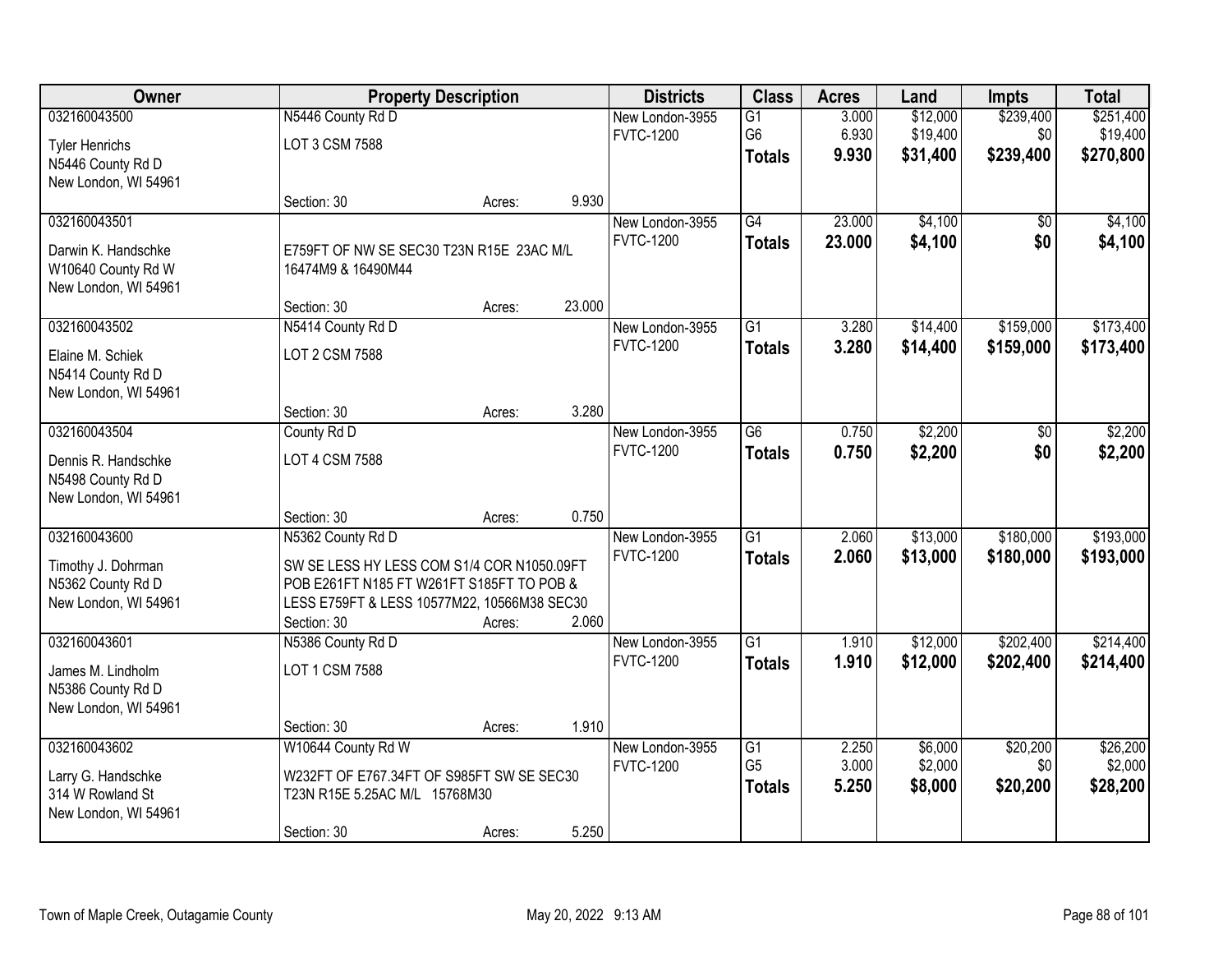| Owner                         | <b>Property Description</b>                 | <b>Districts</b> | <b>Class</b> | <b>Acres</b>     | Land            | <b>Impts</b> | <b>Total</b> |                 |           |
|-------------------------------|---------------------------------------------|------------------|--------------|------------------|-----------------|--------------|--------------|-----------------|-----------|
| 032160043603                  | W10624 County Rd W                          |                  |              | New London-3955  | $\overline{G1}$ | 2.000        | \$10,800     | \$125,000       | \$135,800 |
| Luke A. Dobberstein           | CSM 4363 LOT 1 (PLATTED OUT OF PRT SW SE    |                  |              | <b>FVTC-1200</b> | <b>Totals</b>   | 2.000        | \$10,800     | \$125,000       | \$135,800 |
| W10624 County Rd W            | SEC30-23-15) 2AC M/L                        |                  |              |                  |                 |              |              |                 |           |
| New London, WI 54961          |                                             |                  |              |                  |                 |              |              |                 |           |
|                               | Section: 30                                 | Acres:           | 2.000        |                  |                 |              |              |                 |           |
| 032160043604                  | W10638 County Rd W                          |                  |              | New London-3955  | G1              | 2.000        | \$12,000     | \$248,300       | \$260,300 |
| Darwin K. Handschke           | CSM 4828 LOT 1 (PLATTED OUT OF PRT SW SE    |                  |              | <b>FVTC-1200</b> | G4              | 3.000        | \$600        | \$0             | \$600     |
| W10638 County Rd W            | SEC30-23-15) 5AC M/L 7523M46 & 16474M9 &    |                  |              |                  | <b>Totals</b>   | 5.000        | \$12,600     | \$248,300       | \$260,900 |
| New London, WI 54961          | 16490M44                                    |                  |              |                  |                 |              |              |                 |           |
|                               | Section: 30                                 | Acres:           | 5.000        |                  |                 |              |              |                 |           |
| 032160043605                  | W10688 County Rd W                          |                  |              | New London-3955  | G1              | 2.000        | \$18,000     | \$184,600       | \$202,600 |
| Knapp Irrev Real Estate Trust | CSM 1103 LOT 1 (PLATTED OUT OF PRT SW SE    |                  |              | <b>FVTC-1200</b> | <b>Totals</b>   | 2.000        | \$18,000     | \$184,600       | \$202,600 |
| W10688 County Rd W            | SEC30-23-15) 2AC M/L                        |                  |              |                  |                 |              |              |                 |           |
| New London, WI 54961          |                                             |                  |              |                  |                 |              |              |                 |           |
|                               | Section: 30                                 | Acres:           | 2.000        |                  |                 |              |              |                 |           |
| 032160043606                  | N5330 County Rd D                           |                  |              | New London-3955  | $\overline{G1}$ | 2.310        | \$14,000     | \$145,700       | \$159,700 |
| Damon Anthony Dawes           | CSM 1210 LOT 1 (PLATTED OUT OF PRT SW SE    |                  |              | <b>FVTC-1200</b> | <b>Totals</b>   | 2.310        | \$14,000     | \$145,700       | \$159,700 |
| N5330 County Rd D             | SEC30-23-15)                                |                  |              |                  |                 |              |              |                 |           |
| New London, WI 54961          |                                             |                  |              |                  |                 |              |              |                 |           |
|                               | Section: 30                                 | Acres:           | 2.310        |                  |                 |              |              |                 |           |
| 032160043607                  | County Rd DD                                |                  |              | New London-3955  | $\overline{G4}$ | 5.760        | \$1,100      | \$0             | \$1,100   |
| Jeffrey L. Handschke          | CSM 1210 LOT 2 (PLATTED OUT OF PRT SW SE    |                  |              | <b>FVTC-1200</b> | <b>Totals</b>   | 5.760        | \$1,100      | \$0             | \$1,100   |
| N5590 Fairway Dr              | SEC30-23-15) 5.76AC M/L 11745M39            |                  |              |                  |                 |              |              |                 |           |
| New London, WI 54961          |                                             |                  |              |                  |                 |              |              |                 |           |
|                               | Section: 30                                 | Acres:           | 5.760        |                  |                 |              |              |                 |           |
| 032160043608                  | W10640 County Rd W                          |                  |              | New London-3955  | $\overline{G5}$ | 6.180        | \$5,600      | $\overline{50}$ | \$5,600   |
| Jeffrey K. Rosenthal          | CSM 4828 LOT 2 (PLATTED OUT OF PRT SW SE    |                  |              | <b>FVTC-1200</b> | G7              | 2.000        | \$10,000     | \$158,800       | \$168,800 |
| W10640 County Rd W            | SEC30-23-15) 8.18AC M/L                     |                  |              |                  | <b>Totals</b>   | 8.180        | \$15,600     | \$158,800       | \$174,400 |
| New London, WI 54961          |                                             |                  |              |                  |                 |              |              |                 |           |
|                               | Section: 30                                 | Acres:           | 8.180        |                  |                 |              |              |                 |           |
| 032160043609                  |                                             |                  |              | New London-3955  | $\overline{G4}$ | 2.420        | \$300        | $\overline{30}$ | \$300     |
| Darwin K. Handschke           | CSM 4828 OUTLOT 1 (PLATTED OUT OF PRT SW SE |                  |              | <b>FVTC-1200</b> | <b>Totals</b>   | 2.420        | \$300        | \$0             | \$300     |
| W10640 County Rd W            | SEC30-23-15) 2.42AC M/L 7523M46 & 16474M9&  |                  |              |                  |                 |              |              |                 |           |
| New London, WI 54961          | 16490M44                                    |                  |              |                  |                 |              |              |                 |           |
|                               | Section: 30                                 | Acres:           | 2.420        |                  |                 |              |              |                 |           |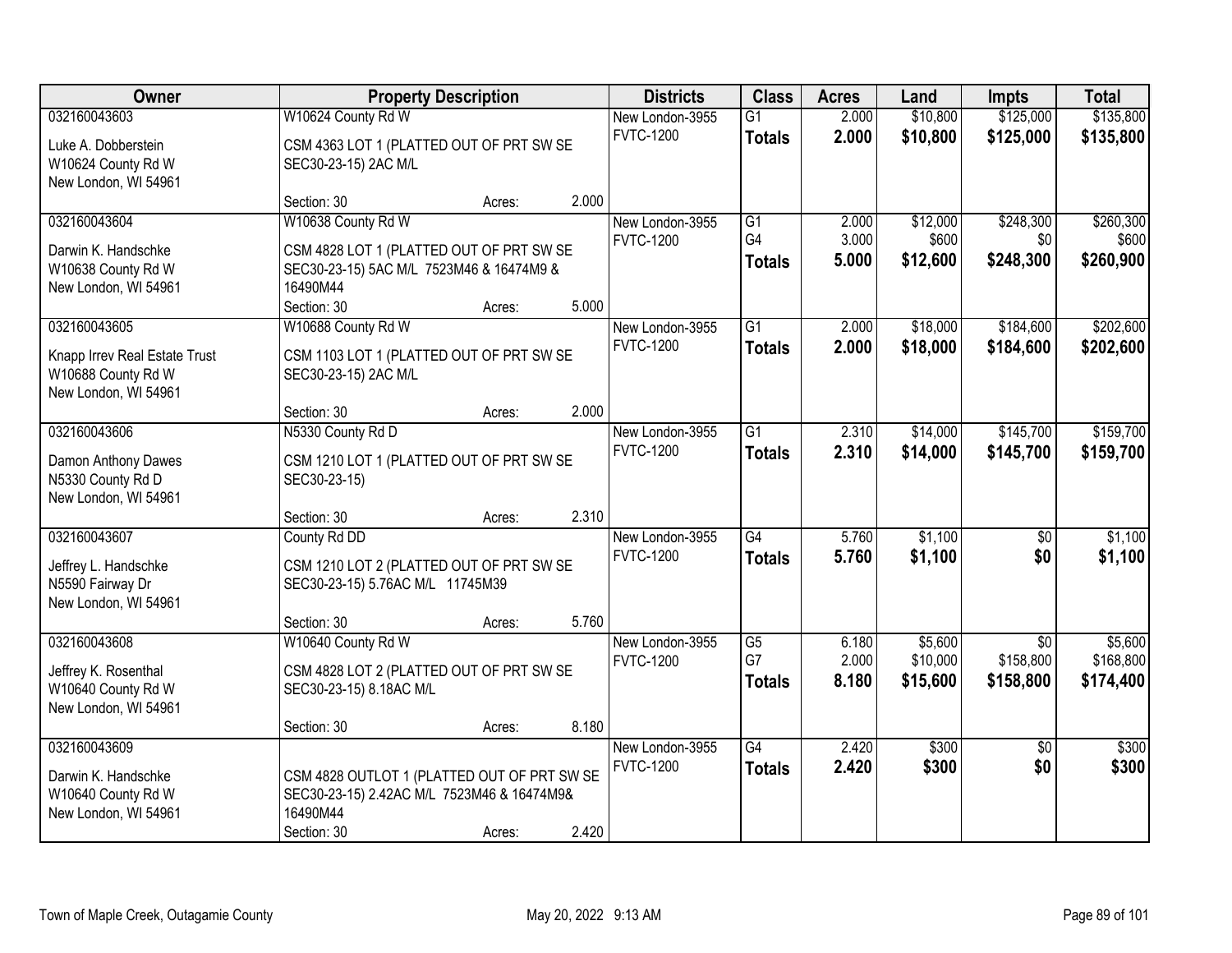| Owner                        | <b>Property Description</b>                    | <b>Districts</b> | <b>Class</b>    | <b>Acres</b> | Land     | Impts           | <b>Total</b> |
|------------------------------|------------------------------------------------|------------------|-----------------|--------------|----------|-----------------|--------------|
| 032160043700                 | N5331 Hintzke Rd                               | New London-3955  | $\overline{G1}$ | 2.000        | \$9,600  | \$92,900        | \$102,500    |
| Walter W. Schmude            | SE SE LESS W495FT OF E825FT OF S1056FT LESS    | <b>FVTC-1200</b> | G4              | 14.000       | \$2,500  | \$0             | \$2,500      |
| W10653 County Rd W           | HY & LESS E825FT OF N275FT M/L SEC30 T23N      |                  | G <sub>5</sub>  | 5.980        | \$4,500  | \$0             | \$4,500      |
| New London, WI 54961         | R15E 21.98AC M/L 954R390                       |                  | <b>Totals</b>   | 21.980       | \$16,600 | \$92,900        | \$109,500    |
|                              | 21.980<br>Section: 30<br>Acres:                |                  |                 |              |          |                 |              |
| 032160043701                 | N5393 Hintzke Rd                               | New London-3955  | $\overline{G1}$ | 2.220        | \$10,000 | \$229,000       | \$239,000    |
|                              |                                                | <b>FVTC-1200</b> | G <sub>5</sub>  | 3.000        | \$2,000  | \$0             | \$2,000      |
| Stephen D. Thompson          | PRT SE SE COM SE COR SEC30 N1056FT TO POB      |                  | <b>Totals</b>   | 5.220        | \$12,000 | \$229,000       | \$241,000    |
| N5393 Hintzke Rd             | N276.41FT W825 FT S274.85FT E825FT TO POB      |                  |                 |              |          |                 |              |
| New London, WI 54961         | SEC30 T23N R15E 5.22AC M/L 1827M28             |                  |                 |              |          |                 |              |
|                              | 5.220<br>Section: 30<br>Acres:                 |                  |                 |              |          |                 |              |
| 032160043800                 | W10540 County Rd W                             | New London-3955  | $\overline{G1}$ | 3.020        | \$11,000 | \$151,900       | \$162,900    |
| Glendon Vinson Bryant        | W495FT OF E825FT OF S1056FT SE SE SEC30 T23N   | <b>FVTC-1200</b> | G <sub>6</sub>  | 9.000        | \$32,400 | \$0             | \$32,400     |
| W10540 County Rd W           | R15E 12.02AC M/L                               |                  | <b>Totals</b>   | 12.020       | \$43,400 | \$151,900       | \$195,300    |
| New London, WI 54961         |                                                |                  |                 |              |          |                 |              |
|                              | 12.020<br>Section: 30<br>Acres:                |                  |                 |              |          |                 |              |
| 032160043900                 | County Rd W                                    | New London-3955  | $\overline{G4}$ | 33.420       | \$6,100  | \$0             | \$6,100      |
|                              |                                                | <b>FVTC-1200</b> | G <sub>5</sub>  | 3.000        | \$900    | \$0             | \$900        |
| Walter W. Schmude            | NE NE LESS W13RDS OF E46 15/16 RDS OF N12      |                  | <b>Totals</b>   | 36.420       | \$7,000  | \$0             | \$7,000      |
| W10653 County Rd W           | 1/3RDS & LESS HY & LESS COM NE COR W519.97FT   |                  |                 |              |          |                 |              |
| New London, WI 54961         | TO POB W40FT S206.88FT W214.50FT S238FT        |                  |                 |              |          |                 |              |
|                              | Section: 31<br>36.420<br>Acres:                |                  |                 |              |          |                 |              |
| 032160043901                 | W10541 County Rd W                             | New London-3955  | $\overline{G1}$ | 1.580        | \$6,000  | \$65,000        | \$71,000     |
| <b>Plum Tree Rentals LLC</b> | COM NE COR SEC31 W519.97FT TO POB W40FT        | <b>FVTC-1200</b> | <b>Totals</b>   | 1.580        | \$6,000  | \$65,000        | \$71,000     |
| c/o Stephen D. Thompson      | S206.88FT W214.50FT S238FT E254.50FT N446.33FT |                  |                 |              |          |                 |              |
| N5393 Hintzke Rd             | TO POB PRT NE NE SEC31 T23N R15E 1.58AC M/L    |                  |                 |              |          |                 |              |
| New London, WI 54961         | 1.580<br>Section: 31<br>Acres:                 |                  |                 |              |          |                 |              |
| 032160044000                 | W10555 County Rd W                             | New London-3955  | $\overline{G1}$ | 1.000        | \$5,000  | \$75,800        | \$80,800     |
| Anthony Zierler              | W13RDS OF E46 15/16RDS OF N12 1/3 RDS NE NE    | <b>FVTC-1200</b> | <b>Totals</b>   | 1.000        | \$5,000  | \$75,800        | \$80,800     |
| W10555 County Rd W           | SEC31 T23N R15E 1AC M/L                        |                  |                 |              |          |                 |              |
| New London, WI 54961         |                                                |                  |                 |              |          |                 |              |
|                              | 1.000<br>Section: 31<br>Acres:                 |                  |                 |              |          |                 |              |
| 032160044100                 | W10653 County Rd W                             | New London-3955  | G4              | 34.750       | \$6,300  | $\overline{50}$ | \$6,300      |
|                              |                                                | <b>FVTC-1200</b> | G <sub>5</sub>  | 2.000        | \$800    | \$0             | \$800        |
| Walter W. Schmude            | NW NE LESS HY SEC31 T23N R15E 38.75AC M/L      |                  | G7              | 2.000        | \$5,500  | \$199,800       | \$205,300    |
| W10653 County Rd W           | 954R390                                        |                  |                 | 38.750       | \$12,600 | \$199,800       | \$212,400    |
| New London, WI 54961         |                                                |                  | <b>Totals</b>   |              |          |                 |              |
|                              | 38.750<br>Section: 31<br>Acres:                |                  |                 |              |          |                 |              |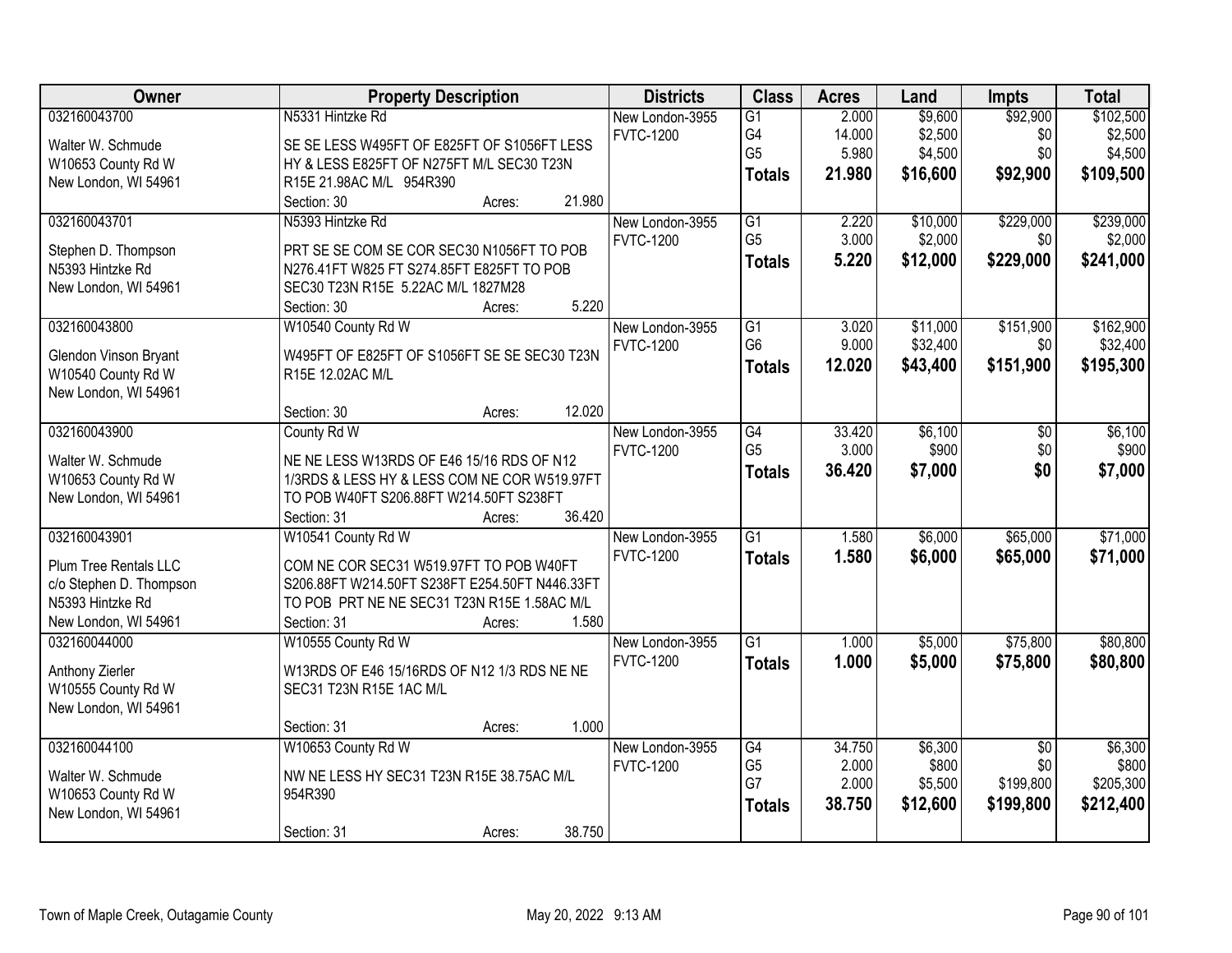| Owner                                    |                                                       | <b>Property Description</b> |        |                                     |                                   | <b>Acres</b>   | Land               | <b>Impts</b>     | <b>Total</b>         |
|------------------------------------------|-------------------------------------------------------|-----------------------------|--------|-------------------------------------|-----------------------------------|----------------|--------------------|------------------|----------------------|
| 032160044200                             | County Rd W                                           |                             |        | New London-3955                     | $\overline{G4}$                   | 40.000         | \$7,300            | $\overline{50}$  | \$7,300              |
| Walter W. Schmude                        | SW NE SEC31 T23N R15E 40AC M/L 954R390                |                             |        | <b>FVTC-1200</b>                    | <b>Totals</b>                     | 40.000         | \$7,300            | \$0              | \$7,300              |
| W10653 County Rd W                       |                                                       |                             |        |                                     |                                   |                |                    |                  |                      |
| New London, WI 54961                     |                                                       |                             |        |                                     |                                   |                |                    |                  |                      |
|                                          | Section: 31                                           | Acres:                      | 40.000 |                                     |                                   |                |                    |                  |                      |
| 032160044400                             | N5236 County Rd D                                     |                             |        | New London-3955                     | $\overline{G1}$<br>G <sub>5</sub> | 2.020          | \$8,000            | \$119,300        | \$127,300            |
| Corey Cortwright                         | PRT NE NW LY E OF HY LESS HY SEC31 T23N R15E          |                             |        | <b>FVTC-1200</b>                    | <b>Totals</b>                     | 2.000<br>4.020 | \$1,300<br>\$9,300 | \$0<br>\$119,300 | \$1,300<br>\$128,600 |
| N5236 County Rd D                        |                                                       |                             |        |                                     |                                   |                |                    |                  |                      |
| New London, WI 54961                     |                                                       |                             |        |                                     |                                   |                |                    |                  |                      |
|                                          | Section: 31                                           | Acres:                      | 4.020  |                                     | $\overline{G4}$                   | 30.720         | \$5,400            |                  |                      |
| 032160044500                             | County Rd D                                           |                             |        | New London-3955<br><b>FVTC-1200</b> |                                   | 30.720         | \$5,400            | \$0<br>\$0       | \$5,400<br>\$5,400   |
| Dalton A. Korth                          | LOT 2 CSM 7996                                        |                             |        |                                     | <b>Totals</b>                     |                |                    |                  |                      |
| N5499 County Rd W                        |                                                       |                             |        |                                     |                                   |                |                    |                  |                      |
| New London, WI 54961                     | Section: 31                                           | Acres:                      | 30.720 |                                     |                                   |                |                    |                  |                      |
| 032160044600                             |                                                       |                             |        | New London-3955                     | G5                                | 15.000         | \$8,300            | \$0              | \$8,300              |
|                                          |                                                       |                             |        | <b>FVTC-1200</b>                    | G <sub>6</sub>                    | 14.400         | \$31,100           | \$0              | \$31,100             |
| Leslie Prochnow                          | NW NW SEC31 T23N R15E 29.40AC M/L 649R613             |                             |        |                                     | <b>Totals</b>                     | 29.400         | \$39,400           | \$0              | \$39,400             |
| N5174 Old Hy 45<br>New London, WI 54961  |                                                       |                             |        |                                     |                                   |                |                    |                  |                      |
|                                          | Section: 31                                           | Acres:                      | 29.400 |                                     |                                   |                |                    |                  |                      |
| 032160044700                             | County Rd DD                                          |                             |        | New London-3955                     | G4                                | 22.000         | \$3,900            | $\overline{50}$  | \$3,900              |
|                                          |                                                       |                             |        | <b>FVTC-1200</b>                    | G <sub>5</sub>                    | 3.960          | \$4,200            | \$0              | \$4,200              |
| Jeffrey L. Handschke<br>N5590 Fairway Dr | SW NW LESS HY SEC31 T23N R15E 25.96AC M/L<br>15434M23 |                             |        |                                     | <b>Totals</b>                     | 25.960         | \$8,100            | \$0              | \$8,100              |
| New London, WI 54961                     |                                                       |                             |        |                                     |                                   |                |                    |                  |                      |
|                                          | Section: 31                                           | Acres:                      | 25.960 |                                     |                                   |                |                    |                  |                      |
| 032160044800                             | N5101 County Rd DD                                    |                             |        | New London-3955                     | G4                                | 35.170         | \$6,300            | $\overline{50}$  | \$6,300              |
| Jeffrey L. Handschke                     | SE NW LESS HY, CSM 2088 SEC31 T23N R15E               |                             |        | <b>FVTC-1200</b>                    | G <sub>5</sub>                    | 0.130          | \$100              | \$0              | \$100                |
| N5590 Fairway Dr                         | 36.13AC M/L 15434M23                                  |                             |        |                                     | G7                                | 0.830          | \$1,900            | \$11,600         | \$13,500             |
| New London, WI 54961                     |                                                       |                             |        |                                     | <b>Totals</b>                     | 36.130         | \$8,300            | \$11,600         | \$19,900             |
|                                          | Section: 31                                           | Acres:                      | 36.130 |                                     |                                   |                |                    |                  |                      |
| 032160044900                             | County Rd D                                           |                             |        | New London-3955                     | G4                                | 6.000          | \$900              | $\overline{50}$  | \$900                |
| Jeffrey L. Handschke                     | N8AC NE SW LESS CSM 2088 & LESS ANNEXED TO            |                             |        | <b>FVTC-1200</b>                    | G <sub>5</sub>                    | 0.190          | \$100              | \$0              | \$100                |
| N5590 Fairway Dr                         | CITY OF NEW LONDON SEC31 T23N R15E 6.19AC             |                             |        |                                     | <b>Totals</b>                     | 6.190          | \$1,000            | \$0              | \$1,000              |
| New London, WI 54961                     | M/L 15434M23                                          |                             |        |                                     |                                   |                |                    |                  |                      |
|                                          | Section: 31                                           | Acres:                      | 6.190  |                                     |                                   |                |                    |                  |                      |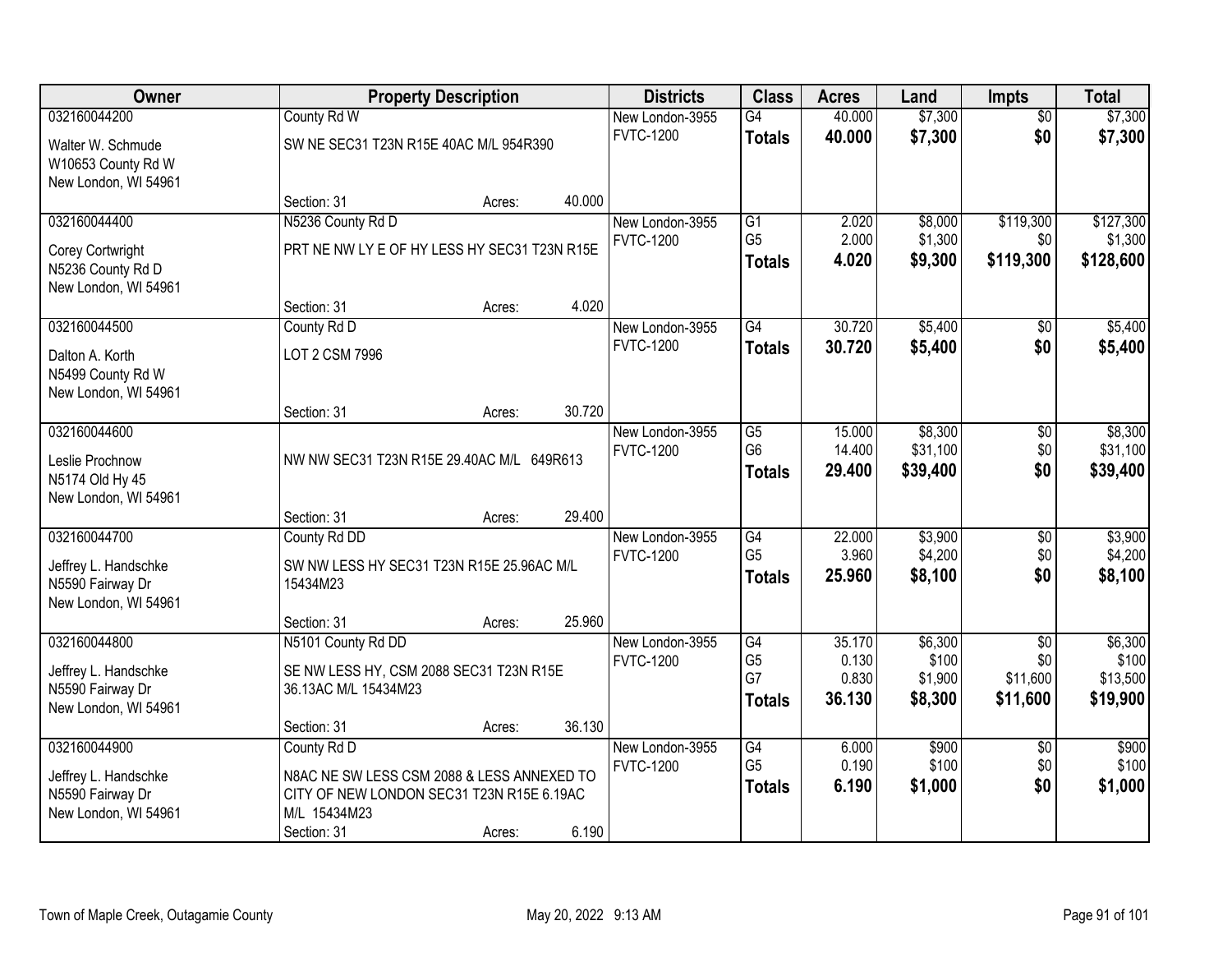| Owner                                                                                          |                                                                                                                                                                            | <b>Property Description</b> |        |                                     |                                  | <b>Acres</b>     | Land               | <b>Impts</b>           | <b>Total</b>           |
|------------------------------------------------------------------------------------------------|----------------------------------------------------------------------------------------------------------------------------------------------------------------------------|-----------------------------|--------|-------------------------------------|----------------------------------|------------------|--------------------|------------------------|------------------------|
| 032160045000                                                                                   | N5070 County Rd DD                                                                                                                                                         |                             |        | New London-3955                     | $\overline{G1}$                  | 1.690            | \$6,000            | \$95,900               | \$101,900              |
| Doug R. Williquette<br>N5070 County Rd Dd<br>New London, WI 54961                              | CSM 6247 LOT 1 (PLATTED OUT OF PRT NE SW<br>SEC31-23-15)                                                                                                                   |                             |        | <b>FVTC-1200</b>                    | <b>Totals</b>                    | 1.690            | \$6,000            | \$95,900               | \$101,900              |
|                                                                                                | Section: 31                                                                                                                                                                | Acres:                      | 1.690  |                                     |                                  |                  |                    |                        |                        |
| 032160045001<br>John & Beverly Knudsen (Le)<br>N5079 County Rd Dd<br>New London, WI 54961-9296 | N5079 County Rd DD<br>PRT S7AC OF N15AC NE SW SEC31 T23N R15E LY W<br>OF HY 1.33AC M/L                                                                                     |                             |        | New London-3955<br><b>FVTC-1200</b> | $\overline{G1}$<br><b>Totals</b> | 1.330<br>1.330   | \$5,500<br>\$5,500 | \$156,800<br>\$156,800 | \$162,300<br>\$162,300 |
|                                                                                                | Section: 31                                                                                                                                                                | Acres:                      | 1.330  |                                     |                                  |                  |                    |                        |                        |
| 032160045002<br>Jeffrey L. Handschke<br>N5590 Fairway Dr<br>New London, WI 54961               | County Rd DD<br>CSM 6247 LOT 2 (PLATTED OUT OF PRT NE SW<br>SEC31-23-15) 3.76AC M/L                                                                                        |                             |        | New London-3955<br><b>FVTC-1200</b> | G4<br><b>Totals</b>              | 3.760<br>3.760   | \$700<br>\$700     | $\sqrt{50}$<br>\$0     | \$700<br>\$700         |
|                                                                                                | Section: 31                                                                                                                                                                | Acres:                      | 3.760  |                                     |                                  |                  |                    |                        |                        |
| 032160045100<br>John & Beverly Knudsen (Le)<br>N5079 County Rd Dd<br>New London, WI 54961-9296 | County Rd DD<br>COM CTR SEC31 W943FT S17D W452.23FT S16D<br>W92.77FT POB S16D W237FT E351.04FT N12D<br>E190.58FT N80D W330.80FT POB PRT NE SW SEC31                        |                             |        | New London-3955<br><b>FVTC-1200</b> | $\overline{G1}$<br><b>Totals</b> | 1.430<br>1.430   | \$7,200<br>\$7,200 | \$600<br>\$600         | \$7,800<br>\$7,800     |
| 032160045300                                                                                   | Section: 31<br>County Rd DD                                                                                                                                                | Acres:                      | 1.430  | New London-3955                     | $\overline{G4}$                  | 0.770            | \$100              | $\overline{50}$        | \$100                  |
| Jeffrey L. Handschke<br>N5590 Fairway Dr<br>New London, WI 54961                               | E1.17AC OF N5.72AC NW SW LESS ANNEXED TO<br>CITY OF NEW LONDON SEC31 T23N R15E .77AC M/L<br>15434M23<br>Section: 31                                                        | Acres:                      | 0.770  | <b>FVTC-1200</b>                    | <b>Totals</b>                    | 0.770            | \$100              | \$0                    | \$100                  |
| 032160045400                                                                                   | County Rd DD                                                                                                                                                               |                             |        | New London-3955                     | $\overline{G5}$                  | 1.020            | \$3,500            | $\overline{60}$        | \$3,500                |
| John & Beverly Knudsen (Le)<br>N5079 County Rd Dd<br>New London, WI 54961-9296                 | E1.02AC OF S5AC OF N10.72AC NW SW SEC31 T23N<br>R15E 1.02AC M/L                                                                                                            |                             |        | <b>FVTC-1200</b>                    | <b>Totals</b>                    | 1.020            | \$3,500            | \$0                    | \$3,500                |
|                                                                                                | Section: 31                                                                                                                                                                | Acres:                      | 1.020  |                                     |                                  |                  |                    |                        |                        |
| 032160045500<br>Jeffrey L. Handschke<br>N5590 Fairway Dr<br>New London, WI 54961               | County Rd DD<br>N1/2 SW LESS E2.19AC OF N10.72 AC & LESS HY &<br>LESS #1344267 & LESS ANNEXED TO CITY OF NEW<br>LONDON SEC31 T23N R15E 10.90AC M/L 15434M23<br>Section: 31 | Acres:                      | 10.900 | New London-3955<br><b>FVTC-1200</b> | $\overline{G4}$<br><b>Totals</b> | 10.900<br>10.900 | \$2,000<br>\$2,000 | $\overline{30}$<br>\$0 | \$2,000<br>\$2,000     |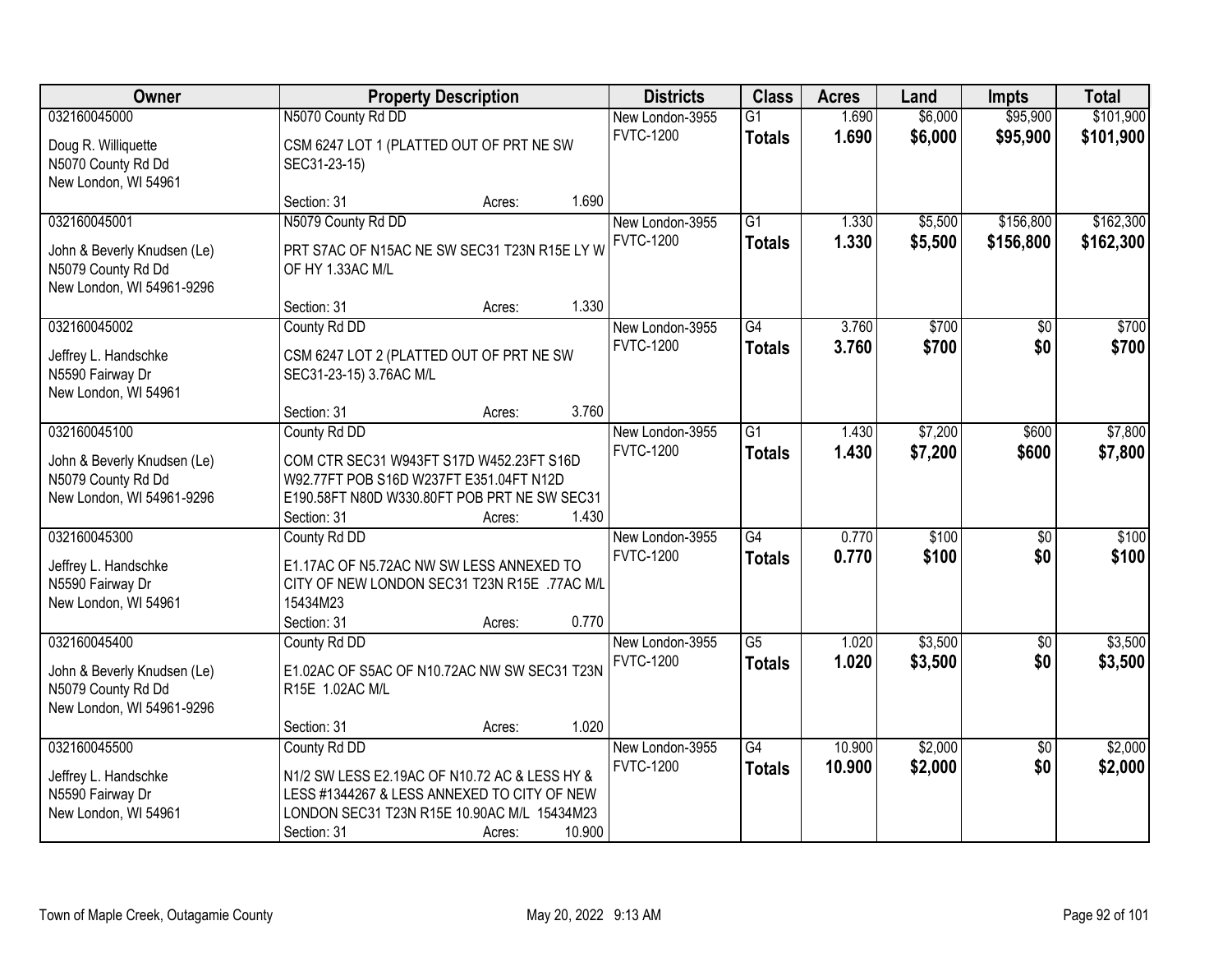| Owner                                                                                   |                                                                                                                                                                         | <b>Property Description</b> |        |                                     |                                                          | <b>Acres</b>                       | Land                                      | <b>Impts</b>                                   | <b>Total</b>                               |
|-----------------------------------------------------------------------------------------|-------------------------------------------------------------------------------------------------------------------------------------------------------------------------|-----------------------------|--------|-------------------------------------|----------------------------------------------------------|------------------------------------|-------------------------------------------|------------------------------------------------|--------------------------------------------|
| 032160045600<br>Jeffrey L. Handschke<br>N5590 Fairway Dr<br>New London, WI 54961        | County Rd DD<br>PRT SW SW LY E OF RR LESS 199D 448, HY, CSM<br>3838 SEC31 T23N R15E 20.61AC M/L 15434M23                                                                |                             |        | New London-3955<br><b>FVTC-1200</b> | G4<br>G <sub>5</sub><br><b>Totals</b>                    | 19.470<br>1.140<br>20.610          | \$3,500<br>\$1,000<br>\$4,500             | $\overline{50}$<br>\$0<br>\$0                  | \$3,500<br>\$1,000<br>\$4,500              |
|                                                                                         | Section: 31                                                                                                                                                             | Acres:                      | 20.610 |                                     |                                                          |                                    |                                           |                                                |                                            |
| 032160045800<br>Jeffrey L. Handschke<br>N5590 Fairway Dr<br>New London, WI 54961        | County Rd DD<br>CSM 3422 LOT 3 LESS ANNEXED TO CITY OF NEW<br>LONDON (PLATTED OUT OF PRT SW SW & PRT E1/2<br>SW SEC31-23-15) 30.42AC M/L 15434M23<br>Section: 31        | Acres:                      | 30.420 | New London-3955<br><b>FVTC-1200</b> | $\overline{G4}$<br>G <sub>5</sub><br>G7<br><b>Totals</b> | 25.420<br>3.000<br>2.000<br>30.420 | \$4,700<br>\$2,000<br>\$8,800<br>\$15,500 | $\overline{30}$<br>\$0<br>\$13,800<br>\$13,800 | \$4,700<br>\$2,000<br>\$22,600<br>\$29,300 |
| 032160045801                                                                            |                                                                                                                                                                         |                             |        | New London-3955                     | $\overline{\text{X2}}$                                   | 1.000                              | $\overline{50}$                           | $\overline{50}$                                | $\overline{30}$                            |
| State of Wisc Dept Transportn<br>944 Vanderperren Way<br>Green Bay, WI 54304            | ABANDONED RR RUNNING THROUGH W1/2 SW<br>SEC31 T23N R15E 1AC M/L 13613M48<br>Section:                                                                                    | Acres:                      | 1.000  | <b>FVTC-1200</b>                    | <b>Totals</b>                                            | 1.000                              | \$0                                       | \$0                                            | \$0                                        |
| 032160046000                                                                            | N5053 Hintzke Rd                                                                                                                                                        |                             |        | New London-3955                     | G1                                                       | 2.000                              | \$10,800                                  | \$121,100                                      | \$131,900                                  |
| Ronda L. Williams<br>N5053 Hintzke Rd<br>New London, WI 54961                           | CSM 5704 LOT 1 (PLATTED OUT OF PRT NE SE<br>SEC31-23-15) 7.44AC M/L                                                                                                     |                             |        | <b>FVTC-1200</b>                    | G <sub>5</sub><br><b>Totals</b>                          | 5.440<br>7.440                     | \$3,600<br>\$14,400                       | \$0<br>\$121,100                               | \$3,600<br>\$135,500                       |
|                                                                                         | Section: 31                                                                                                                                                             | Acres:                      | 7.440  |                                     |                                                          |                                    |                                           |                                                |                                            |
| 032160046201<br>Wisconsin Electric Power Co<br>231 W Michigan St<br>Milwaukee, WI 53203 | W10624 Spurr Rd<br>W300FT OF E500FT OF S333FT SW SE SEC31 T23N<br>R15E 2.90AC M/L 838R103<br>Section: 31                                                                | Acres:                      | 2.900  | New London-3955<br><b>FVTC-1200</b> | $\overline{X4}$<br><b>Totals</b>                         | 2.900<br>2.900                     | $\overline{50}$<br>\$0                    | $\overline{30}$<br>\$0                         | $\overline{\$0}$<br>\$0                    |
| 032160046202                                                                            | W10606 Spurr Rd                                                                                                                                                         |                             |        | New London-3955                     | $\overline{G1}$                                          | 2.390                              | \$8,000                                   | \$152,700                                      | \$160,700                                  |
| Robert I. Allen<br>W10606 Spurr Rd<br>New London, WI 54961                              | S498FT OF E200FT SW SE SEC31 T23N R15E                                                                                                                                  |                             |        | <b>FVTC-1200</b>                    | <b>Totals</b>                                            | 2.390                              | \$8,000                                   | \$152,700                                      | \$160,700                                  |
|                                                                                         | Section: 31                                                                                                                                                             | Acres:                      | 2.390  |                                     |                                                          |                                    |                                           |                                                |                                            |
| 032160046301<br>Tim Schubert<br>W10562 Spurr Rd<br>New London, WI 54961                 | W10562 Spurr Rd<br>BEG SE COR SEC31 W978.2FT N920 FT E260FT<br>S533.5FT E90FT S93.8 FT E635.6FT S292.7FT TO<br>POB PRT SE SE SEC31 T23N R15E 10.53AC M/L<br>Section: 31 | Acres:                      | 10.530 | New London-3955<br><b>FVTC-1200</b> | $\overline{G1}$<br>G <sub>5</sub><br><b>Totals</b>       | 3.000<br>7.530<br>10.530           | \$9,600<br>\$5,000<br>\$14,600            | \$86,100<br>\$0<br>\$86,100                    | \$95,700<br>\$5,000<br>\$100,700           |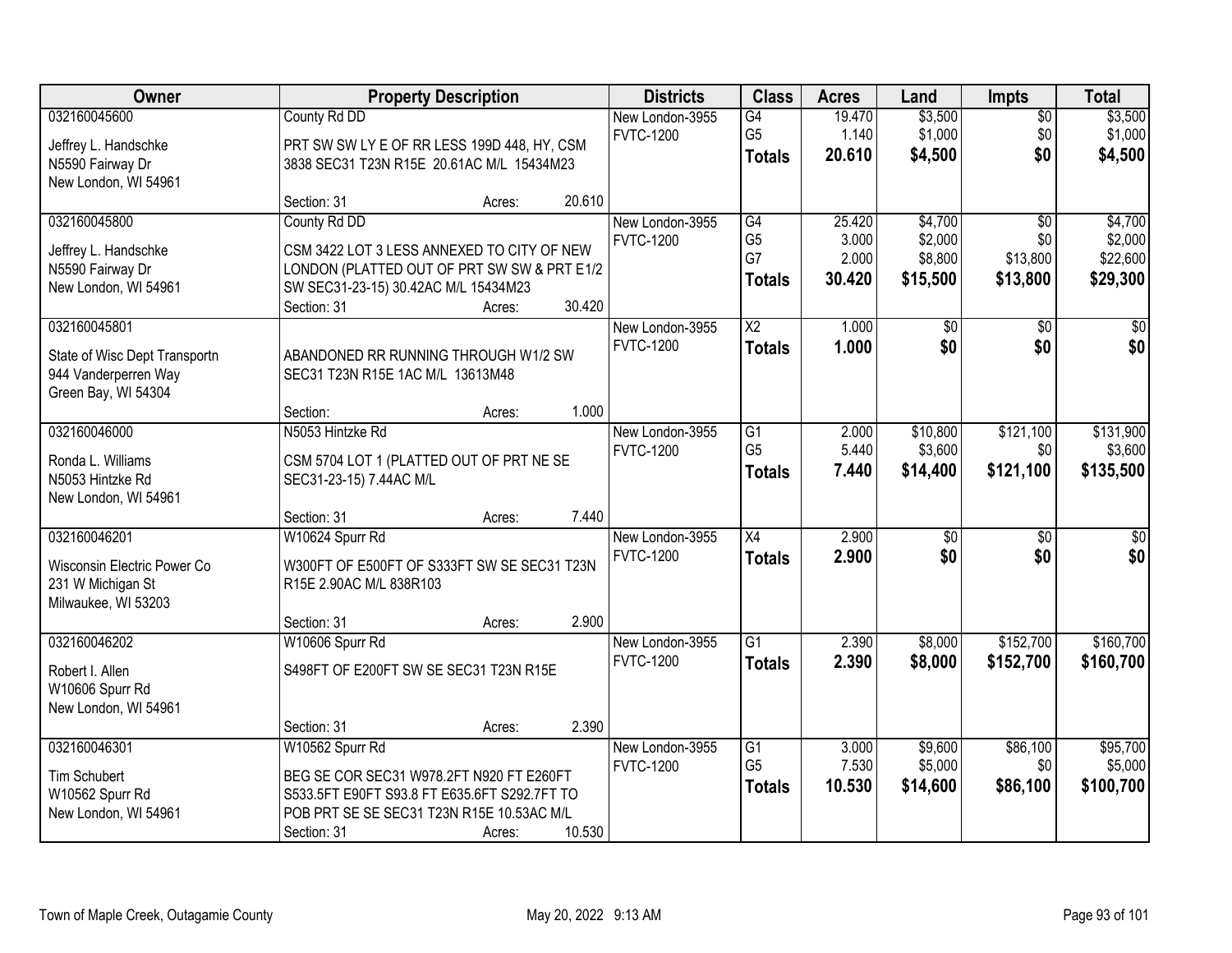| Owner                               | <b>Property Description</b>                  | <b>Districts</b> | <b>Class</b> | <b>Acres</b>     | Land            | Impts  | <b>Total</b>    |                 |                 |
|-------------------------------------|----------------------------------------------|------------------|--------------|------------------|-----------------|--------|-----------------|-----------------|-----------------|
| 032160046302                        | W10484 Spurr Rd                              |                  |              | New London-3955  | X4              | 7.410  | $\overline{50}$ | $\overline{30}$ | $\overline{50}$ |
| Wisconsin Electric Power Co         | COM SE COR SEC31 N292.70FT TO POB N450FT     |                  |              | <b>FVTC-1200</b> | <b>Totals</b>   | 7.410  | \$0             | \$0             | \$0             |
| 231 W Michigan St                   | W737.90FT S356.29FT E90FT S93.80FT E635.60FT |                  |              |                  |                 |        |                 |                 |                 |
| Milwaukee, WI 53203                 | TO POB PRT SE SE SEC31 T23N R15E 7.41AC M/L  |                  |              |                  |                 |        |                 |                 |                 |
|                                     | Section: 31                                  | Acres:           | 7.410        |                  |                 |        |                 |                 |                 |
| 032160046401                        | N5246 Pribbernow Rd                          |                  |              | New London-3955  | $\overline{G1}$ | 2.000  | \$12,000        | \$147,900       | \$159,900       |
|                                     | Lot 1, CSM 7166                              |                  |              | <b>FVTC-1200</b> | <b>Totals</b>   | 2.000  | \$12,000        | \$147,900       | \$159,900       |
| Jason Munson<br>N5246 Pribbernow Rd |                                              |                  |              |                  |                 |        |                 |                 |                 |
| New London, WI 54961                |                                              |                  |              |                  |                 |        |                 |                 |                 |
|                                     | Section: 32                                  | Acres:           | 2.000        |                  |                 |        |                 |                 |                 |
| 032160046402                        |                                              |                  |              | New London-3955  | 5M              | 2.500  | \$3,500         | $\overline{50}$ | \$3,500         |
|                                     |                                              |                  |              | <b>FVTC-1200</b> | G4              | 28.600 | \$5,100         | \$0             | \$5,100         |
| Golden Hill Vue Farm, Inc           | Lot 2, CSM 7166                              |                  |              |                  | G <sub>5</sub>  | 4.520  | \$4,900         | \$0             | \$4,900         |
| N5499 County Rd A                   |                                              |                  |              |                  | G7              | 1.000  | \$5,500         | \$6,700         | \$12,200        |
| New London, WI 54961                |                                              |                  |              |                  | <b>Totals</b>   | 36.620 | \$19,000        | \$6,700         | \$25,700        |
|                                     | Section: 32                                  | Acres:           | 36.620       |                  |                 |        |                 |                 |                 |
| 032160046500                        | N5296 Pribbernow Rd                          |                  |              | New London-3955  | $\overline{G1}$ | 1.250  | \$6,000         | \$95,500        | \$101,500       |
| Sandra K. Ernst                     | N14.15RDS OF W14.15RDS NE NE SEC32 T23N R15E |                  |              | <b>FVTC-1200</b> | <b>Totals</b>   | 1.250  | \$6,000         | \$95,500        | \$101,500       |
| N5296 Pribbernow Rd                 | 1.25AC M/L 5792M23                           |                  |              |                  |                 |        |                 |                 |                 |
| New London, WI 54961                |                                              |                  |              |                  |                 |        |                 |                 |                 |
|                                     | Section: 32                                  | Acres:           | 1.250        |                  |                 |        |                 |                 |                 |
| 032160046600                        | Pribbernow Rd                                |                  |              | New London-3955  | $\overline{G4}$ | 37.500 | \$6,500         | $\overline{50}$ | \$6,500         |
| Dalton A. Korth                     | NW NE LESS HY LESS S300.42FT OF N846.66FT OF |                  |              | <b>FVTC-1200</b> | G <sub>5</sub>  | 0.500  | \$100           | \$0             | \$100           |
| W10340 County Rd W                  | E290FT SEC32 T23N R15E 38AC M/L 12110M52     |                  |              |                  | <b>Totals</b>   | 38.000 | \$6,600         | \$0             | \$6,600         |
| New London, WI 54961                |                                              |                  |              |                  |                 |        |                 |                 |                 |
|                                     | Section: 32                                  | Acres:           | 38.000       |                  |                 |        |                 |                 |                 |
| 032160046601                        | N5249 E Pribbernow Rd                        |                  |              | New London-3955  | $\overline{G1}$ | 2.000  | \$12,000        | \$133,100       | \$145,100       |
|                                     |                                              |                  |              | <b>FVTC-1200</b> | <b>Totals</b>   | 2.000  | \$12,000        | \$133,100       | \$145,100       |
| Peter D. Mroczynski                 | S300.42FT OF N846.66FT OF E290 FT NW NE LESS |                  |              |                  |                 |        |                 |                 |                 |
| N5249 Pribbernow Rd                 | HY SEC32 T23N R15E 2AC M/L 14470M58          |                  |              |                  |                 |        |                 |                 |                 |
| New London, WI 54961                |                                              |                  |              |                  |                 |        |                 |                 |                 |
|                                     | Section: 32                                  | Acres:           | 2.000        |                  |                 |        |                 |                 |                 |
| 032160046700                        | Pribbernow Rd                                |                  |              | New London-3955  | G4              | 33.000 | \$5,700         | $\overline{50}$ | \$5,700         |
| Dalton A. Korth                     | SW NE SEC32 T23N R15E 40AC M/L 12110M52      |                  |              | <b>FVTC-1200</b> | G <sub>5</sub>  | 7.000  | \$4,200         | \$0             | \$4,200         |
| W10340 County Rd W                  |                                              |                  |              |                  | <b>Totals</b>   | 40.000 | \$9,900         | \$0             | \$9,900         |
| New London, WI 54961                |                                              |                  |              |                  |                 |        |                 |                 |                 |
|                                     | Section: 32                                  | Acres:           | 40.000       |                  |                 |        |                 |                 |                 |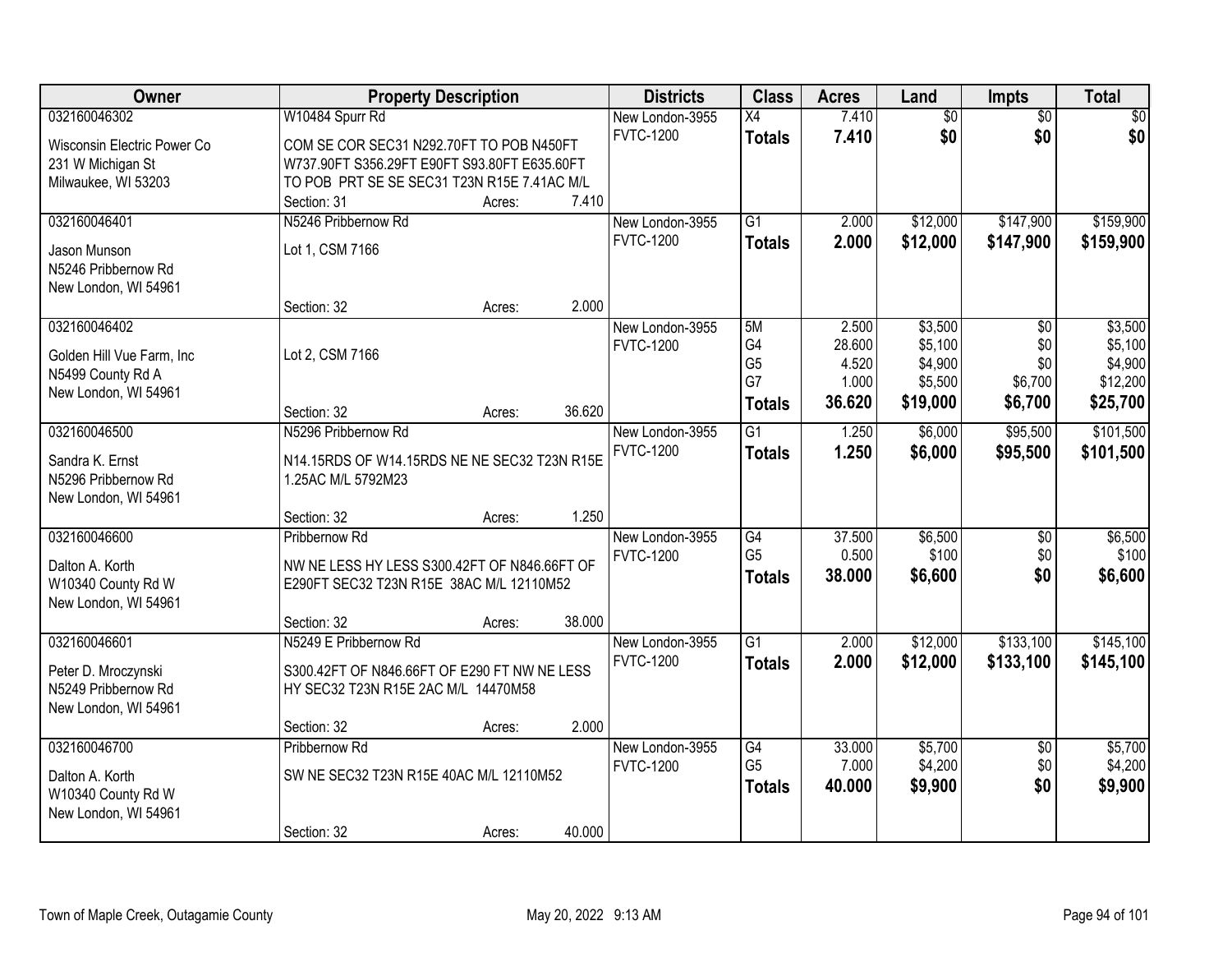| Owner                     |                                             | <b>Property Description</b> |        | <b>Districts</b> | <b>Class</b>    | <b>Acres</b> | Land     | <b>Impts</b>    | <b>Total</b> |
|---------------------------|---------------------------------------------|-----------------------------|--------|------------------|-----------------|--------------|----------|-----------------|--------------|
| 032160046800              | Pribbernow Rd                               |                             |        | New London-3955  | 5M              | 6.000        | \$7,700  | $\overline{50}$ | \$7,700      |
| Golden Hill Vue Farm, Inc | SE NE SEC32 T23N R15E 40AC M/L              |                             |        | <b>FVTC-1200</b> | G4              | 29.000       | \$5,300  | \$0             | \$5,300      |
| N5499 County Rd A         |                                             |                             |        |                  | G <sub>5</sub>  | 5.000        | \$2,800  | \$0             | \$2,800      |
| New London, WI 54961      |                                             |                             |        |                  | <b>Totals</b>   | 40,000       | \$15,800 | \$0             | \$15,800     |
|                           | Section: 32                                 | Acres:                      | 40.000 |                  |                 |              |          |                 |              |
| 032160046900              | County Rd W                                 |                             |        | New London-3955  | G4              | 34.000       | \$6,000  | $\overline{50}$ | \$6,000      |
| Kevin G. Korth            | NE NW LESS HY, CSM 605 SEC32 T23N R15E      |                             |        | <b>FVTC-1200</b> | G <sub>5</sub>  | 0.450        | \$100    | \$0             | \$100        |
| W10340 Cty Rd W           | 34.45AC M/L 14916M1                         |                             |        |                  | <b>Totals</b>   | 34.450       | \$6,100  | \$0             | \$6,100      |
| New London, WI 54961      |                                             |                             |        |                  |                 |              |          |                 |              |
|                           | Section: 32                                 | Acres:                      | 34.450 |                  |                 |              |          |                 |              |
| 032160046901              | W10357 County Rd W                          |                             |        | New London-3955  | $\overline{G1}$ | 5.000        | \$13,800 | \$161,400       | \$175,200    |
| Heather & Mark Braun      | LOT 1 CSM 605                               |                             |        | <b>FVTC-1200</b> | <b>Totals</b>   | 5.000        | \$13,800 | \$161,400       | \$175,200    |
| W10357 County Rd W        |                                             |                             |        |                  |                 |              |          |                 |              |
| New London, WI 54961      |                                             |                             |        |                  |                 |              |          |                 |              |
|                           | Section: 32                                 | Acres:                      | 5.000  |                  |                 |              |          |                 |              |
| 032160047000              | W10453 County Rd W                          |                             |        | New London-3955  | $\overline{G1}$ | 4.770        | \$12,000 | \$151,000       | \$163,000    |
| Amy B. Jorgenson          | CSM 3434 LOT 1 (PLATTED OUT OF PRT NW NW    |                             |        | <b>FVTC-1200</b> | <b>Totals</b>   | 4.770        | \$12,000 | \$151,000       | \$163,000    |
| W10453 County Rd W        | SEC32-23-15) 4.77AC M/L                     |                             |        |                  |                 |              |          |                 |              |
| New London, WI 54961      |                                             |                             |        |                  |                 |              |          |                 |              |
|                           | Section: 32                                 | Acres:                      | 4.770  |                  |                 |              |          |                 |              |
| 032160047001              | <b>Hintzke Rd</b>                           |                             |        | New London-3955  | $\overline{G4}$ | 34.000       | \$6,300  | $\overline{50}$ | \$6,300      |
| Dalton A. Korth           | CSM 3434 LOT 2 (PLATTED OUT OF PRT W1/2 NW  |                             |        | <b>FVTC-1200</b> | G <sub>5</sub>  | 2.620        | \$1,900  | \$0             | \$1,900      |
| N5499 County Rd W         | SEC32-23-15) 36.62AC M/L                    | #1927338 & #1958138         |        |                  | <b>Totals</b>   | 36.620       | \$8,200  | \$0             | \$8,200      |
| New London, WI 54961      |                                             |                             |        |                  |                 |              |          |                 |              |
|                           | Section: 32                                 | Acres:                      | 36.620 |                  |                 |              |          |                 |              |
| 032160047100              | Hintzke Rd                                  |                             |        | New London-3955  | $\overline{G4}$ | 36.620       | \$6,800  | $\sqrt{$0}$     | \$6,800      |
| Michael K Korth Rev Trst  | LOT 3 CSM 3434                              |                             |        | <b>FVTC-1200</b> | <b>Totals</b>   | 36.620       | \$6,800  | \$0             | \$6,800      |
| N5539 County Rd W         |                                             |                             |        |                  |                 |              |          |                 |              |
| New London, WI 54961      |                                             |                             |        |                  |                 |              |          |                 |              |
|                           | Section: 32                                 | Acres:                      | 36.620 |                  |                 |              |          |                 |              |
| 032160047200              | Spurr Rd                                    |                             |        | New London-3955  | G4              | 28.000       | \$5,100  | $\overline{30}$ | \$5,100      |
| Jay D & Judith Krake (Le) | SE NW LESS W10AC SEC32 T23N R15E 30AC M/L   |                             |        | <b>FVTC-1200</b> | G <sub>5</sub>  | 2.000        | \$1,300  | \$0             | \$1,300      |
| W9661 County Rd S         | 12789M57 & #1386224 & #1487336 & #1557654 & |                             |        |                  | <b>Totals</b>   | 30.000       | \$6,400  | \$0             | \$6,400      |
| New London, WI 54961      | #1840035 & #1840036                         |                             |        |                  |                 |              |          |                 |              |
|                           | Section: 32                                 | Acres:                      | 30.000 |                  |                 |              |          |                 |              |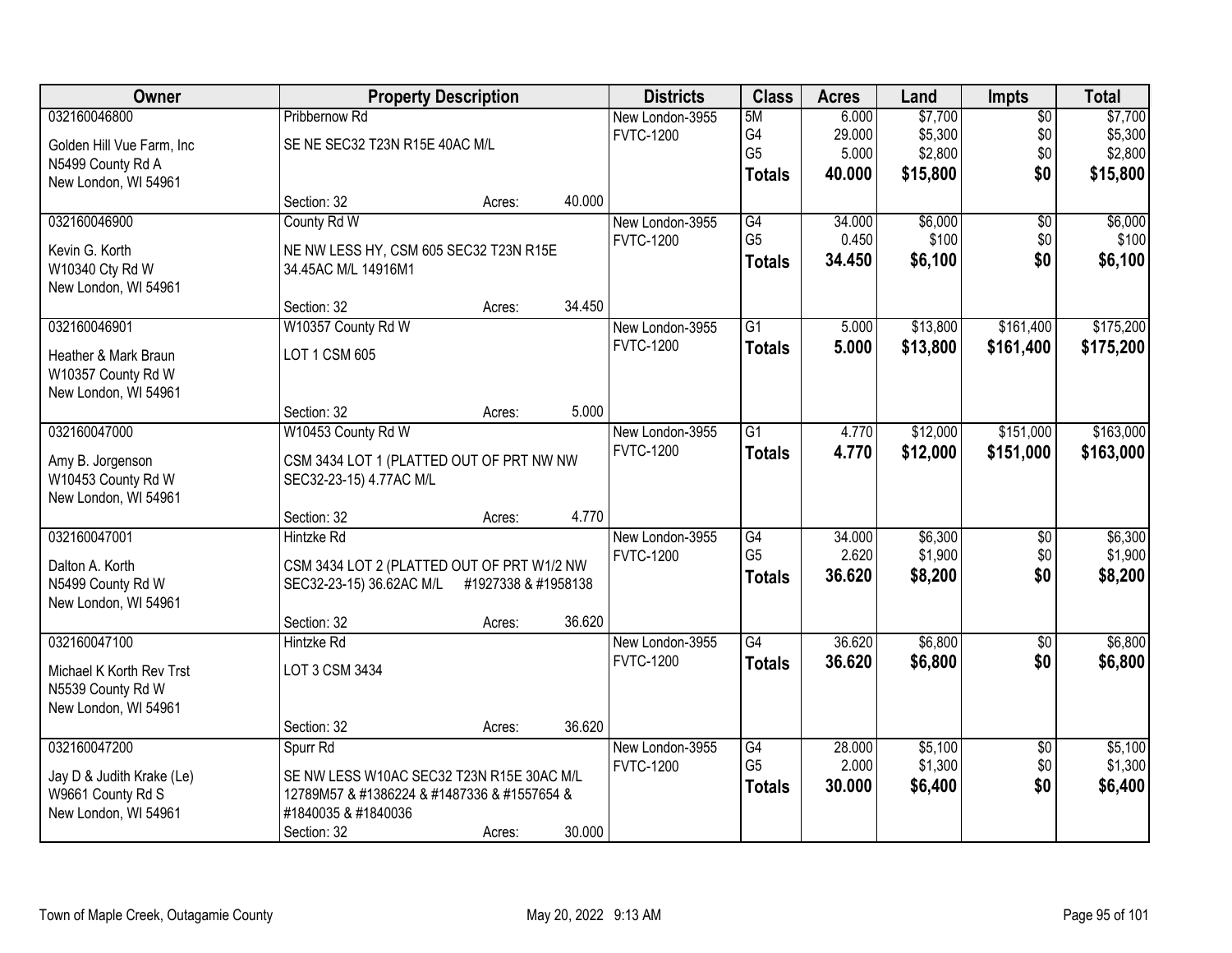| Owner                     |                                              | <b>Property Description</b> |        | <b>Districts</b> | <b>Class</b>    | <b>Acres</b> | Land     | <b>Impts</b>    | <b>Total</b> |
|---------------------------|----------------------------------------------|-----------------------------|--------|------------------|-----------------|--------------|----------|-----------------|--------------|
| 032160047201              | Spurr Rd                                     |                             |        | New London-3955  | $\overline{G4}$ | 33.000       | \$6,000  | \$0             | \$6,000      |
| Dalton A. Korth           | CSM 5981 LOT 2 (PLATTED OUT OF PRT SE NW &   |                             |        | <b>FVTC-1200</b> | G <sub>5</sub>  | 2.060        | \$200    | \$0             | \$200        |
| W10340 County Rd W        | PRT NE SW SEC32-23 -15) 35.06AC M/L          |                             |        |                  | <b>Totals</b>   | 35.060       | \$6,200  | \$0             | \$6,200      |
| New London, WI 54961      |                                              |                             |        |                  |                 |              |          |                 |              |
|                           | Section: 32                                  | Acres:                      | 35.060 |                  |                 |              |          |                 |              |
| 032160047300              | W10356 Spurr Rd                              |                             |        | New London-3955  | $\overline{G5}$ | 1.700        | \$700    | $\overline{50}$ | \$700        |
| <b>Tyler Ward</b>         | LOT 1 CSM 5981                               |                             |        | <b>FVTC-1200</b> | G7              | 2.000        | \$6,600  | \$188,100       | \$194,700    |
| W10356 Spurr Rd           |                                              |                             |        |                  | <b>Totals</b>   | 3.700        | \$7,300  | \$188,100       | \$195,400    |
| New London, WI 54961      |                                              |                             |        |                  |                 |              |          |                 |              |
|                           | Section: 32                                  | Acres:                      | 3.700  |                  |                 |              |          |                 |              |
| 032160047301              | Spurr Rd                                     |                             |        | New London-3955  | $\overline{G4}$ | 10.000       | \$1,800  | \$0             | \$1,800      |
| Jay D & Judith Krake (Le) | E10AC NE SW SEC32 T23N R15E 10AC M/L         |                             |        | <b>FVTC-1200</b> | <b>Totals</b>   | 10.000       | \$1,800  | \$0             | \$1,800      |
| W9661 County Rd S         | 12789M57 & #1386224& #1487336 & #1557654 &   |                             |        |                  |                 |              |          |                 |              |
| New London, WI 54961      | #1840035 & #1840036                          |                             |        |                  |                 |              |          |                 |              |
|                           | Section: 32                                  | Acres:                      | 10.000 |                  |                 |              |          |                 |              |
| 032160047400              | N5064 Hintzke Rd                             |                             |        | New London-3955  | G2              | 1.000        | \$3,000  | \$118,500       | \$121,500    |
| Sharon Hintzke            | NW SW LESS BEG W1/4 COR SEC32 E442.67FT      |                             |        | <b>FVTC-1200</b> | G4              | 30.840       | \$5,500  | \$0             | \$5,500      |
| N4983 Snapping Turtle Ln  | S209.82FT W442.63FT N216FT TO POB SEC32 T23N |                             |        |                  | G <sub>5</sub>  | 5.000        | \$3,300  | \$0             | \$3,300      |
| New London, WI 54961      | R <sub>15E</sub>                             |                             |        |                  | G7              | 1.000        | \$3,300  | \$127,600       | \$130,900    |
|                           | Section: 32                                  | Acres:                      | 37.840 |                  | <b>Totals</b>   | 37.840       | \$15,100 | \$246,100       | \$261,200    |
| 032160047401              | N5086 Hintzke Rd                             |                             |        | New London-3955  | $\overline{G1}$ | 2.160        | \$4,800  | \$101,000       | \$105,800    |
| James Lee Hintzke         | BEG W1/4 COR SEC32 E442.67FT S209.82FT       |                             |        | <b>FVTC-1200</b> | <b>Totals</b>   | 2.160        | \$4,800  | \$101,000       | \$105,800    |
| N5086 Hintzke Rd          | W442.63FT N216FT TO POB PRT NW SW SEC32      |                             |        |                  |                 |              |          |                 |              |
| New London, WI 54961      | T23N R15E 2.16AC M/L 3229M2 & 9096M5         |                             |        |                  |                 |              |          |                 |              |
|                           | Section: 32                                  | Acres:                      | 2.160  |                  |                 |              |          |                 |              |
| 032160047600              | Spurr Rd                                     |                             |        | New London-3955  | G4              | 36.000       | \$6,600  | $\sqrt{$0}$     | \$6,600      |
| Kathryn Frederick (Le     | W38AC SW SW SEC32 T23N R15E                  |                             |        | <b>FVTC-1200</b> | G <sub>5</sub>  | 1.000        | \$900    | \$0             | \$900        |
| 809 W Cook St             |                                              |                             |        |                  | G7              | 1.000        | \$4,000  | \$17,900        | \$21,900     |
| New London, WI 54961      |                                              |                             |        |                  | <b>Totals</b>   | 38.000       | \$11,500 | \$17,900        | \$29,400     |
|                           | Section: 32                                  | Acres:                      | 38.000 |                  |                 |              |          |                 |              |
| 032160047701              | W10305 Spurr Rd                              |                             |        | New London-3955  | $\overline{G1}$ | 2.220        | \$10,000 | \$138,700       | \$148,700    |
| John J. Hintzke           | CSM 6048 LOT 1 (PLATTED OUT OF PRT SE SW     |                             |        | <b>FVTC-1200</b> | <b>Totals</b>   | 2.220        | \$10,000 | \$138,700       | \$148,700    |
| W10305 Spurr Rd           | SEC32-23-15) 2.22AC M/L                      |                             |        |                  |                 |              |          |                 |              |
| New London, WI 54961      |                                              |                             |        |                  |                 |              |          |                 |              |
|                           | Section: 32                                  | Acres:                      | 2.220  |                  |                 |              |          |                 |              |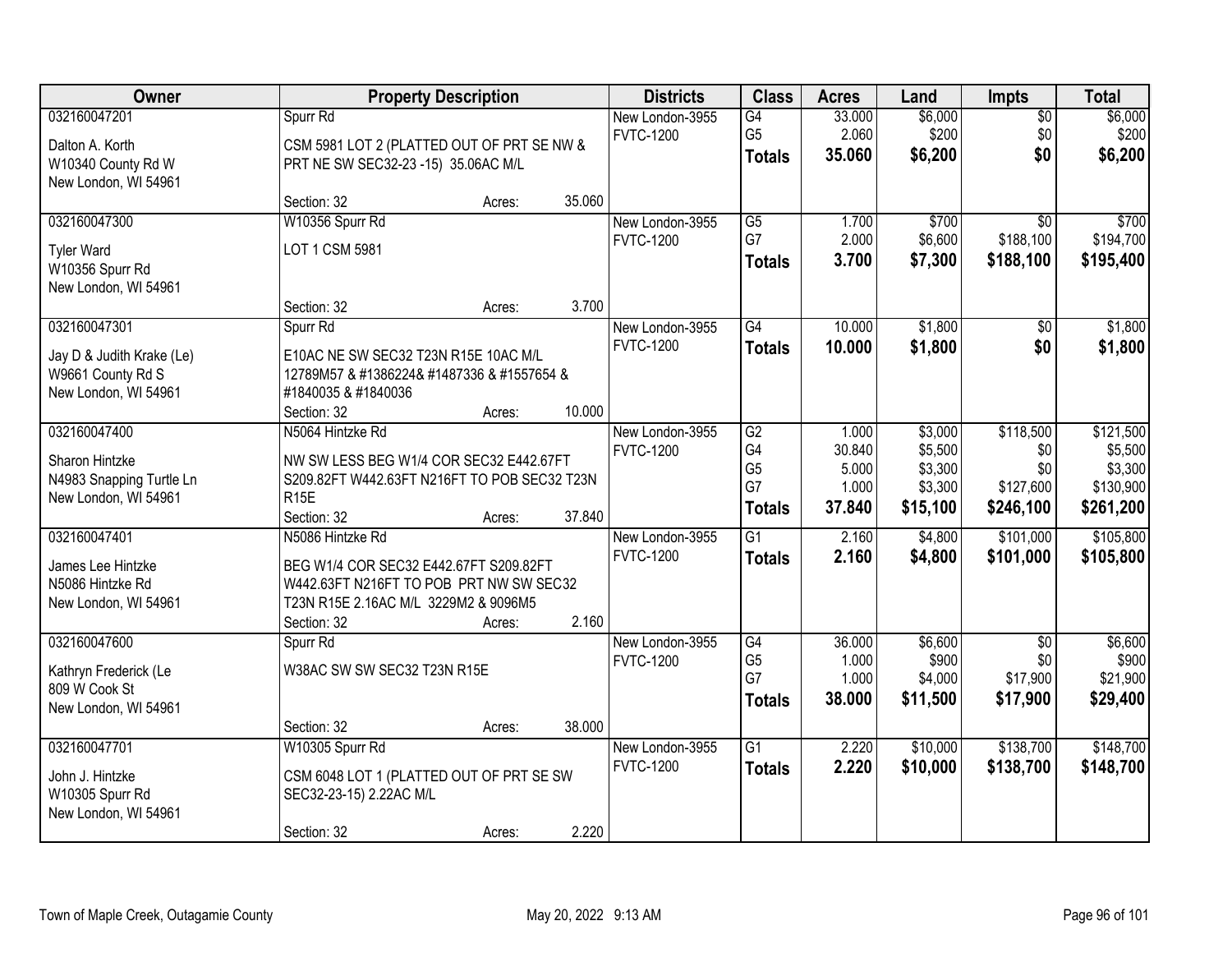| Owner                    |                                              | <b>Property Description</b>             |        | <b>Districts</b>                    | <b>Class</b>    | <b>Acres</b> | Land     | <b>Impts</b>    | <b>Total</b> |
|--------------------------|----------------------------------------------|-----------------------------------------|--------|-------------------------------------|-----------------|--------------|----------|-----------------|--------------|
| 032160047702             | Spurr Rd                                     |                                         |        | New London-3955                     | $\overline{G4}$ | 4.400        | \$700    | $\overline{50}$ | \$700        |
| Sharon Hintzke           | LOT 1 CSM 5883 LESS CSM 6048 AND CSM 7433    |                                         |        | <b>FVTC-1200</b>                    | G <sub>5</sub>  | 7.690        | \$6,900  | \$0             | \$6,900      |
| N4983 Snapping Turtle Ln |                                              |                                         |        |                                     | <b>Totals</b>   | 12.090       | \$7,600  | \$0             | \$7,600      |
| New London, WI 54961     |                                              |                                         |        |                                     |                 |              |          |                 |              |
|                          | Section: 32                                  | Acres:                                  | 12.090 |                                     |                 |              |          |                 |              |
| 032160047703             | N4983 Snapping Turtle Ln                     |                                         |        | New London-3955                     | $\overline{G1}$ | 1.000        | \$8,800  | \$110,000       | \$118,800    |
| Sharon Hintzke           | LOT 1 CSM 7433                               |                                         |        | <b>FVTC-1200</b>                    | G4              | 1.390        | \$200    | \$0             | \$200        |
| N4983 Snapping Turtle Ln |                                              |                                         |        |                                     | Totals          | 2.390        | \$9,000  | \$110,000       | \$119,000    |
| New London, WI 54961     |                                              |                                         |        |                                     |                 |              |          |                 |              |
|                          | Section: 32                                  | Acres:                                  | 2.390  |                                     |                 |              |          |                 |              |
| 032160047704             | N4961 Snapping Turtle Ln                     |                                         |        | New London-3955                     | $\overline{G1}$ | 5.000        | \$12,000 | \$122,900       | \$134,900    |
| Jason C. Hintzke         | LOT 2 CSM 7433                               |                                         |        | <b>FVTC-1200</b>                    | G4              | 12.210       | \$2,300  | \$0             | \$2,300      |
| N4961 Snapping Turtle Ln |                                              |                                         |        |                                     | Totals          | 17.210       | \$14,300 | \$122,900       | \$137,200    |
| New London, WI 54961     |                                              |                                         |        |                                     |                 |              |          |                 |              |
|                          | Section: 32                                  | Acres:                                  | 17.210 |                                     |                 |              |          |                 |              |
| 032160047800             | Spurr Rd                                     |                                         |        | New London-3955<br><b>FVTC-1200</b> | $\overline{G6}$ | 3.000        | \$10,800 | $\sqrt[6]{3}$   | \$10,800     |
| Kathryn Frederick (Le    |                                              | PRT SE SW LY S OF RIVER SEC32 T23N R15E |        |                                     | <b>Totals</b>   | 3.000        | \$10,800 | \$0             | \$10,800     |
| 809 W Cook St            |                                              |                                         |        |                                     |                 |              |          |                 |              |
| New London, WI 54961     |                                              |                                         |        |                                     |                 |              |          |                 |              |
|                          | Section: 32                                  | Acres:                                  | 3.000  |                                     |                 |              |          |                 |              |
| 032160047900             | W10140 Spurr Rd                              |                                         |        | New London-3955                     | $\overline{G1}$ | 3.000        | \$12,000 | \$311,100       | \$323,100    |
| Patrick R. Williams      | CSM 3600 LOT 3 (PLATTED OUT OF PRT E1/2 SE   |                                         |        | <b>FVTC-1200</b>                    | G4              | 21.650       | \$4,000  | \$0             | \$4,000      |
| W10140 Spurr Rd          | SEC32-23-15) 29.55AC M/L                     |                                         |        |                                     | G <sub>5</sub>  | 4.900        | \$4,400  | \$0             | \$4,400      |
| New London, WI 54961     |                                              |                                         |        |                                     | <b>Totals</b>   | 29.550       | \$20,400 | \$311,100       | \$331,500    |
|                          | Section: 32                                  | Acres:                                  | 29.550 |                                     |                 |              |          |                 |              |
| 032160047901             | Spurr Rd                                     |                                         |        | New London-3955                     | $\overline{G6}$ | 3.140        | \$6,800  | \$0             | \$6,800      |
| Patrick R. Williams      | CSM 3600 LOT 2 (PLATTED OUT OF PRT E1/2 SE   |                                         |        | <b>FVTC-1200</b>                    | <b>Totals</b>   | 3.140        | \$6,800  | \$0             | \$6,800      |
| W10140 Spurr Rd          | SEC32-23-15) 3.14AC M/L                      |                                         |        |                                     |                 |              |          |                 |              |
| New London, WI 54961     |                                              |                                         |        |                                     |                 |              |          |                 |              |
|                          | Section: 32                                  | Acres:                                  | 3.140  |                                     |                 |              |          |                 |              |
| 032160047902             | W10118 Spurr Rd                              |                                         |        | New London-3955                     | $\overline{G1}$ | 1.400        | \$8,000  | \$48,100        | \$56,100     |
| Patrick R. Williams      | COM NE COR SE SEC32 S902.13FT W189.47FT      |                                         |        | <b>FVTC-1200</b>                    | <b>Totals</b>   | 1.400        | \$8,000  | \$48,100        | \$56,100     |
| W10140 Spurr Rd          | S338.84FT ELY 185FT N300FT M/L TO POB PRT NE |                                         |        |                                     |                 |              |          |                 |              |
| New London, WI 54961     | SE SEC32 T23N R15E 1.40AC M/L                |                                         |        |                                     |                 |              |          |                 |              |
|                          | Section: 32                                  | Acres:                                  | 1.400  |                                     |                 |              |          |                 |              |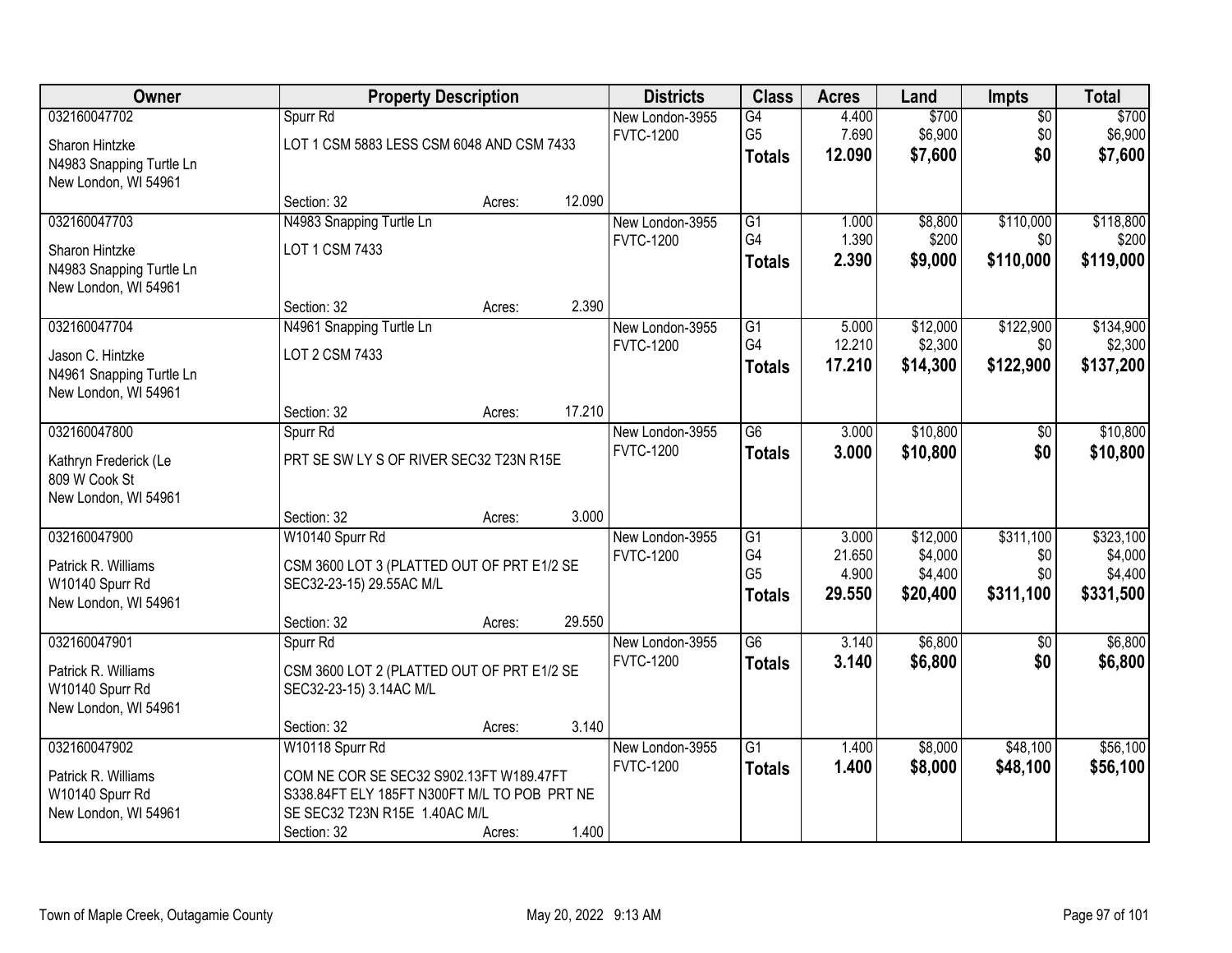| Owner                      |                                                 | <b>Property Description</b> |        | <b>Districts</b> | <b>Class</b>           | <b>Acres</b> | Land        | <b>Impts</b>    | <b>Total</b> |
|----------------------------|-------------------------------------------------|-----------------------------|--------|------------------|------------------------|--------------|-------------|-----------------|--------------|
| 032160048000               | Spurr Rd                                        |                             |        | New London-3955  | G4                     | 30.000       | \$5,600     | \$0             | \$5,600      |
| John D. Helgeson           | NW SE LESS LY S OF SPURR RD SEC32 T23N R15E     |                             |        | <b>FVTC-1200</b> | G <sub>5</sub>         | 0.700        | \$100       | \$0             | \$100        |
| 2024 Pershing Rd Bx69      | 30.70AC M/L                                     |                             |        |                  | <b>Totals</b>          | 30.700       | \$5,700     | \$0             | \$5,700      |
| New London, WI 54961       |                                                 |                             |        |                  |                        |              |             |                 |              |
|                            | Section: 32                                     | Acres:                      | 30.700 |                  |                        |              |             |                 |              |
| 032160048100               | Spurr Rd                                        |                             |        | New London-3955  | G4                     | 27.000       | \$5,000     | $\overline{50}$ | \$5,000      |
| John D. Helgeson           | BEG S1/4 COR SEC32 N1579.65FT TO C/L SPURR RD   |                             |        | <b>FVTC-1200</b> | G <sub>5</sub>         | 2.490        | \$1,400     | \$0             | \$1,400      |
| 2024 Pershing Rd Po Box 69 | E1874.70FT TO C/L DITCH S4D E996.60FT E107.51FT |                             |        |                  | W <sub>6</sub>         | 44.000       | ( \$63,400) | \$0             | \$0          |
| New London, WI 54961       | S660.16FT W2083.71FT TO BEG PRT SE SEC32 T23N   |                             |        |                  | <b>Totals</b>          | 73.490       | \$6,400     | \$0             | \$6,400      |
|                            | Section: 32                                     | Acres:                      | 73.490 |                  |                        |              |             |                 |              |
| 032160048200               | W10121 Spurr Rd                                 |                             |        | New London-3955  | G1                     | 1.650        | \$8,000     | \$55,900        | \$63,900     |
| Patrick R. Williams        | CSM 3600 LOT 1 (PLATTED OUT OF PRT E1/2 SE      |                             |        | <b>FVTC-1200</b> | G <sub>5</sub>         | 5.000        | \$2,800     | \$0             | \$2,800      |
| W10140 Spurr Rd            | SEC32-23-15) 13.91AC M/L                        |                             |        |                  | G <sub>6</sub>         | 7.260        | \$26,100    | \$0             | \$26,100     |
| New London, WI 54961       |                                                 |                             |        |                  | <b>Totals</b>          | 13.910       | \$36,900    | \$55,900        | \$92,800     |
|                            | Section: 32                                     | Acres:                      | 13.910 |                  |                        |              |             |                 |              |
| 032160048300               | W9795 Hintz Rd                                  |                             |        | New London-3955  | G1                     | 2.000        | \$8,000     | \$4,600         | \$12,600     |
| Daryl L. Hintz             | PRT N36AC NE NE LY N OF EMBARRASS RIVER         |                             |        | <b>FVTC-1200</b> | G <sub>5</sub>         | 6.000        | \$3,300     | \$0             | \$3,300      |
| W4206 Lucy St              | SEC33 T23N R15E                                 |                             |        |                  | G <sub>6</sub>         | 10.000       | \$36,000    | \$0             | \$36,000     |
| Appleton, WI 54913         |                                                 |                             |        |                  | <b>Totals</b>          | 18.000       | \$47,300    | \$4,600         | \$51,900     |
|                            | Section: 33                                     | Acres:                      | 18.000 |                  |                        |              |             |                 |              |
| 032160048400               |                                                 |                             |        | New London-3955  | $\overline{G5}$        | 9.000        | \$5,000     | \$0             | \$5,000      |
| Dennis Biegaj              | PRT N36AC NE NE LY S OF EMBARRASS RIVER         |                             |        | <b>FVTC-1200</b> | G <sub>6</sub>         | 9.000        | \$32,400    | \$0             | \$32,400     |
| c/o Aetna Moving Co        | SEC33 T23N R15E 18AC M/L                        |                             |        |                  | <b>Totals</b>          | 18.000       | \$37,400    | \$0             | \$37,400     |
| PO Box 340406              |                                                 |                             |        |                  |                        |              |             |                 |              |
| Milwaukee, WI 53234        | Section: 33                                     | Acres:                      | 18.000 |                  |                        |              |             |                 |              |
| 032160048500               |                                                 |                             |        | New London-3955  | $\overline{\text{G5}}$ | 4.000        | \$3,600     | $\overline{50}$ | \$3,600      |
| Dennis Biegaj              | S4AC NE NE SEC33 T23N R15E 4AC M/L 11854M16     |                             |        | <b>FVTC-1200</b> | <b>Totals</b>          | 4.000        | \$3,600     | \$0             | \$3,600      |
| c/o Aetna Moving Co        |                                                 |                             |        |                  |                        |              |             |                 |              |
| PO Box 340406              |                                                 |                             |        |                  |                        |              |             |                 |              |
| Milwaukee, WI 53234        | Section: 33                                     | Acres:                      | 4.000  |                  |                        |              |             |                 |              |
| 032160048600               | W9811 Hintz Rd                                  |                             |        | New London-3955  | $\overline{G1}$        | 2.000        | \$16,000    | \$195,800       | \$211,800    |
| Tregg B. Fuerst            | LOT 1 CSM 6008                                  |                             |        | <b>FVTC-1200</b> | G4                     | 0.410        | \$100       | \$0             | \$100        |
| N5544 Fuerst Rd            |                                                 |                             |        |                  | <b>Totals</b>          | 2.410        | \$16,100    | \$195,800       | \$211,900    |
| New London, WI 54961       |                                                 |                             |        |                  |                        |              |             |                 |              |
|                            | Section: 33                                     | Acres:                      | 2.410  |                  |                        |              |             |                 |              |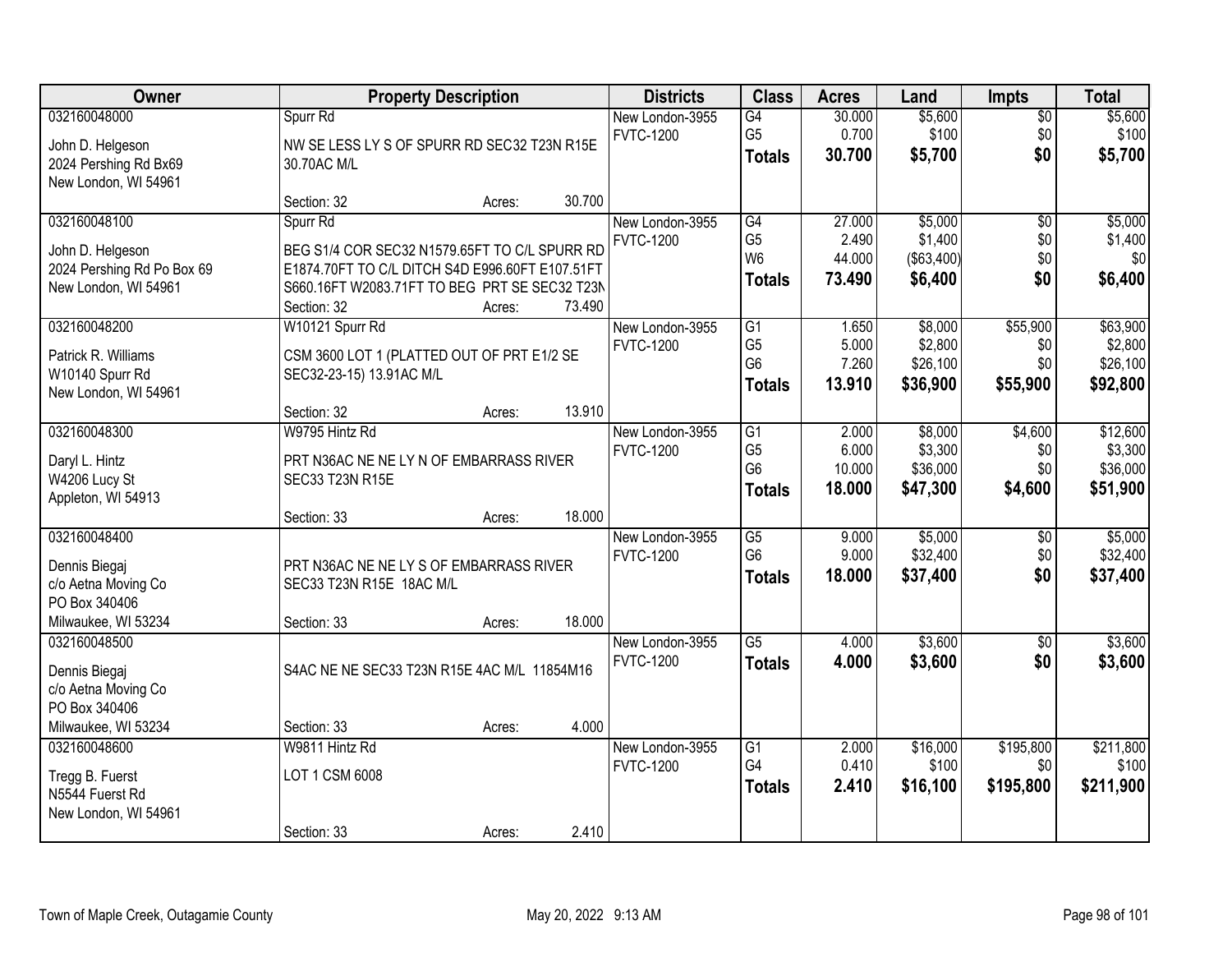| Owner                |                                        | <b>Property Description</b> |        | <b>Districts</b> | <b>Class</b>    | <b>Acres</b> | Land        | <b>Impts</b>    | <b>Total</b>    |
|----------------------|----------------------------------------|-----------------------------|--------|------------------|-----------------|--------------|-------------|-----------------|-----------------|
| 032160048601         | <b>Hintz Rd</b>                        |                             |        | New London-3955  | 5M              | 5.000        | \$9,000     | \$0             | \$9,000         |
| Tregg B. Fuerst      | LOT 2 CSM 6008                         |                             |        | <b>FVTC-1200</b> | G4              | 1.800        | \$300       | \$0             | \$300           |
| N5544 Fuerst Rd      |                                        |                             |        |                  | W8              | 23.000       | (\$41,400)  | \$0             | \$0             |
| New London, WI 54961 |                                        |                             |        |                  | <b>Totals</b>   | 29.800       | \$9,300     | \$0             | \$9,300         |
|                      | Section: 33                            | Acres:                      | 29.800 |                  |                 |              |             |                 |                 |
| 032160048602         | <b>Hintz Rd</b>                        |                             |        | New London-3955  | $\overline{G4}$ | 2.220        | \$300       | $\overline{50}$ | \$300           |
| Tregg B. Fuerst      | LOT 3 CSM 6008                         |                             |        | <b>FVTC-1200</b> | <b>Totals</b>   | 2.220        | \$300       | \$0             | \$300           |
| N5544 Fuerst Rd      |                                        |                             |        |                  |                 |              |             |                 |                 |
| New London, WI 54961 |                                        |                             |        |                  |                 |              |             |                 |                 |
|                      | Section: 33                            | Acres:                      | 2.220  |                  |                 |              |             |                 |                 |
| 032160048603         | <b>Hintz Rd</b>                        |                             |        | New London-3955  | G4              | 2.220        | \$300       | \$0             | \$300           |
| Tregg B. Fuerst      | LOT 4 CSM 6008                         |                             |        | <b>FVTC-1200</b> | <b>Totals</b>   | 2.220        | \$300       | \$0             | \$300           |
| N5544 Fuerst Rd      |                                        |                             |        |                  |                 |              |             |                 |                 |
| New London, WI 54961 |                                        |                             |        |                  |                 |              |             |                 |                 |
|                      | Section: 33                            | Acres:                      | 2.220  |                  |                 |              |             |                 |                 |
| 032160048700         | <b>Hintz Rd</b>                        |                             |        | New London-3955  | 5M              | 2.000        | \$2,600     | $\sqrt[6]{3}$   | \$2,600         |
| Tregg B. Fuerst      | W6AC NW NE SEC33 T23N R15E 6AC M/L     |                             |        | <b>FVTC-1200</b> | G4              | 2.000        | \$300       | \$0             | \$300           |
| N5544 Fuerst Rd      |                                        |                             |        |                  | G <sub>5</sub>  | 2.000        | \$1,000     | \$0             | \$1,000         |
| New London, WI 54961 |                                        |                             |        |                  | <b>Totals</b>   | 6.000        | \$3,900     | \$0             | \$3,900         |
|                      | Section: 33                            | Acres:                      | 6.000  |                  |                 |              |             |                 |                 |
| 032160048900         | W9941 Hintz Rd                         |                             |        | New London-3955  | $\overline{G4}$ | 35.000       | \$6,300     | $\overline{50}$ | \$6,300         |
| Tregg B. Fuerst      | NE NW SEC33 T23N R15E 40AC M/L         |                             |        | <b>FVTC-1200</b> | G <sub>5</sub>  | 3.000        | \$2,000     | \$0             | \$2,000         |
| N5544 Fuerst Rd      |                                        |                             |        |                  | G7              | 2.000        | \$5,500     | \$114,800       | \$120,300       |
| New London, WI 54961 |                                        |                             |        |                  | <b>Totals</b>   | 40.000       | \$13,800    | \$114,800       | \$128,600       |
|                      | Section: 33                            | Acres:                      | 40.000 |                  |                 |              |             |                 |                 |
| 032160049000         | County Rd W                            |                             |        | New London-3955  | 5M              | 2.000        | \$2,600     | $\overline{50}$ | \$2,600         |
| Scott J. Doucette    | NW NW SEC33 T23N R15E 40AC M/L 9393M31 |                             |        | <b>FVTC-1200</b> | G4              | 34.000       | \$5,800     | \$0             | \$5,800         |
| W10044 Hintz Rd      |                                        |                             |        |                  | G <sub>5</sub>  | 4.000        | \$1,800     | \$0             | \$1,800         |
| New London, WI 54961 |                                        |                             |        |                  | <b>Totals</b>   | 40.000       | \$10,200    | \$0             | \$10,200        |
|                      | Section: 33                            | Acres:                      | 40.000 |                  |                 |              |             |                 |                 |
| 032160049100         |                                        |                             |        | New London-3955  | W <sub>6</sub>  | 40.000       | (\$115,200) | $\overline{50}$ | $\overline{30}$ |
| Patrick R. Williams  | SW NW SEC33 T23N R15E                  |                             |        | <b>FVTC-1200</b> | <b>Totals</b>   | 40.000       | \$0         | \$0             | \$0             |
| W10140 Spurr Rd      |                                        |                             |        |                  |                 |              |             |                 |                 |
| New London, WI 54961 |                                        |                             |        |                  |                 |              |             |                 |                 |
|                      | Section: 33                            | Acres:                      | 40.000 |                  |                 |              |             |                 |                 |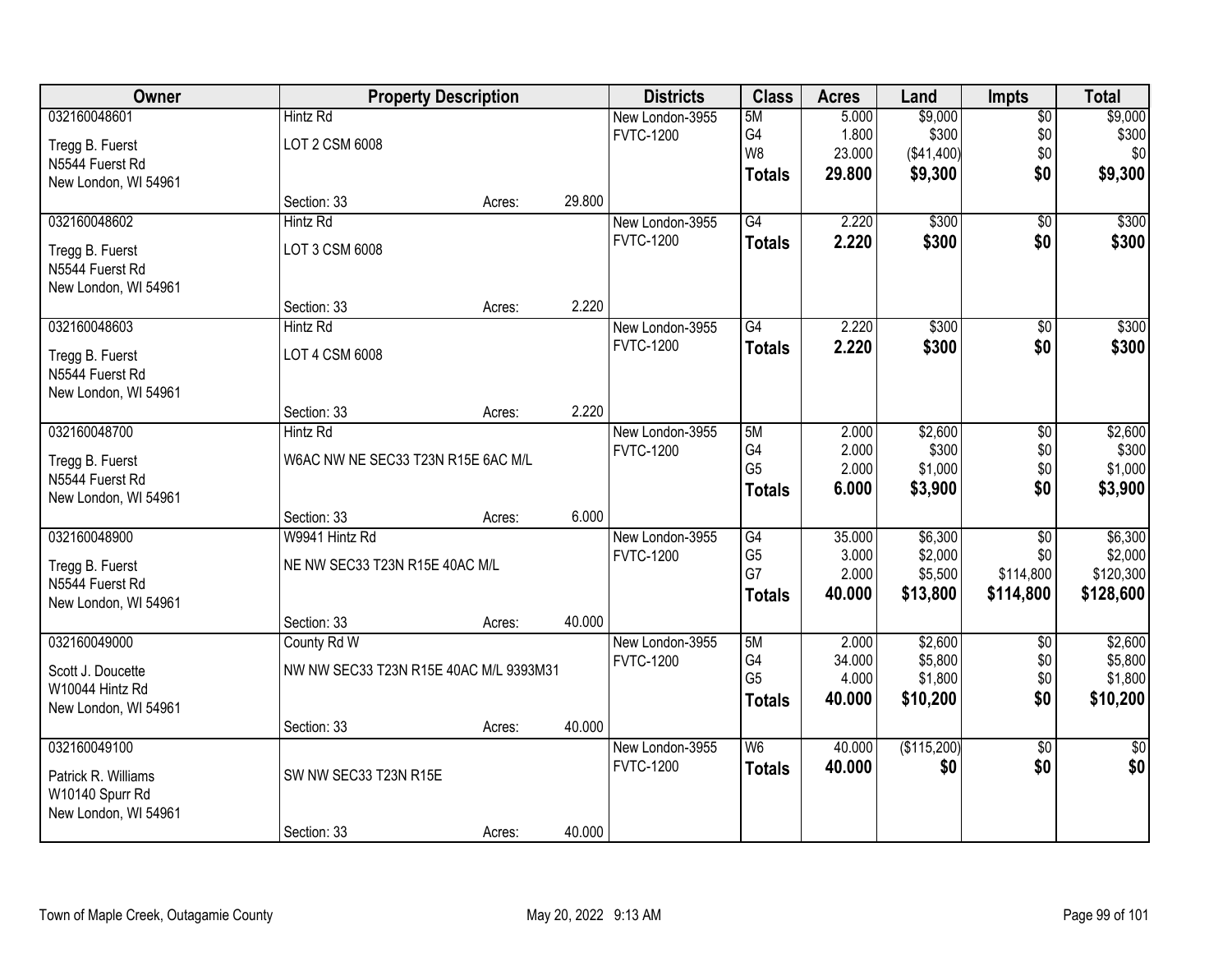| Owner                              |                                                                                            | <b>Property Description</b> |        | <b>Districts</b>                    | <b>Class</b>    | <b>Acres</b> | Land     | <b>Impts</b>    | <b>Total</b> |
|------------------------------------|--------------------------------------------------------------------------------------------|-----------------------------|--------|-------------------------------------|-----------------|--------------|----------|-----------------|--------------|
| 032160049200                       | <b>Hintz Rd</b>                                                                            |                             |        | New London-3955                     | 5M              | 9.000        | \$11,500 | $\overline{60}$ | \$11,500     |
| Tregg B. Fuerst                    | SE NW SEC33 T23N R15E 40AC M/L                                                             |                             |        | <b>FVTC-1200</b>                    | G4              | 22.000       | \$3,700  | \$0             | \$3,700      |
| N5544 Fuerst Rd                    |                                                                                            |                             |        |                                     | G <sub>5</sub>  | 9.000        | \$4,500  | \$0             | \$4,500      |
| New London, WI 54961               |                                                                                            |                             |        |                                     | <b>Totals</b>   | 40.000       | \$19,700 | \$0             | \$19,700     |
|                                    | Section: 33                                                                                | Acres:                      | 40.000 |                                     |                 |              |          |                 |              |
| 032160049300                       | N5012 Spurr Rd                                                                             |                             |        | New London-3955                     | G1              | 2.000        | \$14,000 | \$92,700        | \$106,700    |
| Patrick R. Williams                | NW SW SEC33 T23N R15E 40AC M/L                                                             |                             |        | <b>FVTC-1200</b>                    | G <sub>5</sub>  | 18.000       | \$10,700 | \$0             | \$10,700     |
| W10140 Spurr Rd                    |                                                                                            |                             |        |                                     | G <sub>6</sub>  | 20.000       | \$72,000 | \$0             | \$72,000     |
| New London, WI 54961               |                                                                                            |                             |        |                                     | <b>Totals</b>   | 40.000       | \$96,700 | \$92,700        | \$189,400    |
|                                    | Section: 33                                                                                | Acres:                      | 40.000 |                                     |                 |              |          |                 |              |
| 032160049400                       | Spurr Rd                                                                                   |                             |        | New London-3955                     | $\overline{G5}$ | 15.000       | \$8,300  | $\sqrt[6]{}$    | \$8,300      |
| Patrick R. Williams                | PRT SW SW LY N & W OF RIVER SEC33 T23N R15E                                                |                             |        | <b>FVTC-1200</b>                    | G <sub>6</sub>  | 20.000       | \$43,200 | \$0             | \$43,200     |
| W10140 Spurr Rd                    | 35AC M/L                                                                                   |                             |        |                                     | <b>Totals</b>   | 35.000       | \$51,500 | \$0             | \$51,500     |
| New London, WI 54961               |                                                                                            |                             |        |                                     |                 |              |          |                 |              |
|                                    | Section: 33                                                                                | Acres:                      | 35.000 |                                     |                 |              |          |                 |              |
| 032160049500                       |                                                                                            |                             |        | New London-3955                     | $\overline{G5}$ | 1.770        | \$1,500  | $\sqrt[6]{3}$   | \$1,500      |
|                                    |                                                                                            |                             |        | <b>FVTC-1200</b>                    | <b>Totals</b>   | 1.770        | \$1,500  | \$0             | \$1,500      |
| Steven L. Jordan<br>W9982 River Rd | PRT SW SW LY S&E OF RIVER LESS 680R233 & LESS<br>100FT X 100FT AT N END OF RIVER RD FOR RD |                             |        |                                     |                 |              |          |                 |              |
| New London, WI 54961-9323          | SEC33 T23N R15E 1.77AC M/L 9637M44                                                         |                             |        |                                     |                 |              |          |                 |              |
|                                    | Section: 33                                                                                | Acres:                      | 1.770  |                                     |                 |              |          |                 |              |
| 032160049600                       |                                                                                            |                             |        | New London-3955                     | G5              | 0.800        | \$3,000  | \$0             | \$3,000      |
|                                    |                                                                                            |                             |        | <b>FVTC-1200</b>                    | <b>Totals</b>   | 0.800        | \$3,000  | \$0             | \$3,000      |
| Jon R. Erickson                    | PRT OF FOLL DESC: PRT SW SW SEC33 COM SE                                                   |                             |        |                                     |                 |              |          |                 |              |
| E5937 Evanswood Rd                 | COR SW SW E299.78 FT N144.28FT TO POB                                                      |                             |        |                                     |                 |              |          |                 |              |
| Weyauwega, WI 54983                | N146.6FT W653FT M/L TO RIVER SWLY ALG RIVER                                                |                             |        |                                     |                 |              |          |                 |              |
|                                    | Section: 33                                                                                | Acres:                      | 0.800  |                                     |                 |              |          |                 |              |
| 032160049700                       |                                                                                            |                             |        | New London-3955<br><b>FVTC-1200</b> | $\overline{G5}$ | 1.300        | \$4,900  | $\overline{50}$ | \$4,900      |
| Shawn D. Seelig                    | PRT OF FOLL DESC: PRT LY IN SW SW SEC33 COM                                                |                             |        |                                     | <b>Totals</b>   | 1.300        | \$4,900  | \$0             | \$4,900      |
| E11197 Teske Rd                    | AT SE COR SW SW E299.78FT N144.28FT N85D W695                                              |                             |        |                                     |                 |              |          |                 |              |
| Clintonville, WI 54929             | FT M/L TO RIVER SWLY ALG RIVER 85FT M/L S71D                                               |                             |        |                                     |                 |              |          |                 |              |
|                                    | Section: 33                                                                                | Acres:                      | 1.300  |                                     |                 |              |          |                 |              |